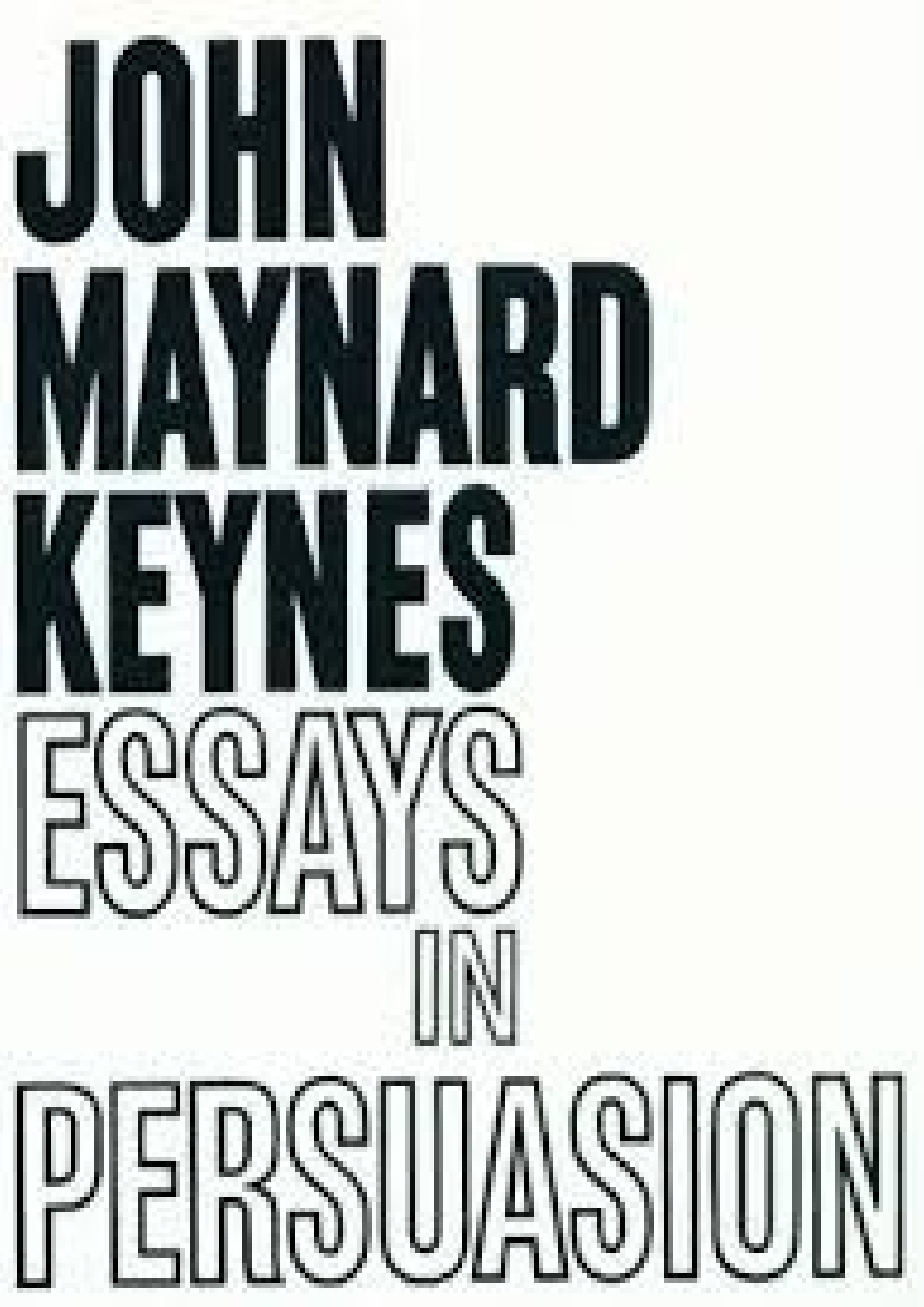### **\* A Distributed Proofreaders Canada eBook \***

This eBook is made available at no cost and with very few restrictions. These restrictions apply only if (1) you make a change in the eBook (other than alteration for different display devices), or (2) you are making commercial use of the eBook. If either of these conditions applies, please check with an FP administrator before proceeding.

This work is in the Canadian public domain, but may be under copyright in some countries. If you live outside Canada, check your country's copyright laws. **If the book is under copyright in your country, do not download or redistribute this file.**

*Title:* Essays in Persuasion

*Date of first publication:* 1931

*Author:* John Maynard Keynes

*Date first posted:* Sep. 19, 2013

*Date last updated:* June 28, 2019

Faded Page eBook #20110804

This eBook was produced by: Marcia Brooks, Ross Cooling, Mark Akrigg & the online Distributed Proofreaders Canada team at http://www.pgdpcanada.net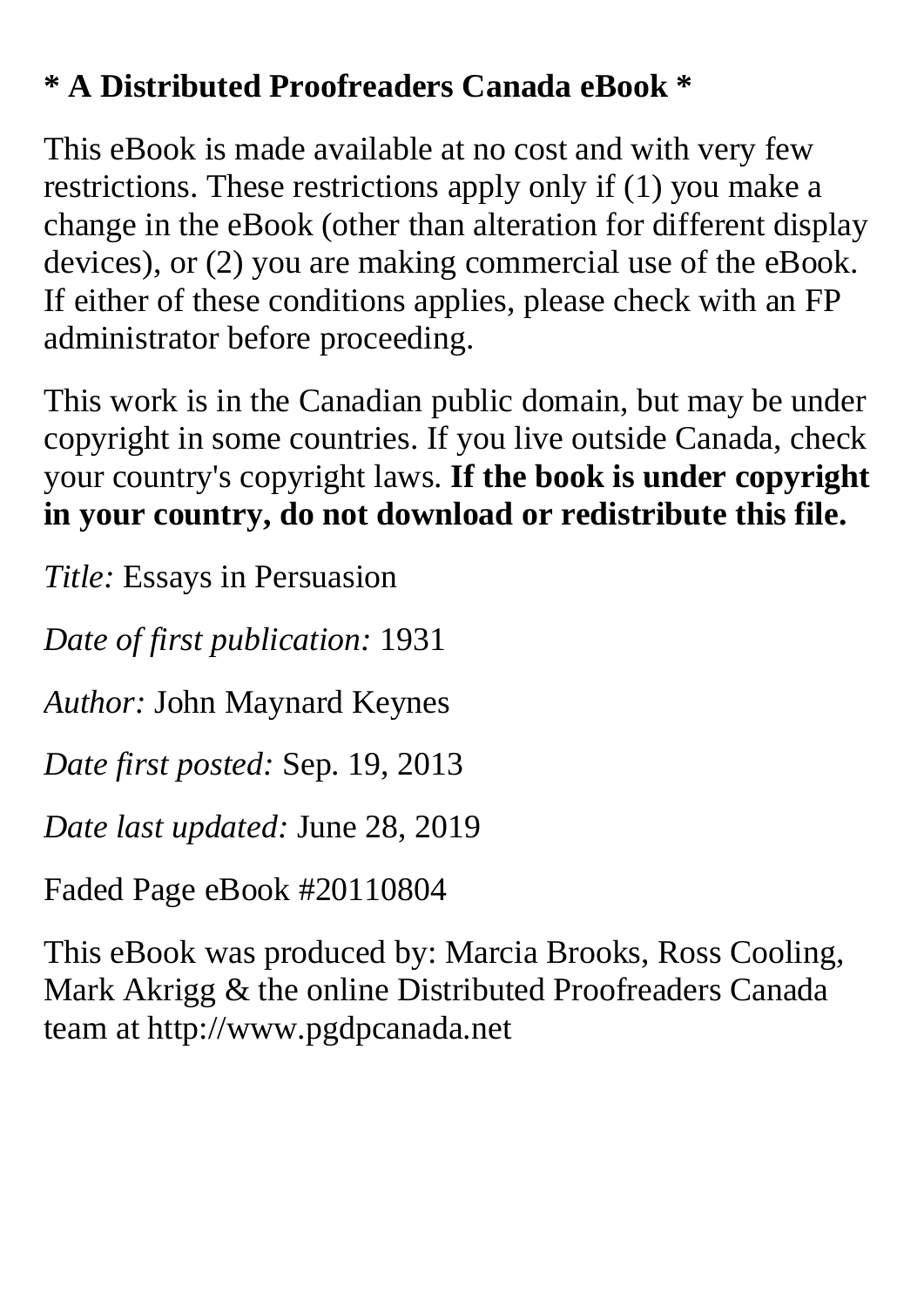### **BY THE SAME AUTHOR**

INDIAN CURRENCY AND FINANCE. Pp. viii + 263. 1913. 7s. 6d.

THE ECONOMIC CONSEQUENCES OF THE PEACE. Pp. vii + 279. 1919. 8s. 6d.

A TREATISE ON PROBABILITY. Pp. xi + 466. 1921. 18s.

A REVISION OF THE TREATY. Pp. viii + 223. 1922. 7s. 6d.

A TRACT ON MONETARY REFORM. Pp. viii + 209. 1923. 7s. 6d.

A TREATISE ON MONEY. Vol. I.—Pp. xvii + 363. 1930. Vol. II.—Pp. viii + 424. 1930.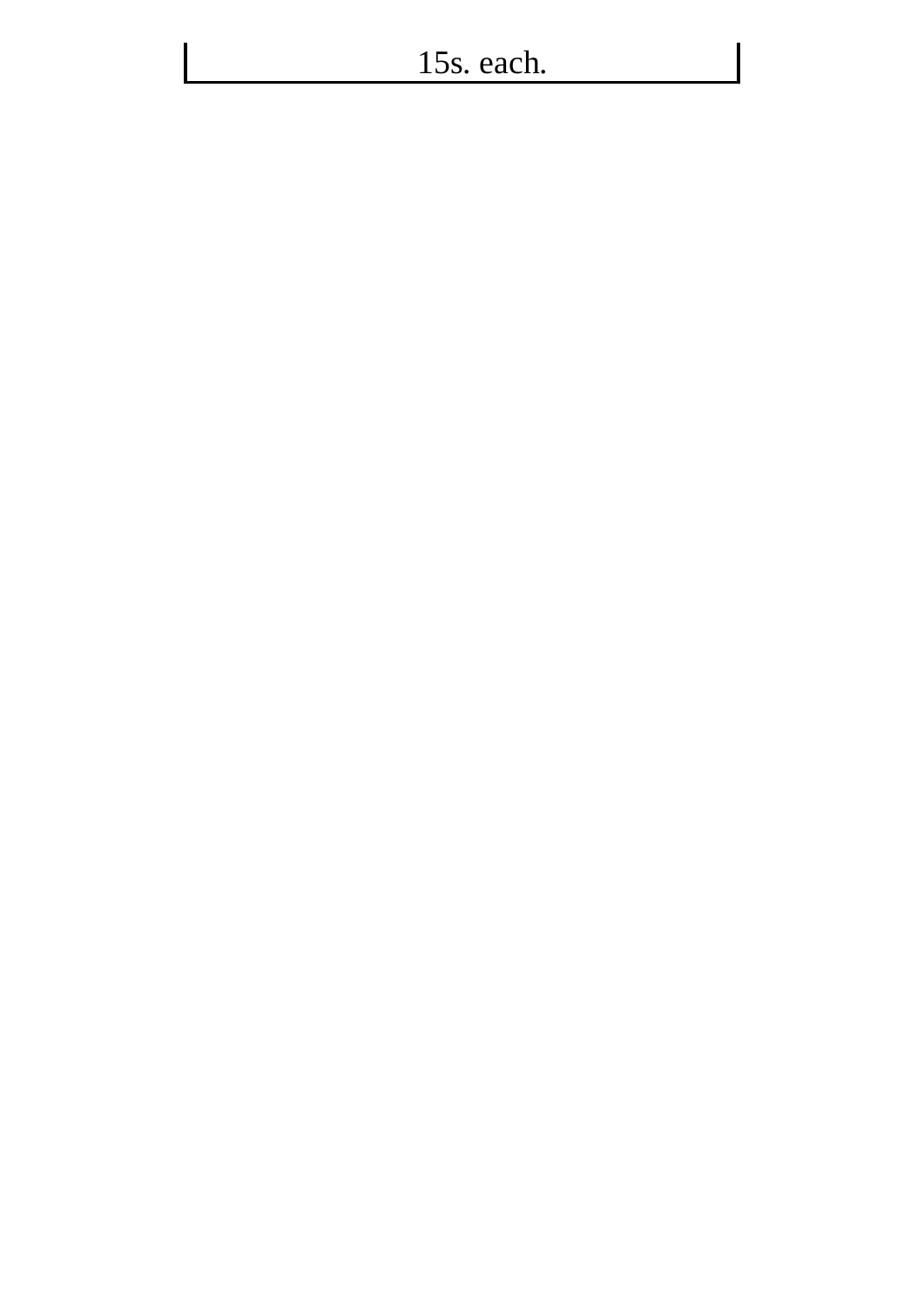## **ESSAYS IN PERSUASION**

### **MACMILLAN AND CO., LIMITED**

**LONDON · BOMBAY · CALCUTTA · MADRAS · MELBOURNE**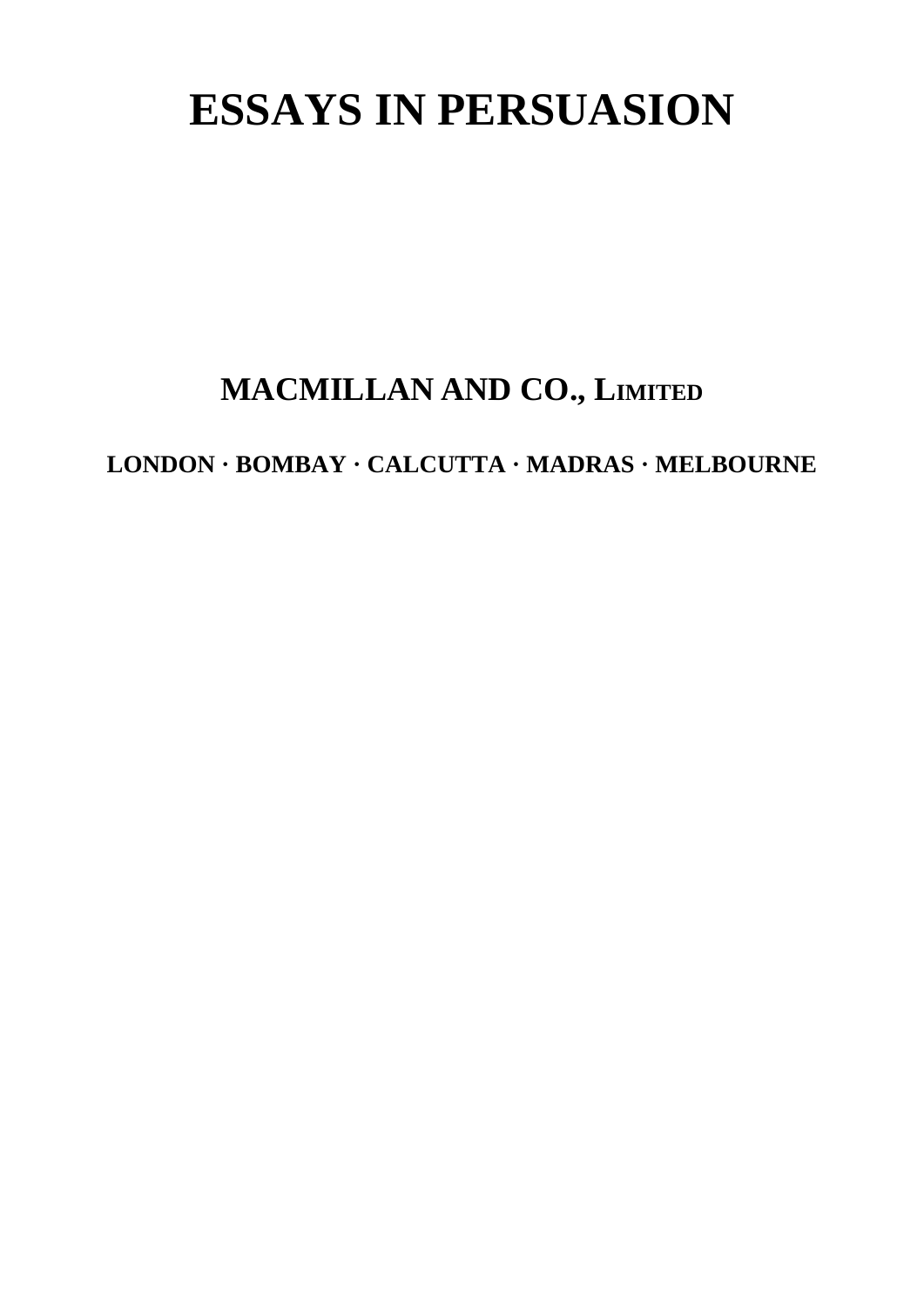## **ESSAYS**

**IN**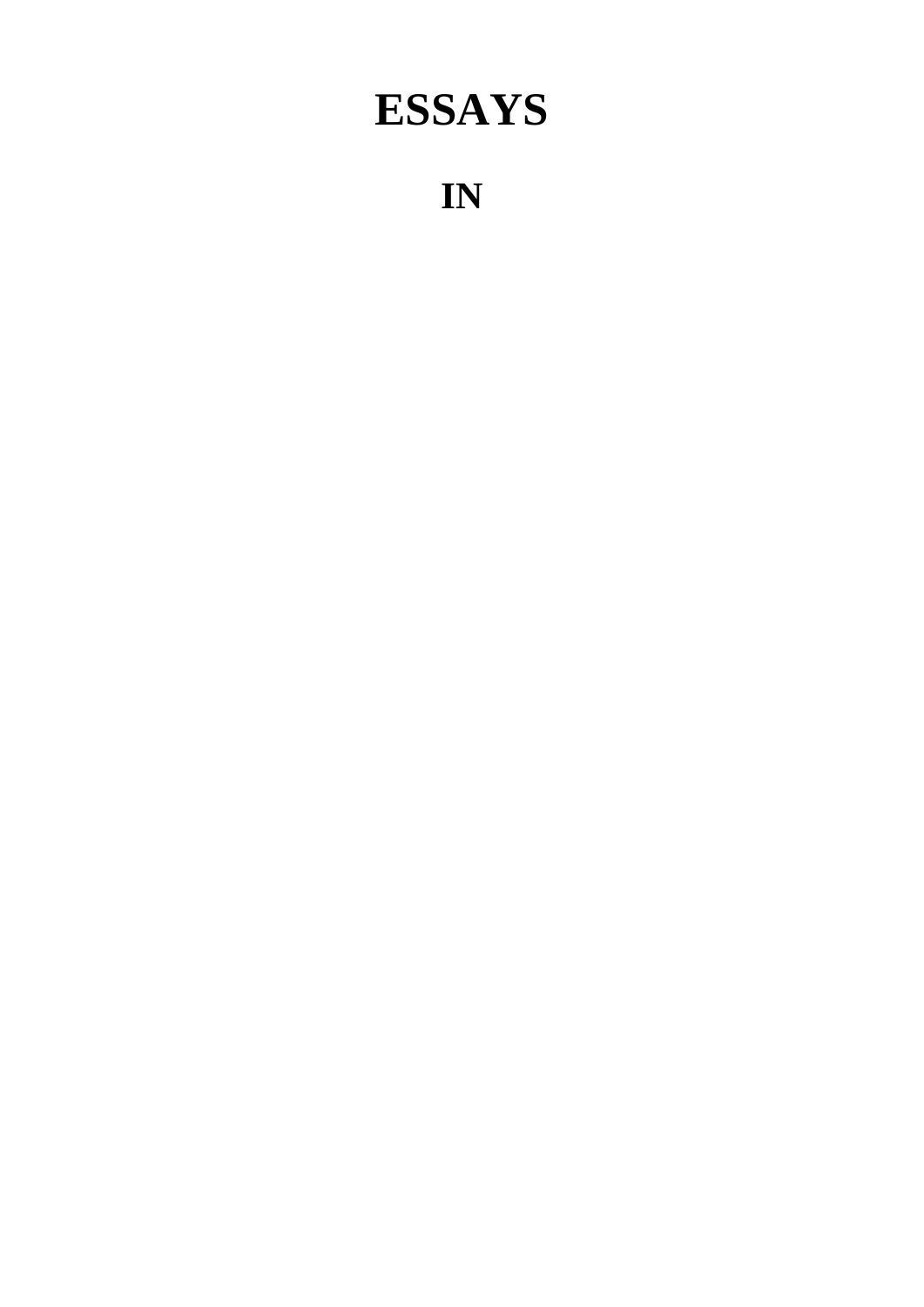# **PERSUASION**

#### **BY**

### **JOHN MAYNARD KEYNES**

**FELLOW OF KING'S COLLEGE, CAMBRIDGE**

# **MACMILLAN AND CO., LIMITED ST. MARTIN'S STREET, LONDON 1931**

**COPYRIGHT**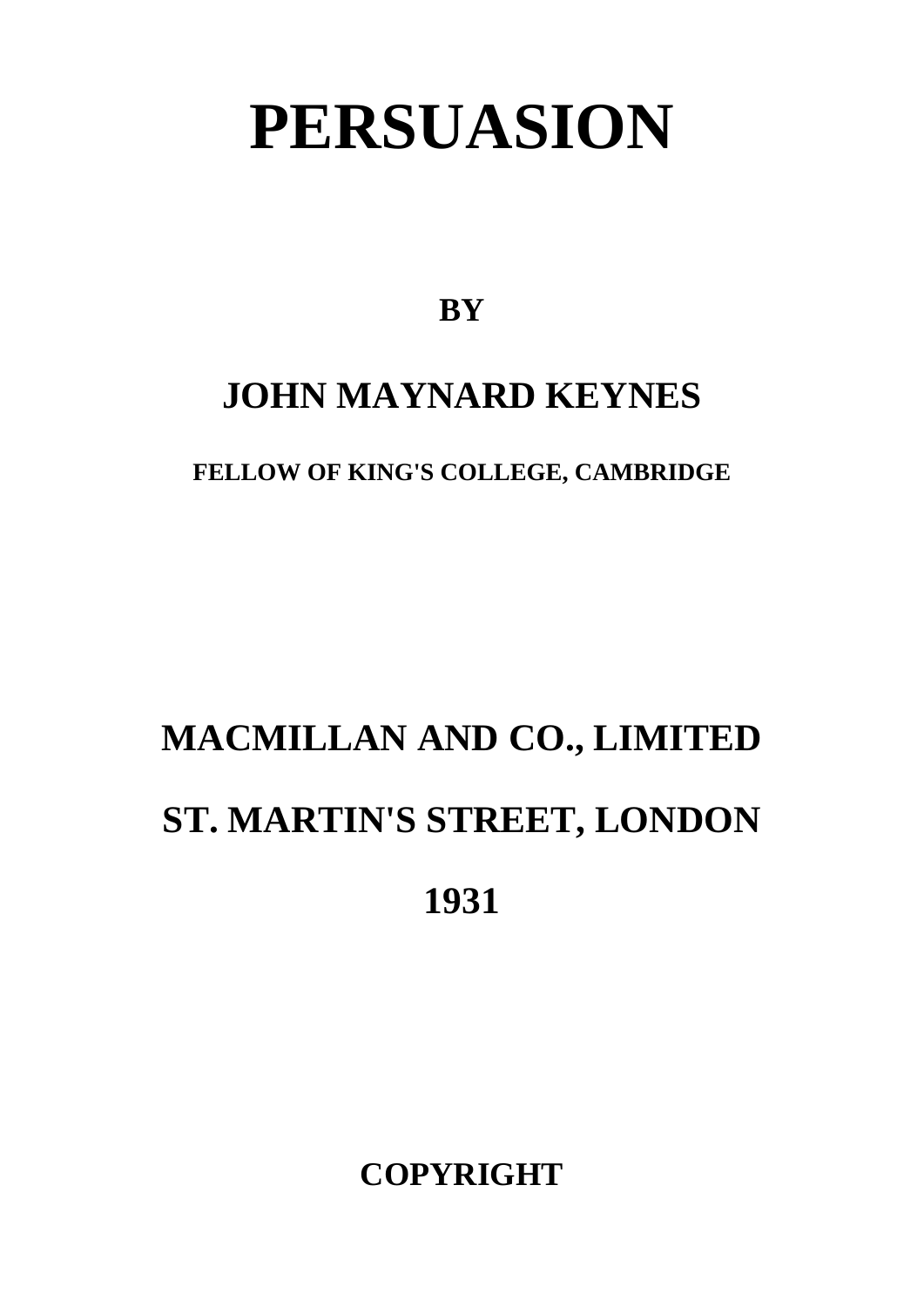#### **PRINTED IN GREAT BRITAIN**

#### **BY R. & R. CLARK, LIMITED, EDINBURGH**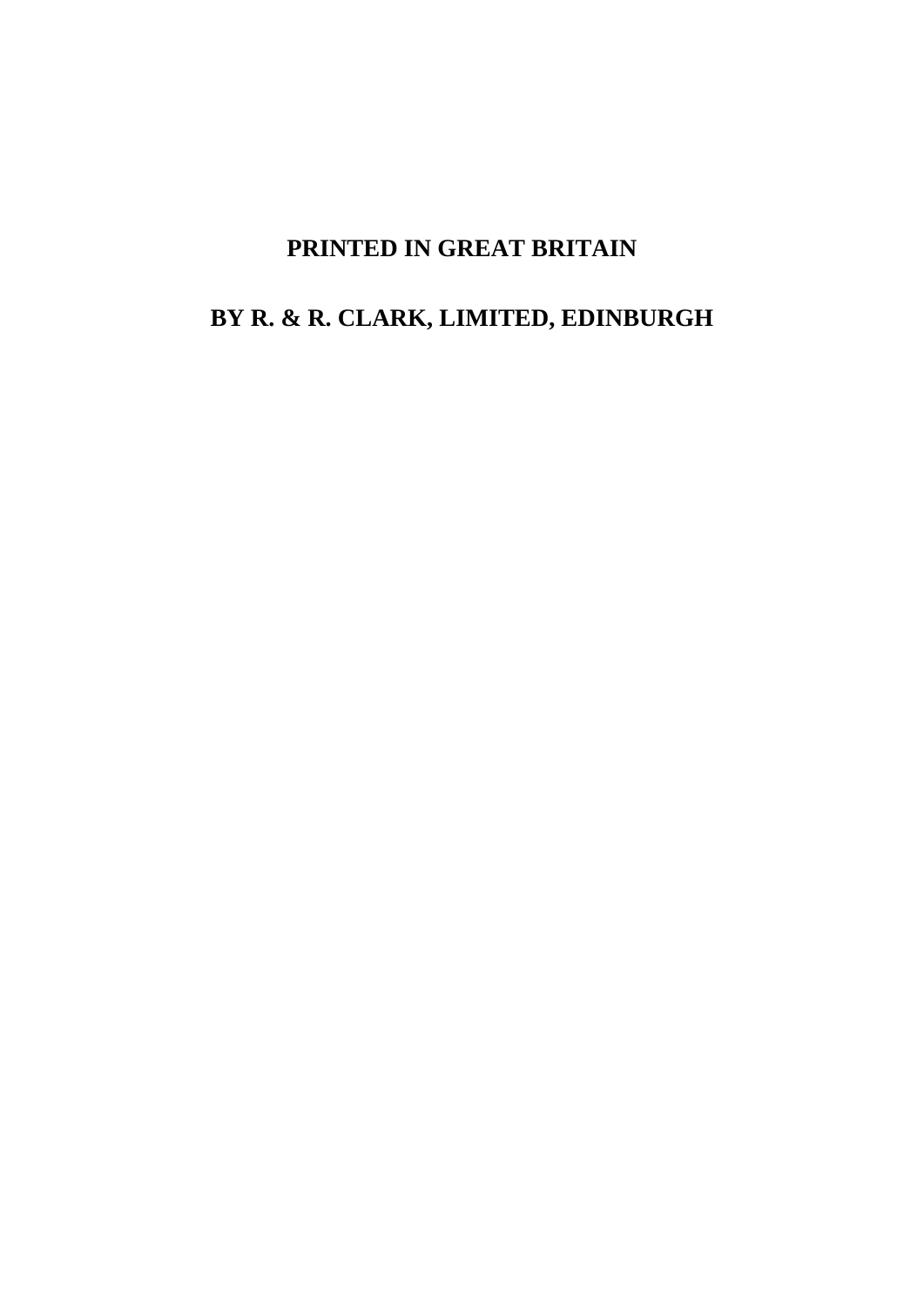## **PREFACE**

Here are collected the croakings of twelve years—the croakings of a Cassandra who could never influence the course of events in time. The volume might have been entitled "Essays in Prophecy and Persuasion," for the *Prophecy*, unfortunately, has been more successful than the *Persuasion*. But it was in a spirit of persuasion that most of these essays were written, in an attempt to influence opinion. They were regarded at the time, many of them, as extreme and reckless utterances. But I think that the reader, looking through them today, will admit that this was because they often ran directly counter to the overwhelming weight of contemporary sentiment and opinion, and not because of their character in themselves. On the contrary, I feel—reading them again, though I am a prejudiced witness—that they contain more understatement than overstatement, as judged by after-events. That this should be their tendency, is a natural consequence of the circumstances in which they were written. For I wrote many of these essays painfully conscious that a cloud of witnesses would rise up against me and very few in my support, and that I must, therefore, be at great pains to say nothing which I could not substantiate. I was constantly on my guard—as I well remember, looking back—to be as moderate as my convictions and the argument would permit.

All this applies to the first three of the five books into which these essays naturally group themselves, rather than to the last two; that is to say, to the three great controversies of the past decade, into which I plunged myself without reserve,—the Treaty of Peace and the War Debts, the Policy of Deflation,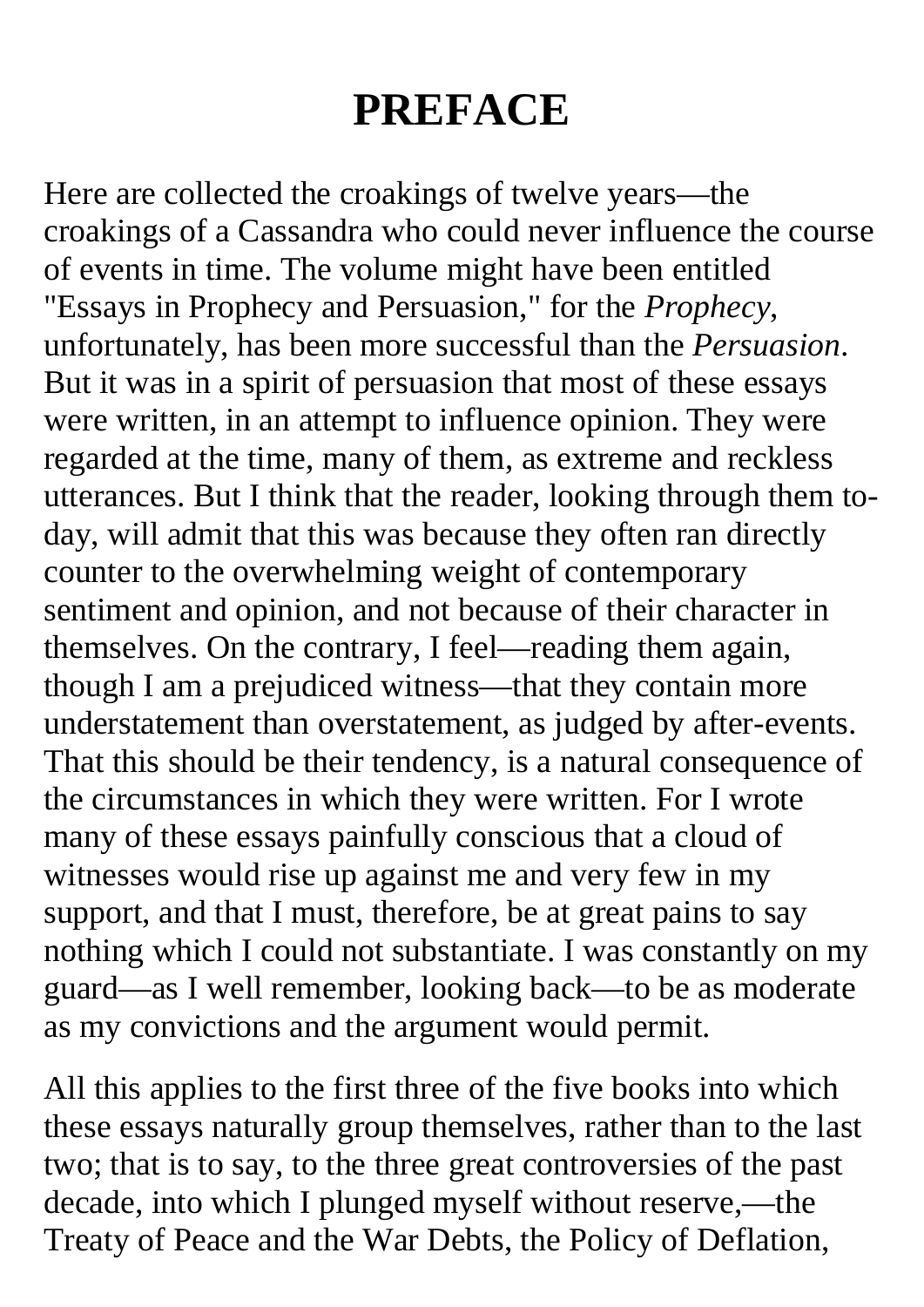and the Return to the Gold Standard,<sup>[1]</sup> of which the last two, and indeed in some respects all three, were closely interconnected. In these essays the author was *in a hurry*, desperately anxious to convince his audience in time. But in the last two books time's chariots make a less disturbing noise. The author is looking into the more distant future, and is ruminating matters which need a slow course of evolution to determine them. He is more free to be leisurely and philosophical. And here emerges more clearly what is in truth his central thesis throughout,—the profound conviction that the Economic Problem, as one may call it for short, the problem of want and poverty and the economic struggle between classes and nations, is nothing but a frightful muddle, a transitory and an *unnecessary* muddle. For the Western World already has the resources and the technique, if we could create the organisation to use them, capable of reducing the Economic Problem, which now absorbs our moral and material energies, to a position of secondary importance.

[1] I still stand—substantially—by the *Positive Suggestions for the Future Regulation of Money*, which I wrote in 1923 before our Return to the Gold Standard and which are here reprinted (p. 213) as the third Essay of Book III. Whilst we were on the Gold Standard, these proposals were necessarily in abeyance. But any one who wishes to know the general outline of how the author would settle our currency Problem, as it presents itself to-day, will find it in this essay.

Thus the author of these essays, for all his croakings, still hopes and believes that the day is not far off when the Economic Problem will take the back seat where it belongs, and that the arena of the heart and head will be occupied, or reoccupied, by our real problems—the problems of life and of human relations, of creation and behaviour and religion. And it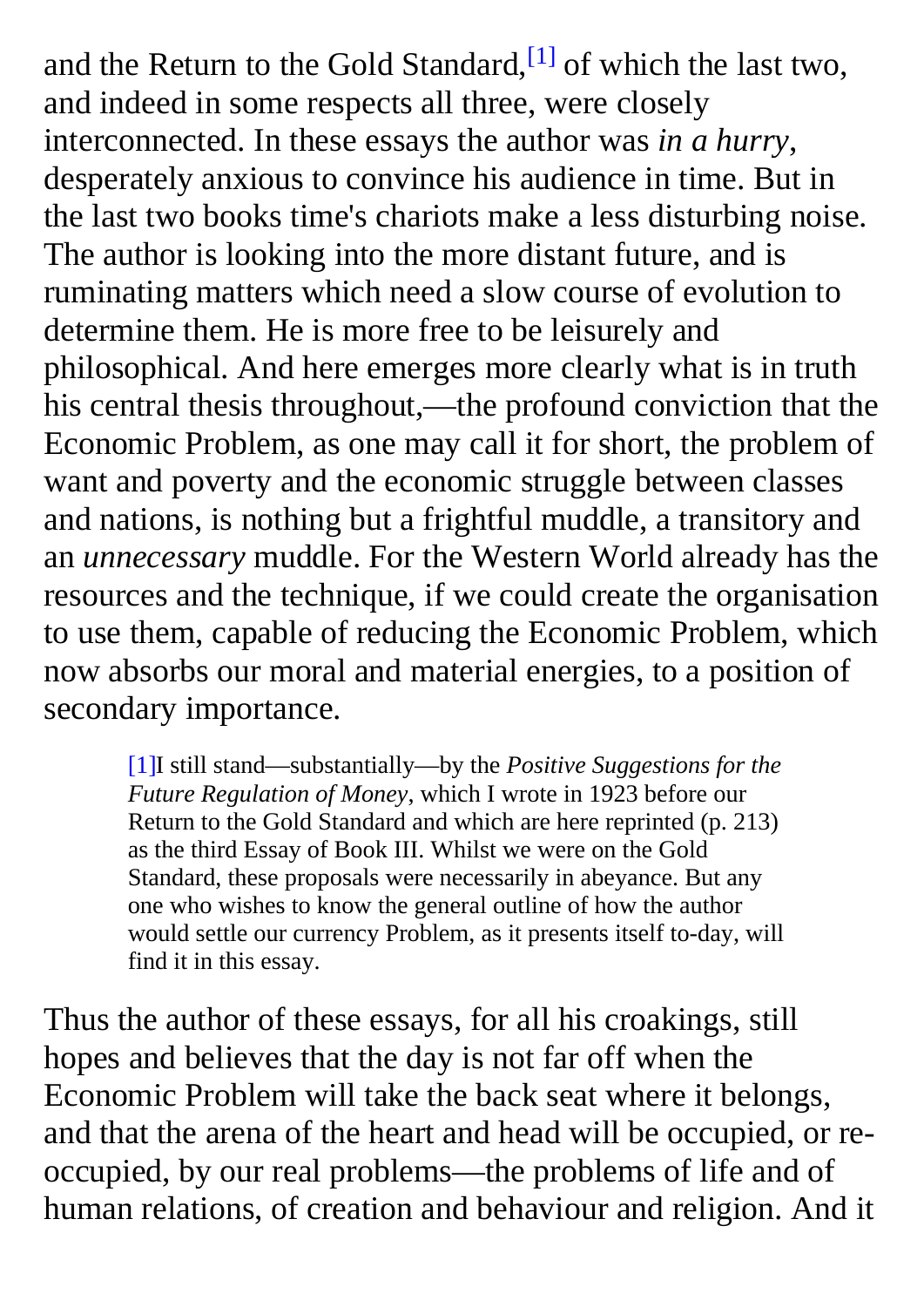happens that there is a subtle reason drawn from economic analysis why, in this case, faith may work. For if we consistently act on the optimistic hypothesis, this hypothesis will tend to be realised; whilst by acting on the pessimistic hypothesis we can keep ourselves for ever in the pit of want.

The essays have been taken out of the author's printed writings, whether books or pamphlets or newspaper and magazine articles, indiscriminately. The method has been to omit freely (without special indications in the text) anything which appeared to be redundant or unnecessary to the main line of the argument or to have lost interest with the passage of events; but to alter nothing in the text which has been retained. New explanatory footnotes, which have been added in this volume, have been placed between square brackets. The author has endeavoured to secure that the omissions shall not be such as to make the balance of argument to appear in any way different from what it was in the original context. But for the curious inquirer, if there be any, there is provided on the last page of the book a table of references showing the source from which each essay has been taken, and where it can be found in its complete contemporary setting.

I have thought it convenient to choose this date of publication, because we are standing at a point of transition. It is called a National Crisis. But that is not correct—for Great Britain the main crisis is over. There is a lull in our affairs. We are, in the autumn of 1931, resting ourselves in a quiet pool between two waterfalls. The main point is that we have regained our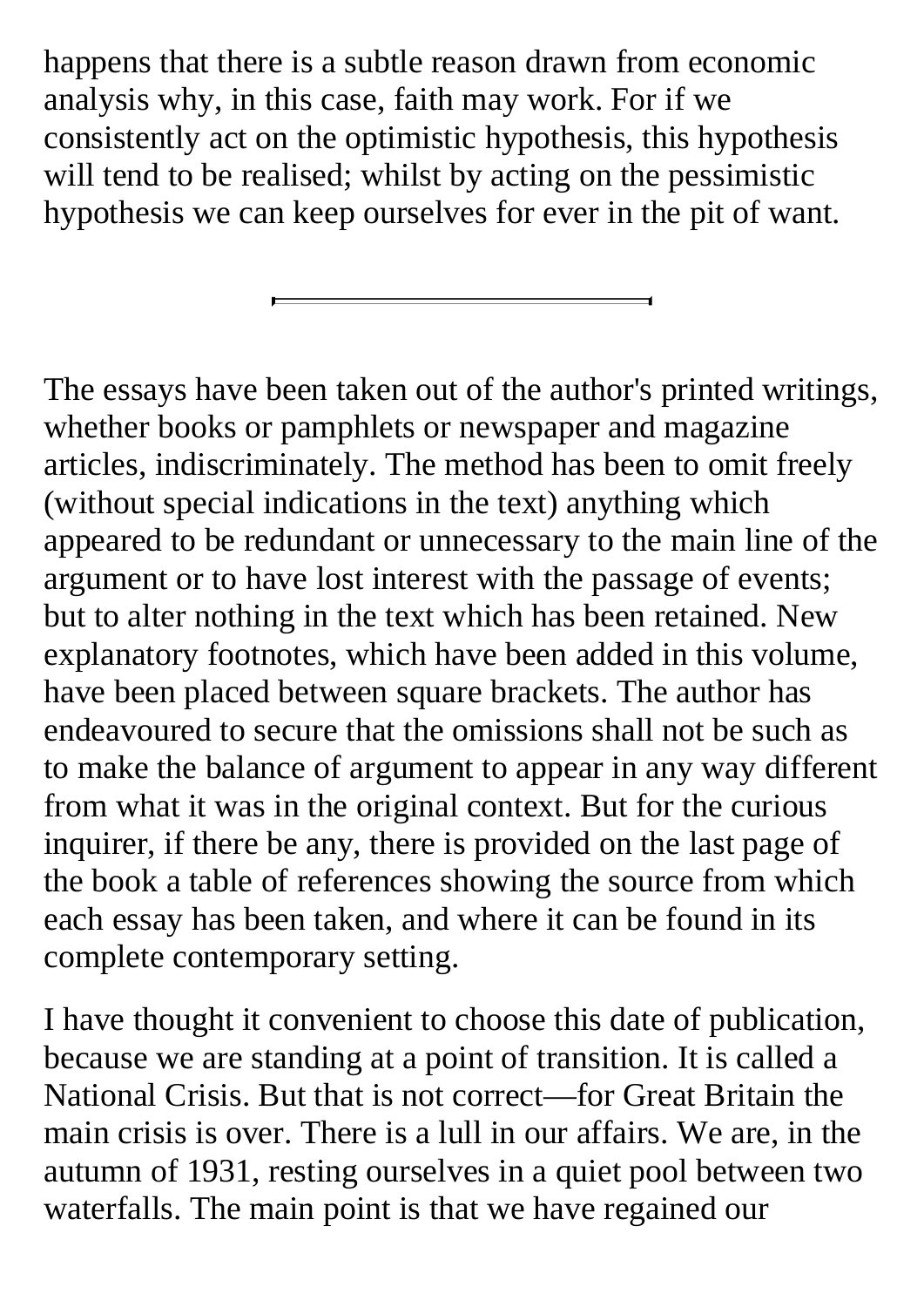freedom of choice. Scarcely any one in England now believes in the Treaty of Versailles or in the pre-war Gold Standard or in the Policy of Deflation. These battles have been won mainly by the irresistible pressure of events and only secondarily by the slow undermining of old prejudices. But most of us have, as yet, only a vague idea of what we are going to do next, of how we are going to use our regained freedom of choice. So I should like to clinch the past, as it were, by reminding the reader of what we have been through, and how it appeared at the time, and the nature of the mistakes we made.

J. M. KEYNES

*November 8, 1931.*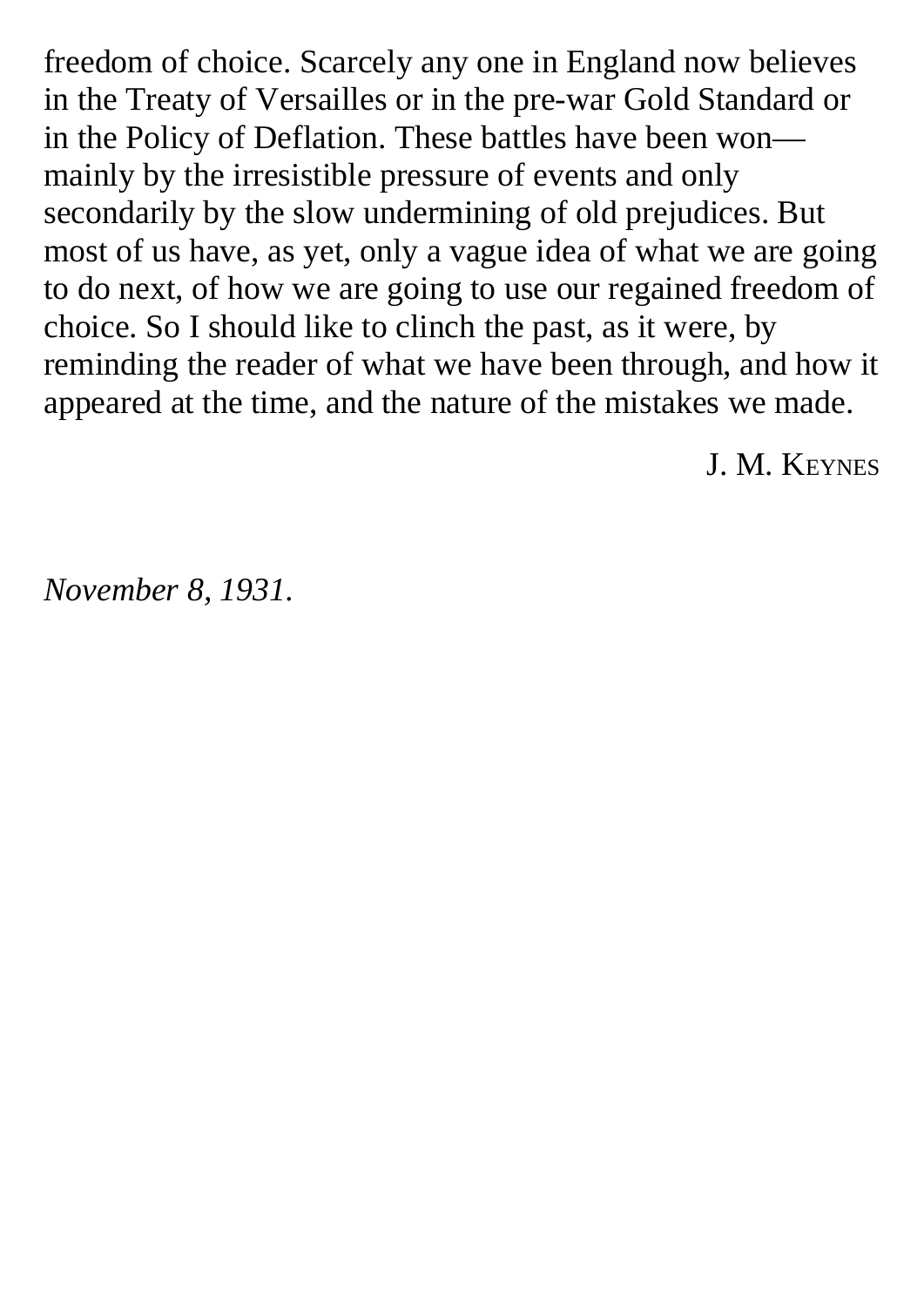## **[CONTEN](#page-51-0)[TS](#page-56-0)**

|                                                    | Page |
|----------------------------------------------------|------|
| <b>I. THE TREATY OF PEACE</b>                      |      |
| 1. PARIS (1919)                                    | 3    |
| <b>THE CAPACITY OF GERMANY TO PAY</b>              |      |
| 2. REPARATIONS (1919)                              | 7    |
| <b>PROPOSALS FOR THE RECONSTRUCTION OF EUROPE</b>  |      |
| 3. (1919)                                          | 19   |
| 4. <u>The Change of Opinion (1921)</u>             | 46   |
| <b>5. WAR DEBTS AND THE UNITED STATES</b>          | 52   |
| (i) Cancellation (1921).                           |      |
| (ii) The Balfour Note (1925).                      |      |
| (iii) Cancellation (1928).                         |      |
|                                                    |      |
| <b>II. INFLATION AND DEFLATION</b>                 |      |
| 1. <b>INFLATION</b> (1919)                         | 77   |
| <b>SOCIAL CONSEQUENCES OF CHANGES IN THE VALUE</b> |      |
| 2. OF MONEY (1923)                                 | 80   |
| 3. THE FRENCH FRANC                                | 105  |
| (i) An open letter to the French Minister of       |      |
| <i>Finance</i> (1926).                             |      |
| (ii) The Stabilisation of the Franc (1928).        |      |
| <u>A PROGRAMME OF EXPANSION (General Election,</u> |      |
| 4. May 1929)                                       | 118  |
| 5. THE GREAT SLUMP OF 1930 (Dec. 1930)             | 135  |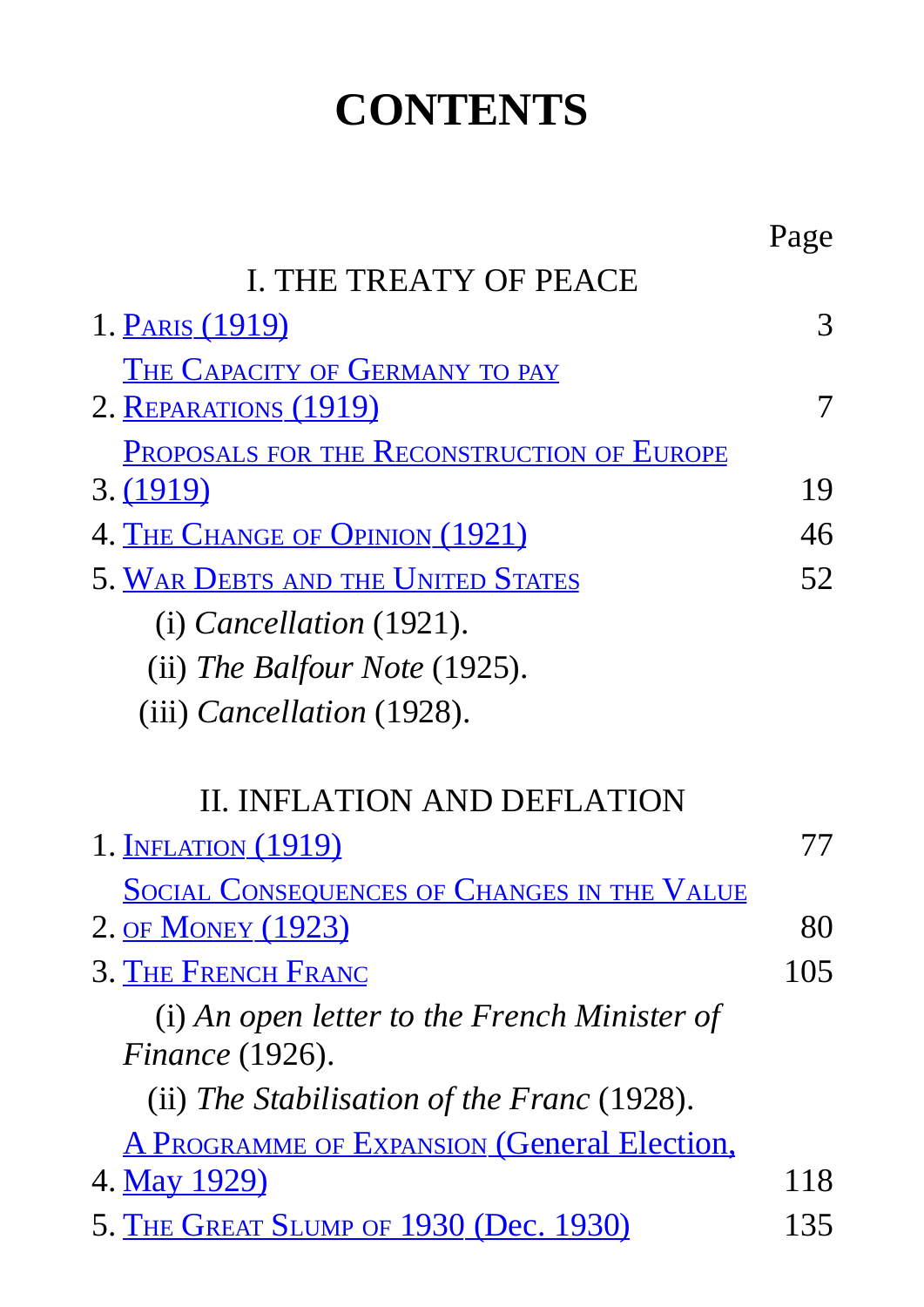| 6. ECONOMY (1931)                                     | 148 |
|-------------------------------------------------------|-----|
| (i) Saving and Spending (Jan. 1931).                  |     |
| (ii) The Economy Report (Aug. 15, 1931).              |     |
| (iii) The Economy Bill (Sept. 19, 1931).              |     |
| <b>THE CONSEQUENCES TO THE BANKS OF THE</b>           |     |
| 7. COLLAPSE OF MONEY VALUES (Aug. 1931)               | 168 |
|                                                       |     |
| <b>III. THE RETURN TO THE GOLD</b><br><b>STANDARD</b> |     |
| 1. <u>Auri Sacra Fames (1930)</u>                     | 181 |
| 2. ALTERNATIVE AIMS IN MONETARY POLICY (1923)         | 186 |
| <b>POSITIVE SUGGESTIONS FOR THE FUTURE</b>            |     |
| 3. <u>Regulation of Money (1923) (1919)</u>           | 213 |
| 4. THE SPEECHES OF THE BANK CHAIRMEN                  | 220 |
| (i) February 1924.                                    |     |
| (ii) February 1925.                                   |     |
| (iii) February 1927.                                  |     |
| <b>THE ECONOMIC CONSEQUENCES OF MR.</b>               |     |
| 5. CHURCHILL (1925)                                   | 244 |
| (i) The Misleading of Mr. Churchill.                  |     |
| (ii) The Balance of Trade and the Bank of             |     |
| England.                                              |     |
| (iii) Is there a Remedy?                              |     |
| <b>6. MITIGATION BY TARIFF</b>                        | 271 |
| (i) Proposals for a Revenue Tariff (March 7,          |     |
| 1931).                                                |     |
| (ii) On the Eve of Gold Suspension (Sept. 10,         |     |
| 1931).                                                |     |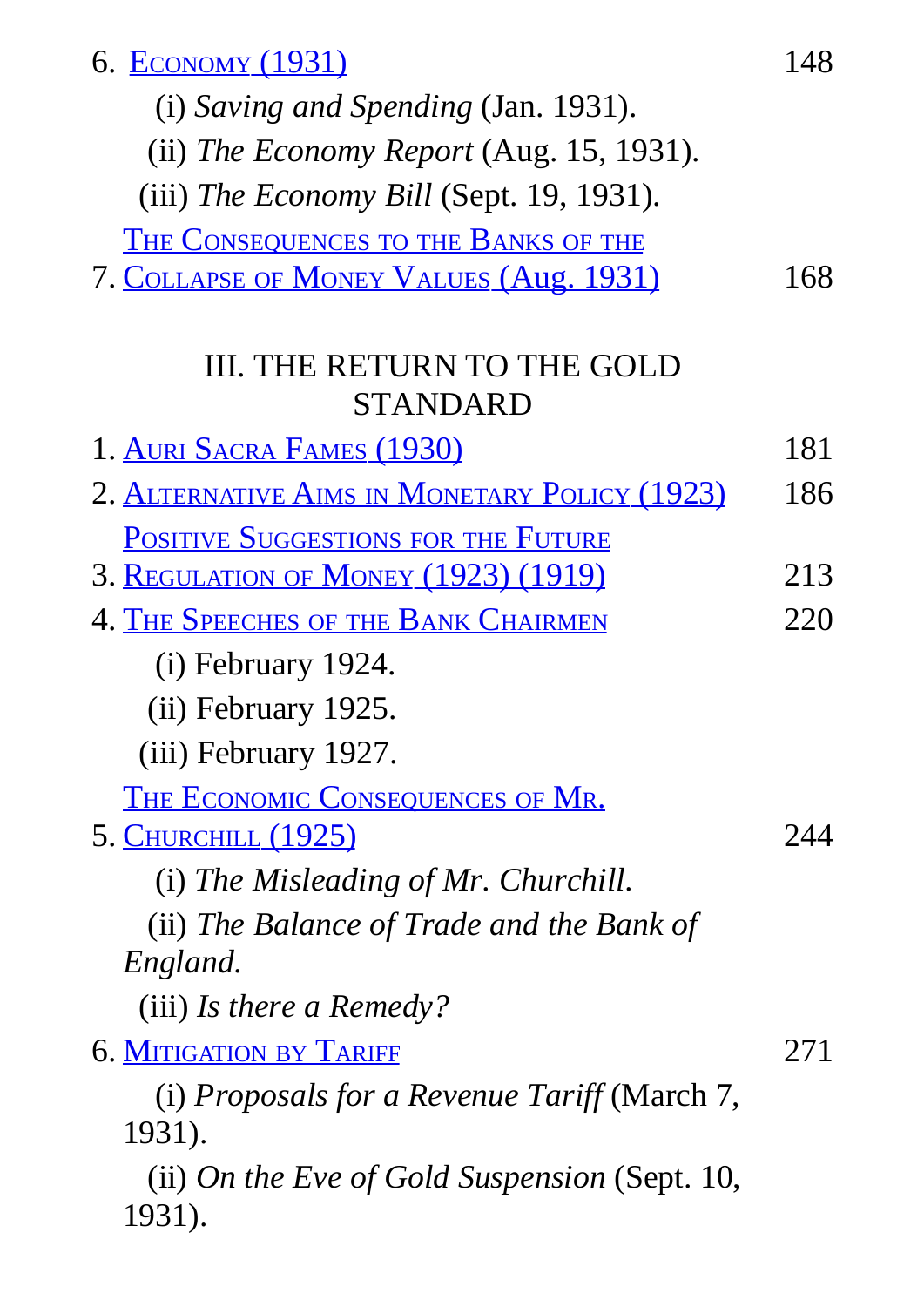| (iii) After the Suspension of Gold (Sept. 28, |  |
|-----------------------------------------------|--|
| 1931).                                        |  |

7. THE END OF THE GOLD STANDARD (Sept. 27, 1931) 288

## IV. [POLITICS](#page-309-0)

| 1. A SHORT VIEW OF RUSSIA (1925)      |     |
|---------------------------------------|-----|
| (i) What is the Communist Faith?      |     |
| (ii) Communism's Power to Survive.    |     |
| 2. THE END OF LAISSEZ-FAIRE (1926)    | 312 |
| 3. AM I A LIBERAL? (1925)             | 323 |
| 4. LIBERALISM AND LABOUR (1926)       | 339 |
|                                       |     |
| <b>V. THE FUTURE</b>                  |     |
| 1. CLISSOLD (1927)                    | 349 |
| <b>ECONOMIC POSSIBILITIES FOR OUR</b> |     |
| 2. GRANDCHILDREN (1930)               | 358 |
| <b>REFERENCES</b>                     | 375 |

**I**

## **THE TREATY OF PEACE**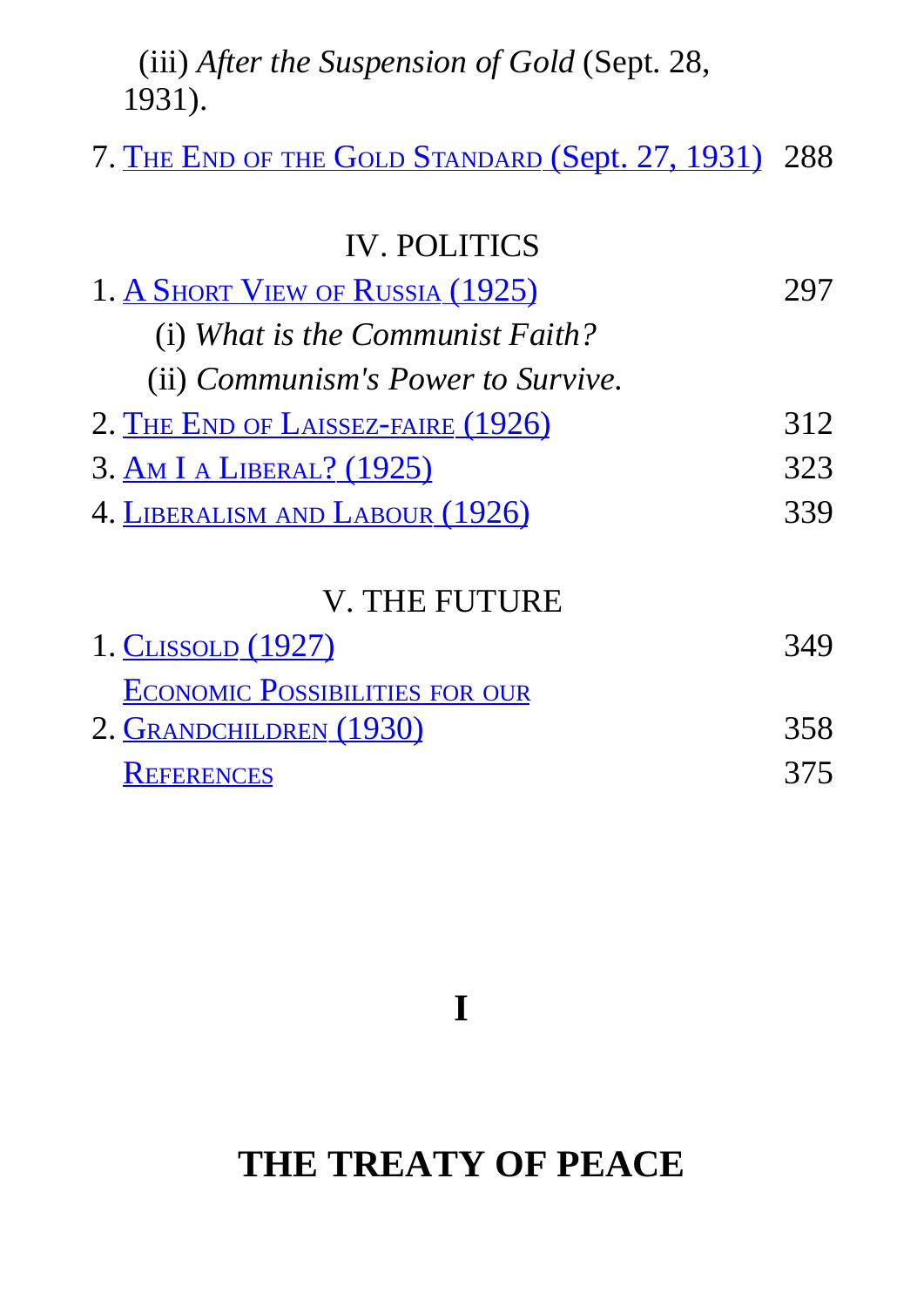## **THE TREATY OF PEACE**

## **1. PARIS (1919)**

The power to become habituated to his surroundings is a marked characteristic of mankind. Very few of us realise with conviction the intensely unusual, unstable, complicated, unreliable, temporary nature of the economic organisation by which Western Europe has lived for the last half-century. We assume some of the most peculiar and temporary of our late advantages as natural, permanent, and to be depended on, and we lay our plans accordingly. On this sandy and false foundation we scheme for social improvement and dress our political platforms, pursue our animosities and particular ambitions, and feel ourselves with enough margin in hand to foster, not assuage, civil conflict in the European family. Moved by insane delusion and reckless self-regard, the German people overturned the foundations on which we all lived and built. But the spokesmen of the French and British people have run the risk of completing the ruin, which Germany began, by a Peace which, if it is carried into effect, must impair yet further, when it might have restored, the delicate, complicated organisation, already shaken and broken by war, through which alone the European peoples can employ themselves and live.

In England the outward aspect of life does not yet teach us to feel or realise in the least that an age is over. We are busy picking up the threads of our life where we dropped them, with this difference only, that many of us seem a good deal richer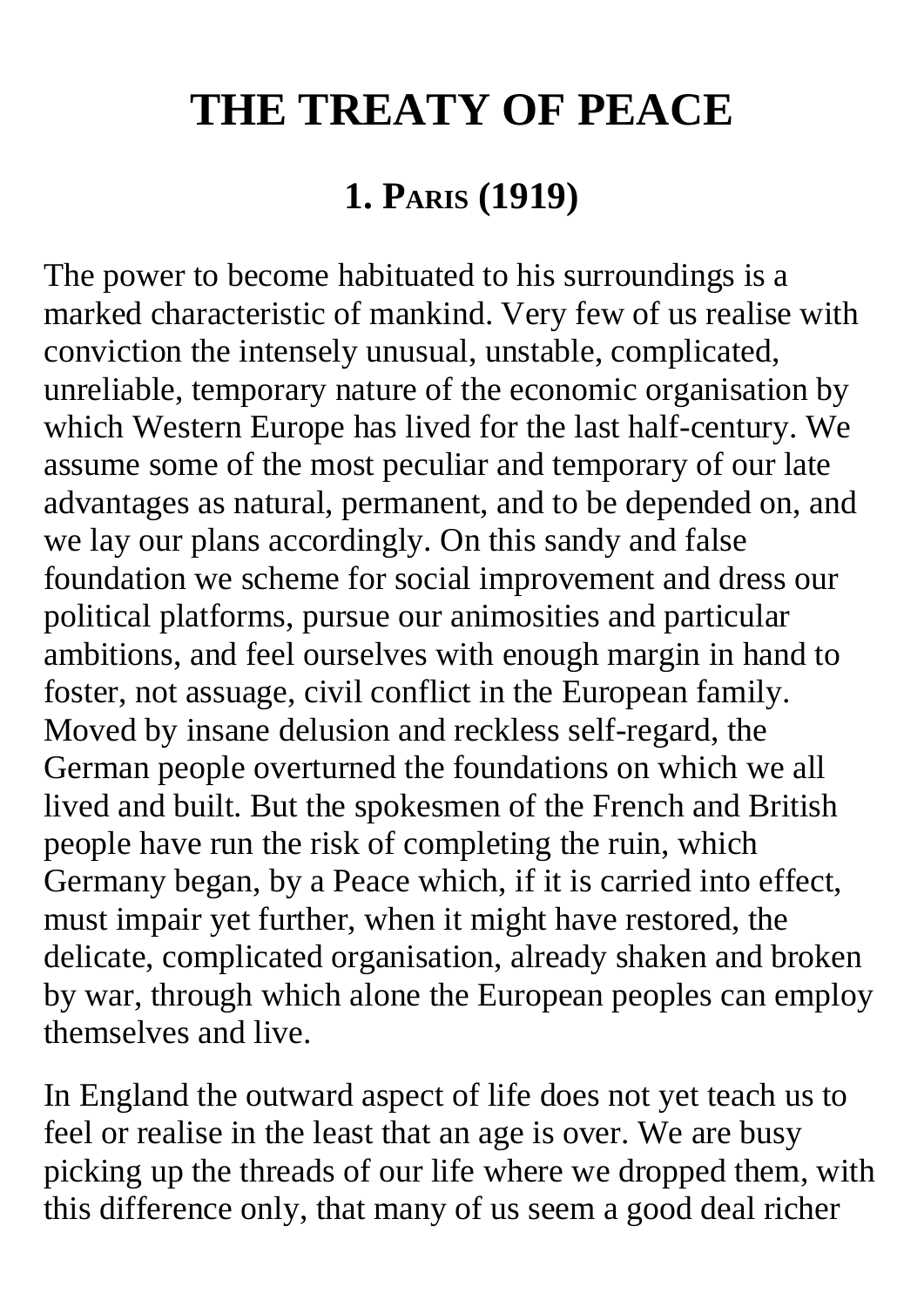than we were before. Where we spent millions before the war, we have now learnt that we can spend hundreds of millions and apparently not suffer for it. Evidently we did not exploit to the utmost the possibilities of our economic life. We look, therefore, not only to a return to the comforts of 1914, but to an immense broadening and intensification of them. All classes alike thus build their plans, the rich to spend more and save less, the poor to spend more and work less.

But perhaps it is only in England (and America) that it is possible to be so unconscious. In continental Europe the earth heaves and no one but is aware of the rumblings. There it is not just a matter of extravagance or "labour troubles"; but of life and death, of starvation and existence, and of the fearful convulsions of a dying civilisation.

For one who spent in Paris the greater part of the six months which succeeded the Armistice, an occasional visit to London was a strange experience. England still stands outside Europe. Europe's voiceless tremors do not reach her. Europe is apart and England is not of her flesh and body. But Europe is solid with herself. France, Germany, Italy, Austria, and Holland, Russia and Roumania and Poland, throb together, and their structure and civilisation are essentially one. They flourished together, they have rocked together in a war, which we, in spite of our enormous contributions and sacrifices, (like though in a less degree than America) economically stood outside, and they may fall together. In this lies the destructive significance of the Peace of Paris. If the European Civil War is to end with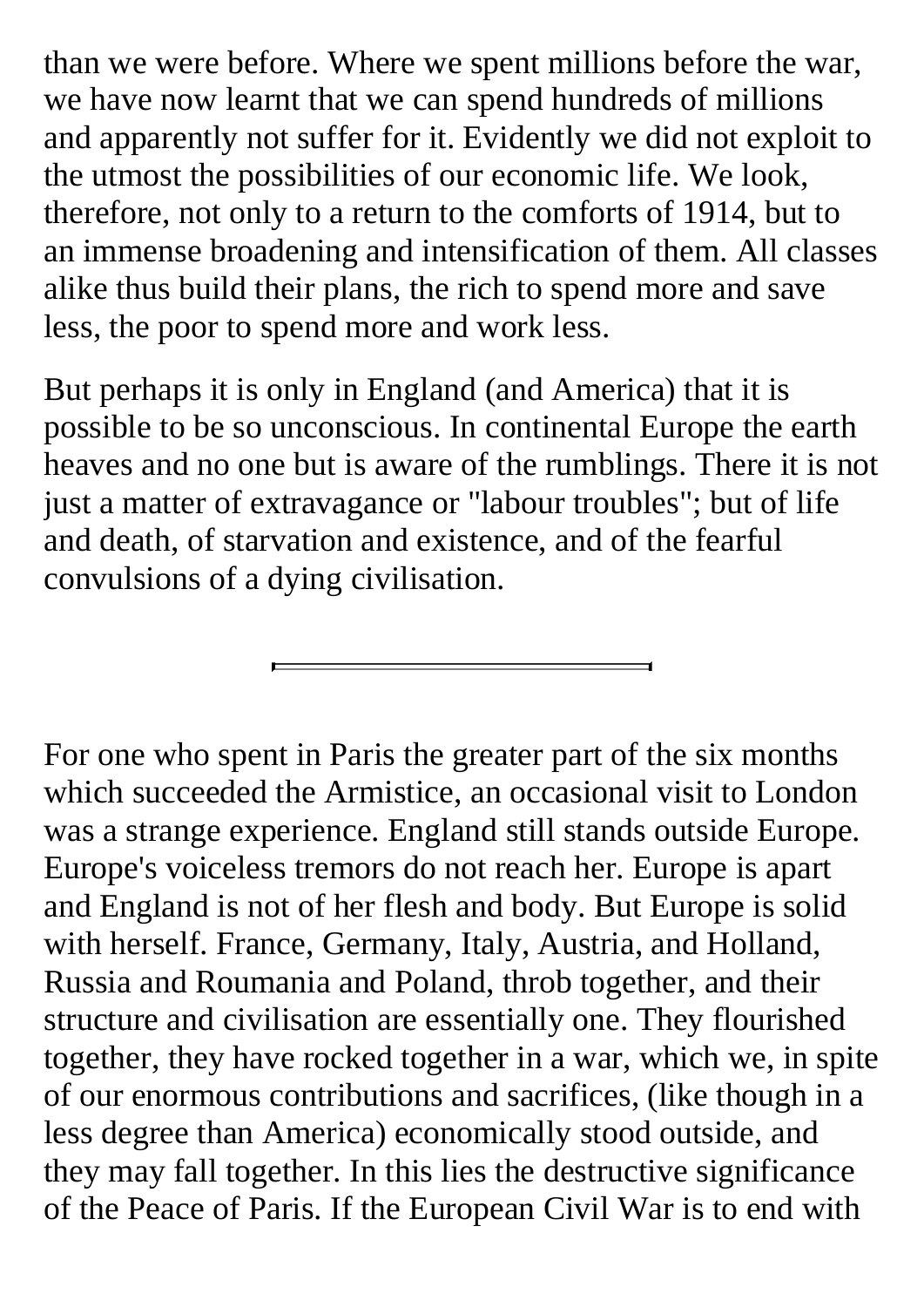France and Italy abusing their momentary victorious power to destroy Germany and Austria-Hungary now prostrate, they invite their own destruction also, being so deeply and inextricably intertwined with their victims by hidden psychic and economic bonds. At any rate an Englishman who took part in the Conference of Paris and was during those months a member of the Supreme Economic Council of the Allied Powers, was bound to become, for him a new experience, a European in his cares and outlook. There, at the nerve centre of the European system, his British preoccupations must largely fall away and he must be haunted by other and more dreadful spectres. Paris was a nightmare, and every one there was morbid. A sense of impending catastrophe overhung the frivolous scene; the futility and smallness of man before the great events confronting him; the mingled significance and unreality of the decisions; levity, blindness, insolence, confused cries from without,—all the elements of ancient tragedy were there. Seated indeed amid the theatrical trappings of the French Saloons of State, one could wonder if the extraordinary visages of Wilson and of Clemenceau, with their fixed hue and unchanging characterisation, were really faces at all and not the tragic-comic masks of some strange drama or puppet-show.

The proceedings of Paris all had this air of extraordinary importance and unimportance at the same time. The decisions seemed charged with consequences to the future of human society; yet the air whispered that the word was not flesh, that it was futile, insignificant, of no effect, dissociated from events; and one felt most strongly the impression, described by Tolstoy in *War and Peace* or by Hardy in *The Dynasts*, of events marching on to their fated conclusion uninfluenced and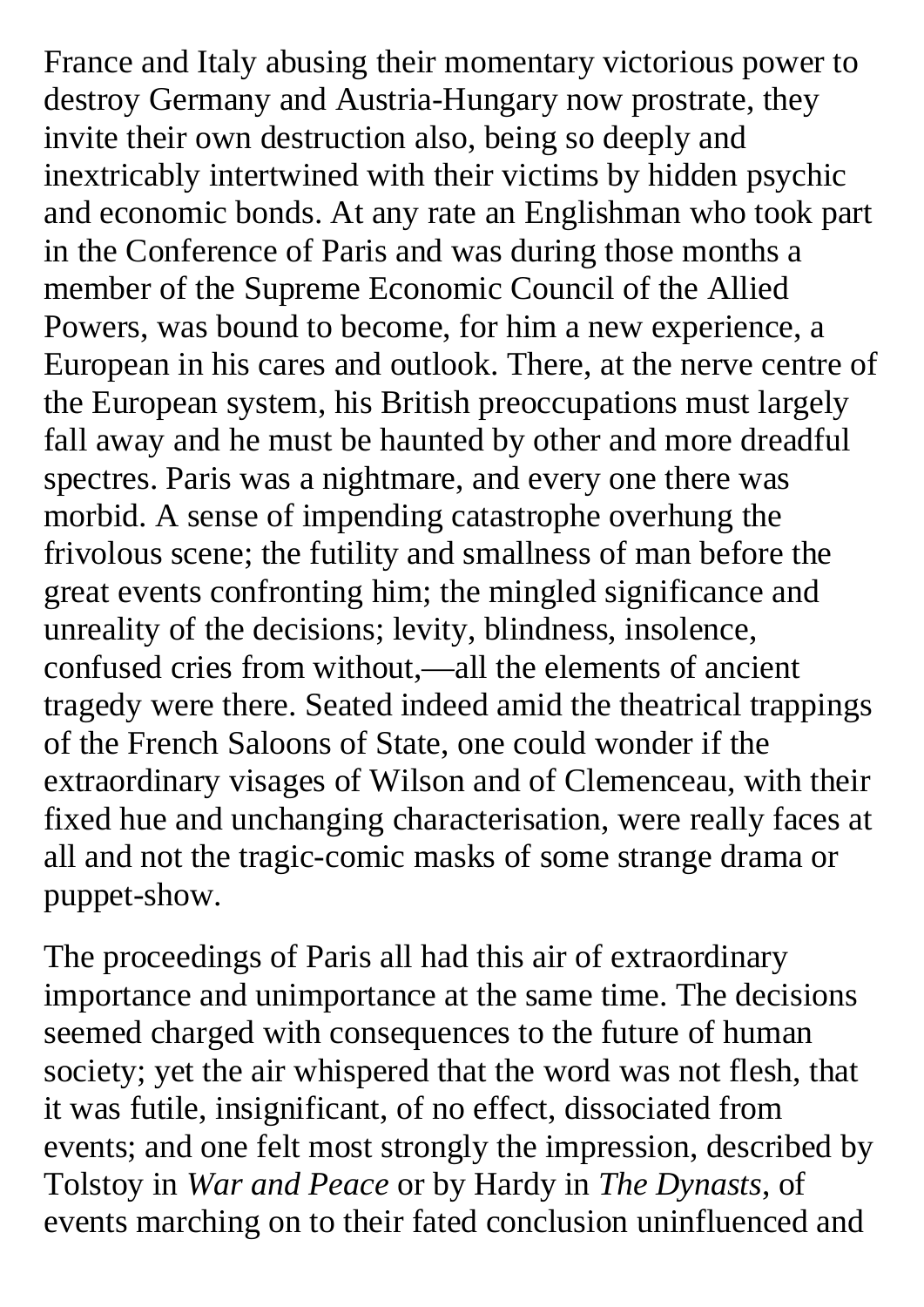unaffected by the cerebrations of Statesmen in Council:

#### **SPIRIT OF THE YEARS**

Observe that all wide sight and self-command Desert these throngs now driven to demonry By the Immanent Unrecking. Nought remains But vindictiveness here amid the strong, And there amid the weak an impotent rage.

#### **SPIRIT OF THE PITIES**

Why prompts the Will so senseless-shaped a doing?

#### **SPIRIT OF THE YEARS**

I have told thee that It works unwittingly, As one possessed, not judging.

### **2. THE CAPACITY OF GERMANY TO PAY REPARATIONS (1919)**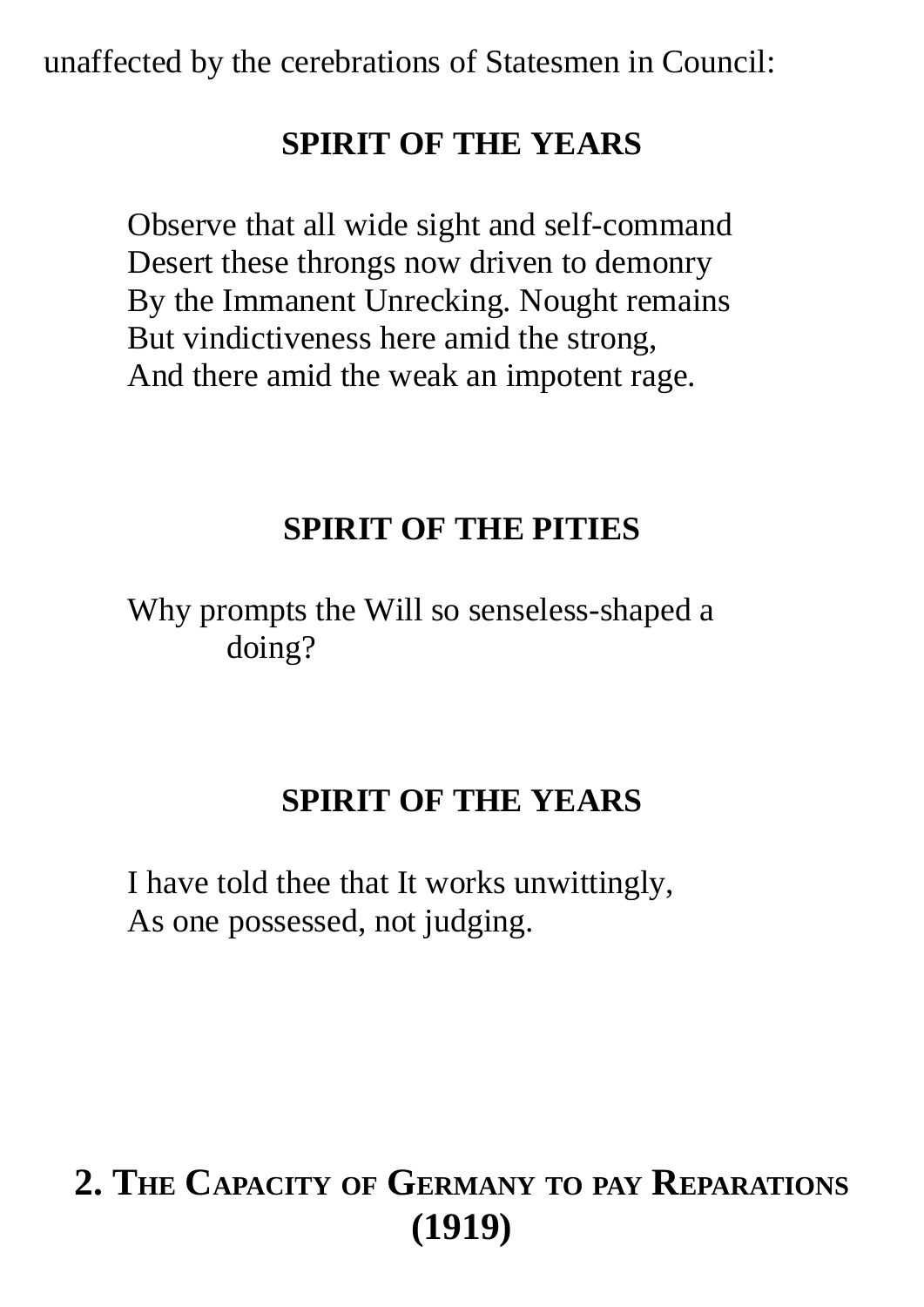It is evident that Germany's pre-war capacity to pay an annual foreign tribute has not been unaffected by the almost total loss of her colonies, her overseas connections, her mercantile marine, and her foreign properties, by the cession of ten per cent of her territory and population, of one-third of her coal and of three-quarters of her iron ore, by two million casualties amongst men in the prime of life, by the starvation of her people for four years, by the burden of a vast war debt, by the depreciation of her currency to less than one-seventh its former value, by the disruption of her allies and their territories, by Revolution at home and Bolshevism on her borders, and by all the unmeasured ruin in strength and hope of four years of allswallowing war and final defeat.

All this, one would have supposed, is evident. Yet most estimates of a great indemnity from Germany depend on the assumption that she is in a position to conduct in the future a vastly greater trade than ever she has had in the past.

For the purpose of arriving at a figure it is of no great consequence whether payment takes the form of cash (or rather of foreign exchange) or is partly effected in kind (coal, dyes, timber, etc.), as contemplated by the Treaty. In any event, it is only by the export of specific commodities that Germany can pay, and the method of turning the value of these exports to account for Reparation purposes is, comparatively, a matter of detail.

We shall lose ourselves in mere hypothesis unless we return in some degree to first principles, and, whenever we can, to such statistics as there are. It is certain that an annual payment can only be made by Germany over a series of years by diminishing her imports and increasing her exports, thus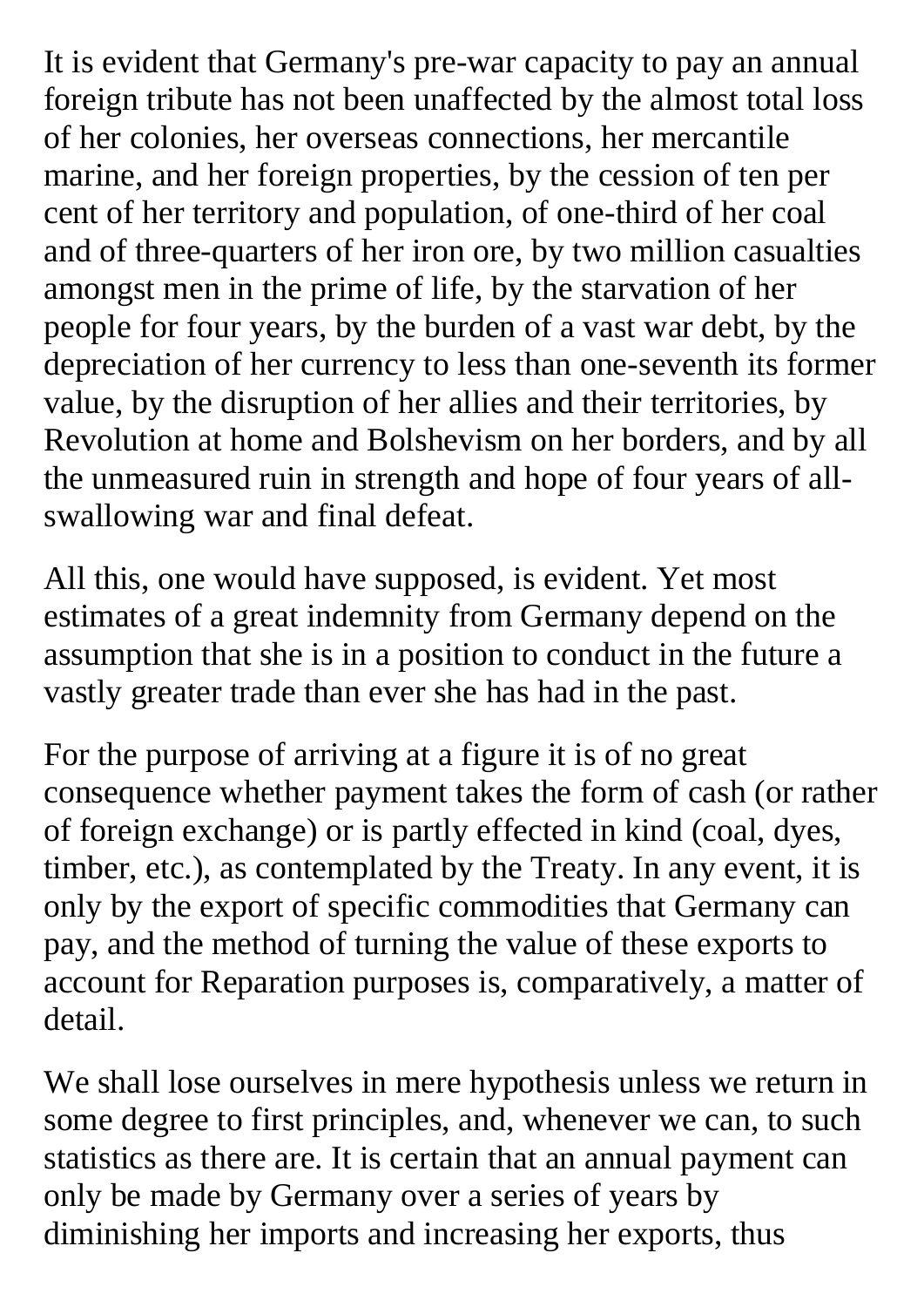enlarging the balance in her favour which is available for effecting payments abroad. Germany can pay in the long run in goods, and in goods only, whether these goods are furnished direct to the Allies, or whether they are sold to neutrals and the neutral credits so arising are then made over to the Allies. The most solid basis for estimating the extent to which this process can be carried is to be found, therefore, in an analysis of her trade returns before the war. Only on the basis of such an analysis, supplemented by some general data as to the aggregate wealth-producing capacity of the country, can a rational guess be made as to the maximum degree to which the exports of Germany could be brought to exceed her imports.

In the year 1913 Germany's imports amounted to £538,000,000 and her exports to £505,000,000, exclusive of transit trade and bullion. That is to say, imports exceeded exports by about £33,000,000. On the average of the five years ending 1913, however, her imports exceeded her exports by a substantially larger amount, namely, £74,000,000. It follows, therefore, that more than the whole of Germany's pre-war balance for new foreign investment was derived from the interest on her existing foreign securities, and from the profits of her shipping, foreign banking, etc. As her foreign properties and her mercantile marine are now to be taken from her, and as her foreign banking and other miscellaneous sources of revenue from abroad have been largely destroyed, it appears that, on the pre-war basis of exports and imports, Germany, so far from having a surplus wherewith to make a foreign payment, would be not nearly self-supporting. Her first task, therefore, must be to effect a readjustment of consumption and production to cover this deficit. Any further economy she can effect in the use of imported commodities, and any further stimulation of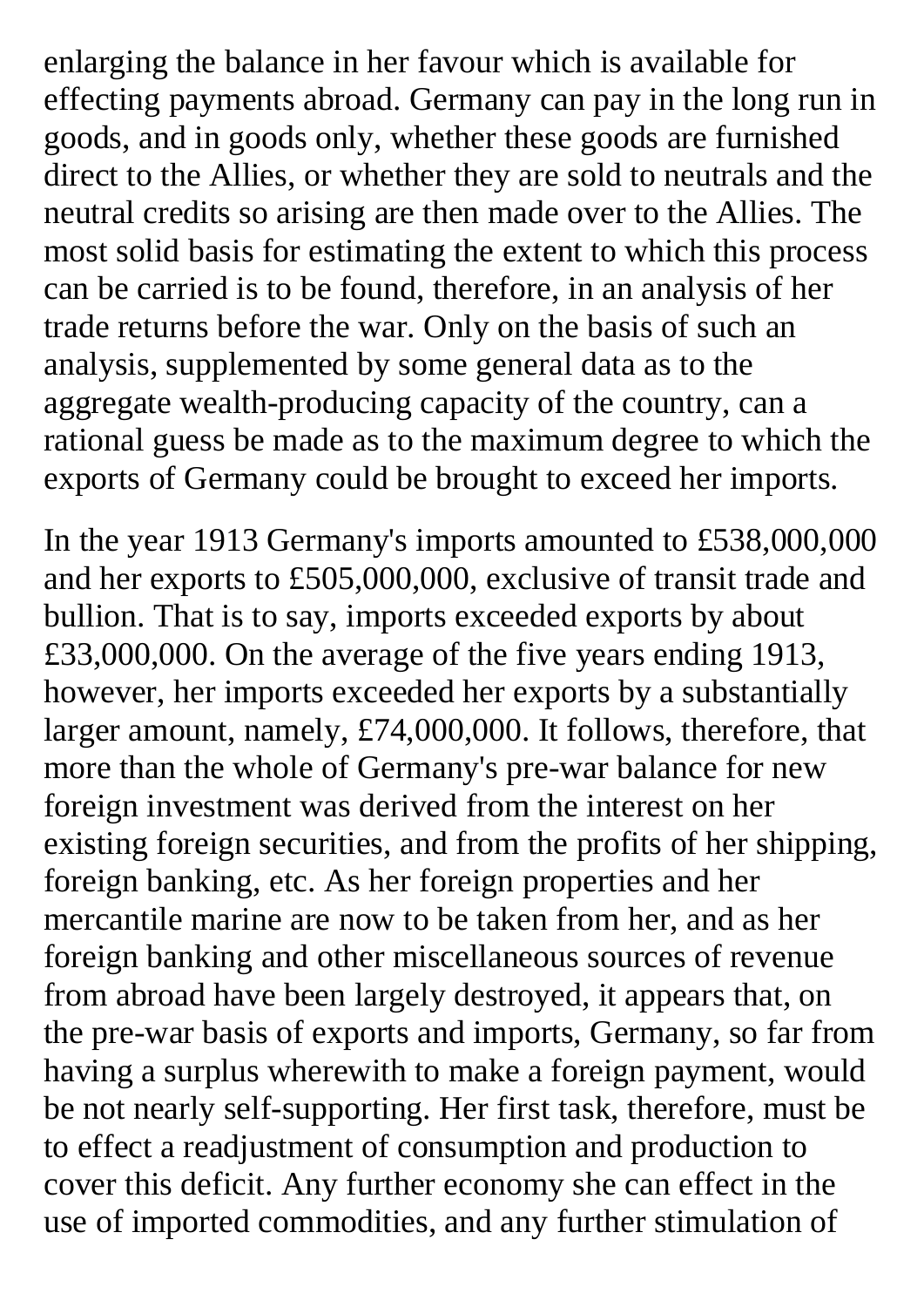exports will then be available for Reparation.

Let us run over the chief items of export: (1) Iron goods. In view of Germany's loss of resources, an increased net export seems impossible and a large decrease probable. (2) Machinery. Some increase is possible. (3) Coal and coke. The value of Germany's net export before the war was £22,000,000; the Allies have agreed that for the time being 20,000,000 tons is the maximum possible export with a problematic (and in fact) impossible increase to 40,000,000 tons at some future time; even on the basis of 20,000,000 tons we have virtually no increase of value, measured in pre-war prices; whilst, if this amount is exacted, there must be a decrease of far greater value in the export of manufactured articles requiring coal for their production. (4) Woollen goods. An increase is impossible without the raw wool, and, having regard to the other claims on supplies of raw wool, a decrease is likely. (5) Cotton goods. The same considerations apply as to wool. (6) Cereals. There never was and never can be a net export. (7) Leather goods. The same considerations apply as to wool.

We have now covered nearly half of Germany's pre-war exports, and there is no other commodity which formerly represented as much as 3 per cent of her exports. In what commodity is she to pay? Dyes?—their total value in 1913 was £10,000,000. Toys? Potash?—1913 exports were worth £3,000,000. And even if the commodities could be specified, in what markets are they to be sold?—remembering that we have in mind goods to the value not of tens of millions annually, but of hundreds of millions.

On the side of imports, rather more is possible. By lowering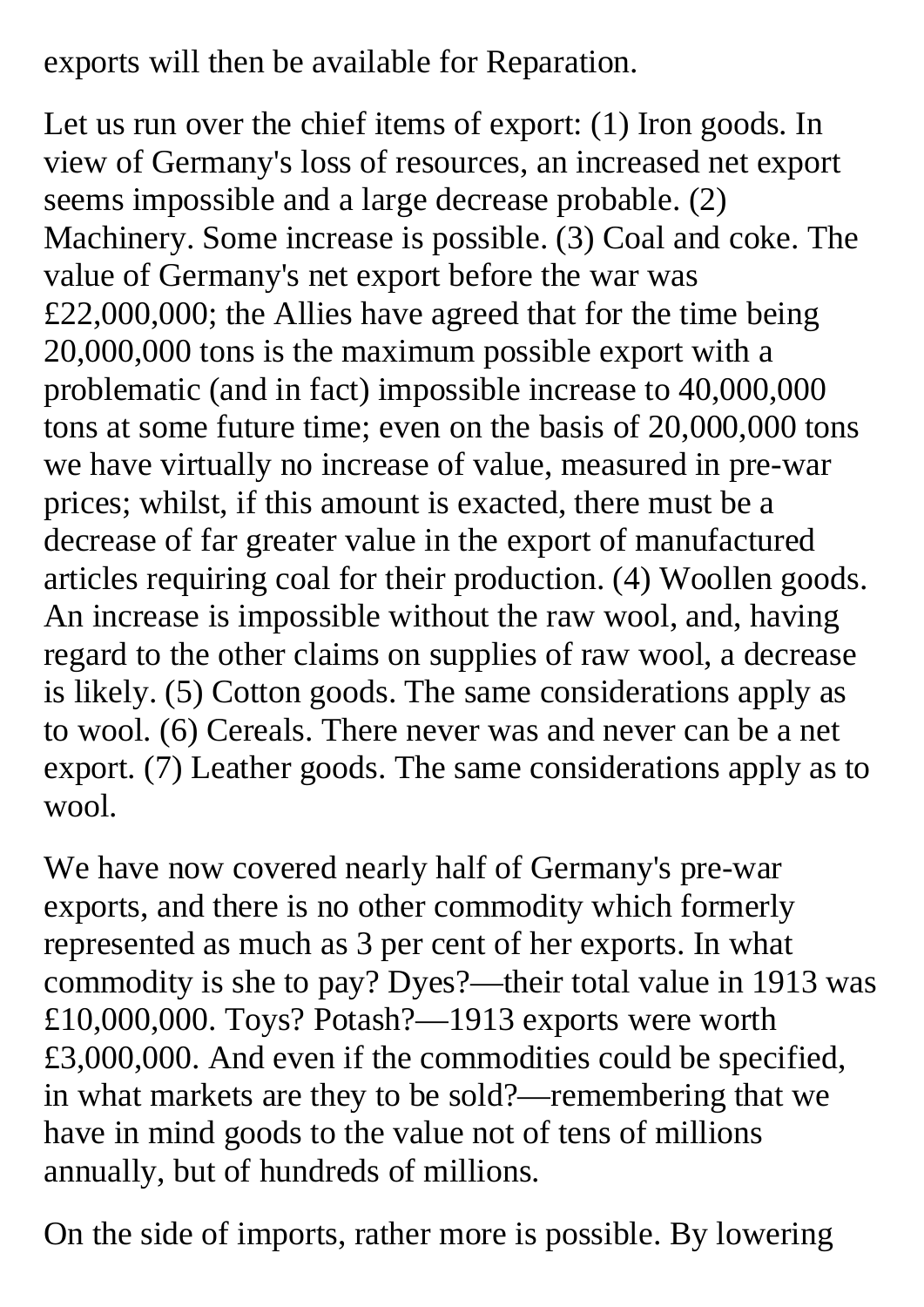the standard of life, an appreciable reduction of expenditure on imported commodities may be possible. But, as we have already seen, many large items are incapable of reduction without reacting on the volume of exports.

Let us put our guess as high as we can without being foolish, and suppose that after a time Germany will be able, in spite of the reduction of her resources, her facilities, her markets, and her productive power, to increase her exports and diminish her imports so as to improve her trade balance altogether by £100,000,000 annually, measured in pre-war prices. This adjustment is first required to liquidate the adverse trade balance, which in the five years before the war averaged £74,000,000; but we will assume that after allowing for this, she is left with a favourable trade balance of £50,000,000 a year. Doubling this to allow for the rise in post-war prices, we have a figure of £100,000,000. Having regard to the political, social, and human factors, as well as to the purely economic, I doubt if Germany could be made to pay this sum annually over a period of 30 years; but it would not be foolish to assert or to hope that she could.

Such a figure, allowing 5 per cent for interest, and 1 per cent for repayment of capital, represents a capital sum having a present value of about £1700 million.

I reach, therefore, the final conclusion that, including all methods of payment—immediately transferable wealth, ceded property, and an annual tribute—£2,000,000,000 is a safe maximum figure of Germany's capacity to pay. In all the actual circumstances, I do not believe that she can pay as much.

There is only one head under which I see a possibility of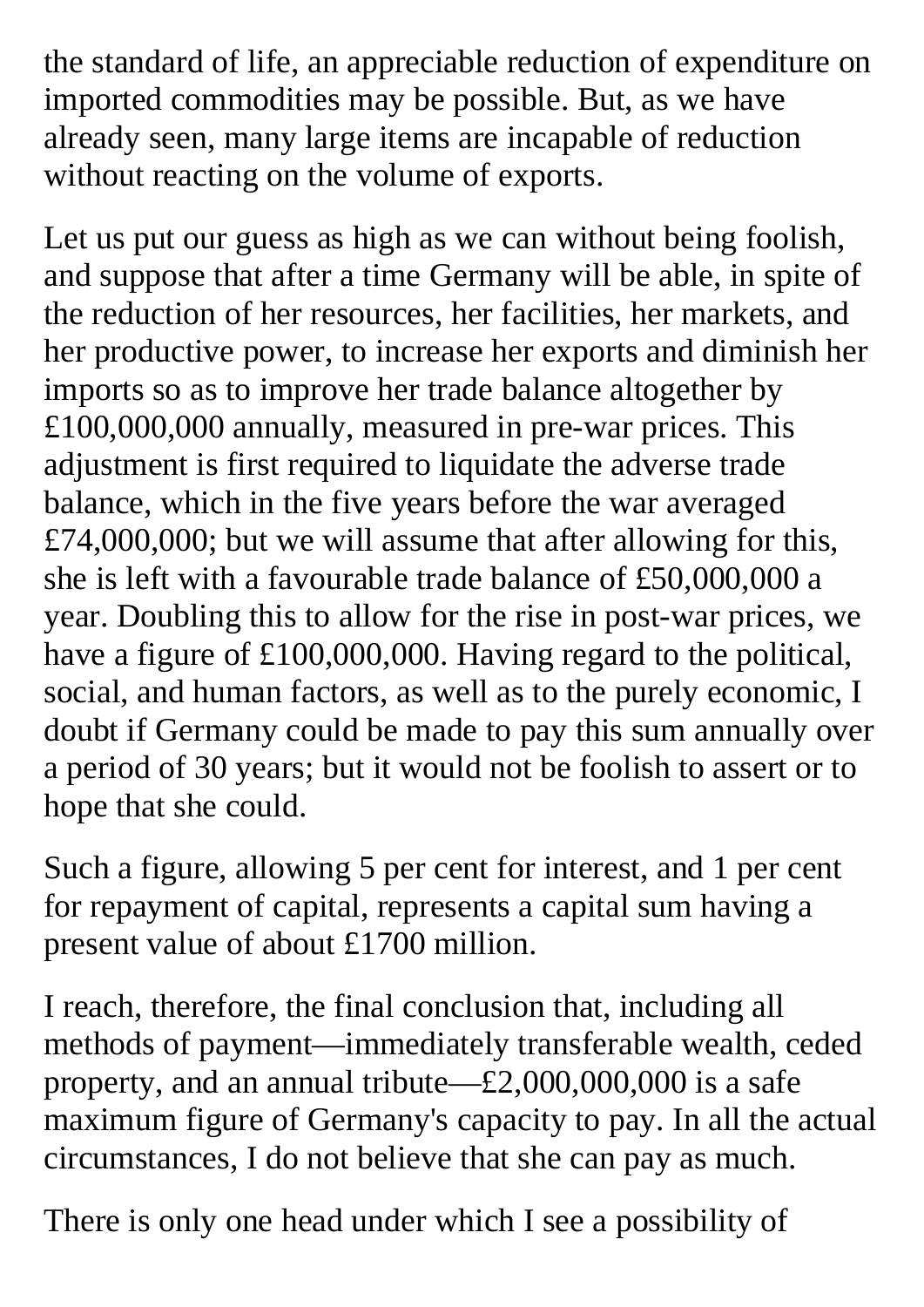adding to the figure reached on the line of argument adopted above; that is, if German labour is actually transported to the devastated areas and there engaged in the work of reconstruction. I have heard that a limited scheme of this kind is actually in view. The additional contribution thus obtainable depends on the number of labourers which the German Government could contrive to maintain in this way and also on the number which, over a period of years, the Belgian and French inhabitants would tolerate in their midst. In any case, it would seem very difficult to employ on the actual work of reconstruction, even over a number of years, imported labour having a net present value exceeding (say) £250,000,000; and even this would not prove in practice a net addition to the annual contributions obtainable in other ways.

A capacity of £8,000,000,000 or even of £5,000,000,000 is, therefore, not within the limits of reasonable possibility. It is for those who believe that Germany can make an annual payment amounting to hundreds of millions sterling to say *in what specific commodities* they intend this payment to be made, and *in what markets* the goods are to be sold. Until they proceed to some degree of detail, and are able to produce some tangible argument in favour of their conclusions, they do not deserve to be believed.

I make three provisos only, none of which affect the force of my argument for immediate practical purposes.

*First*: If the Allies were to "nurse" the trade and industry of Germany for a period of five or ten years, supplying her with large loans, and with ample shipping, food, and raw materials during that period, building up markets for her, and deliberately applying all their resources and goodwill to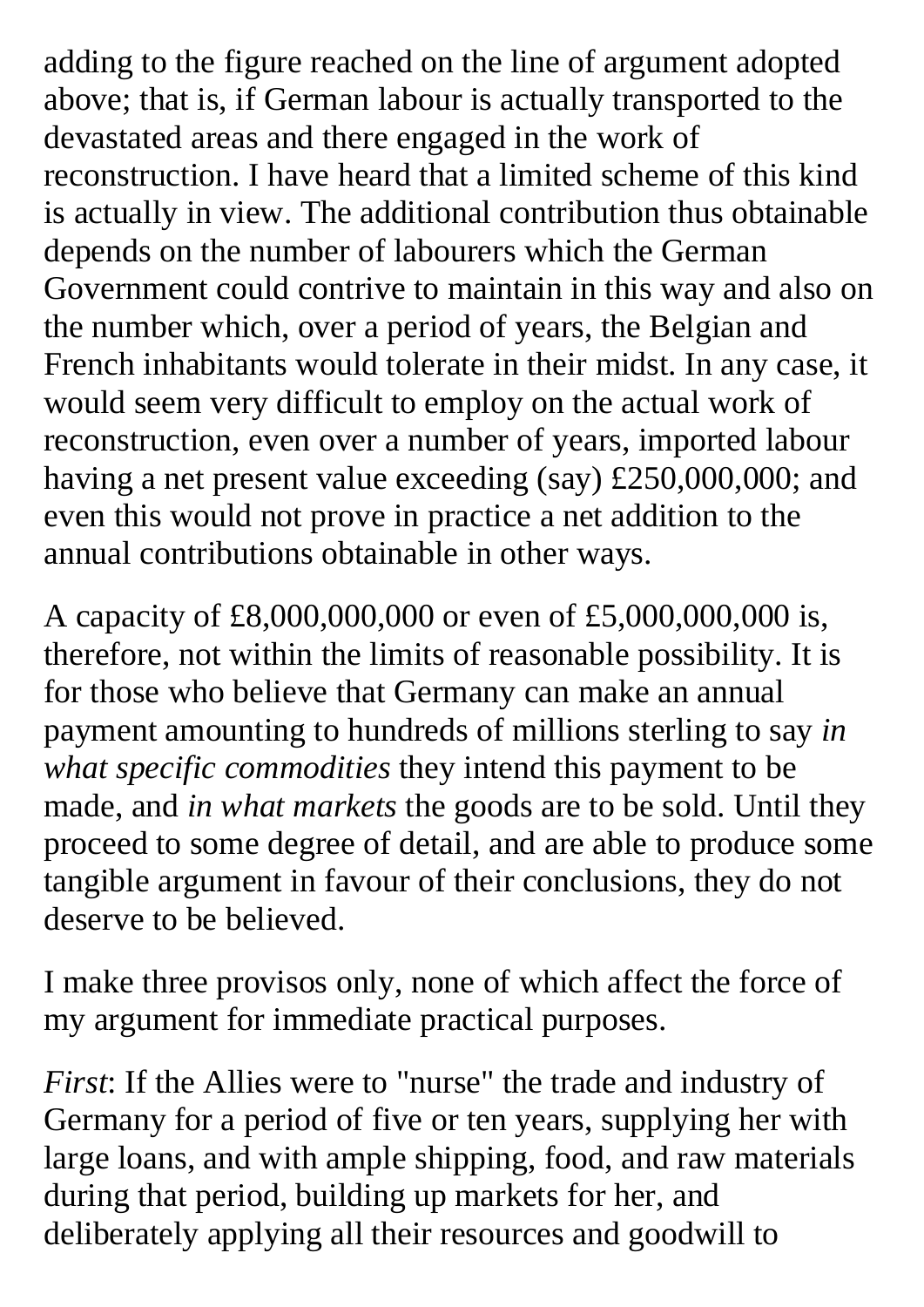making her the greatest industrial nation in Europe, if not in the world, a substantially larger sum could probably be extracted thereafter; for Germany is capable of very great productivity.

*Second*: Whilst I estimate in terms of money, I assume that there is no revolutionary change in the purchasing power of our unit of value. If the value of gold were to sink to a half or a tenth of its present value, the real burden of a payment fixed in terms of gold would be reduced proportionately. If a gold sovereign comes to be worth what a shilling is worth now, then, of course, Germany can pay a larger sum than I have named, measured in gold sovereigns.

*Third*: I assume that there is no revolutionary change in the yield of Nature and material to man's labour. It is not *impossible* that the progress of science should bring within our reach methods and devices by which the whole standard of life would be raised immeasurably, and a given volume of products would represent but a portion of the human effort which it represents now. In this case all standards of "capacity" would be changed everywhere. But the fact that all things are *possible* is no excuse for talking foolishly.

It is true that in 1870 no man could have predicted Germany's capacity in 1910. We cannot expect to legislate for a generation or more. The secular changes in man's economic condition and the liability of human forecast to error are as likely to lead to mistake in one direction as in another. We cannot as reasonable men do better than base our policy on the evidence we have and adapt it to the five or ten years over which we may suppose ourselves to have some measure of prevision; and we are not at fault if we leave on one side the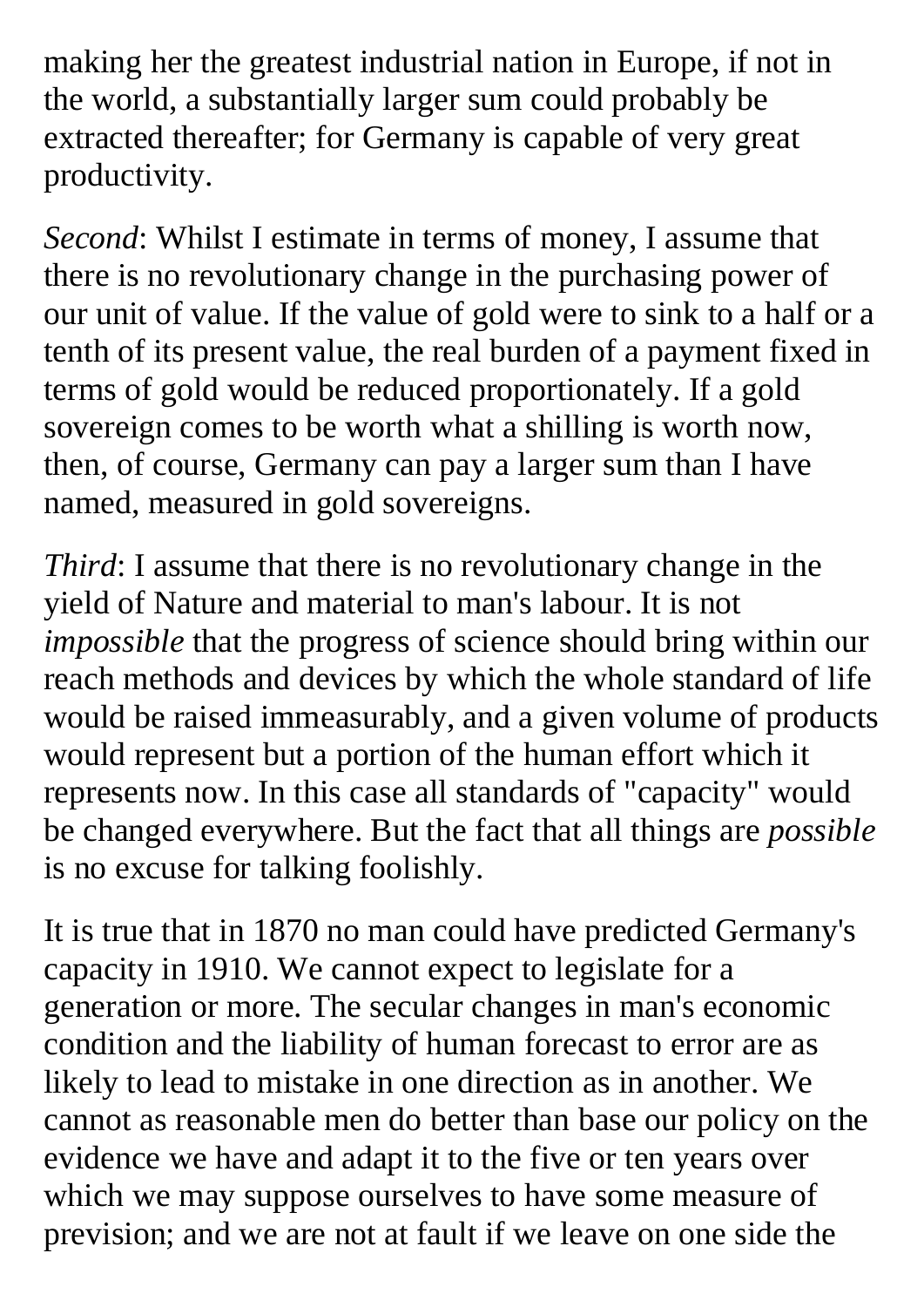extreme chances of human existence and of revolutionary changes in the order of Nature or of man's relations to her. The fact that we have no adequate knowledge of Germany's capacity to pay over a long period of years is no justification (as I have heard some people claim that it is) for the statement that she can pay ten thousand million pounds.

Why has the world been so credulous of the unveracities of politicians? If an explanation is needed, I attribute this particular credulity to the following influences in part.

In the first place, the vast expenditures of the war, the inflation of prices, and the depreciation of currency, leading up to a complete instability of the unit of value, have made us lose all sense of number and magnitude in matters of finance. What we believed to be the limits of possibility have been so enormously exceeded, and those who founded their expectations on the past have been so often wrong, that the man in the street is now prepared to believe anything which is told him with some show of authority, and the larger the figure the more readily he swallows it.

But those who look into the matter more deeply are sometimes misled by a fallacy, much more plausible to reasonable persons. Such a one might base his conclusions on Germany's total surplus of annual productivity as distinct from her export surplus. Helfferich's estimate of Germany's annual increment of wealth in 1913 was £400,000,000 to £425,000,000 (exclusive of increased money value of existing land and property). Before the war, Germany spent between £50,000,000 and £100,000,000 on armaments, with which she can now dispense. Why, therefore, should she not pay over to the Allies an annual sum of £500,000,000? This puts the crude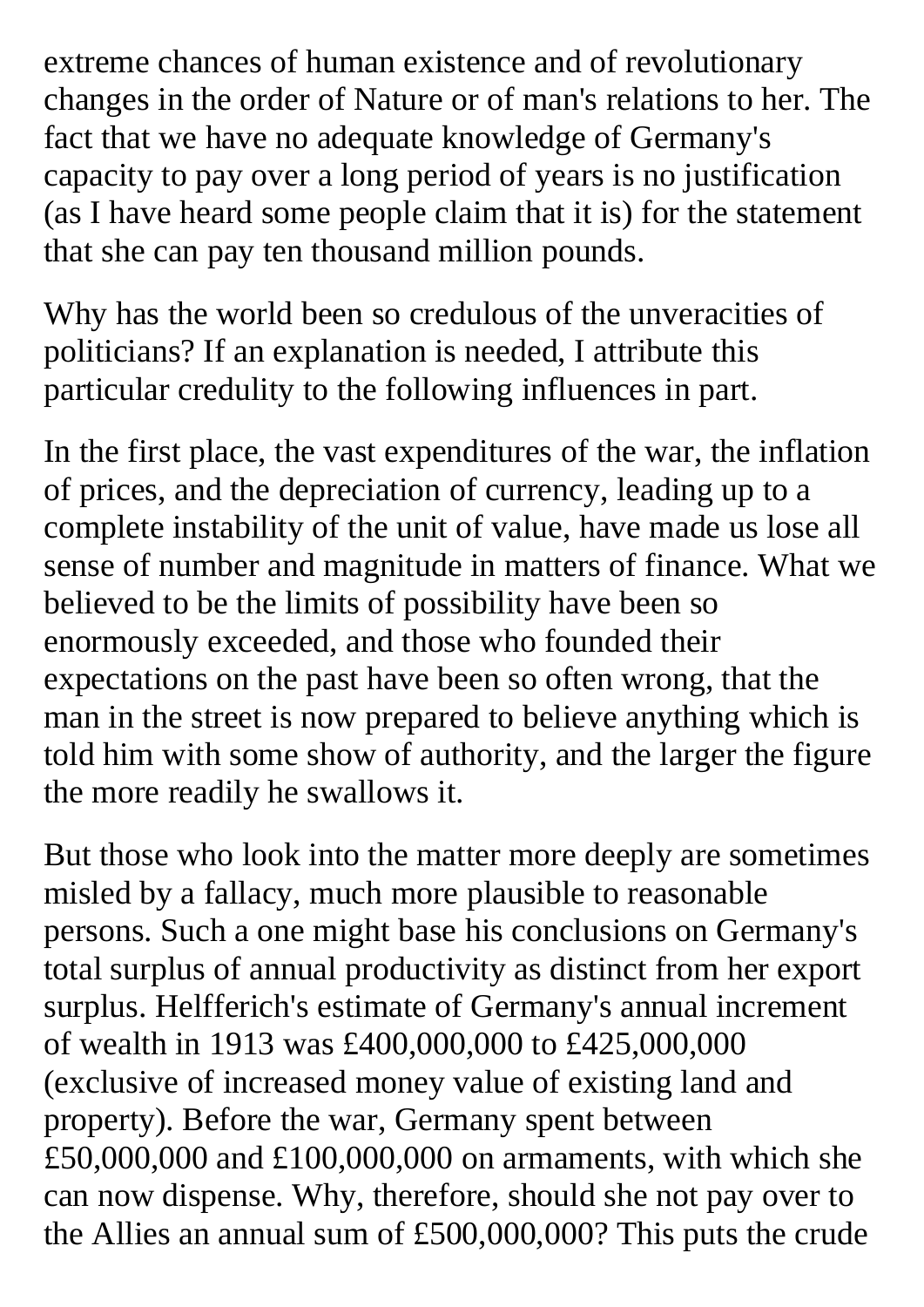argument in its strongest and most plausible form.

But there are two errors in it. First of all, Germany's [an](#page-26-0)nual savings, after what she has suffered in the war and by the Peace, will fall far short of what they were before, and, if they are taken from her year by year in future, they cannot again reach their previous level. The loss of Alsace-Lorraine, Poland, and Upper Silesia could not be assessed in terms of surplus productivity at less than £50,000,000 annually. Germany is supposed to have profited about £100,000,000 per annum from her ships, her foreign investments, and her foreign banking and connections, all of which have now been taken from her. Her saving on armaments is far more than balanced by her annual charge for pensions now estimated at £250,000,000,<sup>[2]</sup> which represents a real loss of productive capacity. And even if we put on one side the burden of the internal debt, which amounts to 240 milliards of marks, as being a question of internal distribution rather than of productivity, we must still allow for the foreign debt incurred by Germany during the war, the exhaustion of her stock of raw materials, the depletion of her live-stock, the impaired productivity of her soil from lack of manures and of labour, and the diminution in her wealth from the failure to keep up many repairs and renewals over a period of nearly five years. Germany is not as rich as she was before the war, and the diminution in her future savings for these reasons, quite apart from the factors previously allowed for, could hardly be put at less than ten per cent, that is £40,000,000 annually.

> <span id="page-26-0"></span>[2] The conversion at par of 5000 million marks overstates by reason of the existing depreciation of the mark, the present money burden of the actual pensions payments, but not, in all probability, the real loss of national productivity as a result of the casualties suffered in the war.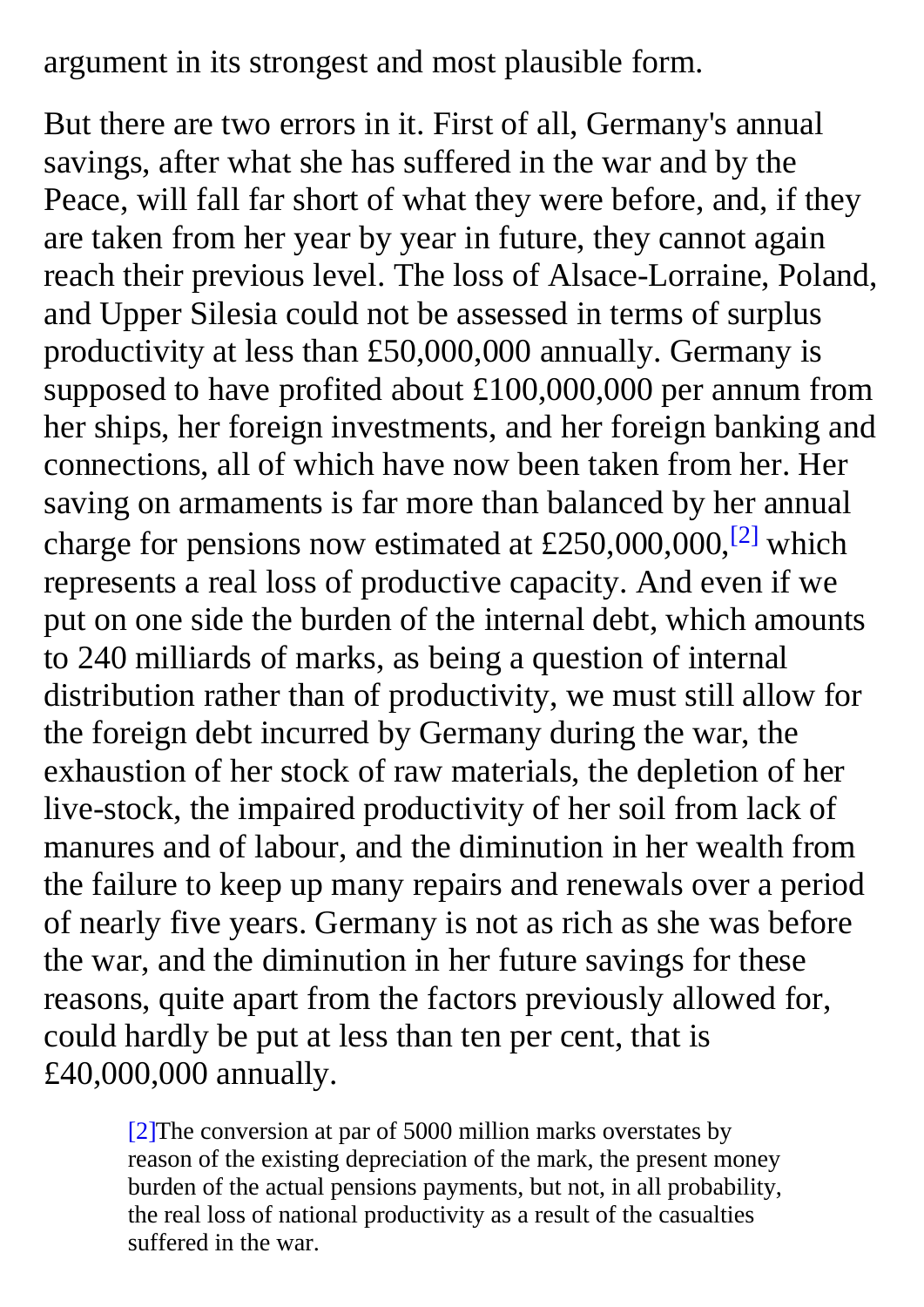These factors have already reduced Germany's annual surplus to less than the £100,000,000 at which we arrived on other grounds as the maximum of her annual payments. But even if the rejoinder be made, that we have not yet allowed for the lowering of the standard of life and comfort in Germany which may reasonably be imposed on a defeated enemy, there is still a fundamental fallacy in the method of calculation. An annual surplus available for home investment can only be converted into a surplus available for export abroad by a radical change in the kind of work performed. Labour, while it may be available and efficient for domestic services in Germany, may yet be able to find no outlet in foreign trade. We are back on the same question which faced us in our examination of the export trade—in *what* export trade is German labour going to find a greatly increased outlet? Labour can only be diverted into new channels with loss of efficiency, and a large expenditure of capital. The annual surplus which German labour can produce for capital improvements at home is no measure, either theoretically or practically, of the annual tribute which she can pay abroad.

I cannot leave this subject as though its just treatment wholly depended either on our own pledges or on economic facts. The policy of reducing Germany to servitude for a generation, of degrading the lives of millions of human beings, and of depriving a whole nation of happiness should be abhorrent and detestable,—abhorrent and detestable, even if it were possible, even if it enriched ourselves, even if it did not sow the decay of the whole civilised life of Europe. Some preach it in the name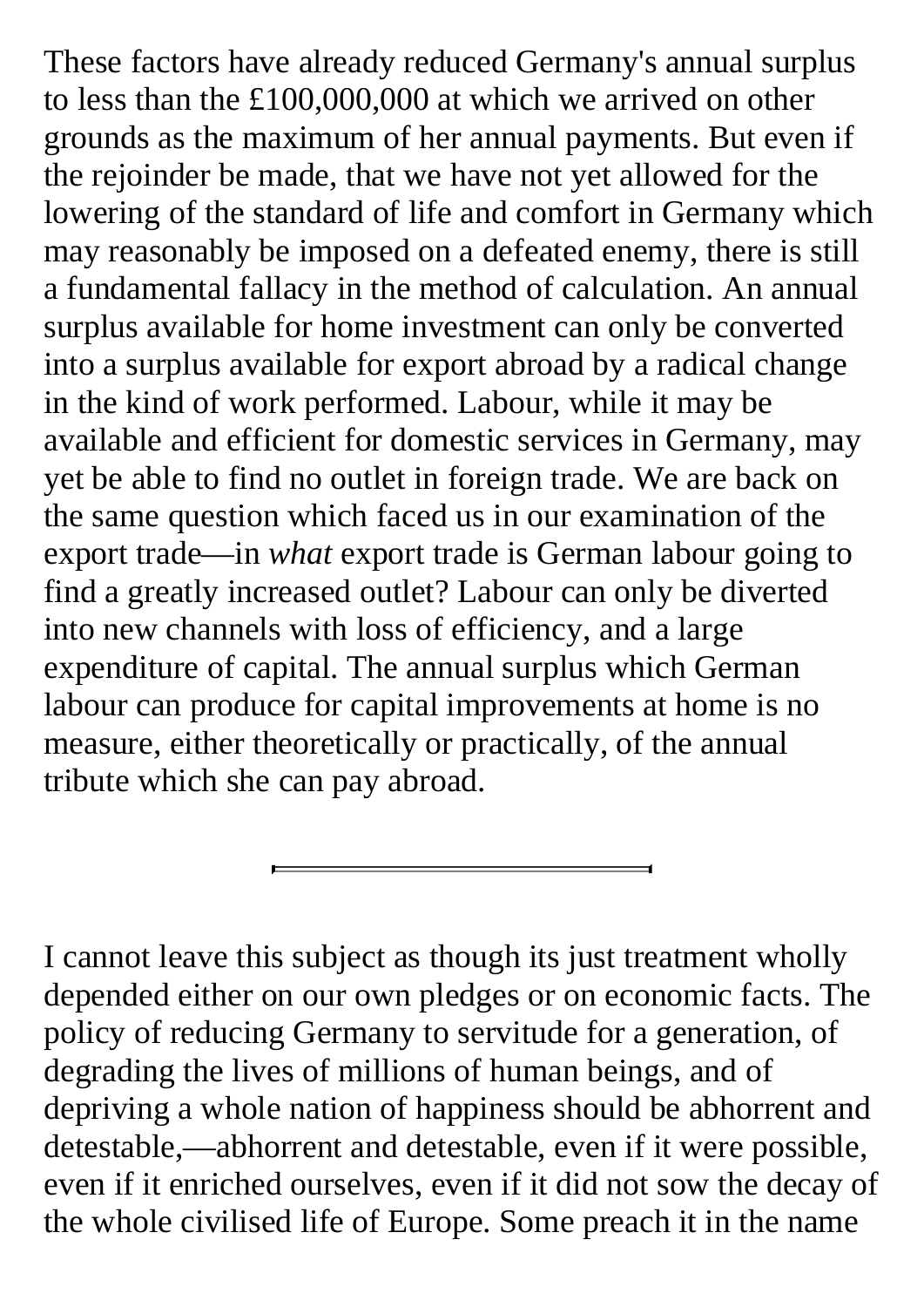of Justice. In the great events of man's history, in the unwinding of the complex fates of nations Justice is not so simple. And if it were, nations are not authorised, by religion or by natural morals, to visit on the children of their enemies the misdoings of parents or of rulers.

## **3. PROPOSALS FOR THE RECONSTRUCTION OF EUROPE (1919)**

### **(i)** *The Revision of the Treaty*

Are any constitutional means open to us for altering the Treaty? President Wilson and General Smuts, who believe that to have secured the Covenant of the League of Nations outweighs much evil in the rest of the Treaty, have indicated that we must look to the League for the gradual evolution of a more tolerable life for Europe. "There are territorial settlements," General Smuts wrote in his statement on signing the Peace Treaty, "which will need revision. There are guarantees laid down which we all hope will soon be found out of harmony with the new peaceful temper and unarmed state of our former enemies. There are punishments foreshadowed over most of which a calmer mood may yet prefer to pass the sponge of oblivion. There are indemnities stipulated which cannot be exacted without grave injury to the industrial revival of Europe, and which it will be in the interests of all to render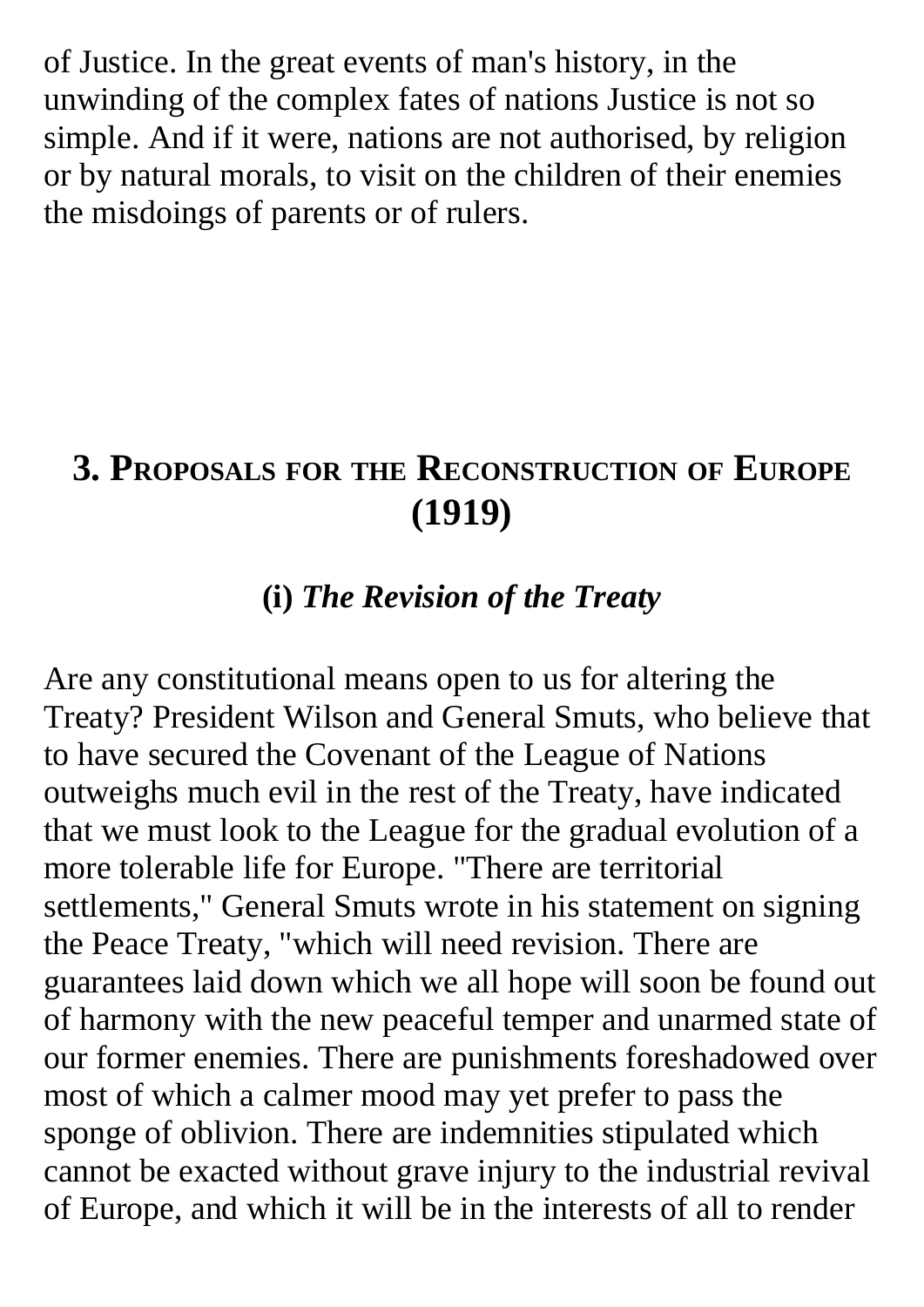more tolerable and moderate. . . . I am confident that the League of Nations will yet prove the path of escape for Europe out of the ruin brought about by this war." Without the League, President Wilson informed the Senate when he presented the Treaty to them early in July 1919, ". . . long-continued supervision of the task of reparation which Germany was to undertake to complete within the next generation might entirely break down; the reconsideration and revision of administrative arrangements and restrictions which the Treaty prescribed, but which it recognised might not provide lasting advantage or be entirely fair if too long enforced, would be impracticable."

Can we look forward with fair hopes to securing from the operation of the League those benefits which two of its principal begetters thus encourage us to expect from it? The relevant passage is to be found in Article XIX. of the Covenant, which runs as follows:

The Assembly may from time to time advise the reconsideration by Members of the League of treaties which have become inapplicable and the consideration of international conditions whose continuance might endanger the peace of the world.

But alas! Article V. provides that "Except where otherwise expressly provided in this Covenant or by the terms of the present Treaty, decisions at any meeting of the Assembly or of the Council shall require the agreement of all the Members of the League represented at the meeting." Does not this provision reduce the League, so far as concerns an early reconsideration of any of the terms of the Peace Treaty, into a body merely for wasting time? If all the parties to the Treaty are unanimously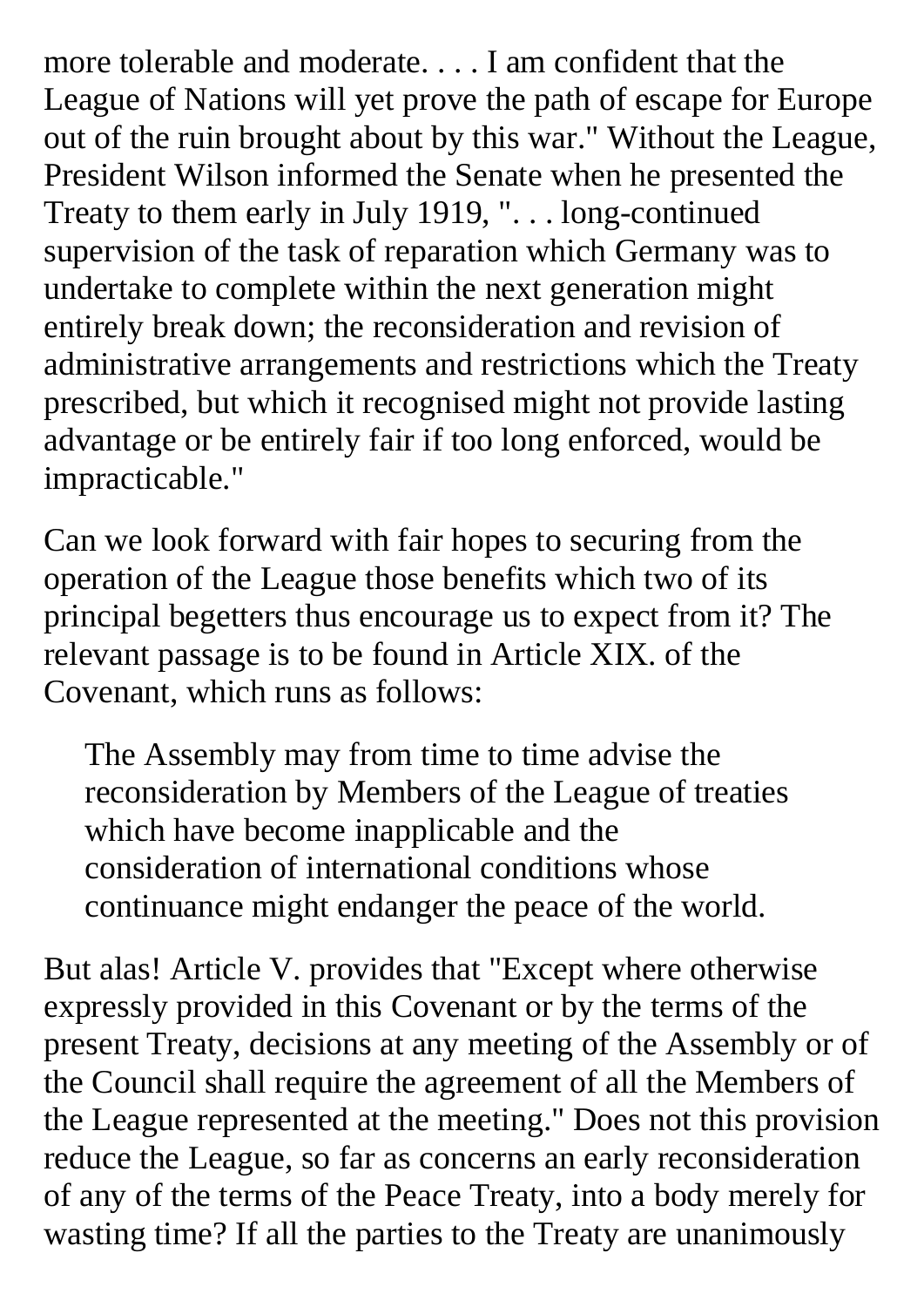of opinion that it requires alteration in a particular sense, it does not need a League and a Covenant to put the business through. Even when the Assembly of the League is unanimous it can only "advise" reconsideration by the members specially affected.

But the League will operate, say its supporters, by its influence on the public opinion of the world, and the view of the majority will carry decisive weight in practice, even though constitutionally it is of no effect. Let us pray that this be so. Yet the League in the hands of the trained European diplomatist may become an unequalled instrument for obstruction and delay. The revision of Treaties is entrusted primarily, not to the Council, which meets frequently, but to the Assembly, which will meet more rarely and must become, as any one with an experience of large Inter-Ally Conferences must know, an unwieldy polyglot debating society in which the greatest resolution and the best management may fail altogether to bring issues to a head against an opposition in favour of the *status quo*. There are indeed two disastrous blots on the Covenant,—Article V., which prescribes unanimity, and the much-criticised Article X., by which "The Members of the League undertake to respect and preserve as against external aggression the territorial integrity and existing political independence of all Members of the League." These two Articles together go some way to destroy the conception of the League as an instrument of progress, and to equip it from the outset with an almost fatal bias towards the *status quo*. It is these Articles which have reconciled to the League some of its original opponents, who now hope to make of it another Holy Alliance for the perpetuation of the economic ruin of their enemies and the Balance of Power in their own interests which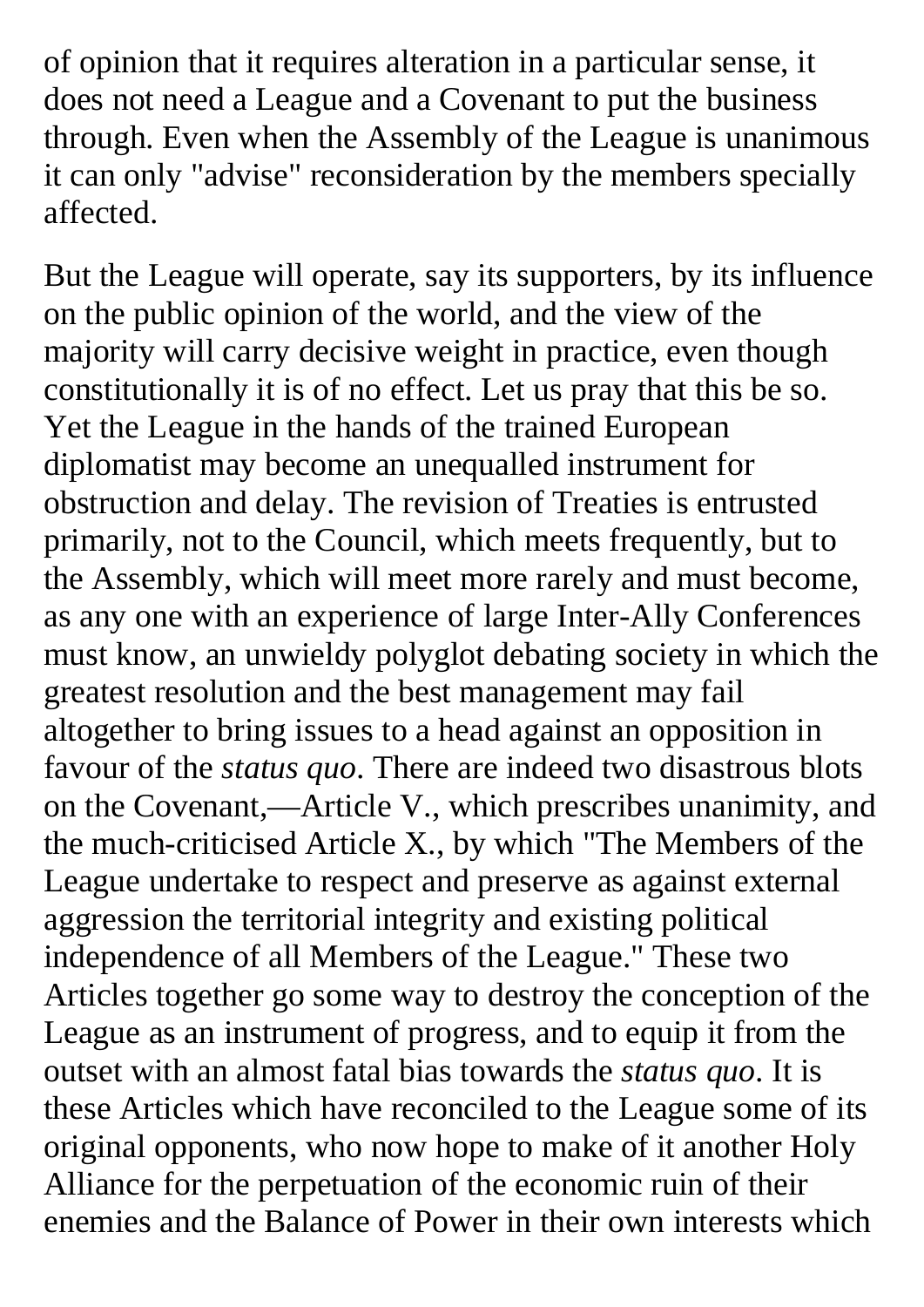they believe themselves to have established by the Peace.

But while it would be wrong and foolish to conceal from ourselves in the interests of "idealism" the real difficulties of the position in the special matter of revising treaties, that is no reason for any of us to decry the League, which the wisdom of the world may yet transform into a powerful instrument of peace, and which in Articles XI.-XVII.<sup>[3]</sup> has already accomplished a great and beneficent achievement. I agree, therefore, that our first efforts for the Revision of the Treaty must be made through the League rather than in any other way, in the hope that the force of general opinion, and if necessary, the use of financial pressure and financial inducements, may be enough to prevent a recalcitrant minority from exercising their right of veto. We must trust the new Governments, whose existence I premise in the principal Allied countries, to show a profounder wisdom and a greater magnanimity than their predecessors.

[3] These Articles, which provide safeguards against the outbreak of war between members of the League and also between members and non-members, are the solid achievement of the Covenant. These Articles make substantially less probable a war between organised Great Powers such as that of 1914. This alone should commend the League to all men.

I do not intend to enter here into details, or to attempt a revision of the Treaty clause by clause. I limit myself to three great changes which are necessary for the economic life of Europe, relating to Reparation, to Coal and Iron, and to Tariffs.

*Reparation.*—If the sum demanded for Reparation is less than what the Allies are entitled to on a strict interpretation of their engagements, it is unnecessary to particularise the items it represents or to hear arguments about its compilation. I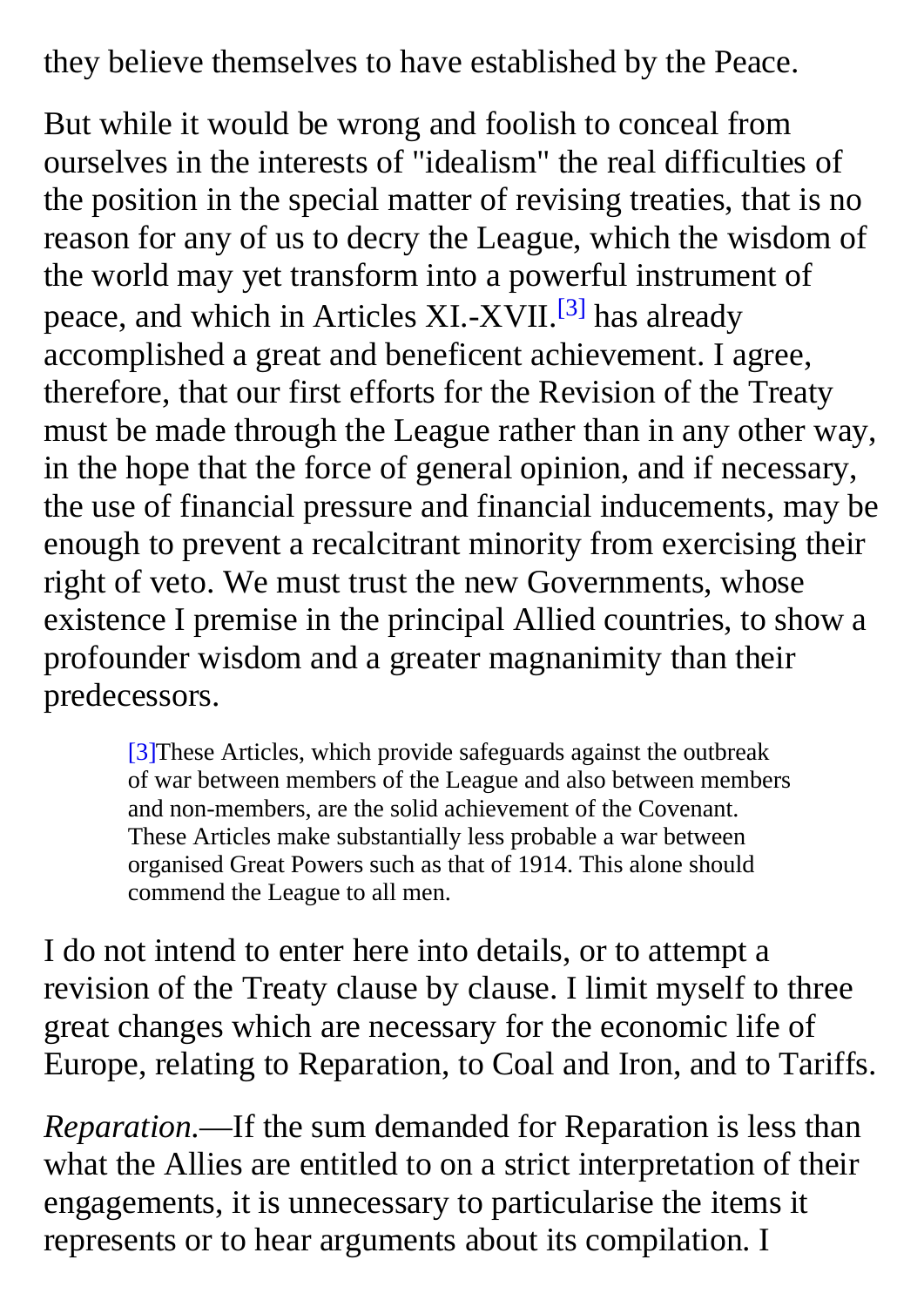suggest, therefore, the following settlement:

(1) The amount of the payment to be made by Germany in respect of Reparation and the costs of the Armies of Occupation might be fixed at £2000 million.

(2) The surrender of merchant ships and submarine cables under the Treaty, of war material under the Armistice, of State property in ceded territory, of claims against such territory in respect of public debt, and of Germany's claims against her former Allies, should be reckoned as worth the lump sum of £500 million, without any attempt being made to evaluate them item by item.

(3) The balance of £1500 million should not carry interest pending its repayment, and should be paid by Germany in thirty annual instalments of £50 million, beginning in 1923.

(4) The Reparation Commission should be dissolved, or, if any duties remain for it to perform, it should become an appanage of the League of Nations and should include representatives of Germany and of the neutral States.

(5) Germany would be left to meet the annual instalments in such manner as she might see fit, any complaint against her for non-fulfilment of her obligations being lodged with the League of Nations. That is to say, there would be no further expropriation of German private property abroad, except so far as is required to meet private German obligations out of the proceeds of such property already liquidated or in the hands of Public Trustees and Enemy-Property Custodians in the Allied countries and in the United States; and, in particular, Article 260 (which provides for the expropriation of German interests in public utility enterprises) would be abrogated.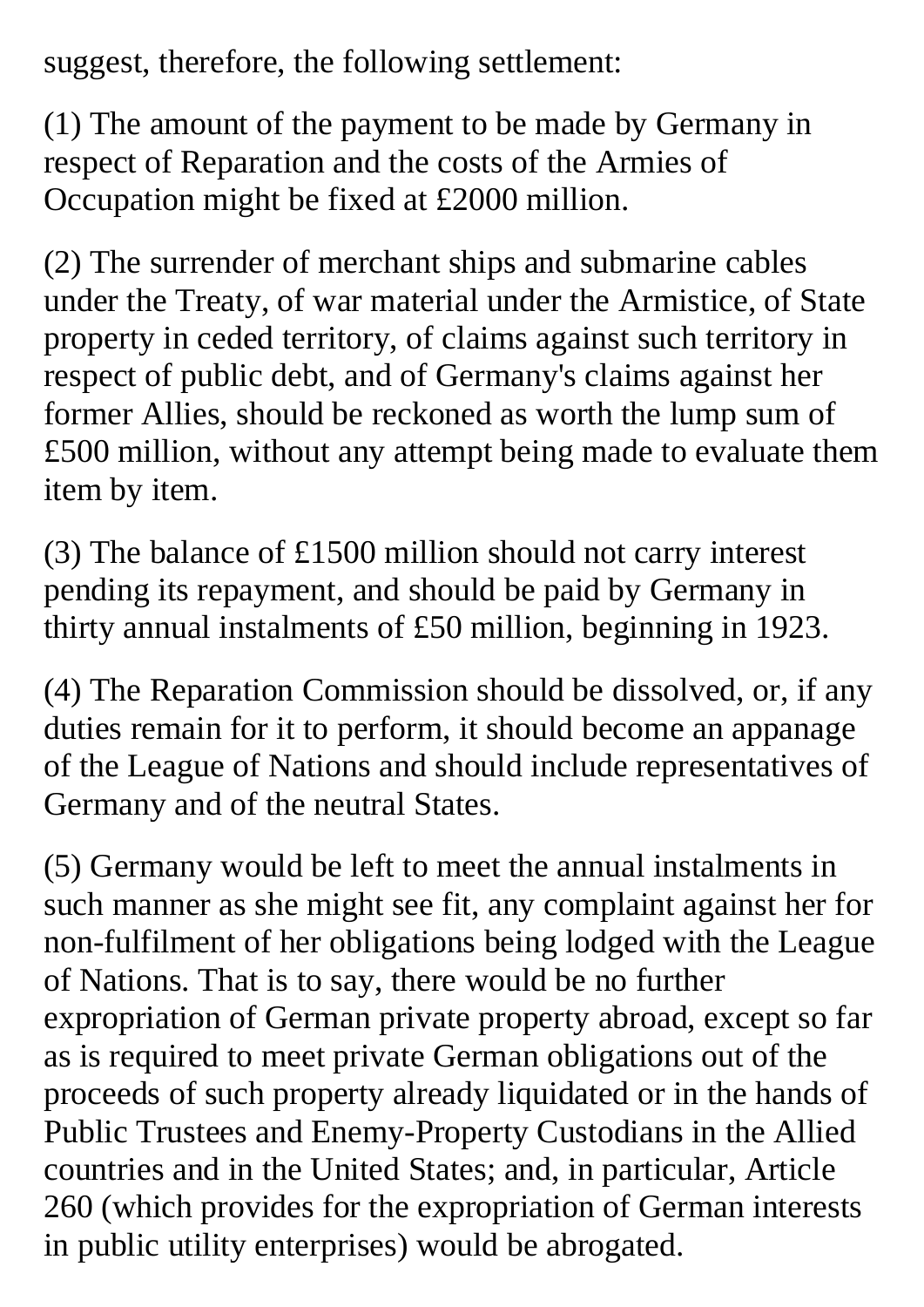(6) No attempt should be made to extract Reparation payments from Austria.

*Coal and Iron.*—(1) The Allies' options on coal under Annex V. should be abandoned, but Germany's obligation to make good France's loss of coal through the destruction of her mines should remain. This obligation should lapse, nevertheless, in the event of the coal districts of Upper Silesia being taken from Germany in the final settlement consequent on the plebiscite.

(2) The arrangement as to the Saar should hold good, except that, on the one hand, Germany should receive no credit for the mines, and, on the other should receive back both the mines and the territory without payment and unconditionally after ten years. But this should be conditional on France's entering into an agreement for the same period to supply Germany from Lorraine with at least 50 per cent of the iron ore which was carried from Lorraine into Germany proper before the war, in return for an undertaking from Germany to supply Lorraine with an amount of coal equal to the whole amount formerly sent to Lorraine from Germany proper, after allowing for the output of the Saar.

(3) The arrangement as to Upper Silesia should hold good. That is to say, a plebiscite should be held, and in coming to a final decision "regard will be paid (by the principal Allied and Associated Powers) to the wishes of the inhabitants as shown by the vote, and to the geographical and economic conditions of the locality." But the Allies should declare that in their judgement "economic conditions" require the inclusion of the coal districts in Germany unless the wishes of the inhabitants are decidedly to the contrary.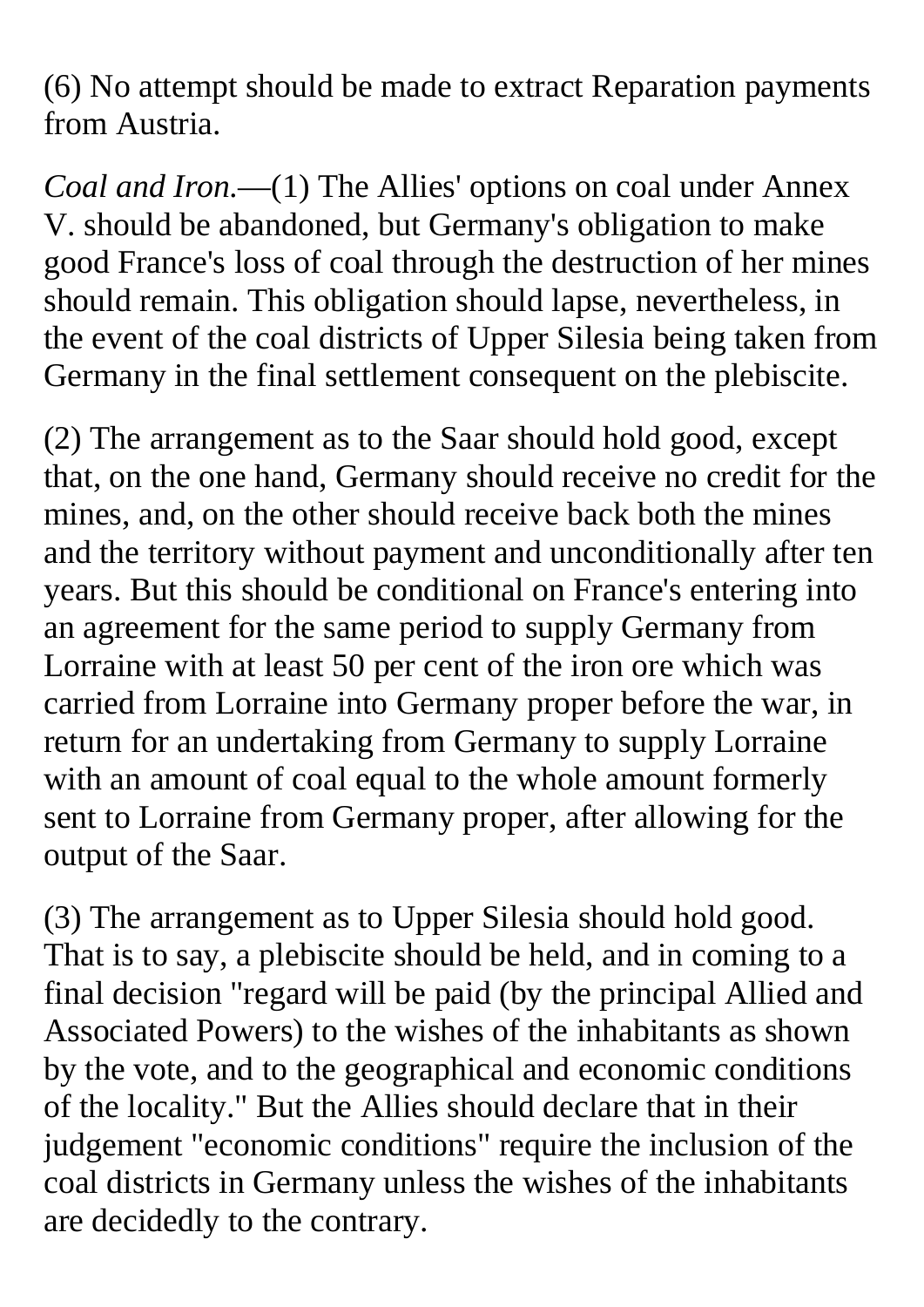Tariffs.—A Free Trade Union should be established under the auspices of the League of Nations of countries undertaking to impose no protectionist tariffs<sup>[4]</sup> whatever against the produce of other members of the Union. Germany, Poland, the new States which formerly composed the Austro-Hungarian and Turkish Empires, and the Mandated States should be compelled to adhere to this Union for ten years, after which time adherence would be voluntary. The adherence of other States would be voluntary from the outset. But it is to be hoped that the United Kingdom, at any rate, would become an original member.

[4] It would be expedient so to define a "protectionist tariff" as to permit (*a*) the total prohibition of certain imports; (*b*) the imposition of sumptuary or revenue customs duties on commodities not produced at home; (*c*) the imposition of customs duties which did not exceed by more than five per cent a countervailing excise on similar commodities produced at home; (*d*) export duties. Further, special exceptions might be permitted by a majority vote of the countries entering the Union. Duties which had existed for five years prior to a country's entering the Union might be allowed to disappear gradually by equal instalments spread over the five years subsequent to joining the Union.

By fixing the Reparation payments well within Germany's capacity to pay, we make possible the renewal of hope and enterprise within her territory, we avoid the perpetual friction and opportunity of improper pressure arising out of Treaty clauses which are impossible of fulfilment, and we render unnecessary the intolerable powers of the Reparation Commission.

By a moderation of the clauses relating directly or indirectly to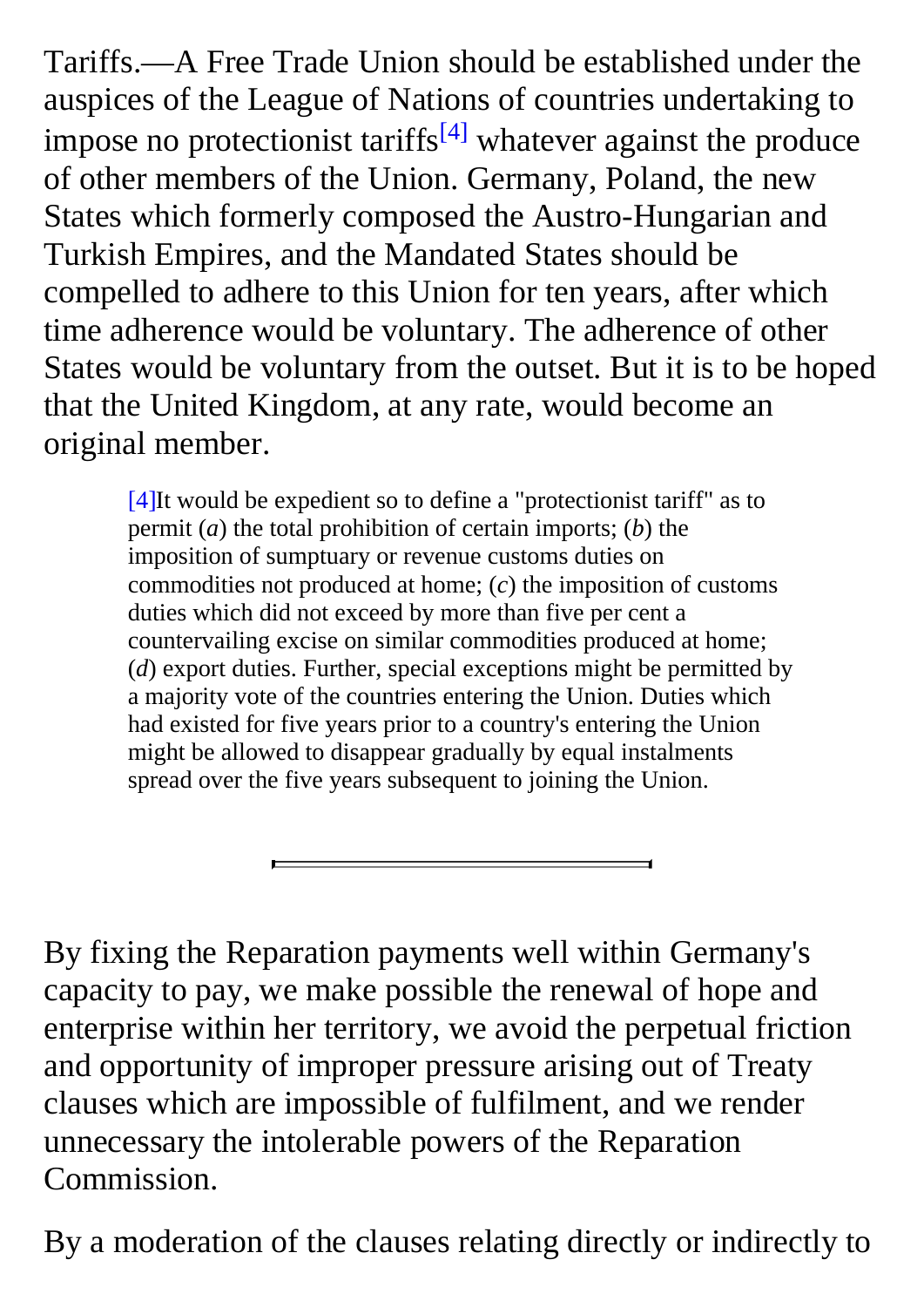coal, and by the exchange of iron ore, we permit the continuance of Germany's industrial life, and put limits on the loss of productivity which would be brought about otherwise by the interference of political frontiers with the natural localisation of the iron and steel industry.

By the proposed Free Trade Union some part of the loss of organisation and economic efficiency may be retrieved, which must otherwise result from the innumerable new political frontiers now created between greedy, jealous, immature, and economically incomplete, nationalist States. Economic frontiers were tolerable so long as an immense territory was included in a few great Empires; but they will not be tolerable when the Empires of Germany, Austria-Hungary, Russia, and Turkey have been partitioned between some twenty independent authorities. A Free Trade Union, comprising the whole of Central, Eastern, and South-Eastern Europe, Siberia, Turkey, and (I should hope) the United Kingdom, Egypt, and India, might do as much for the peace and prosperity of the world as the League of Nations itself. Belgium, Holland, Scandinavia, and Switzerland might be expected to adhere to it shortly. And it would be greatly to be desired by their friends that France and Italy also should see their way to adhesion.

It would be objected, I suppose, by some critics that such an arrangement might go some way in effect towards realising the former German dream of Mittel-Europa. If other countries were so foolish as to remain outside the Union and to leave to Germany all its advantages, there might be some truth in this. But an economic system, to which every one had the opportunity of belonging and which gave special privilege to none, is surely absolutely free from the objections of a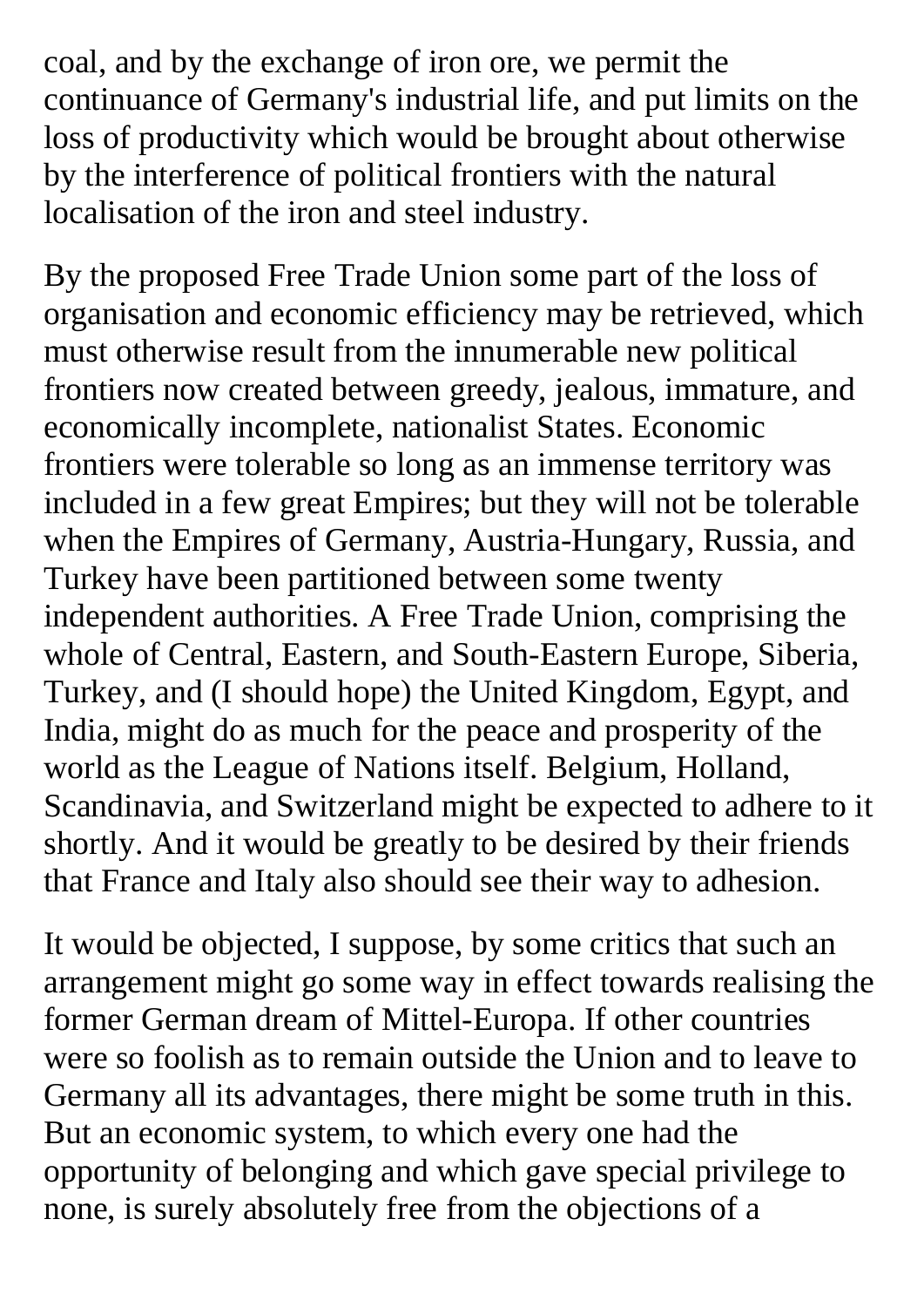privileged and avowedly imperialistic scheme of exclusion and discrimination. Our attitude to these criticisms must be determined by our whole moral and emotional reaction to the future of international relations and the Peace of the World. If we take the view that for at least a generation to come Germany cannot be trusted with even a modicum of prosperity, that while all our recent Allies are angels of light, all our recent enemies, Germans, Austrians, Hungarians, and the rest, are children of the devil, that year by year Germany must be kept impoverished and her children starved and crippled, and that she must be ringed round by enemies; then we shall reject all the proposals of this chapter, and particularly those which may assist Germany to regain a part of her former material prosperity and find a means of livelihood for the industrial population of her towns. But if this view of nations and of their relation to one another is adopted by the democracies of Western Europe, and is financed by the United States, heaven help us all. If we aim deliberately at the impoverishment of Central Europe, vengeance, I dare predict, will not limp. Nothing can then delay for very long that final civil war between the forces of Reaction and the despairing convulsions of Revolution, before which the horrors of the late German war will fade into nothing, and which will destroy, whoever is victor, the civilisation and the progress of our generation. Even though the result disappoint us, must we not base our actions on better expectations, and believe that the prosperity and happiness of one country promotes that of others, that the solidarity of man is not a fiction, and that nations can still afford to treat other nations as fellow-creatures?

Such changes as I have proposed above might do something appreciable to enable the industrial populations of Europe to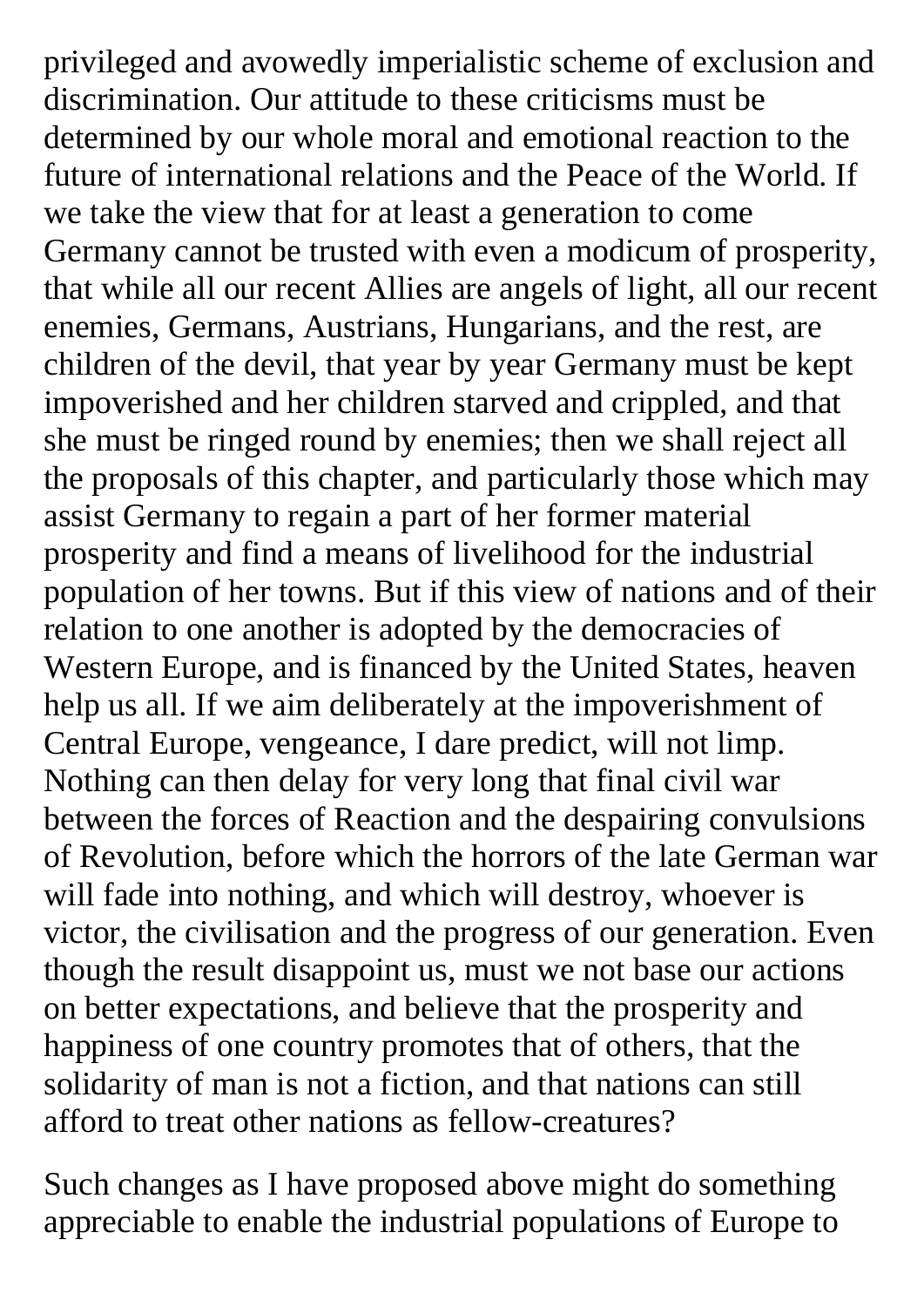continue to earn a livelihood. But they would not be enough by themselves. In particular, France would be a loser on paper (on paper only, for she will never secure the actual fulfilment of her present claims), and an escape from her embarrassments must be shown her in some other direction. I proceed, therefore, to proposals, first, for the adjustment of the claims of America and the Allies amongst themselves; and second, for the provision of sufficient credit to enable Europe to re-create her stock of circulating capital.

#### **(ii)** *The Settlement of Inter-Ally Indebtedness*

In proposing a modification of the Reparation terms, I have considered them so far only in relation to Germany. But fairness requires that so great a reduction in the amount should be accompanied by a readjustment of its apportionment between the Allies themselves. The professions which our statesmen made on every platform during the war, as well as other considerations, surely require that the areas damaged by the enemy's invasion should receive a priority of compensation. While this was one of the ultimate objects for which we said we were fighting, we never included the recovery of separation allowances amongst our war aims. I suggest, therefore, that we should by our acts prove ourselves sincere and trustworthy, and that accordingly Great Britain should waive altogether her claims for cash payment, in favour of Belgium, Serbia, and France. The whole of the payments made by Germany would then be subject to the prior charge of repairing the material injury done to those countries and provinces which suffered actual invasion by the enemy; and I believe that the sum of £1,500,000,000 thus available would be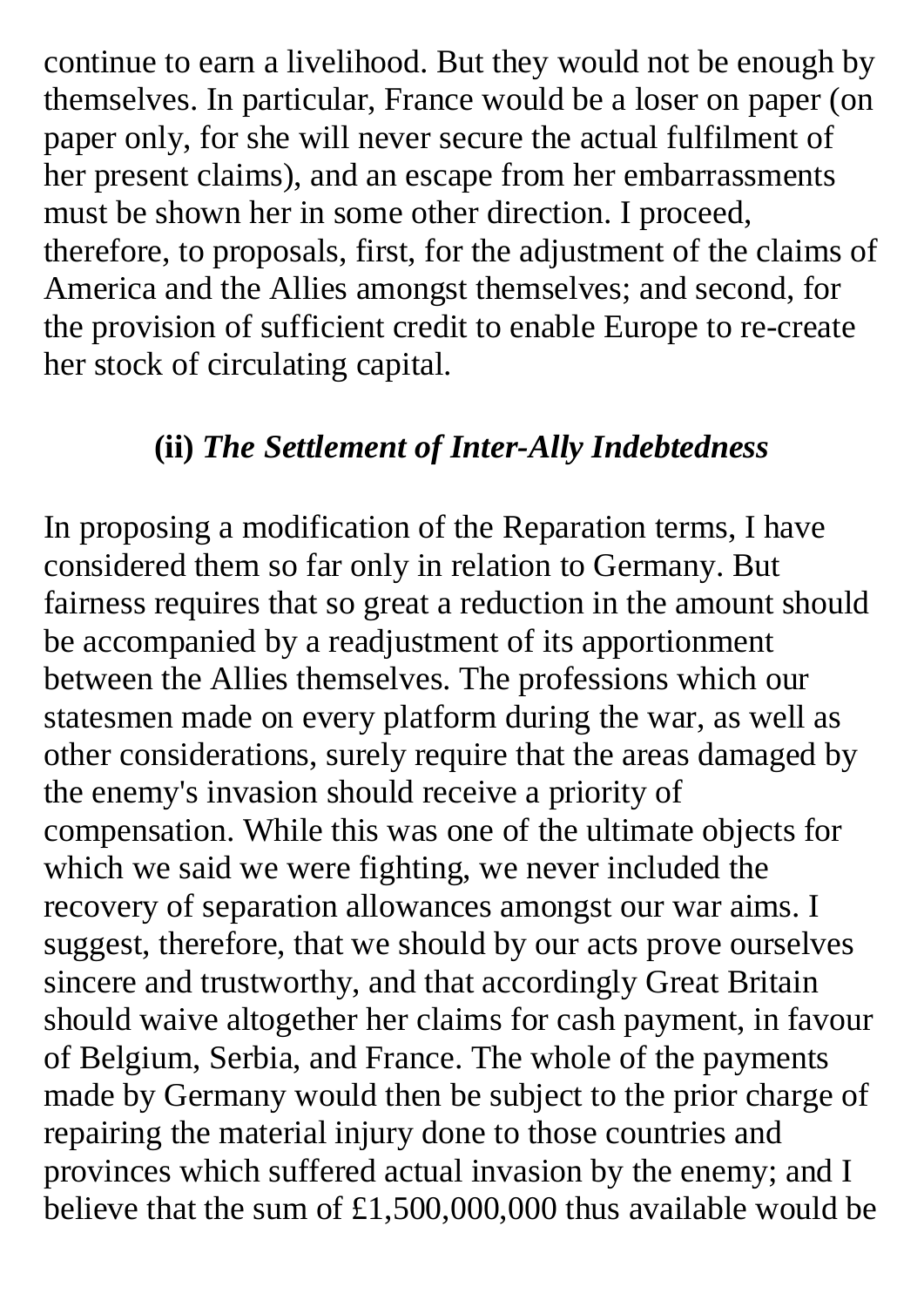adequate to cover entirely the actual costs of restoration. Further, it is only by a complete subordination of her own claims for cash compensation that Great Britain can ask with clean hands for a revision of the Treaty and clear her honour from the breach of faith for which she bears the main responsibility, as a result of the policy to which the General Election of 1918 pledged her representatives.

With the Reparation problem thus cleared up it would be possible to bring forward with a better grace and more hope of success two other financial proposals, each of [whic](#page-38-0)h involves an appeal to the generosity of the United States.

<span id="page-38-0"></span>The first is for the entire cancellation of Inter-Ally indebtedness (that is to say, indebtedness between the Governments of the Allied and Associated countries) incurred for the purposes of the war. This proposal, which has been put forward already in certain quarters, is one which I believe to be absolutely essential to the future prosperity of the world. It would be an act of far-seeing statesmanship for the United Kingdom and the United States, the two Powers chiefly concerned, to adopt it. The sums of money which are involved are shown approximately in the following table:<sup>[5]</sup>

[5] The figures in this table are partly estimated, and are probably not completely accurate in detail.

| Loans to | By United               | By United By France   |                             | To        |
|----------|-------------------------|-----------------------|-----------------------------|-----------|
|          | <b>States</b>           | Kingdom               |                             |           |
|          |                         |                       |                             |           |
| United   |                         |                       |                             |           |
|          | Kingdom 842,000,000     | $\bullet\quad\bullet$ | $\ddot{\phantom{a}}$        | 842,000   |
| France   | 550,000,000 508,000,000 |                       | $\bullet$ $\quad$ $\bullet$ | 1,058,000 |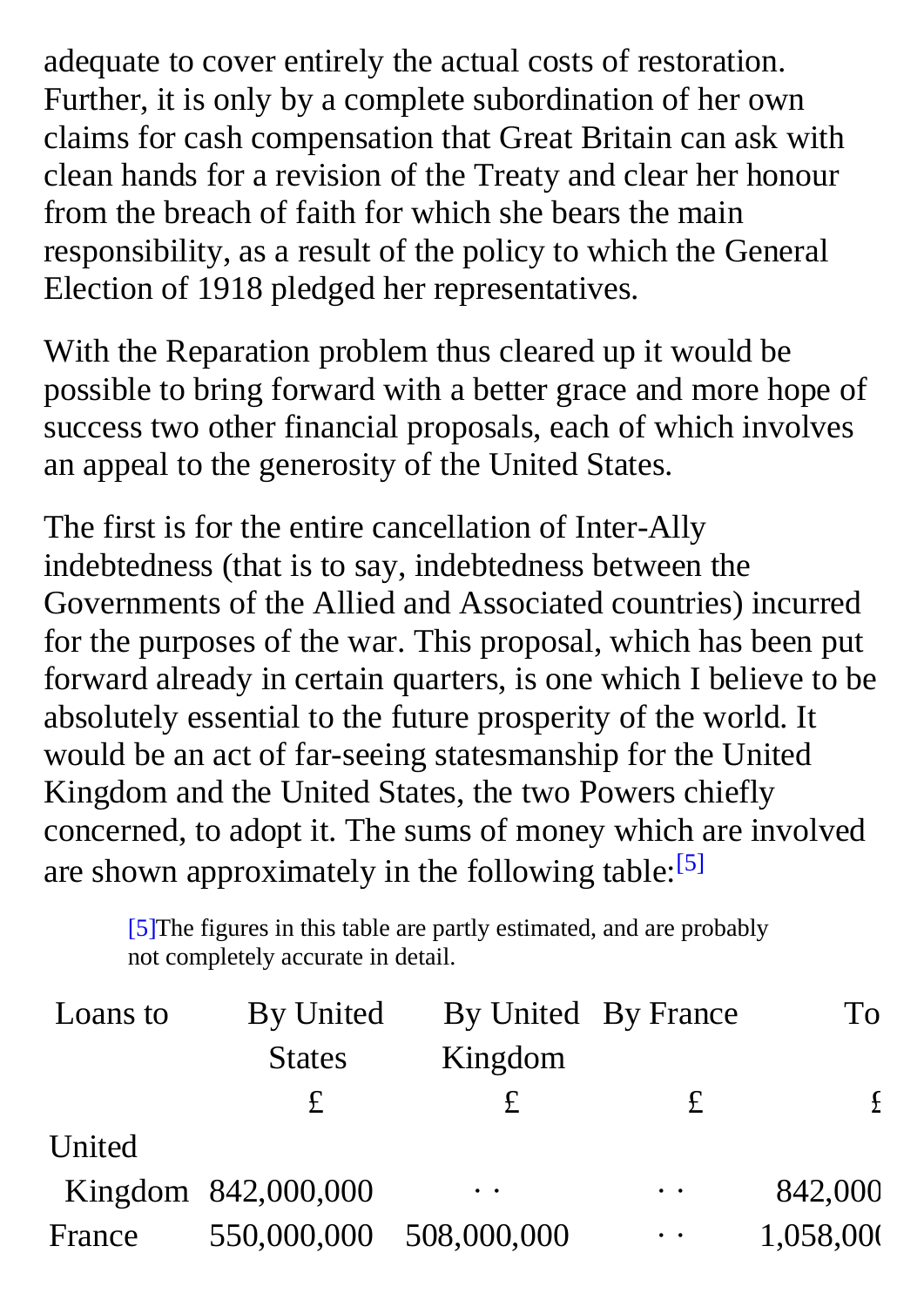| Italy          | 325,000,000                                       | 467,000,000 | 35,000,000  | 827,000 |
|----------------|---------------------------------------------------|-------------|-------------|---------|
| Russia         | 38,000,000                                        | 568,000,000 | 160,000,000 | 766,000 |
| <b>Belgium</b> | 80,000,000                                        | 98,000,000  | 90,000,000  | 268,000 |
| Serbia and     |                                                   |             |             |         |
| Jugo-          |                                                   |             |             |         |
| Slavia         | 20,000,000                                        | 20,000,000  | 20,000,000  | 60,000  |
| Other          |                                                   |             |             |         |
| <b>Allies</b>  | 35,000,000                                        | 79,000,000  | 50,000,000  | 164,000 |
|                |                                                   |             |             |         |
|                |                                                   |             |             |         |
| <b>Total</b>   | 1,900,000,000 1,740,000,000 355,000,000 3,995,000 |             |             |         |

Thus the total volume of Inter-Ally indebtedness, assuming that loans from one Ally are not set off against loans to another, is nearly £4,000,000,000. The United States is a lender only. The United Kingdom has lent about twice as much as she has borrowed. France has borrowed about three times as much as she has lent. The other Allies have been borrowers only.

If all the above Inter-Ally indebtedness were mutually forgiven, the net result on paper (i.e. assuming all the loans to be good) would be a surrender by the United States of about £2,000,000,000 and by the United Kingdom of about £900,000,000. France would gain about £700,000,000 and Italy about £800,000,000. But these figures overstate the loss to the United Kingdom and understate the gain to France; for a large part of the loans made by both these countries has been to Russia and cannot, by any stretch of imagination, be considered good. If the loans which the United Kingdom has made to her Allies are reckoned to be worth 50 per cent of their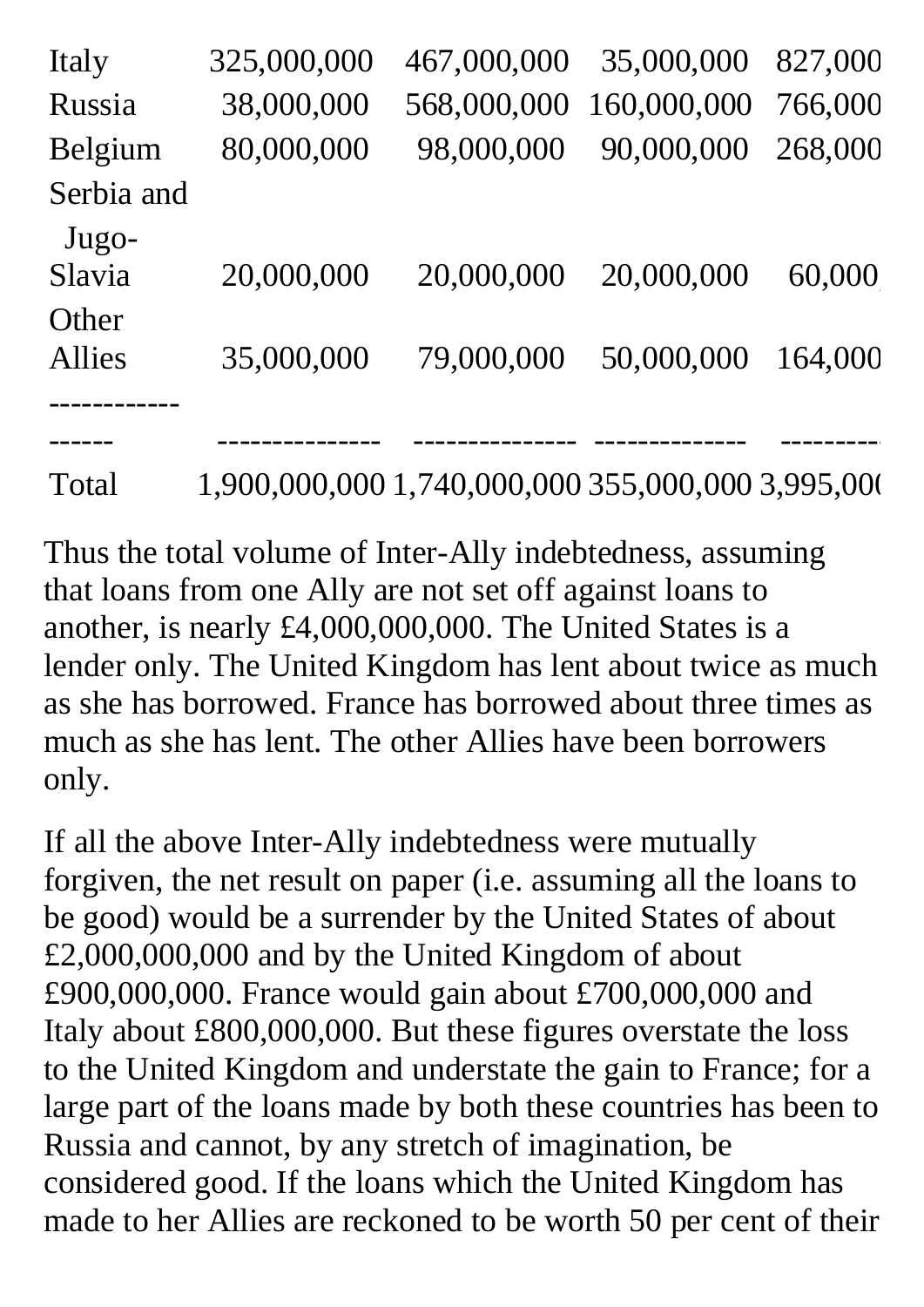full value (an arbitrary but convenient assumption which the Chancellor of the Exchequer has adopted on more than one occasion as being as good as any other for the purposes of an approximate national balance sheet), the operation would involve her neither in loss nor in gain. But in whatever way the net result is calculated on paper, the relief in anxiety which such a liquidation of the position would carry with it would be very great. It is from the United States, therefore, that the proposal asks generosity.

Speaking with a very intimate knowledge of the relations throughout the war between the British, the American, and the other Allied Treasuries, I believe this to be an act of generosity for which Europe can fairly ask, provided Europe is making an honourable attempt in other directions, not to continue war, economic or otherwise, but to achieve the economic reconstitution of the whole Continent. The financial sacrifices of the United States have been, in proportion to her wealth, immensely less than those of the European States. This could hardly have been otherwise. It was a European quarrel, in which the United States Government could not have justified itself before its citizens in expending the whole national strength, as did the Europeans. After the United States came into the war her financial assistance was lavish and unstinted, and without this assistance the Allies could never have won the war, quite apart from the decisive influence of the arrival of the American troops.

But in speaking thus as we do of American financial assistance, we tacitly assume, and America, I believe, assumed it too when she gave the money, that it was not in the nature of an investment. If Europe is going to repay the £2,000,000,000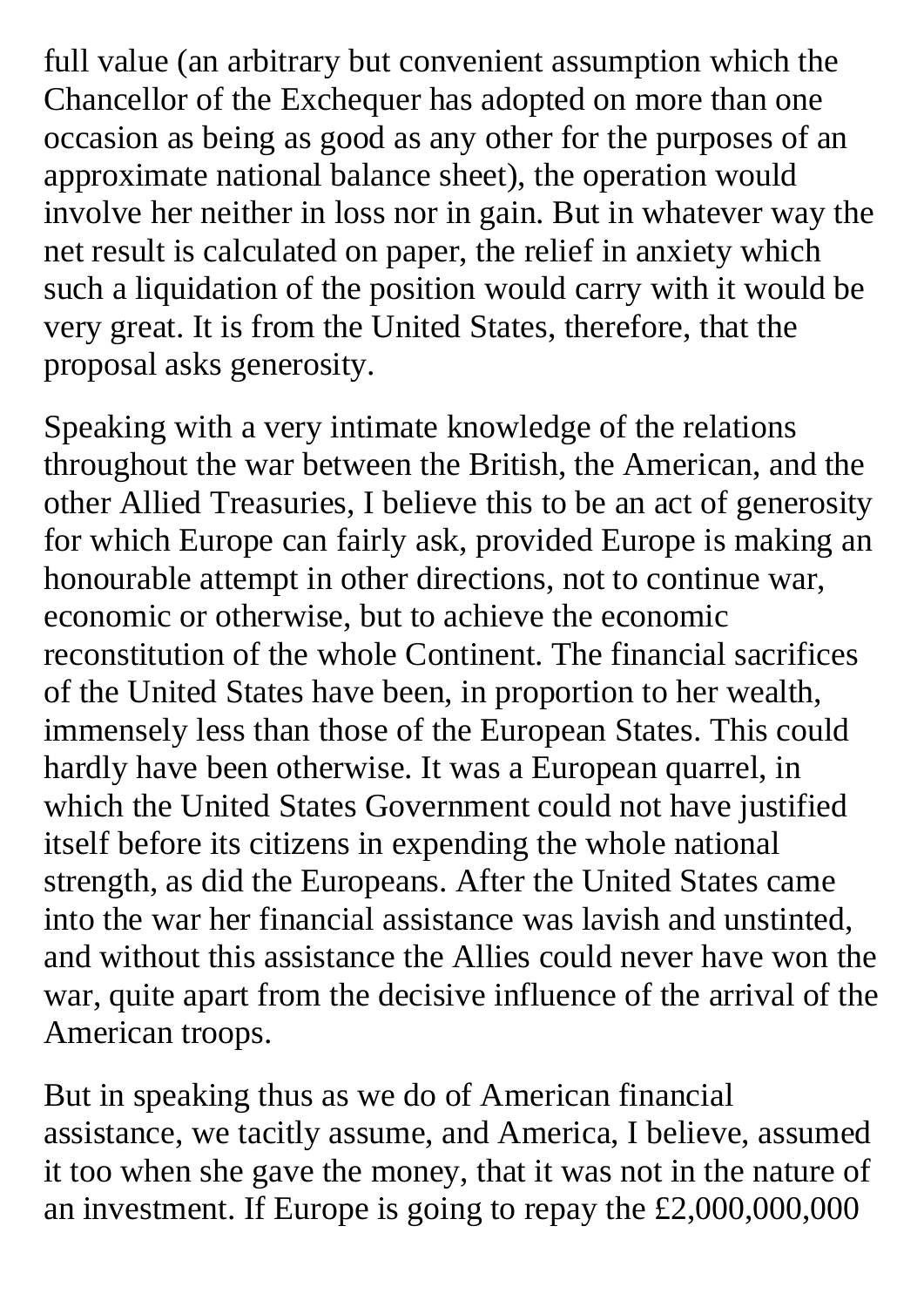worth of financial assistance which she has had from the United States with compound interest at 5 per cent, the matter takes on quite a different complexion. If America's advances are to be regarded in this light, her relative financial sacrifice has been very slight indeed.

Failing such a settlement as is now proposed, the war will have ended with a network of heavy tribute payable from one Ally to another. The total amount of this tribute is even likely to exceed the amount obtainable from the enemy; and the war will have ended with the intolerable result of the Allies paying indemnities to one another instead of receiving them from the enemy.

For this reason the question of Inter-Allied indebtedness is closely bound up with the intense popular feeling amongst the European Allies on the question of indemnities,—a feeling which is based, not on any reasonable calculation of what Germany can, in fact, pay, but on a well-founded appreciation of the unbearable financial situation in which these countries will find themselves unless she pays. Take Italy as an extreme example. If Italy can reasonably be expected to pay £800,000,000, surely Germany can and ought to pay an immeasurably higher figure. Or if it is decided (as it must be) that Austria can pay next to nothing, is it not an intolerable conclusion that Italy should be loaded with a crushing tribute, while Austria escapes? Or, to put it slightly differently, how can Italy be expected to submit to payment of this great sum and see Czecho-Slovakia pay little or nothing? At the other end of the scale there is the United Kingdom. Here the financial position is different, since to ask us to pay £800,000,000 is a very different proposition from asking Italy to pay it. But the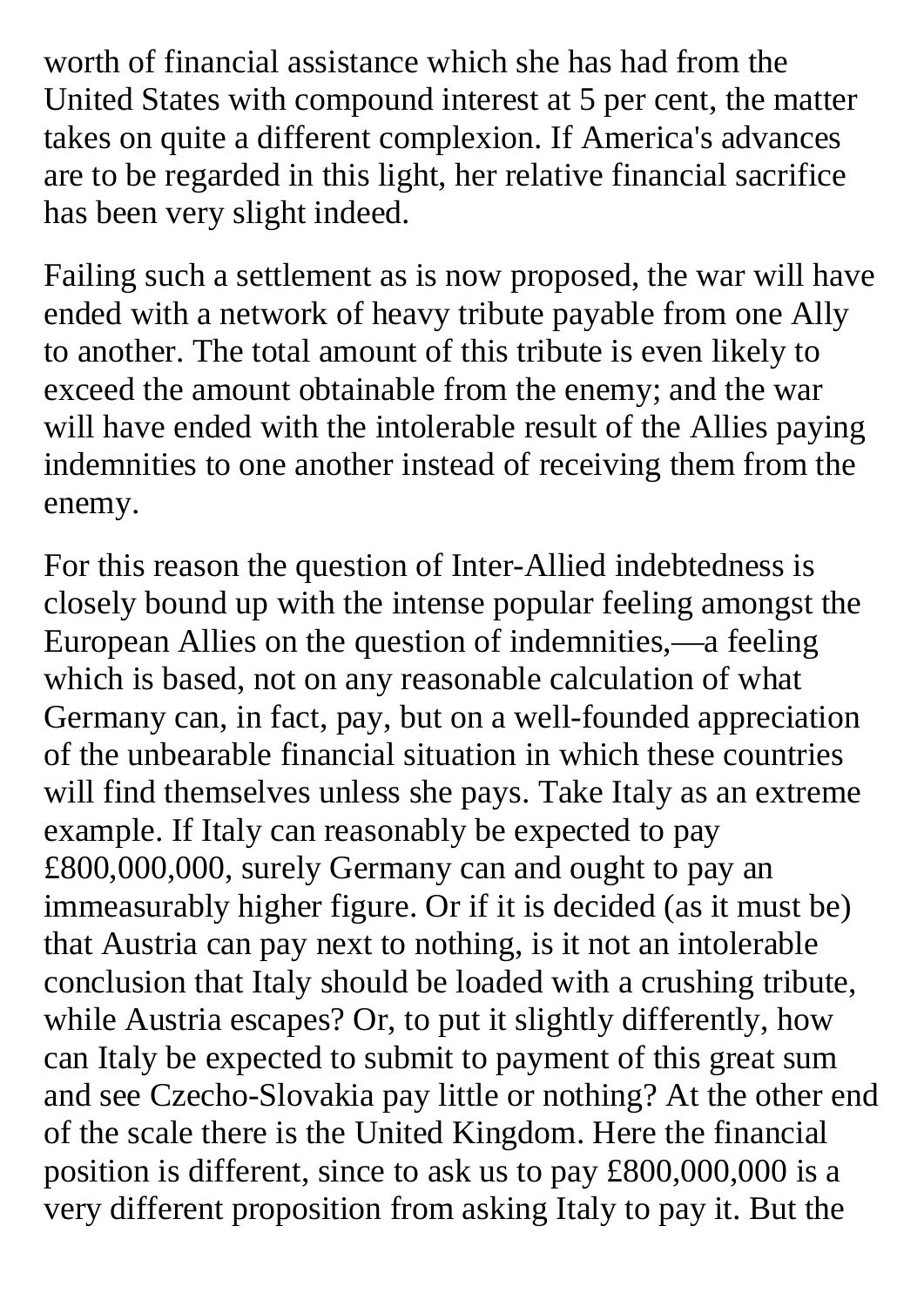sentiment is much the same. If we have to be satisfied without full compensation from Germany, how bitter will be the protests against paying it to the United States. We, it will be said, have to be content with a claim against the bankrupt estates of Germany, France, Italy, and Russia, whereas the United States has secured a first mortgage upon us. The case of France is at least as overwhelming. She can barely secure from Germany the full measure of the destruction of her countryside. Yet victorious France must pay her friends and Allies more than four times the indemnity which in the defeat of 1870 she paid Germany. The hand of Bismarck was light compared with that of an Ally or of an Associate. A settlement of Inter-Ally indebtedness is, therefore, an indispensable preliminary to the peoples of the Allied countries facing, with other than a maddened and exasperated heart, the inevitable truth about the prospects of an indemnity from the enemy.

It might be an exaggeration to say that it is impossible for the European Allies to pay the capital and interest due from them on these debts, but to make them do so would certainly be to impose a crushing burden. They may be expected, therefore, to make constant attempts to evade or escape payment, and these attempts will be a constant source of international friction and ill-will for many years to come. A debtor nation does not love its creditor, and it is fruitless to expect feelings of goodwill from France, Italy, and Russia towards this country or towards America, if their future development is stifled for many years to come by the annual tribute which they must pay us. There will be a great incentive to them to seek their friends in other directions, and any future rupture of peaceable relations will always carry with it the enormous advantage of escaping the payment of external debts. If, on the other hand, these great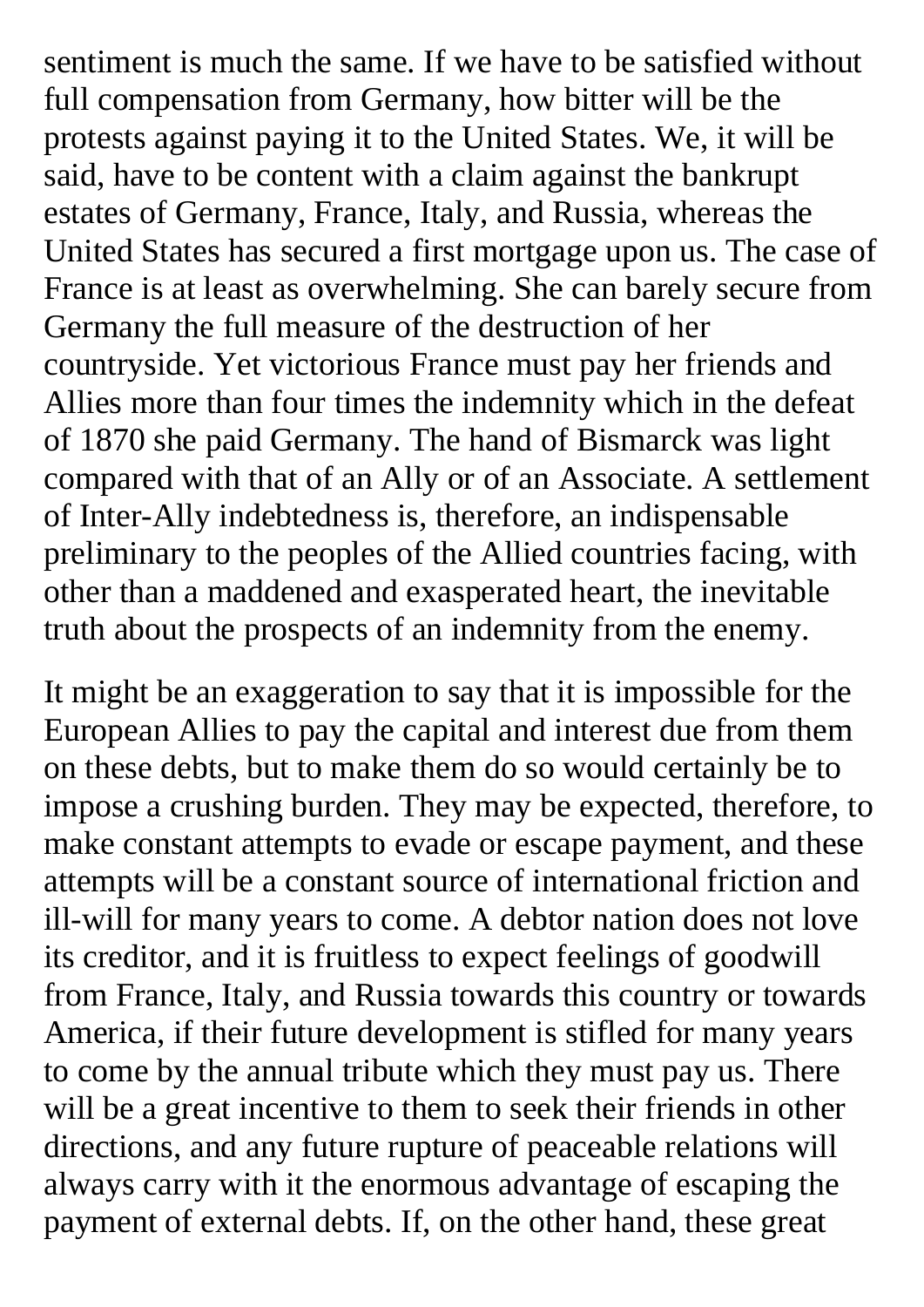debts are forgiven, a stimulus will be given to the solidarity and true friendliness of the nations lately associated.

The existence of the great war debts is a menace to financial stability everywhere. There is no European country in which repudiation may not soon become an important political issue. In the case of internal debt, however, there are interested parties on both sides, and the question is one of the internal distribution of wealth. With external debts this is not so, and the creditor nations may soon find their interest inconveniently bound up with the maintenance of a particular type of government or economic organisation in the debtor countries. Entangling alliances or entangling leagues are nothing to the entanglements of cash owing.

The final consideration influencing the reader's attitude to this proposal must, however, depend on his view as to the future place in the world's progress of the vast paper entanglements which are our legacy from war finance both at home and abroad. The war has ended with every one owing every one else immense sums of money. Germany owes a large sum to the Allies; the Allies owe a large sum to Great Britain; and Great Britain owes a large sum to the United States. The holders of war loan in every country are owed a large sum by the State; and the State in its turn is owed a large sum by these and other taxpayers. The whole position is in the highest degree artificial, misleading, and vexatious. We shall never be able to move again, unless we can free our limbs from these paper shackles. A general bonfire is so great a necessity that unless we can make of it an orderly and good-tempered affair in which no serious injustice is done to any one, it will, when it comes at last, grow into a conflagration that may destroy much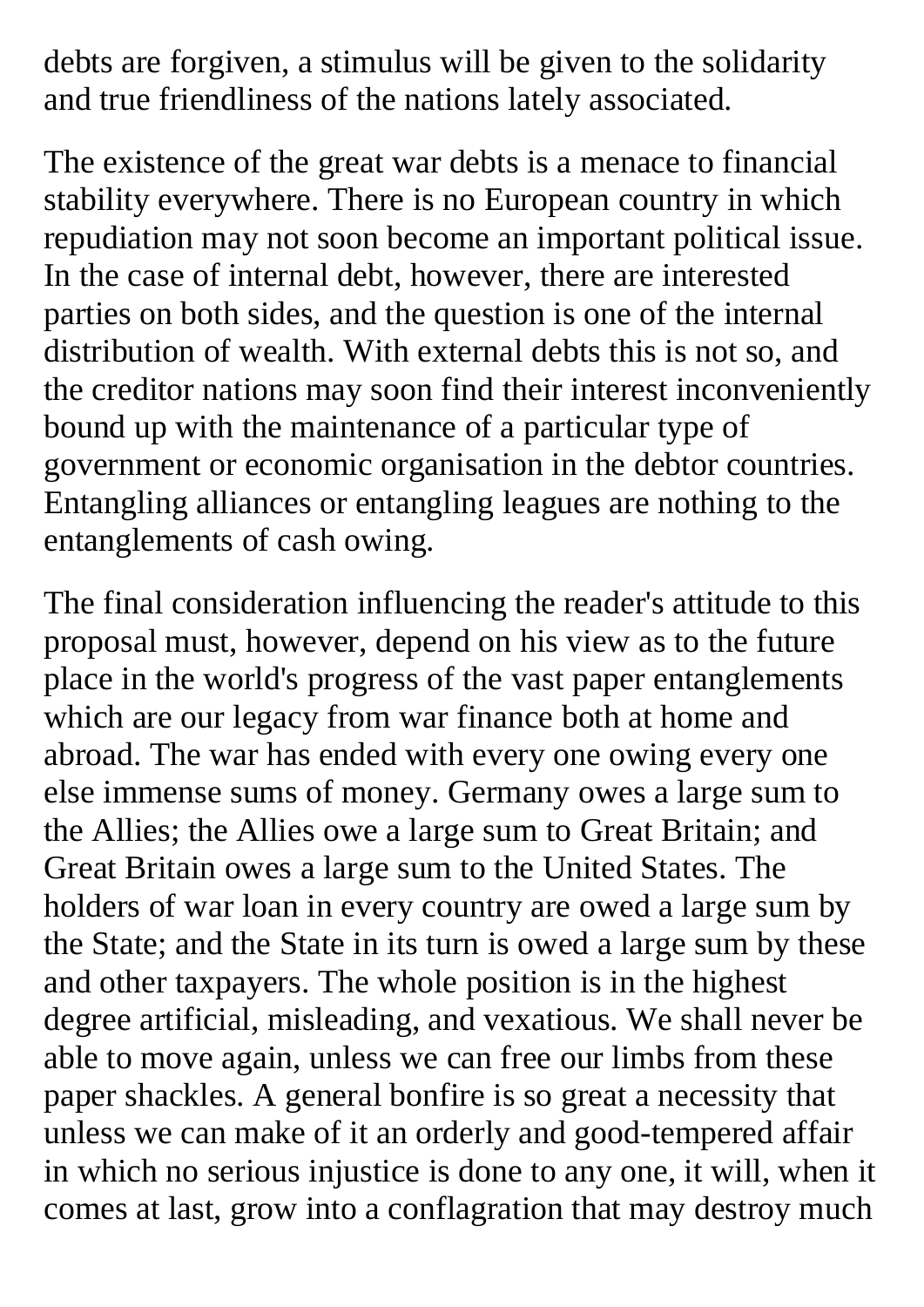else as well. As regards internal debt, I am one of those who believe that a capital levy for the extinction of debt is an absolute pre-requisite of sound finance in every one of the European belligerent countries. But the continuance on a huge scale of indebtedness between Governments has special dangers of its own.

Before the middle of the nineteenth century no nation owed payments to a foreign nation on any considerable scale, except such tributes as were exacted under the compulsion of actual occupation in force and, at one time, by absentee princes under the sanctions of feudalism. It is true that the need for European capitalism to find an outlet in the New World has led during the past fifty years, though even now on a relatively modest scale, to such countries as Argentine owing an annual sum to such countries as England. But the system is fragile; and it has only survived because its burden on the paying countries has not so far been oppressive, because this burden is represented by real assets and is bound up with the property system generally, and because the sums already lent are not unduly large in relation to those which it is still hoped to borrow. Bankers are used to this system, and believe it to be a necessary part of the permanent order of society. They are disposed to believe, therefore, by analogy with it, that a comparable system between Governments, on a far vaster and definitely oppressive scale, represented by no real assets, and less closely associated with the property system, is natural and reasonable and in conformity with human nature.

I doubt this view of the world. Even capitalism at home, which engages many local sympathies, which plays a real part in the daily process of production, and upon the security of which the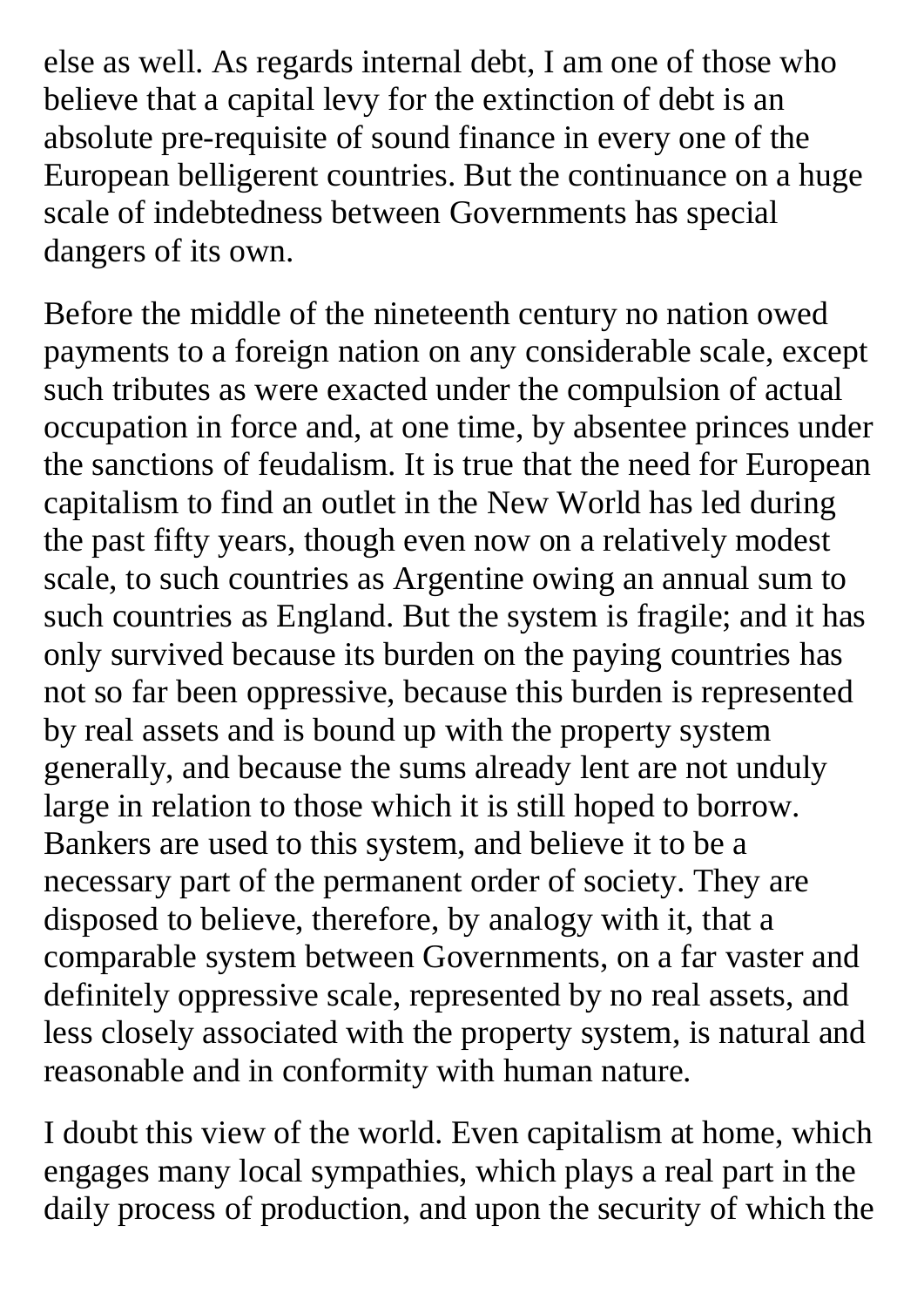present organisation of Society largely depends, is not very safe. But however this may be, will the discontented peoples of Europe be willing for a generation to come so to order their lives that an appreciable part of their daily produce may be available to meet a foreign payment, the reason of which, whether as between Europe and America, or as between Germany and the rest of Europe, does not spring compellingly from their sense of justice or duty?

On the one hand, Europe must depend in the long run on her own daily labour and not on the largesse of America; but, on the other hand, she will not pinch herself in order that the fruit of her daily labour may go elsewhere. In short, I do not believe that any of these tributes will continue to be paid, at the best, for more than a very few years. They do not square with human nature or agree with the spirit of the age.

If there is any force in this mode of thought, expediency and generosity agree together, and the policy which will best promote immediate friendship between nations will not conflict with the permanent interests of the benefactors.

#### **(iii)** *An International Loan*

I pass to a second financial proposal. The requirements of Europe are *immediate*. The prospect of being relieved of oppressive interest payments to England and America over the whole life of the next two generations (and of receiving from Germany some assistance year by year to the costs of restoration) would free the future from excessive anxiety. But it would not meet the ills of the immediate present,—the excess of Europe's imports over her exports, the adverse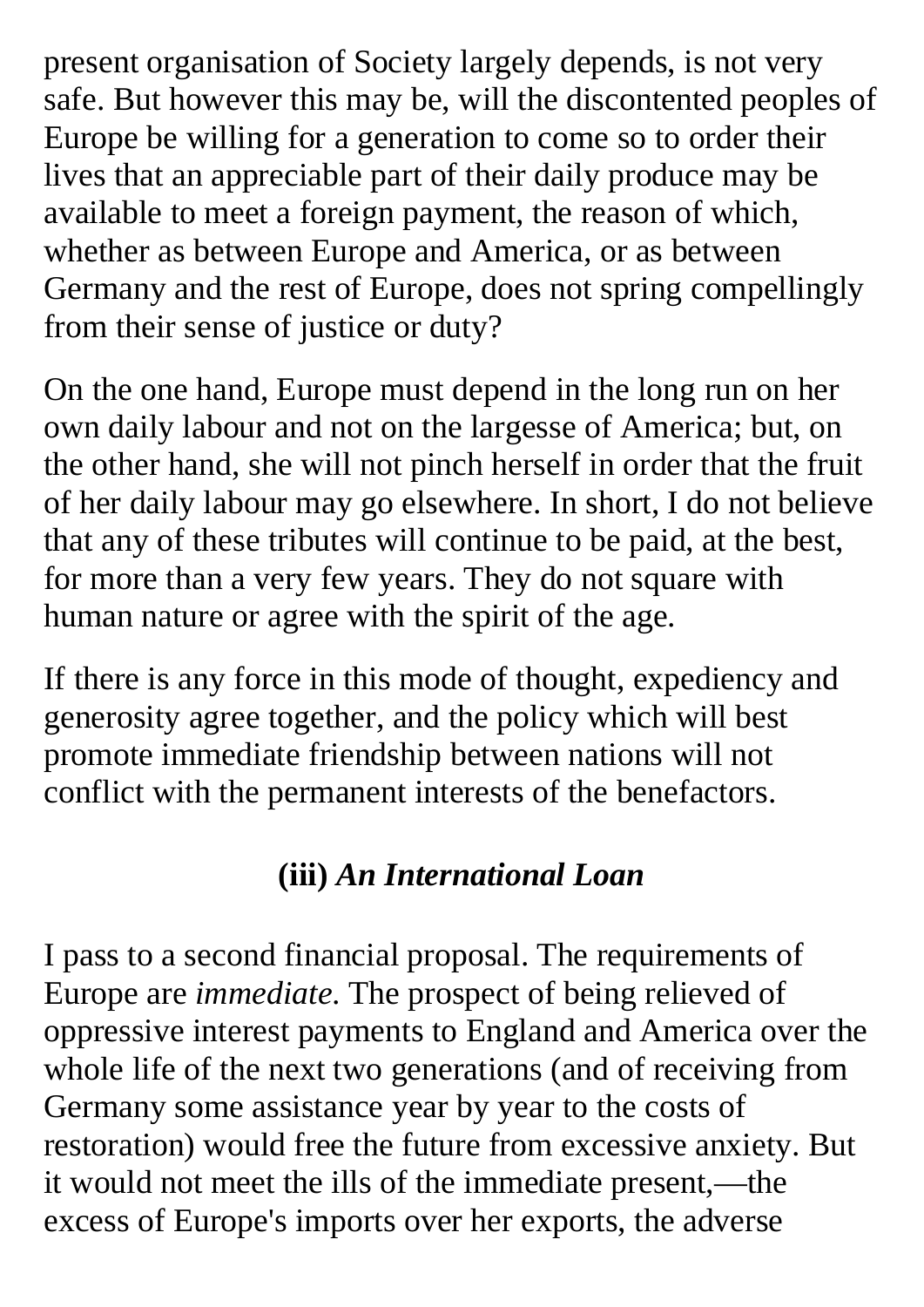exchange, and the disorder of the currency. It will be very difficult for European production to get started again without a temporary measure of external assistance. I am therefore a supporter of an international loan in some shape or form, such as has been advocated in many quarters in France, Germany, and England, and also in the United States. In whatever way the ultimate responsibility for repayment is distributed, the burden of finding the immediate resources must inevitably fall in major part upon the United States.

The chief objections to all the varieties of this species of project are, I suppose, the following. The United States is disinclined to entangle herself further (after recent experiences) in the affairs of Europe, and, anyhow, has for the time being no more capital to spare for export on a large scale. There is no guarantee that Europe will put financial assistance to proper use, or that she will not squander it and be in just as bad case two or three years hence as she is in now;—M. Klotz will use the money to put off the day of taxation a little longer, Italy and Jugo-Slavia will fight one another on the proceeds, Poland will devote it to fulfilling towards all her neighbours the military rôle which France has designed for her, the governing classes of Roumania will divide up the booty amongst themselves. In short, America would have postponed her own capital developments and raised her own cost of living in order that Europe might continue for another year or two the practices, the policy, and the men of the past nine months. And as for assistance to Germany, is it reasonable or at all tolerable that the European Allies, having stripped Germany of her last vestige of working capital, in opposition to the arguments and appeals of the American financial representatives at Paris, should then turn to the United States for funds to rehabilitate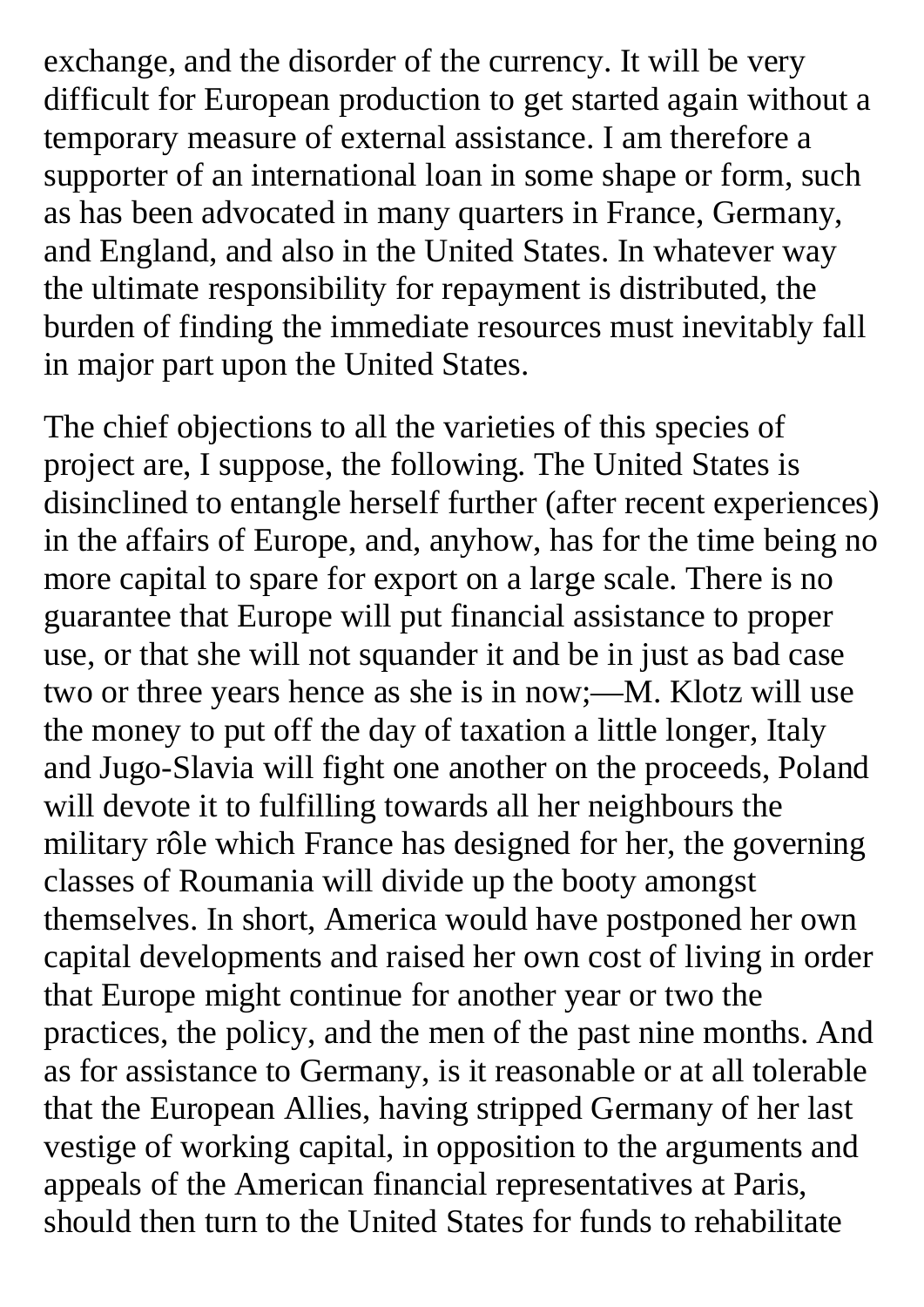the victim in sufficient measure to allow the spoliation to recommence in a year or two?

There is no answer to these objections as matters are now. If I had influence at the United States Treasury, I would not lend a penny to a single one of the present Governments of Europe. They are not to be trusted with resources which they would devote to the furtherance of policies in repugnance to which, in spite of the President's failure to assert either the might or the ideals of the people of the United States, the Republican and the Democratic parties are probably united. But if, as we must pray they will, the souls of the European peoples turn away this winter from the false idols which have survived the war that created them, and substitute in their hearts for the hatred and the nationalism, which now possess them, thoughts and hopes of the happiness and solidarity of the European family, —then should natural piety and filial love impel the American people to put on one side all the smaller objections of private advantage and to complete the work that they began in saving Europe from the tyranny of organised force, by saving her from herself. And even if the conversion is not fully accomplished, and some parties only in each of the European countries have espoused a policy of reconciliation, America can still point the way and hold up the hands of the party of peace by having a plan and a condition on which she will give her aid to the work of renewing life.

The impulse which, we are told, is now strong in the mind of the United States to be quit of the turmoil, the complication, the violence, the expense, and, above all, the unintelligibility of the European problems, is easily understood. No one can feel more intensely than the writer how natural it is to retort to the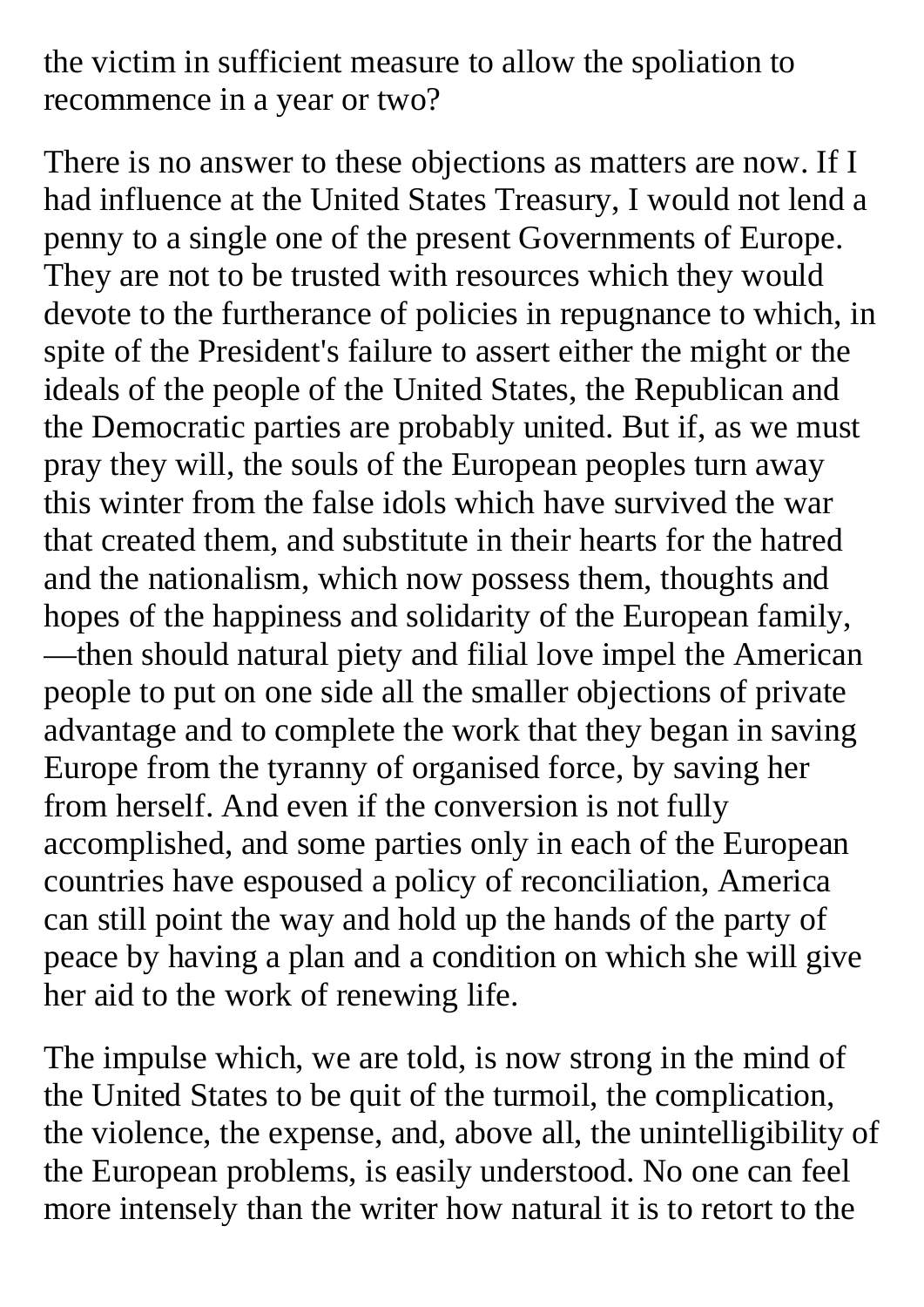folly and impracticability of the European statesmen,—Rot, then, in your own malice, and we will go our way—

Remote from Europe; from her blasted hopes; Her fields of carnage, and polluted air.

But if America recalls for a moment what Europe has meant to her and still means to her, what Europe, the mother of art and of knowledge, in spite of everything, still is and still will be, will she not reject these counsels of indifference and isolation, and interest herself in what may prove decisive issues for the progress and civilisation of all mankind?

Assuming then, if only to keep our hopes up, that America will be prepared to contribute to the process of building up the good forces of Europe, and will not, having completed the destruction of an enemy, leave us to our misfortunes,—what form should her aid take?

I do not propose to enter on details. But the main outlines of all schemes for an international loan are much the same. The countries in a position to lend assistance, the neutrals, the United Kingdom, and, for the greater portion of the sum required, the United States, must provide foreign purchasing credits for all the belligerent countries of continental Europe, allied and ex-enemy alike. The aggregate sum required might not be so large as is sometimes supposed. Much might be done, perhaps, with a fund of £200,000,000 in the first instance. This sum, even if a precedent of a different kind had been established by the cancellation of Inter-Ally War Debt, should be lent and should be borrowed with the unequivocal intention of its being repaid in full. With this object in view, the security for the loan should be the best obtainable, and the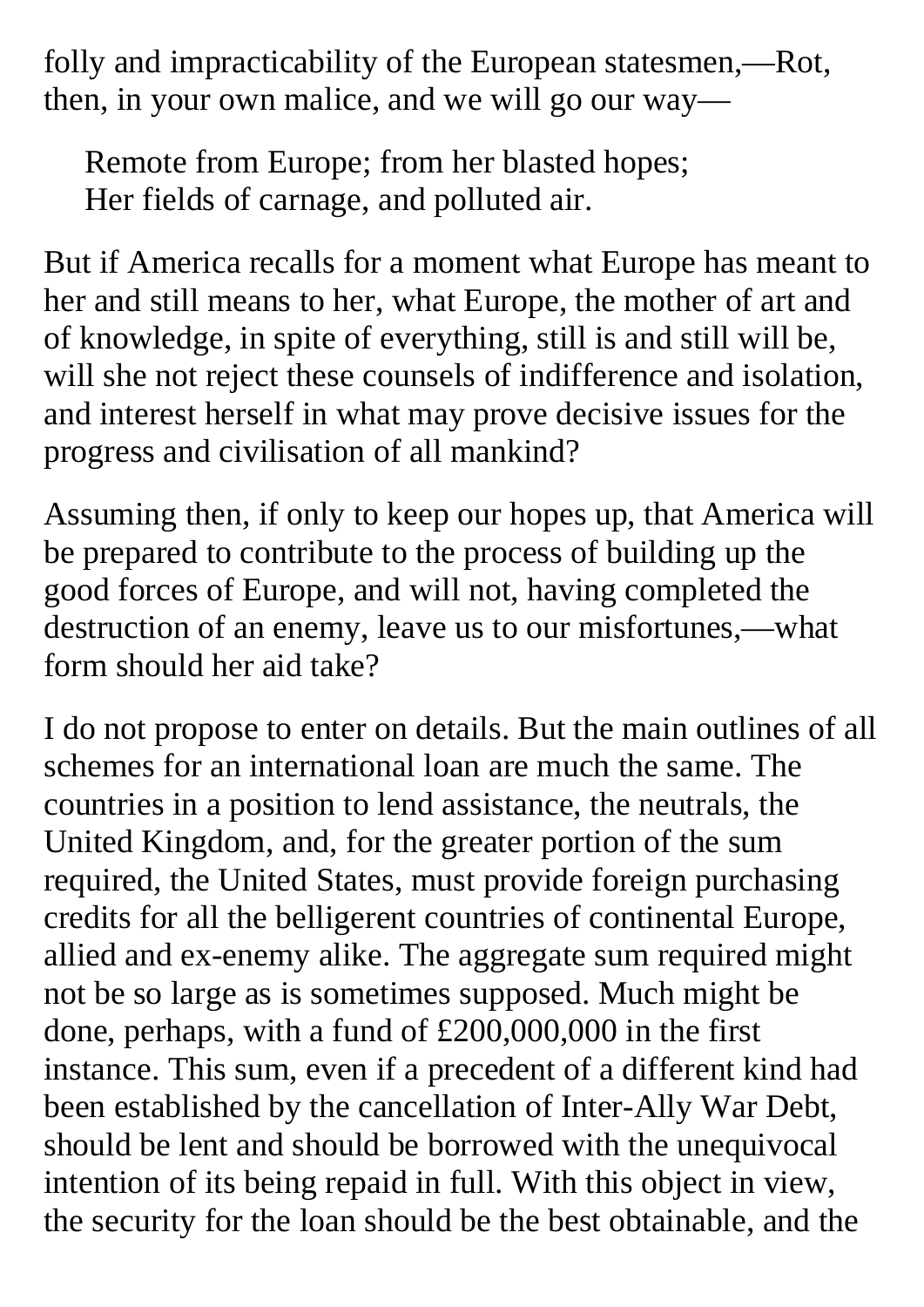arrangements for its ultimate repayment as complete as possible. In particular, it should rank, both for payment of interest and discharge of capital, in front of all Reparation claims, all Inter-Ally War Debt, all internal war loans, and all other Government indebtedness of any other kind. Those borrowing countries who will be entitled to Reparation payments should be required to pledge all such receipts to repayment of the new loan. And all the borrowing countries should be required to place their customs duties on a gold basis and to pledge such receipts to its service.

Expenditure out of the loan should be subject to general, but not detailed, supervision by the lending countries.

If, in addition to this loan for the purchase of food and materials, a guarantee fund were established up to an equal amount, namely £200,000,000 (of which it would probably prove necessary to find only a part in cash), to which all members of the League of Nations would contribute according to their means, it might be practicable to base upon it a general reorganisation of the currency.

In this manner Europe might be equipped with the minimum amount of liquid resources necessary to revive her hopes, to renew her economic organisation, and to enable her great intrinsic wealth to function for the benefit of her workers. It is useless at the present time to elaborate such schemes in further detail. A great change is necessary in public opinion before the proposals of this chapter can enter the region of practical politics, and we must await the progress of events as patiently as we can.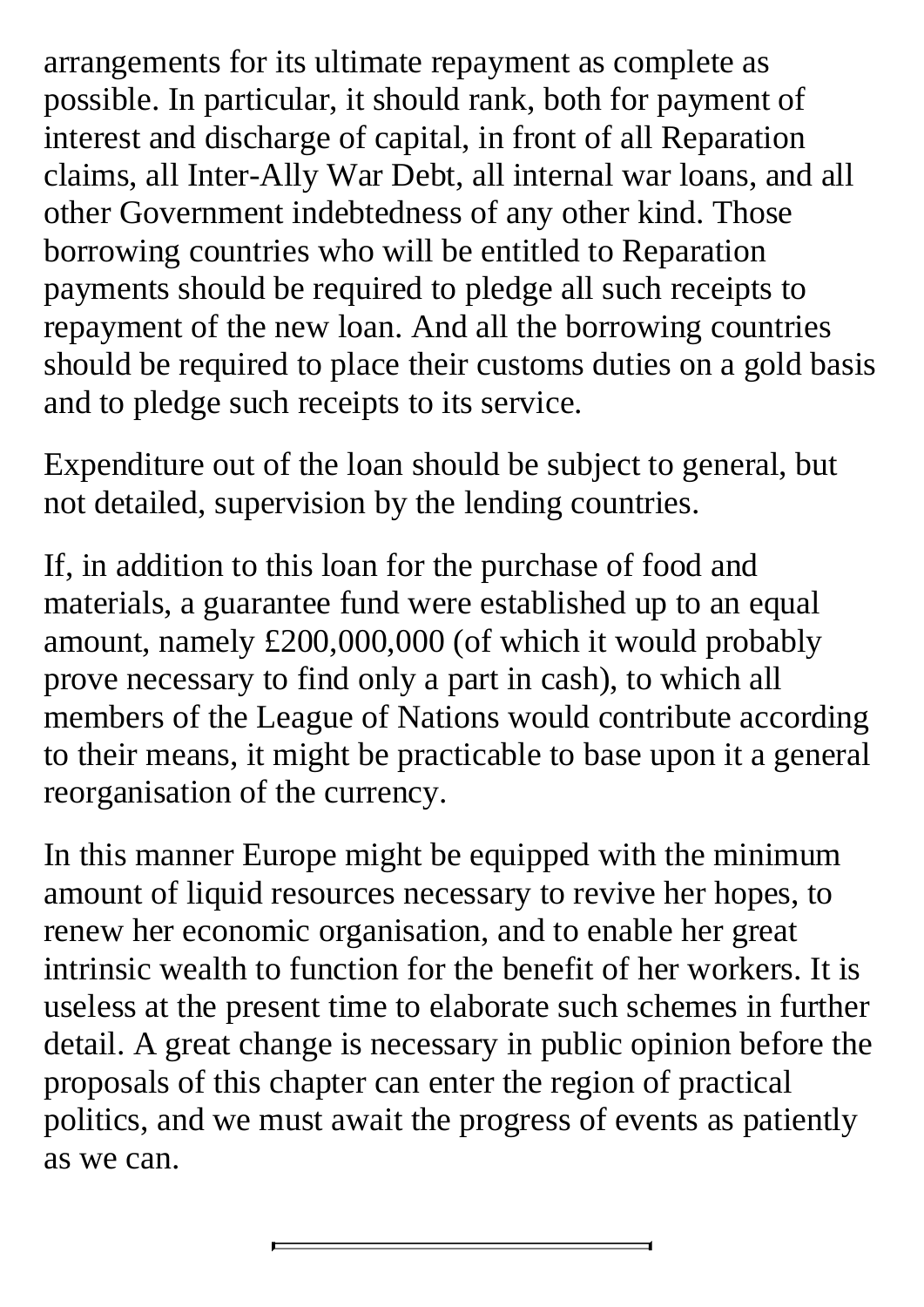I see few signs of sudden or dramatic developments anywhere. Riots and revolutions there may be, but not such, at present, as to have fundamental significance. Against political tyranny and injustice Revolution is a weapon. But what counsels of hope can Revolution offer to sufferers from economic privation, which does not arise out of the injustices of distribution but is general? The only safeguard against revolution in Central Europe is indeed the fact that, even to the minds of men who are desperate, Revolution offers no prospect of improvement whatever. There may, therefore, be ahead of us a long, silent process of semi-starvation, and of a gradual, steady lowering of the standards of life and comfort. The bankruptcy and decay of Europe, if we allow it to proceed, will affect every one in the long-run, but perhaps not in a way that is striking or immediate.

This has one fortunate side. We may still have time to reconsider our courses and to view the world with new eyes. For the immediate future events are taking charge, and the near destiny of Europe is no longer in the hands of any man. The events of the coming year will not be shaped by the deliberate acts of statesmen, but by the hidden currents, flowing continually beneath the surface of political history, of which no one can predict the outcome. In one way only can we influence these hidden currents,—by setting in motion those forces of instruction and imagination which change *opinion*. The assertion of truth, the unveiling of illusion, the dissipation of hate, the enlargement and instruction of men's hearts and minds, must be the means.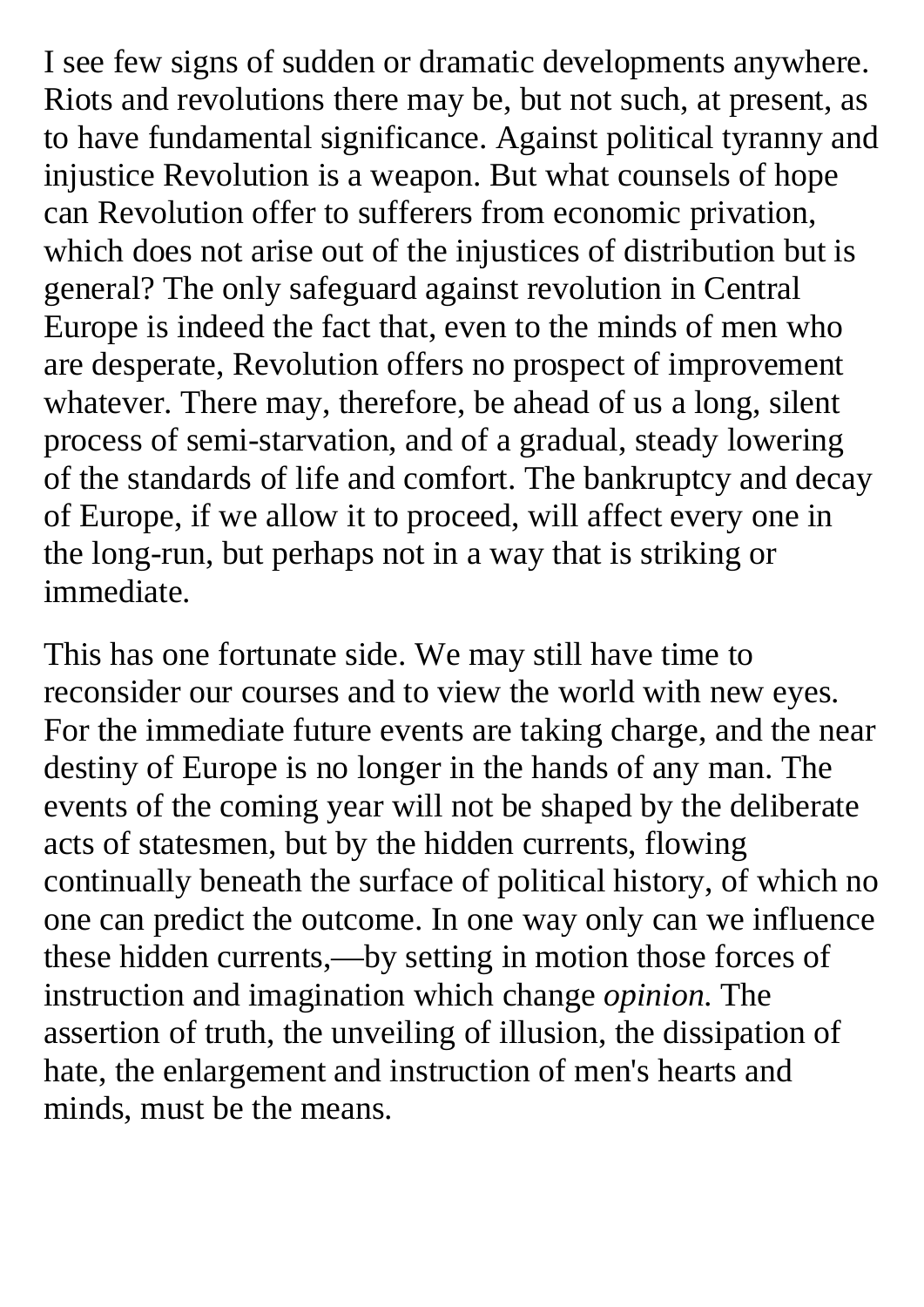# **4. THE CHANGE OF OPINION (1921)**

It is the method of modern statesmen to talk as much folly as the public demand and to practise no more of it than is compatible with what they have said, trusting that such folly in action as must wait on folly in word will soon disclose itself as such, and furnish an opportunity for slipping back into wisdom,—the Montessori system for the child, the Public. He who contradicts this child will soon give place to other tutors. Praise, therefore, the beauty of the flames he wishes to touch, the music of the breaking toy; even urge him forward; yet waiting with vigilant care, the wise and kindly saviour of Society, for the right moment to snatch him back, just singed and now attentive.

I can conceive for this terrifying statesmanship a plausible defence. Mr. Lloyd George took the responsibility for a Treaty of Peace, which was not wise, which was partly impossible, and which endangered the life of Europe. He may defend himself by saying that he knew that it was not wise and was partly impossible and endangered the life of Europe; but that public passions and public ignorance play a part in the world of which he who aspires to lead a democracy must take account; that the Peace of Versailles was the best momentary settlement which the demands of the mob and the characters of the chief actors conjoined to permit; and for the life of Europe, that he has spent his skill and strength for two years in avoiding or moderating the dangers.

Such claims would be partly true and cannot be brushed away. The private history of the Peace Conference, as it has been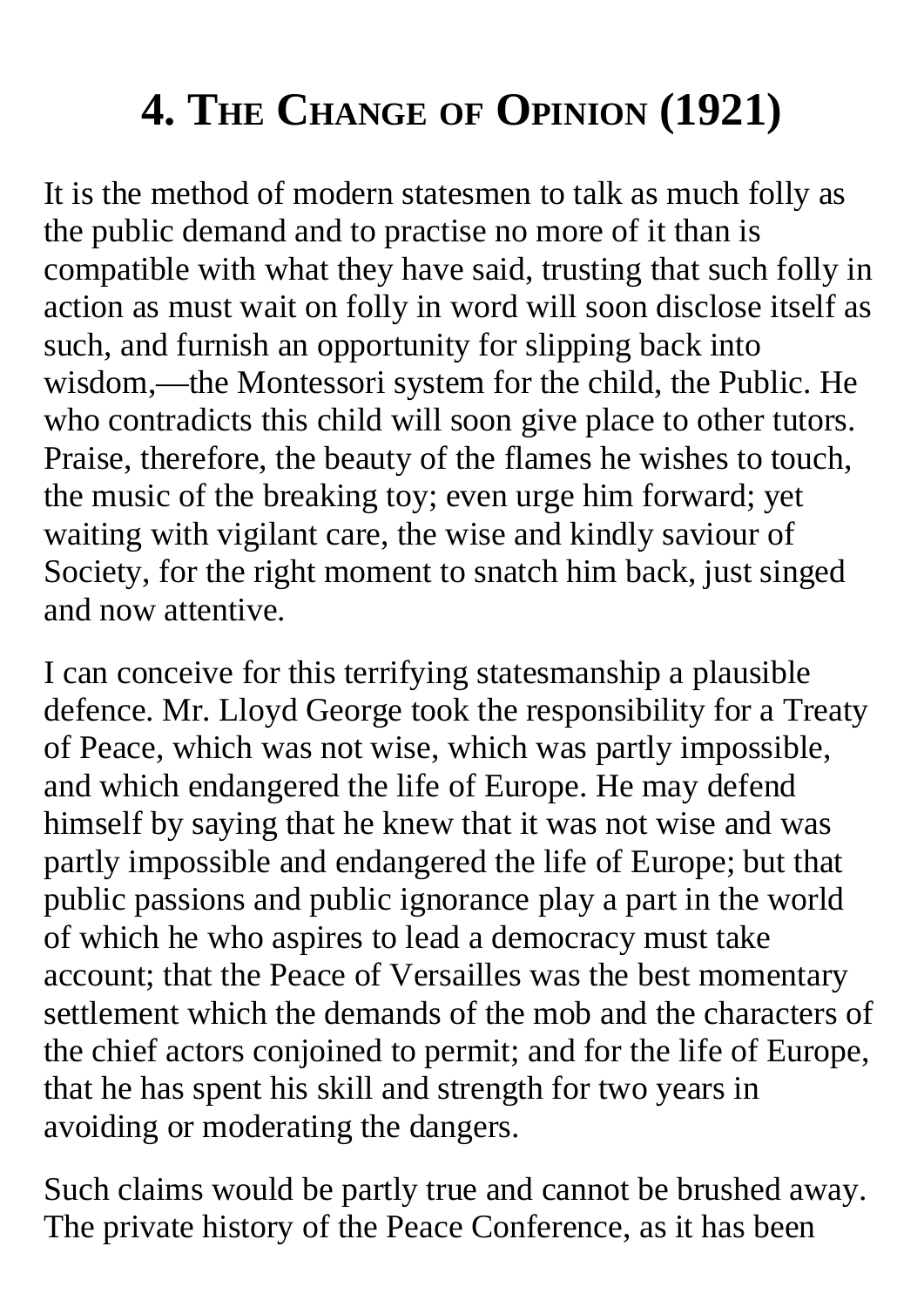disclosed by French and American participators, displays Mr. Lloyd George in a partly favourable light, generally striving against the excesses of the Treaty and doing what he could, short of risking a personal defeat. The public history of the two years which have followed it exhibit him as protecting Europe from as many of the evil consequences of his own Treaty, as it lay in his power to prevent, with a craft few could have bettered, preserving the peace, though not the prosperity, of Europe, seldom expressing the truth, yet often acting under its influence. He would claim, therefore, that by devious paths, a faithful servant of the possible, he was serving Man.

He may judge rightly that this is the best of which a democracy is capable—to be jockeyed, humbugged, cajoled along the right road. A preference for truth or for sincerity *as a method* may be a prejudice based on some aesthetic or personal standard, inconsistent, in politics, with practical good.

We cannot yet tell. Even the public learns by experience. Will the charm work still, when the stock of statesmen's credibility, accumulated before these times, is getting exhausted?

In any event, private individuals are not under the same obligation as Cabinet Ministers to sacrifice veracity to the public weal. It is a permitted self-indulgence for a private person to speak and write freely. Perhaps it may even contribute one ingredient to the congeries of things which the wands of statesmen cause to work together, so marvellously, for our ultimate good.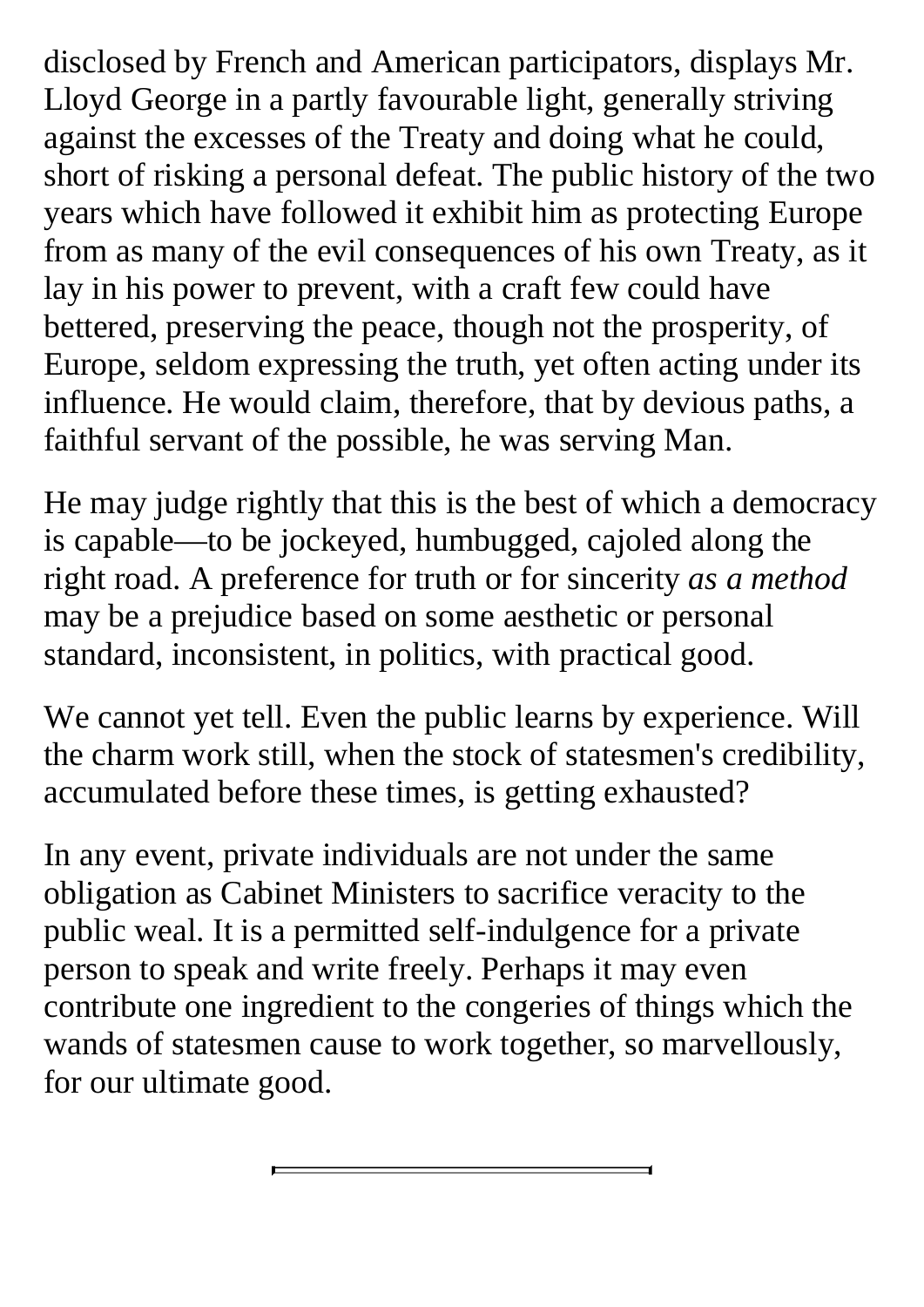For these reasons I do not admit error in having based *The Economic Consequences of the Peace* on a literal interpretation of the Treaty of Versailles, or in having examined the results of actually carrying it out. I argued that much of it was *impossible*; but I do not agree with many critics, who held that, for this very reason, it was also harmless. Inside opinion accepted from the beginning many of my main conclusions about the Treaty. But it was not therefore unimportant that outside opinion should accept them also.

For there are, in the present times, two opinions; not, as in former ages, the true and the false, but the outside and the inside; the opinion of the public voiced by the politicians and the newspapers, and the opinion of the politicians, the journalists and the civil servants, upstairs and backstairs and behind-stairs, expressed in limited circles.

Those who live in the limited circles and share the inside opinion pay both too much and too little attention to the outside opinion; too much, because, ready in words and promises to concede to it everything, they regard open opposition as absurdly futile; too little, because they believe that these words and promises are so certainly destined to change in due season, that it is pedantic, tiresome, and inappropriate to analyse their literal meaning and exact consequences. They know all this nearly as well as the critic, who wastes, in their view, his time and his emotions in exciting himself too much over what, on his own showing, cannot possibly happen. Nevertheless, what is said before the world, is still of deeper consequence than the subterranean breathings and well-informed whisperings, knowledge of which allows inside opinion to feel superior to outside opinion,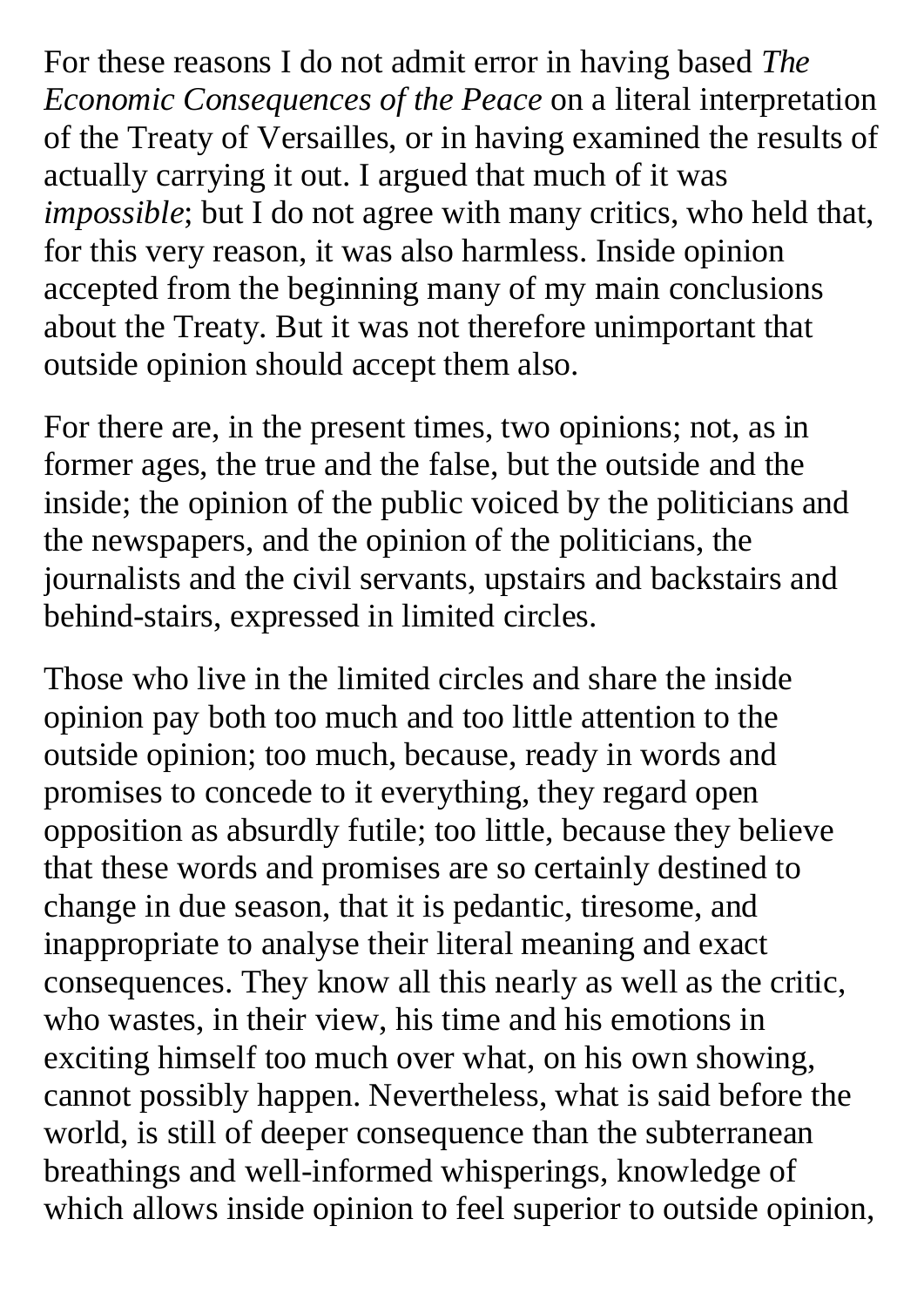even at the moment of bowing to it.

But there is a further complication. In England (and perhaps elsewhere also) there are *two* outside opinions, that which is expressed in the newspapers and that which the mass of ordinary men privately suspect to be true. These two degrees of the outside opinion are much nearer to one another than they are to the inside, and under some aspects they are identical; yet there is under the surface a real difference between the dogmatism and definiteness of the press and the living, indefinite belief of the individual man. I fancy that even in 1919 the average Englishman never really believed in the indemnity; he took it always with a grain of salt, with a measure of intellectual doubt. But it seemed to him that for the time being there could be little practical harm in going on the indemnity tack, and also that, in relation to his feelings at that time, a belief in the possibility of boundless payments by Germany was in better sentiment, even if less true, than the contrary. Thus the recent modification in British outside opinion is only partly intellectual, and is due rather to changed conditions; for it is seen that perseverance with the indemnity does now involve practical harm, whilst the claims of sentiment are no longer so decisive. He is therefore prepared to attend to arguments, of which he had always been aware out of the corner of his eye.

Foreign observers are apt to heed too little these unspoken sensibilities, which the voice of the press is bound to express ultimately. Inside opinion gradually affects them by percolating to wider and wider circles; and they are susceptible in time to argument, common sense, or self-interest. It is the business of the modern politician to be accurately aware of all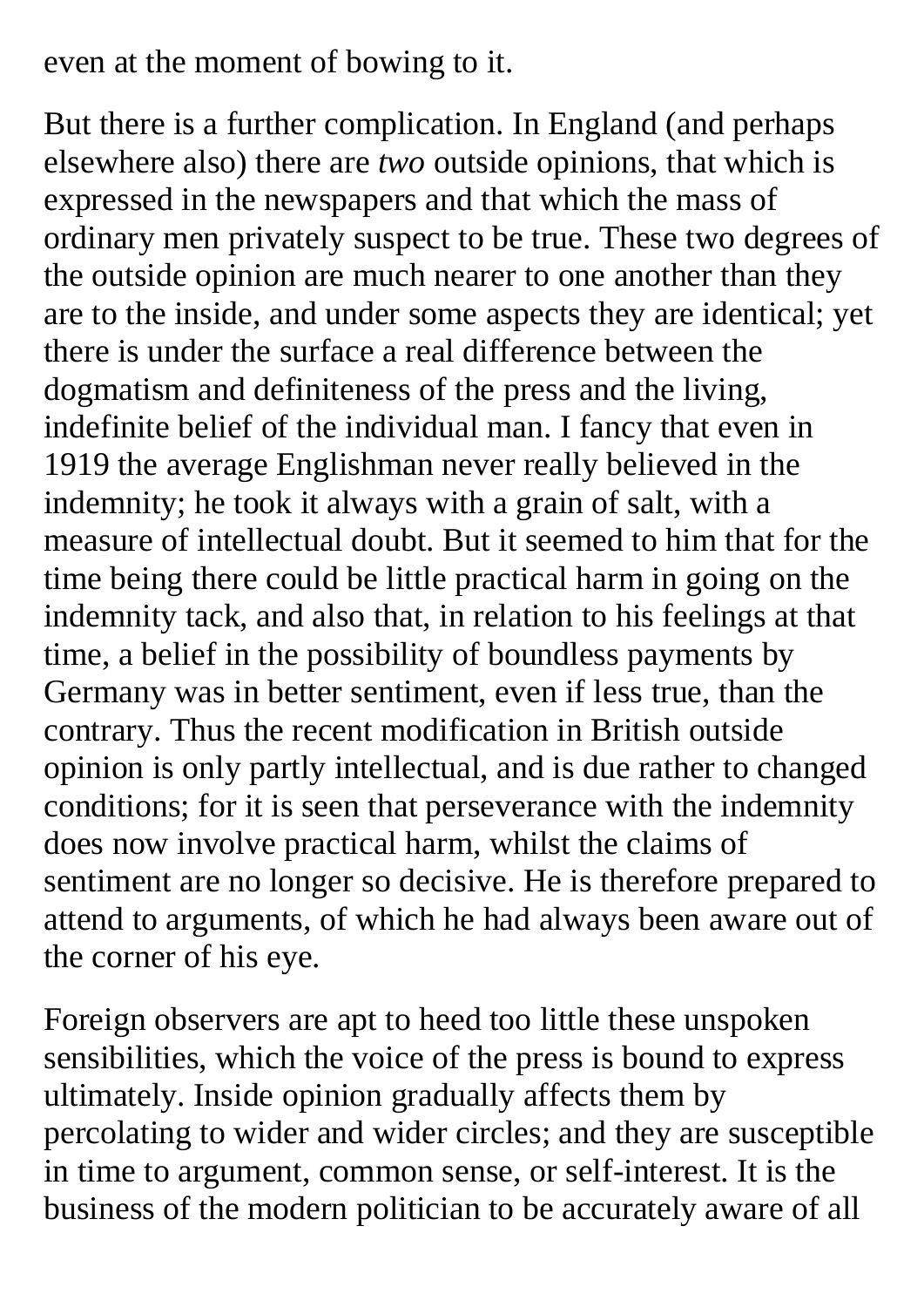three degrees; he must have enough intellect to understand the inside opinion, enough sympathy to detect the inner outside opinion, and enough brass to express the outer outside opinion.

Whether this account is true or fanciful, there can be no doubt as to the immense change in public sentiment over the past two years. The desire for a quiet life, for reduced commitments, for comfortable terms with our neighbours is now paramount. The megalomania of war has passed away, and every one wishes to conform himself with the facts. For these reasons the Reparation Chapter of the Treaty of Versailles is crumbling. There is little prospect now of the disastrous consequences of its fulfilment.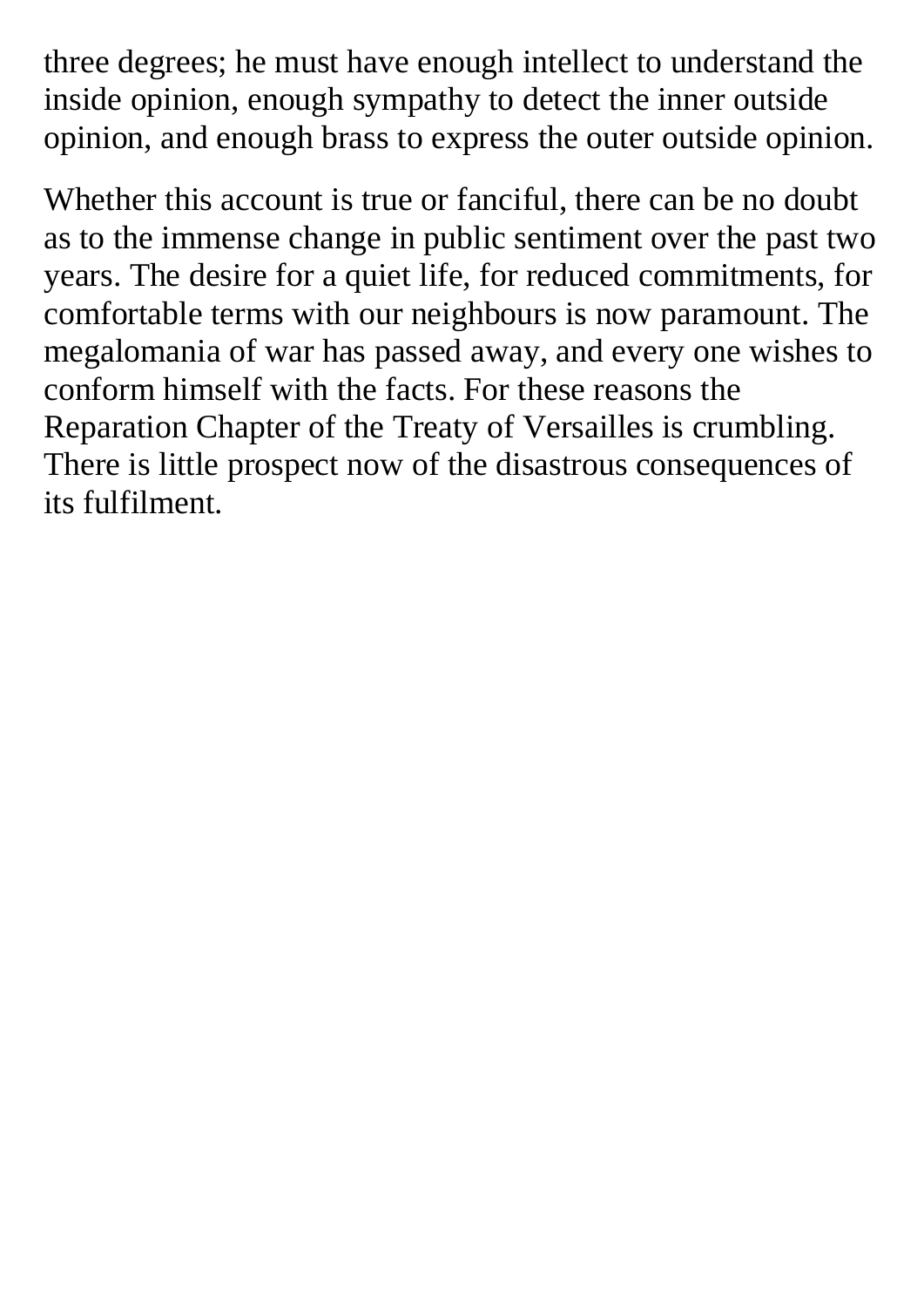# **5. WAR DEBTS AND THE UNITED STATES**

### **(i)** *Cancellation* **(1921)**

Who believes that the Allies will, over a period of one or two generations, exert adequate force over the German Government, or that the German Government can exert adequate authority over its subjects, to extract continuing fruits on a vast scale from forced labour? No one believes it in his heart; no one at all. There is not the faintest possibility of our persisting with this affair to the end. But if this is so, then, most certainly, it will not be worth our while to disorder our export trades and disturb the equilibrium of our industry for two or three years; much less to endanger the peace of Europe.

The same principles apply with one modification to the United States and to the exaction by her of the debts which the Allied Governments owe. The industries of the United States would suffer, not so much from the competition of cheap goods from the Allies in their endeavours to pay their debts, as from the inability of the Allies to purchase from America their usual proportion of her exports. The Allies would have to find the money to pay America, not so much by selling more as by buying less. The farmers of the United States would suffer more than the manufacturers; if only because increased imports can be kept out by a tariff, whilst there is no such easy way of stimulating diminished exports. It is, however, a curious fact that whilst Wall Street and the manufacturing East are prepared to consider a modification of the debts, the Middle West and South is reported (I write ignorantly) to be dead against it. For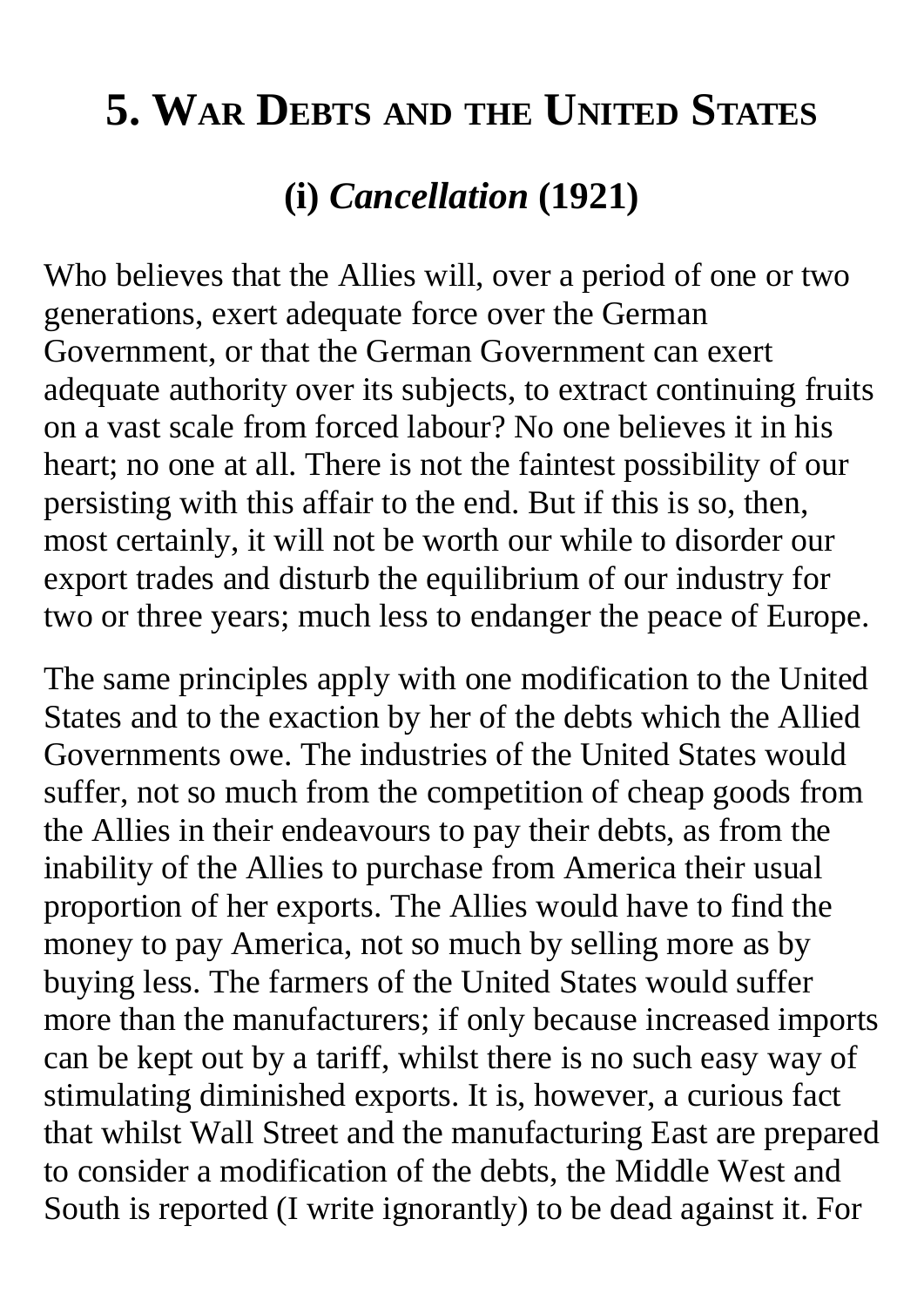two years Germany was not required to pay cash to the Allies, and during that period the manufacturers of Great Britain were quite blind to what the consequences would be to themselves when the payments actually began. The Allies have not yet been required to begin to pay cash to the United States, and the farmers of the latter are still as blind as were the British manufacturers to the injuries they will suffer if the Allies ever try seriously to pay in full.

The decisive argument, however, for the United States, as for Great Britain, is not the damage to particular interests (which would diminish with time), but the unlikelihood of permanence in the exaction of the debts, even if they were paid for a short period. I say this, not only because I doubt the ability of the European Allies to pay, but because of the great difficulty of the problem which the United States has before her in any case in balancing her commercial account with the Old World.

American economists have examined somewhat carefully the statistical measure of the change from the pre-war position. According to their estimates, America is now owed more interest on foreign investments than is due from her, quite apart from the interest on the debts of the Allied Governments; and her mercantile marine now earns from foreigners more than she owes them for similar services. Her excess of exports of commodities over imports approaches \$3000 million a year; whilst, on the other side of the balance, payments, mainly to Europe, in respect of tourists and of immigrant remittances are estimated at not above \$1000 million a year. Thus, in order to balance the account as it now stands, the United States must lend to the rest of the world, in one shape or another, not less than \$2000 million a year, to which interest and sinking fund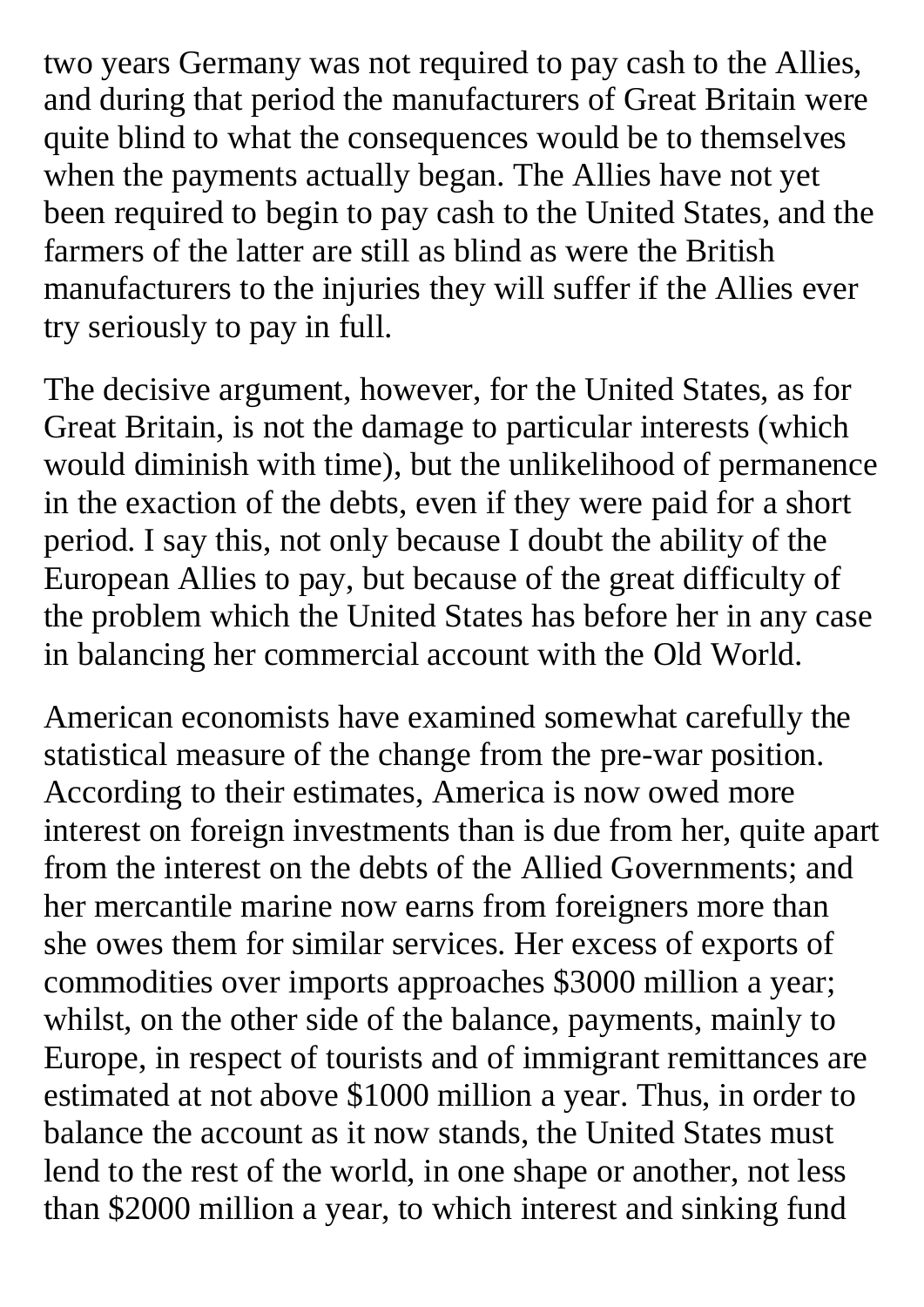on the European Governmental War Debts would, if they were paid, add about \$600 million.

Recently, therefore, the United States must have been lending to the rest of the world, mainly Europe, something like \$2000 million a year. Fortunately for Europe, a fair proportion of this was by way of speculative purchases of depreciated paper currencies. From 1919 to 1921 the losses of American speculators fed Europe; but this source of income can scarcely be reckoned on permanently. For a time the policy of loans can meet the situation; but, as the interest on past loans mounts up, it must in the long run aggravate it.

Mercantile nations have always employed large funds in overseas trade. But the practice of foreign investment, as we know it now, is a very modern contrivance, a very unstable one, and only suited to peculiar circumstances. An old country can in this way develop a new one at a time when the latter could not possibly do so with its own resources alone; the arrangement may be mutually advantageous, and out of abundant profits the lender may hope to be repaid. But the position cannot be reversed. If European bonds are issued in America on the analogy of the American bonds issued in Europe during the nineteenth century, the analogy will be a false one; because, taken in the aggregate, there is no natural increase, no *real* sinking fund, out of which they can be repaid. The interest will be furnished out of new loans, so long as these are obtainable, and the financial structure will mount always higher, until it is not worth while to maintain any longer the illusion that it has foundations. The unwillingness of American investors to buy European bonds is based on common sense.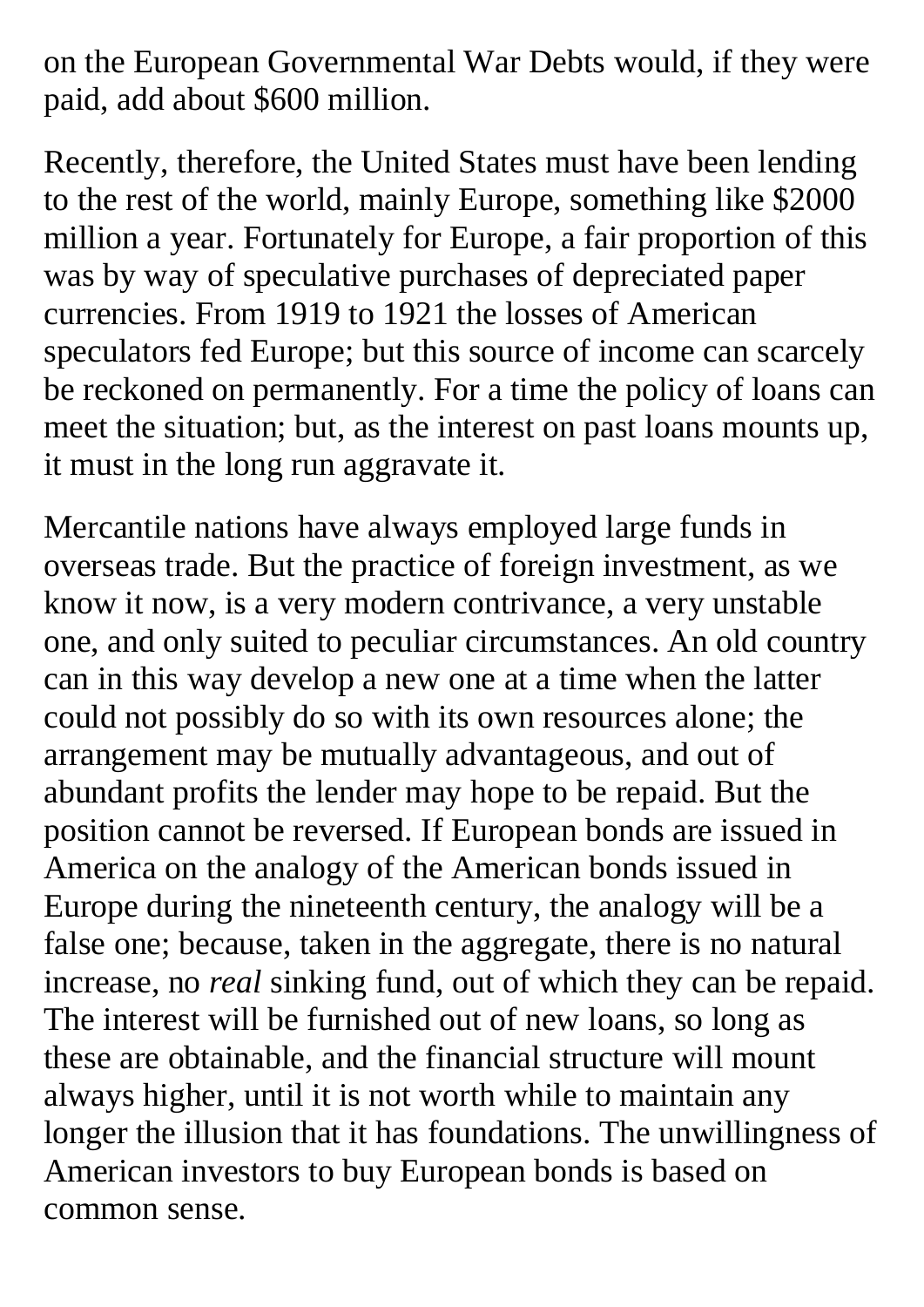At the end of 1919 I advocated (in *The Economic Consequences of the Peace*) a reconstruction loan from America to Europe, conditioned, however, on Europe's putting her own house in order. In the past two years America, in spite of European complaints to the contrary, has, in fact, made *very large* loans, much larger than the sum I contemplated, though not mainly in the form of regular, dollar-bond issues. No particular conditions were attached to these loans, and much of the money has been lost. Though wasted in part, they have helped Europe through the critical days of the post-Armistice period. But a continuance of them cannot provide a solution for the existing dis-equilibrium in the balance of indebtedness.

In part the adjustment may be effected by the United States taking the place hitherto held by England, France, and (on a small scale) Germany in providing capital for those new parts of the world less developed than herself—the British Dominions and South America. The Russian Empire, too, in Europe and Asia, is to be regarded as virgin soil, which may at a later date provide a suitable outlet for foreign capital. The American investor will lend more wisely to these countries, on the lines on which British and French investors used to lend to them, than direct to the old countries of Europe. But it is not likely that the whole gap can be bridged thus. Ultimately, and probably soon, there must be a readjustment of the balance of exports and imports. America must buy more and sell less. This is the only alternative to her making to Europe an annual present. Either American prices must rise faster than European (which will be the case if the Federal Reserve Board allows the gold influx to produce its natural consequences), or, failing this, the same result must be brought about by a further depreciation of the European exchanges, until Europe, by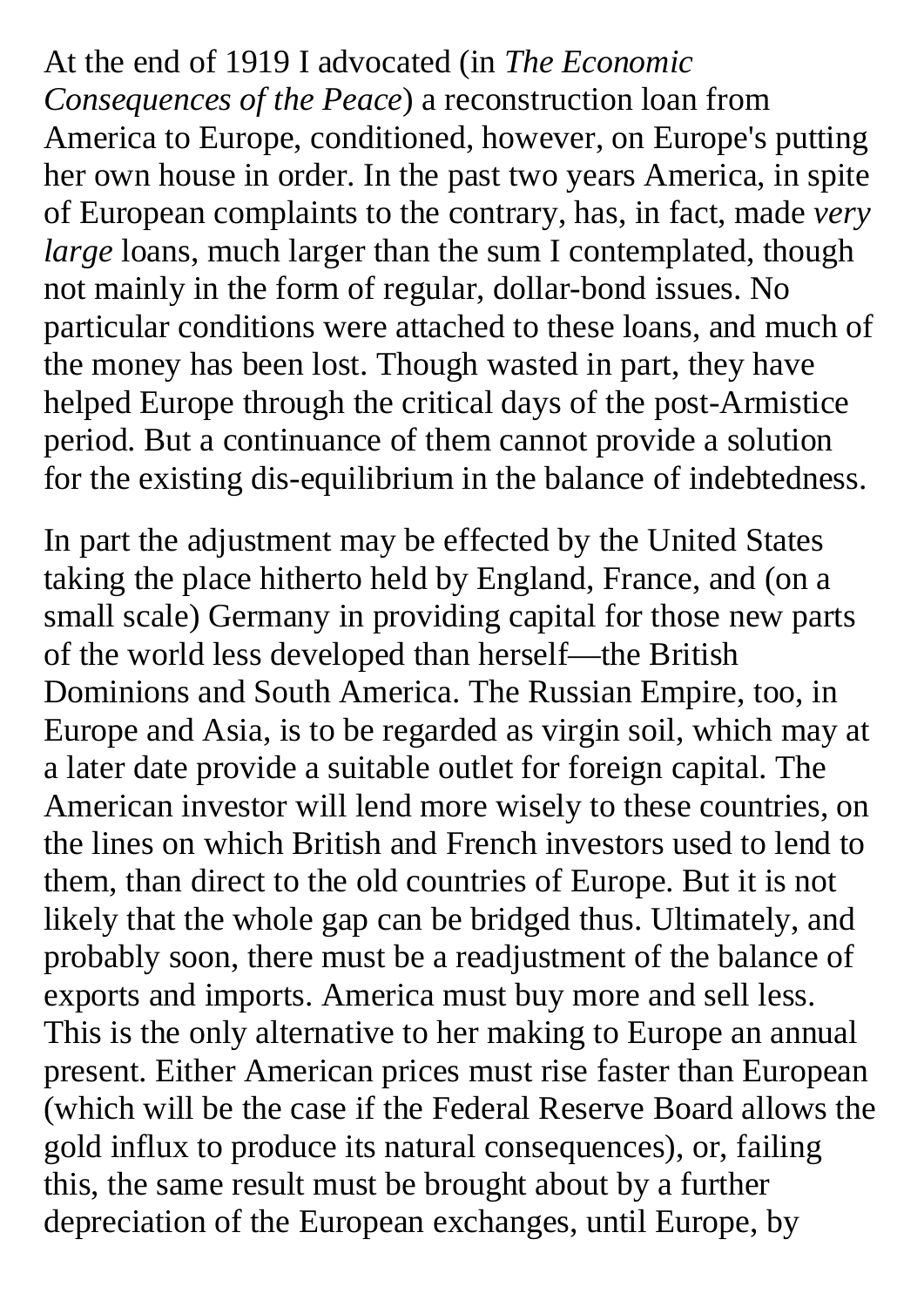inability to buy, has reduced her purchases to articles of necessity. At first the American exporter, unable to scrap all at once the processes of production for export, may meet the situation by lowering his prices; but when these have continued, say for two years, below his cost of production, he will be driven inevitably to curtail or abandon his business.

It is useless for the United States to suppose that an equilibrium position can be reached on the basis of her exporting at least as much as at present, and at the same time restricting her imports by a tariff. Just as the Allies demand vast payments from Germany, and then exercise their ingenuity to prevent her paying them, so the American Administration devises, with one hand, schemes for financing exports, and, with the other, tariffs which will make it as difficult as possible for such credits to be repaid. Great nations can often act with a degree of folly which we should not excuse in an individual.

By the shipment to the United States of all the bullion in the world, and the erection there of a sky-scraping golden calf, a short postponement may be gained. But a point may even come when the United States will refuse gold, yet still demand to be paid—a new Midas vainly asking more succulent fare than the barren metal of her own contract.

In any case the readjustment will be severe, and injurious to important interests. If, in addition, the United States exacts payment of the Allied debts, the position will be intolerable. If she persevered to the bitter end, scrapped her export industries and diverted to other uses the capital now employed in them, and if her former European associates decided to meet their obligations at whatever cost to themselves, I do not deny that the final result might be to America's material interest. But the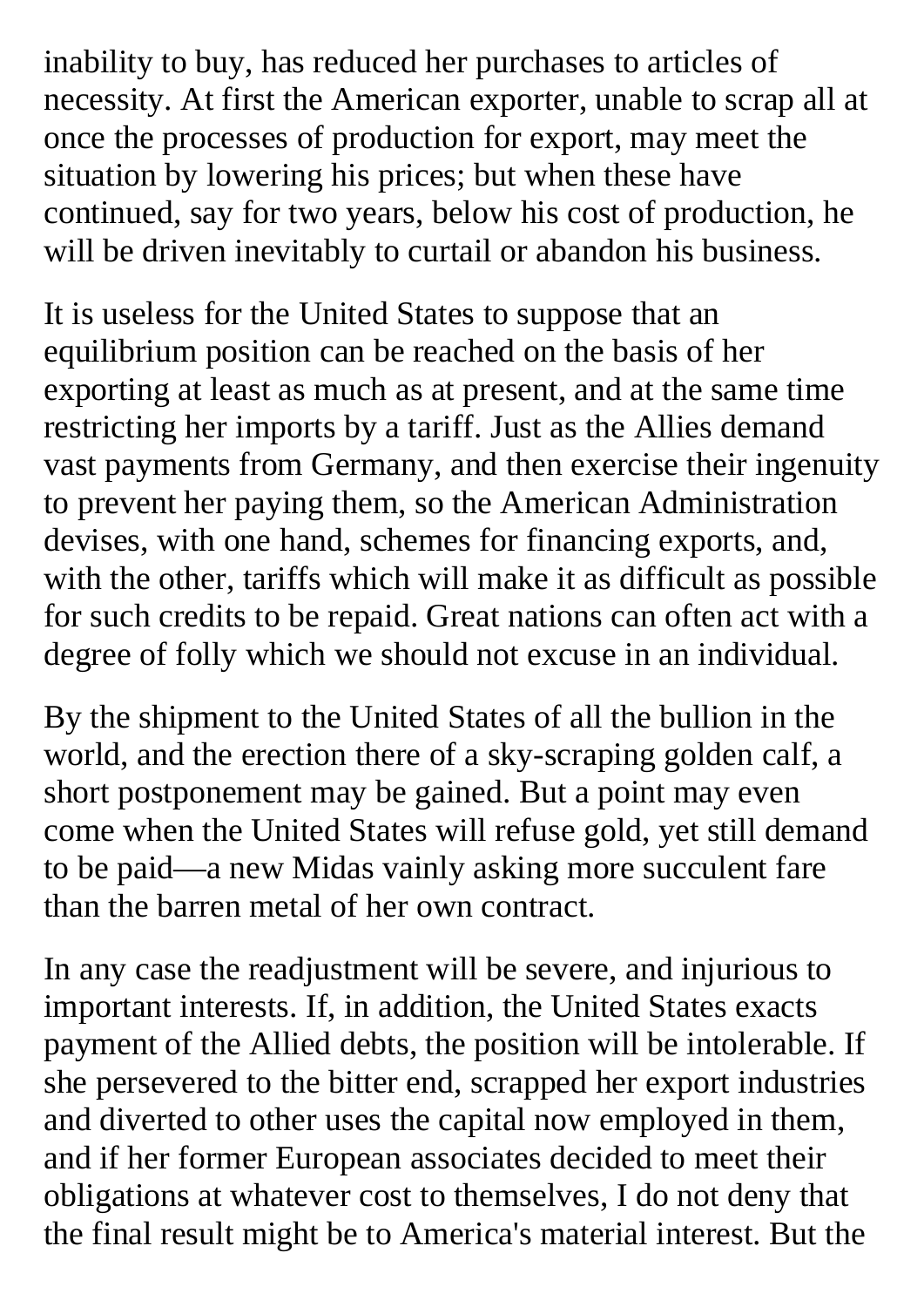project is utterly chimerical. It will not happen. Nothing is more certain than that America will not pursue such a policy to its conclusion; she will abandon it as soon as she experiences its first consequences. Nor, if she did, would the Allies pay the money. The position is exactly parallel to that of German Reparation. America will not carry through to a conclusion the collection of Allied debt, any more than the Allies will carry through the collection of their present Reparation demands. Neither, in the long run, is serious politics. Nearly all wellinformed persons admit this in private conversation. But we live in a curious age when utterances in the press are deliberately designed to be in conformity with the worstinformed, instead of with the best-informed, opinion, because the former is the wider spread; so that for comparatively long periods there can be discrepancies, laughable or monstrous, between the written and the spoken word.

If this is so, it is not good business for America to embitter her relations with Europe, and to disorder her export industries for two years, in pursuance of a policy which she is certain to abandon before it has profited her.

For the benefit of any reader who enjoys an abstract statement, I summarise the argument thus. The equilibrium of international trade is based on a complicated balance between the agriculture and the industries of the different countries of the world, and on a specialisation by each in the employment of its labour and its capital. If one country is required to transfer to another without payment great quantities of goods, for which this equilibrium does not allow, the balance is destroyed. Since capital and labour are fixed and organised in certain employments and cannot flow freely into others, the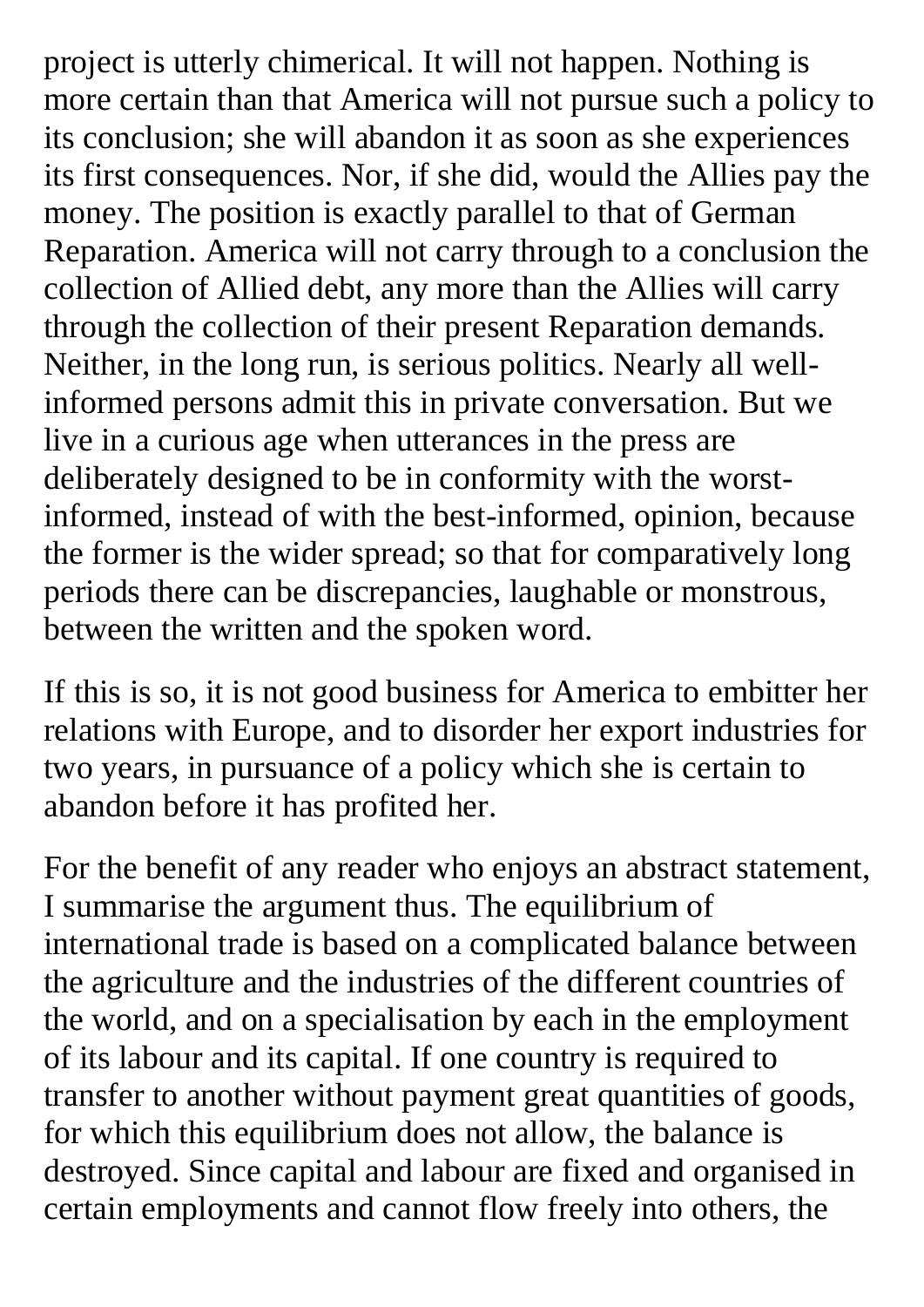disturbance of the balance is destructive to the utility of the capital and labour thus fixed. The *organisation*, on which the wealth of the modern world so largely depends, suffers injury. In course of time a new organisation and a new equilibrium can be established. But if the origin of the disturbance is of temporary duration, the losses from the injury done to organisation may outweigh the profit of receiving goods without paying for them. Moreover, since the losses will be concentrated on the capital and labour employed in particular industries, they will provoke an outcry out of proportion to the injury inflicted on the community as a whole.

Most Americans, with whom I have discussed this question, express themselves as personally favourable to the cancellation of the European debts, but add that so great a majority of their countrymen think otherwise that such a proposal is at present outside practical politics. They think, therefore, that it is premature to discuss it; for the present, America must pretend she is going to demand the money and Europe must pretend she is going to pay it. Indeed, the position is much the same as that of German Reparation in England in the middle of 1921. Doubtless my informants are right about this public opinion, the mysterious entity which is the same thing perhaps as Rousseau's General Will. Yet, all the same, I do not attach, to what they tell me, too much importance. Public opinion held that Hans Andersen's Emperor wore a fine suit; and in the United States especially, public opinion changes sometimes, as it were, *en bloc*.

If, indeed, public opinion were an unalterable thing, it would be a waste of time to discuss public affairs. And though it may be the chief business of newsmen and politicians to ascertain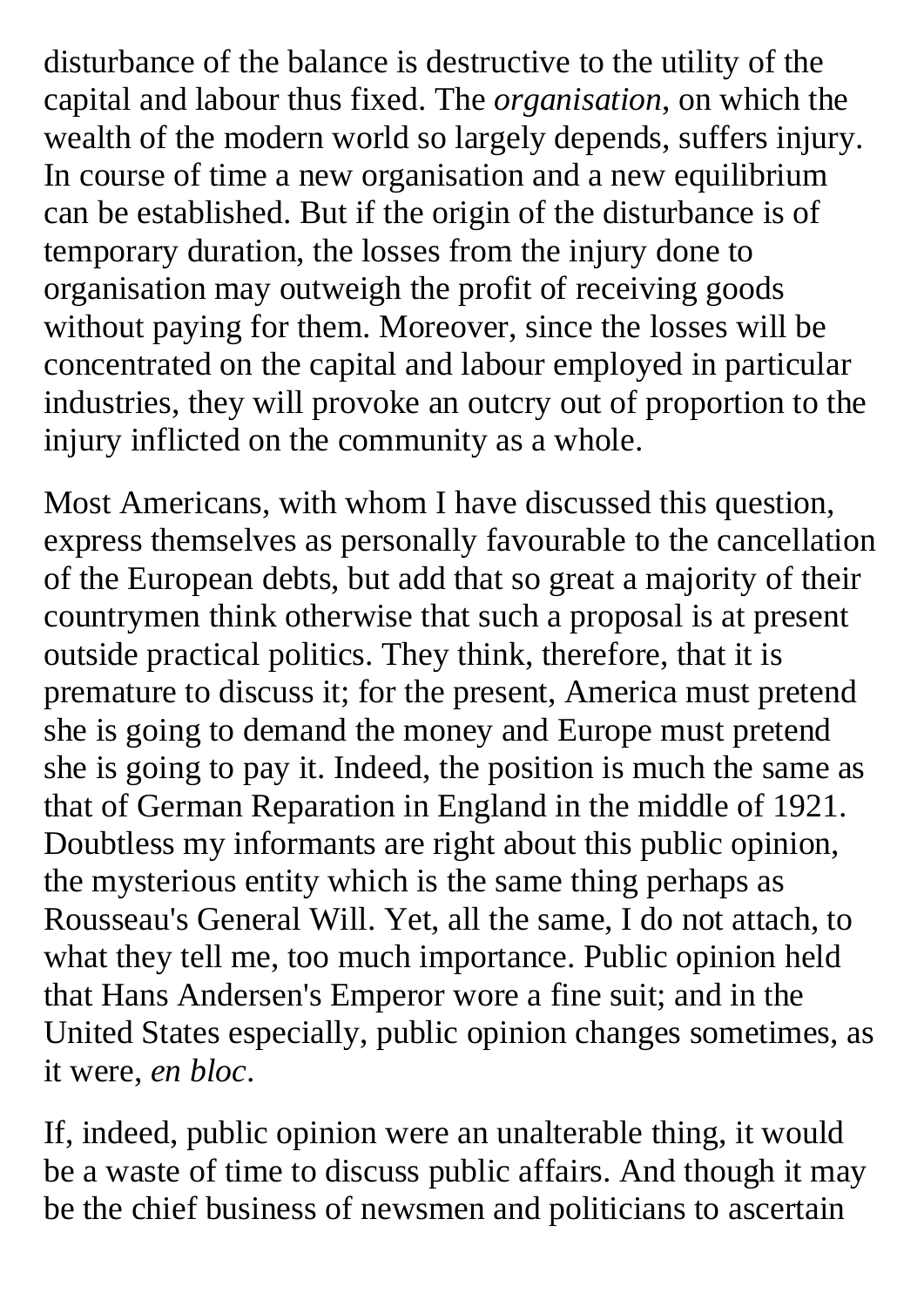its momentary features, a writer ought to be concerned, rather, with what public opinion should be. I record these platitudes because many Americans give their advice, as though it were actually immoral to make suggestions which public opinion does not now approve. In America, I gather, an act of this kind is considered so reckless that some improper motive is at once suspected, and criticism takes the form of an inquiry into the culprit's personal character and antecedents.

Let us inquire, however, a little more deeply into the sentiments and emotions which underlie the American attitude to the European debts. They want to be generous to Europe, both out of good feeling and because many of them now suspect that any other course would upset their own economic equilibrium. But they don't want to be "done." They do not want it to be said that once again the old cynics in Europe have been one too many for them. Times, too, have been bad and taxation oppressive; and many parts of America do not feel rich enough at the moment to favour a light abandonment of a possible asset. Moreover, these arrangements, between nations warring together, they liken much more closely than we do to ordinary business transactions between individuals. It is, they say, as though a bank having made an unsecured advance to a client, in whom they believe, at a difficult time when he would have gone under without it, this client were then to cry off paying. To permit such a thing would be to do an injury to the elementary principles of business honour.

The average American, I fancy, would like to see the European nations approaching him with a pathetic light in their eyes and the cash in their hands, saying, "America, we owe to you our liberty and our life; here we bring what we can in grateful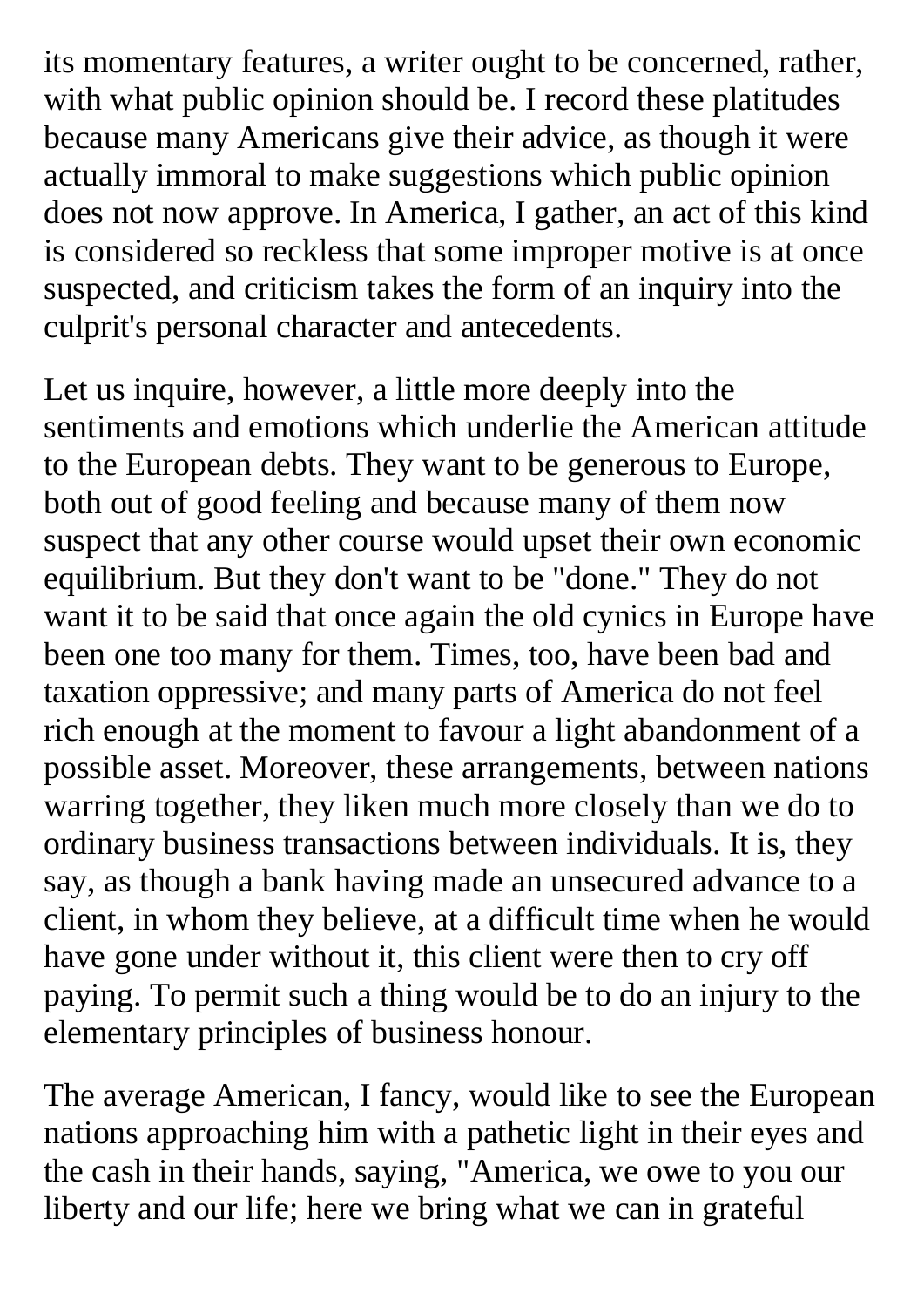thanks, money not wrung by grievous taxation from the widow and orphan, but saved, the best fruits of victory, out of the abolition of armaments, militarism, Empire, and internal strife, made possible by the help you freely gave us." And then the average American would reply: "I honour you for your integrity. It is what I expected. But I did not enter the war for profit or to invest my money well. I have had my reward in the words you have just uttered. The loans are forgiven. Return to your homes and use the resources I release to uplift the poor and the unfortunate." And it would be an essential part of the little scene that his reply should come as a complete and overwhelming surprise.

Alas for the wickedness of the world! It is not in international affairs that we can secure the sentimental satisfactions which we all love. For only individuals are good, and all nations are dishonourable, cruel, and designing. And whilst the various Prime Ministers will telegraph something suitable, drafted by their private secretaries, to the effect that America's action makes the moment of writing the most important in the history of the world and proves that Americans are the noblest creatures living, America must not expect adequate or appropriate thanks.

### **(ii)** *The Balfour Note* **(1925)**

The Balfour Note insists that our receipts from Germany *plus* our receipts from our Allies must equal our payments to the United States. When the Note was written, its effect was indeterminate. We did not know how much it would require France to pay, or the proportion that this would bear to what Germany would be paying France. Now we can make limiting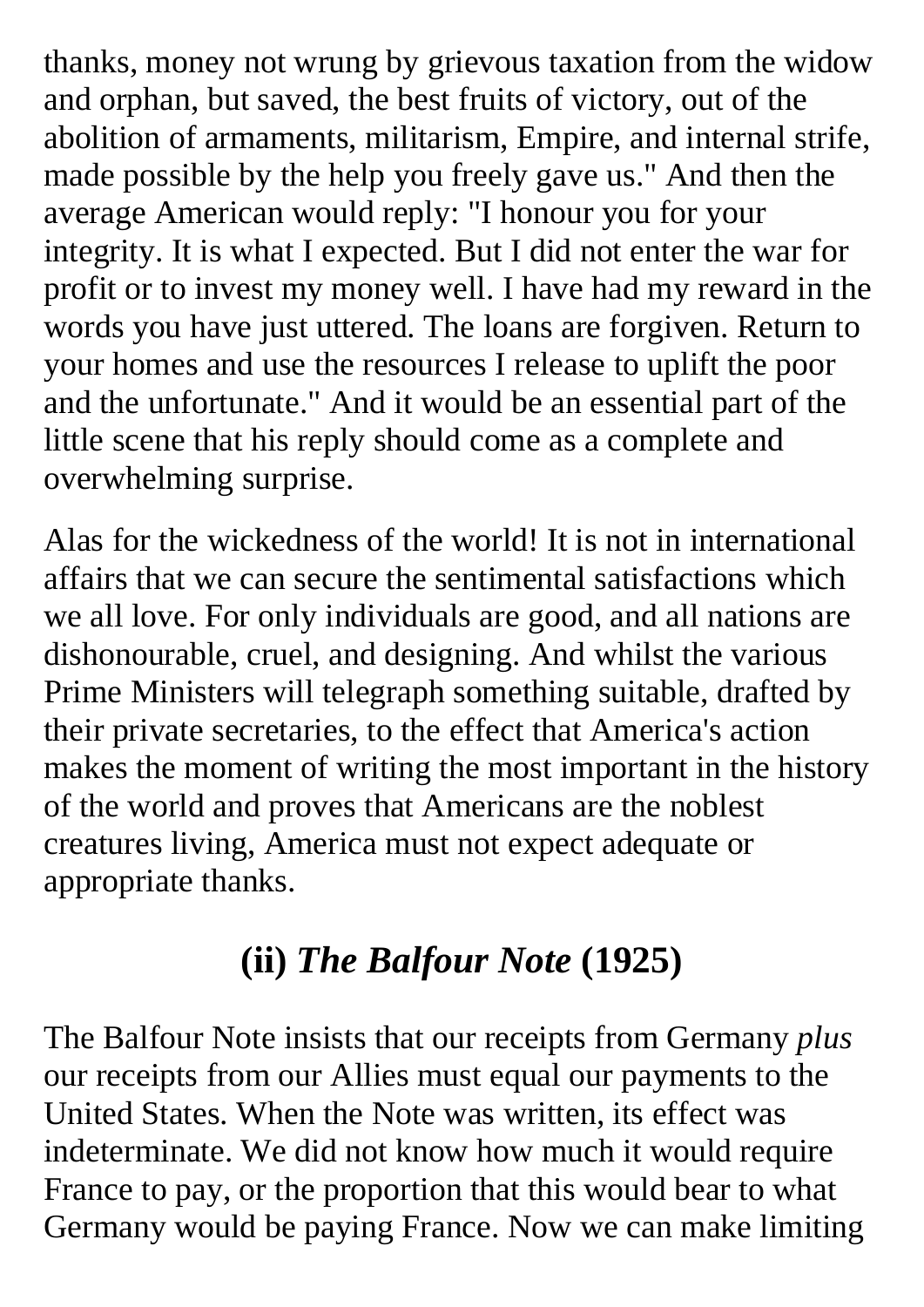estimates of both sums.

We have to pay the United States about £35,000,000 a year, rising to £40,000,000. The Dawes Scheme will yield, if and when it is in *full* operation, and after allowing for various prior charges, about £100,000,000 a year. France's share of this will be about £54,000,000, Italy's £10,000,000 (less at first), and ours £24,000,000. (I neglect the minor Allies because they would complicate the calculation and hardly affect the result.) Thus the Balfour Note demands that France and Italy should pay Great Britain not less than £16,000,000 a year. Since the aggregate debts of these two Powers to ourselves and to the United States respectively are about equal (our share of Italy's total debt is greater, and of France's less), we must assume that the United States will not settle for a smaller sum than what we receive. If the whole of It[aly](#page-65-0)'s share of Reparations is devoted to her debts, France is left, on these assumptions, with £22,000,000 to pay. In this case the net result of the Debt Settlements and the Dawes Scheme would be that the receipts from Germany would be distributed as follows:

<span id="page-65-0"></span>

| <b>United</b>         |             |
|-----------------------|-------------|
| Kingdom               | Nil.        |
| Italy                 | Nil.        |
| France                | £32,000,000 |
| <b>United</b>         |             |
| States <sup>[6]</sup> | £58,000,000 |

[6] Including her own direct share.

Very improbable things are easier said than done. Who believes that this will ever be done?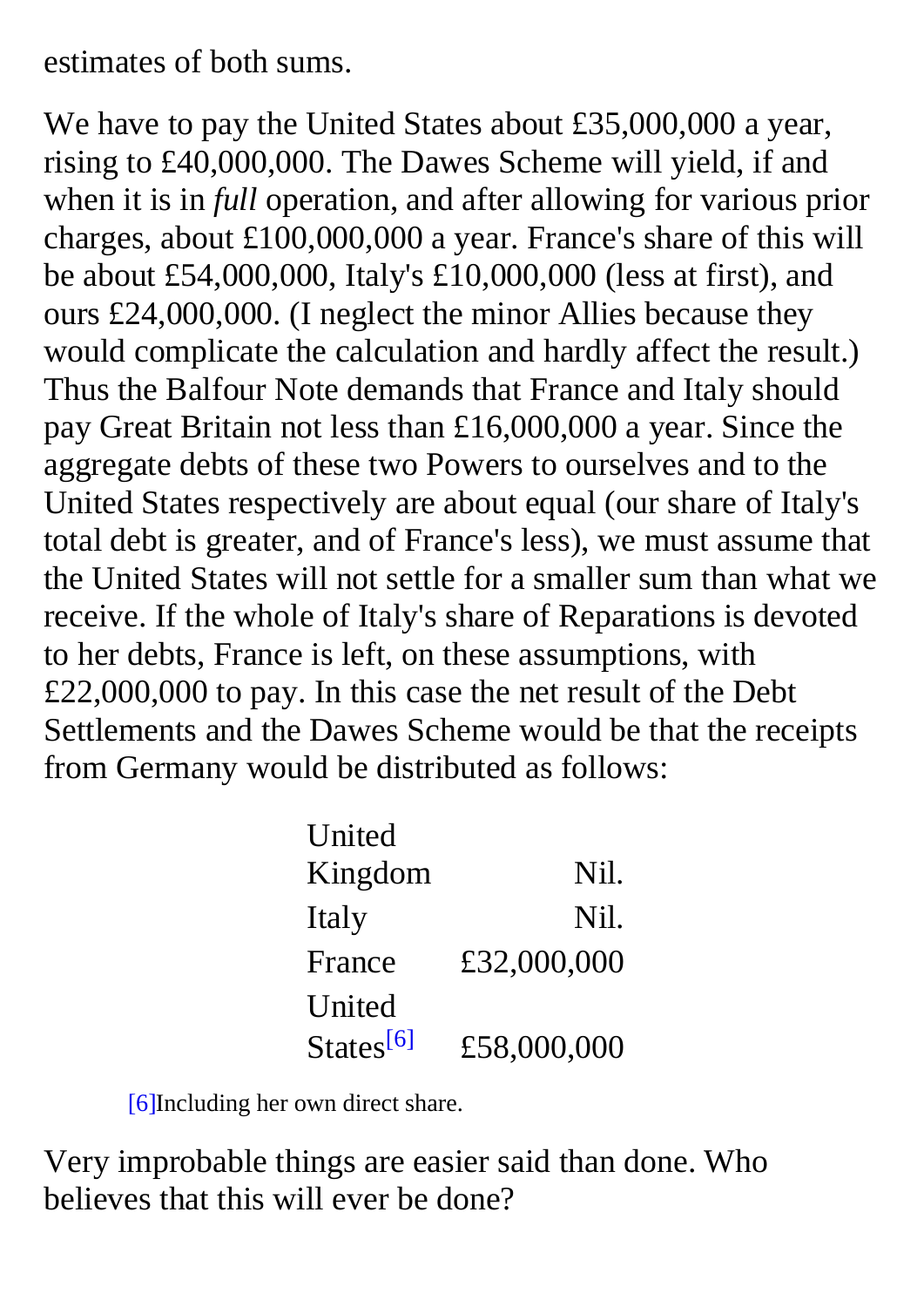But we have not yet reached the gravamen of my criticism of the Balfour Note. The above is what would happen if the Dawes Scheme is perfectly successful. If the Dawes Scheme is only partly successful, then, by the principle of the Balfour Note, *France must make good the difference* to ourselves and the United States. For example, if the Dawes Scheme produces half its maximum, which, in the opinion of many good judges, would be a considerable achievement, France will get less than nothing at all and *more than the whole* of Germany's payments will go to the United States. France would become, in fact, a deferred claimant on a third share of the Dawes Scheme, if the Scheme works very well, and a guarantor of Germany, if it works less well. Is not any one very silly who thinks that this can come to pass?

It is obvious that France will never agree to such a settlement. But suppose *per impossible* that she did. In this case Great Britain and the United States have, theoretically, no further interest whatever in the operation or productivity of the Dawes Scheme. France becomes the only interested party,—interested not merely as a creditor but as a guarantor who must make deficiencies good.

This fatal objection is necessarily inherent in the Balfour Note. It is of the essence of the Note that the less Germany pays, the *more* France shall pay;—that is to say, the less France is in a position to pay, the more she shall pay. Diplomatically and financially alike, this is topsy-turvy. It would never bring us cash; yet it would destroy our diplomatic authority as a moderator between France and Germany. The Foreign Office would have sold its influence for a mess of pottage which the Treasury would never taste.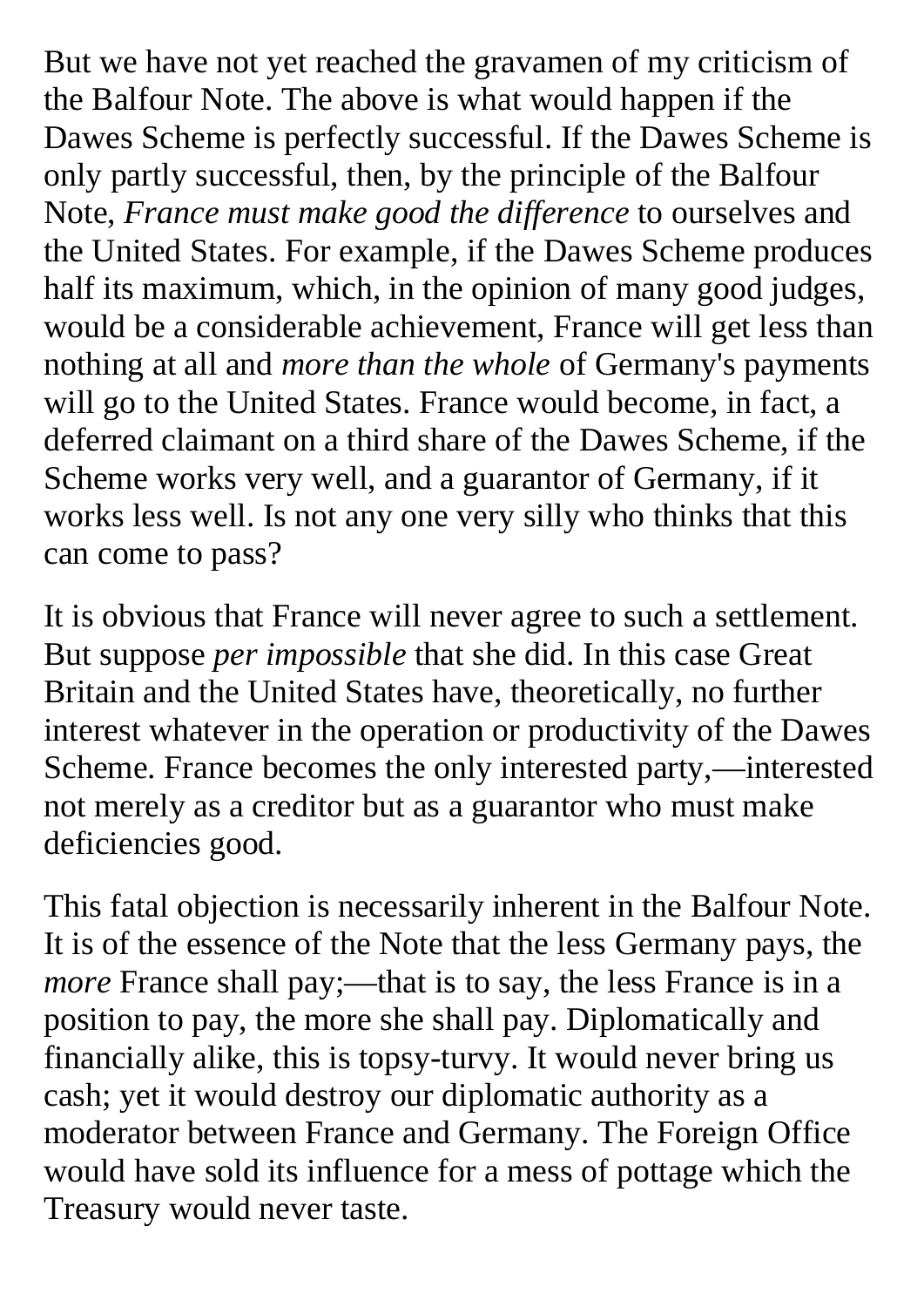The Balfour Note, therefore, is bad in principle. There can be no working settlement except on the exactly opposite principle, namely that the less Germany pays, the *less* France shall pay. The amount of France's payment must vary in the same direction as Germany's, not in the opposite direction. This was the principle of the suggestion, which I offered recently, by which France's payment should be a proportion of her receipts from Germany. According to current report, France herself has put forward just this principle through the mouth of M. Clémentel. I suggested that the proportion be one-third. M. Clémentel's reported offer would amount, on the assumption that the United States got the same terms, to about half my figure. But it does not follow that he would not offer more to obtain a settlement on these lines.

Such a settlement would increase, instead of diminishing, the interest of ourselves and the United States in the Dawes Scheme. We should have, between us, a bigger interest than France. We might, in this way, obtain a moderate contribution towards our American debt, corresponding to that part of it which we contracted, indirectly, on French account. We should certainly place ourselves in a strong moral and diplomatic position to claim a moderating and pacific influence in the Franco-German problems which still lie ahead.

## **(iii)** *Cancellation* **(1928) [7]**

[7] The material for this essay was prepared in connection with a Broadcast "Talk" given on May 3, 1928.

Let us remember the origin of the War Debts. Soon after the beginning of the war it was clear that certain of our Allies— Russia and Belgium in the first instance, but subsequently all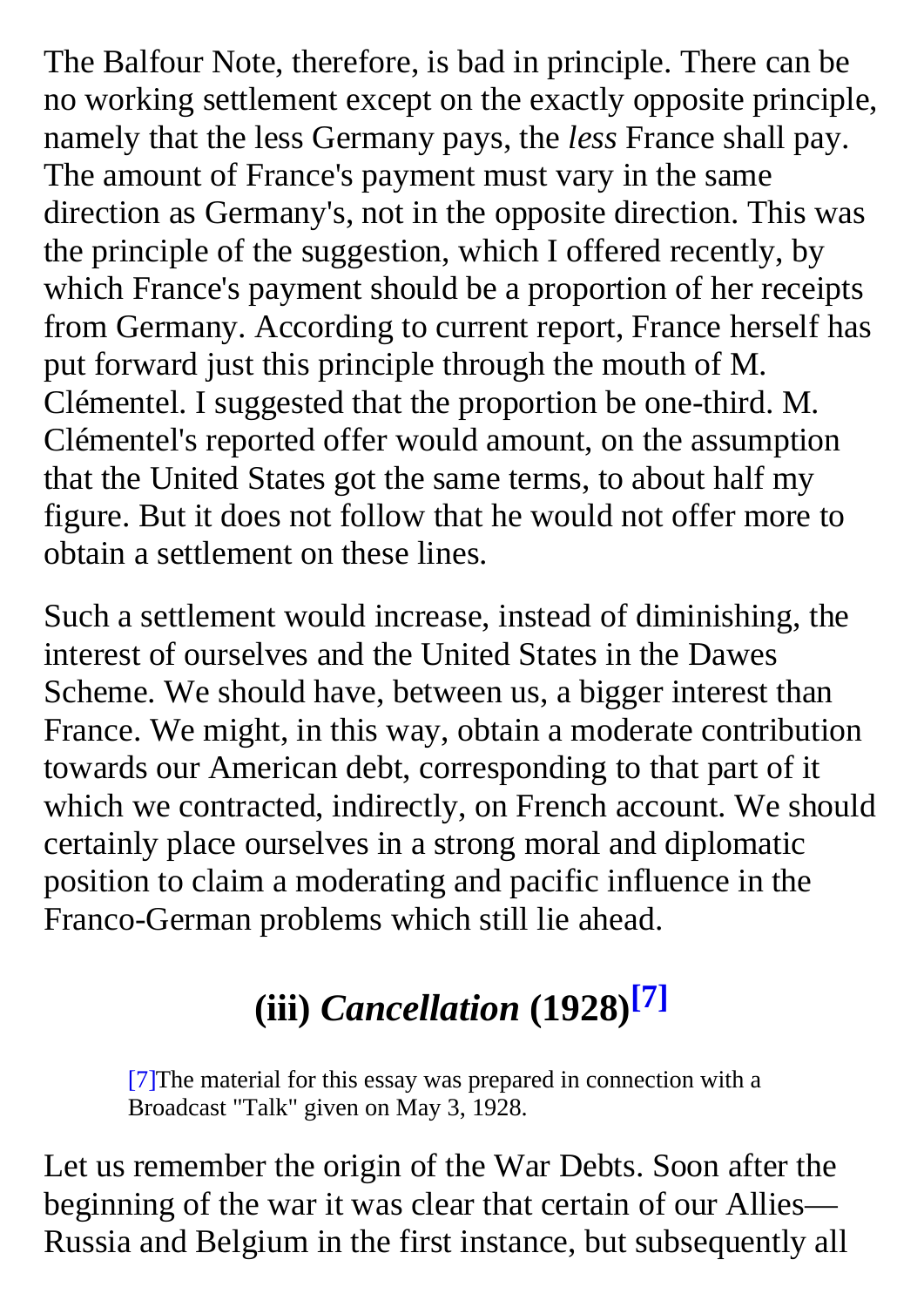of them—would require financial assistance. We might have given this in loans or in subsidies. Loans were preferred to subsidies, in order to preserve a greater sense of responsibility and economy in the spending of them. But though financial assistance took the form of loans, it is scarcely to be supposed that the lending countries regarded them at the time as being in the nature of ordinary investments. Indeed it would have been very illogical to do so. For we often gave assistance in the form of money, precisely because we were less able to assist with men or ships. For example, when we sent guns to Italy to help her after her first serious reverse, she had to pay for them by loans. But when matters got worse still, and we sent not only guns but gunners too to man them and to be killed, then we charged nothing. Yet in the former case Italy's contribution was the greater and in the latter ours. In particular, America's contribution for some time after she came into the war was mainly financial, because she was not yet ready to help in any other way. So long as America was sending materials and munitions to be used by Allied soldiers, she charged us for them, and these charges are the origin of what we now owe her. But when later on she sent men too, to use the munitions themselves, then we were charged nothing. Evidently there is not much logic in a system which causes us to owe money to America, not because she was able to help us so much, but because at first she was able to help us, so far at least as man power was concerned, so little.

This does not mean that the financial help which America gave us was not of the most extraordinary value to us. By the time that America came into the war our own resources as a lender were literally at an end. We were still at that time just about able to finance ourselves, but we had reached a point when we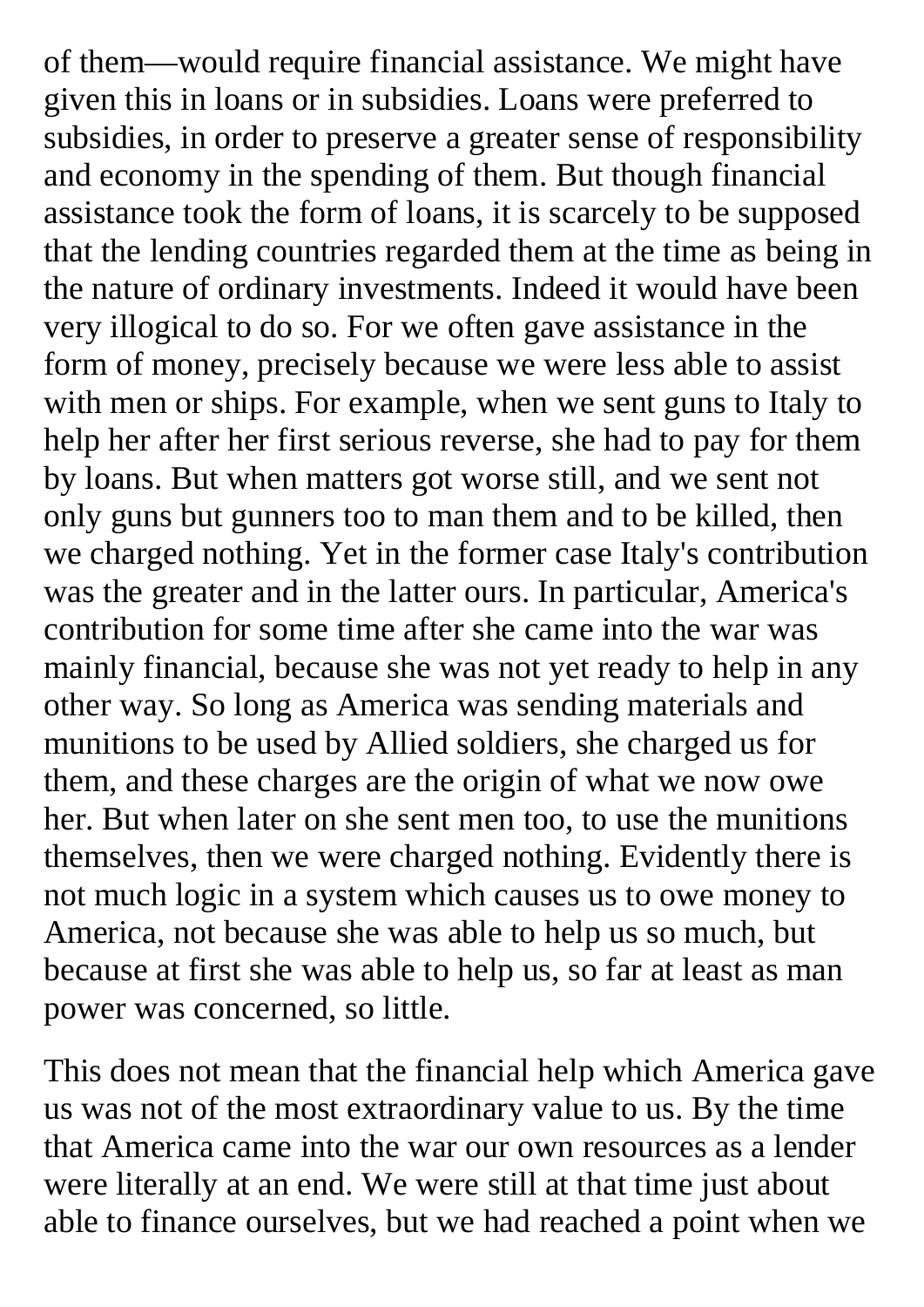could no longer finance our Allies as well. America's financial assistance was therefore quite invaluable. From the moment she entered the war she undertook to lend whatever was required for the expenditure of ourselves and our Allies in the United States, including some contribution to support the Foreign Exchanges. But she was not prepared to make loans for use outside America. Great Britain had therefore to go on making loans to her Allies for such expenditure—with the result that we had to lend our Allies after America came into the war an amount almost equal to what we ourselves borrowed. More precisely, we borrowed from the United States, after she came into the war, £850,000,000, and lent to our Allies during the same period £750,000,000; so that in effect it was true—what the Americans have always been concerned to deny—that the loans she made to us were for the purpose of financing our Allies rather than for ourselves.

The result was that by the end of the war we were owed by our Allies about £1,600,000,000, whilst we, in our turn, owed to the United States £850,000,000.

Since the war, the question has been constantly debated whether these sums ought to be treated as investments, just like any other business transaction, or whether regard should be paid to their origin and to the circumstances in which they were made. It has been the British view that they were not made as business transactions and should not be treated as such. It has been the American view, on the other hand, that they should be taken at their face value, that is to say, as bonds due and payable, tempered only by considerations as to the capacity of the debtor to pay, and, in practice, by a willingness on the part of the United States to accept a low rate of interest.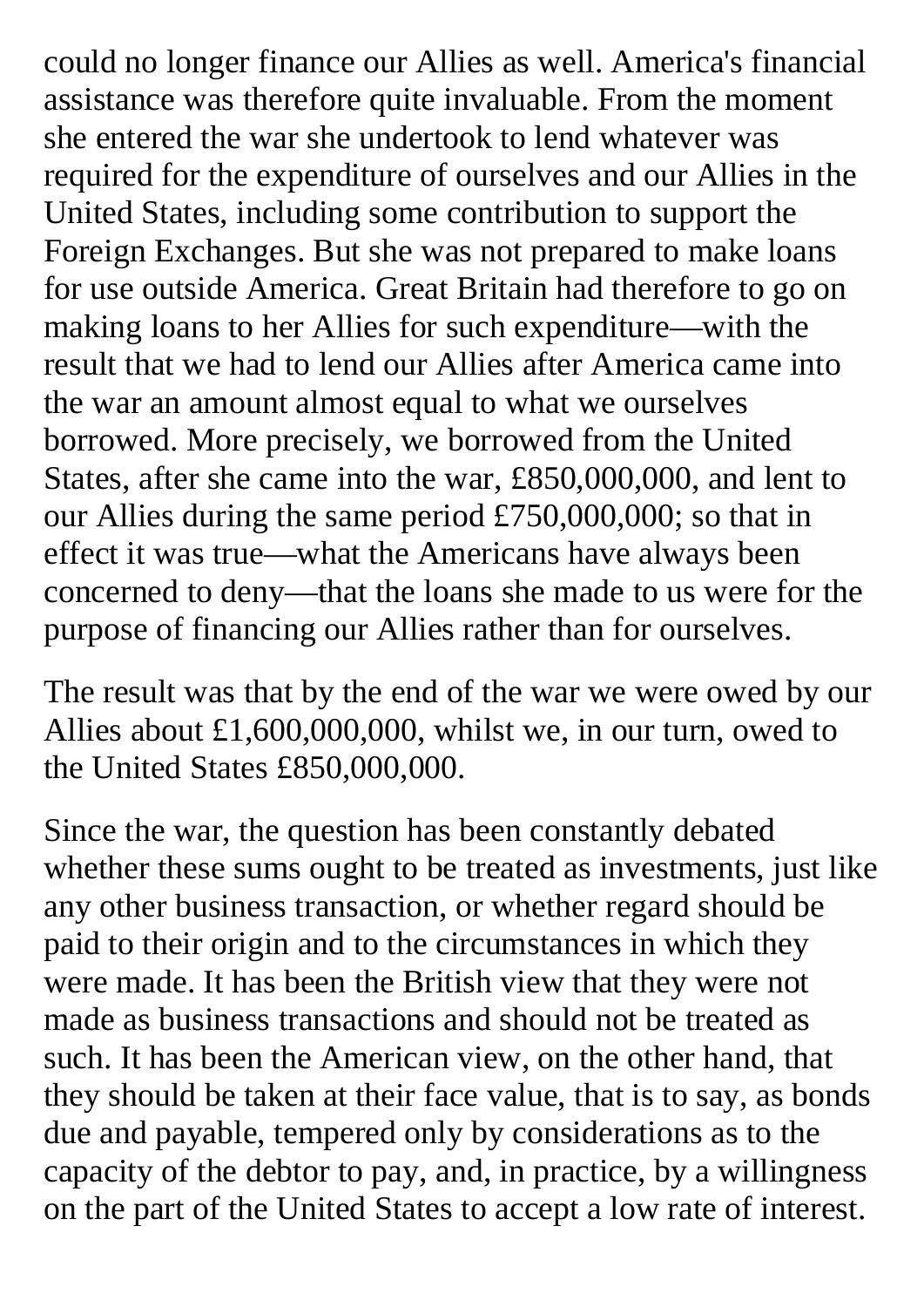During the Peace Conference the British Government urged that the Allied War Debts should be entirely cancelled. Mr. Lloyd George raised the matter again with President Wilson in August 1920. Finally, in August 1922, in the famous Note written by Lord Balfour, the considered British view, from which we have never gone back, was set forth. In this Note the British Government declared their willingness to cancel the whole of what their Allies owed them, and also to forgo their own claims on Germany in favour of the other Allies, if the United States in turn would relieve them of their debt. By such an arrangement Great Britain would have been giving up on paper more than twice what she gained. The offer still holds good.

This policy was not accepted by the United States, and a separate settlement has been made between each pair of countries in turn. The settlement made with Great Britain is equivalent to charging a rate of interest of 3·3 per cent on the whole amount due. The American settlement with France is equivalent to repayment at  $1·6$  per cent interest, and that with Italy to repayment at  $0.4$  per cent interest. Thus, the American settlement with Great Britain is twice as onerous as that with France and eight times as onerous as that with Italy. Great Britain, in her turn, has made arrangements with France and Italy, and has in both cases let them off lighter even than has the United States—the British settlement with France being 10 per cent easier and that with Italy 33 per cent easier than the corresponding American settlements. Thus, whilst the other Allies have been largely relieved this country is left with the task of repaying her whole burden, subject only to the mitigation that the rate of interest charged, namely, 3·3 per cent, is moderate.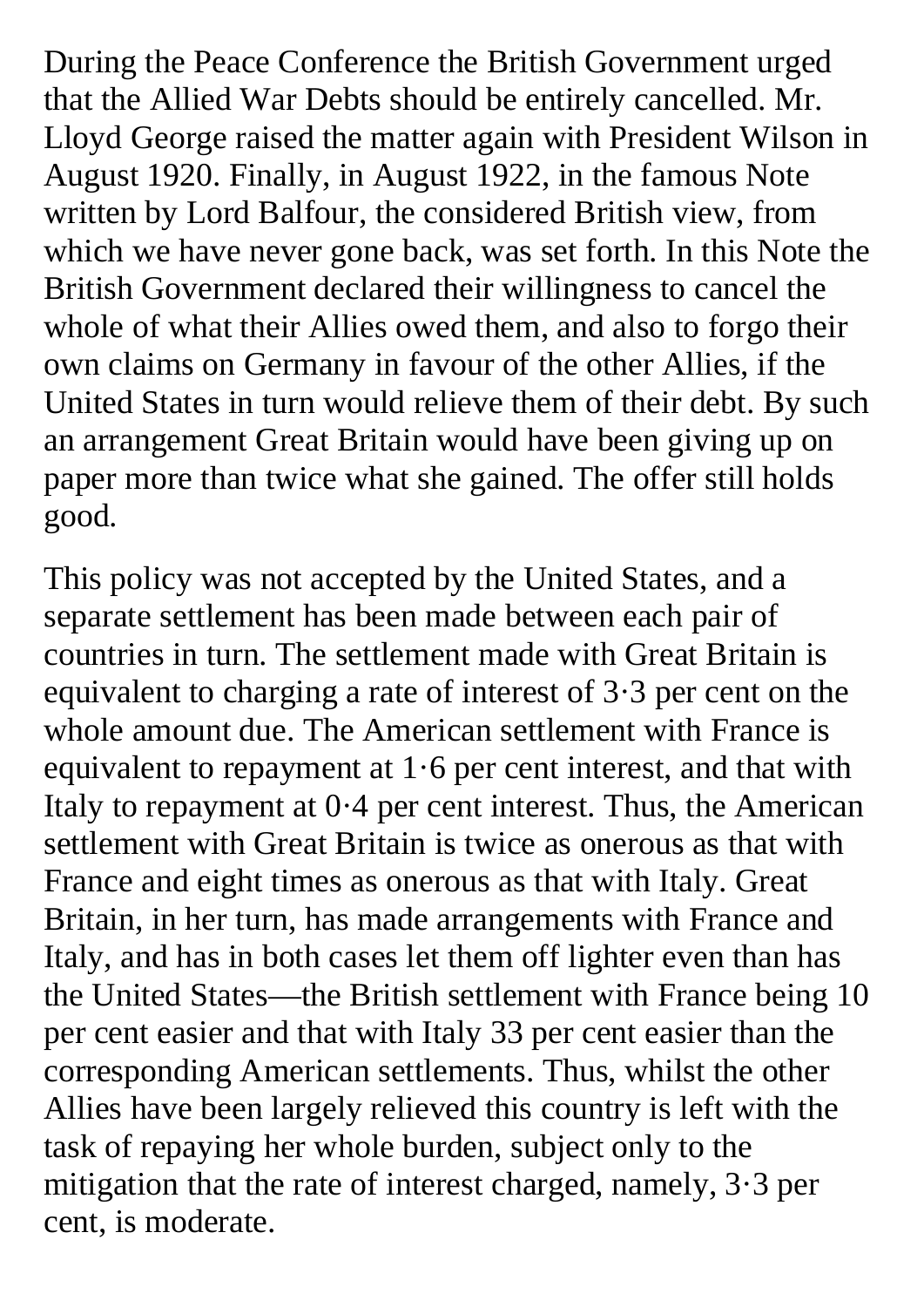The effect of this settlement is that Great Britain will have to pay to the United States a sum of about £33,000,000 annually up to 1933, rising to nearly £38,000,000 annually thereafter from that year until 1984, when the debt will have been discharged. The reality of the weight of this burden may be illustrated by certain calculations which I made in the summer of 1923 when the details of Mr. Baldwin's settlement with Washington were first made public. We shall be paying to the United States each year for sixty years a sum equivalent to two-thirds of the cost of our Navy, a sum nearly equal to our State expenditure on Education, a sum which exceeds the total burden of our pre-war debt. Looked at from another standpoint, it represents more than the total normal profits of our coal mines and our mercantile marine added together. With these sums we could endow and splendidly house *every month* for sixty years one new university, one new hospital, one new institute of research, etc., etc. With an equal sacrifice over an equal period we could abolish slums and re-house in comfort the half of our population which is now inadequately sheltered.

On the other hand, we are now receiving from our Allies and from Germany an important contribution as an offset to what we ourselves pay to the United States. It will be interesting to establish a rough balance-sheet.

In 1928 we shall receive from our Allies £12,800,000 and pay the United States £33,200,000; and by 1933 these figures will have risen to £17,700,000 and £37,800,000. Thus apart from our share of German Reparations, we shall be paying annually in respect of War Debts about £20,000,000 more than we receive. Now if the Dawes Annuities are paid by Germany in full, we shall come out just about "all-square." For the normal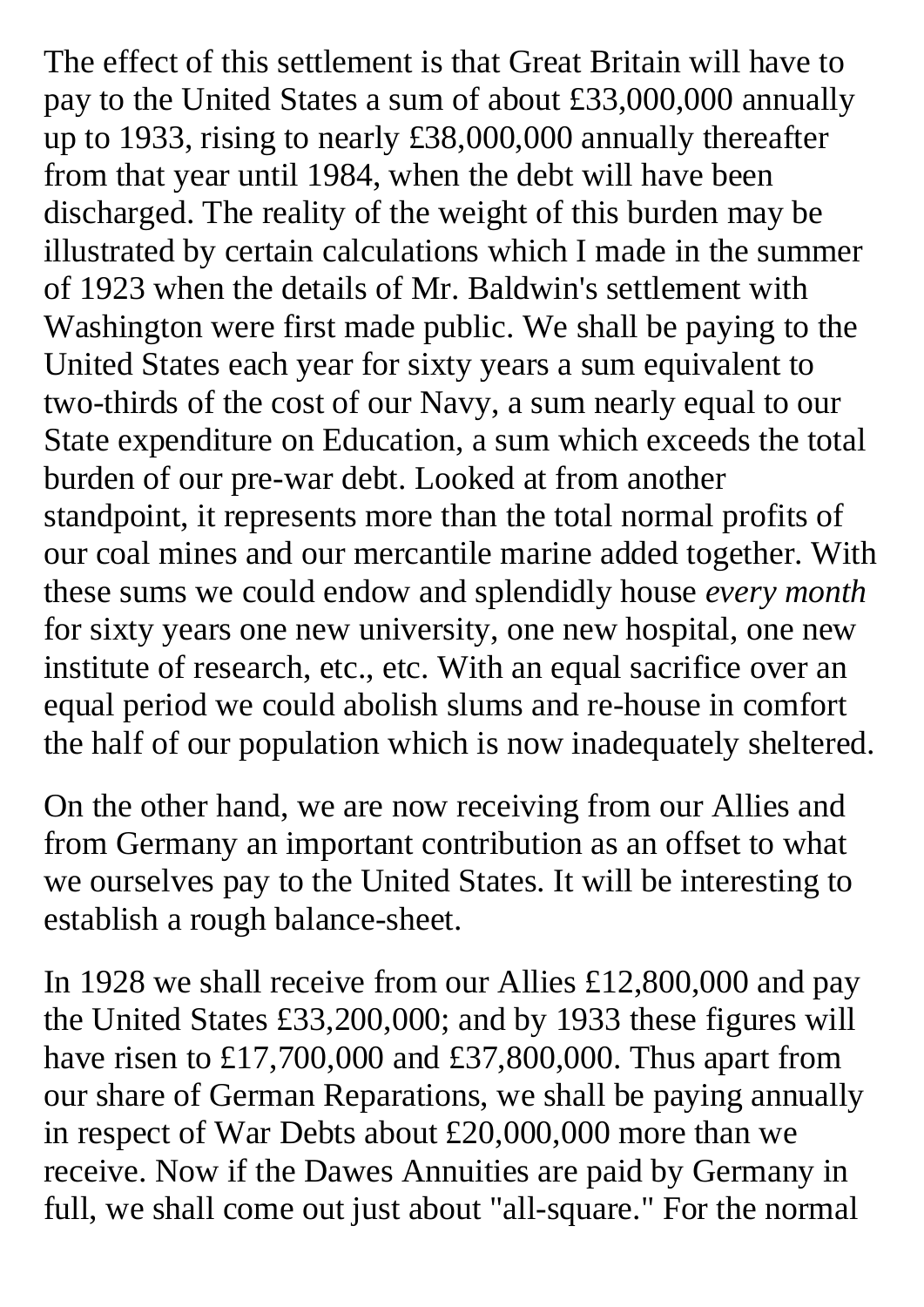Dawes Annuity when it has reached its full figure (less the service of German loans, etc.) will amount to £117,000,000, of which our share (excluding the receipts of other parts of the Empire) will be about £22,000,000. Mr. Churchill has estimated that in the current financial year, 1928-29, our payments out will be £32,845,000, and our total receipts nearly £32,000,000.

It is not probable that these receipts will be realised in full. But it will enable us to summarise the situation if we assume for the moment that they are so realised. In this case, each Ally would be able to pay the United States out of their receipts from Germany. When the Allied Debt payments to the United States have reached their maximum amount under the existing settlements, they will total £83,000,000 per annum (the *average* amount payable annually over the whole period works out at a total of £61,000,000). If we add to this the direct American share in German Reparations, the United States will be receiving £78,000,000 annually out of the £117,000,000 receivable by the Allies from Germany, or 67 per cent, *plus* £10,000,000 from Italy not covered by Reparations; or if we take the average payments, in lieu of the maximum, the United States will be receiving £66,000,000 out of £117,000,000 or 57 per cent. In either case Great Britain would receive, on balance, nothing.

It follows from the above that if the maximum Dawes Annuities were to be reduced by one-third—which, in the opinion of many of us, is highly probable—the United States will, by the time that the Allied payments to her have reached their full figure, be the sole beneficiary. In this event the net result of all War Debt settlements would be to leave the United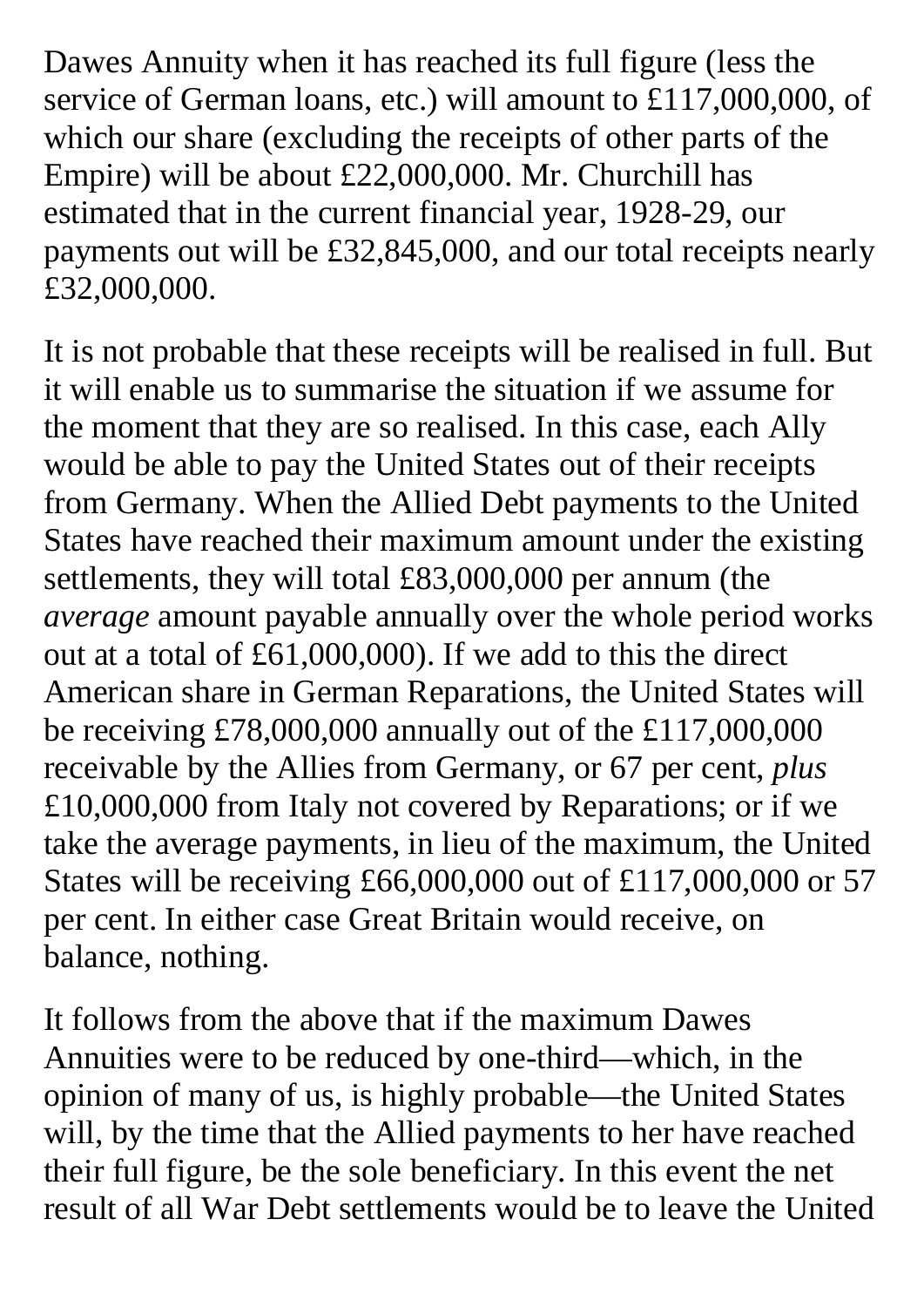States—on balance and off-setting receipts against payments receiving from Germany £78,000,000 per annum, and no one else getting anything.

I have put the calculation in this form because it renders it very clear why, in the minds of the Allies, the question of further relief to Germany is intimately bound up with the question of their own obligations to the United States. The official American attitude that there is no connection between the two, is a very hollow pretence. The resettlement of the Dawes Scheme is one to which the United States must be, in one way or another, a party. But—let me add—any concession she may make will go entirely to the relief of Germany and the European Allies, Great Britain adhering to her principle of receiving nothing on balance.

If all, or nearly all, of what Germany pays for Reparations has to be used, not to repair the damage done, but to repay the United States for the financial part which she played in the common struggle, many will feel that this is not an outcome tolerable to the sentiments of mankind or in reasonable accord with the spoken professions of Americans when they entered the war or afterwards. Yet it is a delicate matter, however keenly the public may feel, for any Englishman in authority to take the initiative in saying such things in an official way. Obviously, we must pay what we have covenanted to pay, and any proposal, if there is to be one, must come from the United States. It fell to my lot during the war to be the official draftsman in the British Treasury of all the financial agreements with the Allies and with the United States out of which this situation has arisen. I was intimately familiar, day by day, with the reasons and motives, which governed the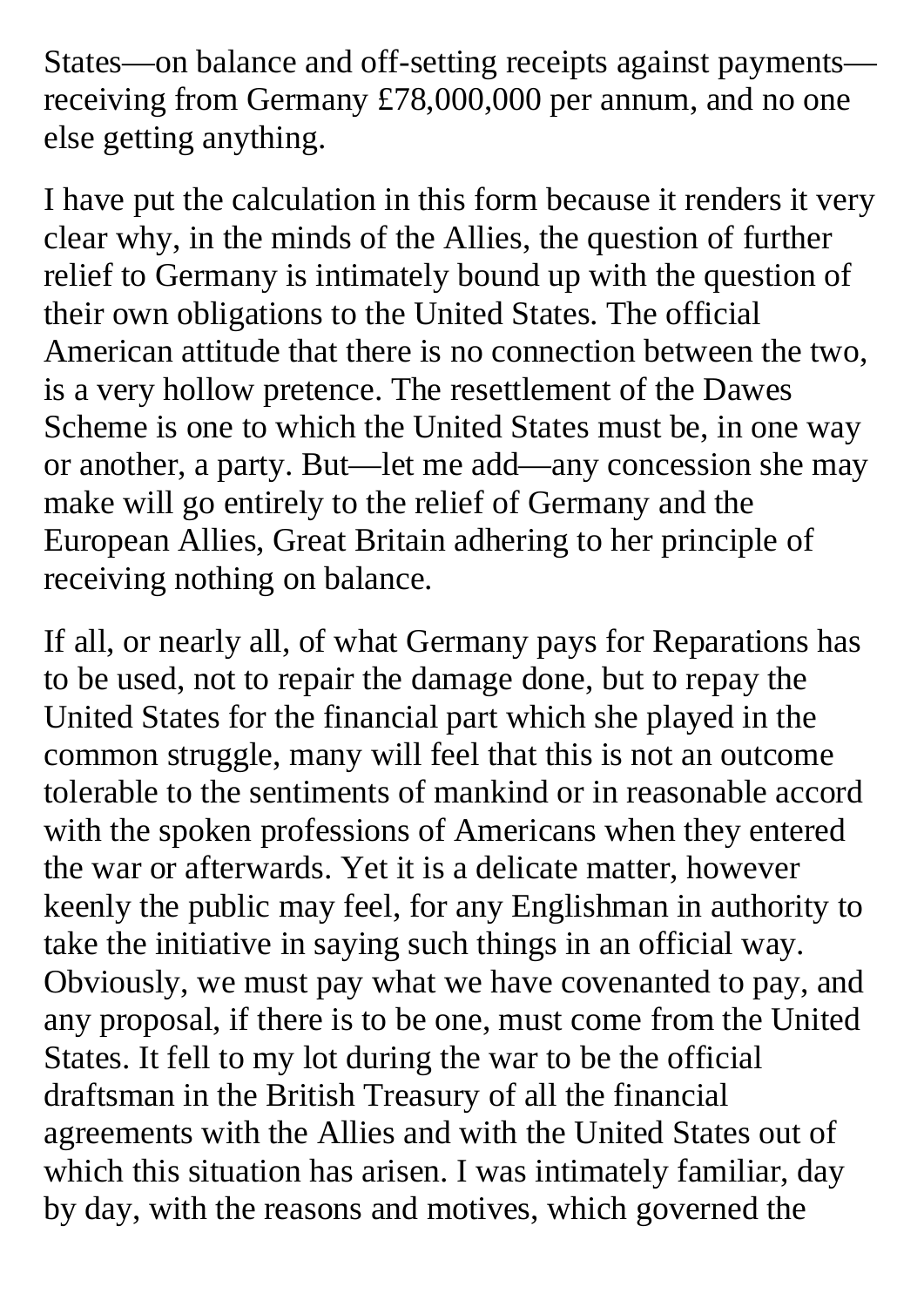character of the financial arrangements which were made. In the light of the memories of those days, I continue to hope that in due course, and in her own time, America will tell us that she has not spoken her last word.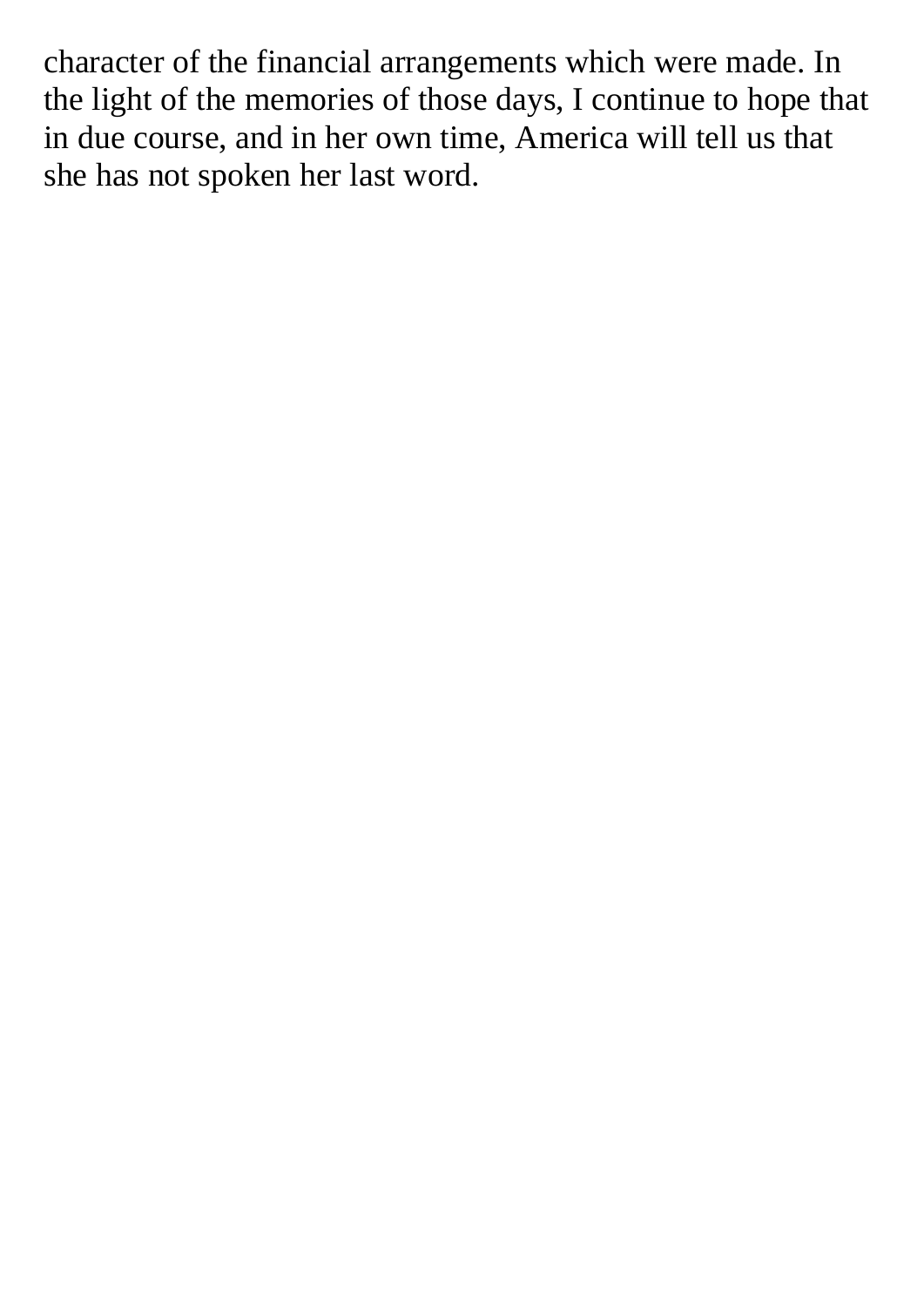# **INFLATION AND DEFLATION**

## **INFLATION AND DEFLATION**

#### **1. INFLATION (1919)**

Lenin is said to have declared that the best way to destroy the Capitalist System was to debauch the currency. By a continuing process of inflation, Governments can confiscate, secretly and unobserved, an important part of the wealth of their citizens. By this method they not only confiscate, but they confiscate *arbitrarily*; and, while the process impoverishes many, it actually enriches some. The sight of this arbitrary rearrangement of riches strikes not only at security, but at confidence in the equity of the existing distribution of wealth. Those to whom the system brings windfalls, beyond their deserts and even beyond their expectations or desires, become "profiteers," who are the object of the hatred of the bourgeoisie, whom the inflationism has impoverished, not less than of the proletariat. As the inflation proceeds and the real value of the currency fluctuates wildly from month to month, all permanent relations between debtors and creditors, which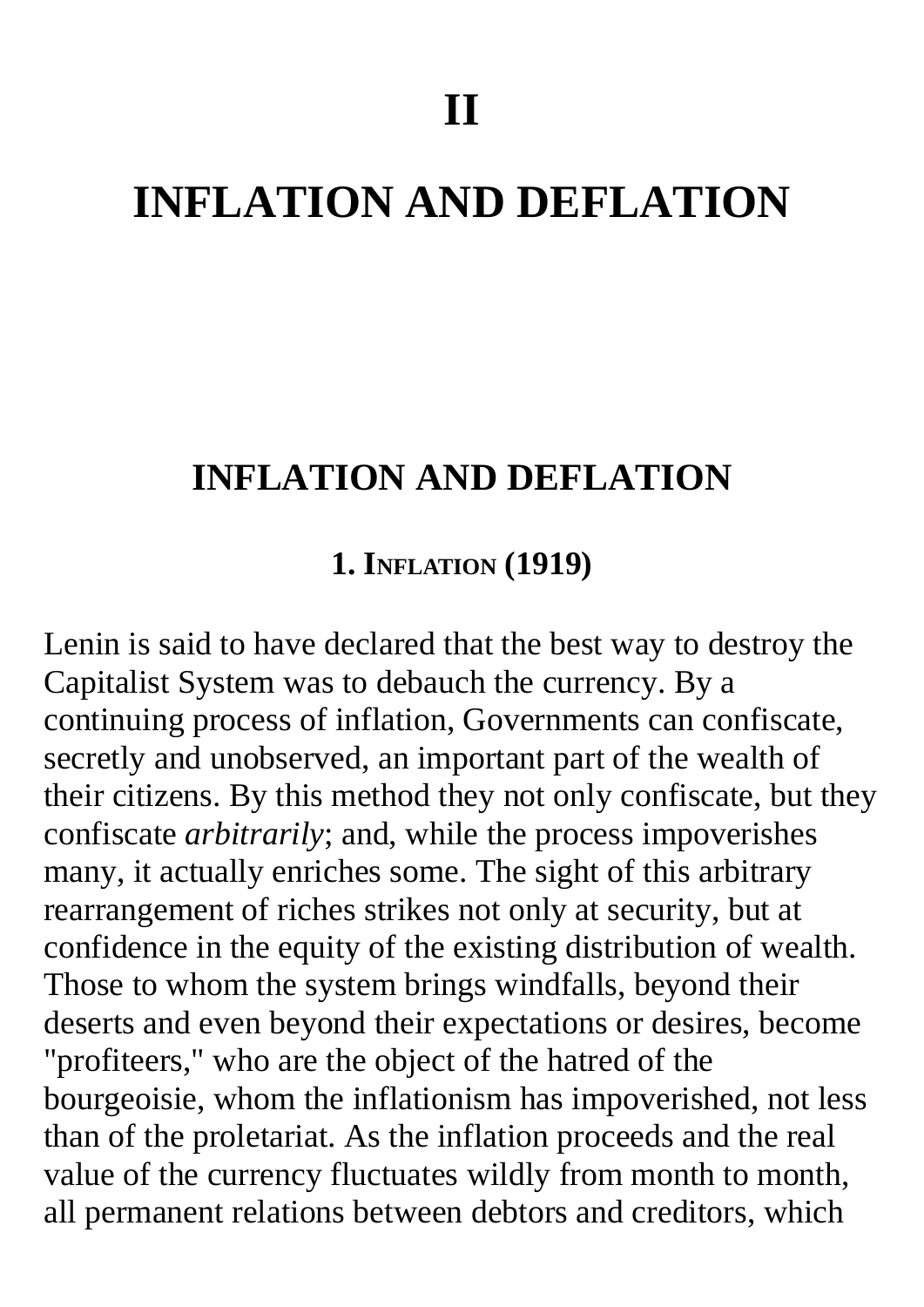form the ultimate foundation of capitalism, become so utterly disordered as to be almost meaningless; and the process of wealth-getting degenerates into a gamble and a lottery.

Lenin was certainly right. There is no subtler, no surer means of overturning the existing basis of Society than to debauch the currency. The process engages all the hidden forces of economic law on the side of destruction, and does it in a manner which not one man in a million is able to diagnose.

In the latter stages of the war all the belligerent Governments practised, from necessity or incompetence, what a Bolshevist might have done from design. Even now, when the war is over, most of them continue out of weakness the same malpractices. But further, the Governments of Europe, being many of them at this moment reckless in their methods as well as weak, seek to direct on to a class known as "profiteers" the popular indignation against the more obvious consequences of their vicious methods. These "profiteers" are, broadly speaking, the entrepreneur class of capitalists, that is to say, the active and constructive element in the whole capitalist society, who in a period of rapidly rising prices cannot but get rich quick whether they wish it or desire it or not. If prices are continually rising, every trader who has purchased for stock or owns property and plant inevitably makes profits. By directing hatred against this class, therefore, the European Governments are carrying a step further the fatal process which the subtle mind of Lenin had consciously conceived. The profiteers are a consequence and not a cause of rising prices. By combining a popular hatred of the class of entrepreneurs with the blow already given to social security by the violent and arbitrary disturbance of contract and of the established equilibrium of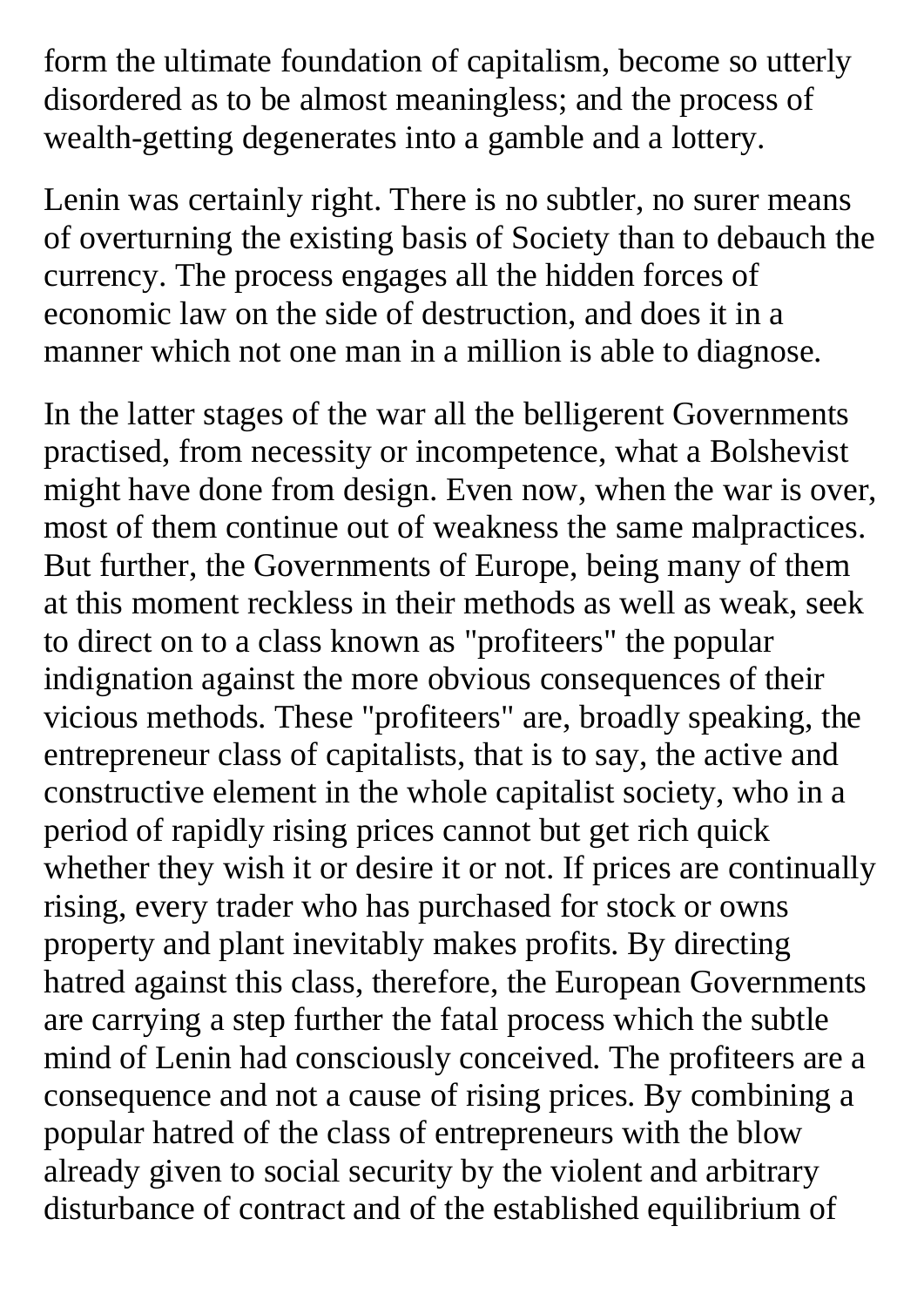wealth which is the inevitable result of inflation, these Governments are fast rendering impossible a continuance of the social and economic order of the nineteenth century. But they have no plan for replacing it.

#### **2. SOCIAL CONSEQUENCES OF CHANGES IN THE VALUE OF MONEY (1923)**

Money is only important for what it will procure. Thus a change in the monetary unit, which is uniform in its operation and affects all transactions equally, has no consequences. If, by a change in the established standard of value, a man received and owned twice as much money as he did before in payment for all rights and for all efforts, and if he also paid out twice as much money for all acquisitions and for all satisfactions, he would be wholly unaffected.

It follows, therefore, that a change in the value of money, that is to say in the level of prices, is important to Society only in so far as its incidence is unequal. Such changes have produced in the past, and are producing now, the vastest social consequences, because, as we all know, when the value of money changes, it does *not* change equally for all persons or for all purposes. A man's receipts and his outgoings are not all modified in one uniform proportion. Thus a change in prices and rewards, as measured in money, generally affects different classes unequally, transfers wealth from one to another,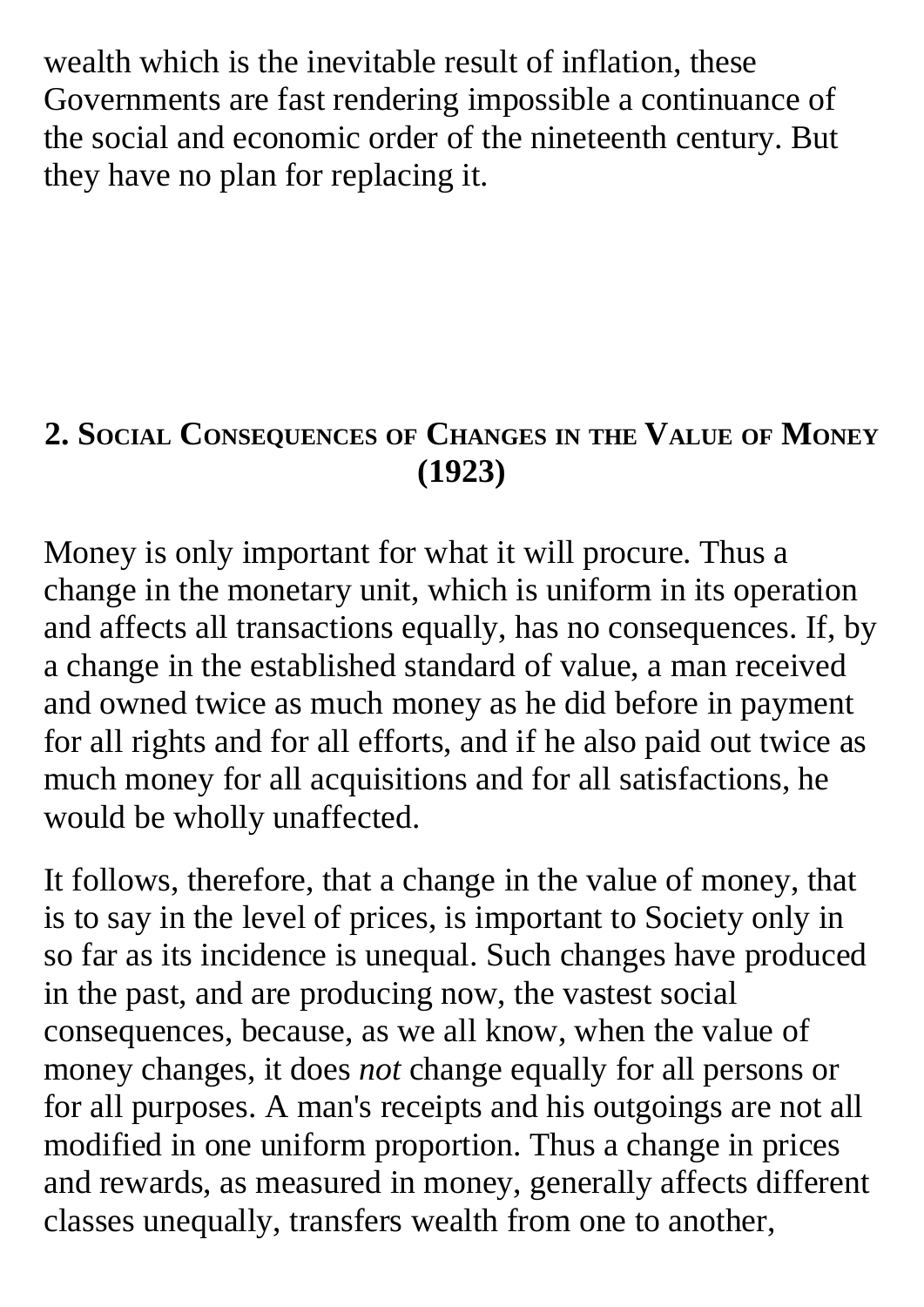bestows affluence here and embarrassment there, and redistributes Fortune's favours so as to frustrate design and disappoint expectation.

The fluctuations in the value of money since 1914 have been on a scale so great as to constitute, with all that they involve, one of the most significant events in the economic history of the modern world. The fluctuation of the standard, whether gold, silver, or paper, has not only been of unprecedented violence, but has been visited on a society of which the economic organisation is more dependent than that of any earlier epoch on the assumption that the standard of value would be moderately stable.

During the Napoleonic Wars and the period immediately succeeding them the extreme fluctuation of English prices within a single year was 22 per cent; and the highest price level reached during the first quarter of the nineteenth century, which we used to reckon the most disturbed period of our currency history, was less than double the lowest and with an interval of thirteen years. Compare with this the extraordinary movements of the past nine years. From 1914 to 1920 all countries experienced an expansion in the supply of money to spend relatively to the supply of things to purchase, that is to say *Inflation*. Since 1920 those countries which have regained control of their financial situation, not content with bringing the Inflation to an end, have contracted their supply of money and have experienced the fruits of *Deflation*. Others have followed inflationary courses more riotously than before.

Each process, Inflation and Deflation alike, has inflicted great injuries. Each has an effect in altering the *distribution* of wealth between different classes, Inflation in this respect being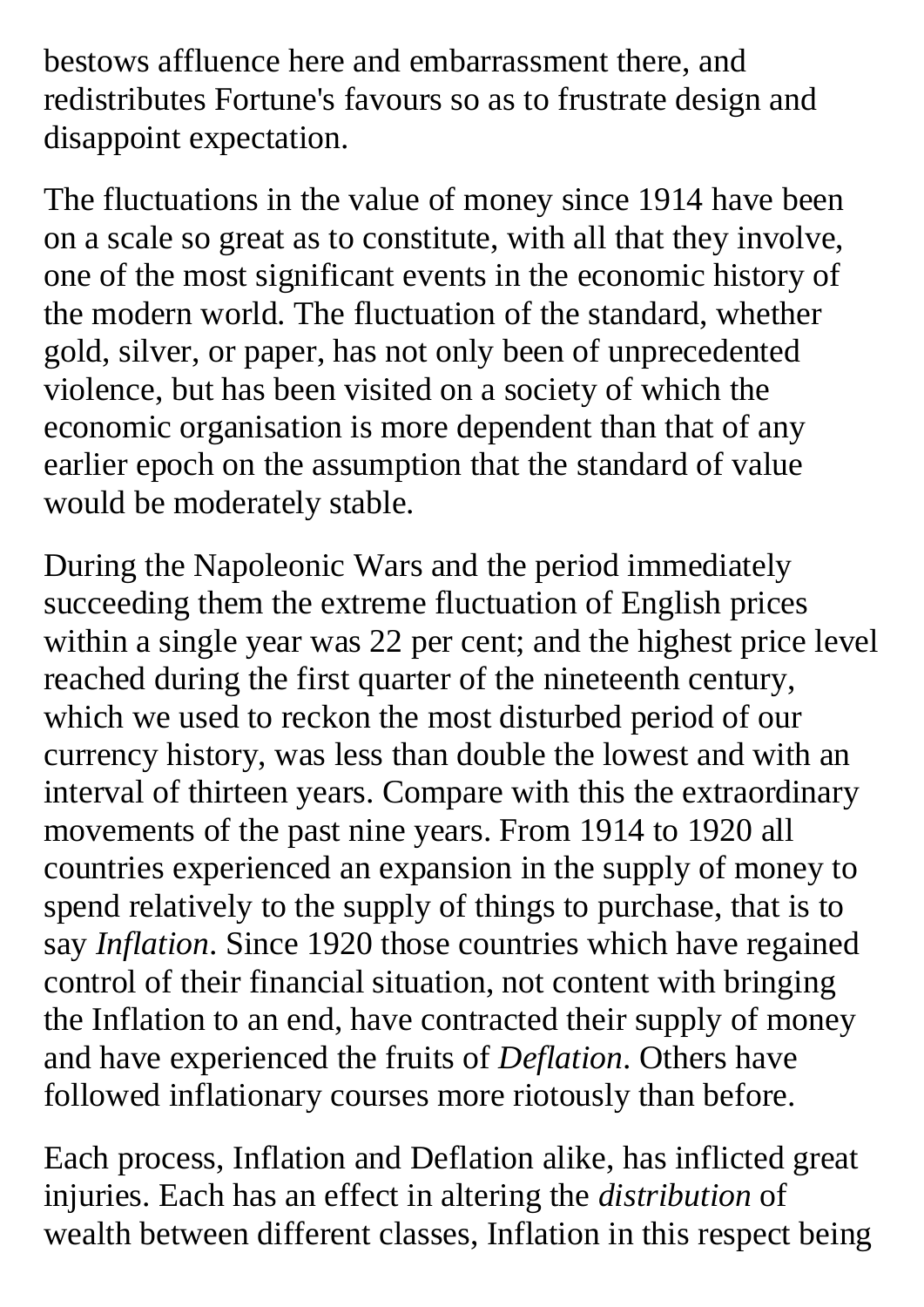the worse of the two. Each has also an effect in overstimulating or retarding the *production* of wealth, though here Deflation is the more injurious. The division of our subject thus indicated is the most convenient for us to follow,—examining first the effect of changes in the value of money on the distribution of wealth with most of our attention on Inflation, and next their effect on the production of wealth with most of our attention on Deflation.

## **(A) CHANGES IN THE VALUE OF MONEY, AS AFFECTING DISTRIBUTION**

## **(i)** *The Investing Class*

Of the various purposes which money serves, some essentially depend upon the assumption that its real value is nearly constant over a period of time. The chief of these are those connected, in a wide sense, with contracts for the *investment of money*. Such contracts—namely, those which provide for the payment of fixed sums of money over a long period of time are the characteristic of what it is convenient to call the *Investment System*, as distinct from the property system generally.

Under this phase of capitalism, as developed during the nineteenth century, many arrangements were devised for separating the management of property from its ownership. These arrangements were of three leading types: (1) Those in which the proprietor, while parting with the management of his property, retained his ownership of it—*i.e.* of the actual land, buildings, and machinery, or of whatever else it consisted in, this mode of tenure being typified by a holding of ordinary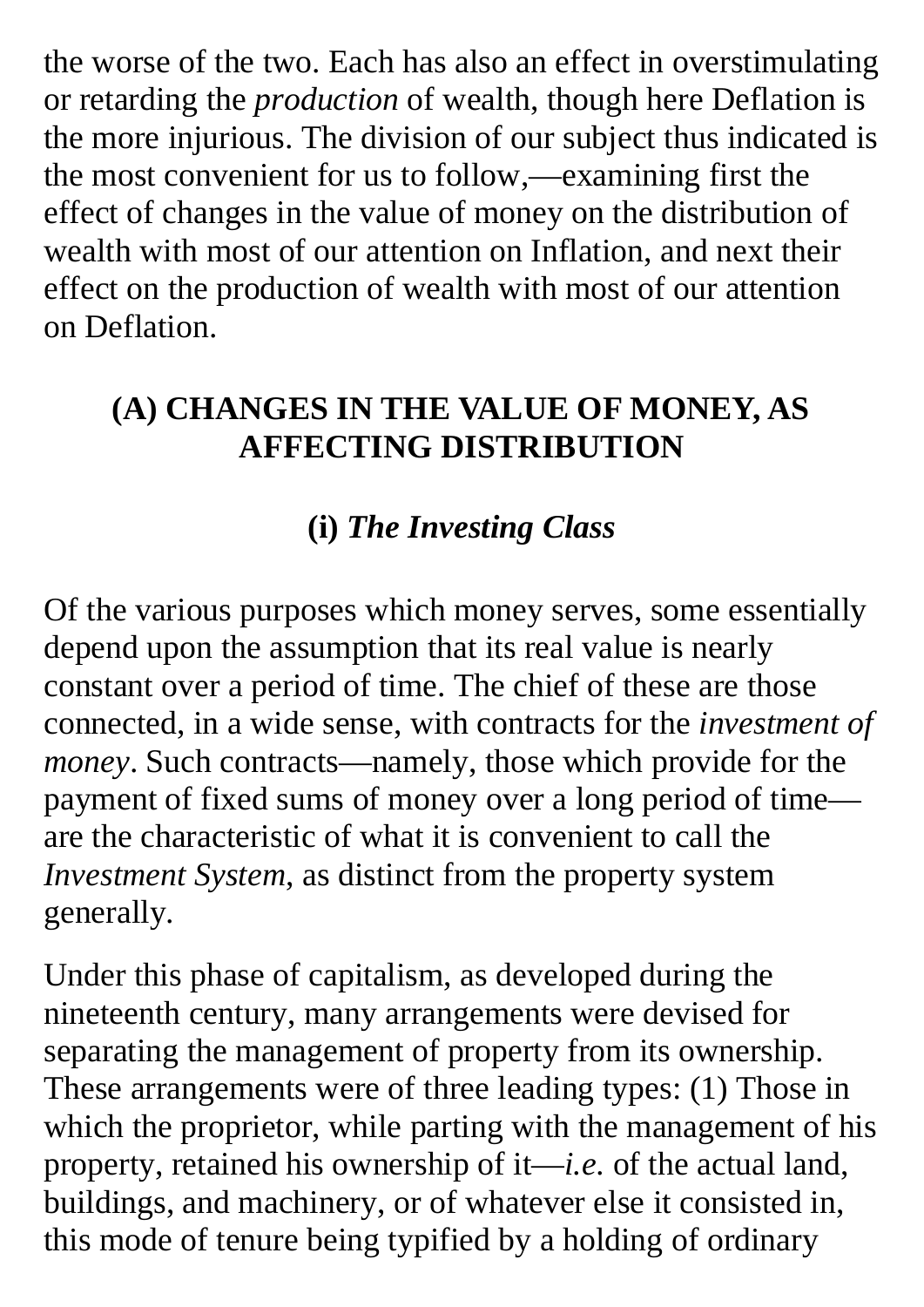shares in a joint-stock company; (2) those in which he parted with the property temporarily, receiving a fixed sum of *money* annually in the meantime, but regained his property eventually, as typified by a lease; and (3) those in which he parted with his real property permanently, in return either for a perpetual annuity fixed in terms of money, or for a terminable annuity and the repayment of the principal in money at the end of the term, as typified by mortgages, bonds, debentures, and preference shares. This third type represents the full development of *Investment*.

Contracts to receive fixed sums of money at future dates (made without provision for possible changes in the real value of money at those dates) must have existed as long as money has been lent and borrowed. In the form of leases and mortgages, and also of permanent loans to Governments and to a few private bodies, such as the East India Company, they were already frequent in the eighteenth century. But during the nineteenth century they developed a new and increased importance, and had, by the beginning of the twentieth, divided the propertied classes into two groups—the "business men" and the "investors"—with partly divergent interests. The division was not sharp as between individuals; for business men might be investors also, and investors might hold ordinary shares; but the division was nevertheless real, and not the less important because it was seldom noticed.

By this system the active business class could call to the aid of their enterprises not only their own wealth but the savings of the whole community; and the professional and propertied classes, on the other hand, could find an employment for their resources, which involved them in little trouble, no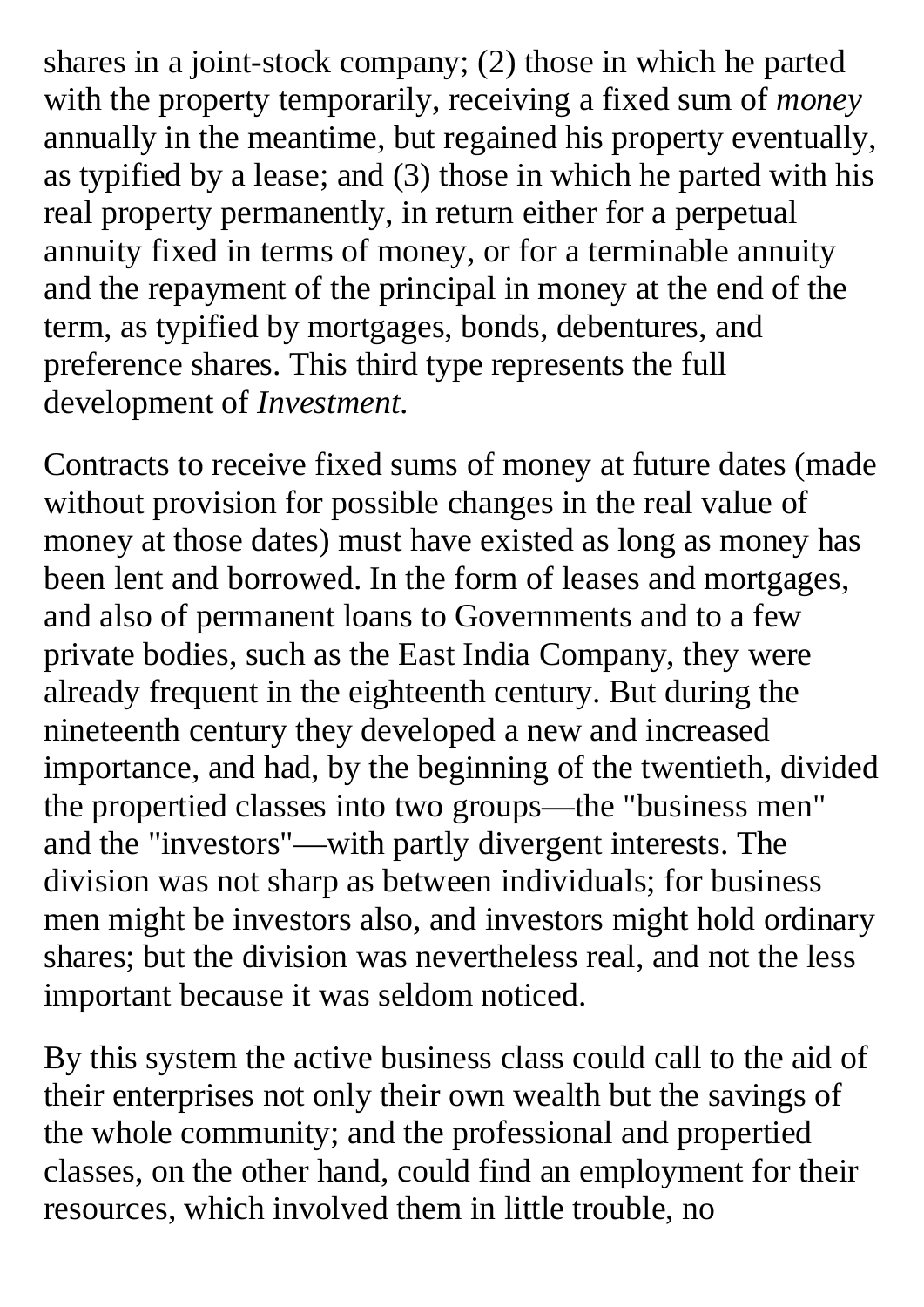responsibility, and (it was believed) small risk.

<span id="page-81-0"></span>For a hundred years the system worked, throughout Europe, with an extraordinary success and facilitated the growth of wealth on an unprecedented scale. To save and to invest became at once the duty and [th](#page-81-0)e delight of a large class. The savings were seldom drawn on, and, accumulating at compound interest, made possible the material triumphs which we now all take for granted. The morals, the politics, the literature, and the religion of the age joined in a grand conspiracy for the promotion of saving. God and Mammon were reconciled. Peace on earth to men of good means. A rich man could, after all, enter into the Kingdom of Heaven—if only he saved. A new harmony sounded from the celestial spheres. "It is curious to observe how, through the wise and beneficent arrangement of Providence, men thus do the greatest service to the public, when they are thinking of nothing but their own gain";<sup>[8]</sup> so sang the angels.

> [8] *Easy Lessons on Money Matters for the Use of Young People.* Published by the Society for Promoting Christian Knowledge. Twelfth Edition, 1850.

The atmosphere thus created well harmonised the demands of expanding business and the needs of an expanding population with the growth of a comfortable non-business class. But amidst the general enjoyment of ease and progress, the extent to which the system depended on the stability of the money to which the investing classes had committed their fortunes, was generally overlooked; and an unquestioning confidence was apparently felt that this matter would look after itself. Investments spread and multiplied, until, for the middle classes of the world, the gilt-edged bonds came to typify all that was most permanent and most secure. So rooted in our day has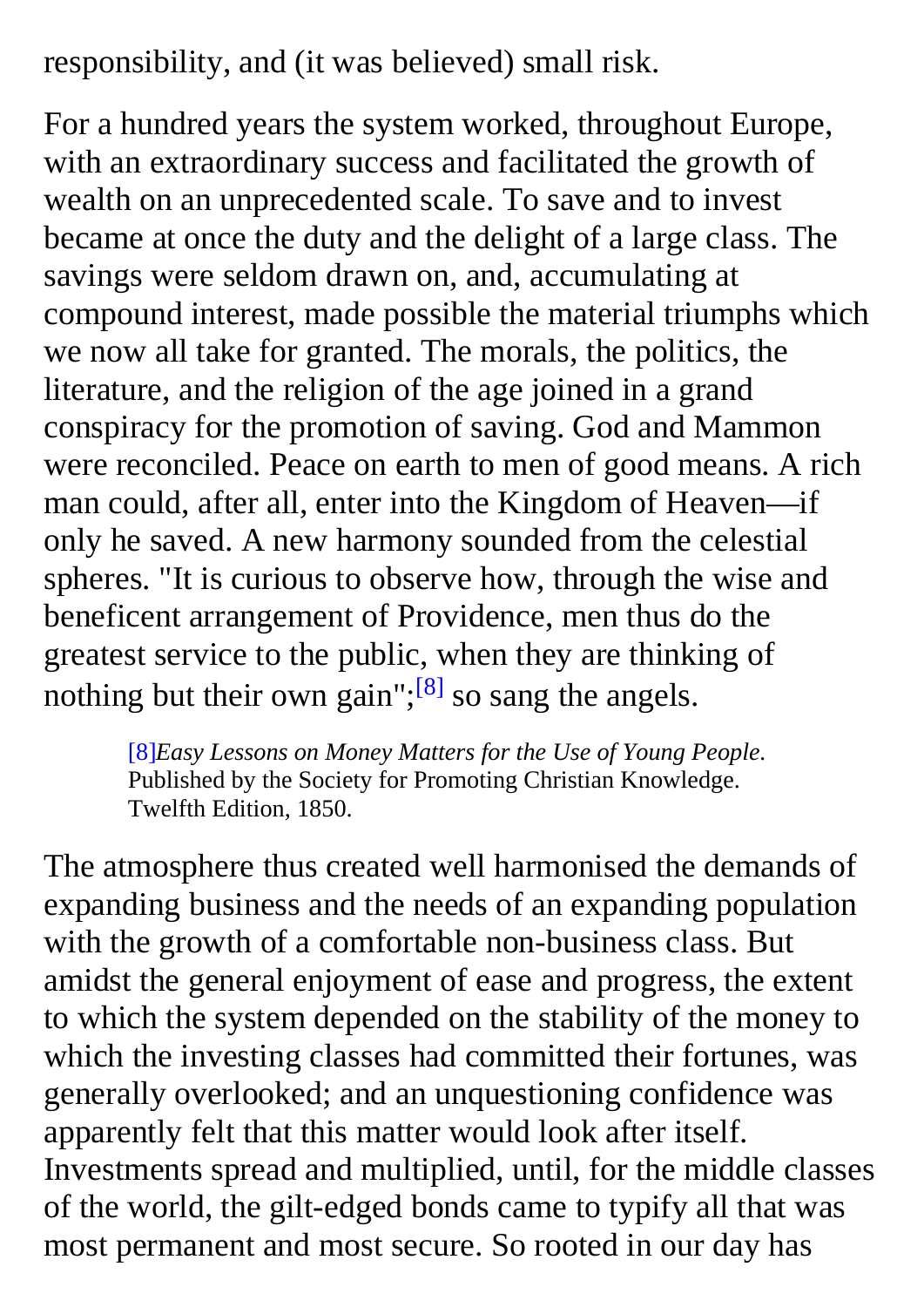been the conventional belief in the stability and safety of a money contract that, according to English law, trustees have been encouraged to embark their trust funds exclusively in such transactions, and are indeed forbidden, except in the case of real estate (an exception which is itself a survival of the conditions of an earlier age), to employ them otherwise.<sup>[9]</sup>

[9] German trustees were not released from a similar obligation until 1923, by which date the value of trust funds invested in titles to money had entirely disappeared.

As in other respects, so also in this, the nineteenth century relied on the future permanence of its own happy experiences and disregarded the warning of past misfortunes. It chose to forget that there is no historical warrant for expecting money to be represented even by a constant quantity of a particular metal, far less by a constant purchasing power. Yet Money is simply that which the State declares from time to time to be a good legal discharge of money contracts. In 1914 gold had not been the English standard for a century or the sole standard of any other country for half a century. There is no record of a prolonged war or a great social upheaval which has not been accompanied by a change in the legal tender, but an almost unbroken chronicle in every country which has a history, back to the earliest dawn of economic record, of a progressive deterioration in the real value of the successive legal tenders which have represented money.

Moreover, this progressive deterioration in the value of money through history is not an accident, and has had behind it two great driving forces—the impecuniosity of Governments and the superior political influence of the debtor class.

The power of taxation by currency depreciation is one which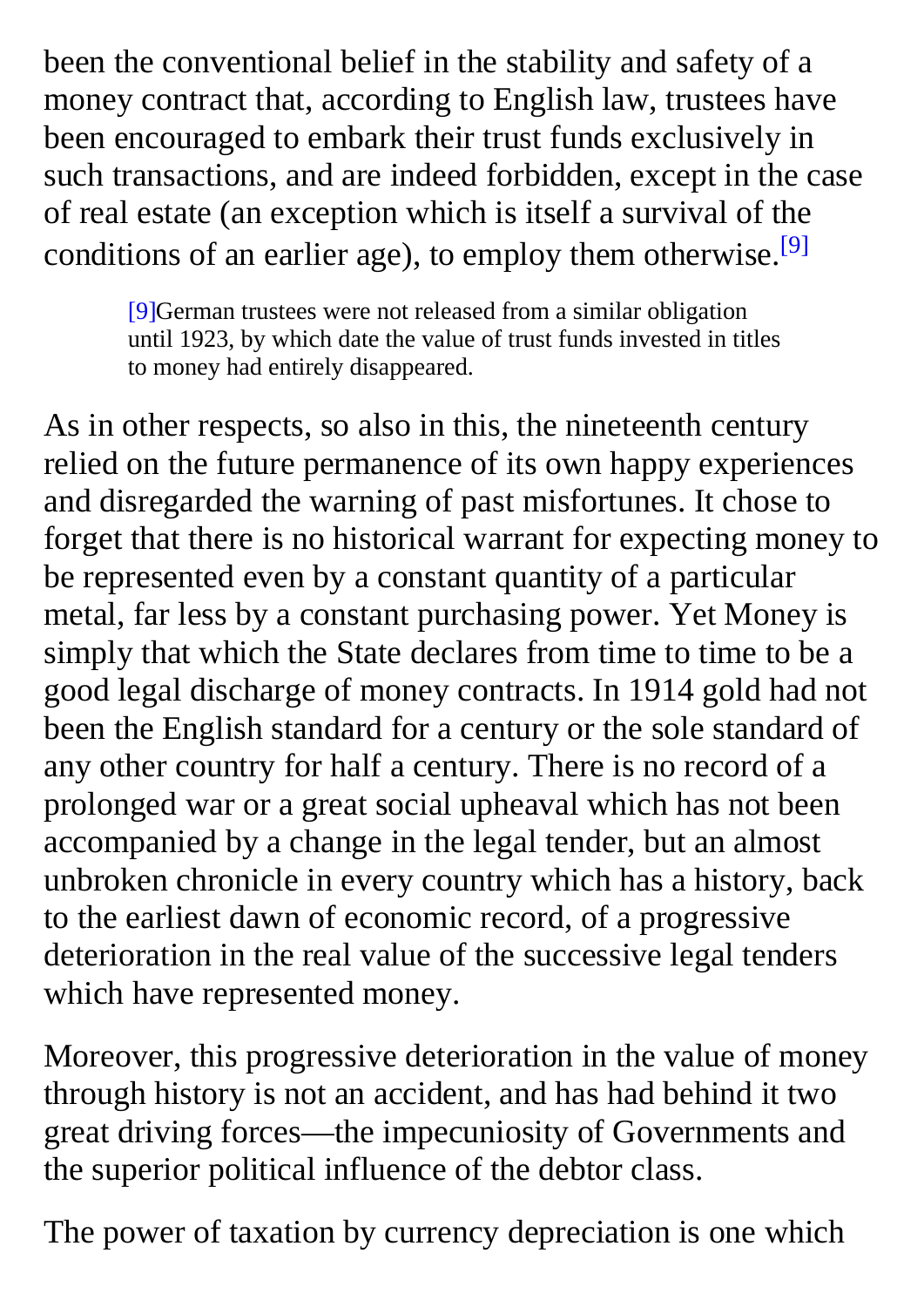has been inherent in the State since Rome discovered it. The creation of legal tender has been and is a Government's ultimate reserve; and no State or Government is likely to decree its own bankruptcy or its own downfall so long as this instrument still lies at hand unused.

Besides this, as we shall see below, the benefits of a depreciating currency are not restricted to the Government. Farmers and debtors and all persons liable to pay fixed money dues share in the advantage. As now in the persons of business men, so also in former ages these classes constituted the active and constructive elements in the economic scheme. Those secular changes, therefore, which in the past have depreciated money, assisted the new men and emancipated them from the dead hand; they benefited new wealth at the expense of old, and armed enterprise against accumulation. The tendency of money to depreciate has been in past times a weighty counterpoise against the cumulative results of compound interest and the inheritance of fortunes. It has been a loosening influence against the rigid distribution of old-won wealth and the separation of ownership from activity. By this means each generation can disinherit in part its predecessors' heirs; and the project of founding a perpetual fortune must be disappointed in this way, unless the community with conscious deliberation provides against it in some other way, more equitable and more expedient.

At any rate, under the influence of these two forces—the financial necessities of Governments and the political influence of the debtor class—sometimes the one and sometimes the other, the progress of inflation has been *continuous*, if we consider long periods, ever since money was first devised in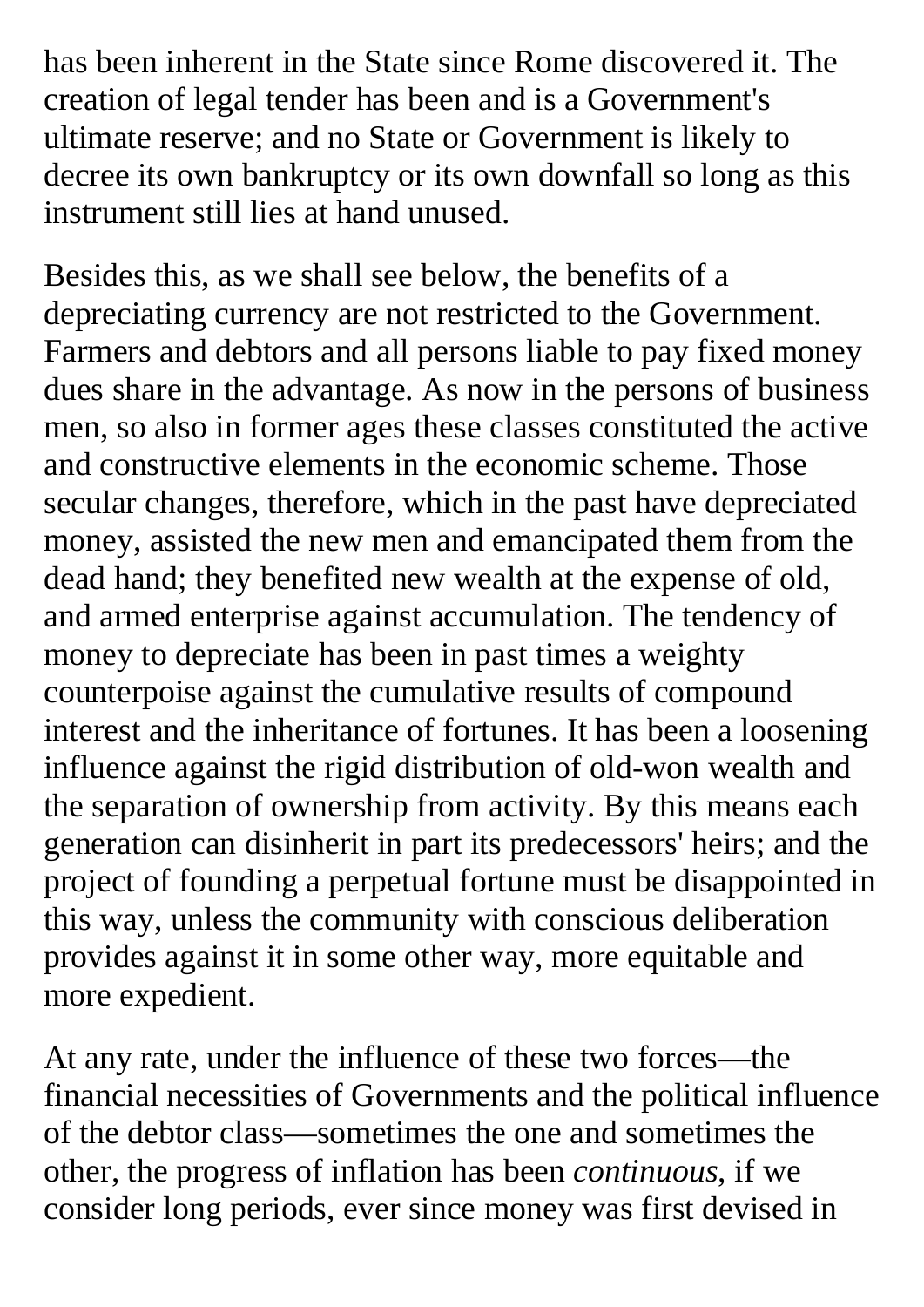the sixth century B.C. Sometimes the standard of value has depreciated of itself; failing this, debasements have done the work.

Nevertheless it is easy at all times, as a result of the way we use money in daily life, to forget all this and to look on money as itself the absolute standard of value; and when, besides, the actual events of a hundred years have not disturbed his illusions, the average man regards what has been normal for three generations as a part of the permanent social fabric.

<span id="page-84-0"></span>[The](#page-84-0) course of events during the nineteenth century favoured such ideas. During its first quarter, the very high prices of the Napoleonic Wars were followed by a somewhat rapid improvement in the value of money. For the next seventy years, with some temporary fluctuations, the tendency of prices continued to be downwards, the lowest point being reached in 1896. But while this was the tendency as regards direction, the remarkable feature of this long period was the relative *stability* of the price level. Approximately the *same* level of price ruled in or about the years 1826, 1841, 1855, 1862, 1867, 1871, and 1915. Prices were also level in the years 1844, 1881, and 1914. [10] If we call the index number of these latter years 100, we find that, for the period of close on a century from 1826 to the outbreak of war, the maximum fluctuation in either direction was 30 points, the index number never rising above 130 and never falling below 70. No wonder that we came to believe in the stability of money contracts over a long period. The metal *gold* might not possess all the theoretical advantages of an artificially regulated standard, but it could not be tampered with and had proved reliable in practice.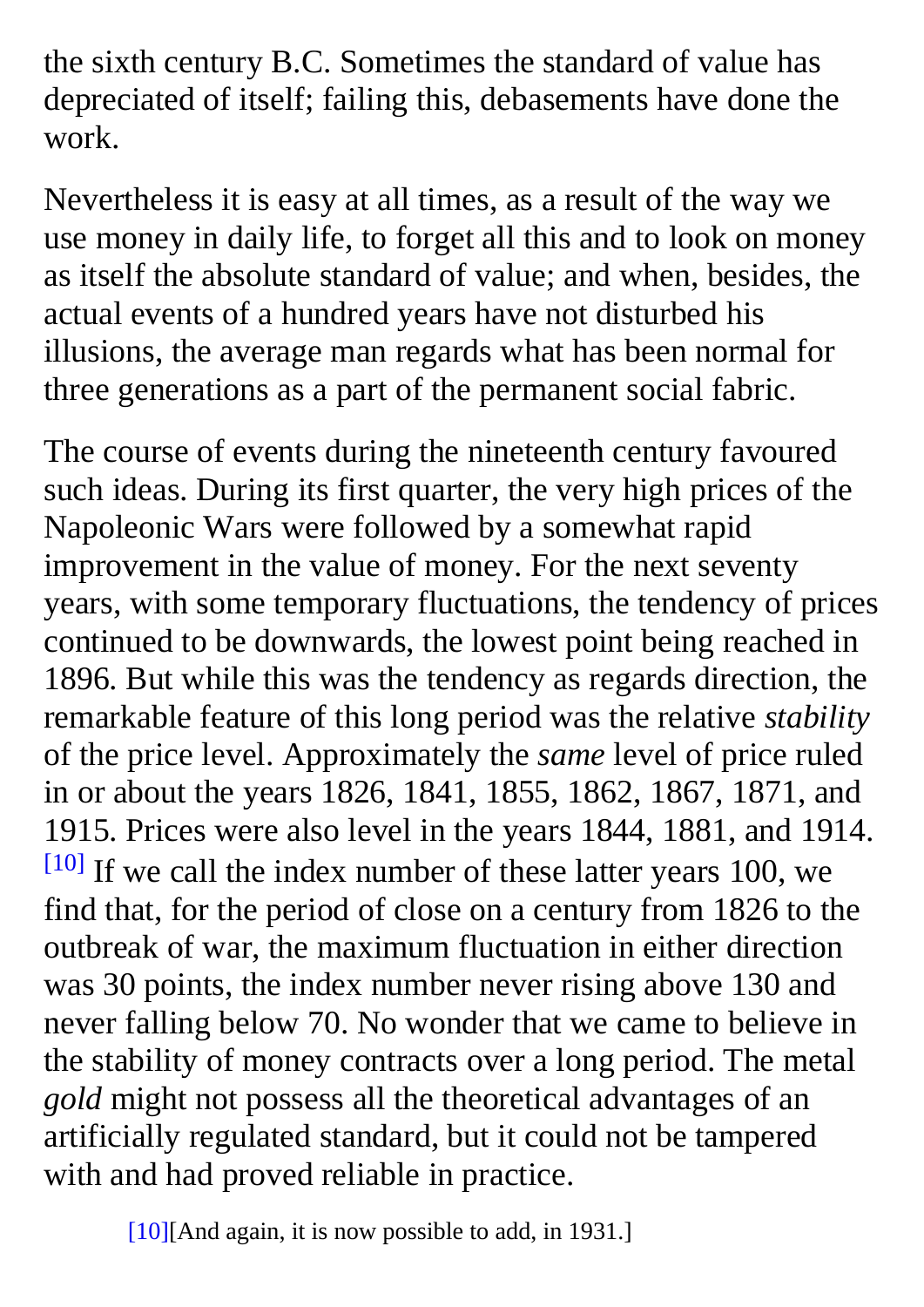At the same time, the investor in Consols in the early part of the century had done very well in three different ways. The "security" of his investment had come to be considered as near absolute perfection as was possible. Its capital value had uniformly appreciated, partly for the reason just stated, but chiefly because the steady fall in the rate of interest increased the number of years' purchase of the annual income which represented the capital.<sup>[11]</sup> And the annual money income had a purchasing power which on the whole was increasing. If, for example, we consider the seventy years from 1826 to 1896 (and ignore the great improvement immediately after Waterloo), we find that the capital value of Consols rose steadily, with only temporary set-backs, from 79 to 109 (in spite of Goschen's conversion from a 3 per cent rate to a 2¾ per cent rate in 1889 and a 2½ per cent rate effective in 1903), while the purchasing power of the annual dividends, even after allowing for the reduced rates of interest, had increased 50 per cent. But Consols, too, had added the virtue of stability to that of improvement. Except in years of crisis Consols never fell below 90 during the reign of Queen Victoria; and even in '48, when thrones were crumbling, the mean price of the year fell but 5 points. Ninety when she ascended the throne, they reached their maximum with her in the year of Diamond Jubilee. What wonder that our parents thought Consols a good investment!

[11] If, for example, the rate of interest falls from  $4\frac{1}{2}$  per cent to 3 per cent, 3 per cent Consols rise in value from 66 to 100.

Thus there grew up during the nineteenth century a large, powerful, and greatly respected class of persons, well-to-do individually and very wealthy in the aggregate, who owned neither buildings, nor land, nor businesses, nor precious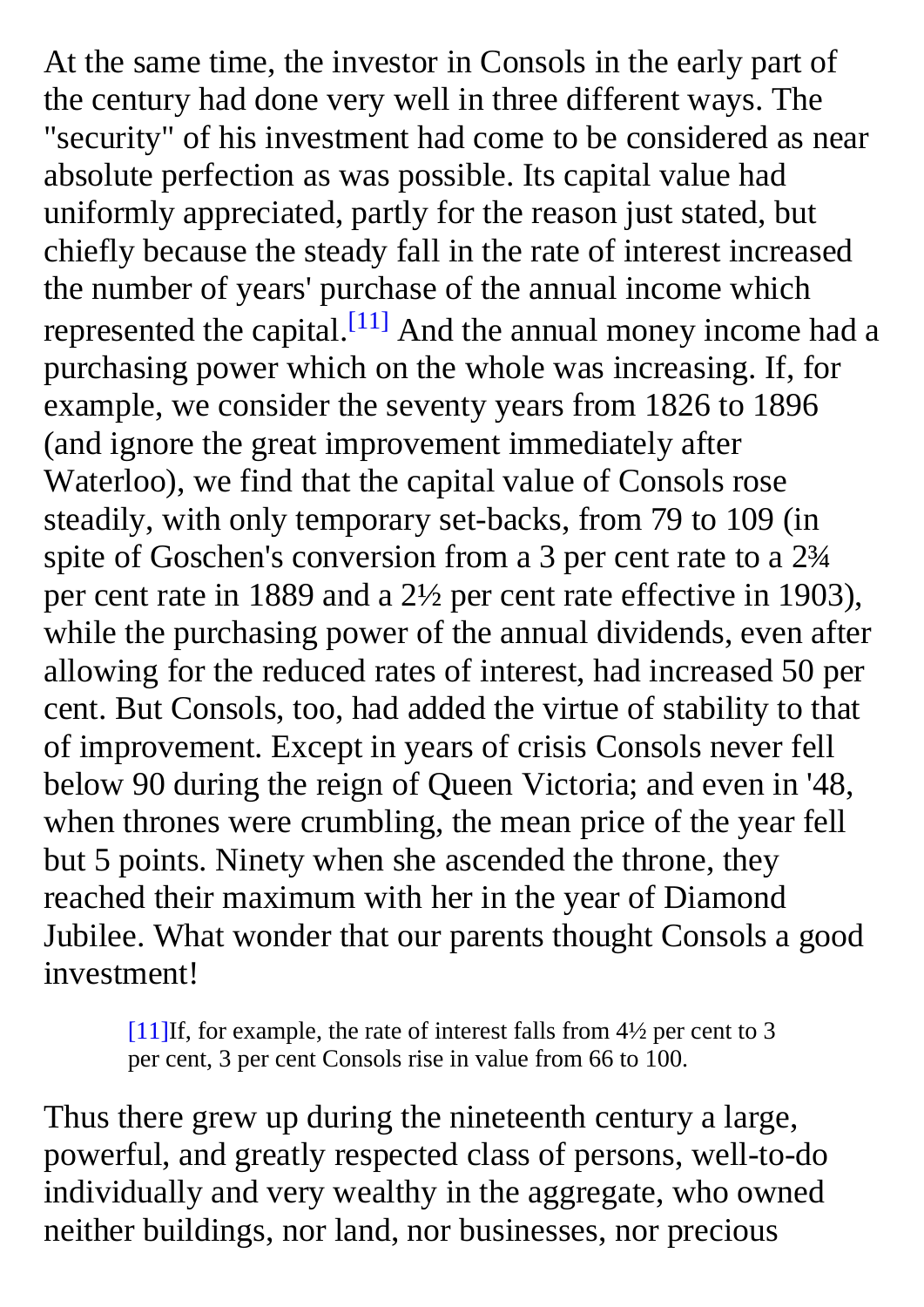metals, but titles to an annual income in legal-tender money. In particular, that peculiar creation and pride of the nineteenth century, the savings of the middle class, had been mainly thus embarked. Custom and favourable experience had acquired for such investments an unimpeachable reputation for security.

Before the war these medium fortunes had already begun to suffer some loss (as compared with the summit of their prosperity in the middle 'nineties) from the rise in prices and also in the rate of interest. But the monetary events which have accompanied and have followed the war have taken from them about one-half of their real value in England, seven-eighths in France, eleven-twelfths in Italy, and virtually the whole in Germany and in the succession states of Austria-Hungary and Russia.

Thus the effect of the war, and of the monetary policy which has accompanied and followed it, has been to take away a large part of the real value of the possessions of the investing class. The loss has been so rapid and so intermixed in the time of its occurrence with other worse losses that its full measure is not yet separately apprehended. But it has effected, nevertheless, a far-reaching change in the relative position of different classes. Throughout the Continent the pre-war savings of the middle class, so far as they were invested in bonds, mortgages, or bank deposits, have been largely or entirely wiped out. Nor can it be doubted that this experience must modify social psychology towards the practice of saving and investment. What was deemed most secure has proved least so. He who neither spent nor "speculated," who made "proper provision for his family," who sang hymns to security and observed most straitly the morals of the edified and the respectable injunctions of the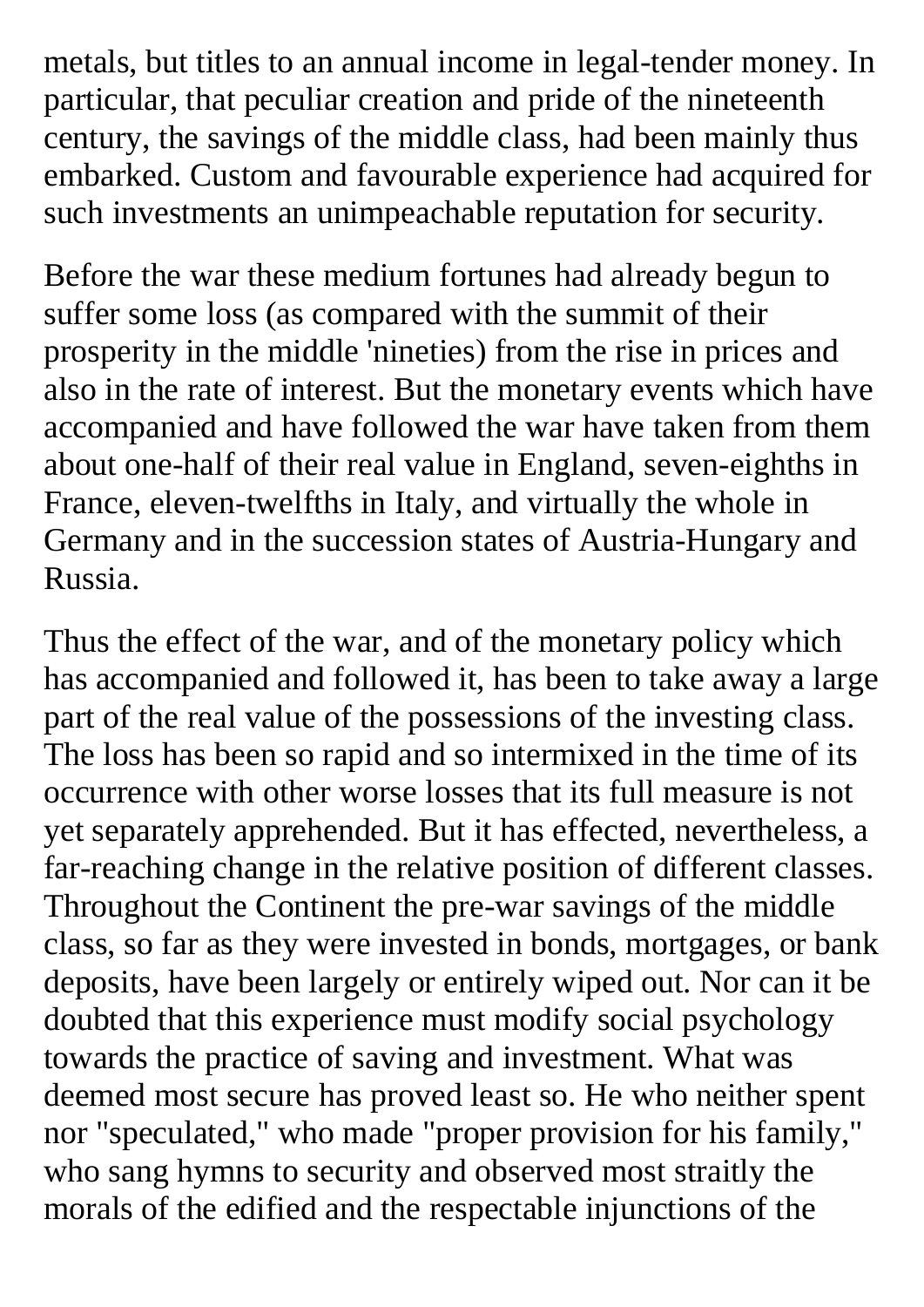worldly-wise,—he, indeed, who gave fewest pledges to Fortune has yet suffered her heaviest visitations.

What moral for our present purpose should we draw from this? Chiefly, I think, that it is not safe or fair to combine the social organisation developed during the nineteenth century (and still retained) with a *laissez-faire* policy towards the value of money. It is not true that our former arrangements have worked well. If we are to continue to draw the voluntary savings of the community into "investments," we must make it a prime object of deliberate State policy that the standard of value, in terms of which they are expressed, should be kept stable; adjusting in other ways (calculated to touch all forms of wealth equally and not concentrated on the relatively helpless "investors") the redistribution of the national wealth, if, in course of time, the laws of inheritance and the rate of accumulation have drained too great a proportion of the income of the active classes into the spending control of the inactive.

### **(ii)** *The Business Class*

It has long been recognised, by the business world and by economists alike, that a period of rising prices acts as a stimulus to enterprise and is beneficial to business men.

In the first place there is the advantage which is the counterpart of the loss to the investing class which we have just examined. When the value of money falls, it is evident that those persons who have engaged to pay fixed sums of money yearly out of the profits of active business must benefit, since their fixed money outgoings will bear a smaller proportion than formerly to their money turnover. This benefit persists not only during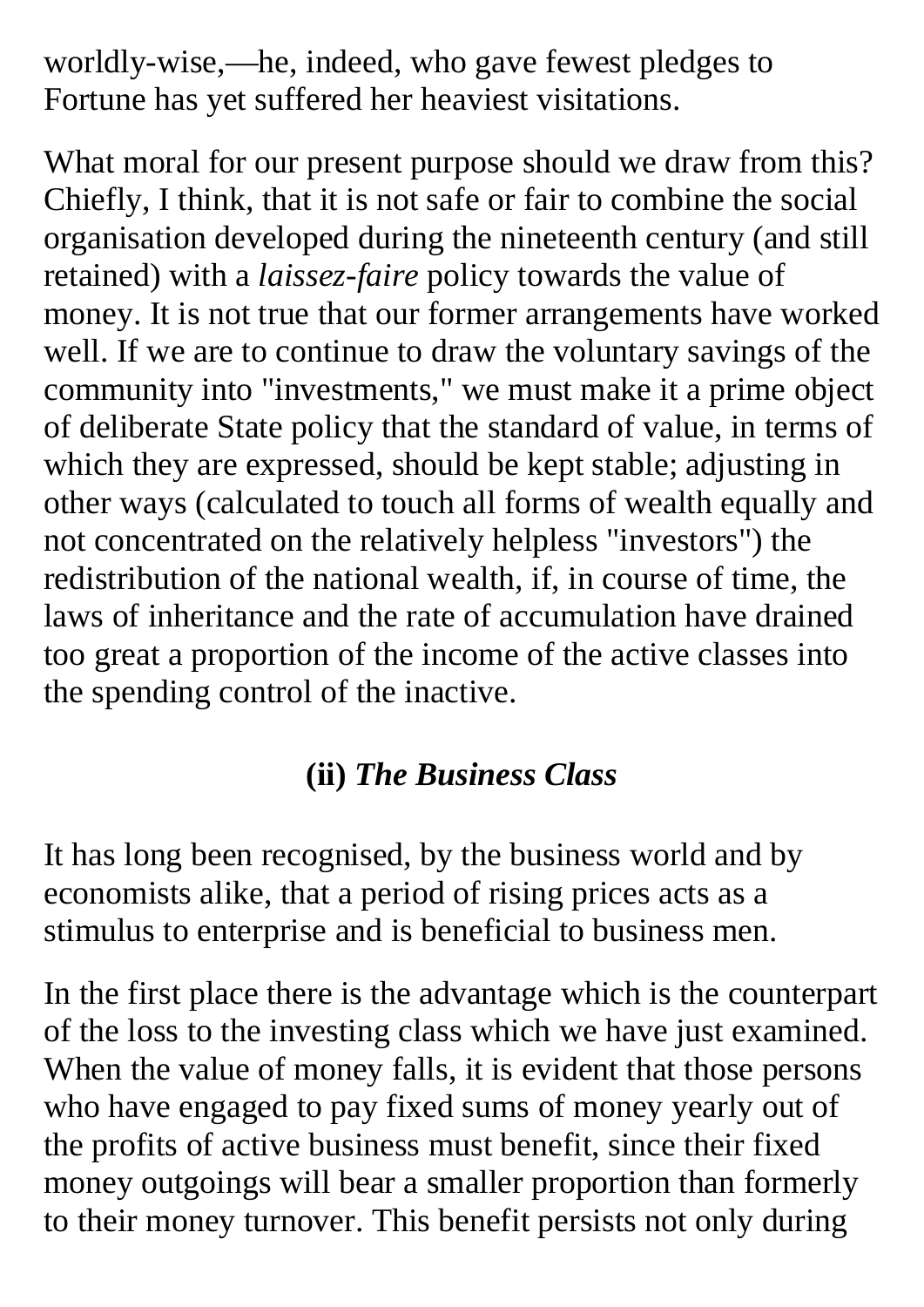the transitional period of change, but also, so far as old loans are concerned, when prices have settled down at their new and higher level. For example, the farmers throughout Europe, who had raised by mortgage the funds to purchase the land they farmed, now find themselves almost freed from the burden at the expense of the mortgagees.

But during the period of change, while prices are rising month by month, the business man has a further and greater source of windfall. Whether he is a merchant or a manufacturer, he will generally buy before he sells, and on at least a part of his stock he will run the risk of price changes. If, therefore, month after month his stock appreciates on his hands, he is always selling at a better price than he expected and securing a windfall profit upon which he had not calculated. In such a period the business of trade becomes unduly easy. Any one who can borrow money and is not exceptionally unlucky must make a profit, which he may have done little to deserve. Thus, when prices are rising, the business man who borrows money is able to repay the lender with what, in terms of real value, not only represents no interest, but is even less than the capital originally advanced.

But if the depreciation of money is a source of gain to the business man, it is also the occasion of opprobrium. To the consumer the business man's exceptional profits appear as the cause (instead of the consequence) of the hated rise of prices. Amidst the rapid fluctuations of his fortunes he himself loses his conservative instincts, and begins to think more of the large gains of the moment than of the lesser, but permanent, profits of normal business. The welfare of his enterprise in the relatively distant future weighs less with him than before, and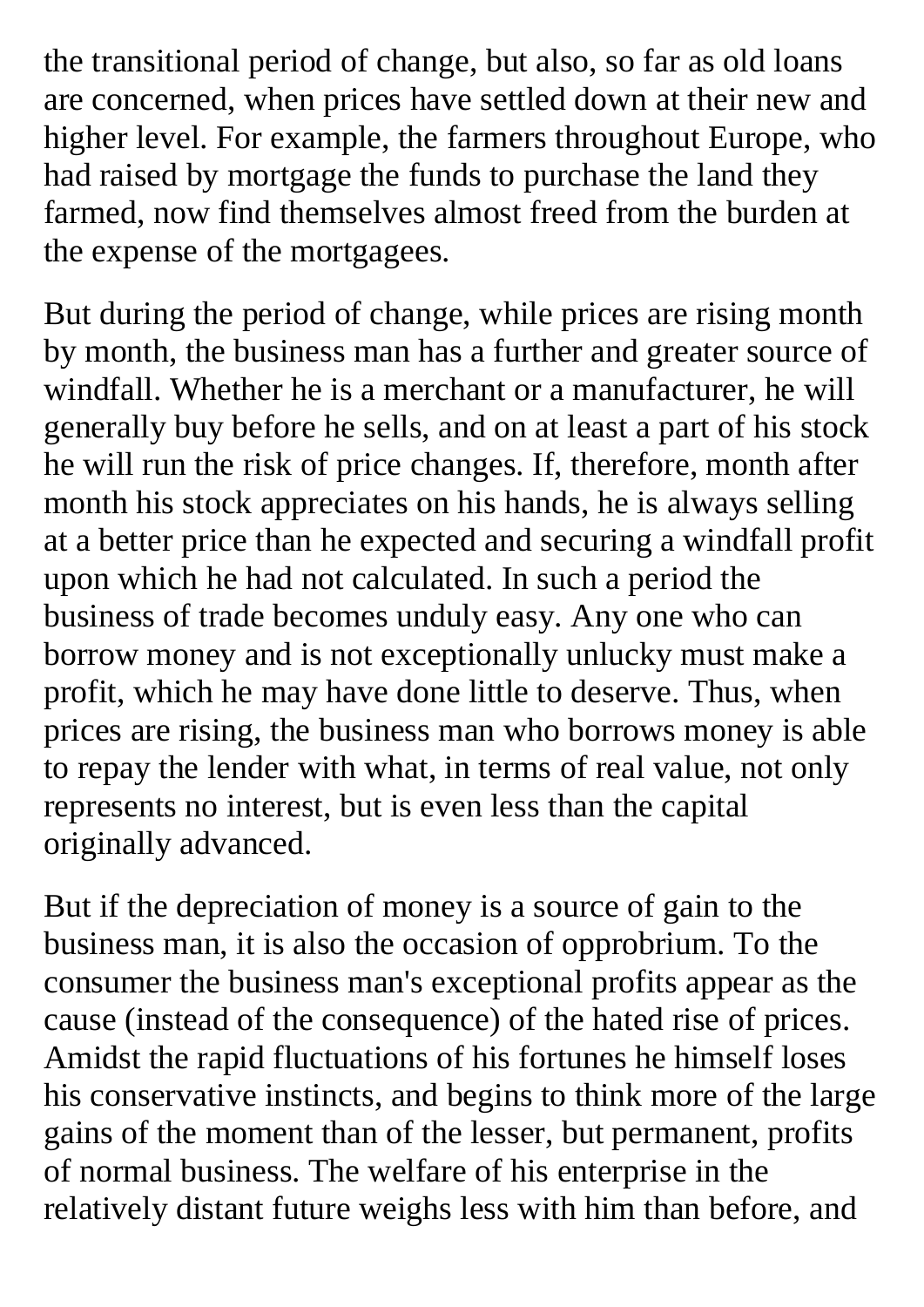thoughts are excited of a quick fortune and clearing out. His excessive gains have come to him unsought and without fault or design on his part, but once acquired he does not lightly surrender them, and will struggle to retain his booty. With such impulses and so placed, the business man is himself not free from a suppressed uneasiness. In his heart he loses his former self-confidence in his relation to Society, in his utility and necessity in the economic scheme. He fears the future of his business and his class, and the less secure he feels his fortune to be the tighter he clings to it. The business man, the prop of Society and the builder of the future, to whose activities and rewards there had been accorded, not long ago, an almost religious sanction, he of all men and classes most respectable, praiseworthy, and necessary, with whom interference was not only disastrous but almost impious, was now to suffer sidelong glances, to feel himself suspected and attacked, the victim of unjust and injurious laws,—to become, and know himself half guilty, a profiteer.

No man of spirit will consent to remain poor if he believes his betters to have gained their goods by lucky gambling. To convert the business man into the profiteer is to strike a blow at capitalism, because it destroys the psychological equilibrium which permits the perpetuance of unequal rewards. The economic doctrine of normal profits, vaguely apprehended by every one, is a necessary condition for the justification of capitalism. The business man is only tolerable so long as his gains can be held to bear some relation to what, roughly and in some sense, his activities have contributed to Society.

This, then, is the second disturbance to the existing economic order for which the depreciation of money is responsible. If the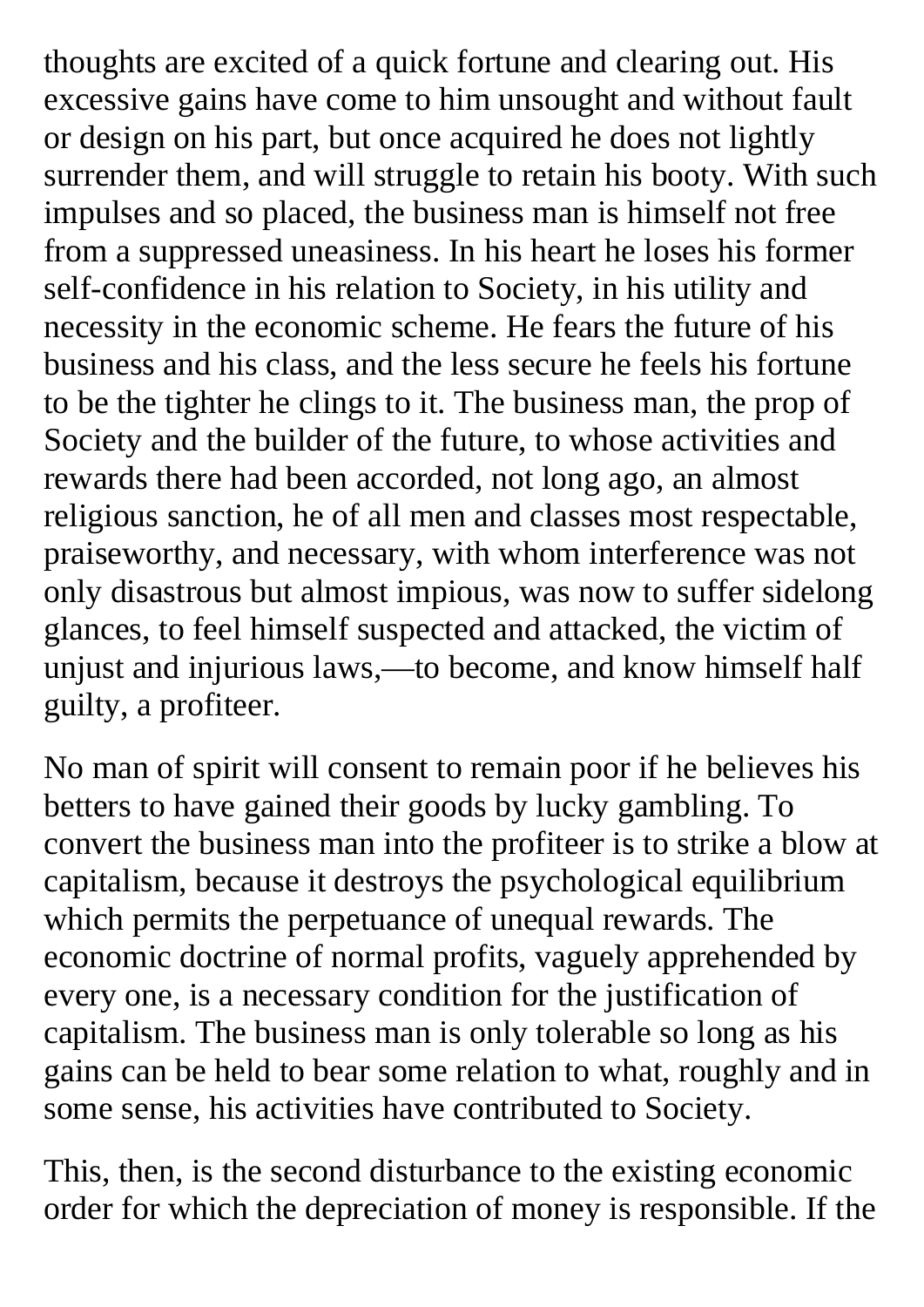fall in the value of money discourages investment, it also discredits enterprise.

Not that the business man was allowed, even during the period of boom, to retain the whole of his exceptional profits. A host of popular remedies vainly attempted to cure the evils of the day; which remedies themselves—subsidies, price and rent fixing, profiteer hunting, and excess profits duties—eventually became not the least part of the evils.

In due course came the depression, with falling prices, which operate on those who hold stocks in a manner exactly opposite to rising prices. Excessive losses, bearing no relation to the efficiency of the business, took the place of windfall gains; and the effort of every one to hold as small stocks as possible brought industry to a standstill, just as previously their efforts to accumulate stocks had over-stimulated it. Unemployment succeeded Profiteering as the problem of the hour.

## **(iii)** *The Earner*

It has been a commonplace of economic textbooks that wages tend to lag behind prices, with the result that the real earnings of the wage-earner are diminished during a period of rising prices. This has often been true in the past, and may be true even now of certain classes of labour which are ill-placed or ill-organised for improving their position. But in Great Britain, at any rate, and in the United States also, some important sections of labour were able to take advantage of the situation not only to obtain money wages equivalent in purchasing power to what they had before, but to secure a real improvement, to combine this with a diminution in their hours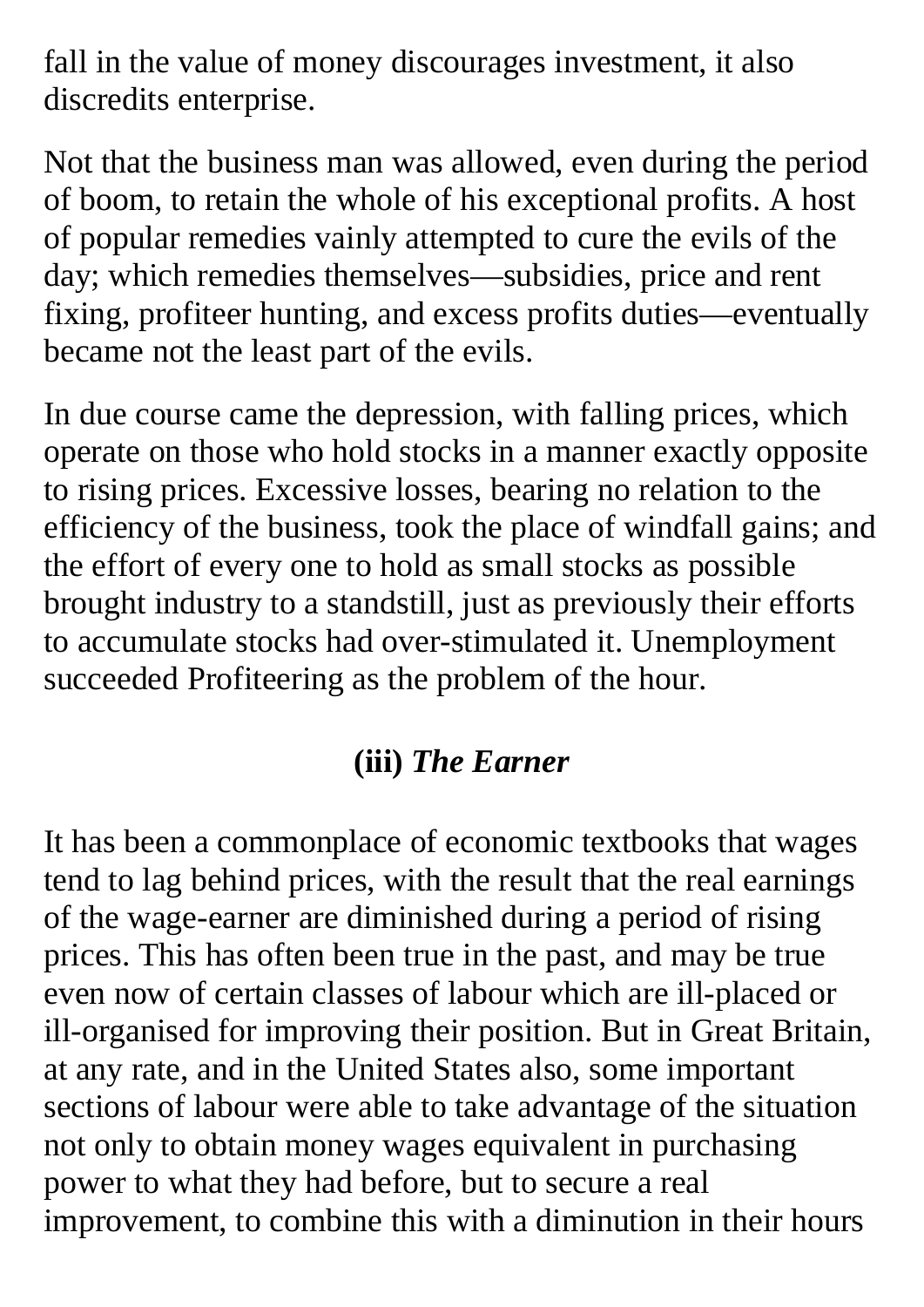of work (and, so far, of the work done), and to accomplish this (in the case of Great Britain) at a time when the total wealth of the community as a whole had suffered a decrease. This reversal of the usual course has not been due to an accident and is traceable to definite causes.

The organisation of certain classes of labour—railwaymen, miners, dockers, and others—for the purpose of securing wage increases is better than it was. Life in the army, perhaps for the first time in the history of wars, raised in many respects the conventional standard of requirements,—the soldier was better clothed, better shod, and often better fed than the labourer, and his wife, adding in war time a separation allowance to new opportunities to earn, had also enlarged her ideas.

But these influences, while they would have supplied the motive, might have lacked the means to the result if it had not been for another factor—the windfalls of the profiteer. The fact that the business man had been gaining, and gaining notoriously, considerable windfall profits in excess of the normal profits of trade, laid him open to pressure, not only from his employees but from public opinion generally; and enabled him to meet this pressure without financial difficulty. In fact, it was worth his while to pay ransom, and to share with his workmen the good fortune of the day.

Thus the working classes improved their *relative* position in the years following the war, as against all other classes except that of the "profiteers." In some important cases they improved their absolute position—that is to say, account being taken of shorter hours, increased money wages, and higher prices, some sections of the working classes secured for themselves a higher real remuneration for each unit of effort or work done. But we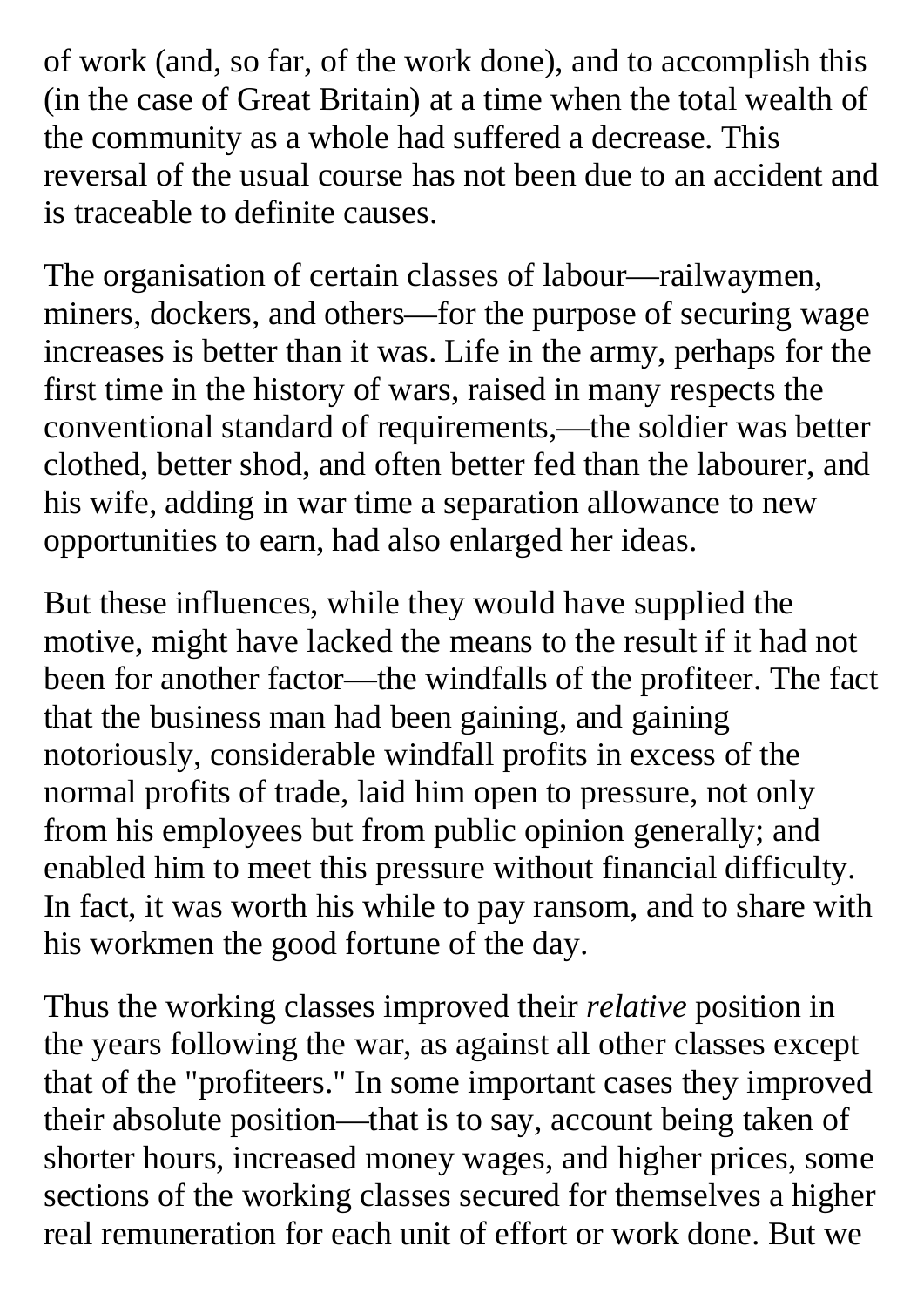cannot estimate the *stability* of this state of affairs, as contrasted with its desirability, unless we know the source from which the increased reward of the working classes was drawn. Was it due to a permanent modification of the economic factors which determine the distribution of the national product between different classes? Or was it due to some temporary and exhaustible influence connected with Inflation and with the resulting disturbance in the standard of value?

The period of depression has exacted its penalty from the working classes more in the form of unemployment than by a lowering of real wages, and State assistance to the unemployed has greatly moderated even this penalty. Money wages have followed prices downwards. But the depression of 1921-22 did not reverse or even greatly diminish the relative advantage gained by the working classes over the middle class during the previous years. In 1923 British wage rates stood at an appreciably higher level above the pre-war rates than did the cost of living, if allowance is made for the shorter hours worked.

## **(B) CHANGES IN THE VALUE OF MONEY, AS AFFECTING PRODUCTION**

If, for any reason right or wrong, the business world *expects* that prices will fall, the processes of production tend to be inhibited; and if it expects that prices will rise, they tend to be over-stimulated. A fluctuation in the measuring-rod of value does not alter in the least the wealth of the world, the needs of the world, or the productive capacity of the world. It ought not, therefore, to affect the character or the volume of what is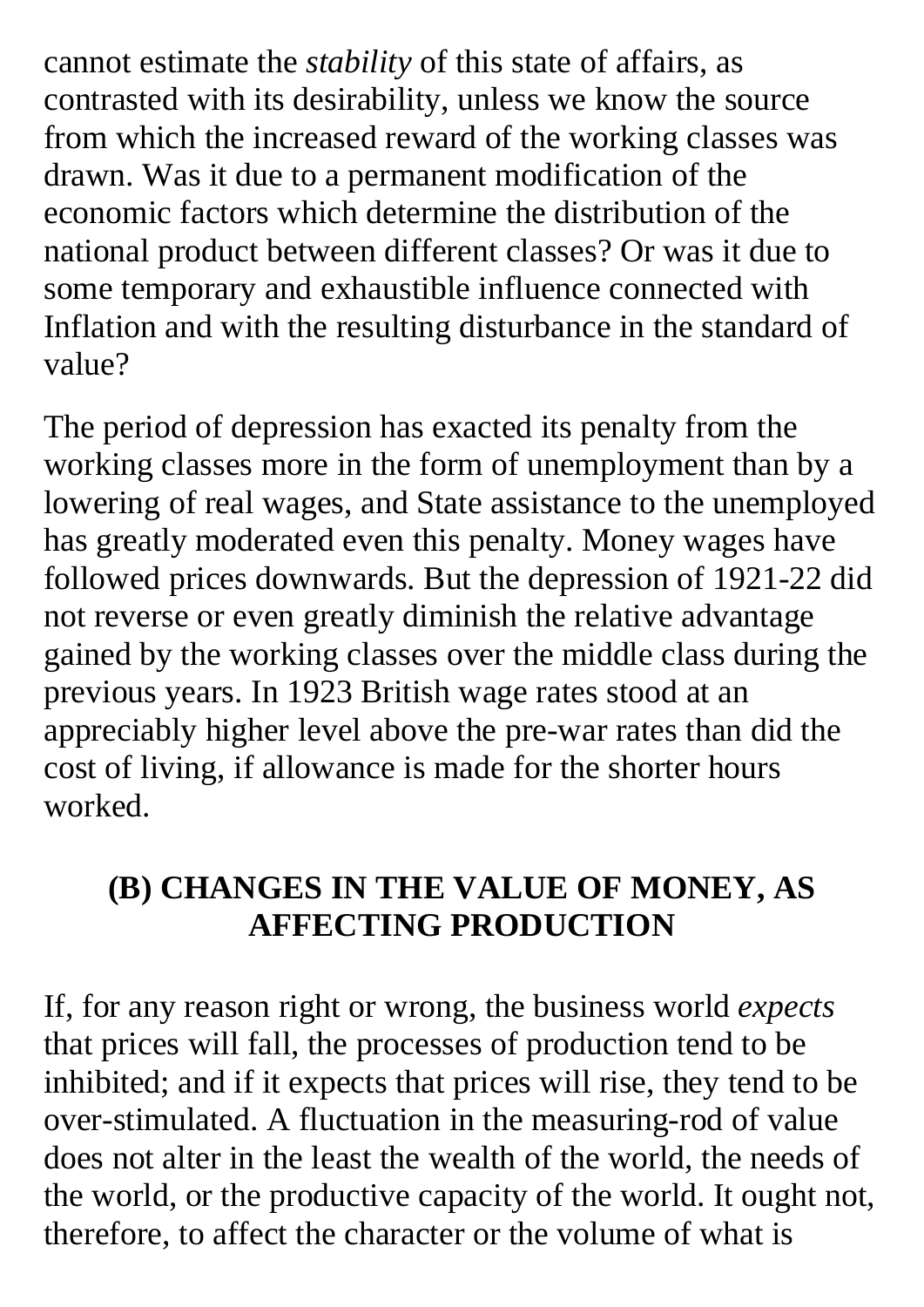produced. A movement of *relative* prices, that is to say of the comparative prices of different commodities, *ought* to influence the character of production, because it is an indication that various commodities are not being produced in the exactly right proportions. But this is not true of a change, as such, in the *general* price level.

The fact that the expectation of changes in the *general* price level affects the processes of production, is deeply rooted in the peculiarities of the existing economic organisation of society. We have already seen that a change in the general level of prices, that is to say a change in the measuring-rod, which fixes the obligation of the borrowers of money (who make the decisions which set production in motion) to the lenders (who are inactive once they have lent their money), effects a redistribution of real wealth between the two groups. Furthermore, the active group can, if they foresee such a change, alter their action in advance in such a way as to minimise their losses to the other group or to increase their gains from it, if and when the expected change in the value of money occurs. If they expect a fall, it may pay them, as a group, to damp production down, although such enforced idleness impoverishes Society as a whole. If they expect a rise, it may pay them to increase their borrowings and to swell production beyond the point where the real return is just sufficient to recompense Society as a whole for the effort made. Sometimes, of course, a change in the measuring-rod, especially if it is unforeseen, may benefit one group at the expense of the other disproportionately to any influence it exerts on the volume of production; but the tendency, in so far as the active group anticipate a change, will be as I have described it. This is simply to say that the intensity of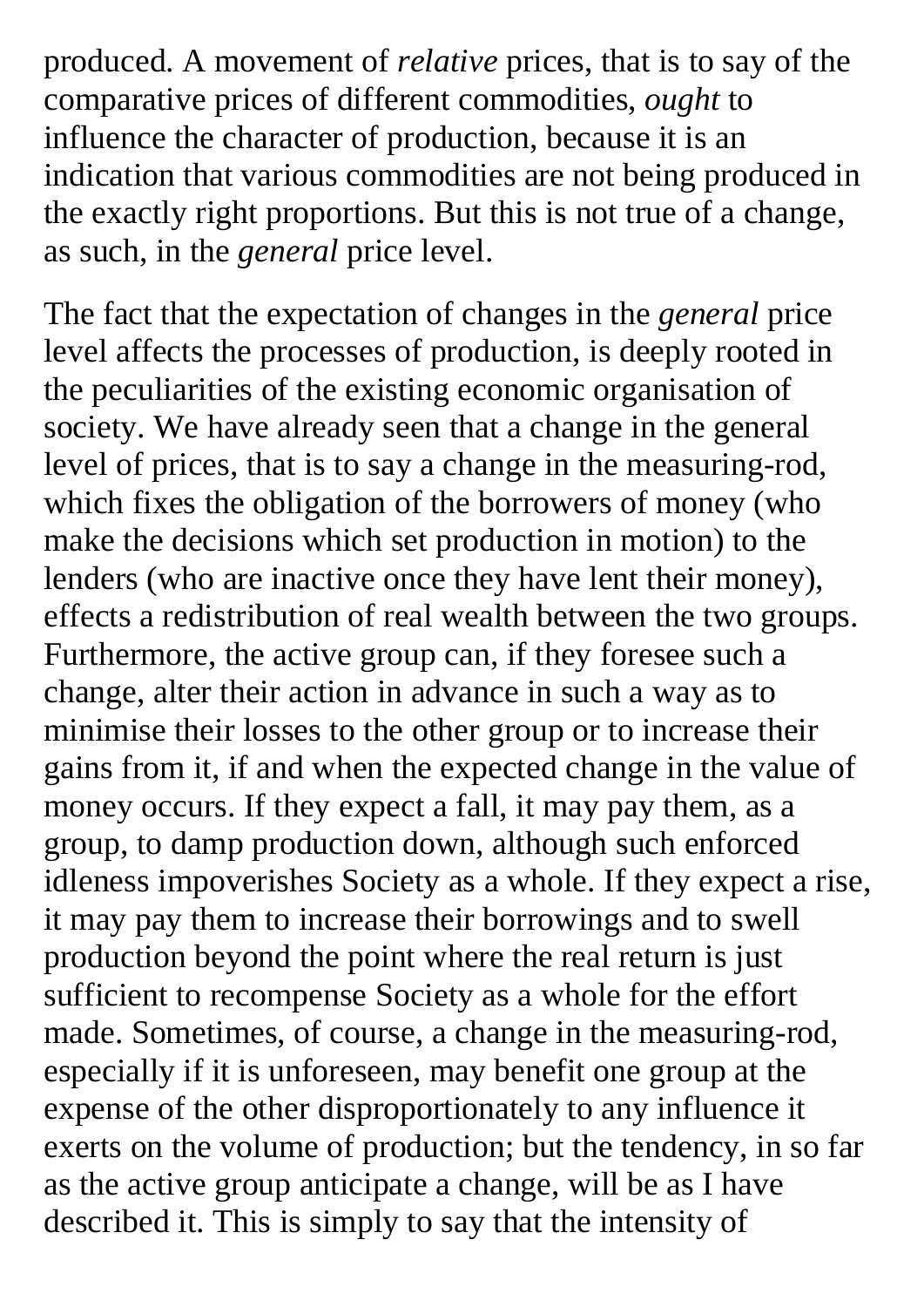production is largely governed in existing conditions by the anticipated real profit of the entrepreneur. Yet this criterion is the right one for the community as a whole only when the delicate adjustment of interests is not upset by fluctuations in the standard of value.

There is also a considerable risk directly arising out of instability in the value of money. During the lengthy process of production the business world is incurring outgoings in terms of *money*—paying out in money for wages and other expenses of production—in the expectation of recouping this outlay by disposing of the product for *money* at a later date. That is to say, the business world as a whole must always be in a position where it stands to gain by a rise of price and to lose by a fall of price. Whether it likes it or not, the technique of production under a régime of money-contract forces the business world always to carry a big speculative position; and if it is reluctant to carry this position, the productive process must be slackened. The argument is not affected by the fact that there is some degree of specialisation of function within the business world, in so far as the professional speculator comes to the assistance of the producer proper by taking over from him a part of his risk.

Now it follows from this, not merely that the *actual occurrence* of price changes profits some classes and injures others (which has been the theme of the first section of this chapter), but that a *general fear* of falling prices may inhibit the productive process altogether. For if prices are expected to fall, not enough risk-takers can be found who are willing to carry a speculative "bull" position, and this means that entrepreneurs will be reluctant to embark on lengthy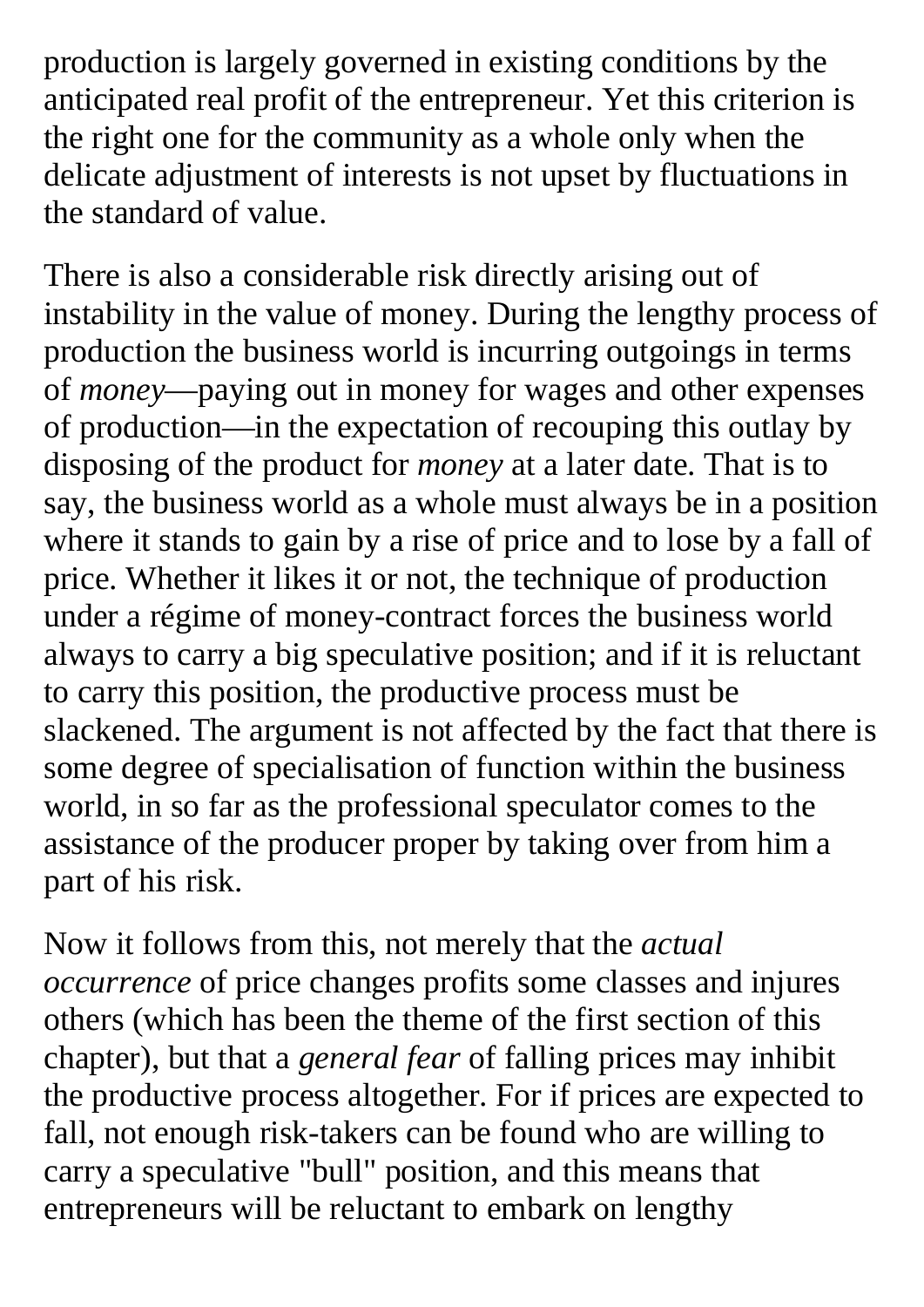productive processes involving a money outlay long in advance of money recoupment,—whence unemployment. The *fact* of falling prices injures entrepreneurs; consequently the *fear* of falling prices causes them to protect themselves by curtailing their operations; yet it is upon the aggregate of their individual estimations of the risk, and their willingness to run the risk, that the activity of production and of employment mainly depends.

There is a further aggravation of the case, in that an expectation about the course of prices tends, if it is widely held, to be cumulative in its results up to a certain point. If prices are expected to rise and the business world acts on this expectation, that very fact causes them to rise for a time and, by verifying the expectation, reinforces it; and similarly, if it expects them to fall. Thus a comparatively weak initial impetus may be adequate to produce a considerable fluctuation.

The best way to cure this mortal disease of individualism must be to provide that there shall never exist any confident expectation either that prices generally are going to fall or that they are going to rise; and also that there shall be no serious risk that a movement, if it does occur, will be a big one. If, unexpectedly and accidentally, a moderate movement were to occur, wealth, though it might be redistributed, would not be diminished thereby.

To procure this result by removing all possible influences towards an initial movement would seem to be a hopeless enterprise. The remedy would lie, rather, in so controlling the standard of value that whenever something occurred which, left to itself, would create an expectation of a change in the general level of prices, the controlling authority should take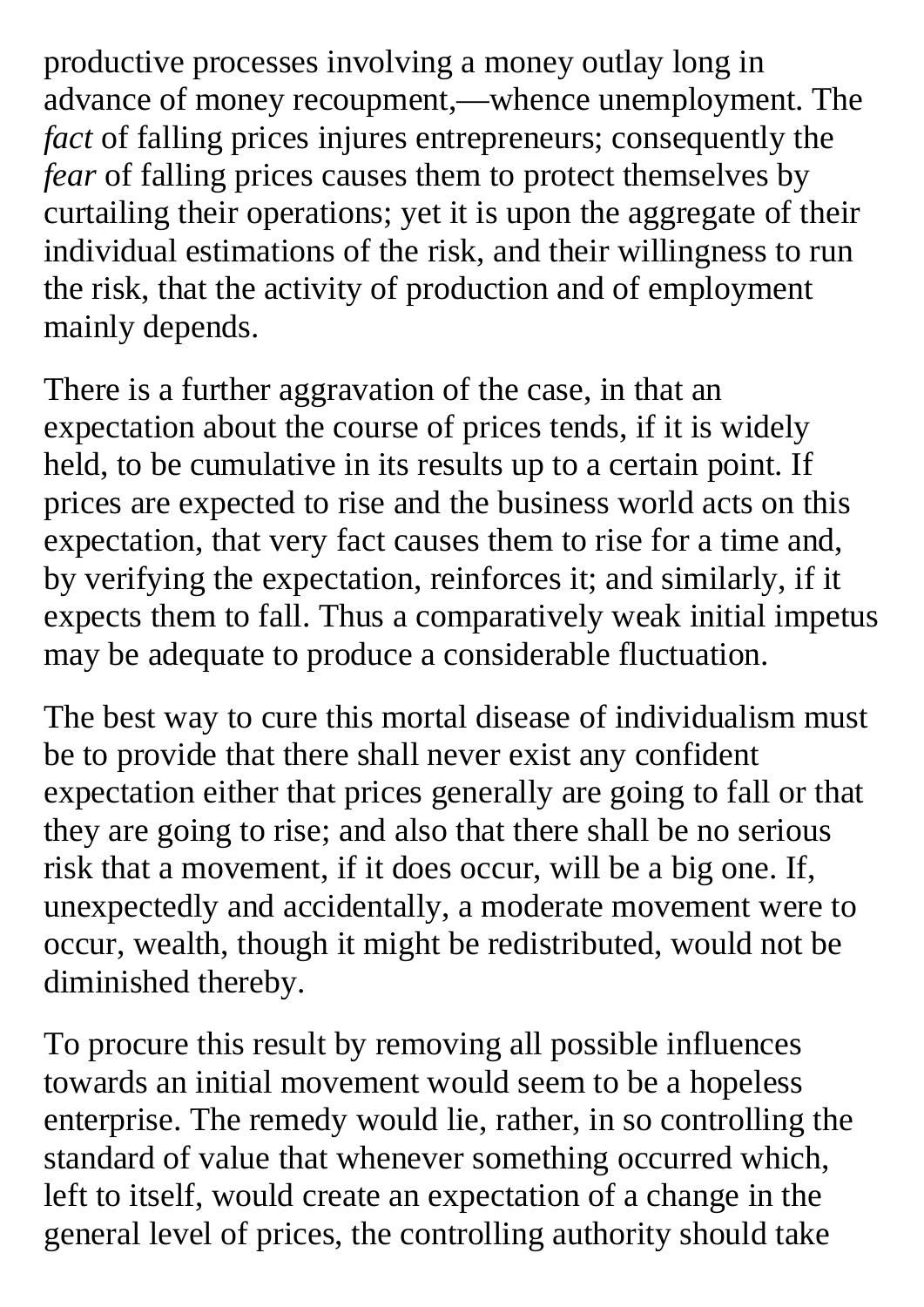steps to counteract this expectation by setting in motion some factor of a contrary tendency. Even if such a policy were not wholly successful, either in counteracting expectations or in avoiding actual movements, it would be an improvement on the policy of sitting quietly by whilst a standard of value, governed by chance causes and deliberately removed from central control, produces expectations which paralyse or intoxicate the government of production.

We see, therefore, that rising prices and falling prices each have their characteristic disadvantage. The Inflation which causes the former means Injustice to individuals and to classes, —particularly to rentiers; and is therefore unfavourable to saving. The Deflation which causes falling prices means Impoverishment to labour and to enterprise by leading entrepreneurs to restrict production, in their endeavour to avoid loss to themselves; and is therefore disastrous to employment. The counterparts are, of course, also true,—namely that Deflation means Injustice to borrowers, and that Inflation leads to the over-stimulation of industrial activity. But these results are not so marked as those emphasised above, because borrowers are in a better position to protect themselves from the worst effects of Deflation than lenders are to protect themselves from those of Inflation, and because labour is in a better position to protect itself from overexertion in good times than from underemployment in bad times.

Thus Inflation is unjust and Deflation is inexpedient. Of the two perhaps Deflation is, if we rule out exaggerated inflations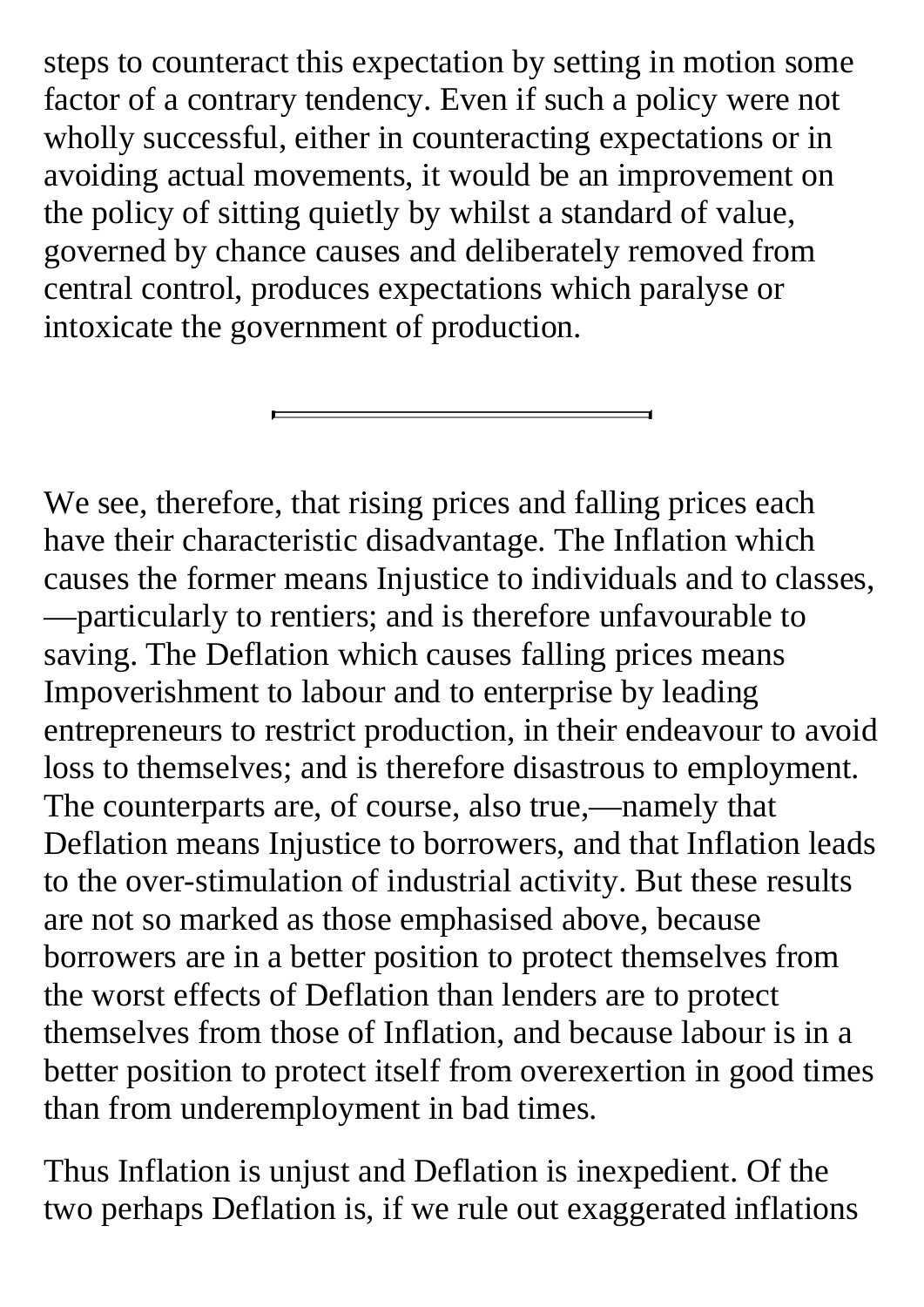such as that of Germany, the worse; because it is worse, in an impoverished world, to provoke unemployment than to disappoint the rentier. But it is not necessary that we should weigh one evil against the other. It is easier to agree that both are evils to be shunned. The Individualistic Capitalism of today, precisely because it entrusts saving to the individual investor and production to the individual employer, *presumes* a stable measuring-rod of value, and cannot be efficient perhaps cannot survive—without one.

For these grave causes we must free ourselves from the deep distrust which exists against allowing the regulation of the standard of value to be the subject of *deliberate decision*. We can no longer afford to leave it in the category of which the distinguishing characteristics are possessed in different degrees by the weather, the birth-rate, and the Constitution,—matters which are settled by natural causes, or are the resultant of the separate action of many individuals acting independently, or require a Revolution to change them.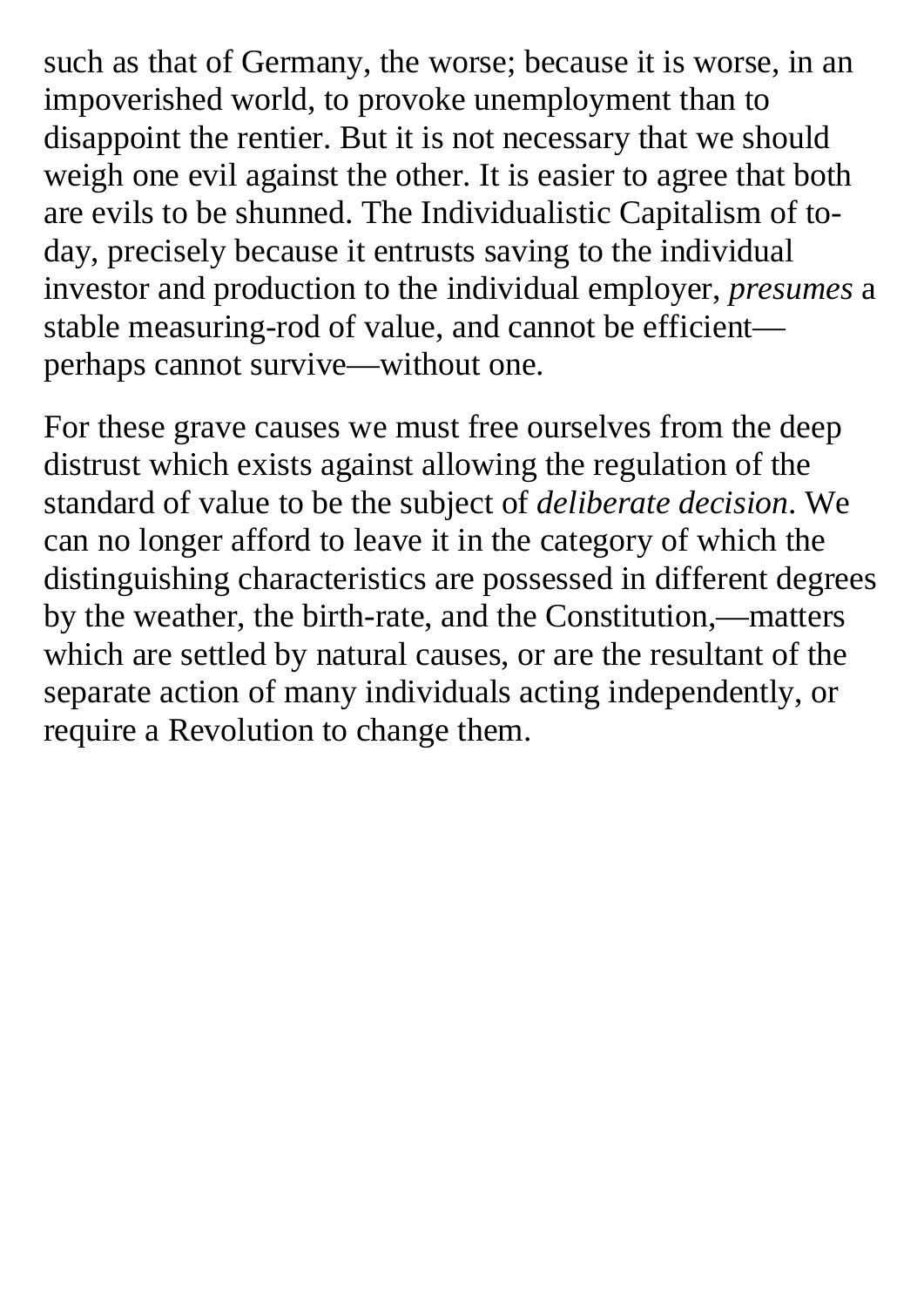# **3. THE FRENCH FRANC**

## **(i)** *An open letter to the French Minister of Finance* **(***whoever he is or may be***) (Jan. 1926)**

MONSIEUR,—When I read in my daily paper the daily projects of yourself and your predecessors to draft new budgets and to fund old debts, I get the impression that Paris discusses very little what seems to me in London to be the technical analysis of your problem. May I, therefore, divert your attention for a moment from your Sisyphean task of rolling budgets up Parliament Hill back to certain fundamental calculations?

I have written about the French franc many times in recent years, and I do not find that I have changed my mind. More than two years ago I wrote: "The level of the franc is going to be settled in the long run, not by speculation or the balance of trade, or even the outcome of the Ruhr adventure, but by the proportion of his earned income which the French taxpayer will permit to be taken from him to pay the claims of the French rentier." I still think that this is the root idea from which your plans ought to develop.

Now it is obvious that there are two methods of attaining the desired equilibrium. You can increase the burdens on the taxpayer, or you can diminish the claims of the rentier. If you choose the first alternative, taxation will absorb nearly a quarter of the national income of France. Is this feasible? If it is ever safe to speak about the political atmosphere of another country, I should judge from recent indications that the French public will certainly refuse to submit to the imposition of a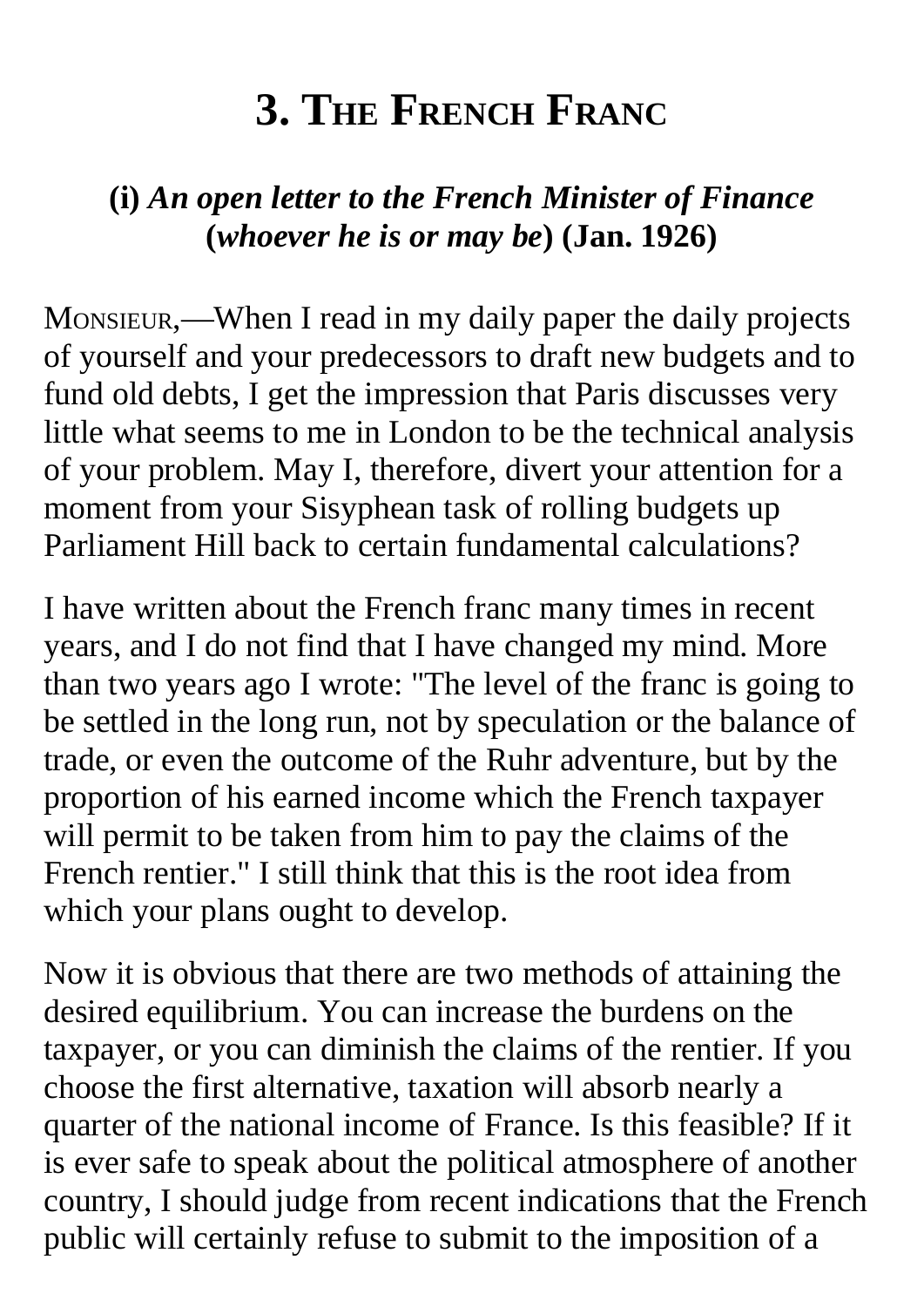burden of additional taxation sufficient to satisfy the claims of the rentier at their present level. And even if such taxation were politically possible, it would probably break down administratively. The pressing task of the French Treasury is not to devise additional taxes, but to construct an administrative machine capable of collecting those which exist. If, therefore, I were in your place, I should not, as a politician, give another minute's thought to new taxes, but would concentrate, so far as concerned the fiscal part of my office, on consolidating and administering the taxes already voted.

Since this by itself is not enough, your next business provided you accept my conclusion as to the mind of the French public—is to consider coolly how best to reduce the claims of the rentier. Three methods offer themselves: first, a general capital levy; second, a forced reduction of the rate of interest on the public debt; third, a rise of prices which would reduce the real value of the rentier's money claims. Unquestionably, the first is preferable on grounds of virtue, justice, and theory. For Britain in a similar fix I should advocate it. But I think it so probable that such a project would be defeated in France to-day by the same political and administrative difficulties which stand in the way of further taxation, that I should not lose my time on it. The second method is attractive, if only because it offers no administrative difficulties. I believe that some authorities in France have favoured it. Nevertheless, I should decline this expedient also, if I were in your place, because, unlike a general capital levy or a depreciation of money, this species of discrimination is truly named Repudiation, and Repudiation of the National Debt is a departure from financial virtue so extreme and so dangerous as not to be undertaken but in the last emergency.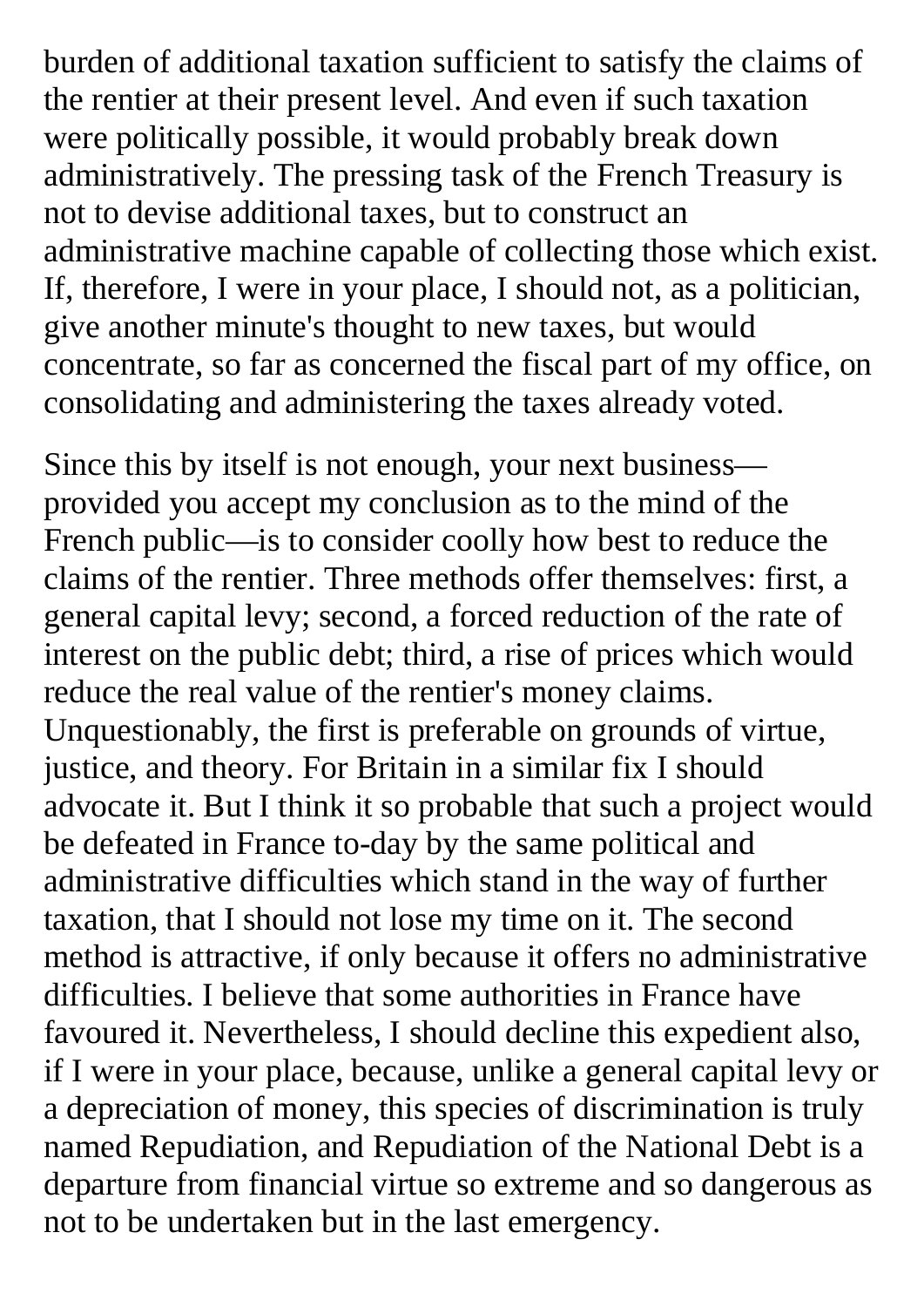We are left, therefore, by a process of the exclusion of alternatives, with one Exit only—a rise of internal prices; which leads us away from the fiscal field to the price level, the foreign exchanges, the gold in the Bank of France, the volume of foreign investment, and the balance of trade. Here I must invite your particular attention to an interesting paradox.

Successive Finance Ministers have, in fact, done their utmost to find an escape through the Exit I indicate. They have inflated magnificently, and they have brought down the gold value of the franc by progressive stages with only temporary set-backs. What more could they have done?

I will tell you. The great army of your predecessors have failed, in spite of all their efforts, to depreciate adequately the *internal purchasing power* of the franc. Your present difficulties are due, not to the inflation of the notes or to the fall of the exchange (for these events are tending all the time to help you out of your troubles), but to the failure of these factors to diminish proportionately the internal purchasing power of the rentier's money claims.

The following figures present the essence of your problem. In December 1925, the gold value of the franc on the foreign exchanges was 19 per cent of its pre-war parity; world gold prices were about 158 per cent of their pre-war level; therefore on the pre-war basis a note circulation and a franc price level amounting to 830 per cent (for  $158 \div 19 = 8.3$ ) of their pre-war figures would be justified. Now the note circulation, being about 1000 per cent of its pre-war figure, roughly corresponds to the level of the foreign exchange—though, allowing for increased territory and the loss of gold and silver coin from the circulation, it is probably still too low in relation to the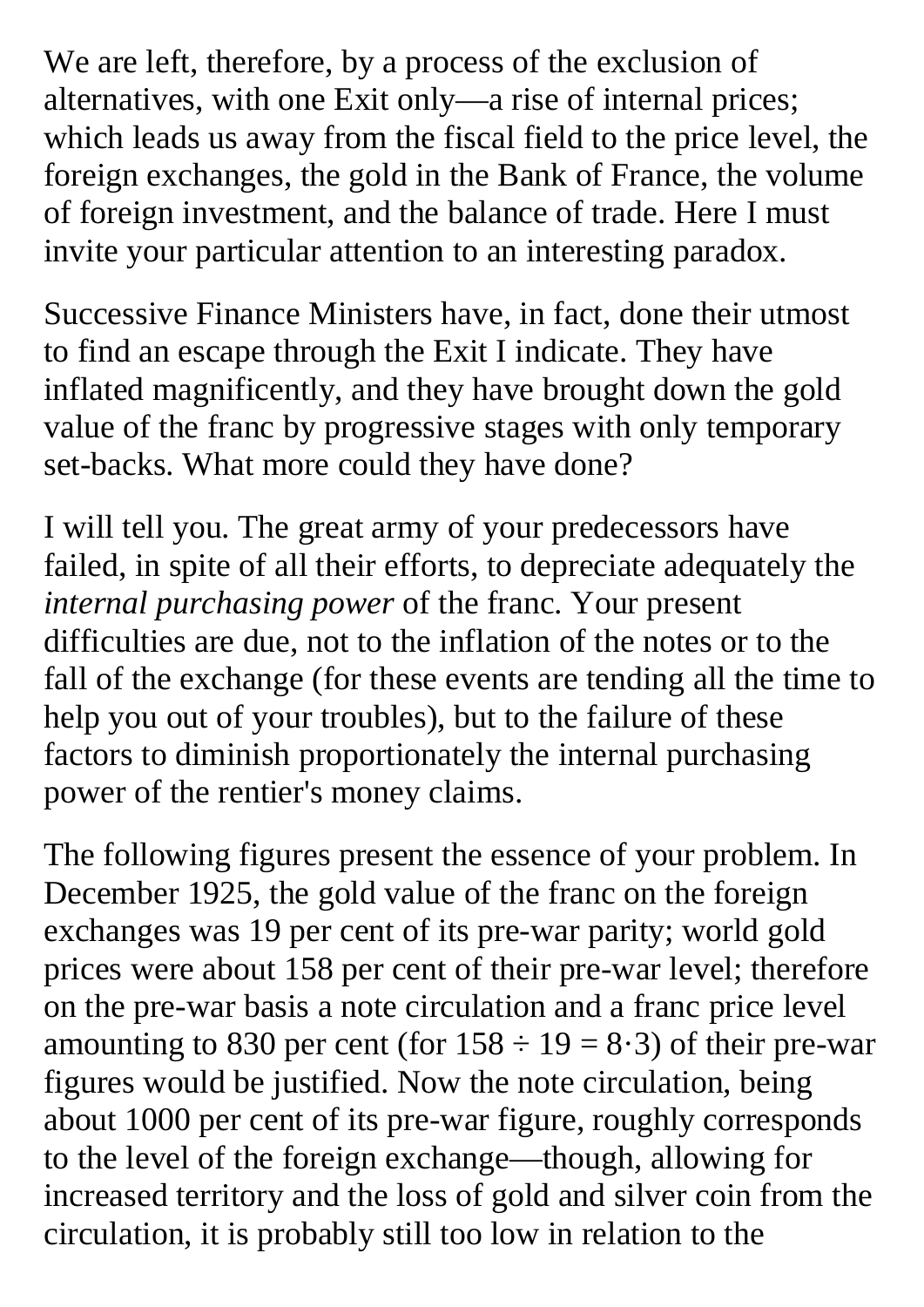exchange, rather than too high, on a pre-war comparison.

When we come to the internal franc price level, on the other hand, we find an entirely different story. Imported raw materials have inevitably risen to their international parity. But the classes of goods such as food and other articles entering into the cost-of-living index number, which are dominated by home production, are far below their equilibrium value. Wholesale food prices in November 1925 were 490 per cent of pre-war, retail prices in Paris (thirteen items) were 433 per cent, and in the third quarter of 1925 the cost-of-living index for Paris stood at 401 per cent. These figures may understate the real rise of prices, but it certainly seems that French domestic costs are not above five times their pre-war figure. This means that the prices of purely home produce, converted at the present rate of exchange, are not much more than *half* world prices, and are actually below their pre-war level in terms of gold. Thus the Inflation of the currency has produced its full effect on the exchanges, and consequently on the prices of imported commodities, but has largely failed to do so on the prices of home produce.

Now the burden of the rentier on the taxpayer is measured by the internal purchasing power of the francs which have to be taken from the latter to be handed to the former. *Thus if internal prices had risen as fast as the exchange has fallen, the real burden of the national debt service would be reduced by at least a third.* I suggest to you, therefore, that, whilst the solution of your fiscal difficulties can come about in no other way than by a rise in the internal price level, it is not so clear that this need be accompanied either by further Inflation or by a further fall in the exchange.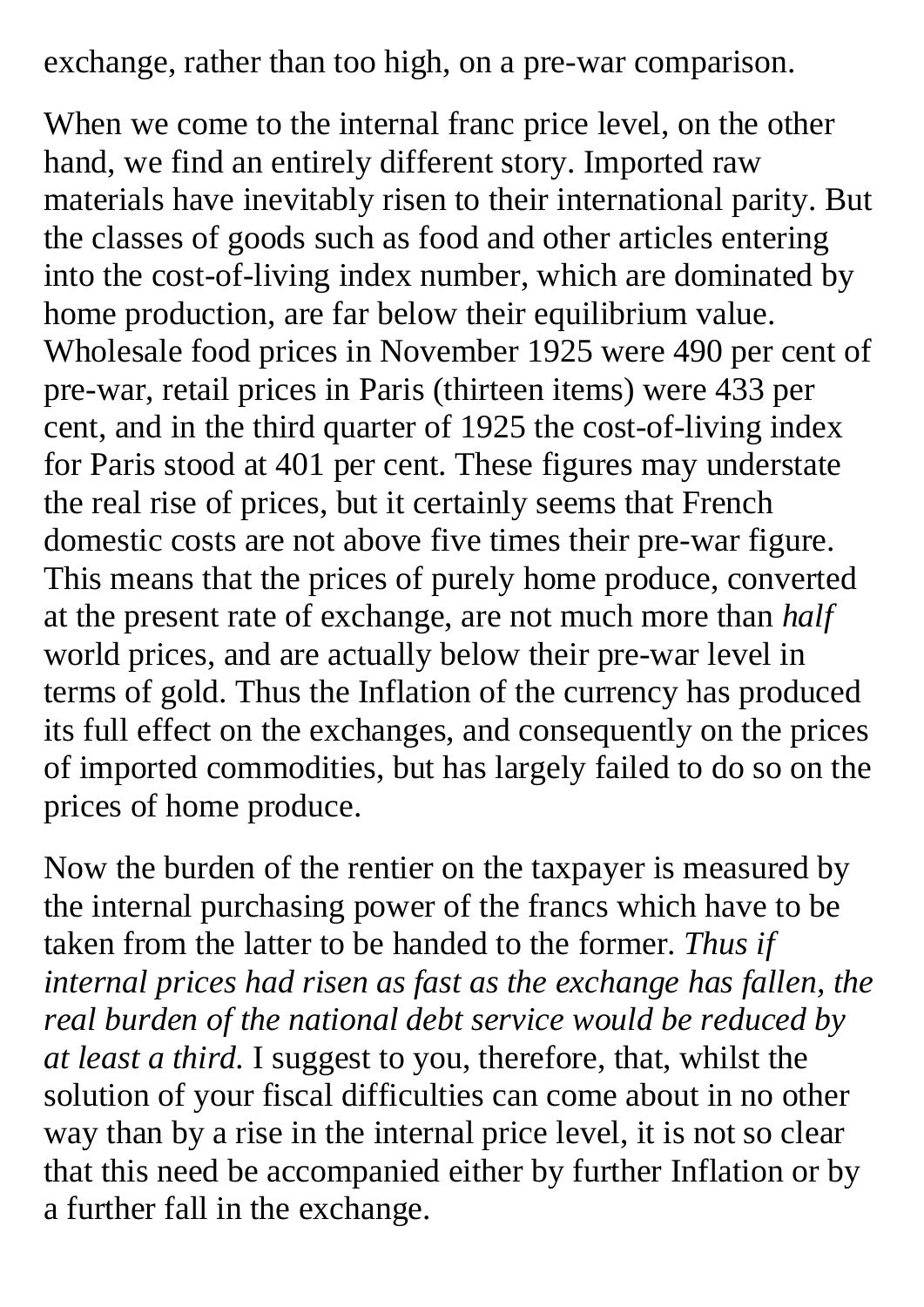It is for you to decide in your own mind at what level of internal prices you can hope to balance your budget. Your next step must be to bring about this rise in as orderly and scientific a way as you are able. Looking from outside, it appears to me that an internal price level between eight and nine times prewar might be high enough. In this case there is no justification for any considerable further Inflation or fall in the franc exchange. All you have to do is to stabilise the note circulation and the franc exchange at near their present level and to allow time for internal prices to rise correspondingly.

What are the explanations of the present low level of franc prices? I think that they are: (1) the time element—internal prices move slowly, but will move as they should in time; (2) the hoarding of bank-notes on an even greater scale than formerly, leading to a sluggish circulation of the available currency; (3) excessive foreign investment by Frenchmen, due to lack of confidence, which drives the exchange down below the figure appropriate to the trading position; and (4) the legal restrictions on rents, etc.

These influences should be remediable as regards (1) by the mere lapse of time, and as regards (2) and (3) by the restoration of internal confidence. The right strategy, therefore, is to restore confidence and then just wait. And the way to restore confidence is, surely, not to heap up taxes, but to stabilise the franc exchange beyond doubt or criticism near its present level.

How to stabilise the franc exchange? Not so difficult as it is supposed to be. The balance of trade is strongly in favour of France. The present level of internal prices encourages exports and discourages imports. The metallic reserve of the Bank of France is worth (at the present exchange) nearly 40 per cent of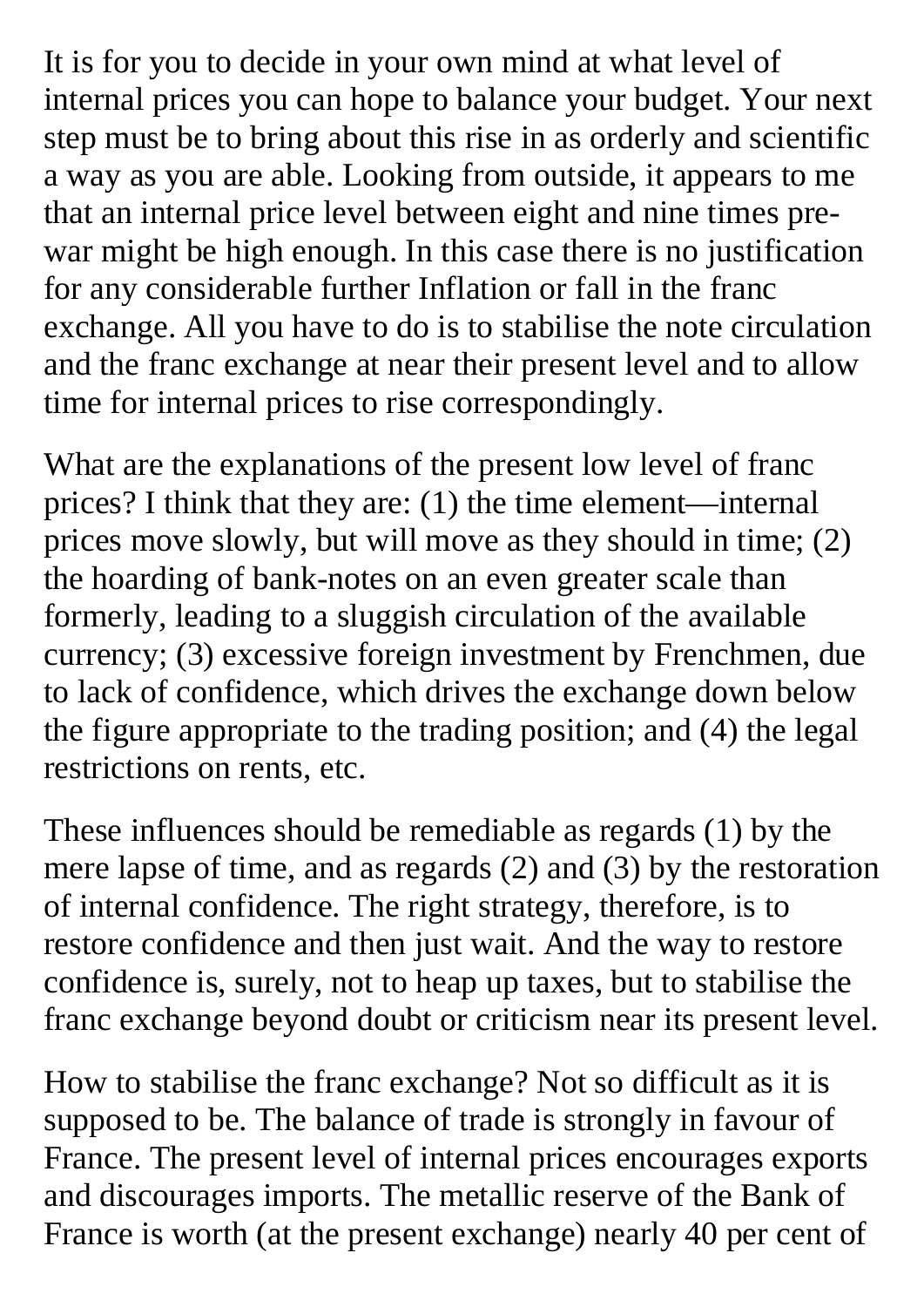the note issue. Nothing is required, I expect, but that the Bank of France should declare that for two years at least it will furnish dollar exchange against francs in unlimited amounts on terms *not worse* than some stated rate between dollars and francs, and that the Bank should be prepared, if necessary, to use its gold for the purpose. The rate selected should probably lie somewhere between 1 dollar for 25 francs and 1 dollar for 30 francs, and it would be safer to choose the latter ratio at first, with just a hope that the former might be achieved in the end.<sup>[12]</sup> The success of the scheme requires no more than that the Bank's undertaking should be believed. With this background of stability you will be able to borrow enough to carry you through the transitional period without further Inflation.

[12] [This was a happy guess, since the actual figure adopted two and a half years later was 25.5 francs to the dollar.]

For the rest you can trust time. As the internal price level gradually rises to an equilibrium with the exchange and as the machinery for collecting the taxes is gradually improved, your budget receipts will grow month by month until they balance the expenses. Those taxes which are fixed in francs and are not *ad valorem* should, of course, be raised *pari passu* with the rise in prices.

There are two matters on which the Government of France needs to exercise an iron resolve—to fix the franc exchange at a minimum figure even if it costs gold to do so, and to collect the taxes in full. These are the indispensable measures. Heroic efforts to increase the rates of taxation are, at this stage, efforts in a wrong direction, and will not be successful.

What are the arguments against these courses? They are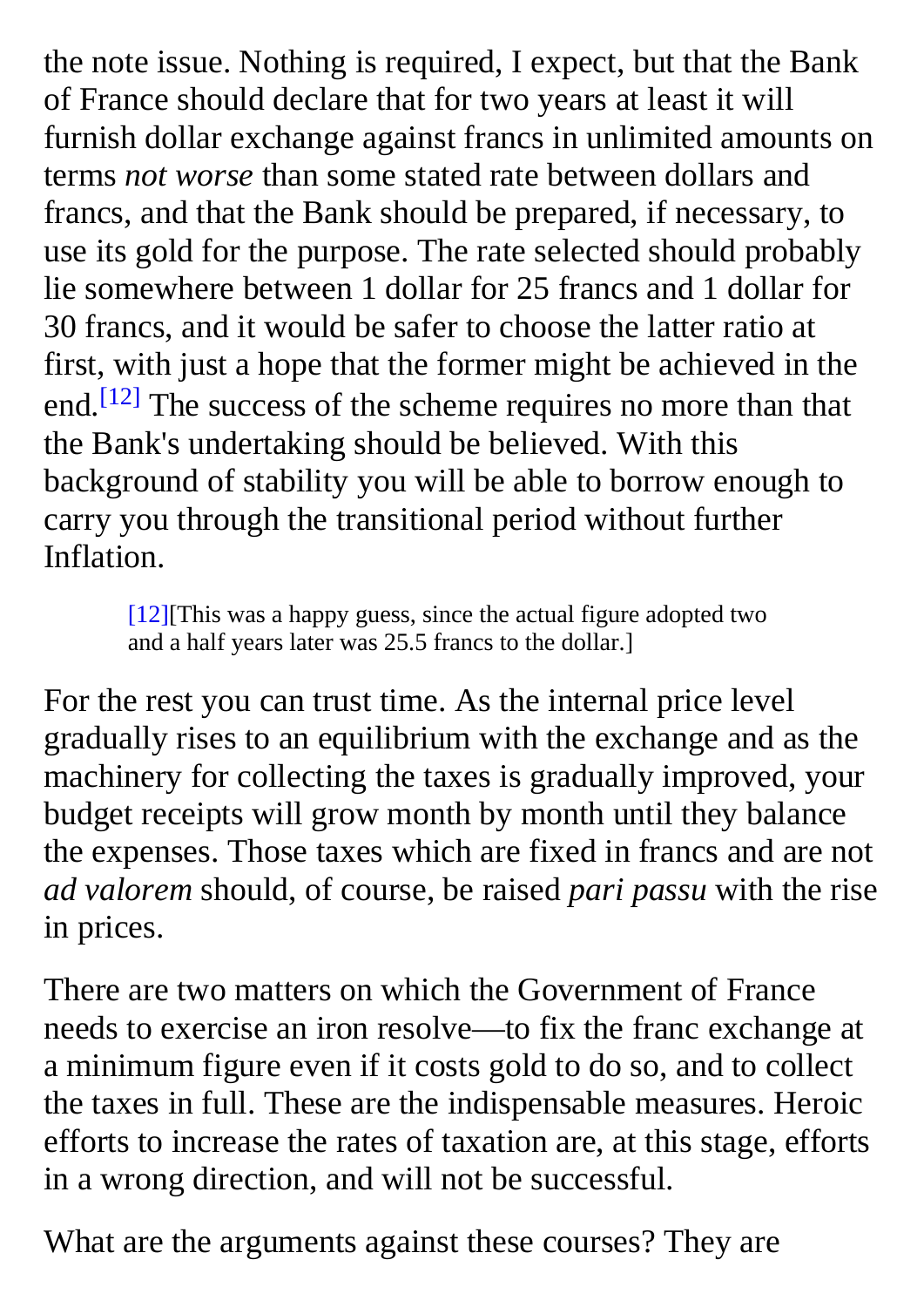entirely political. A policy which will not be successful unless it raises prices by a heavy percentage will be open to the universal unpopularity of *la vie chère*. A policy of bringing about an equilibrium between internal and external prices must be injurious to the export interests which flourish on their disequilibrium. It may not be sufficient to reply that the first must happen in any case unless the taxpayer will sacrifice himself to the rentier, and that the second must happen some day unless the franc is to fall for ever.

But there are political considerations of some weight to set on the other side. A rise in the prices of agricultural produce will not be unpopular with farmers and peasant producers who have been selling their output much too cheap. Further, the Government must make it clear that wage-earners and officials are not intended to suffer, and will, if it is wise, pass a law providing for automatic quarterly increases of all wages and salaries throughout the next two years corresponding to every increase in the cost of living.

Well, I offer these reflections for what they are worth. Whether or not they commend themselves to your judgement, I am sure that the following questions are those which you need to ponder:—

1. Would a rise in the level of internal prices solve your difficulties?

2. Can you solve your difficulties without a rise of prices?

3. Is it not impossible anyhow to prevent a rise in the long run?

4. If so, will you not be judicious to facilitate an orderly rise and to play for time meanwhile?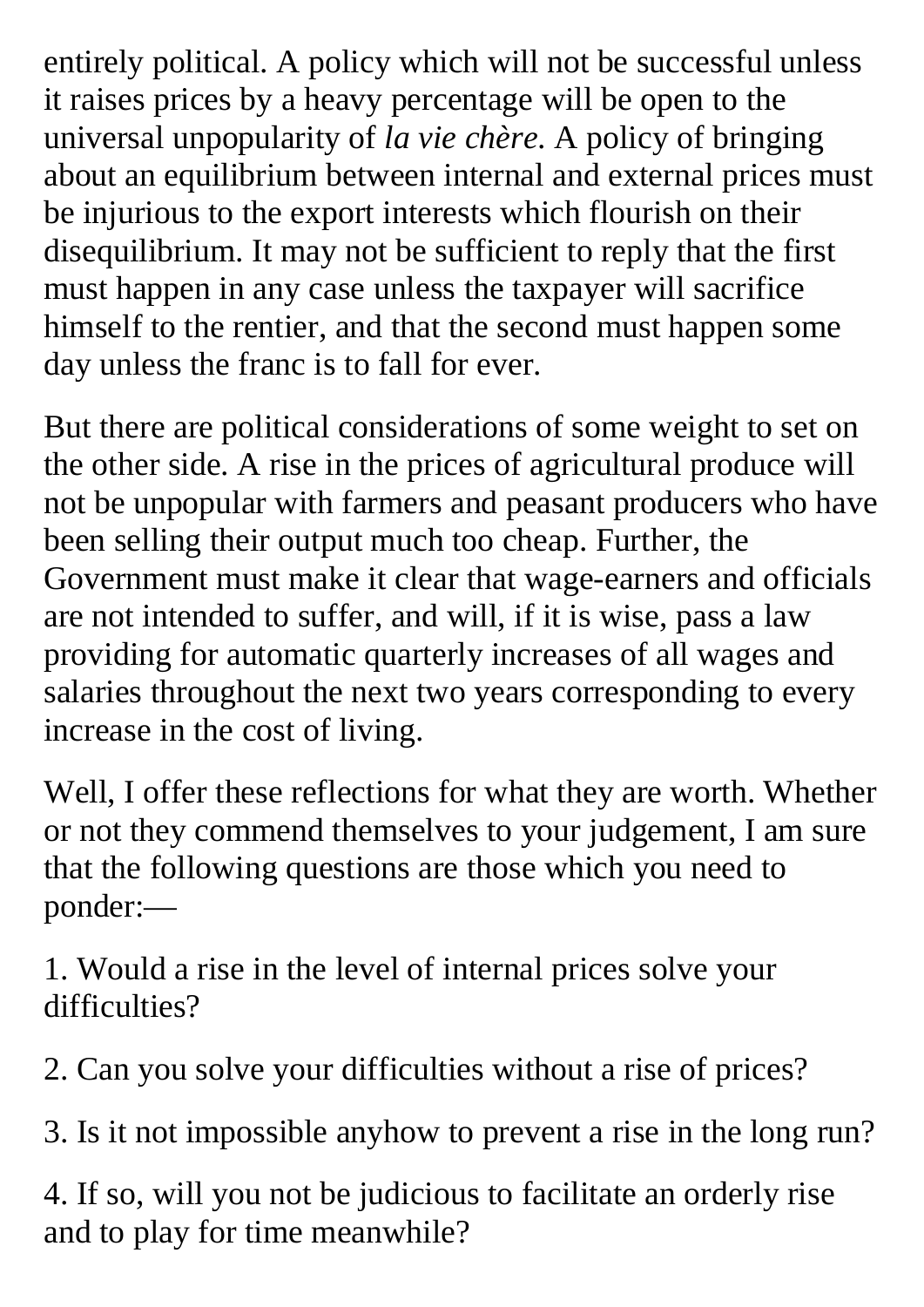5. Whether you choose this course or another, is there any sufficient objection to using the gold in the Bank of France to anchor the franc exchange?

Your obedient servant,

J. M. KEYNES

#### **(ii)** *The Stabilisation of the Franc* **(1928)**

One blames politicians, not for inconsistency, but for obstinacy. They are the interpreters, not the masters, of our fate. It is their job, in short, to register the *fait accompli*. In this spirit we all applaud M. Poincaré for not allowing himself to be hampered by a regard for consistency. After declaring for years that it would be an act of national bankruptcy and shame to devalue the franc, he has fixed it at about one-fifth of its prewar gold value, and has retorted with threats of resignation against anyone who would hinder him in so good a deed.

The figure finally chosen seems about right. There are high authorities in France who argue that one-sixth of pre-war (150 francs to the £) would be better and safer. But about one-fifth (124.21 francs to the  $E$ ) has the great advantage of conforming to the rate which has actually existed for some eighteen months. None of the relevant statistics suggests that M. Poincaré has made the mistake of stabilising at a figure which involves Deflation. No lower value for the franc (in terms of gold) than that now chosen has ever existed except during the hectic twelve months from December 1925 to November 1926, when internal prices had no time to adjust themselves to the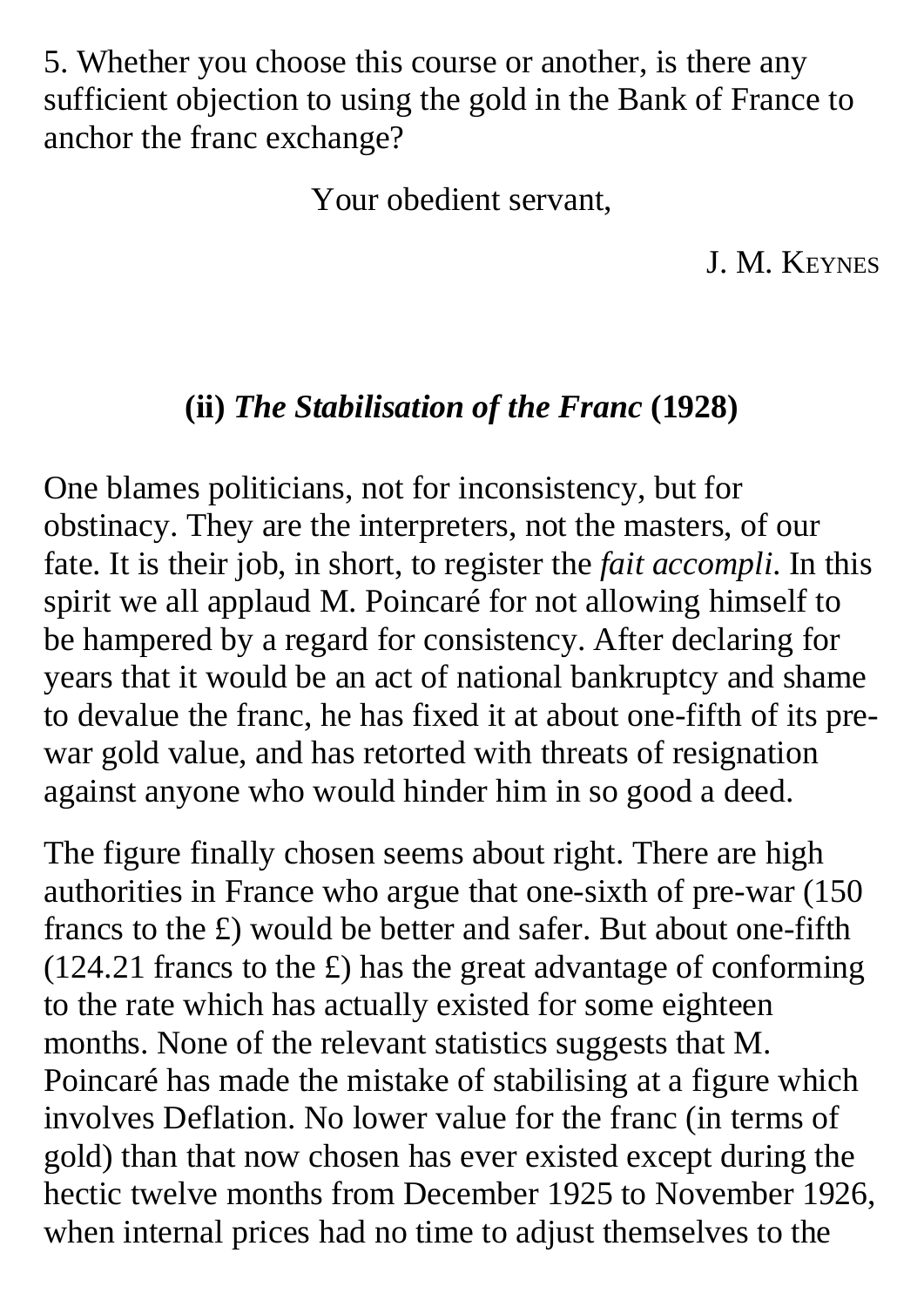furious fluctuations of the exchanges. Moreover, the Budget balances with the burden of the *rentes* on the taxpayer bearable at the present level. I see no sufficient reason, therefore, to choose a lower figure.

Is the value too low? For that is the line of criticism in France itself. There are two chief tests. Is it lower than the figure to which internal prices are adjusted? Does it demand too great a sacrifice from the rentier? The official Index Numbers, if taken at their face-value, suggest that prices are in line with a gold value of the franc nearer to one quarter (100 francs to the  $E$ ) than to one-fifth of the pre-war value. But the French Index Numbers are very crude affairs subject to a wide margin of error, and the two and a half years which has elapsed since the franc was worth more than the figure now fixed, is a fair time to allow for an adjustment of prices upward—a much quicker business than a downward adjustment can be. House rents doubtless must rise, but it is probable that other prices will trend only a little upward if at all, compared with gold prices abroad. As for the rentier, a very drastic capital levy having been brought about *de facto* and the awkward consequences surmounted, it is asking too much to undo gratuitously what is already done. Three other arguments, however, of a practical order are probably those which have convinced M. Poincaré. To choose a higher value for the franc might disturb the equilibrium of the Budget which has been so painfully achieved. It would upset the industrialist exporters—who have their means of exerting political influence. And—most tangible of all—it would involve the Bank of France in a loss on the foreign exchange, said to amount to some £300,000,000, which, as an agent of the Government, it has bought up at the present rate. To fix 100 francs to the £, for example, might cost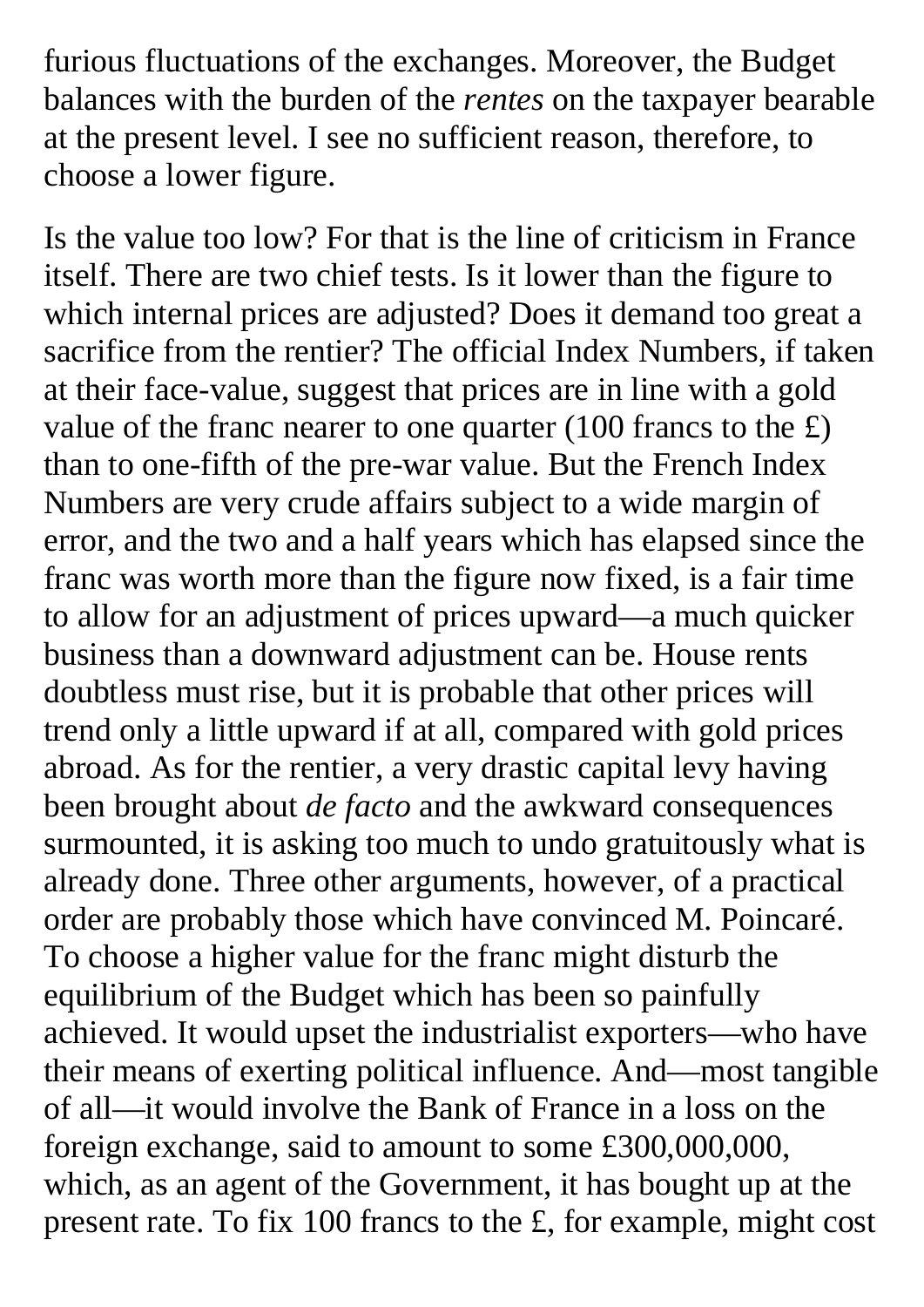the Bank of France £60,000,000, of which no mean proportion might accrue to foreigners. This is just the sort of argument which M. Poincaré and every other Frenchman is able to understand.

The deed, therefore, is done. Since it removes an element of uncertainty from the Money Markets and Stock Exchanges of the world, and since French importers and manufacturers need hesitate no longer, a good deal of purchasing power, which has been lying idle, may be returned to active employment. M. Poincaré has, therefore, done something—perhaps for the first time in his career—to make the rest of us feel more cheerful.

It is interesting to compare the several fortunes of France and Great Britain over the post-war period. In Great Britain our authorities have never talked such rubbish as their French colleagues or offended so grossly against all sound principles of finance. But Great Britain has come out of the transitional period with the weight of her war debt aggravated, her obligations to the United States unabated, and deflationary finance still in the ascendant; with the heavy burden of taxes appropriate to the former and a million unemployed as the outcome of the latter. France, on the other hand, has written down her internal war debt by four-fifths, and has persuaded her Allies to let her off more than half of her external debt; and now she is avoiding the sacrifices of Deflation. Yet she has contrived to do this without the slightest loss of reputation for conservative finance and capitalist principles. The Bank of France emerges much stronger than the Bank of England; and everyone still feels that France is the last stronghold of tenacious saving and the rentier mentality. Assuredly it does not pay to be good.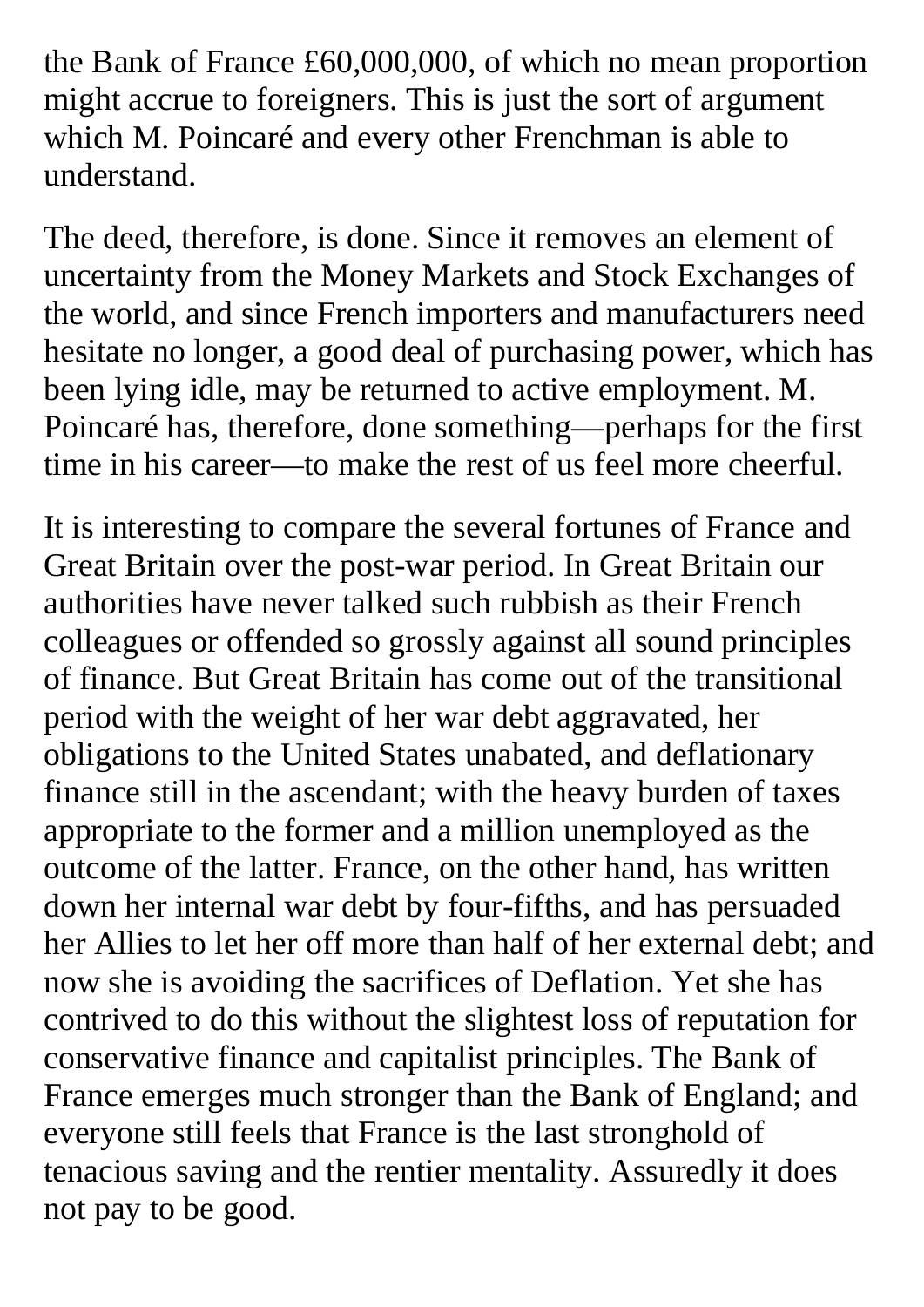Perhaps we deserve what we have got. France has abandoned principle and consistency alike, but she has always refused sacrifices which were avoidable and has obeyed in the end the teachings of experience. We in England have not submitted either to the warnings of theory or to the pressure of facts, obstinately obedient to conventions.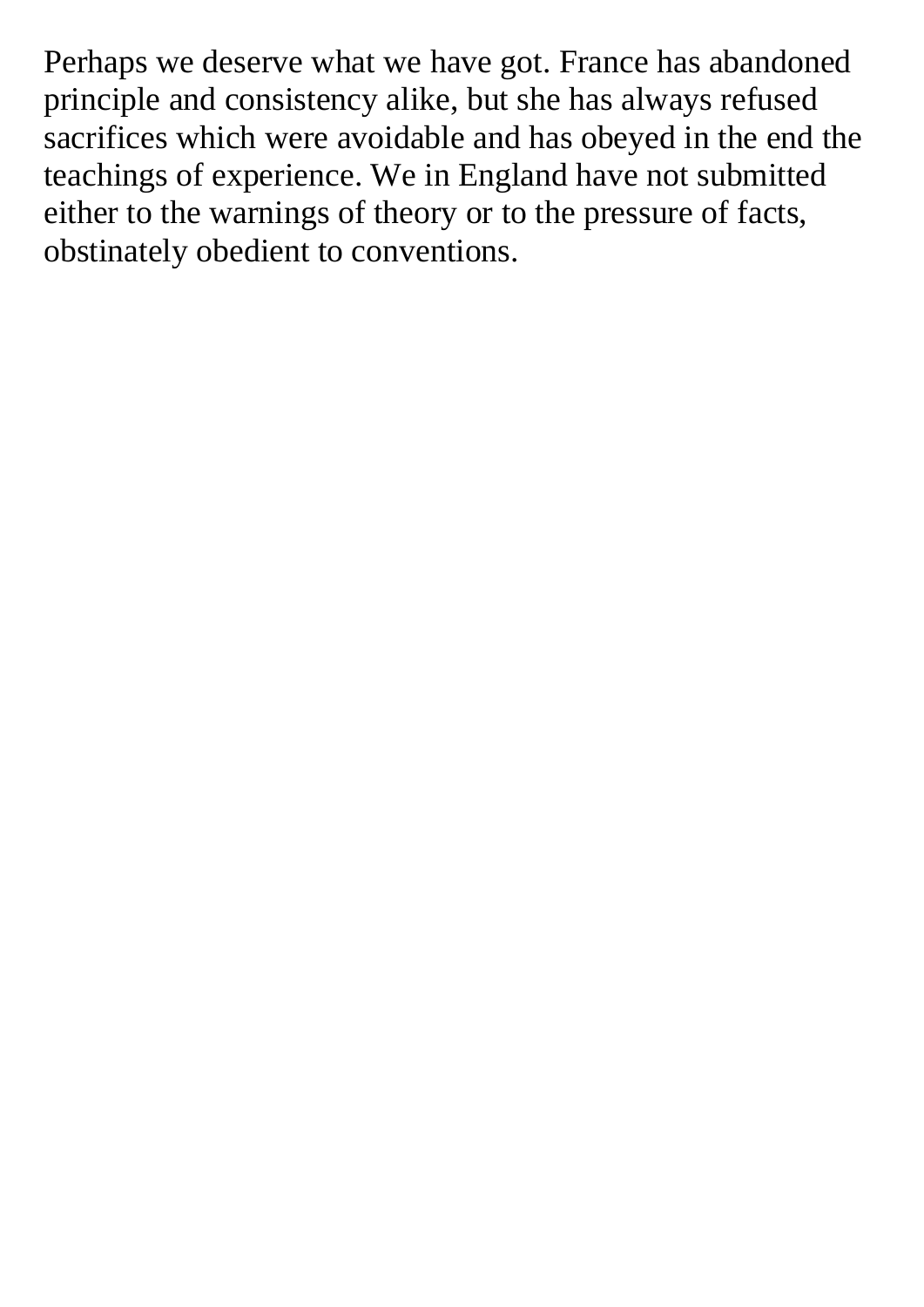# **4. A PROGRAMME OF EXPANSION (GENERAL ELECTION, MAY 1929)**

**I**

Except for a brief recovery in 1924 before the return to the gold standard, one-tenth or more of the working population of this country have been unemployed for eight years—a fact unprecedented in our history. The number of insured persons counted by the Ministry of Labour as out of work has never been less than one million since the initiation of their statistics in 1923. To-day (April 1929) 1,140,000 workpeople are unemployed.

This level of unemployment is costing us out of the Unemployment Fund a cash disbursement of about £50,000,000 a year. This does not include poor relief. Since 1921 we have paid out to the unemployed in cash a sum of about £500,000,000—and have got literally nothing for it. This sum would have built a million houses; it is nearly double the whole of the accumulated savings of the Post Office Savings Bank; it would build a third of all the roads in the country; it far exceeds the total value of all the mines, of every description, which we possess; it would be enough to revolutionise the industrial equipment of the country; or to proceed from what is heavy to what is lighter, it would provide every third family in the country with a motor car or would furnish a fund enough to allow the whole population to attend cinemas for nothing to the end of time.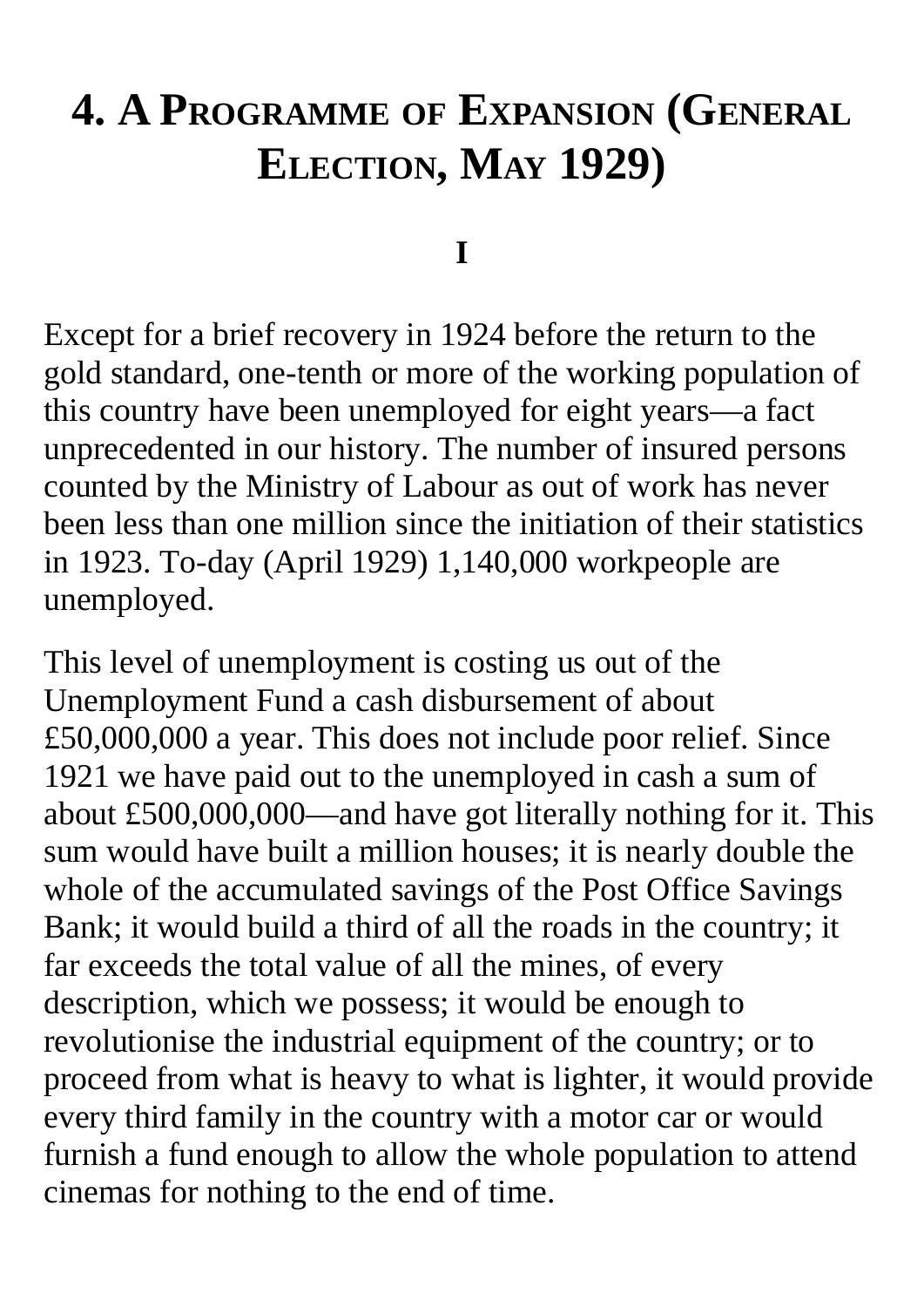But this is not nearly all the waste. There is the far greater loss to the unemployed themselves, represented by the difference between the dole and a full working wage, and by the loss of strength and morale. There is the loss in profits to employers and in taxation to the Chancellor of the Exchequer. There is the incalculable loss of retarding for a decade the economic progress of the whole country.

The Census of Production of 1924 calculated that the average value of the net annual output of a British working man when employed is about £220. On this basis the waste through unemployment since 1921 has mounted up to approximately £2,000,000,000, a sum which would be nearly sufficient to build all the railways in the country twice over. It would pay off our debt to America twice over. It is more than the total sum that the Allies are asking from Germany for Reparations.

It is important to know and appreciate these figures because they put the possible cost of Mr. Lloyd George's schemes into its true perspective. He calculates that a development programme of £100,000,000 a year will bring back 500,000 men into employment. This expenditure is not large in proportion to the waste and loss accruing year by year through unemployment, as can be seen by comparing it with the figures quoted above. It only represents 5 per cent of the loss already accumulated on account of unemployment since 1921. It is equal to about 2½ per cent of the national income. If the experiment were to be continued at the rate of £100,000,000 per annum for three years, and if the whole of it were to be entirely wasted, the annual interest payable on it hereafter would increase the Budget by less than 2 per cent. In short, it is a very modest programme. The idea that it represents a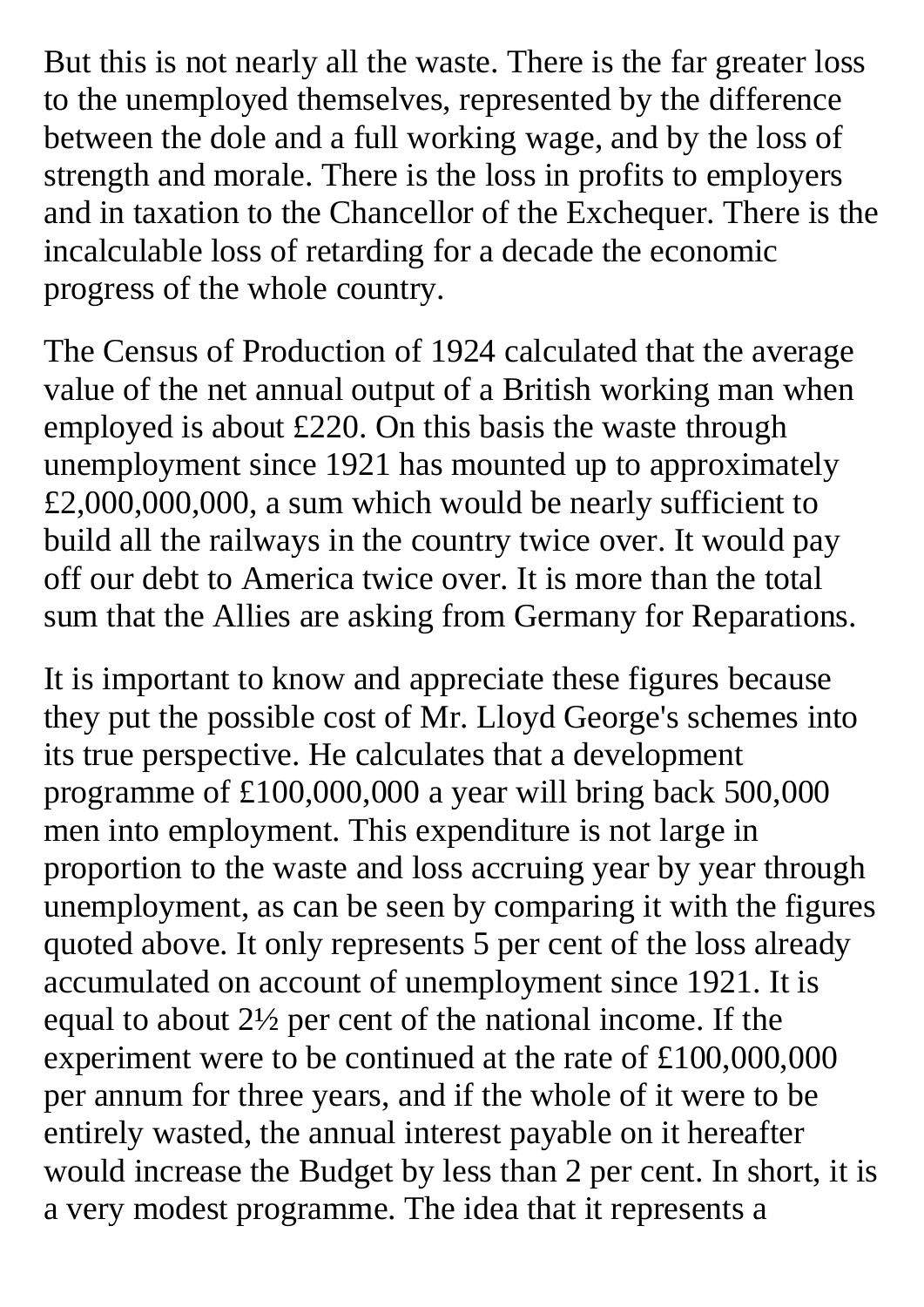desperate risk to cure a moderate evil is the reverse of the truth. It is a negligible risk to cure a monstrous anomaly.

Nothing has been included in the programme which cannot be justified as worth doing for its own sake. Yet even if half of it were to be wasted, we should still be better off. Was there ever a stronger case for a little boldness, for taking a risk if there be one?

It may seem very wise to sit back and wag the head. But while we wait, the unused labour of the workless is not piling up to our credit in a bank, ready to be used at some later date. It is running irrevocably to waste; it is irretrievably lost. Every puff of Mr. Baldwin's pipe costs us thousands of pounds.

The objection, which is raised more frequently, perhaps, than any other, is that money raised by the State for financing productive schemes must diminish *pro tanto* the supply of capital available for ordinary industry. If this is true, a policy of national development will not really increase employment. It will merely substitute employment on State schemes for ordinary employment. Either that, or (so the argument often runs) it must mean Inflation. There is, therefore, little or nothing that the Government can usefully do. The case is hopeless, and we must just drift along.

This was the contention of the Chancellor of the Exchequer in his Budget speech. "It is the orthodox Treasury dogma, steadfastly held," he told the House of Commons, "that whatever might be the political or social advantages, very little additional employment and no permanent additional employment can, in fact, and as a general rule, be created by State borrowing and State expenditure." Some State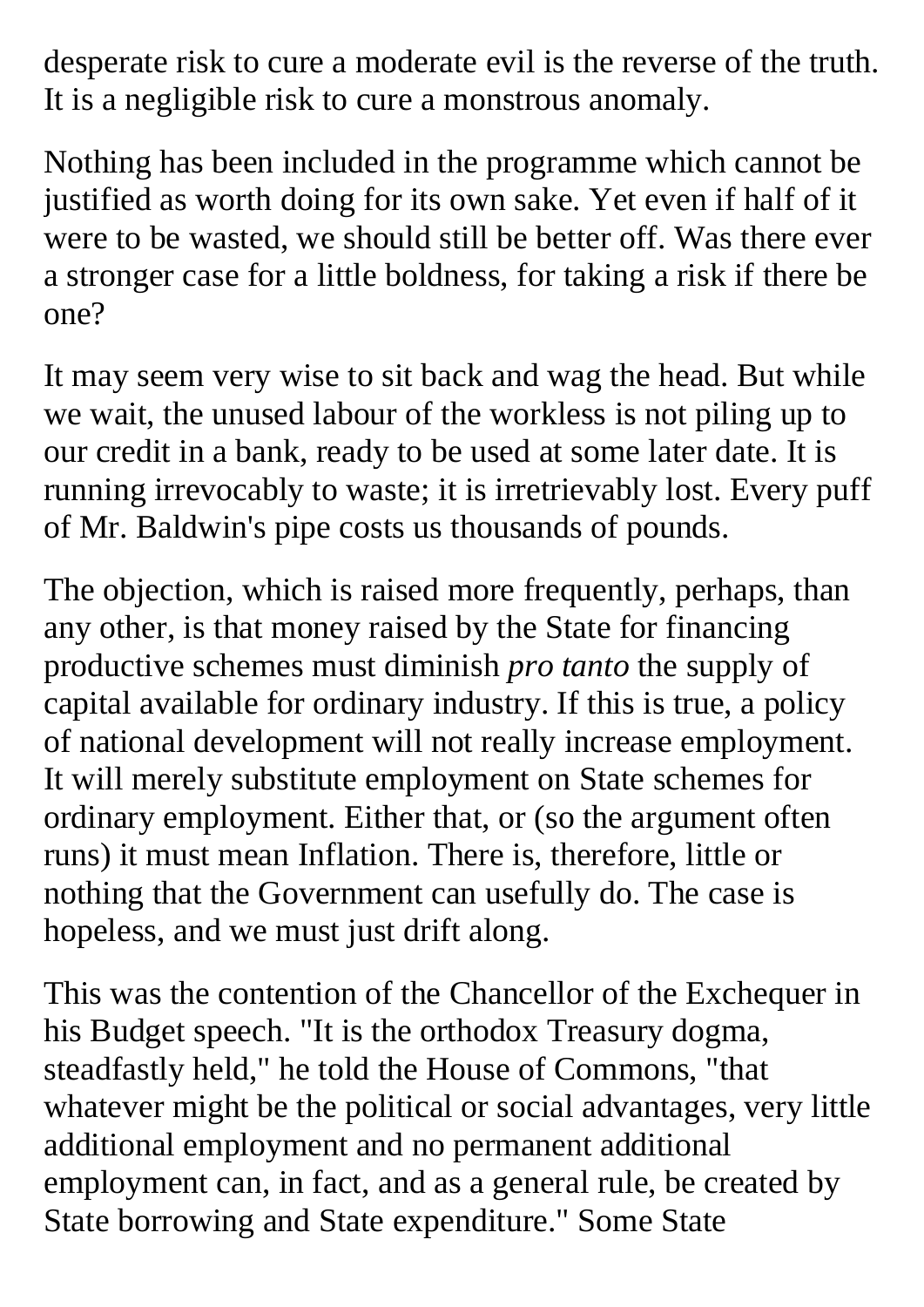expenditure, he concluded, is inevitable, and even wise and right for its own sake, but not as a cure for unemployment.

In relation to the actual facts of to-day, this argument is, we believe, quite without foundation.

In the first place, there is nothing in the argument which limits its applicability to State-promoted undertakings. If it is valid at all, it must apply equally to a new works started by Morris, or Courtaulds, to any new business enterprise entailing capital expenditure. If it were announced that some of our leading captains of industry had decided to launch out boldly, and were about to sink capital in new industrial plant to the tune, between them, of £100 millions, we should all expect to see a great improvement in employment. And, of course, we should be right. But, if the argument we are dealing with were sound, we should be wrong. We should have to conclude that these enterprising business men were merely diverting capital from other uses, and that no real gain to employment could result. Indeed, we should be driven to a still more remarkable conclusion. We should have to conclude that it was virtually out of the question to absorb our unemployed workpeople by any means whatsoever (other than the unthinkable Inflation), and that the obstacle which barred the path was no other than an insufficiency of capital. This, if you please, in Great Britain, who has surplus savings which she is accustomed to lend abroad on the scale of more than a hundred millions a year.

The argument is certainly not derived from common sense. No ordinary man, left to himself, is able to believe that, if there had been no housing schemes in recent years, there would, nevertheless, have been just as much employment. And, accordingly, most ordinary men are easily persuaded by Mr.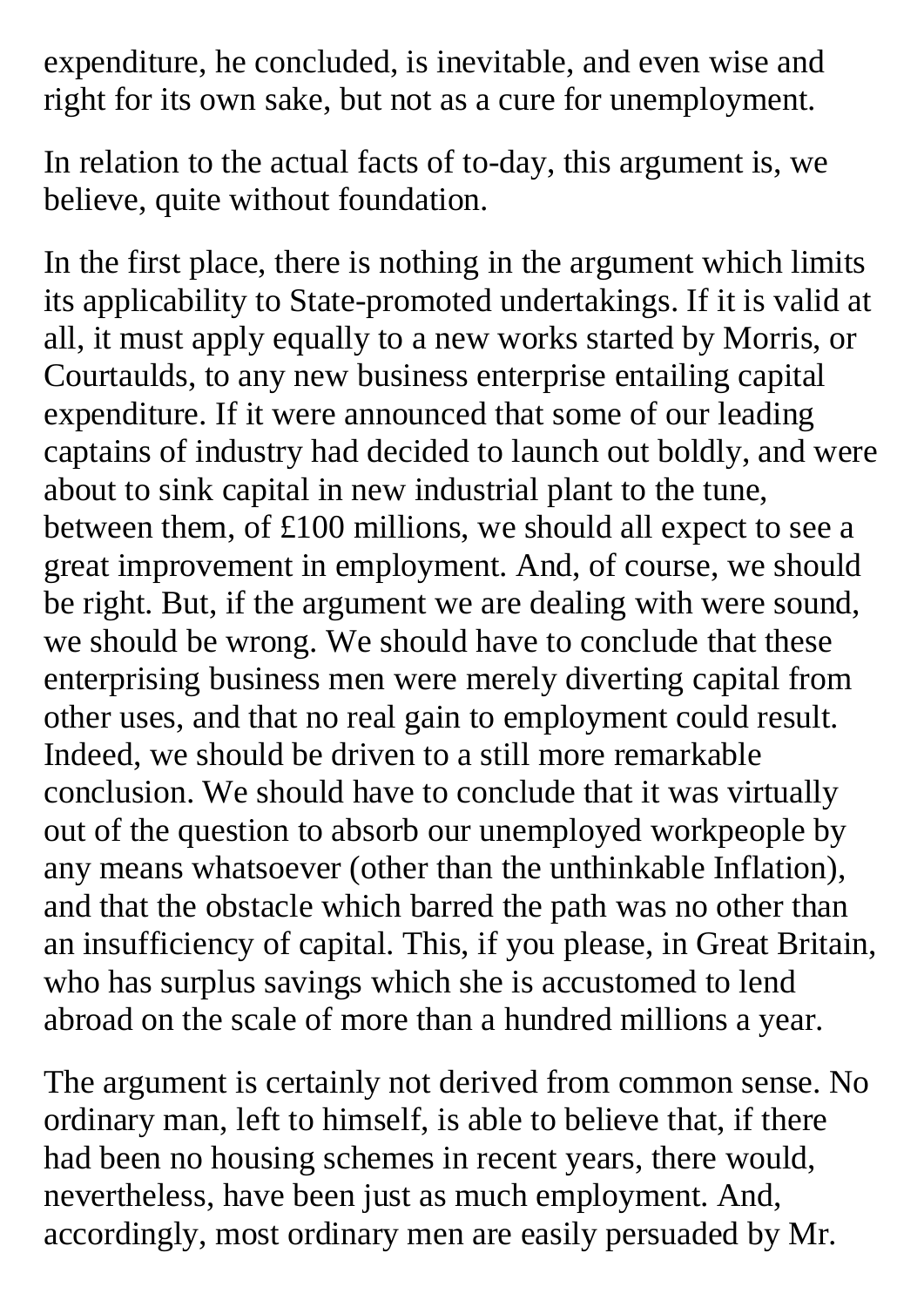Lloyd George that, if his schemes for employment are adopted, more men will be employed.

But the argument is not only unplausible. It is also untrue. There are three resources which can enable new investment to provide a net addition to the amount of employment.

The first source of supply comes out of the savings which we are now disbursing to pay the unemployed.

The second source of supply comes from the savings which now run to waste through lack of adequate credit.

The third source of supply comes from a reduction in the *net* amount of foreign lending.

Let us consider these in turn, beginning with the first source. Individual saving means that some individuals are *producing* more than they are *consuming*. This surplus may, and should, be used to increase capital equipment. But, unfortunately, this is not the only way in which it can be used. It can also be used to enable other individuals to *consume* more than they *produce*.

This is what happens when there is unemployment. We are using our savings to pay for unemployment instead of using them to equip the country. The savings which Mr. Lloyd George's schemes will employ will be diverted not from financing other capital equipment, but partly from financing unemployment. From the Unemployment Fund alone we are now paying out £50,000,000 a year; and this is not the whole of the cost of supporting the unemployed.

In the second place, the savings of individuals do not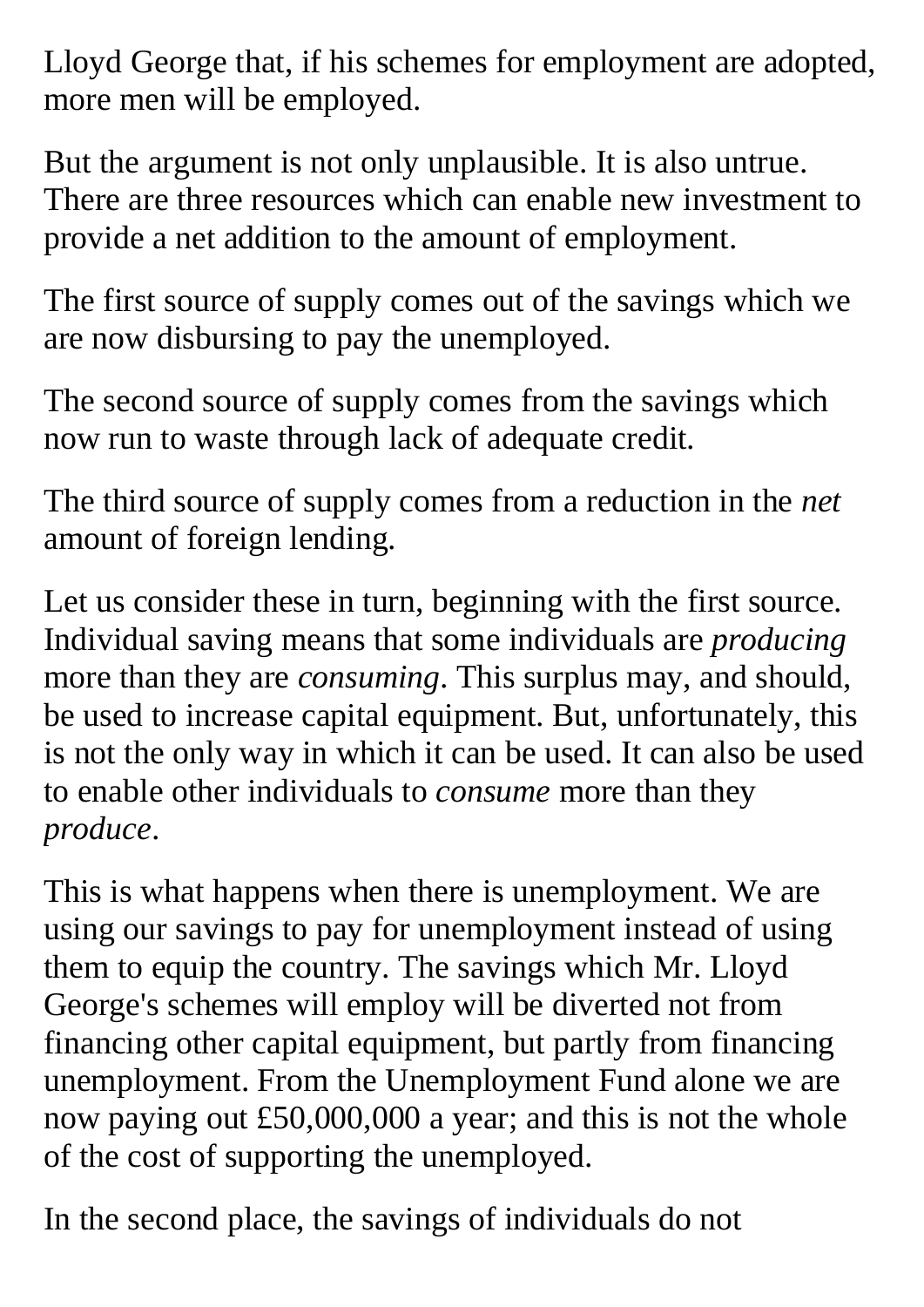necessarily materialise in investments. The amount of investment in capital improvements depends, on the one hand, on the amount of credit created by the Bank of England; and, on the other hand, on the eagerness of entrepreneurs to invest, of whom the Government itself is nowadays the most important. So far from the total of investment, as determined by these factors, being necessarily equal to the total of saving, disequilibrium between the two is at the root of many of our troubles.

When investment runs ahead of saving we have a boom, intense employment, and a tendency to Inflation. When investment lags behind, we have a slump and abnormal unemployment, as at present.

It is commonly objected to this that an expansion of credit necessarily means Inflation. But not *all* credit-creation means Inflation. Inflation only results when we endeavour, as we did in the war and afterwards, to expand our activities still further after everyone is already employed and our savings are being used up to the hilt.

The suggestion that a policy of capital expenditure, if it does not take capital away from ordinary industry, will spell Inflation, would be true enough if we were dealing with boom conditions. And it would become true if the policy of capital expenditure were pushed unduly far, so that the demand for savings began to exceed the supply. But we are far, indeed, from such a position at the present time. A large amount of deflationary slack has first to be taken up before there can be the smallest danger of a development policy leading to Inflation. To bring up the bogy of Inflation as an objection to capital expenditure at the present time is like warning a patient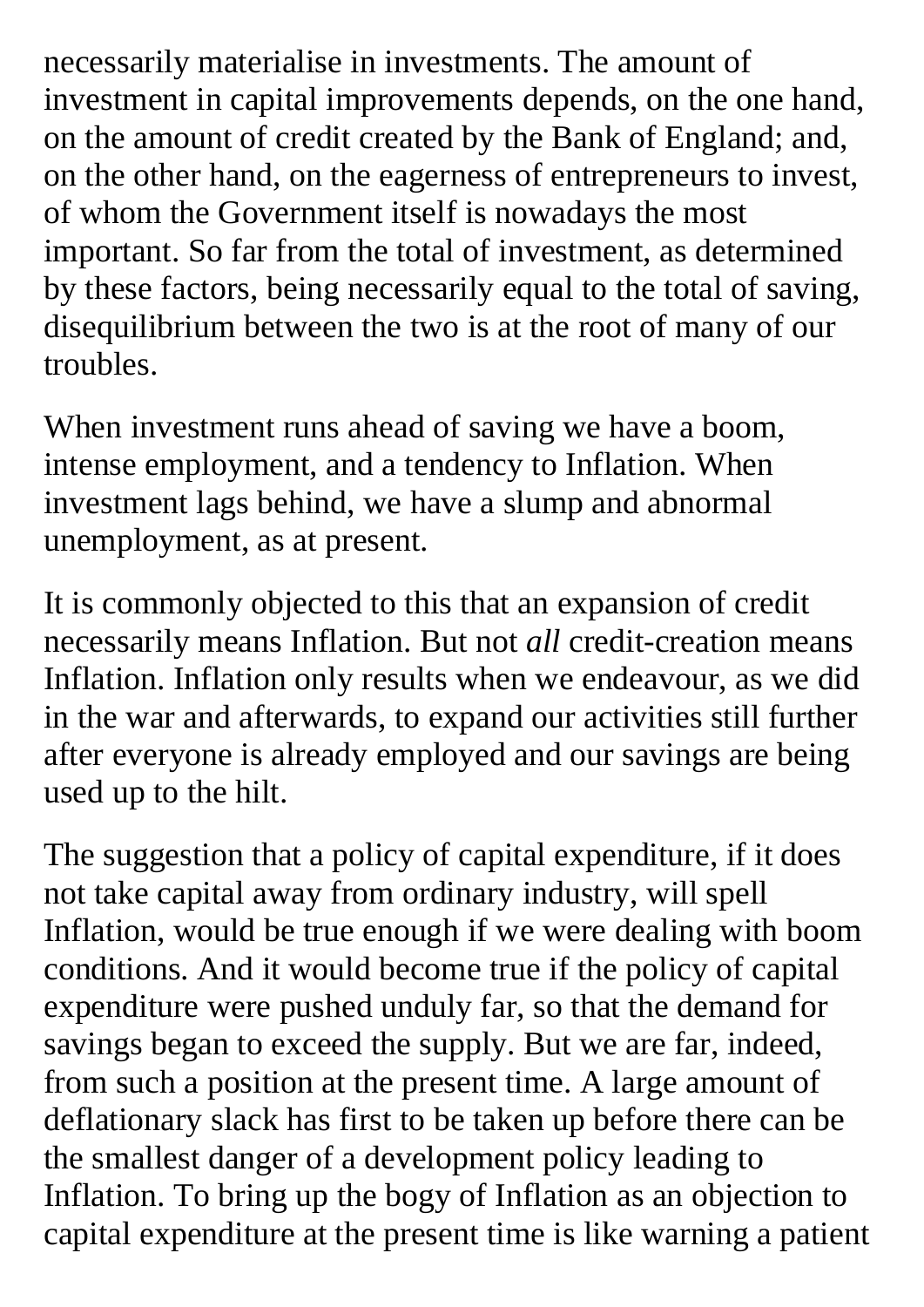who is wasting away from emaciation of the dangers of excessive corpulence.

The real difficulty hitherto in the way of an easier credit policy by the Bank of England has been the fear that an expansion of credit might lead to a loss of gold which the Bank could not afford.

Now if the Bank were to try to increase the volume of credit at a time when, on account of the depression of home enterprise, no reliance could be placed on the additional credit being absorbed at home at the existing rate of interest, this might quite well be true. Since market rates of interest would fall, a considerable part of the new credit might find its way to *foreign* borrowers, with the result of a drain of gold out of the Bank. Thus it is not safe for the Bank to expand credit unless it is certain beforehand that there are *home* borrowers standing ready to absorb it at the existing rates of interest.

This is the reason why the Liberal plan is exactly suited to the fundamentals of the present position. It provides the necessary condition for an expansion of credit to be safe.

It is, of course, essential that the Bank of England should loyally co-operate with the Government's programme of capital development, and do its best to make it a success. For, unfortunately, it would lie within the power of the Bank, provided it were to pursue a deflationary policy aimed at preventing any expansion in bank-credit, to defeat the best-laid plans and to ensure that the expenditure financed by the Treasury *was* at the expense of other business enterprise.

Thus we accept Mr. McKenna's contention that an expansion of credit is the key to the situation. But if we were simply to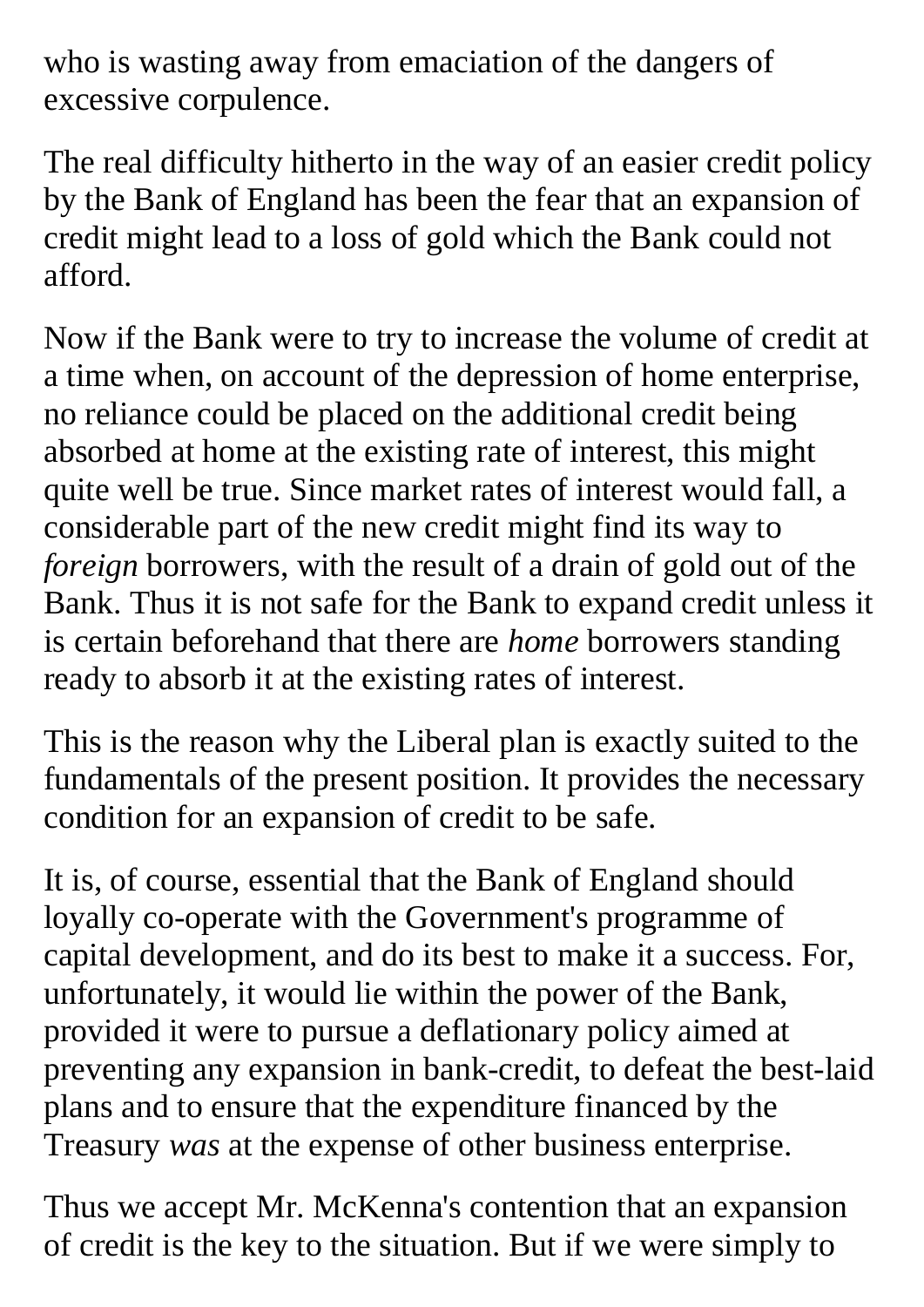increase credit without providing a specific use for it at home, we should be nervous that too much of this extra credit would be lent to foreigners and taken away in gold. We conclude, therefore, that, whilst an increased volume of bank-credit is probably a *sine qua non* of increased employment, a programme of home investment which will absorb this increase is a *sine qua non* of the safe expansion of credit.

The third source of the funds required for the Liberal policy will be found by a net reduction of foreign lending.

An important part of our savings is now finding its outlet in foreign issues. Granted that a big policy of national development could not be financed wholly out of the existing expenditure on unemployment and out of the savings which are at present running to waste, granted that, to meet the borrowing demands of the State other borrowers must go without, why should we assume that these other borrowers must be British business men? The technique of the capital market makes it far more probable that they would be some of the overseas Governments or municipalities which London at present finances on so large a scale. It is the bond market that would be principally affected by a British Government loan.

Now anything which served to diminish the volume of foreign issues would be welcomed by the Bank of England at the present time for its own sake. The exchange position is uncomfortable and precarious; the recent rise in bank-rate is proof of that. A diminution of foreign investment would ease the strain on the exchanges. Why, it is only a year or two since the Bank of England, with this end in view, was maintaining a semi-official embargo on foreign issues. The embargo was a crude instrument, suitable only for temporary use, and we do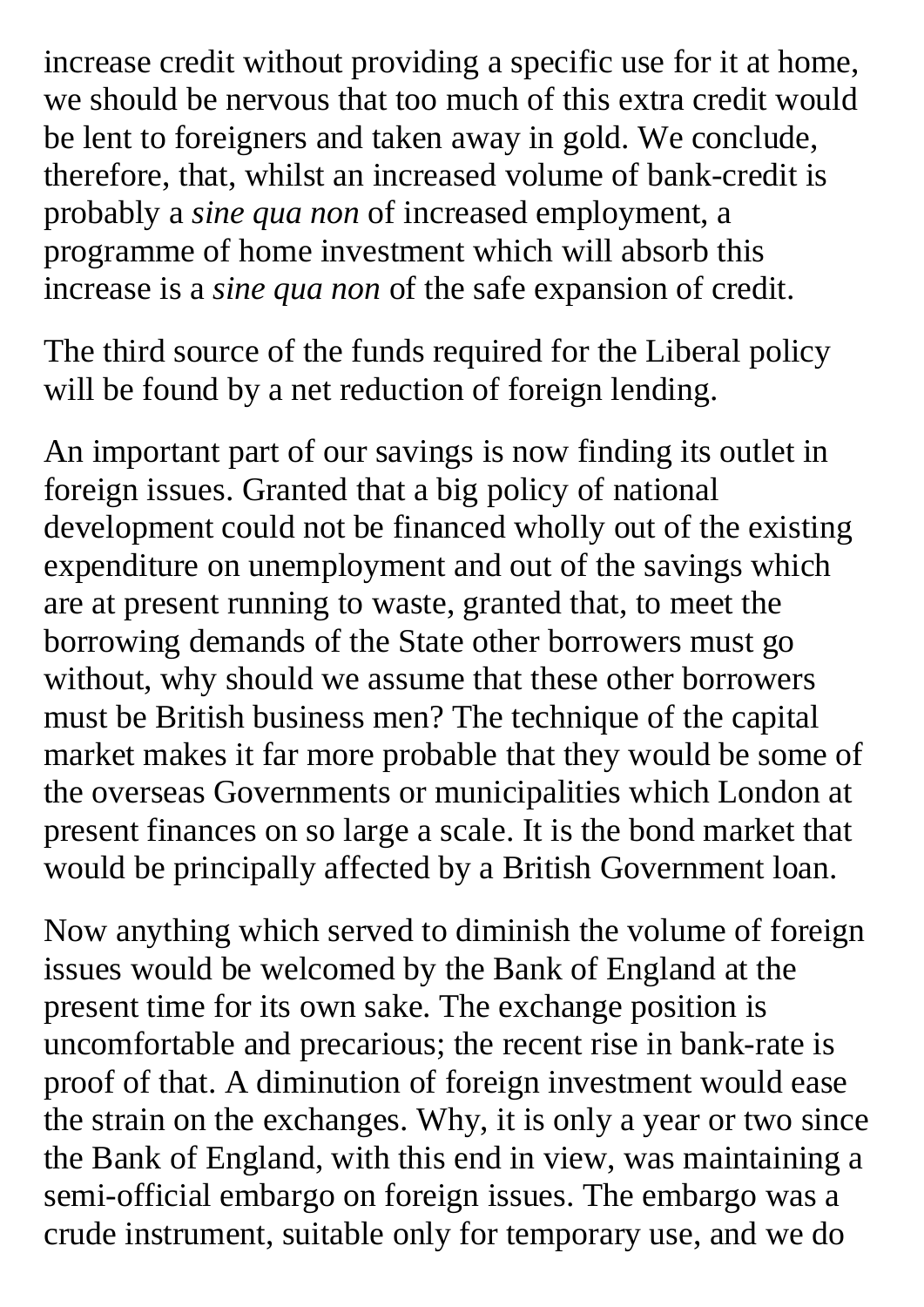not suggest its renewal. But the need which that embargo was designed to supply still remains, if in a less acute degree. In relation to our less favourable balance of foreign trade, we are investing abroad dangerously much; and we are investing abroad to this dangerous extent partly because there are insufficient outlets for our savings at home.

It follows, therefore, that a policy of capital expenditure, in so far as it might go beyond the mere absorption of deflationary slack, would serve mainly to divert to home development savings which now find their way abroad, and that this would be a welcome result in the interests of the Bank of England.

It has been objected that if we lend less abroad, our exports will fall off. We see no reason to anticipate this. Immediately, as we have said, the reduction in *net* foreign lending will relieve the pressure on the Bank of England's stock of gold. But, ultimately, its main effect will be realised, not in a reduction of exports, but in an increase of imports. For the new schemes will require a certain amount of imported raw materials, whilst those who are now unemployed will consume more imported food when they are once again earning decent wages.

Here, then, is our answer. The savings which Mr. Lloyd George's schemes will employ will be diverted, not from financing other capital equipment, but partly from financing unemployment. A further part will come from the savings which now run to waste through lack of adequate credit. Something will be provided by the very prosperity which the new policy will foster. And the balance will be found by a reduction of foreign lending.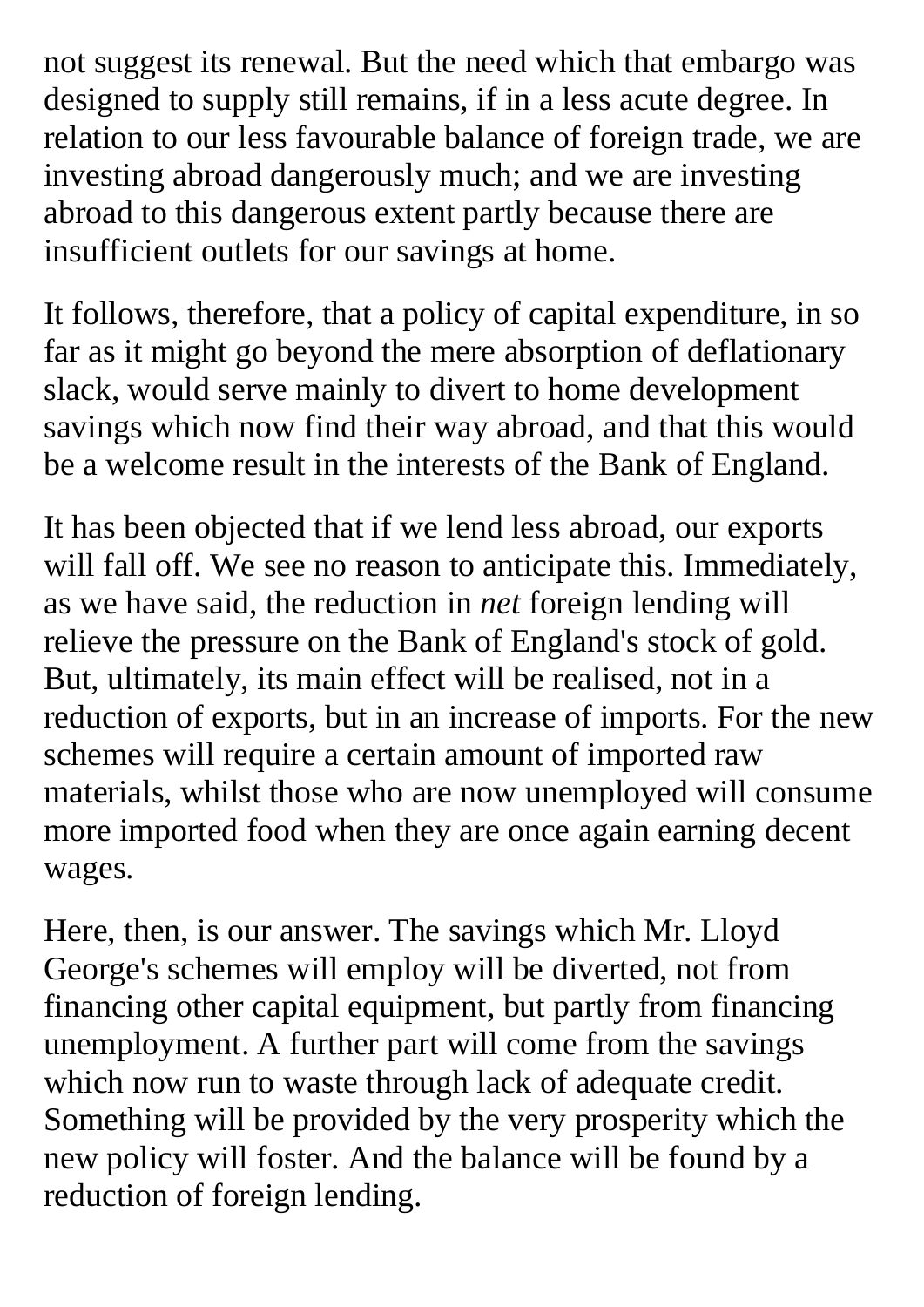The whole of the labour of the unemployed is available to increase the national wealth. It is crazy to believe that we shall ruin ourselves financially by trying to find means for using it and that "Safety First" lies in continuing to maintain men in idleness.

It is precisely *with* our unemployed productive resources that we shall make the new investments.

We are left with a broad, simple, and surely incontestable proposition. Whatever real difficulties there may be in the way of absorbing our unemployed labour in productive work, an inevitable diversion of resources from other forms of employment is not one of them.

## **II**

Our whole economic policy during recent years has been dominated by the preoccupation of the Treasury with their departmental problem of debt conversion. The less the Government borrows, the better, they argue, are the chances of converting the National Debt into loans carrying a lower rate of interest. In the interests of conversion, therefore, they have exerted themselves to curtail, as far as they can, all public borrowing, all capital expenditure by the State, no matter how productive and desirable in itself. We doubt if the general public has any idea how powerful, persistent, and far-reaching this influence has been.

To all well-laid schemes of progress and enterprise, they have (whenever they could) barred the door with, No! Now, it is quite true, that curtailing capital expenditure exerts some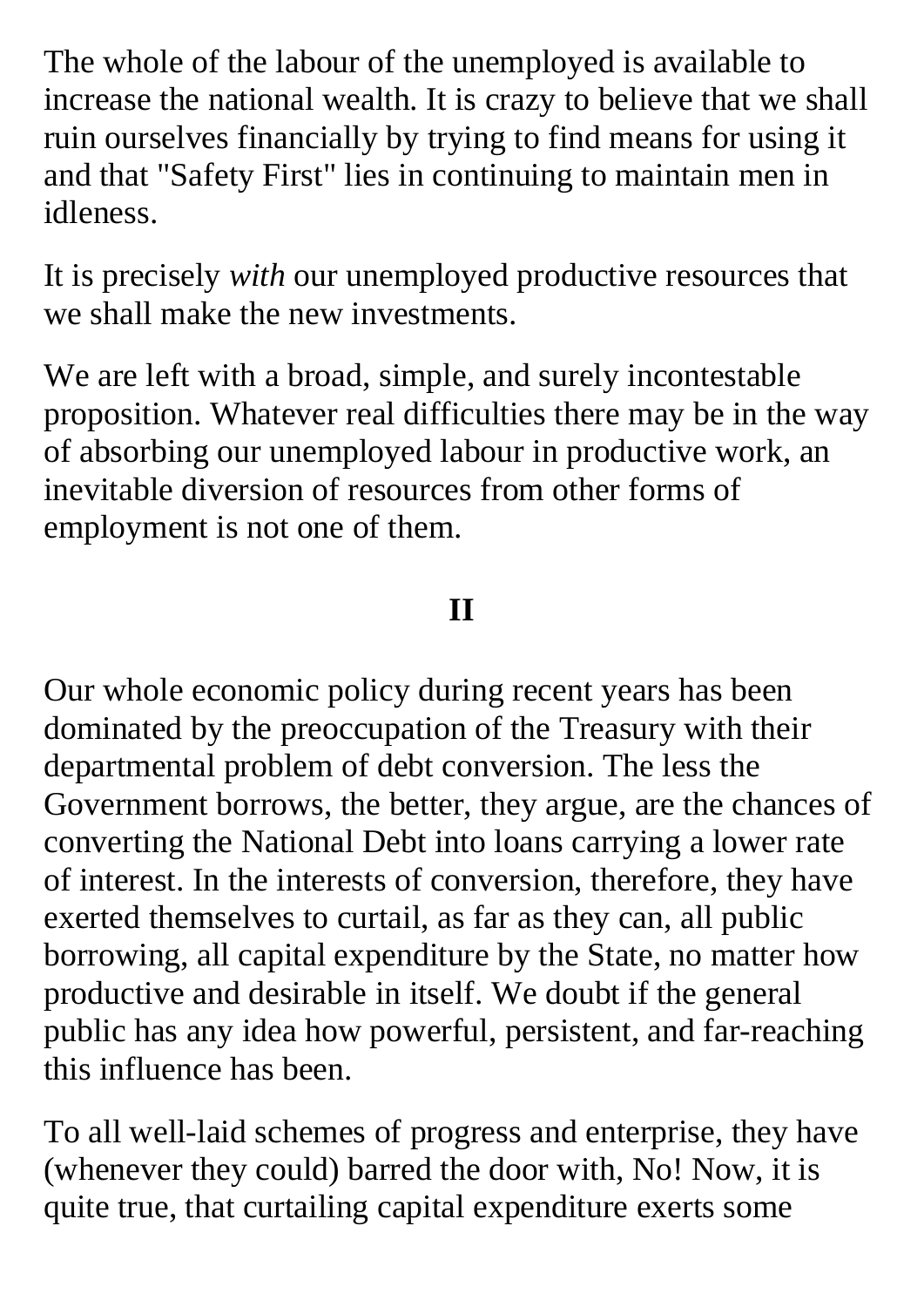tendency towards lower interest rates for Government loans. But it is no less true that it makes for increased unemployment and that it leaves the country with a pre-war outfit.

Even from the Budget point of view, it is a question whether the game is worth the candle. It is difficult to believe that, if this question were considered squarely on its merits, any intelligent person could return an affirmative answer. The capital market is an international market. All sorts of influences which are outside our control go to determine the gilt-edged rate of interest; and the effect which the British Government can exert on it by curtailing or expanding its capital programme is limited. Suppose, which is putting the case extremely high, that the effect might be as much as ¼ per cent. This, applied to the £2000 millions of War Loan, which are ripe for conversion, would represent a difference in the annual debt charge of £5 millions annually. Compare this with the expenditure of the Unemployment Fund—over £50 millions last year.

Moreover, in the course of (say) ten years it is not unlikely that a situation will arise—as used to happen from time to time before the war—when for world reasons the rate of interest will be abnormally low—much lower than we could possibly hope for by Treasury contrivances in the exceptionally unfavourable environment of abnormally high world rates. This will be the moment for a successful conversion scheme. Even, therefore, if the Treasury could convert to-day at a saving of  $\frac{1}{4}$  per cent or  $\frac{1}{2}$  per cent, it might be extremely improvident to do so. A premature conversion for an inconsiderable saving would be a grave blunder. We must have the patience to wait for the ideal conjuncture of conditions, and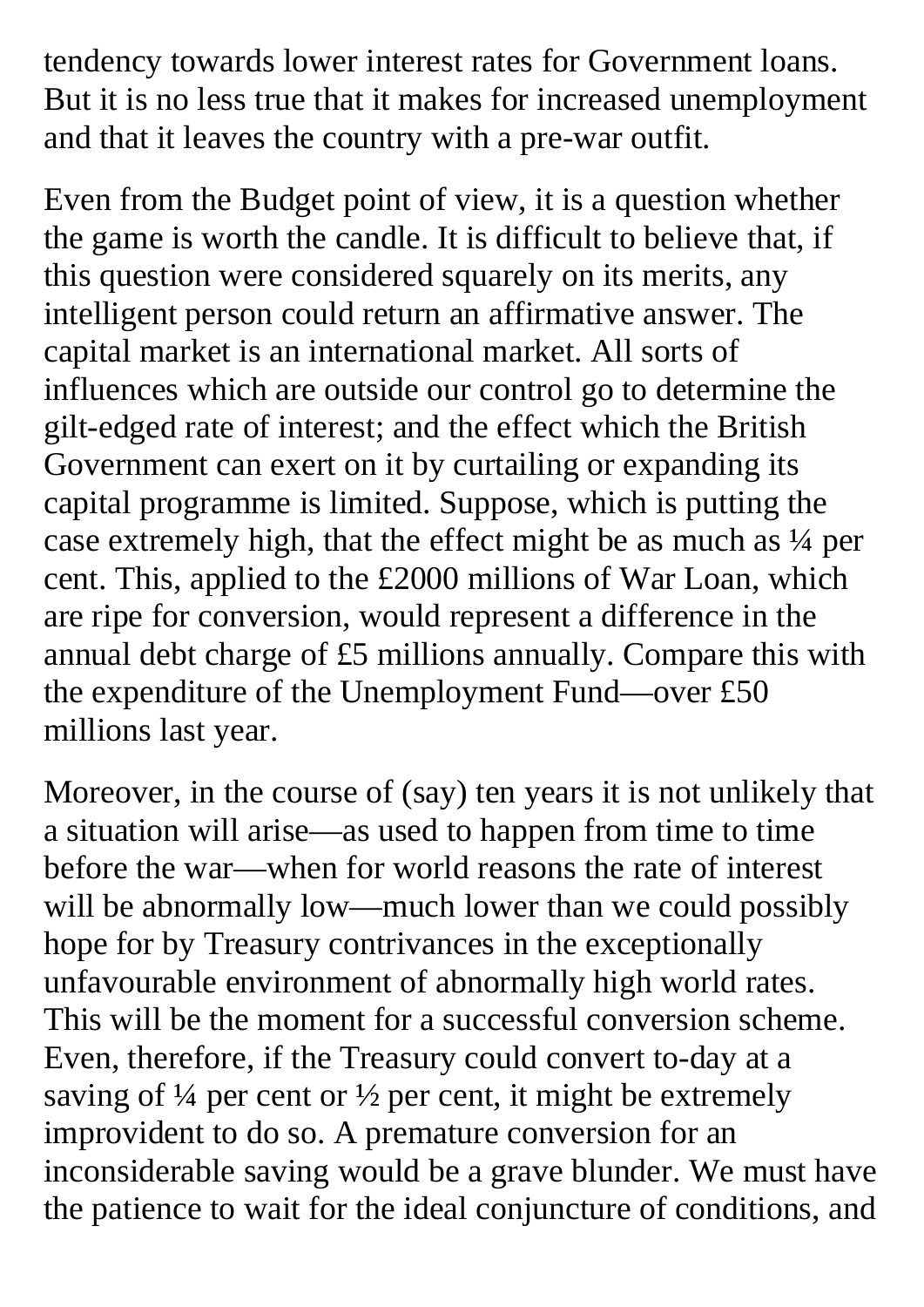then the Chancellor of the Exchequer of the day will be able to pull off something big.

But apart from budgetary advantages and disadvantages, there is a deep-seated confusion of thought in hindering on these grounds the capital development of the country. The rate of interest can fall for either of two opposite reasons. It may fall on account of an abundant supply of savings, *i.e.* of money available to be spent on investments; or it may fall on account of a deficient supply of investments, *i.e.* on desirable purposes on which to spend the savings. Now a fall in the rate of interest for the first reason is, obviously, very much in the national interest. But a fall for the second reason, if it follows from a deliberate restriction of outlets for investment, is simply a disastrous method of impoverishing ourselves.

A country is enriched not by the mere negative act of an individual not spending all his income on current consumption. It is enriched by the positive act of using these savings to augment the capital equipment of the country.

It is not the miser who gets rich; but he who lays out his money in fruitful investment.

The object of urging people to save is *in order* to be able to build houses and roads and the like. Therefore a policy of trying to lower the rate of interest by suspending new capital improvements and so stopping up the outlets and purposes of our savings is simply suicidal. No one, perhaps, would uphold such a policy expressed in so many words. But this, in fact, is what the Treasury has been doing for several years. In some cases, the pressure of public opinion or of other Government Departments or Local Authorities has been too much for them.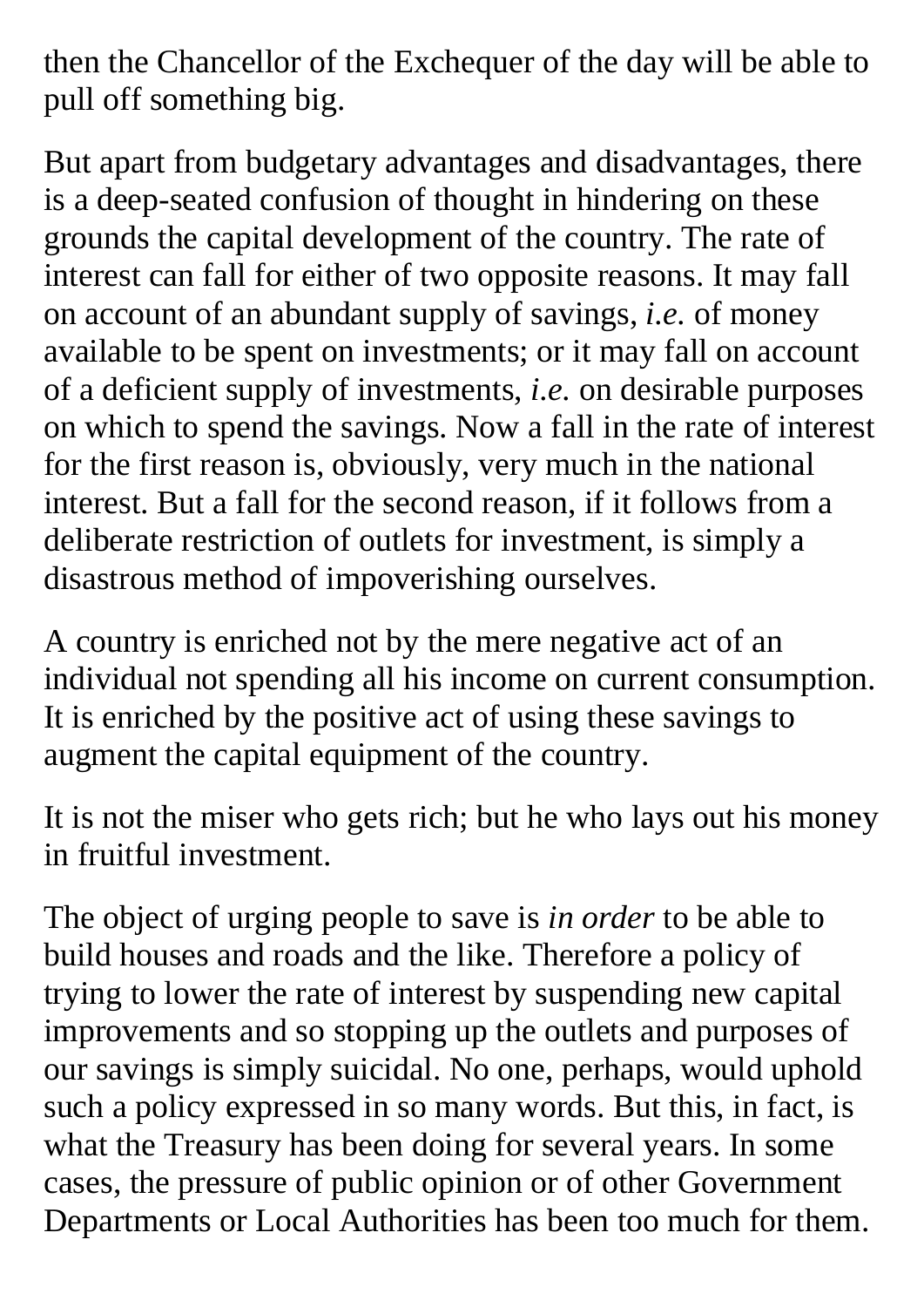But whenever it has been within their power to choke something off, they have done so.

The futility of their policy and the want of sound reasoning behind it have been finally demonstrated by its failure even to secure a fall in the rate of interest. For, as we have seen above, if outlets for investment at home are stopped up, savings flow abroad on a scale disproportionate to our favourable balance of trade, with the result that the Bank of England tends to lose gold. To counteract this position, the bank-rate has to be raised.

So in the end we have the worst of all worlds. The country is backward in its equipment, instead of being thoroughly up to date. Business profits are poor, with the result that the yield of the income tax disappoints the Chancellor of the Exchequer, and he is unable either to relieve the taxpayer or to push forward with schemes of social reform. Unemployment is rampant. This want of prosperity actually diminishes the rate of saving and thus defeats even the original object of a lower rate of interest. So rates of interest are, after all, high.

It is not an accident that the Conservative Government have landed us in the mess where we find ourselves. It is the natural outcome of their philosophy:

"You must not press on with telephones or electricity, because this will raise the rate of interest."

"You must not hasten with roads or housing, because this will use up opportunities for employment which we may need in later years."

"You must not try to employ every one, because this will cause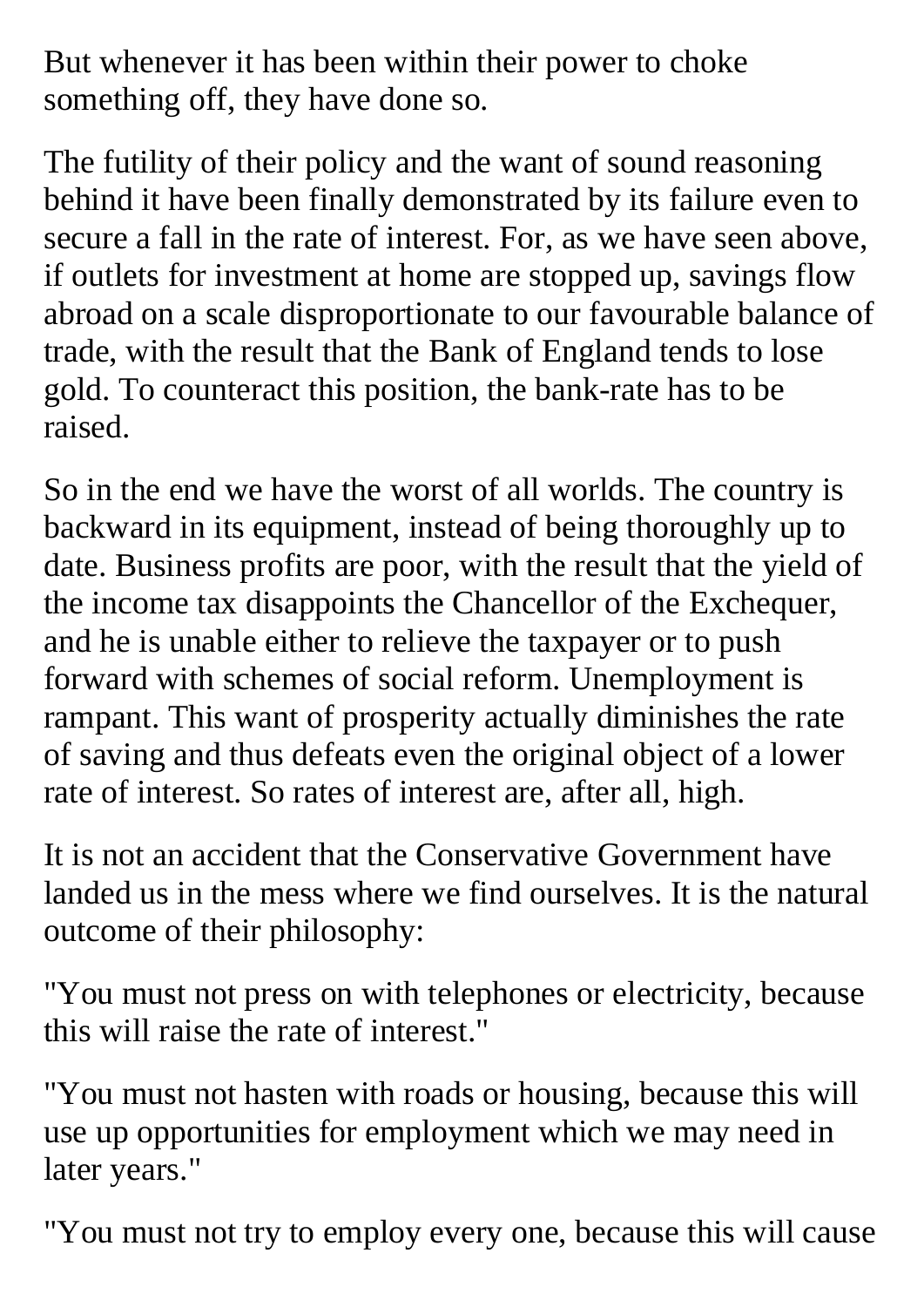inflation."

"You must not invest, because how can you know that it will pay?"

"You must not do anything, because this will only mean that you can't do something else."

"Safety First! The policy of maintaining a million unemployed has now been pursued for eight years without disaster. Why risk a change?"

"We will not promise more than we can perform. We, therefore, promise nothing."

This is what we are being fed with.

They are slogans of depression and decay—the timidities and obstructions and stupidities of a sinking administrative vitality.

Negation, Restriction, Inactivity—these are the Government's watchwords. Under their leadership we have been forced to button up our waistcoats and compress our lungs. Fears and doubts and hypochondriac precautions are keeping us muffled up indoors. But we are not tottering to our graves. We are healthy children. We need the breath of life. There is nothing to be afraid of. On the contrary. The future holds in store for us far more wealth and economic freedom and possibilities of personal life than the past has ever offered.

There is no reason why we should not feel ourselves free to be bold, to be open, to experiment, to take action, to try the possibilities of things. And over against us, standing in the path, there is nothing but a few old gentlemen tightly buttonedup in their frock coats, who only need to be treated with a little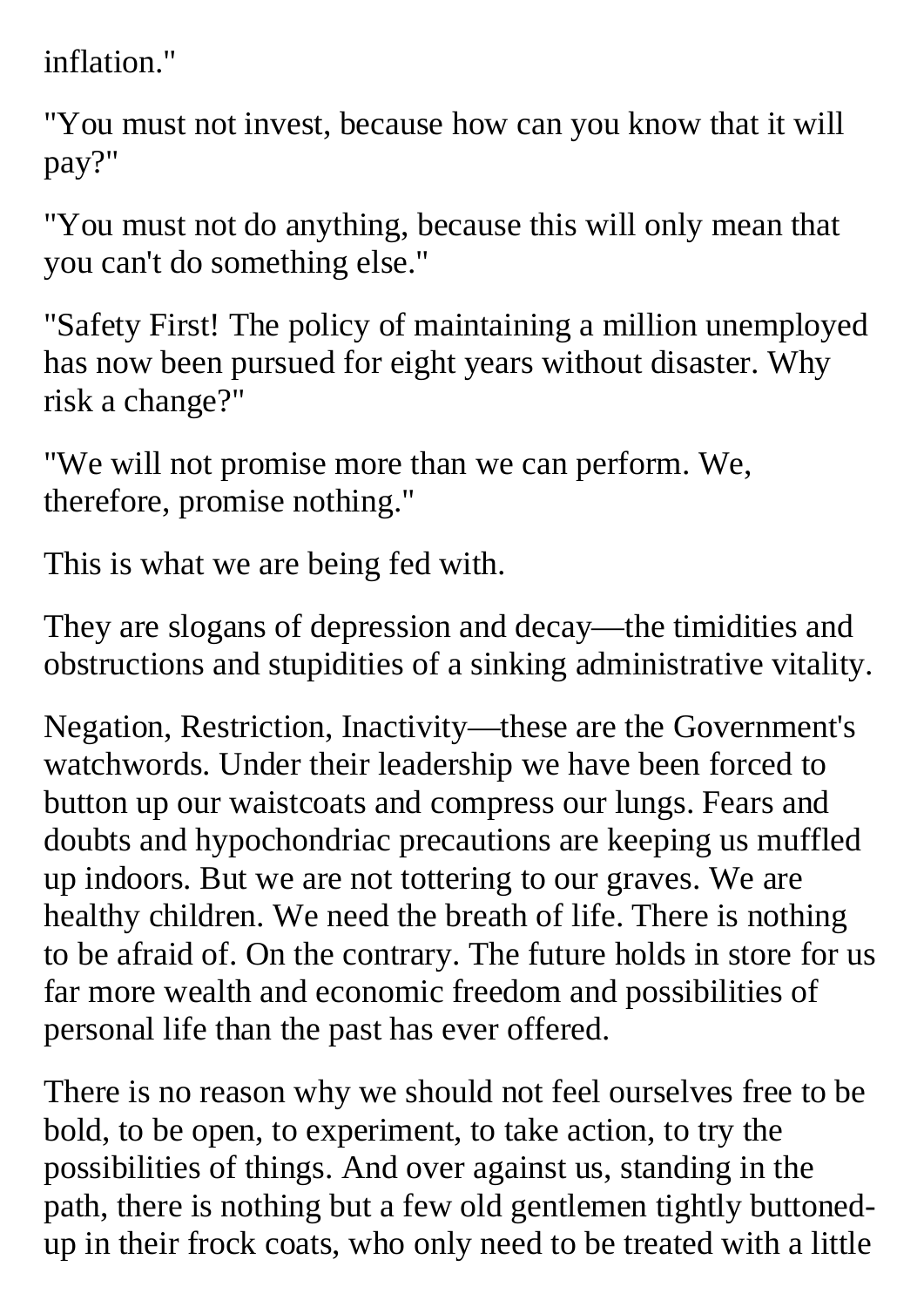friendly disrespect and bowled over like ninepins.

Quite likely they will enjoy it themselves, when once they have got over the shock.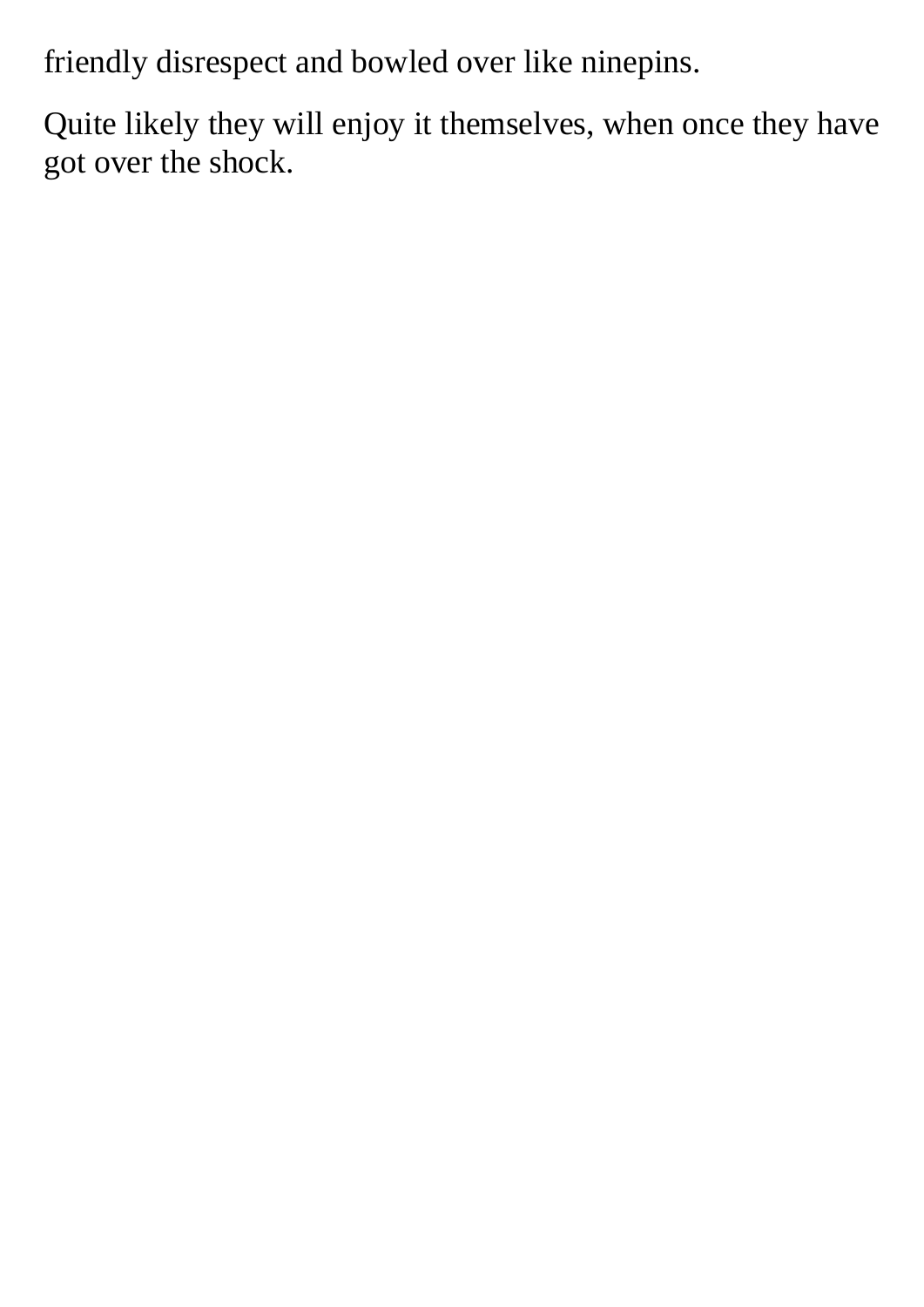# **5. THE GREAT SLUMP OF 1930 (1930)**

**I**

The world has been slow to realise that we are living this year in the shadow of one of the greatest economic catastrophes of modern history. But now that the man in the street has become aware of what is happening, he, not knowing the why and wherefore, is as full to-day of what may prove excessive fears as, previously, when the trouble was first coming on, he was lacking in what would have been a reasonable anxiety. He begins to doubt the future. Is he now awakening from a pleasant dream to face the darkness of facts? Or dropping off into a nightmare which will pass away?

He need not be doubtful. The other was *not* a dream. This *is* a nightmare, which will pass away with the morning. For the resources of Nature and men's devices are just as fertile and productive as they were. The rate of our progress towards solving the material problems of life is not less rapid. We are as capable as before of affording for every one a high standard of life—high, I mean, compared with, say, twenty years ago and will soon learn to afford a standard higher still. We were not previously deceived. But to-day we have involved ourselves in a colossal muddle, having blundered in the control of a delicate machine, the working of which we do not understand. The result is that our possibilities of wealth may run to waste for a time—perhaps for a long time.

I doubt whether I can hope to bring what is in my mind into fully effective touch with the mind of the reader. I shall be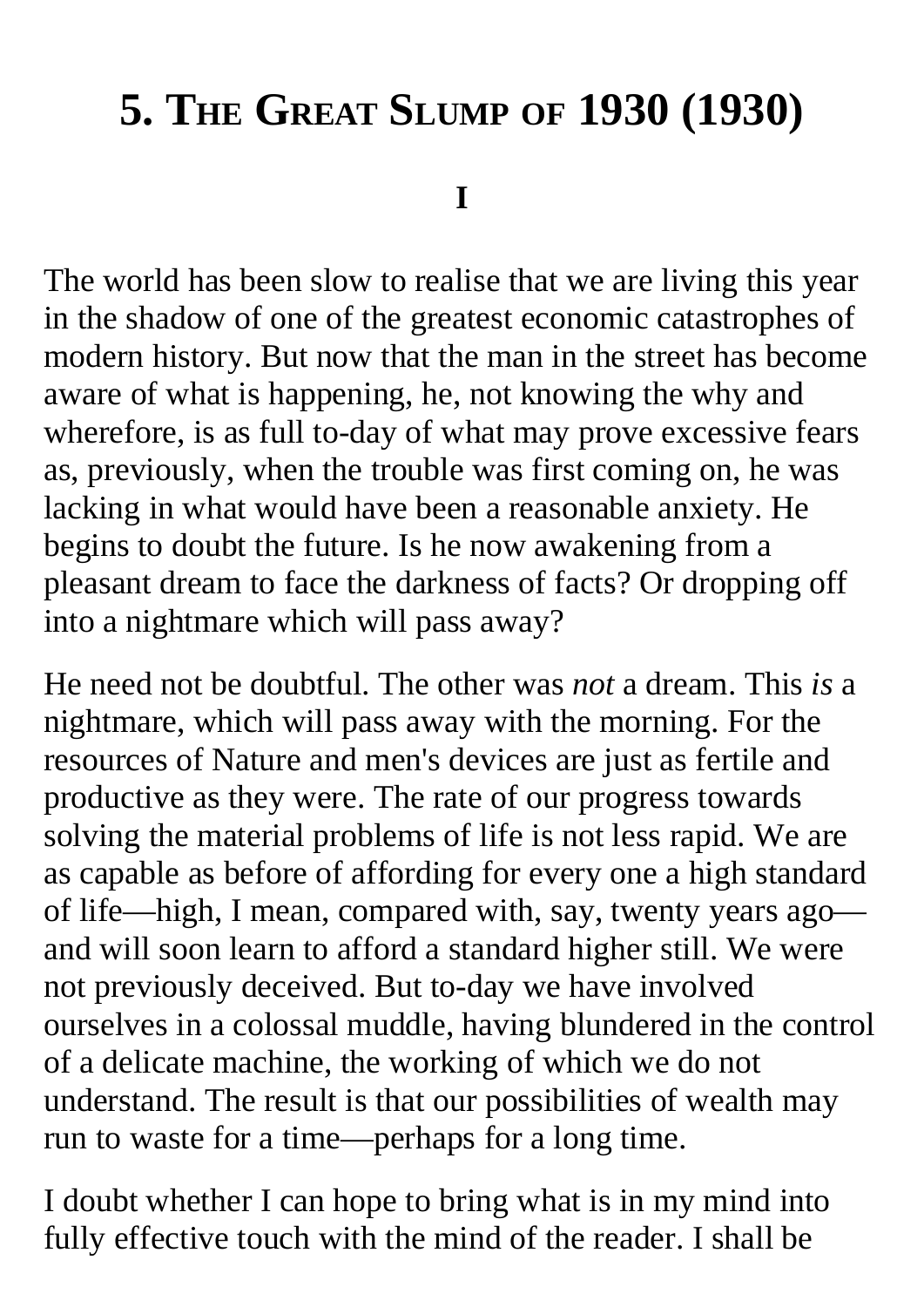saying too much for the layman, too little for the expert. Forthough no one will believe it—economics is a technical and difficult subject. It is even becoming a science. However, I will do my best—at the cost of leaving out, because it is too complicated, much that is necessary to a complete understanding of contemporary events.

First of all, the extreme violence of the slump is to be noticed. In the three leading industrial countries of the world—the United States, Great Britain, and Germany—10,000,000 workers stand idle. There is scarcely an important industry anywhere earning enough profit to make it expand—which is the test of progress. At the same time, in the countries of primary production the output of mining and of agriculture is selling, in the case of almost every important commodity, at a price which, for many or for the majority of producers, does not cover its cost. In 1921, when prices fell as heavily, the fall was from a boom level at which producers were making abnormal profits; and there is no example in modern history of so great and rapid a fall of prices from a normal figure as has occurred in the past year. Hence the magnitude of the catastrophe.

The time which elapses before production ceases and unemployment reaches its maximum is, for several reasons, much longer in the case of the primary products than in the case of manufacture. In most cases the productive units are smaller and less well organised amongst themselves for enforcing a process of orderly contraction; the length of the production period, especially in agriculture, is longer; the costs of a temporary shut-down are greater; men are more often their own employers and so submit more readily to a contraction of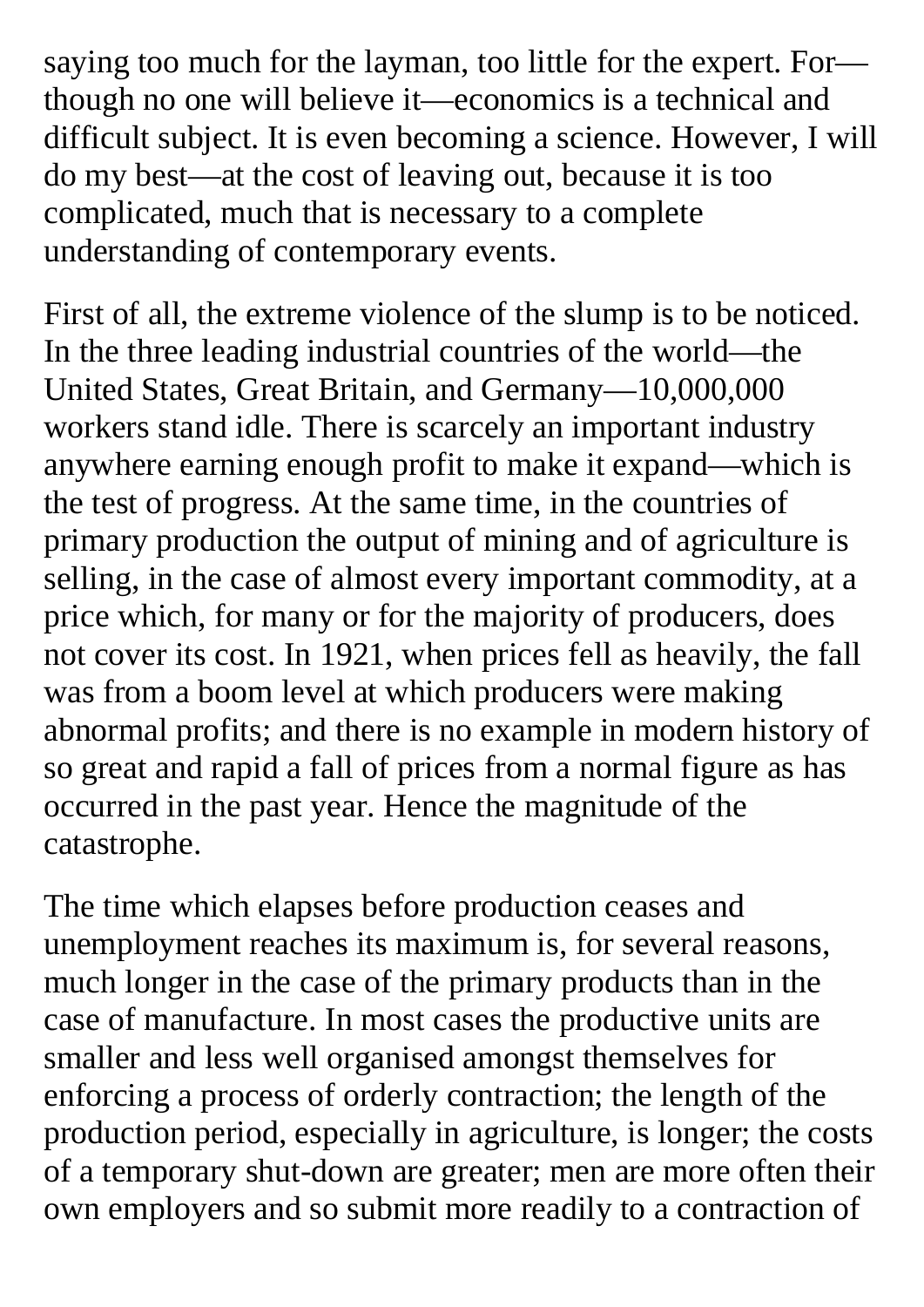the income for which they are willing to work; the social problems of throwing men out of employment are greater in more primitive communities; and the financial problems of a cessation of production of primary output are more serious in countries where such primary output is almost the whole sustenance of the people. Nevertheless we are fast approaching the phase in which the output of primary producers will be restricted almost as much as that of manufacturers; and this will have a further adverse reaction on manufacturers, since the primary producers will have no purchasing power wherewith to buy manufactured goods; and so on, in a vicious circle.

In this quandary individual producers base illusory hopes on courses of action which would benefit an individual producer or class of producers so long as they were alone in pursuing them, but which benefit no one if every one pursues them. For example, to restrict the output of a particular primary commodity raises its price, so long as the output of the industries which use this commodity is unrestricted; but if output is restricted all round, then the demand for the primary commodity falls off by just as much as the supply, and no one is further forward. Or again, if a particular producer or a particular country cuts wages, then, so long as others do not follow suit, that producer or that country is able to get more of what trade is going. But if wages are cut all round, the purchasing power of the community as a whole is reduced by the same amount as the reduction of costs; and, again, no one is further forward.

Thus neither the restriction of output nor the reduction of wages serves in itself to restore equilibrium.

Moreover, even if we were to succeed eventually in re-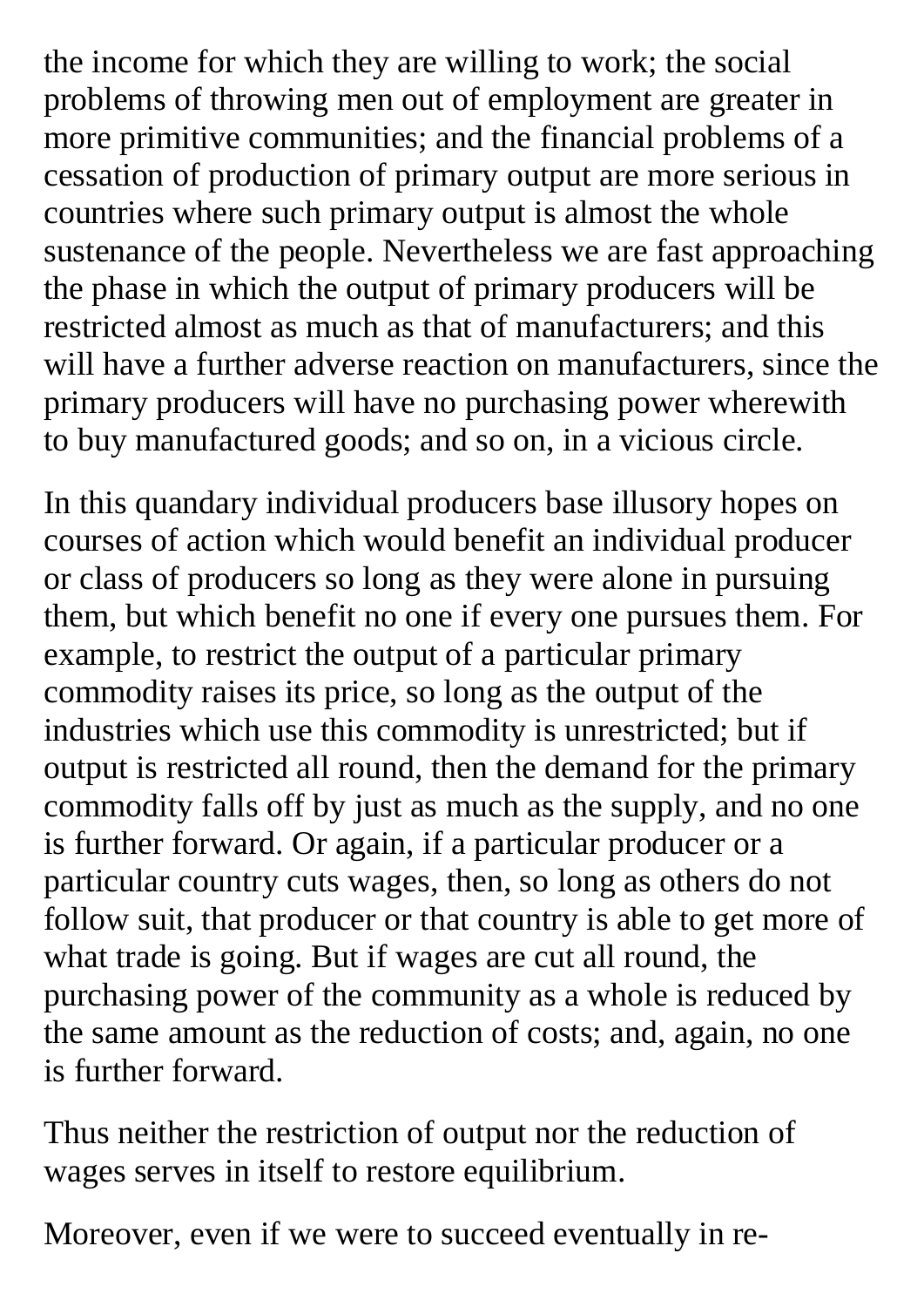establishing output at the lower level of money-wages appropriate to (say) the pre-war level of prices, our troubles would not be at an end. For since 1914 an immense burden of bonded debt, both national and international, has been contracted, which is fixed in terms of money. Thus every fall of prices increases the burden of this debt, because it increases the value of the money in which it is fixed. For example, if we were to settle down to the pre-war level of prices, the British National Debt would be nearly 40 per cent greater than it was in 1924 and double what it was in 1920; the Young Plan would weigh on Germany much more heavily than the Dawes Plan, which it was agreed she could not support; the indebtedness to the United States of her associates in the Great War would represent 40-50 per cent more goods and services than at the date when the settlements were made; the obligations of such debtor countries as those of South America and Australia would become insupportable without a reduction of their standard of life for the benefit of their creditors; agriculturists and householders throughout the world, who have borrowed on mortgage, would find themselves the victims of their creditors. In such a situation it must be doubtful whether the necessary adjustments could be made in time to prevent a series of bankruptcies, defaults, and repudiations which would shake the capitalist order to its foundations. Here would be a fertile soil for agitation, seditions, and revolution. It is so already in many quarters of the world. Yet, all the time, the resources of Nature and men's devices would be just as fertile and productive as they were. The machine would merely have been jammed as the result of a muddle. But because we have magneto trouble, we need not assume that we shall soon be back in a rumbling waggon and that motoring is over.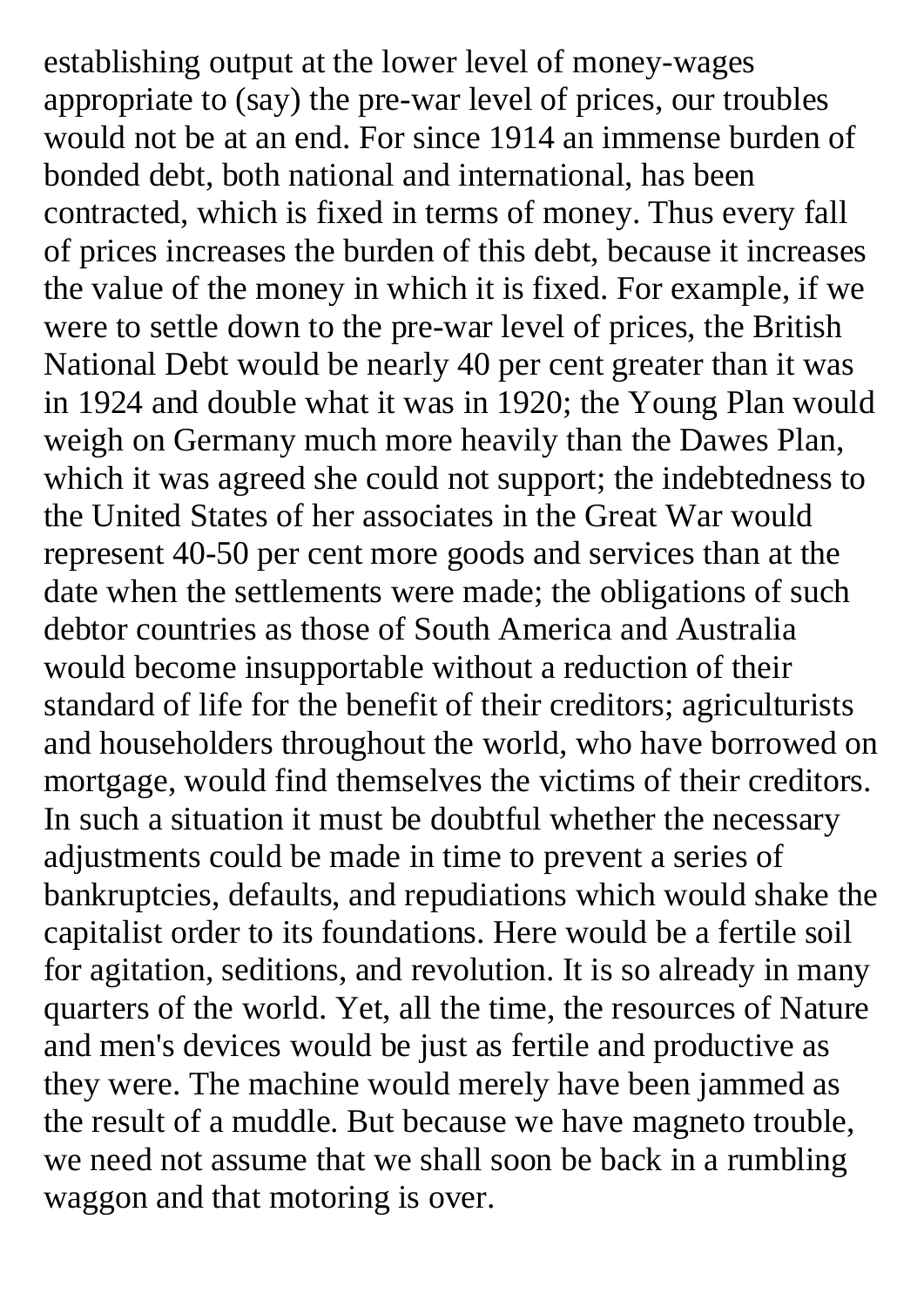We have magneto trouble. How, then, can we start up again? Let us trace events backwards.

1. Why are workers and plant unemployed? Because industrialists do not expect to be able to sell without loss what would be produced if they were employed.

2. Why cannot industrialists expect to sell without loss? Because prices have fallen more than costs have fallen indeed, costs have fallen very little.

3. How can it be that prices have fallen more than costs? For costs are what a business man pays out for the production of his commodity, and prices determine what he gets back when he sells it. It is easy to understand how for an individual business or an individual commodity these can be unequal. But surely for the community as a whole the business men get back the same amount as they pay out, since what the business men pay out in the course of production constitutes the incomes of the public which they pay back to the business men in exchange for the products of the latter? For this is what we understand by the normal circle of production, exchange, and consumption.

4. No! Unfortunately this is not so; and here is the root of the trouble. It is not true that what the business men pay out as costs of production necessarily comes back to them as the saleproceeds of what they produce. It is the characteristic of a boom that their sale-proceeds exceed their costs; and it is the characteristic of a slump that their costs exceed their saleproceeds. Moreover, it is a delusion to suppose that they can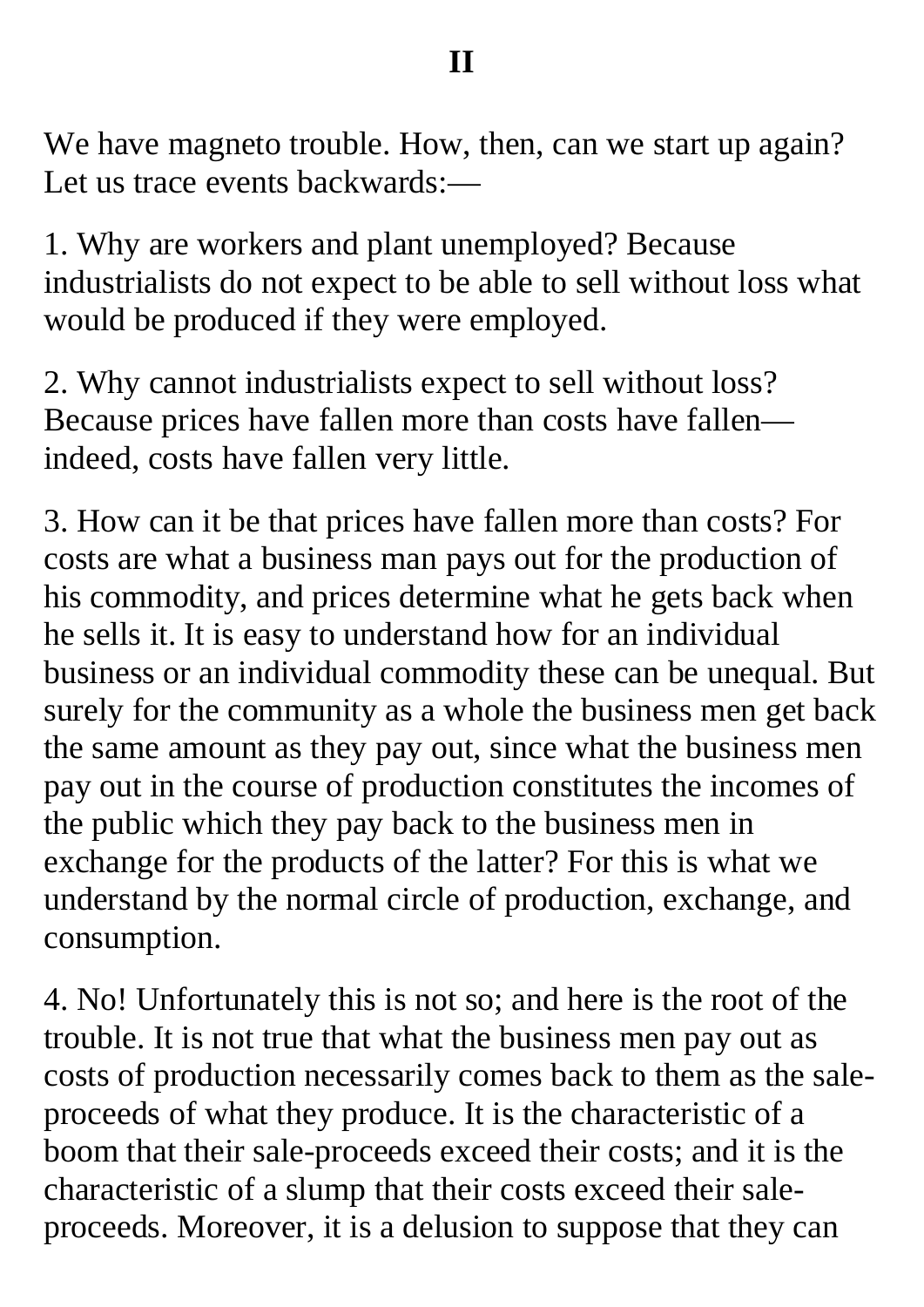<span id="page-129-0"></span>necessarily restore eq[uilib](#page-129-0)rium by reducing their total costs, whether it be by restricting their output or cutting rates of remuneration; for the reduction of their outgoings may, by reducing the purchasing power of the earners who are also their customers, diminish their sale-proceeds by a nearly equal amount.

5. How, then, can it be that the total costs of production for the world's business as a whole can be unequal to the total saleproceeds? Upon what does the inequality depend? I think that I know the answer. But it is too complicated and unfamiliar for me to expound it here satisfactorily. (Elsewhere I have tried to expound it accurately.<sup>[13]</sup>) So I must be somewhat perfunctory.

[13] [In my *Treatise on Money*.]

Let us take, first of all, the consumption-goods which come on to the market for sale. Upon what do the profits (or losses) of the producers of such goods depend? The total costs of production, which are the same thing as the community's total earnings looked at from another point of view, are divided in a certain proportion between the cost of consumption-goods and the cost of capital-goods. The incomes of the public, which are again the same thing as the community's total earnings, are also divided in a certain proportion between expenditure on the purchase of consumption-goods and savings. Now if the first proportion is larger than the second, producers of consumption-goods will *lose* money; for their sale proceeds, which are equal to the expenditure of the public on consumption-goods, will be less (as a little thought will show) than what these goods have cost them to produce. If, on the other hand, the second proportion is larger than the first, then the producers of consumption-goods will make exceptional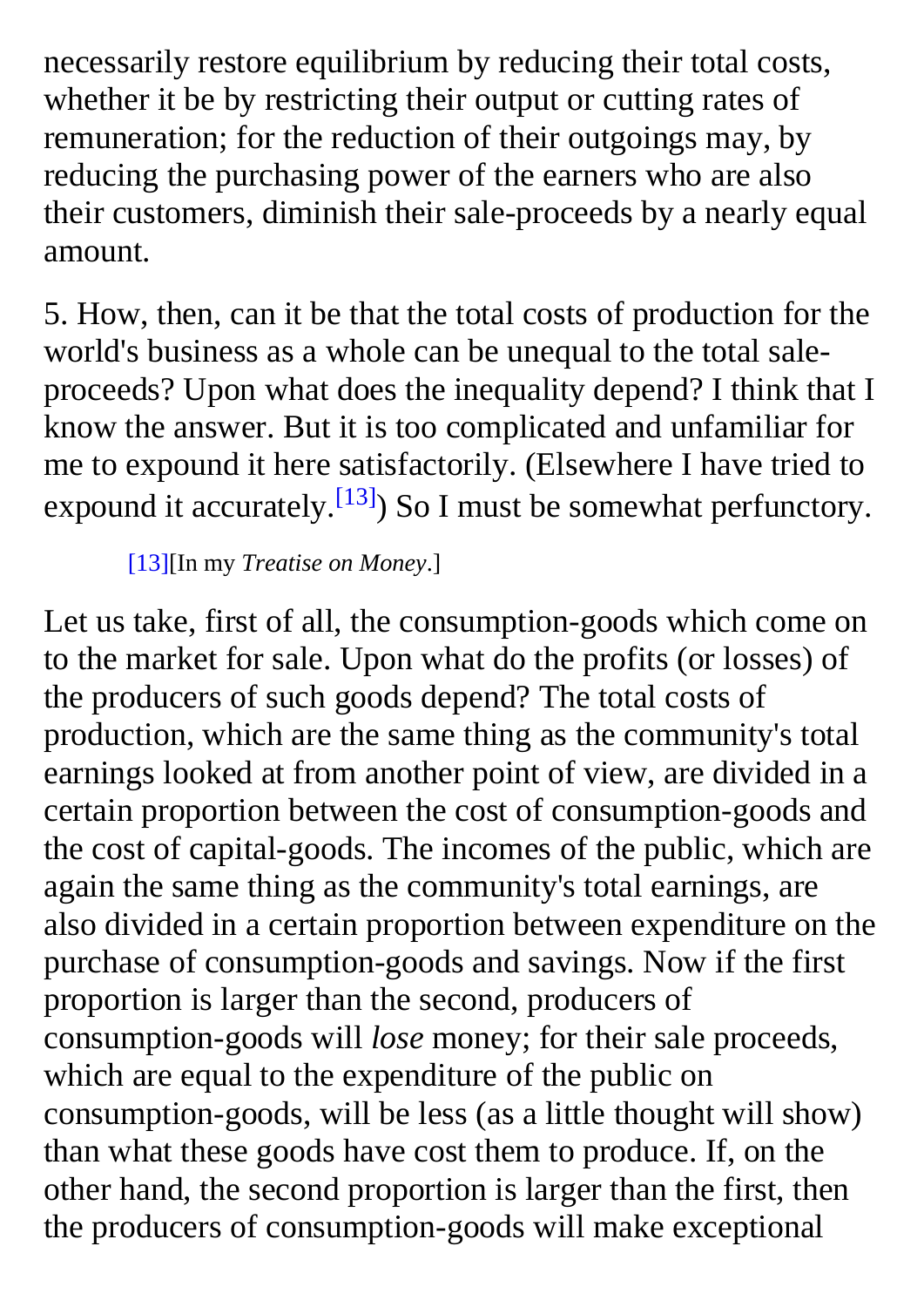*gains*. It follows that the profits of the producers of consumption-goods can only be restored, either by the public spending a larger proportion of their incomes on such goods (which means saving less), or by a larger proportion of production taking the form of capital-goods (since this means a smaller proportionate output of consumption-goods).

But capital-goods will not be produced on a larger scale unless the producers of such goods are making a profit. So we come to our second question—upon what do the profits of the producers of capital-goods depend? They depend on whether the public prefer to keep their savings liquid in the shape of money or its equivalent or to use them to buy capital-goods or the equivalent. If the public are reluctant to buy the latter, then the producers of capital-goods will make a loss; consequently less capital-goods will be produced; with the result that, for the reasons given above, producers of consumption-goods will also make a loss. In other words, *all* classes of producers will tend to make a loss; and general unemployment will ensue. By this time a vicious circle will be set up, and, as the result of a series of actions and reactions, matters will get worse and worse until something happens to turn the tide.

This is an unduly simplified picture of a complicated phenomenon. But I believe that it contains the essential truth. Many variations and fugal embroideries and orchestrations can be superimposed; but this is the tune.

If, then, I am right, the fundamental cause of the trouble is the lack of new enterprise due to an unsatisfactory market for capital investment. Since trade is international, an insufficient output of new capital-goods in the world as a whole affects the prices of commodities everywhere and hence the profits of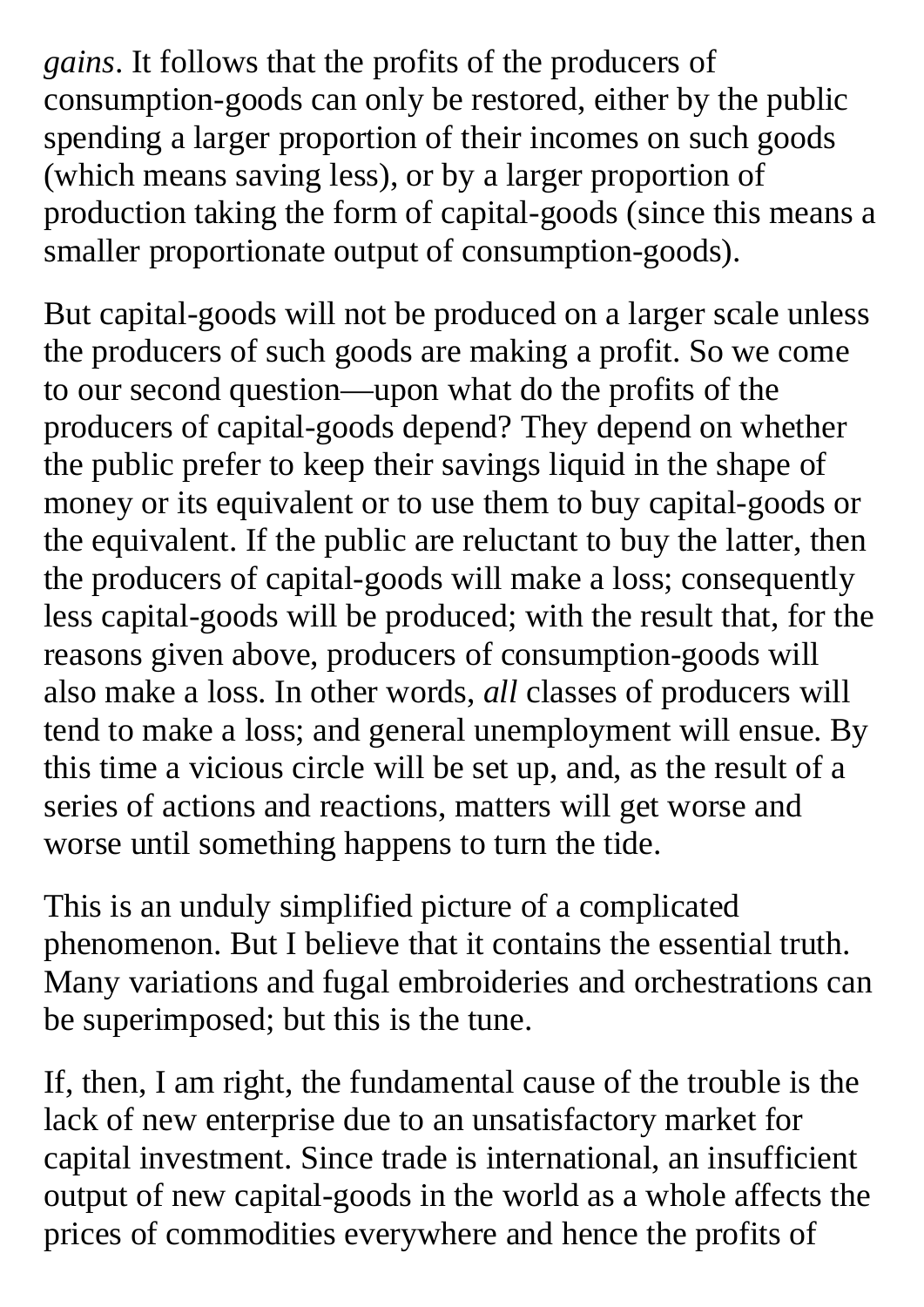producers in all countries alike.

Why is there an insufficient output of new capital-goods in the world as a whole? It is due, in my opinion, to a conjunction of several causes. In the first instance, it was due to the attitude of lenders—for new capital-goods are produced to a large extent with borrowed money. Now it is due to the attitude of borrowers, just as much as to that of lenders.

For several reasons lenders were, and are, asking higher terms for loans than new enterprise can afford. First, the fact, that enterprise could afford high rates for some time after the war whilst war wastage was being made good, accustomed lenders to expect much higher rates than before the war. Second, the existence of political borrowers to meet Treaty obligations, of banking borrowers to support newly restored gold standards, of speculative borrowers to take part in Stock Exchange booms, and, latterly, of distress borrowers to meet the losses which they have incurred through the fall of prices, all of whom were ready if necessary to pay almost any terms, have hitherto enabled lenders to secure from these various classes of borrowers higher rates than it is possible for genuine new enterprise to support. Third, the unsettled state of the world and national investment habits have restricted the countries in which many lenders are prepared to invest on any reasonable terms at all. A large proportion of the globe is, for one reason or another, distrusted by lenders, so that they exact a premium for risk so great as to strangle new enterprise altogether. For the last two years, two out of the three principal creditor nations of the world, namely, France and the United States, have largely withdrawn their resources from the international market for long-term loans.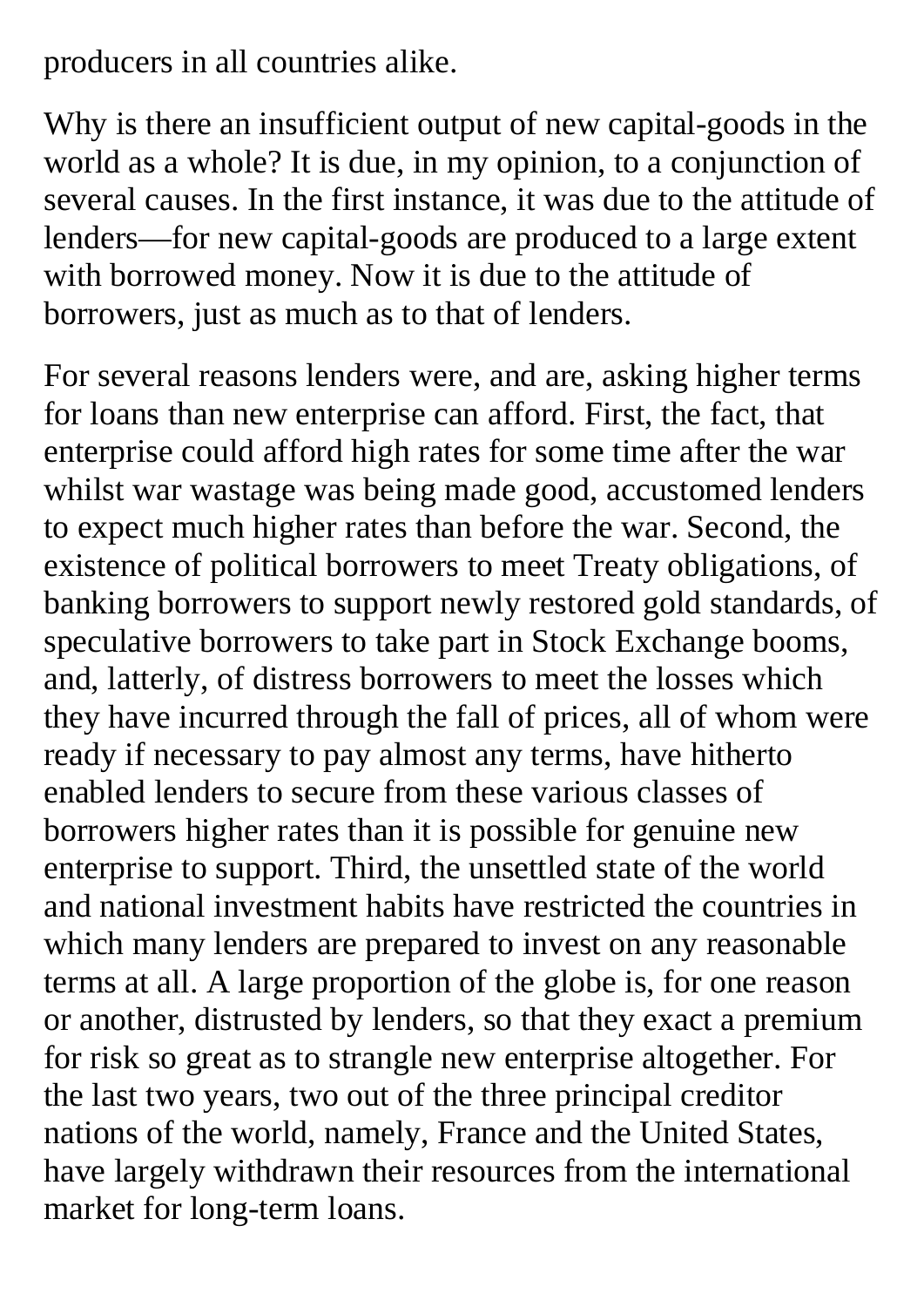Meanwhile, the reluctant attitude of lenders has become matched by a hardly less reluctant attitude on the part of borrowers. For the fall of prices has been disastrous to those who have borrowed, and any one who has postponed new enterprise has gained by his delay. Moreover, the risks that frighten lenders frighten borrowers too. Finally, in the United States, the vast scale on which new capital enterprise has been undertaken in the last five years has somewhat exhausted for the time being—at any rate so long as the atmosphere of business depression continues—the profitable opportunities for yet further enterprise. By the middle of 1929 new capital undertakings were already on an inadequate scale in the world as a whole, outside the United States. The culminating blow has been the collapse of new investment inside the United States, which to-day is probably 20 to 30 per cent less than it was in 1928. Thus in certain countries the opportunity for new profitable investment is more limited than it was; whilst in others it is more risky.

A wide gulf, therefore, is set between the ideas of lenders and the ideas of borrowers for the purpose of genuine new capital investment; with the result that the savings of the lenders are being used up in financing business losses and distress borrowers, instead of financing new capital works.

At this moment the slump is probably a little overdone for psychological reasons. A modest upward reaction, therefore, may be due at any time. But there cannot be a real recovery, in my judgement, until the ideas of lenders and the ideas of productive borrowers are brought together again; partly by lenders becoming ready to lend on easier terms and over a wider geographical field, partly by borrowers recovering their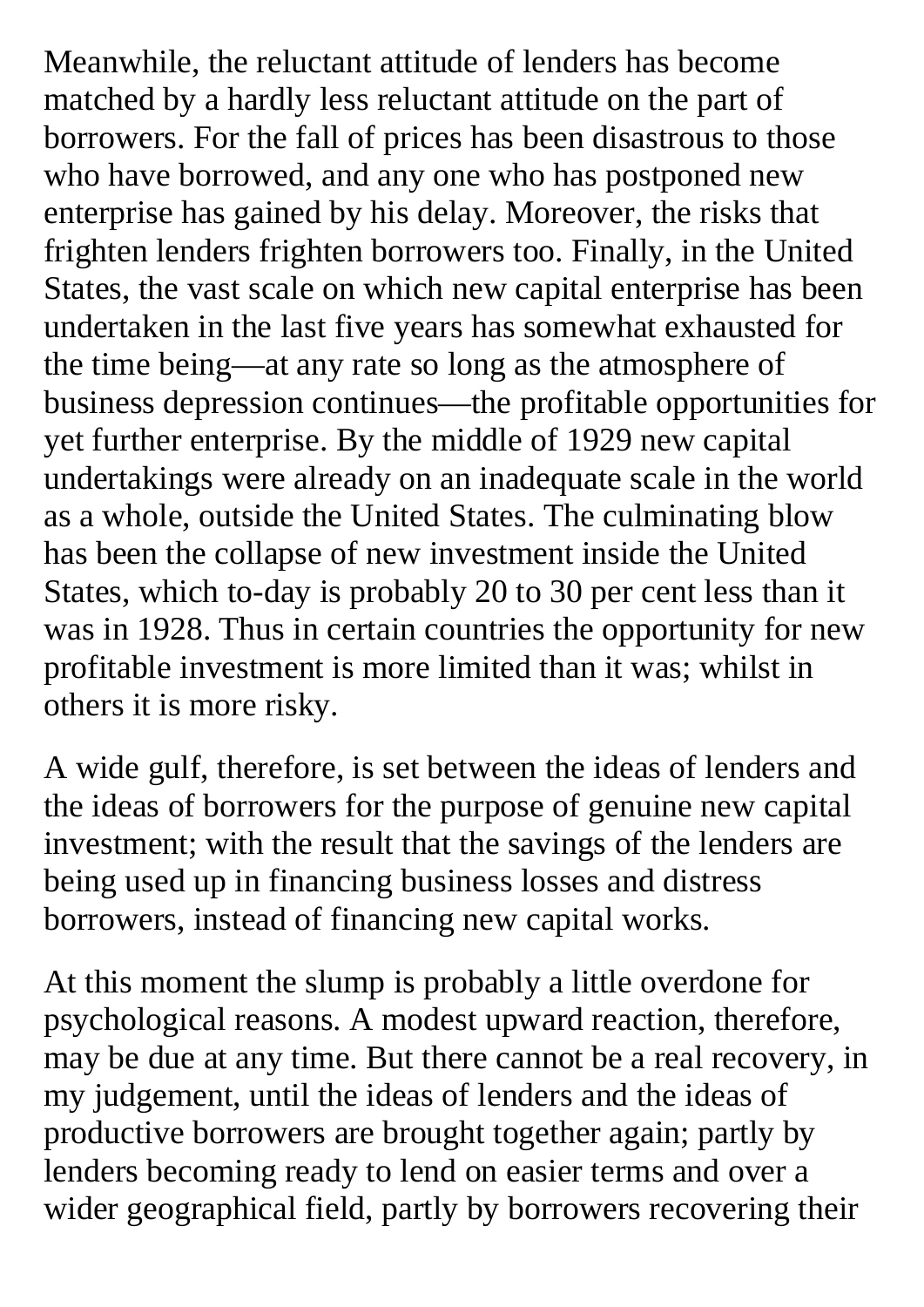good spirits and so becoming readier to borrow.

Seldom in modern history has the gap between the two been so wide and so difficult to bridge. Unless we bend our wills and our intelligences, energised by a conviction that this diagnosis is right, to find a solution along these lines, then, if the diagnosis *is* right, the slump may pass over into a depression, accompanied by a sagging price level, which might last for years, with untold damage to the material wealth and to the social stability of every country alike. Only if we seriously seek a solution, will the optimism of my opening sentences be confirmed—at least for the nearer future.

It is beyond the scope of this essay to indicate lines of future policy. But no one can take the first step except the central banking authorities of the chief creditor countries; nor can any one Central Bank do enough acting in isolation. Resolute action by the Federal Reserve Banks of the United States, the Bank of France, and the Bank of England might do much more than most people, mistaking symptoms or aggravating circumstances for the disease itself, will readily believe. In every way the most effective remedy would be that the Central Banks of these three great creditor nations should join together in a bold scheme to restore confidence to the international long-term loan market; which would serve to revive enterprise and activity everywhere, and to restore prices and profits, so that in due course the wheels of the world's commerce would go round again. And even if France, hugging the supposed security of gold, prefers to stand aside from the adventure of creating new wealth, I am convinced that Great Britain and the United States, like-minded and acting together, could start the machine again within a reasonable time; if, that is to say, they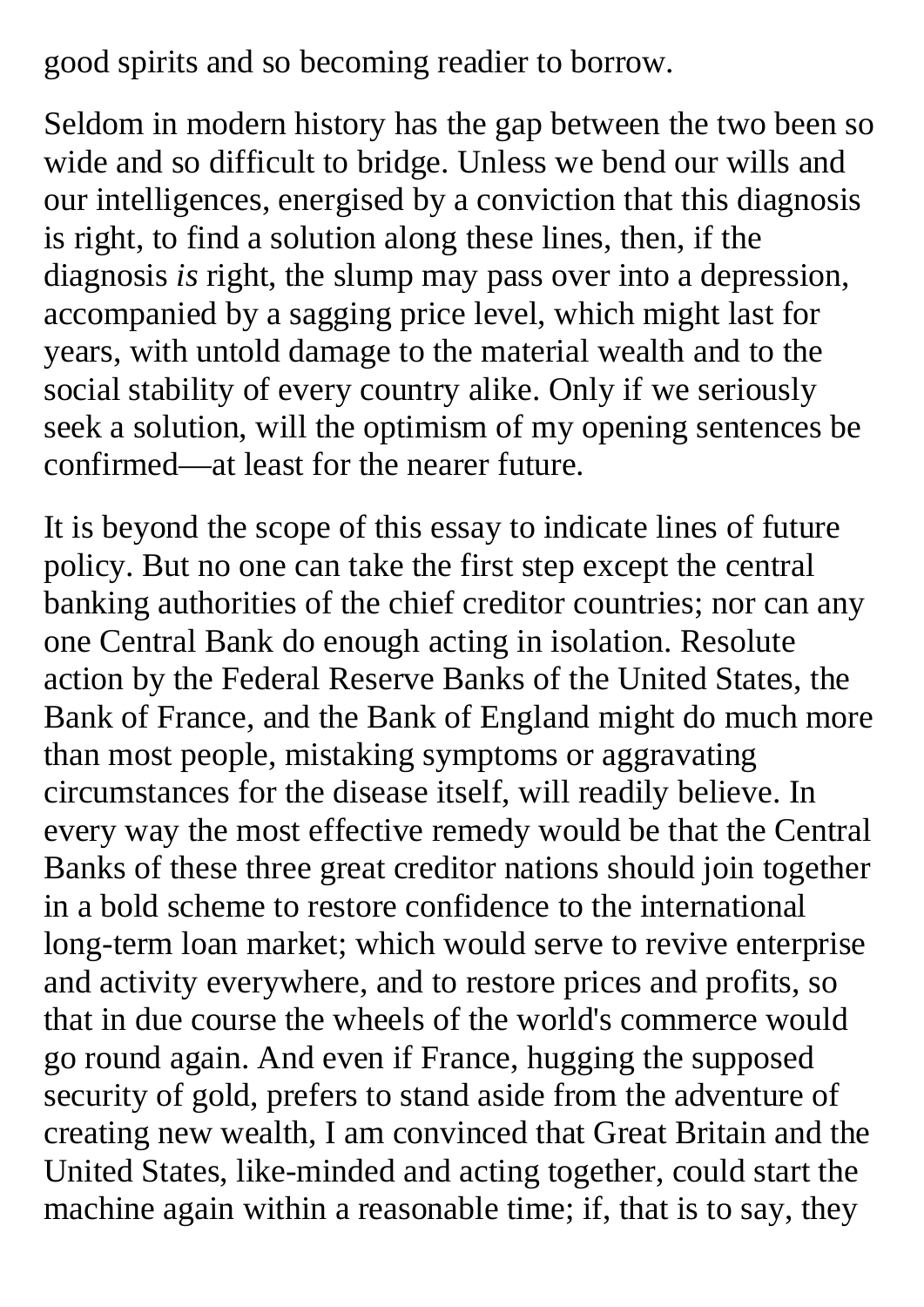were energised by a confident conviction as to what was wrong. For it is chiefly the lack of this conviction which to-day is paralysing the hands of authority on both sides of the Channel and of the Atlantic.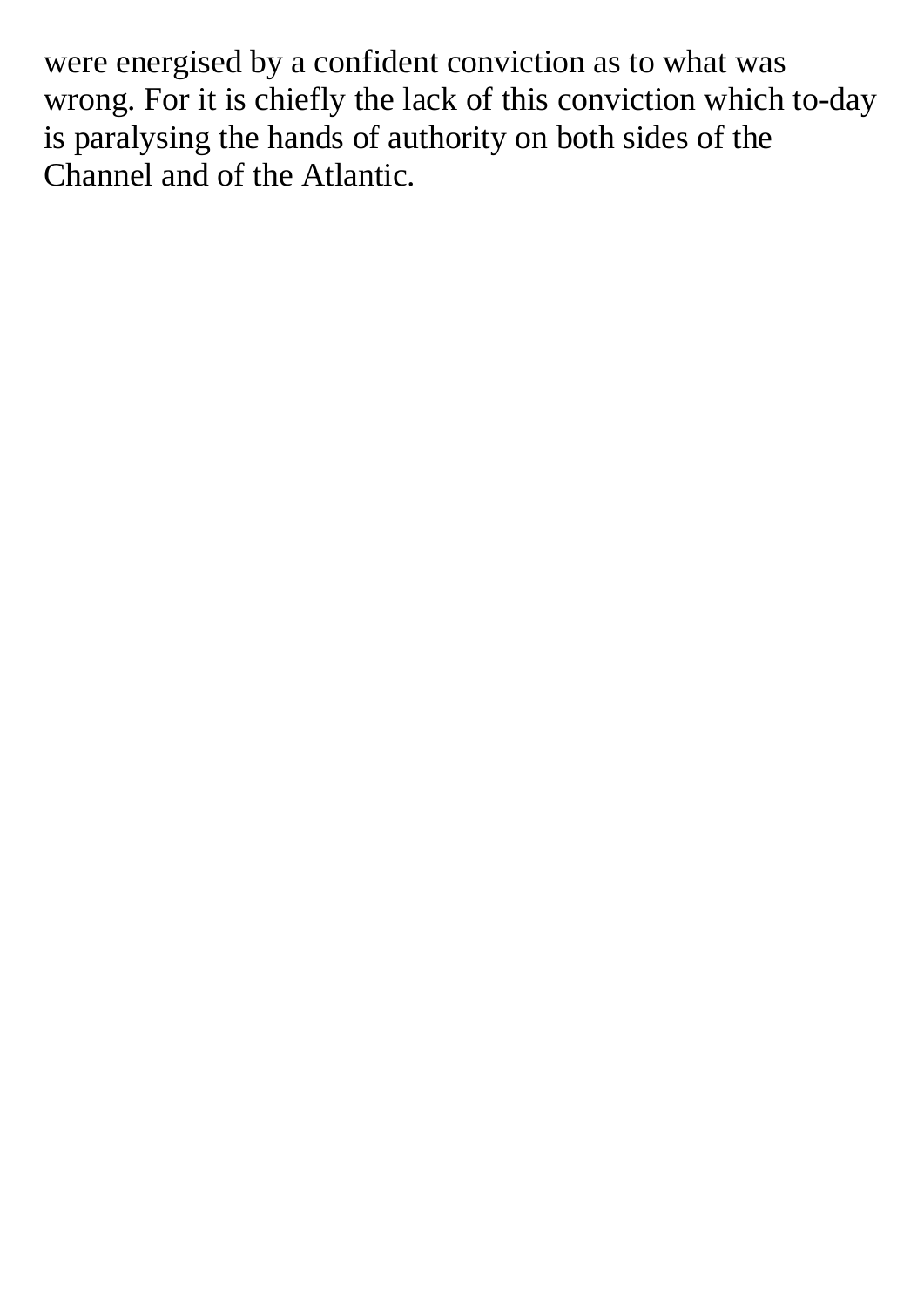## **6. Economy (1931)**

#### **(i)** *Saving and Spending* **(Jan. 1931) [14]**

[14] A Broadcast Address.

The slump in trade and employment and the business losses which are being incurred are as bad as the worst which have ever occurred in the modern history of the world. No country is exempt. The privation and—what is sometimes worse—the anxiety which exist to-day in millions of homes all over the world is extreme. In the three chief industrial countries of the world, Great Britain, Germany, and the United States, I estimate that probably 12,000,000 industrial workers stand idle. But I am not sure that there is not even more human misery to-day in the great agricultural countries of the world— Canada, Australia, and South America, where millions of small farmers see themselves ruined by the fall in the prices of their products, so that their receipts after harvest bring them in much less than the crops have cost them to produce. For the fall in the prices of the great staple products of the world such as wheat, wool, sugar, cotton, and indeed most other commodities has been simply catastrophic. Most of these prices are now below their pre-war level; yet costs, as we all know, remain far above their pre-war level. A week or two ago, it is said, wheat in Liverpool sold at the lowest price recorded since the reign of Charles II. more than 250 years ago. How is it possible for farmers to live in such conditions? Of course it is impossible.

You might suppose—and some austere individuals do in fact believe—that cheapness must be an advantage. For what the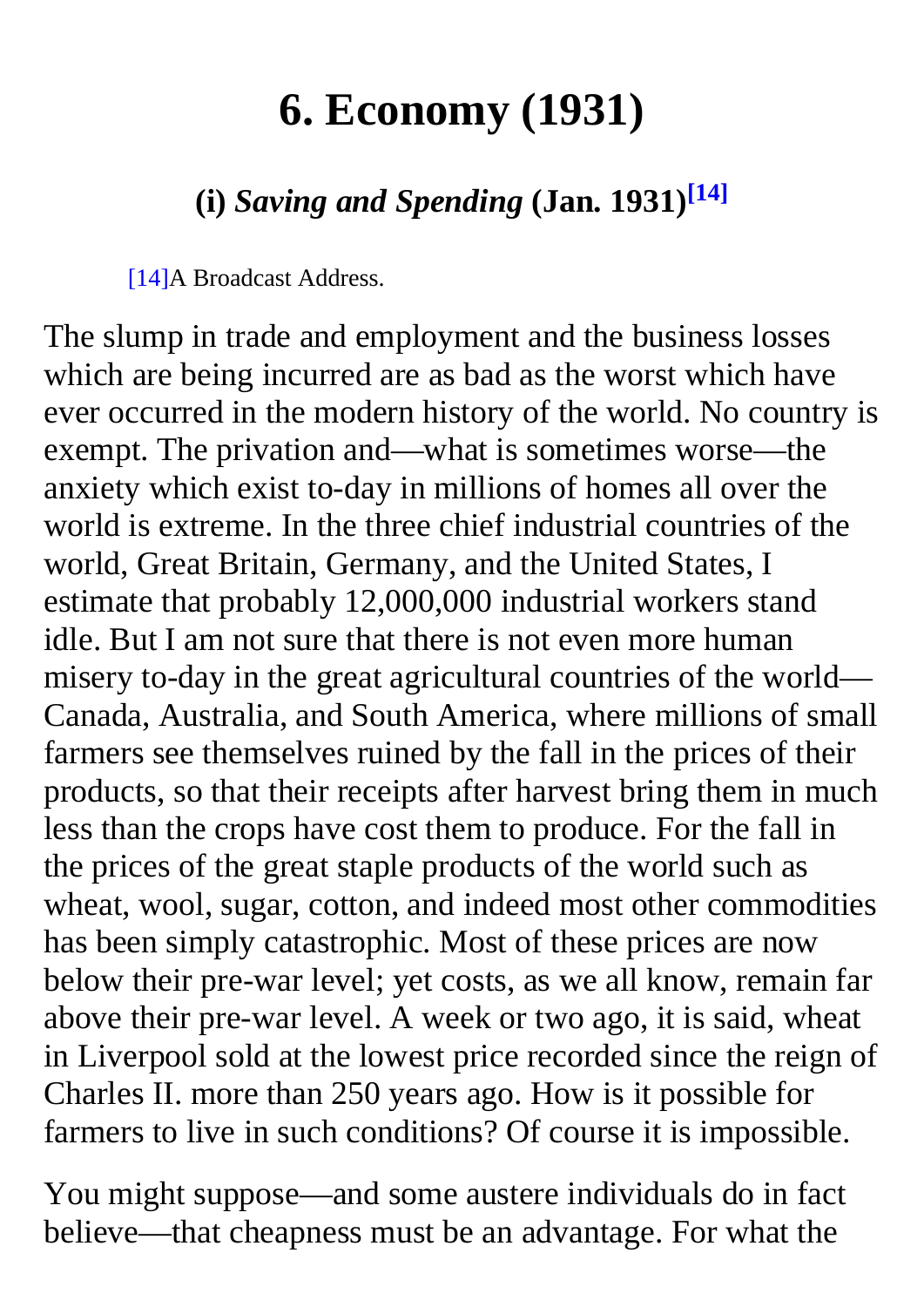producer loses, the consumer gains. But it is not so. For those of us who work—and we are in the great majority—can only consume so long as we produce. So that anything which interferes with the processes of production necessarily interferes also with those of consumption.

The reason for this is that there are all kinds of obstacles to the costs and prices of everything falling equally. For example, the wages-costs of most manufacturers are practically the same as they were. See how the vicious process works out. The prices of wool and wheat fall. Good for the British consumer of wheat and woollen garments—so one might suppose. But the producers of wool and wheat, since they receive too little for their products, cannot make their usual purchases of British goods. Consequently those British consumers who are at the same time workers who make these goods find themselves out of work. What is the use of cheapness when incomes are falling?

When Dr. Johnson, visiting the Island of Skye, was told that twenty eggs might be bought for a penny, he said, "Sir, I don't gather from this that eggs are plenty in your miserable Island, but that pence are few."

Cheapness which is due to increased efficiency and skill in the arts of production is indeed a benefit. But cheapness which means the ruin of the producer is one of the greatest economic disasters which can possibly occur.

It would not be true to say that we are not taking a grave view of the case. Yet I doubt whether we are taking a grave enough view. In the enforced idleness of millions, enough potential wealth is running to waste to work wonders. Many million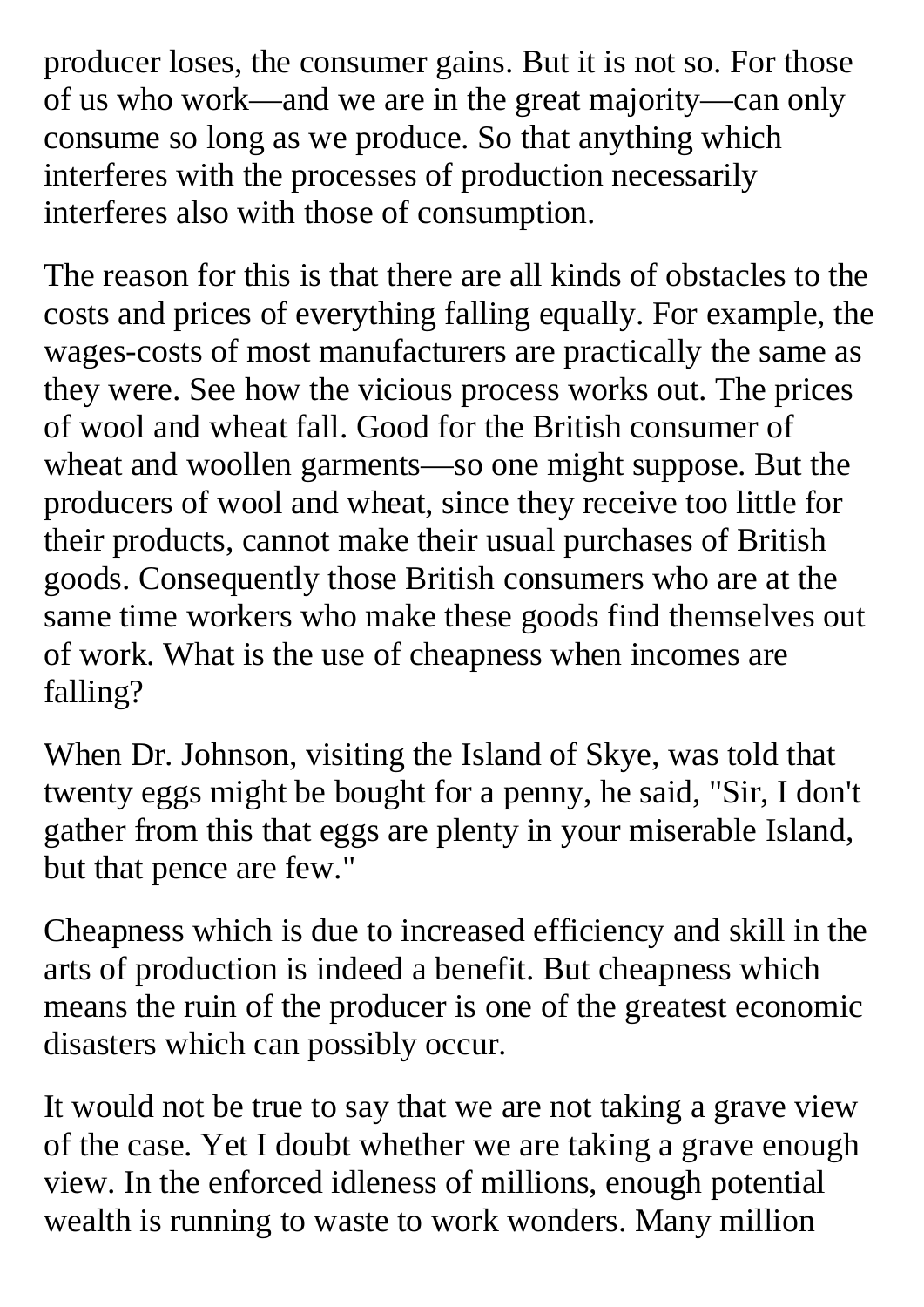pounds' worth of goods could be produced each day by the workers and the plants which stand idle—and the workers would be the happier and the better for it. We ought to sit down to mend matters, in the mood of grave determination and the spirit of action at all costs, which we should have in a war. Yet a vast inertia seems to weigh us down. The peculiarity of the position to-day—to my mind—is that there is something to be said for nearly all the remedies that any one has proposed, though some, of course, are better than others. All the rival policies have something to offer. Yet we adopt none of them.

The worst of it is that we have one excellent excuse for doing nothing. To a large extent the cure lies outside our own power. The problem is an international one, and for a country which depends on foreign trade as much as we do there are narrow limits to what we can achieve by ourselves. But this is not the only reason why we are inactive. Nor is it a sufficient reason. For something we can do by ourselves. The other principal reason, in my opinion, is a serious misunderstanding as to what kind of action is useful and what kind is not. There are to-day many well-wishers of their country who believe that the most useful thing which they and their neighbours can do to mend the situation is to *save* more than usual. If they refrain from spending a larger proportion of their incomes than usual they believe that they will have helped employment. If they are members of Town or County Councils they believe that their right course at such a time as this is to oppose expenditure on new amenities or new public works.

Now, in certain circumstances all this would be quite right, but in present circumstances, unluckily, it is quite wrong. It is utterly harmful and misguided—the very opposite of the truth.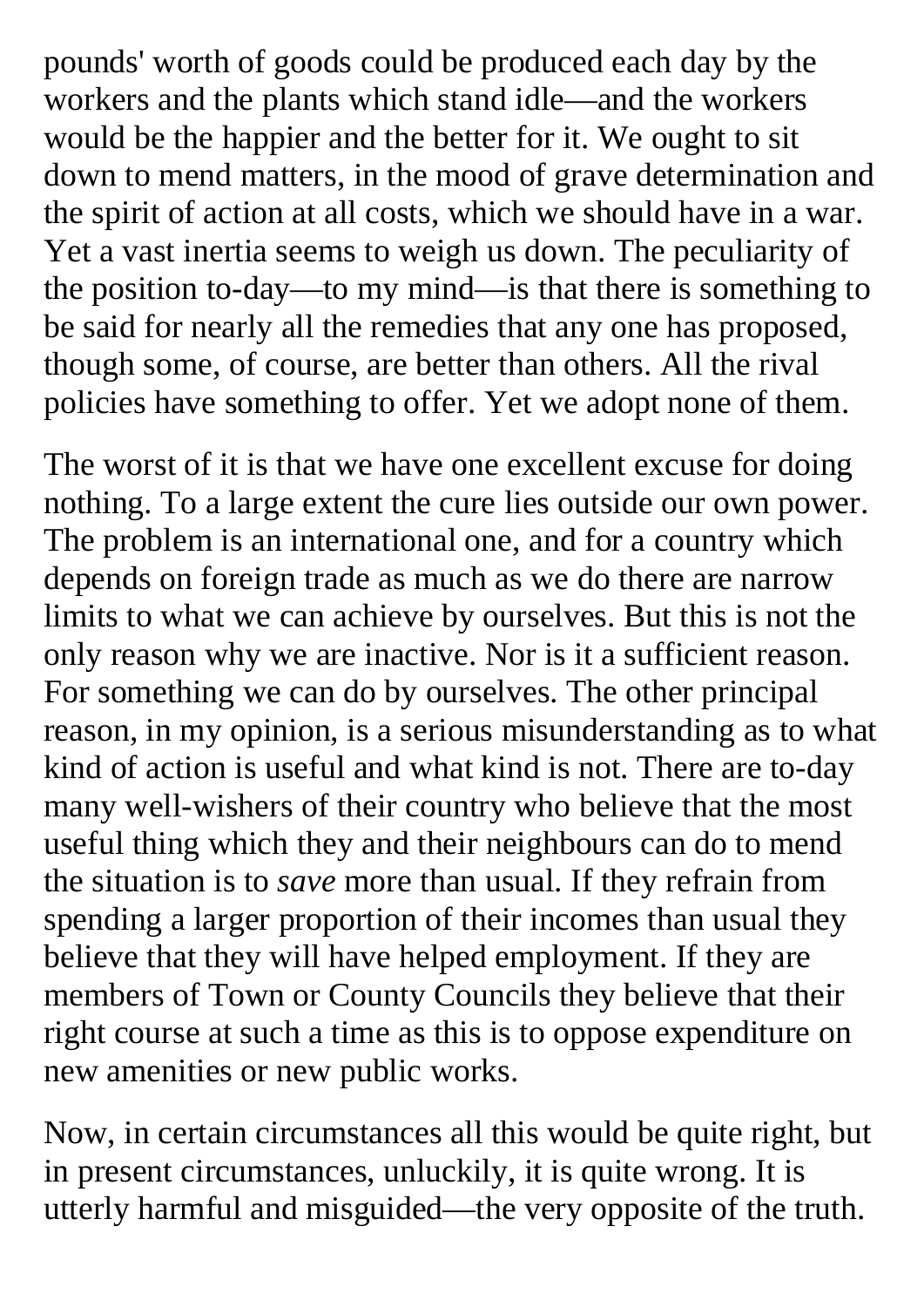For the object of saving is to release labour for employment on producing capital-goods such as houses, factories, roads, machines, and the like. But if there is a large unemployed surplus already available for such purposes, then the effect of saving is merely to add to this surplus and therefore to increase the number of the unemployed. Moreover, when a man is thrown out of work in this or any other way, his diminished spending power causes further unemployment amongst those who would have produced what he can no longer afford to buy. And so the position gets worse and worse in a vicious circle.

The best guess I can make is that whenever you save five shillings, you put a man out of work for a day. Your saving that five shillings adds to unemployment to the extent of one man for one day—and so on in proportion. On the other hand, whenever you buy goods you increase employment—though they must be British, home-produced goods if you are to increase employment in this country. After all, this is only the plainest common sense. For if you buy goods, someone will have to make them. And if you do not buy goods, the shops will not clear their stocks, they will not give repeat orders, and some one will be thrown out of work.

Therefore, oh patriotic housewives, sally out to-morrow early into the streets and go to the wonderful sales which are everywhere advertised. You will do yourselves good—for never were things so cheap, cheap beyond your dreams. Lay in a stock of household linen, of sheets and blankets to satisfy all your needs. And have the added joy that you are increasing employment, adding to the wealth of the country because you are setting on foot useful activities, bringing a chance and a hope to Lancashire, Yorkshire, and Belfast.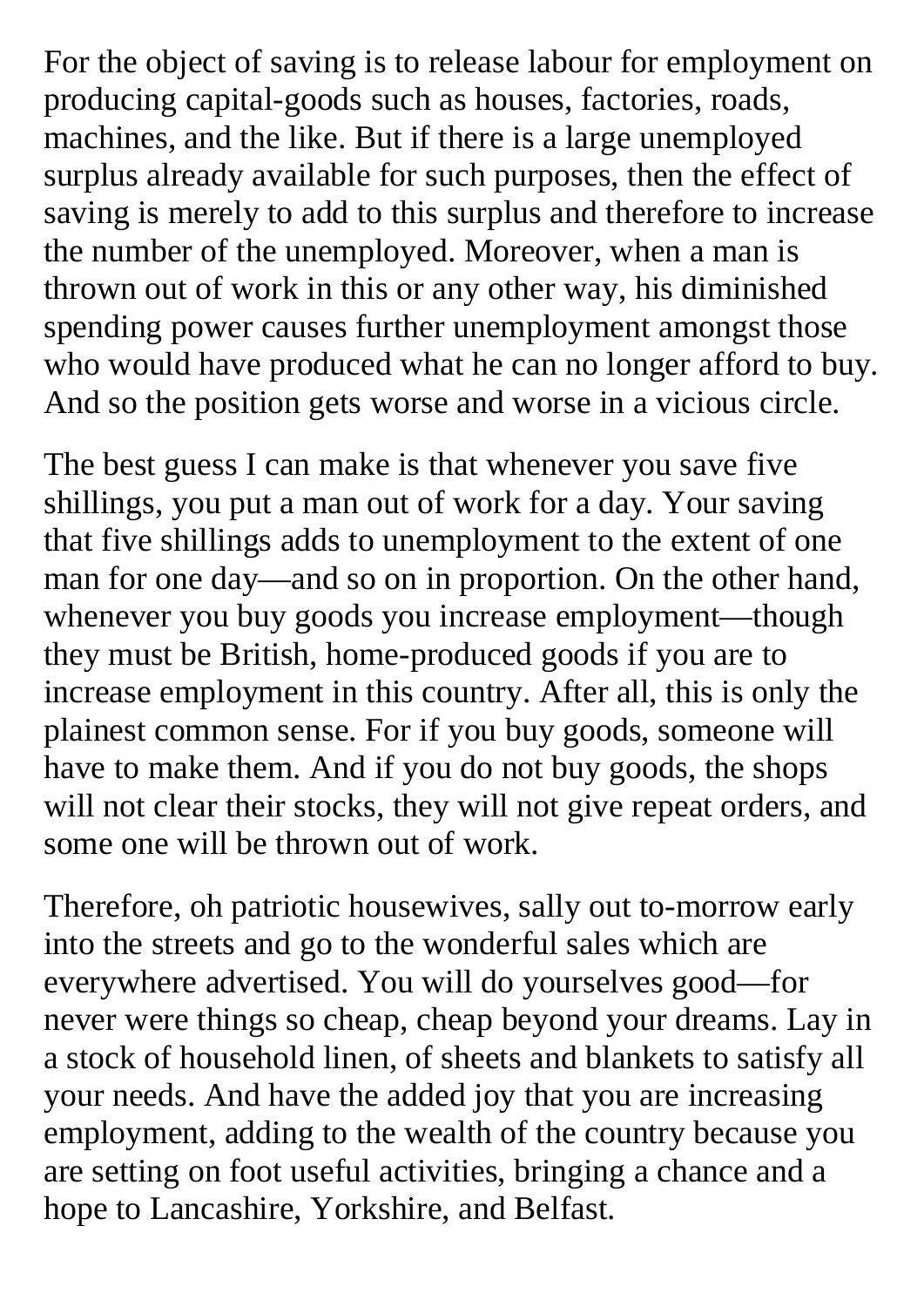These are only examples. Do whatever is necessary to satisfy the most sensible needs of yourself and your household, make improvements, build.

For what we need now is not to button up our waistcoats tight, but to be in a mood of expansion, of activity—to do things, to buy things, to make things. Surely all this is the most obvious common sense. For take the extreme case. Suppose we were to stop spending our incomes altogether, and were to save the lot. Why, every one would be out of work. And before long we should have no incomes to spend. No one would be a penny the richer, and the end would be that we should all starve to death—which would surely serve us right for refusing to buy things from one another, for refusing to take in one another's washing, since that is how we all live. The same is true, and even more so, of the work of a local authority. Now is the time for municipalities to be busy and active with all kinds of sensible improvements.

The patient does not need rest. He needs exercise. You cannot set men to work by holding back, by refusing to place orders, by inactivity. On the contrary, activity of one kind or another is the only possible means of making the wheels of economic progress and of the production of wealth go round again.

Nationally, too, I should like to see schemes of greatness and magnificence designed and carried through. I read a few days ago of a proposal to drive a great new road, a broad boulevard, parallel to the Strand, on the south side of the Thames, as a new thoroughfare joining Westminster to the City. That is the right sort of notion. But I should like to see something bigger still. For example, why not pull down the whole of South London from Westminster to Greenwich, and make a good job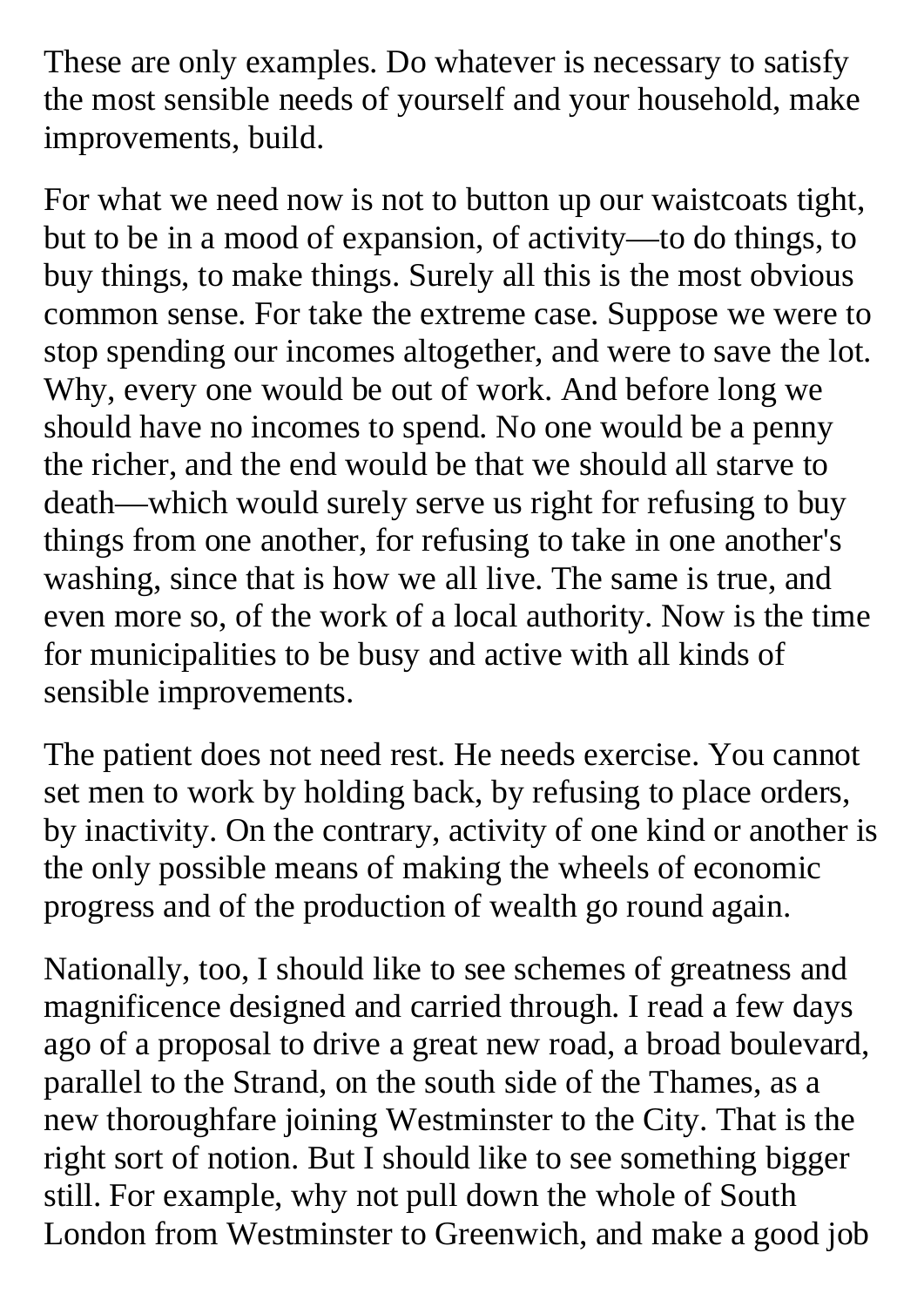of it—housing on that convenient area near to their work a much greater population than at present, in far better buildings with all the conveniences of modern life, yet at the same time providing hundreds of acres of squares and avenues, parks and public spaces, having, when it was finished, something magnificent to the eye, yet useful and convenient to human life as a monument to our age. Would that employ men? Why, of course it would! Is it better that the men should stand idle and miserable, drawing the dole? Of course it is not.

These, then, are the chief observations which I want to leave with you now—first of all, to emphasise the extreme gravity of the situation, with about a quarter of our working population standing idle; next, that the trouble is a world-wide one which we cannot cure by ourselves; and, third, that we can all the same do something by ourselves and that something must take the form of activity, of doing things, of spending, of setting great enterprises afoot.

But I also have one final theme to put before you. I fancy that a reason why some people may be a little horrified at my suggestions is the fear that we are much too poor to be able to afford what they consider to be extravagance. They think that we are poor, much poorer than we were and that what we chiefly need is to cut our coat according to our cloth, by which they mean that we must curtail our consumption, reduce our standard of life, work harder and consume less; and that that is the way out of the wood. This view is not, in my judgement, in accordance with the facts. We have plenty of cloth and only lack the courage to cut it into coats. I want, therefore, to give you some cheerful facts to dispose you to take an ampler view of the economic strength of this country.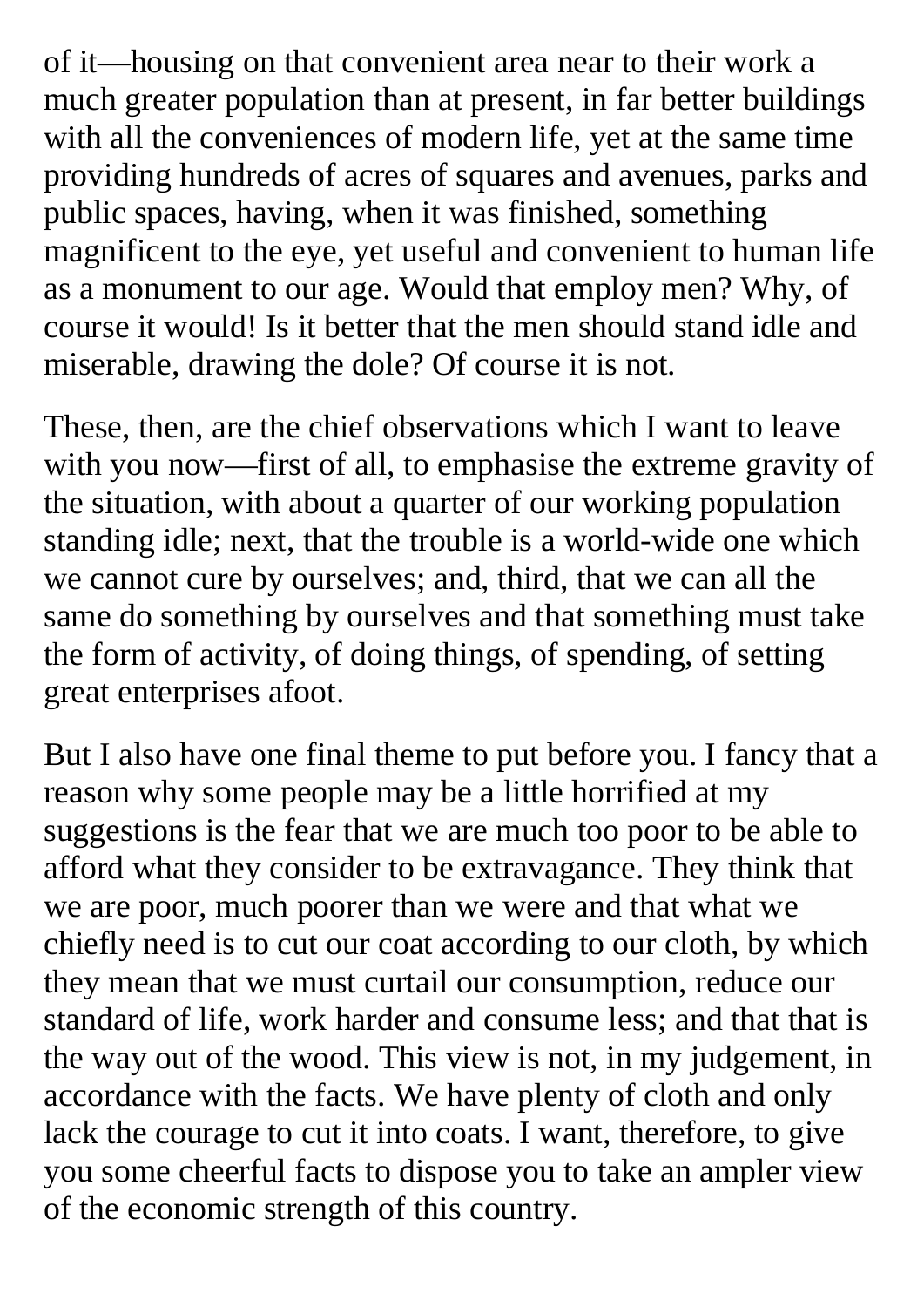Let me first of all remind you of the obvious. The great mass of the population is living much better than it ever lived before. We are supporting in idleness, at a higher standard of life than is possible for those who are in work in most other countries, nearly a quarter of our employable population. Yet at the same time the national wealth is increasing year by year. After paying wages which are far higher than, for example, in France or in Germany, after supporting a quarter of our population in idleness, after adding to the country's equipment of houses and roads and electrical plant and so forth on a substantial scale, we still have a surplus available to be lent to foreign countries, which in 1929 was greater than the surplus for such purposes of any other country in the world, even of the United States.

How do we do it? If the pessimists were right who believe that we are terribly inefficient, over-extravagant and getting poorer, obviously it would be impossible. We can only do it because the pessimists are quite wrong. We are not nearly so rich as we might be if we could manage our affairs better and not get them into such a muddle. But we are not inefficient, we are not poor, we are not living on our capital. Quite the contrary. Our labour and our plant are enormously more productive than they used to be. Our national income is going up quite quickly. That is how we do it.

Let me give you a few figures. As compared with so recent a date as 1924, our productive output per head has probably increased by 10 per cent. That is to say, we can produce the same amount of wealth with 10 per cent fewer men employed. As compared with pre-war the increase in output per head is probably as much as 20 per cent. Apart from changes in the value of money, the national income—even so recently as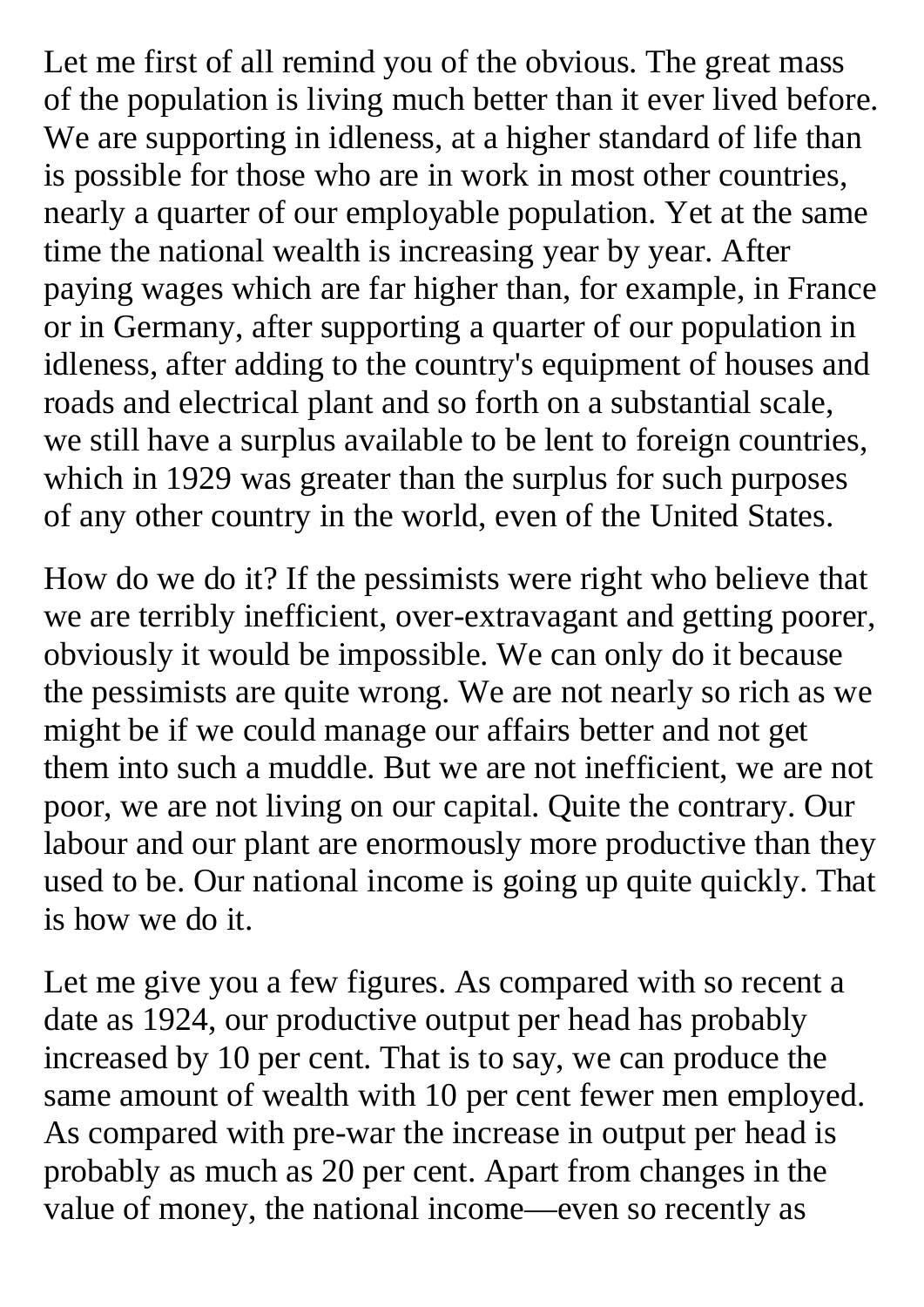1929 with a great mass of unemployment (it cannot, of course, be quite so good to-day)—was probably increasing by as much as £100,000,000 a year; and this has been going on year by year for a good many years. At the same time we have been quietly carrying through almost a revolution in the distribution of incomes in the direction of equality.

Be confident, therefore, that we are suffering from the growing pains of youth, not from the rheumatics of old age. We are failing to make full use of our opportunities, failing to find an outlet for the great increase in our productive powers and our productive energy. Therefore we must not draw in our horns; we must push them out. Activity and boldness and enterprise, both individually and nationally, must be the cure.

## **(ii)** *The Economy Report* **(Aug. 15, 1931)**

The Report of the Economy Committee can be considered from several points of view. It is an exceedingly valuable document because it is a challenge to us to make up our minds one way or the other on certain vital matters of policy. In particular it invites us to decide whether it is our intention to make the Deflation effective by transmitting the reduction of international prices to British salaries and wages; though if this *is* our intention, it would be absurd to pretend that the process can stop with school-teachers and policemen. The Committee's Report goes too far or not far enough. But this is not the question which I wish to discuss here. I would like to confine myself to what has been so far, as it seems to me, a neglected aspect of the Report.

The Committee show no evidence of having given a moment's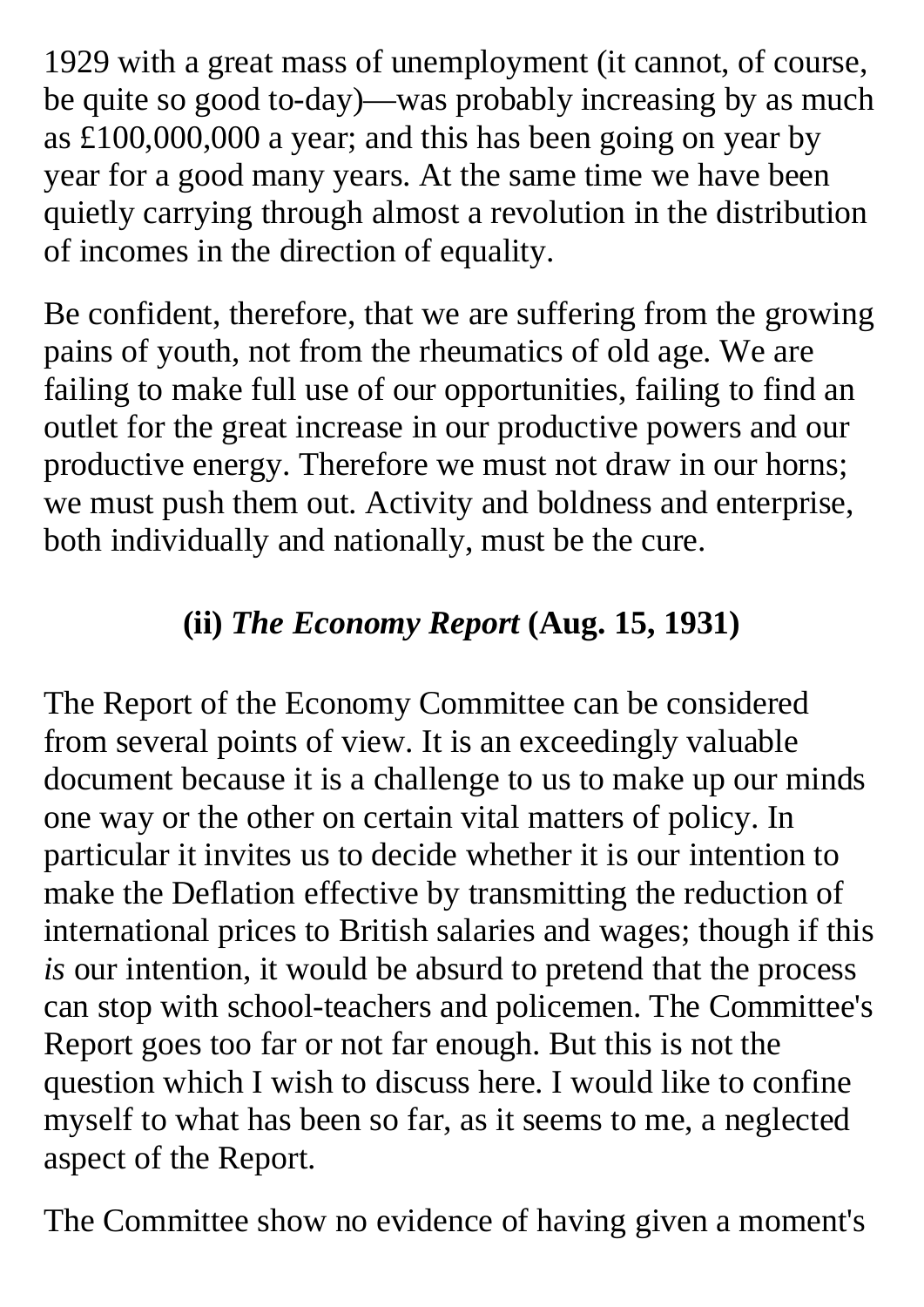thought to the possible repercussions of their programme, either on the volume of unemployment or on the receipts of taxation. They recommend a reduction of the purchasing power of British citizens partly by the reduction of incomes and partly by throwing out of work persons now employed. They give no reason for supposing that this reduction of purchasing power will be offset by increases in other directions; for their idea is that the Government should take advantage of the economies proposed, not to tax less, but to borrow less. Perhaps at the back of their heads they have some crude idea that there is a fixed Loan Fund, the whole of which is always lent, so that, if the Government borrows less, private enterprise necessarily borrows more. But they could not believe this on reflection, if they were to try to translate it into definite, concrete terms.

Their proposals do not even offer the possible advantages to our trade balance which might ensue on a reduction of industrial wages. For there is nothing in what they propose calculated to reduce the costs of production; indeed, on the contrary, they propose to increase them by raising the employers' insurance contribution.

Let us try, therefore, to write the missing paragraphs of the Report and to make some guesses as to the probable consequences of reducing purchasing power in the manner proposed.

Some part of this reduction of purchasing power may be expected to lead to a reduced buying of foreign goods, *e.g.* if the dole is cut down, the unemployed will have to tighten their belts and eat less imported food. To this extent the situation will be helped. Some part will be economised by saving less; *e.g.* if teachers' salaries are cut down, teachers will probably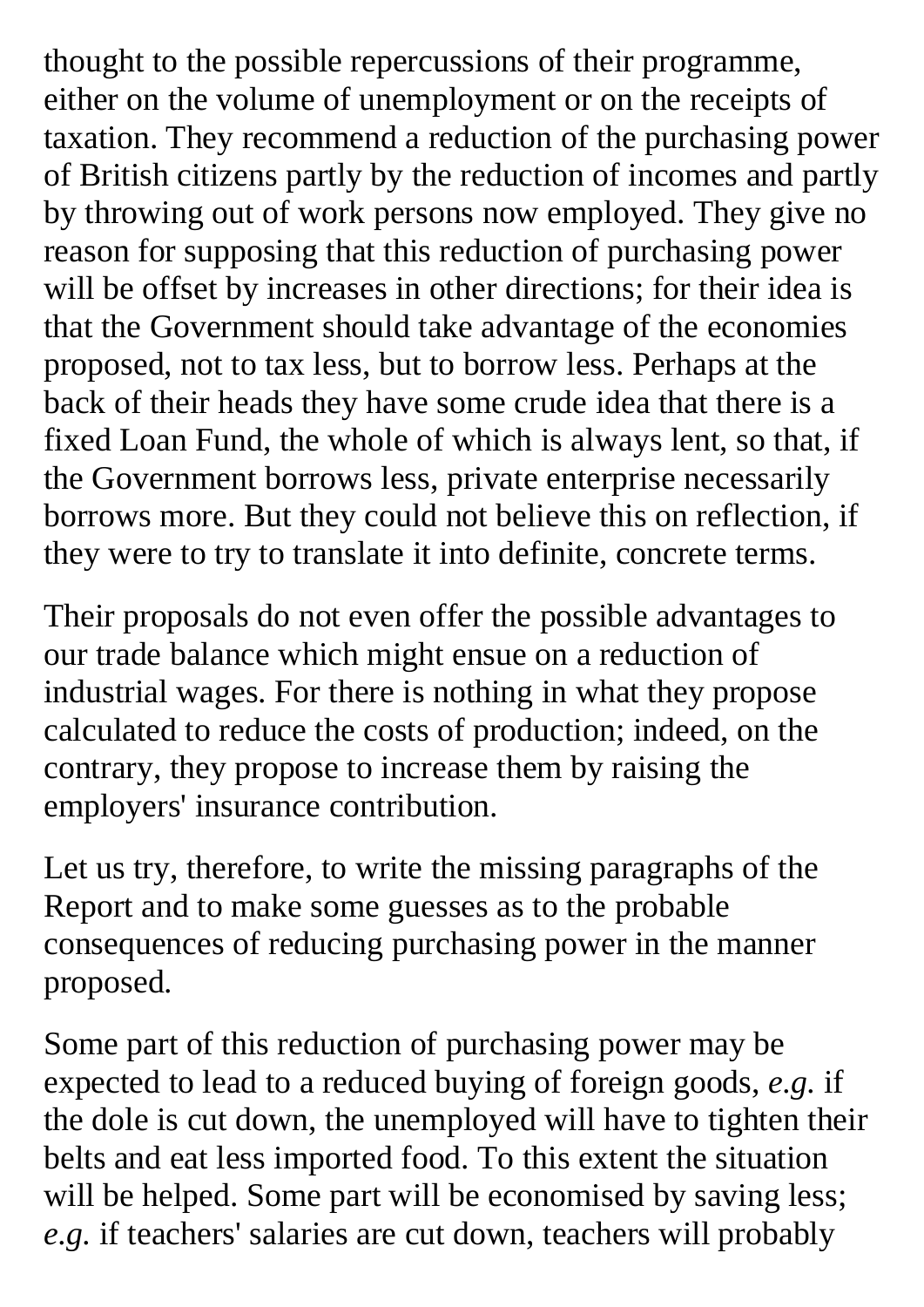save less or even draw on their past savings, to maintain the standard of life to which they have become accustomed. But for the rest British producers will find the receipts reaching them from the expenditure of consumers (policemen, schoolteachers, men on the dole, etc.) reduced by the balance of, say, £70,000,000. They cannot meet this loss without reducing their own expenditure or discharging some of their men, or both; *i.e.* they will have to follow the example of the Government, and this will again set moving the same series of consequences, and so on.

The net result would necessarily be a substantial increase in the number of unemployed drawing the dole and a decrease in the receipts of taxation as a result of the diminished incomes and profits. Indeed the immediate consequences of the Government's reducing its deficit are the exact inverse of the consequences of its financing additional capital works out of loans. One cannot predict with accuracy the exact quantitative consequences of either, but they are broadly the same. Several of the Committee's recommendations, *e.g.* those relating to Roads, to Housing, and to Afforestation, do indeed expressly imply that the whole theory underlying the principle of Public Works as a remedy for unemployment is mistaken, and they ask, in effect, for a reversal of the policies based on this principle. Yet they do not trouble to argue the case. I suppose that they are such very plain men that the advantages of not spending money seem obvious to them. They may even be so plain as to be unaware of the existence of the problem which I am now discussing. But they are flying in the face of a considerable weight of opinion. For the main opposition to the Public Works remedy is based on the practical difficulties of devising a reasonable programme, not on the principle. But a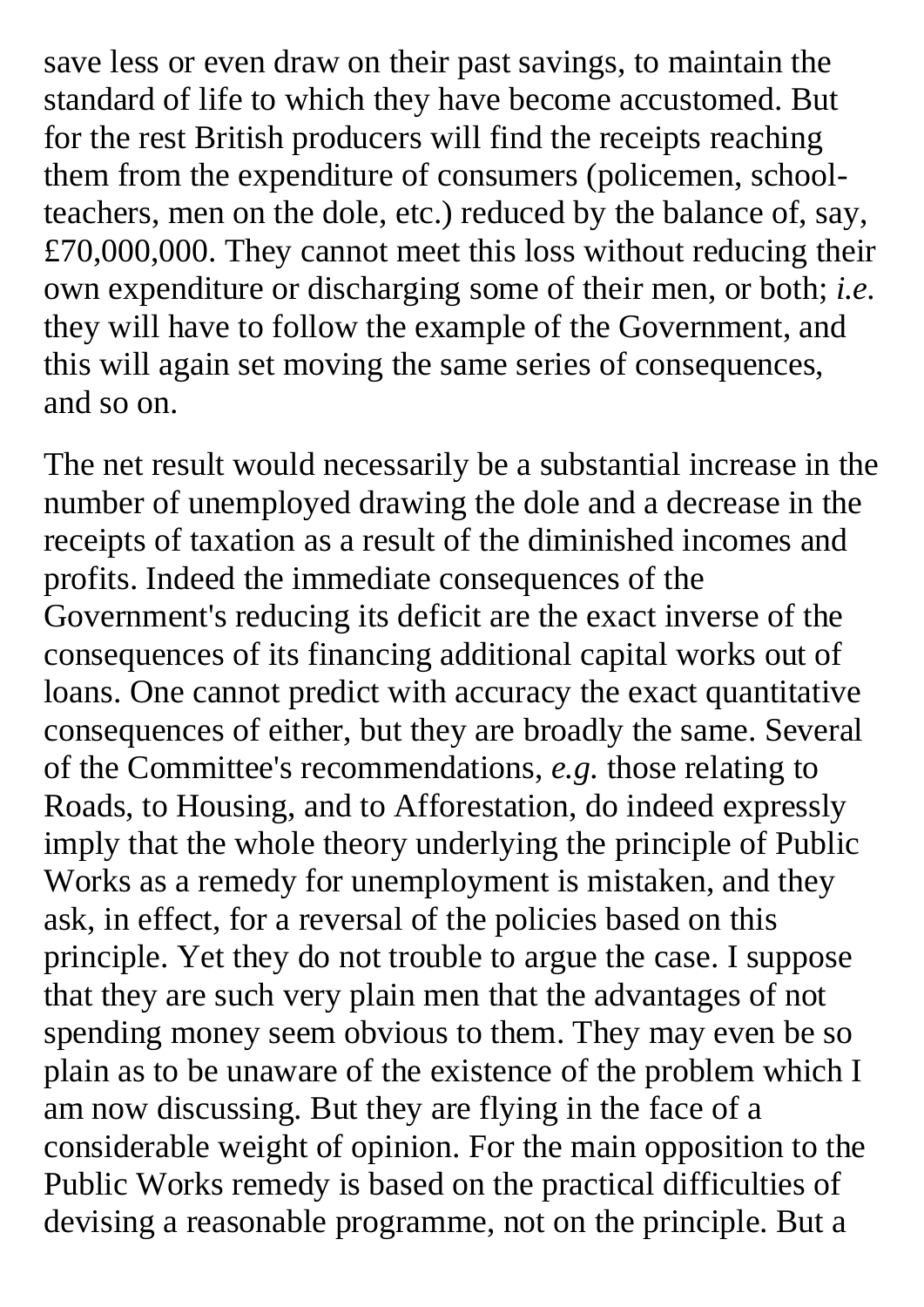proposal to reverse measures already in force involves a denial of the principle as well as of the feasibility.

I should like, though it is rash, to make, if only for purposes of illustration, a very rough guess as to the magnitudes of the more immediate consequences of the adoption of economies of £100,000,000, carried out on the lines of the Committee's recommendations. I should expect something like the following:

(1) An increase of 250,000-400,000 in the number of the unemployed;

(2) A decrease of, say, £20,000,000 in the excess of our imports over our exports;

(3) A decrease of £10,000,000 to £15,000,000 in the savings of the general public;

(4) A decrease of £20,000,000 to £30,000,000 in business profits;

(5) A decrease of £10,000,000 to £15,000,000 in the personal expenditure of business men and others, who depend on business profits, as a result of these profits being less;

(6) A decrease of £5,000,000 to £10,000,000 in the aggregate of capital construction and working capital and other investment at home entered upon by private enterprise, as a result of the lower level of business profits, after allowing for any favourable psychological effects on business "confidence" of the adoption of the Committee's recommendations;

(7) A *net* reduction in the Government deficit not exceeding £50,000,000, as a result of the Budget economies of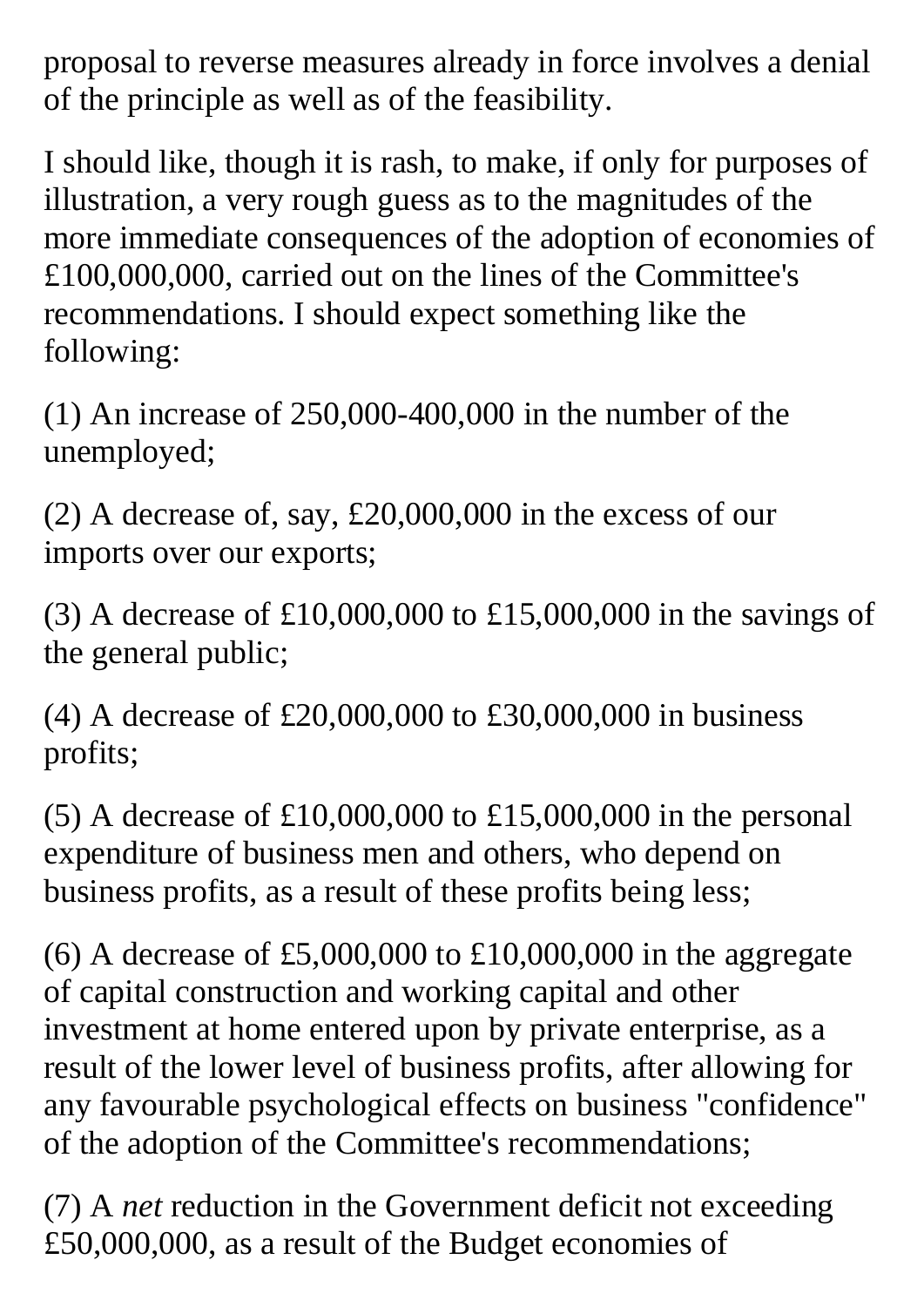£100,000,000 being partly offset by the diminished yield of taxation and the cost of the increased unemployment.

The actual figures I have used are, of course, guess-work. But  $(2) + (3) + (4) - (5) - (6) = (7)$ , where (7) is the net reduction in the Government deficit, is a necessary truth—as necessary as 2  $+ 2 = 4$ . There is nothing rational to dispute about except the size of the various items entering into this equation. It might be held by some, for example, that there would be an *increase* under (6), instead of a decrease; and if there were a large increase of this item—which, however, could not, in my judgement, be maintained with good reason—this would make all the difference in the world to the expediency of the policy proposed.

At the present time, all Governments have large deficits. For Government borrowing of one kind or another is nature's remedy, so to speak, for preventing business losses from being, in so severe a slump as the present one, so great as to bring production altogether to a standstill. It is much better in every way that the borrowing should be for the purpose of financing capital works, if these works are any use at all, than for the purpose of paying doles (or veterans' bonuses). But, so long as the slump lasts on the present scale, this is the only effective choice which we possess, and Government borrowing for the one purpose or the other (or a diminished Sinking Fund, which has the same effect) is practically inevitable. For this is a case, fortunately perhaps, where the weakness of human nature will, we can be sure, come to the rescue of human wrongheadedness.

This is not to say that there are not other ways in which we can help ourselves. I am not concerned here with the possible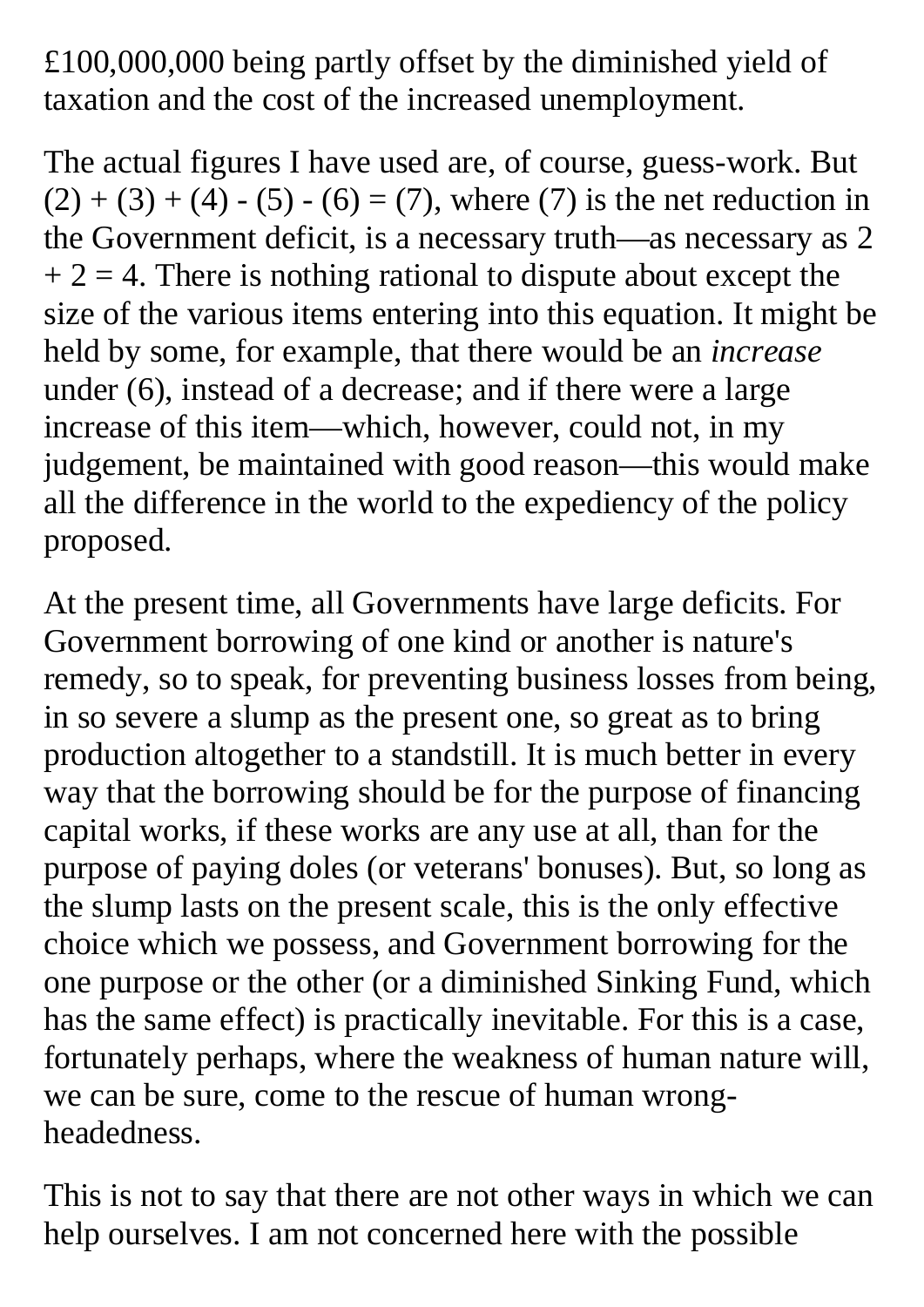advantages—for example—of a Tariff or of Devaluation or of a National Treaty for the reduction of all money incomes. I am simply analysing the results to be expected from the recommendations of the Economy Committee adopted as a means of reducing the uncovered deficit of the Budget. And I should add, to prevent misunderstanding, that I should prefer some of their recommendations—for they have done their work in detail with ability and fair-mindedness—to most kinds of additional taxation other than a tariff.

My own policy for the Budget, so long as the slump lasts, would be to suspend the Sinking Fund, to continue to borrow for the Unemployment Fund, and to impose a Revenue Tariff. To get us out of the slump we must look to quite other expedients. When the slump is over, when the demands of private enterprise for new capital have recovered to normal and employment is good and the yield of taxation is increasing, then is the time to restore the Sinking Fund and to look critically at the less productive State enterprises.

### **(iii)** *The Economy Bill* **(Sept. 19, 1931)**

The Budget and the Economy Bill are replete with folly and injustice. It is a tragedy that the moral energies and enthusiasm of many truly self-sacrificing and well-wishing people should be so misdirected.

The objects of national policy, so as to meet the emergency, should be primarily to improve our balance of trade, and secondarily to equalise the yield of taxation with the normal recurrent expenditure of the Budget by methods which would increase, rather than diminish, output, and hence increase the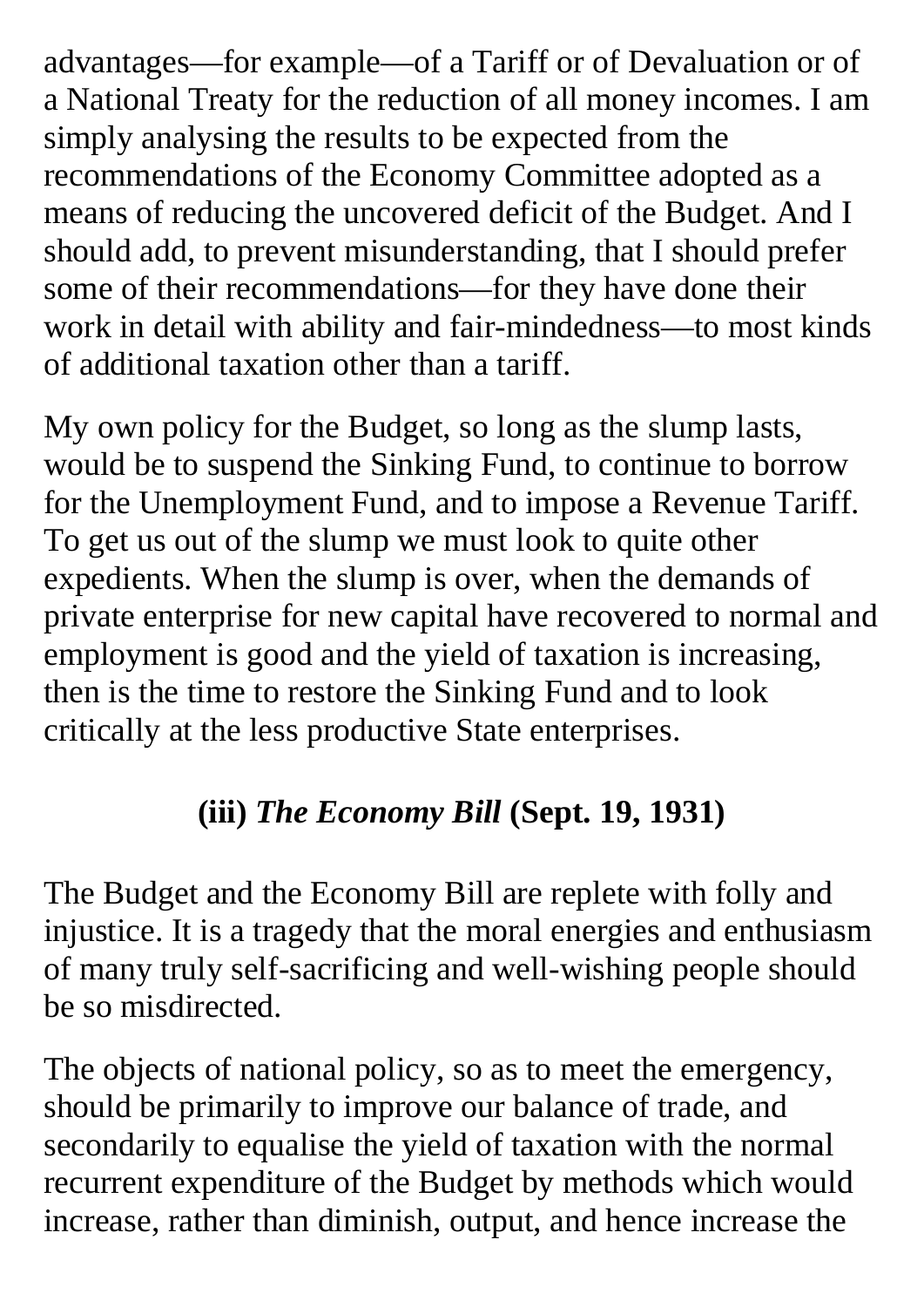national income and the yield of the revenue, whilst respecting the principles of social justice. The actual policy of the Government fails on each of these tests. It will have comparatively little effect on the balance of trade. It will largely increase unemployment and diminish the yield of the revenue. And it outrages the principles of justice to a degree which I should have thought inconceivable.

To begin with the last. The incomes of well-to-do people have been cut by 2½ to 3½ per cent. The school-teachers are cut 15 per cent,<sup>[15]</sup> in addition to the extra taxes which they have to pay. It is a monstrous thing to single out this class and discriminate against them, merely because they happen to be employees of the Government. It is particularly outrageous, because efforts have been made in recent years to attract into the profession teachers of higher qualifications by holding out to them certain expectations. It is even proposed to take powers to dissolve existing contracts. That the school-teachers should have been singled out for sacrifice as an offering to the Moloch of finance is a sufficient proof of the state of hysteria and irresponsibility into which Cabinet Ministers have worked themselves. For it is impossible to represent this cut as one of unavoidable necessity. The money saved is £6,000,000. At the same time £32,000,000 is going to the Sinking Fund, whilst tea, sugar, and a tariff as sources of revenue are left untapped. The Prime Minister has offered no defence, except that some of his former colleagues, who have since recovered their heads, were temporarily frightened into considering something of the same kind.

[15][Afterwards reduced to 10 per cent.]

The school-teachers are the most outstanding case of injustice.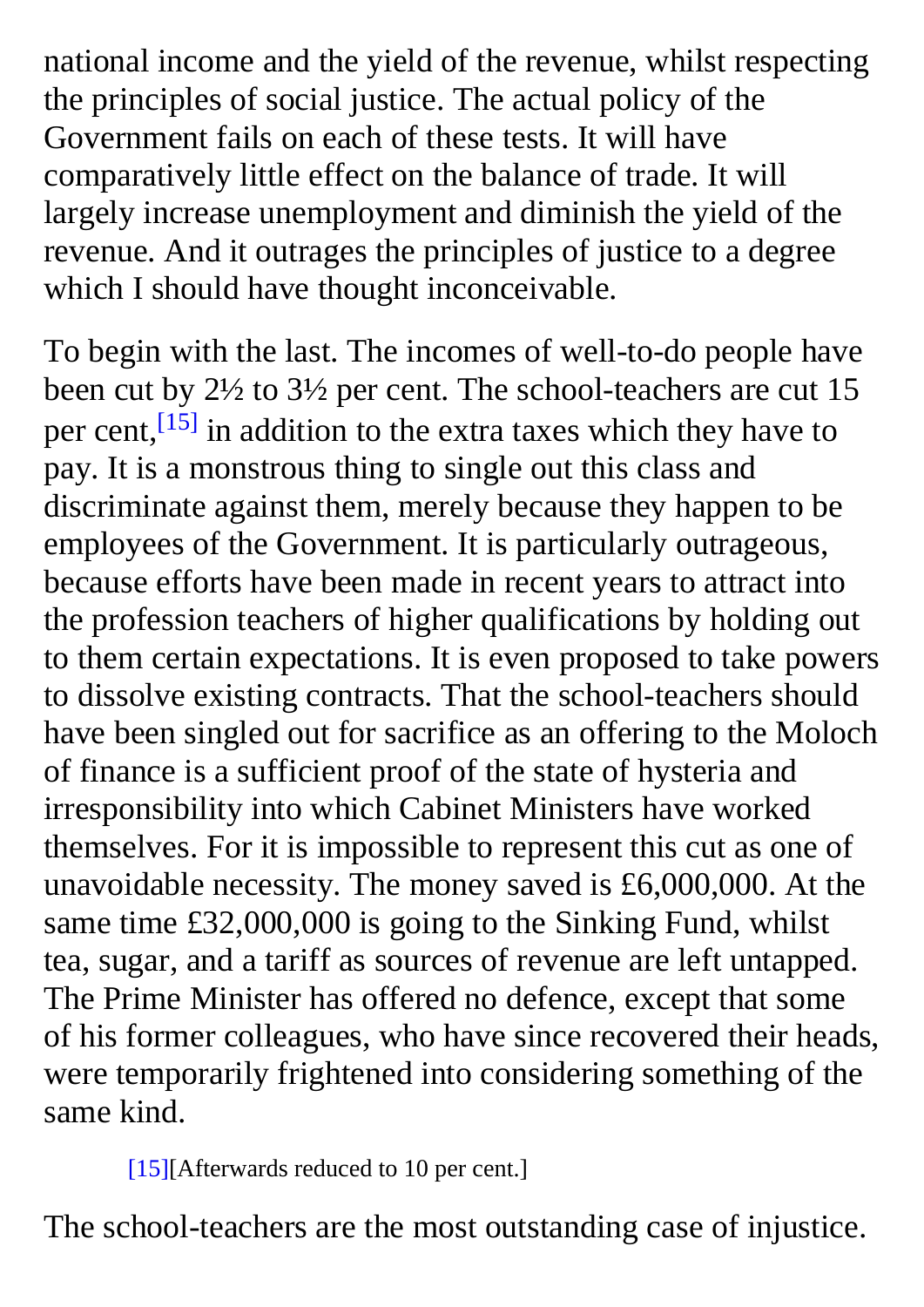But the same considerations apply in varying degrees to all the attacks on the standards of Government employees. The principle of discriminating against persons in the service of the State, because they can be reached most easily, is not right. At least it would have been more decent in the circumstances if the phrase "equality of sacrifice" had not been used.

Moreover, the Government's programme is as foolish as it is wrong. Its direct effect on employment must be disastrous. It is safe to predict that it will increase the volume of unemployment by more than the 10 per cent by which the dole is to be cut. It represents a reckless reversal of all the partial attempts which have been made hitherto to mitigate the consequences of the collapse of private investment; and it is a triumph for the so-called "Treasury View" in its most extreme form. Not only is purchasing power to be curtailed, but roadbuilding, housing, and the like are to be retrenched. Local authorities are to follow suit. If the theory which underlies all this is to be accepted, the end will be that no one can be employed, except those happy few who grow their own potatoes, as a result of each of us refusing, for reasons of economy, to buy the services of any one else. To raid the Road Fund in order to maintain the Sinking Fund is, in present circumstances, a policy of Bedlam.

Finally there is the problem of the Balance of Trade, which, after all, is the main point so far as concerns the emergency. Broadly speaking, the cost of production is left unchanged. Cutting the school-teachers' salaries will not help us to recapture the markets of the world. Those wages and the like which are within the Government's direct control happen to be just those which it is most useless to cut in the interests of the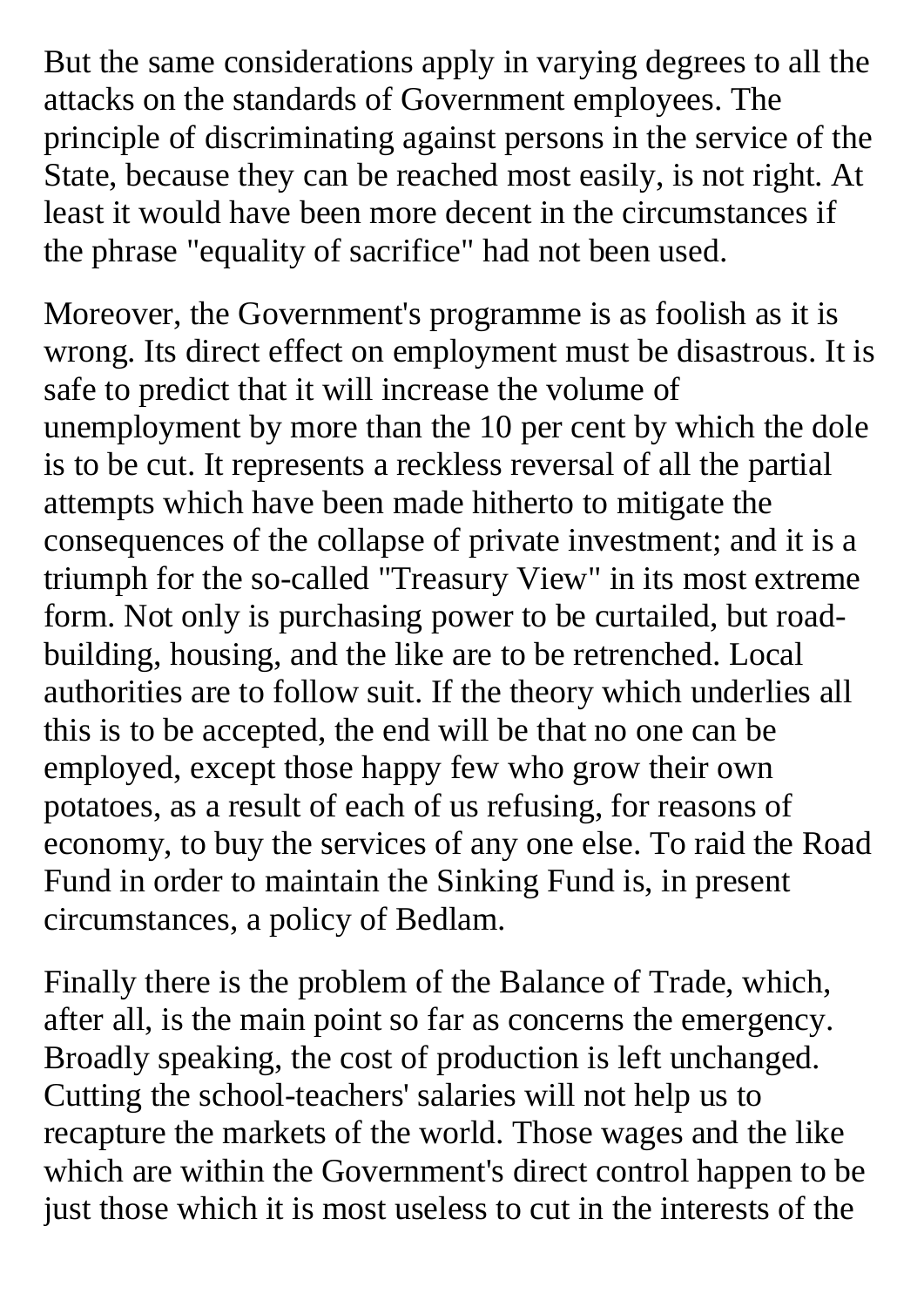export trade. We are told that it is a wicked misrepresentation to say that all this is a preliminary to a general assault on wages. Yet it has less than no sense unless it is. But meanwhile the Government have noticed that there is just one point where their activities raise the cost of production, namely, the employers' insurance contribution, which is, in effect, a poll tax on employment. So, in order to prove for certain that they are quite mad, the Government have decided to *increase* it.

There are only two ways in which the Government plan can help the Balance of Trade. Whenever any one is thrown out of work or otherwise impoverished, he will perforce consume less. Most of this reduced consumption will merely cause business losses and unemployment to other Englishmen. Some part of it, however, perhaps a fifth, will be at the expense of imports; though even this would not help if those Free Traders are right who think that a reduction of imports leads to a corresponding reduction of exports. But it is a wasteful way of setting about the task of reducing imports. The other way is by increasing both the quantity of unemployment and also the pains of being unemployed, since this may slightly increase the chance of wage-reductions being accepted. Economy can have no other purpose or meaning except to release resources. A small proportion of what is thus released will relieve the Balance of Trade. The rest will be resources of domestic plant and labour, of which we already have a surplus out of use.

Thus the Government's scheme, for the sake of which we are asked to swallow so much, is in the main misdirected, and will not assist the solution of our twin problems of unemployment and an adverse balance of trade.

As regards the latter, which, unremedied, will at no distant date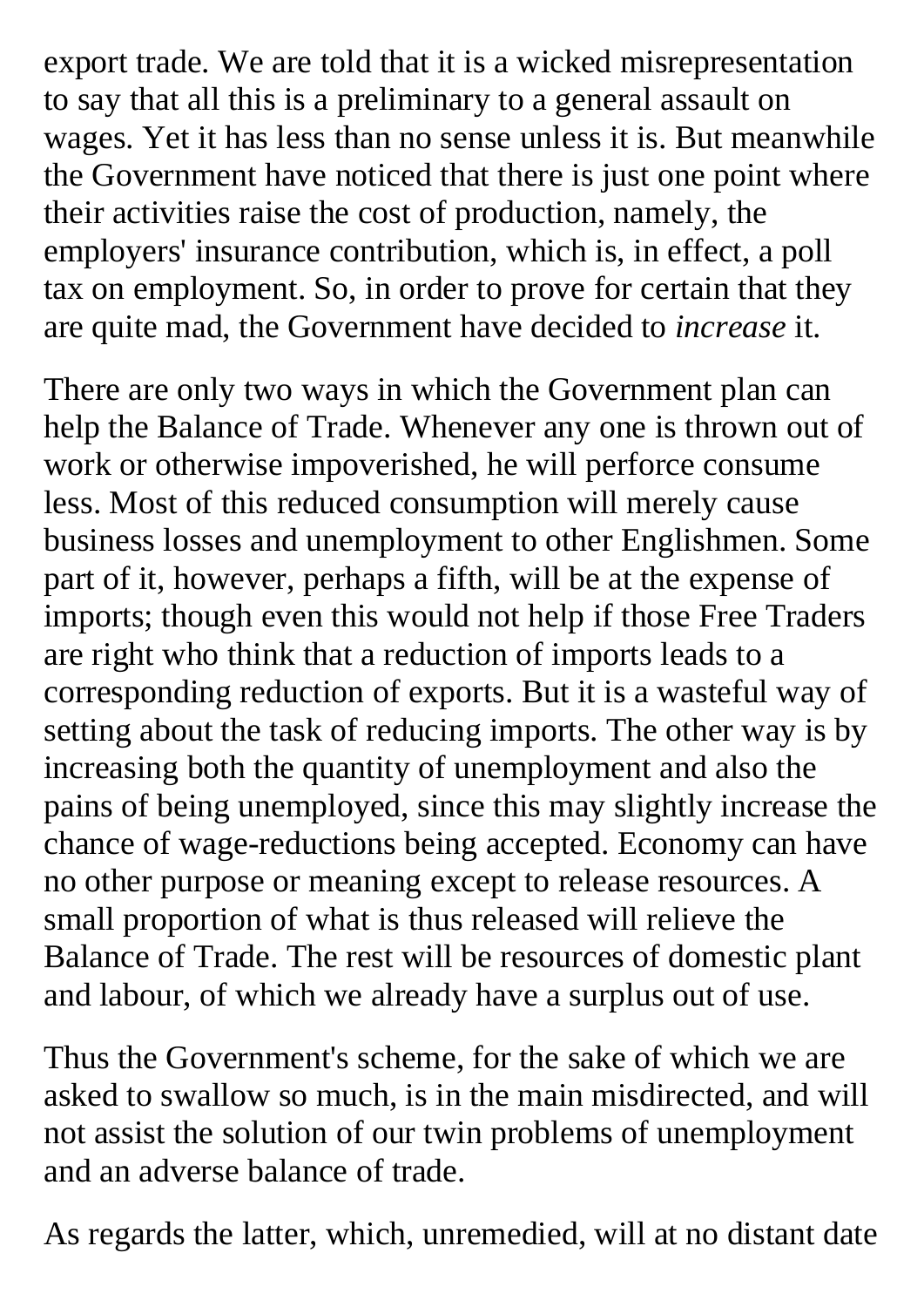break the gold standard even if we cut school-teachers' salaries to nothing, the only remedies now open to us are Devaluation, a drastic restriction of imports by direct methods, a severe cut, not less than 30 per cent in my judgement, in wages and salaries, or a decisive change in the international position. An attack on wages would mean a severe industrial struggle which would drive us off gold-parity within a few weeks; so that this is not in practice an alternative to Devaluation. Thus there are only three lines of policy to which it is worth the Cabinet's while to direct their minds. The first and mildest is a plan for the restriction of imports. The second is a plan for getting off gold-parity without allowing the slide to go too far. The third is a plan for an International Conference—one that means business of the most definite kind, quite different from any Conference ever held hitherto—for giving the gold-standard countries a last opportunity. All the rest is waste of time. The advantage of the last alternative is that this alone offers any chance, however slight, of an amelioration of the international position, without which we are faced with a disappearance of income from our foreign investments on a scale which neither a Tariff nor Devaluation could offset.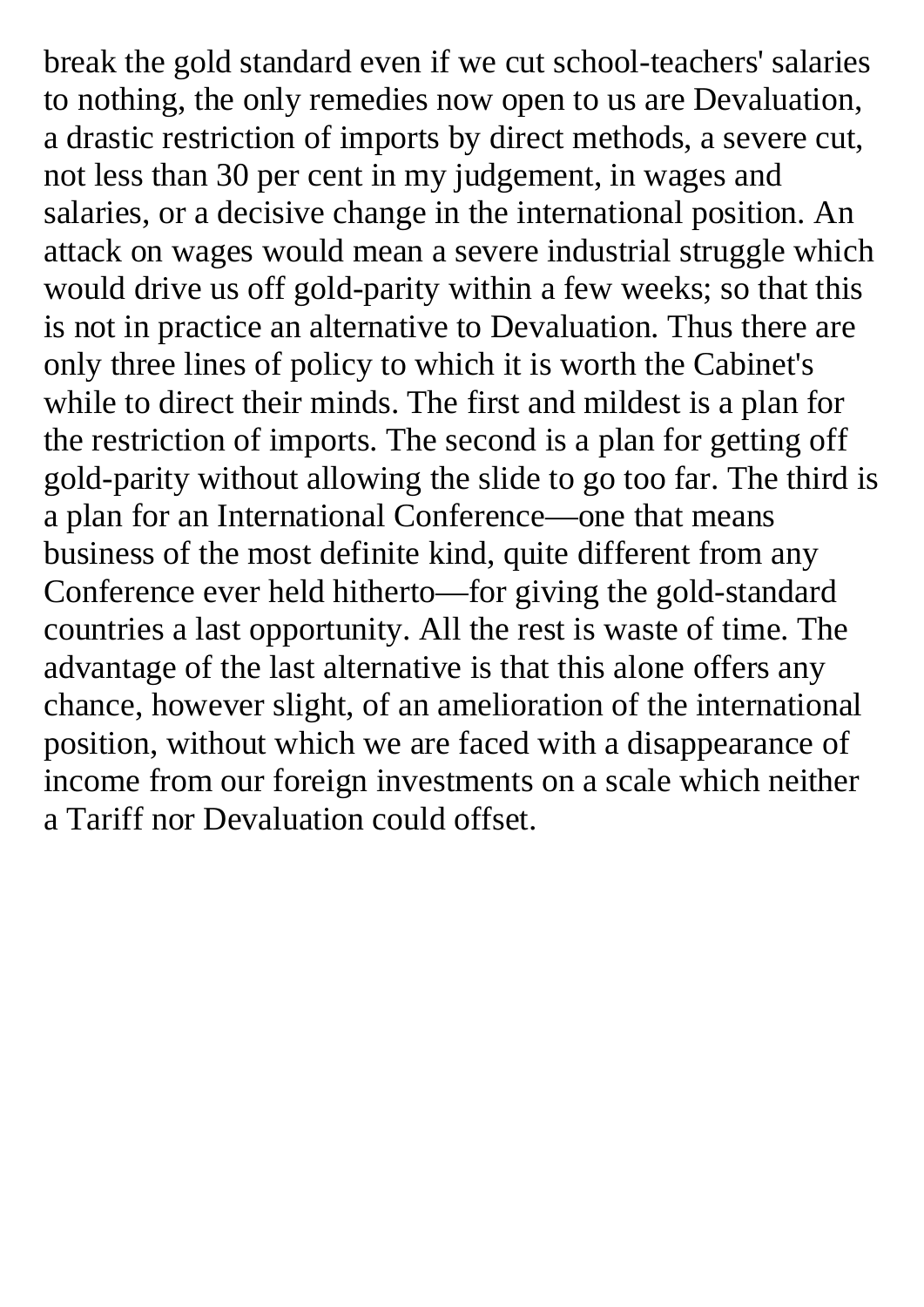## **7. THE CONSEQUENCES TO THE BANKS OF THE COLLAPSE OF MONEY VALUES (Aug. 1931)**

A year ago it was the failure of agriculture, mining, manufactures, and transport to make normal profits, and the unemployment and waste of productive resources ensuing on this, which was the leading feature of the economic situation. To-day, in many parts of the world, it is the serious embarrassment of the banks which is the cause of our gravest concern. The shattering German crisis of July 1931, which took the world more by surprise than it should, was in its essence a banking crisis, though precipitated, no doubt, by political events and political fears. That the top-heavy position, which ultimately crumbled to the ground, should have been built up at all, was, in my judgement, a sin against the principles of sound banking. One watched its erection with amazement and terror. But the fact which was primarily responsible for bringing it down was a factor for which the individual bankers were not responsible and which very few people foresaw—namely, the enormous change in the value of gold money and consequently in the burden of indebtedness which debtors, in all countries adhering to the gold standard, had contracted to pay in terms of gold.

Let us begin at the beginning of the argument. There is a multitude of real assets in the world which constitute our capital wealth—buildings, stocks of commodities, goods in course of manufacture and of transport, and so forth. The nominal owners of these assets, however, have not infrequently borrowed *money* in order to become possessed of them. To a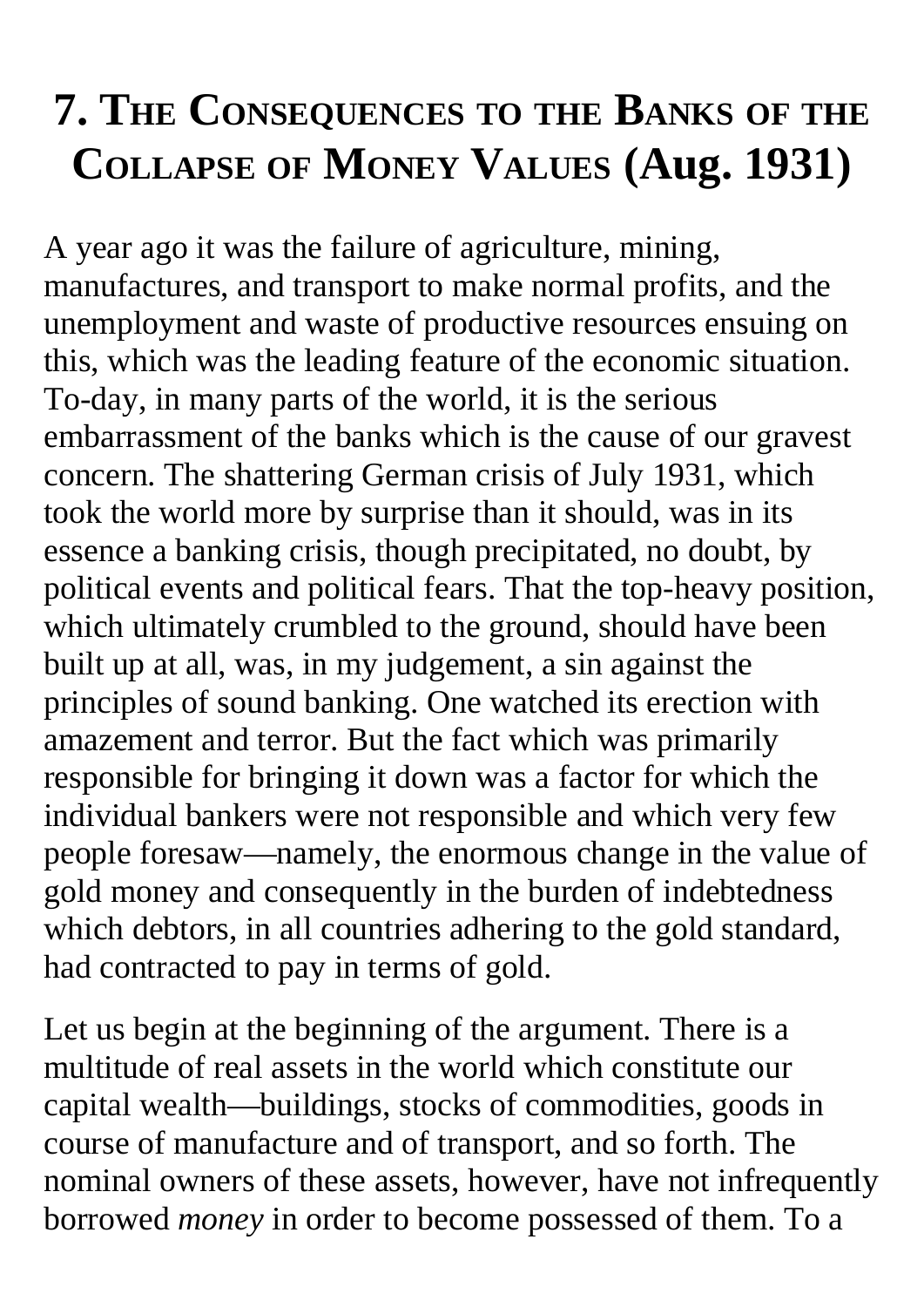corresponding extent the actual owners of wealth have claims, not on real assets, but on money. A considerable part of this "financing" takes place through the banking system, which interposes its guarantee between its depositors who lend it money, and its borrowing customers to whom it loans money wherewith to finance the purchase of real assets. The interposition of this veil of money between the real asset and the wealth owner is a specially marked characteristic of the modern world. Partly as a result of the increasing confidence felt in recent years in the leading banking systems, the practice has grown to formidable dimensions. The bank-deposits of all kinds in the United States, for example, stand in round figures at \$50,000,000,000; those of Great Britain at £2,000,000,000. In addition to this there is the great mass of bonded and mortgage indebtedness held by individuals.

All this is familiar enough in general terms. We are also familiar with the idea that a change in the value of money can gravely upset the relative positions of those who possess claims to money and those who owe money. For, of course, a fall in prices, which is the same thing as a rise in the value of claims on money, means that real wealth is transferred from the debtor in favour of the creditor, so that a larger proportion of the real asset is represented by the claims of the depositor, and a smaller proportion belongs to the nominal owner of the asset who has borrowed in order to buy it. This, we all know, is one of the reasons why changes in prices are upsetting.

But it is not to this familiar feature of falling prices that I wish to invite attention. It is to a further development which we can ordinarily afford to neglect but which leaps to importance when the change in the value of money is *very large*—when it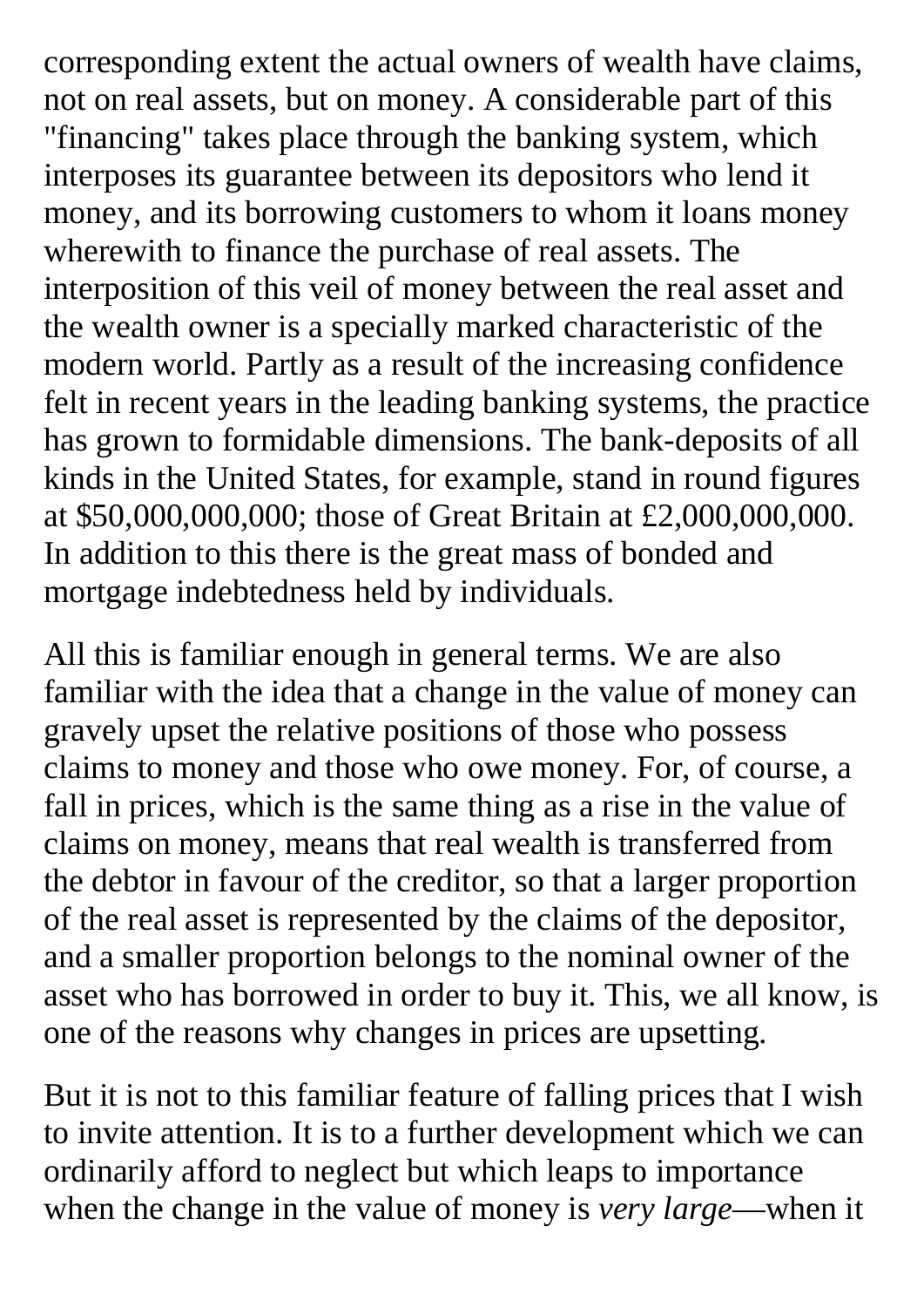exceeds a more or less determinate amount.

Modest fluctuations in the value of money, such as those which we have frequently experienced in the past, do not vitally concern the banks which have interposed their guarantee between the depositor and the debtor. For the banks allow beforehand for some measure of fluctuation in the value both of particular assets and of real assets in general, by requiring from the borrower what is conveniently called a "margin." That is to say, they will only lend him money up to a certain proportion of the value of the asset which is the "security" offered by the borrower to the lender. Experience has led to the fixing of conventional percentages for the "margin" as being reasonably safe in all ordinary circumstances. The amount will, of course, vary in different cases within wide limits. But for marketable assets a "margin" of 20 per cent to 30 per cent is conventionally considered as adequate, and a "margin" of as much as 50 per cent as highly conservative. Thus provided the amount of the downward change in the money value of assets is well within these conventional figures, the direct interest of the banks is not excessive;—they owe money to their depositors on one side of their balance-sheet and are owed it on the other, and it is no vital concern of theirs just what the money is worth. But consider what happens when the downward change in the money value of assets within a brief period of time *exceeds* the amount of the conventional "margin" over a large part of the assets against which money has been borrowed. The horrible possibilities to the banks are immediately obvious. Fortunately, this is a very rare, indeed a unique event. For it had never occurred in the modern history of the world prior to the year 1931. There have been large *upward* movements in the money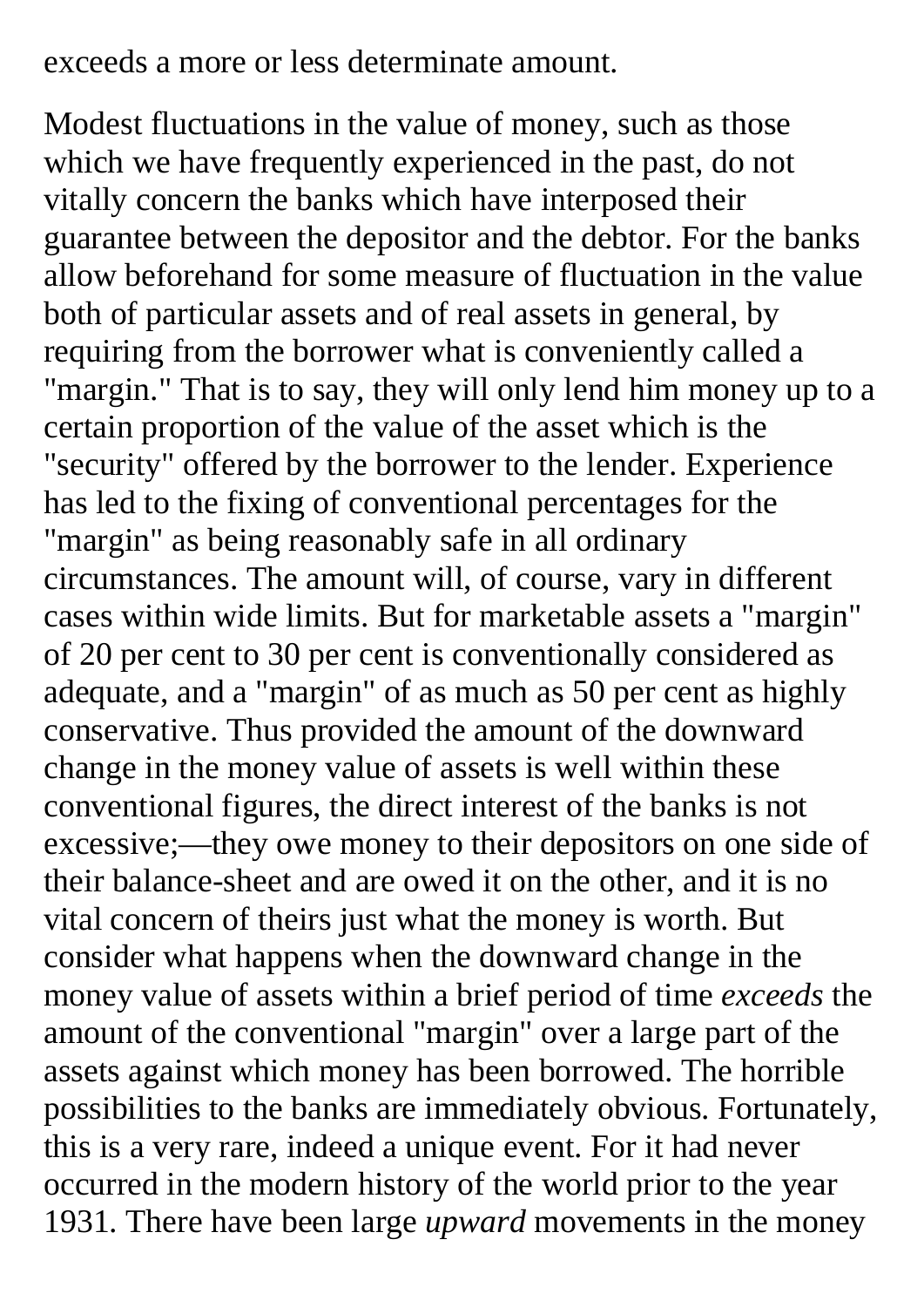value of assets in those countries where inflation has proceeded to great lengths. But this, however disastrous in other ways, did nothing to jeopardise the position of the banks; for it increased the amount of their "margins." There was a large downward movement in the slump of 1921, but that was from an exceptionally high level of values which had ruled for only a few months or weeks, so that only a small proportion of the banks' loans had been based on such values and these values had not lasted long enough to be trusted. *Never* before has there been such a world-wide collapse over almost the whole field of the money values of real assets as we have experienced in the last two years. And, finally, during the last few months —so recently that the bankers themselves have, as yet, scarcely appreciated it—it has come to exceed in very many cases the amount of the conventional "margins." In the language of the market the "margins" have run off. The exact details of this are not likely to come to the notice of the outsider until some special event—perhaps some almost accidental event—occurs which brings the situation to a dangerous head. For, so long as a bank is in a position to wait quietly for better times and to ignore meanwhile the fact that the security against many of its loans is no longer as good as it was when the loans were first made, nothing appears on the surface and there is no cause for panic. Nevertheless, even at this stage the underlying position is likely to have a very adverse effect on new business. For the banks, being aware that many of their advances are in fact "frozen" and involve a larger latent risk than they would voluntarily carry, become particularly anxious that the remainder of their assets should be as liquid and as free from risk as it is possible to make them. This reacts in all sorts of silent and unobserved ways on new enterprise. For it means that the banks are less willing than they would normally be to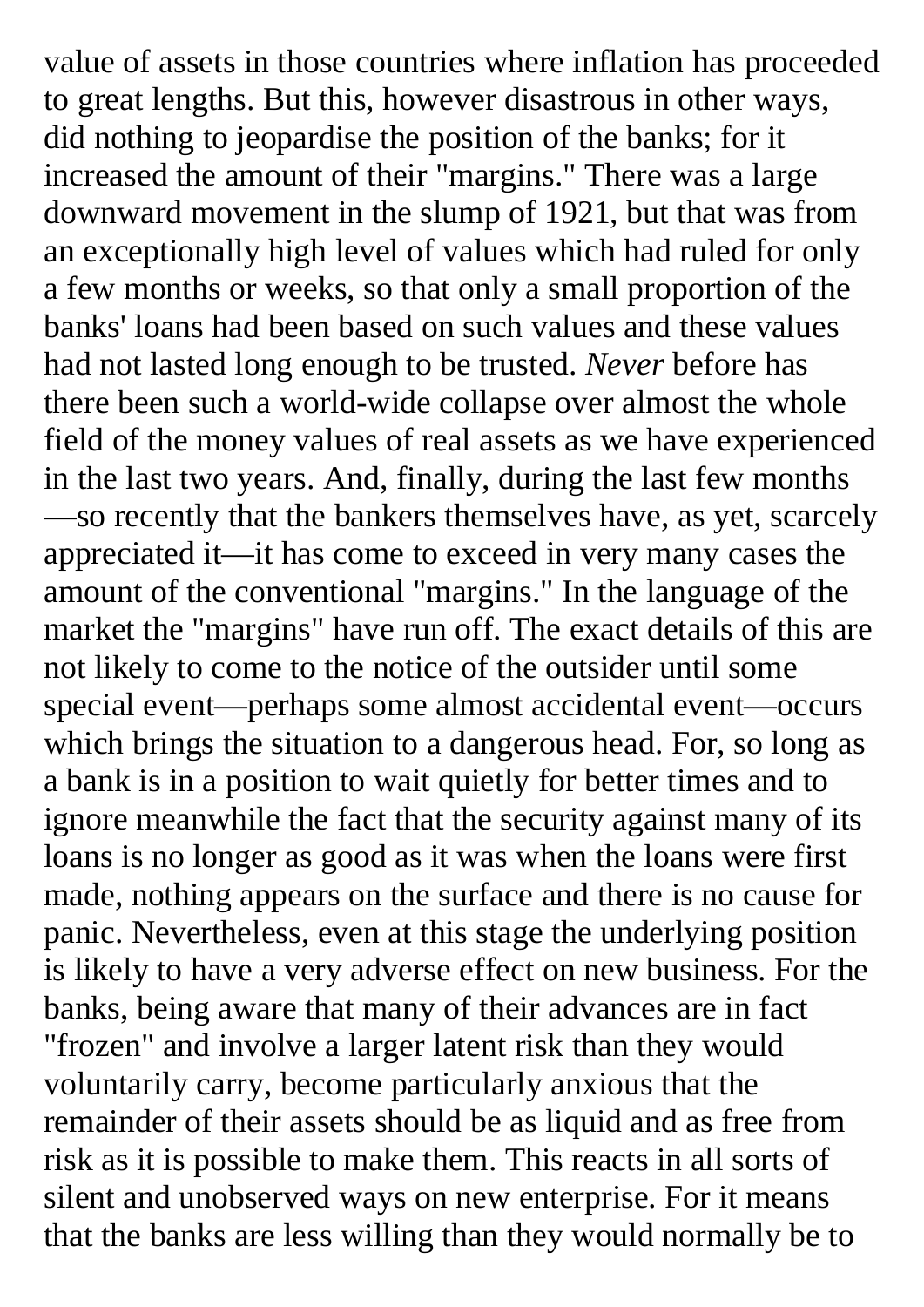finance any project which may involve a lock-up of their resources.

Now, in estimating the quantitative importance of the factor to which I am calling attention, we have to consider what has been happening to the prices of various types of property. There are, first of all, the principal raw materials and foodstuffs of international commerce. These are of great importance to the banks, because the stocks of these commodities, whether in warehouse or in transit or embodied in half-finished or unsold manufactured articles, are very largely financed through the banks. In the last eighteen months the prices of these commodities have fallen *on the average* by about 25 per cent. But this is an average, and banks cannot average the security of one customer with that of another. Many individual commodities of the greatest commercial importance have fallen in price by 40 to 50 per cent or even more.

Next come the ordinary or common shares of the great companies and corporations which are the market leaders in the Stock Exchanges of the world. In most countries the average fall amounts to 40 to 50 per cent; and, this again, is an average which means that individual shares, even amongst those which would have been considered of good quality two years ago, have fallen enormously more. Then there are the bonds and the fixed interest securities. Those of the very highest grade have, indeed, risen slightly, or, at the worst, not fallen by more than 5 per cent, which has been of material assistance in some quarters. But many other fixed interest securities, which, while not of the highest grade, were, and are, good securities, have fallen from 10 to 15 per cent; whilst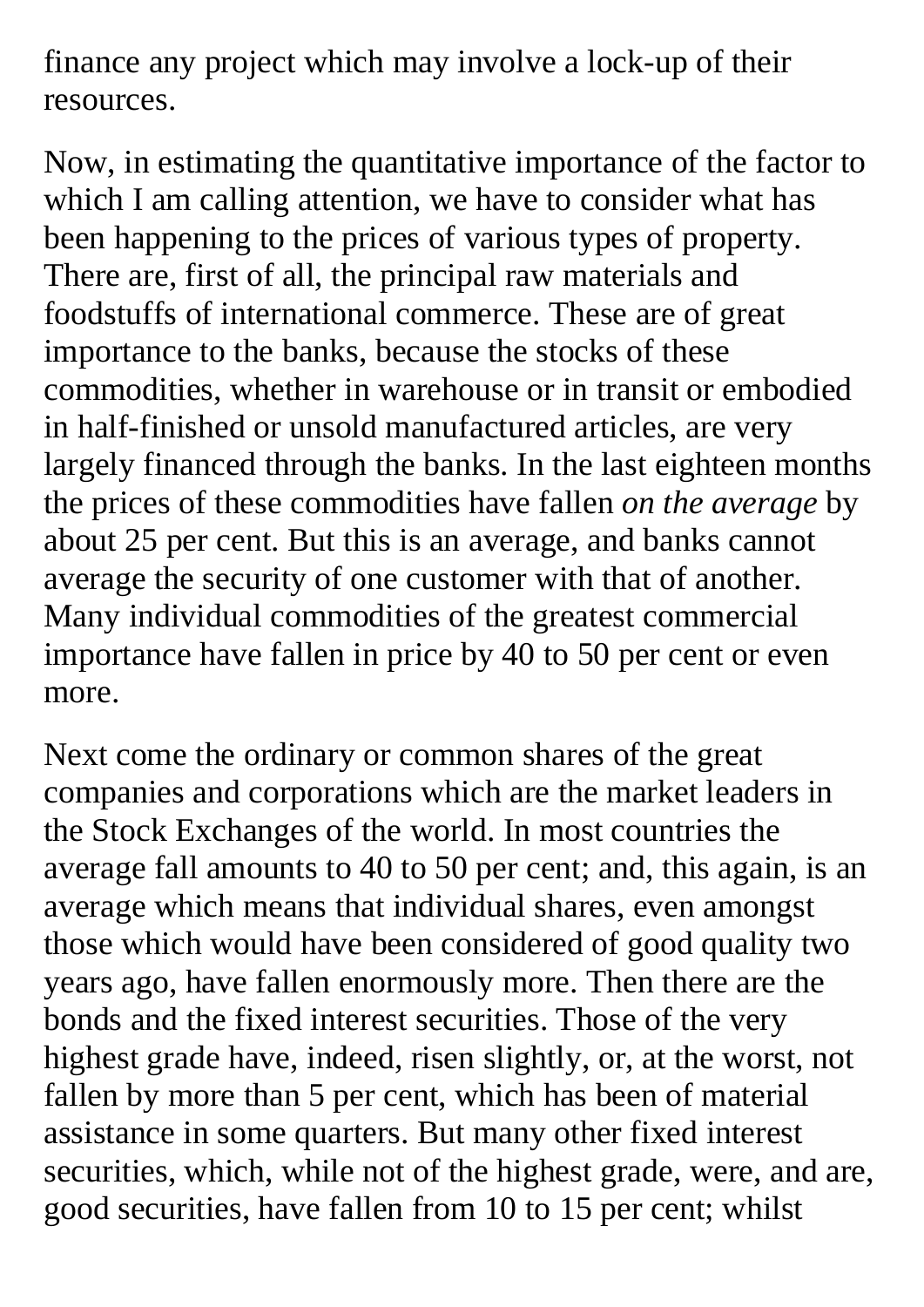foreign government bonds have, as is well known, suffered prodigious falls. These declines, even where they are more moderate, may be scarcely less serious, because such bonds (though not in Great Britain) are often owned by the banks themselves outright, so that there is no "margin" to protect them from loss.

The declines in the prices of commodities and of securities have, broadly speaking, affected most countries alike. When we come to the next category of property—and one of great quantitative importance—namely, real estate, the facts are more various as between one country and another. A great element of stability in Great Britain, and, I believe, in France also, has been the continued comparative firmness in real estate values:—no slump has been experienced in this quarter, with the result that mortgage business is sound and the multitude of loans granted on the security of real estate are unimpaired. But in many other countries the slump has affected this class of property also; and particularly, perhaps, in the United States, where farm values have suffered a great decline, and also city property of modern construction, much of which would not fetch to-day more than 60 to 70 per cent of its original cost of construction, and not infrequently much less. This is an immense aggravation of the problem, where it has occurred, both because of the very large sums involved and because such property is ordinarily regarded as relatively free from risk.

Finally, there are the loans and advances which banks have made to their customers for the purposes of their customers' business. These are, in many cases, in the worst condition of all. The security in these cases is primarily the profit, actual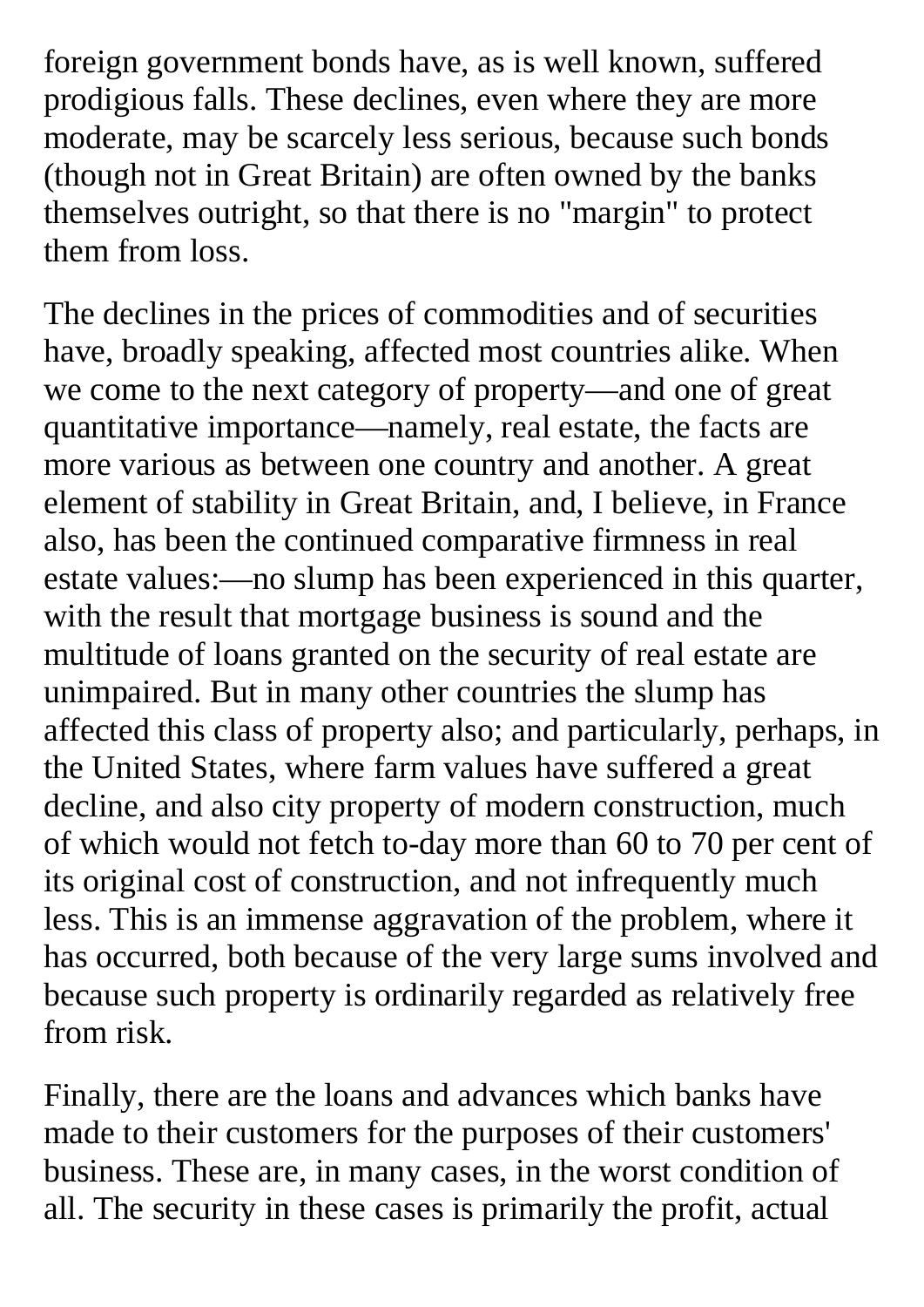and prospective, of the business which is being financed; and in present circumstances for many classes of producers of raw materials, of farmers and of manufacturers, there are no profits and every prospect of insolvencies, if matters do not soon take a turn for the better.

To sum up, there is scarcely any class of property, except real estate, however useful and important to the welfare of the community, the current money value of which has not suffered an enormous and scarcely precedented decline. This has happened in a community which is so organised that a veil of money is, as I have said, interposed over a wide field between the actual asset and the wealth owner. The ostensible proprietor of the actual asset has financed it by borrowing money from the actual owner of wealth. Furthermore, it is largely through the banking system that all this has been arranged. That is to say, the banks have, for a consideration, interposed their guarantee. They stand between the real borrower and the real lender. They have given their guarantee to the real lender; and this guarantee is only good if the money value of the asset belonging to the real borrower is worth the money which has been advanced on it.

It is for this reason that a decline in money values so severe as that which we are now experiencing threatens the solidity of the whole financial structure. Banks and bankers are by nature blind. They have not seen what was coming. Some of them have even welcomed the fall of prices towards what, in their innocence, they have deemed the just and "natural" and inevitable level of pre-war, that is to say, to the level of prices to which their minds became accustomed in their formative years. In the United States some of them employ so-called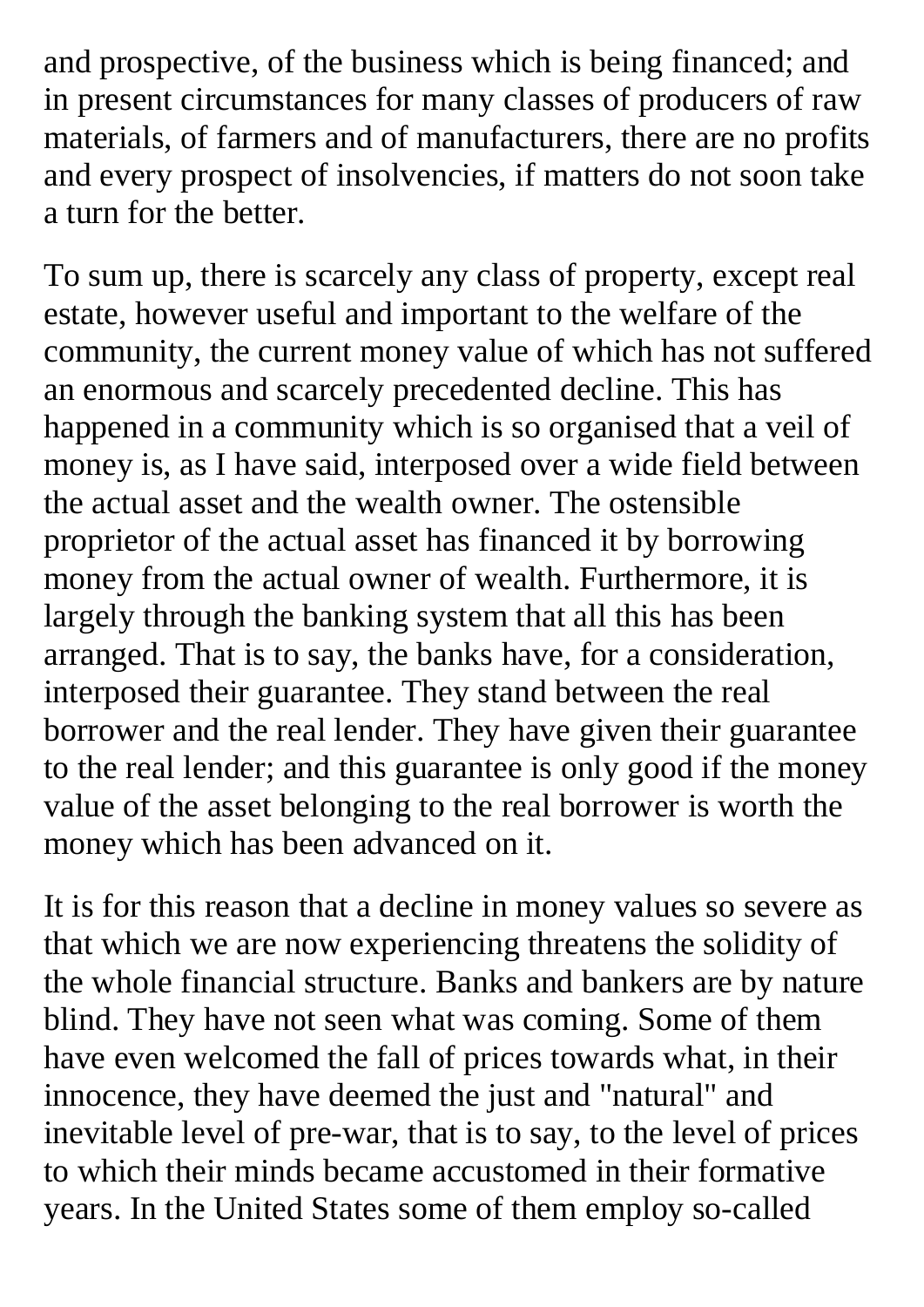"economists" who tell us even to-day that our troubles are due to the fact that the prices of some commodities and some services have not yet fallen enough, regardless of what should be the obvious fact that their cure, if it could be realised, would be a menace to the solvency of their institution. A "sound" banker, alas! is not one who foresees danger and avoids it, but one who, when he is ruined, is ruined in a conventional and orthodox way along with his fellows, so that no one can really blame him.

But to-day they are beginning at last to take notice. In many countries bankers are becoming unpleasantly aware of the fact that, when their customers' margins have run off, they are themselves "on margin." I believe that, if to-day a really conservative valuation were made of all doubtful assets, quite a significant proportion of the banks of the world would be found to be insolvent; and with the further progress of Deflation this proportion will grow rapidly. Fortunately our own domestic British Banks are probably at present—for various reasons—among the strongest. But there is a degree of Deflation which no bank can stand. And over a great part of the world, and not least in the United States, the position of the banks, though partly concealed from the public eye, may be in fact the weakest element in the whole situation. It is obvious that the present trend of events cannot go much further without something breaking. If nothing is done, it will be amongst the world's banks that the really critical breakages will occur.

Modern capitalism is faced, in my belief, with the choice between finding some way to increase money values towards their former figure, or seeing widespread insolvencies and defaults and the collapse of a large part of the financial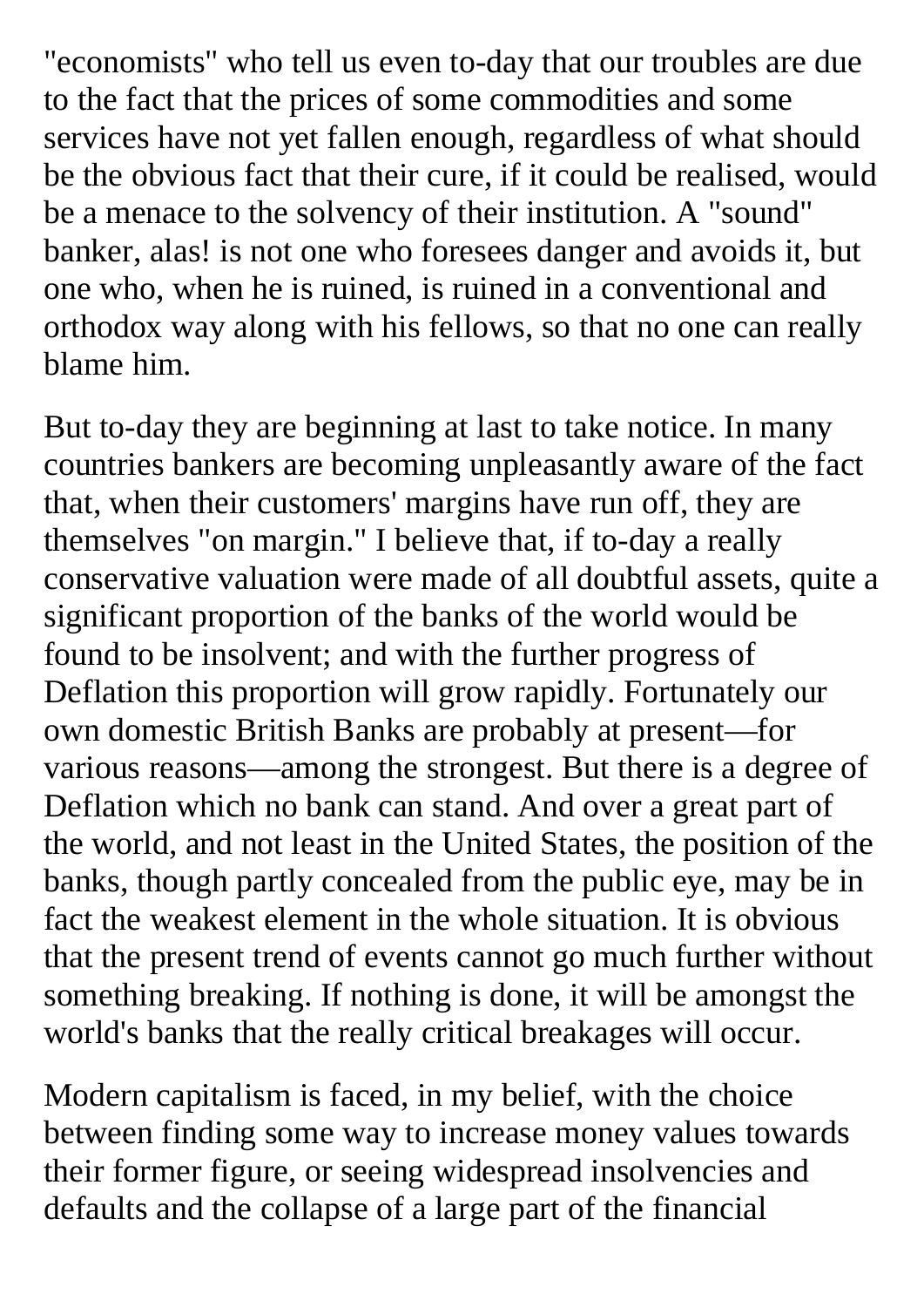structure;—after which we should all start again, not nearly so much poorer as we should expect, and much more cheerful perhaps, but having suffered a period of waste and disturbance and social injustice, and a general re-arrangement of private fortunes and the ownership of wealth. Individually many of us would be "ruined," even though collectively we were much as before. But under the pressure of hardship and excitement, we might have found out better ways of managing our affairs.

The present signs suggest that the bankers of the world are bent on suicide. At every stage they have been unwilling to adopt a sufficiently drastic remedy. And by now matters have been allowed to go so far that it has become extraordinarily difficult to find any way out.

It is necessarily part of the business of a banker to maintain appearances and to profess a conventional respectability which is more than human. Lifelong practices of this kind make them the most romantic and the least realistic of men. It is so much their stock-in-trade that their position should not be questioned, that they do not even question it themselves until it is too late. Like the honest citizens they are, they feel a proper indignation at the perils of the wicked world in which they live,—when the perils mature; but they do not foresee them. A Bankers' Conspiracy! The idea is absurd! I only wish there were one! So, if they are saved, it will be, I expect, in their own despite.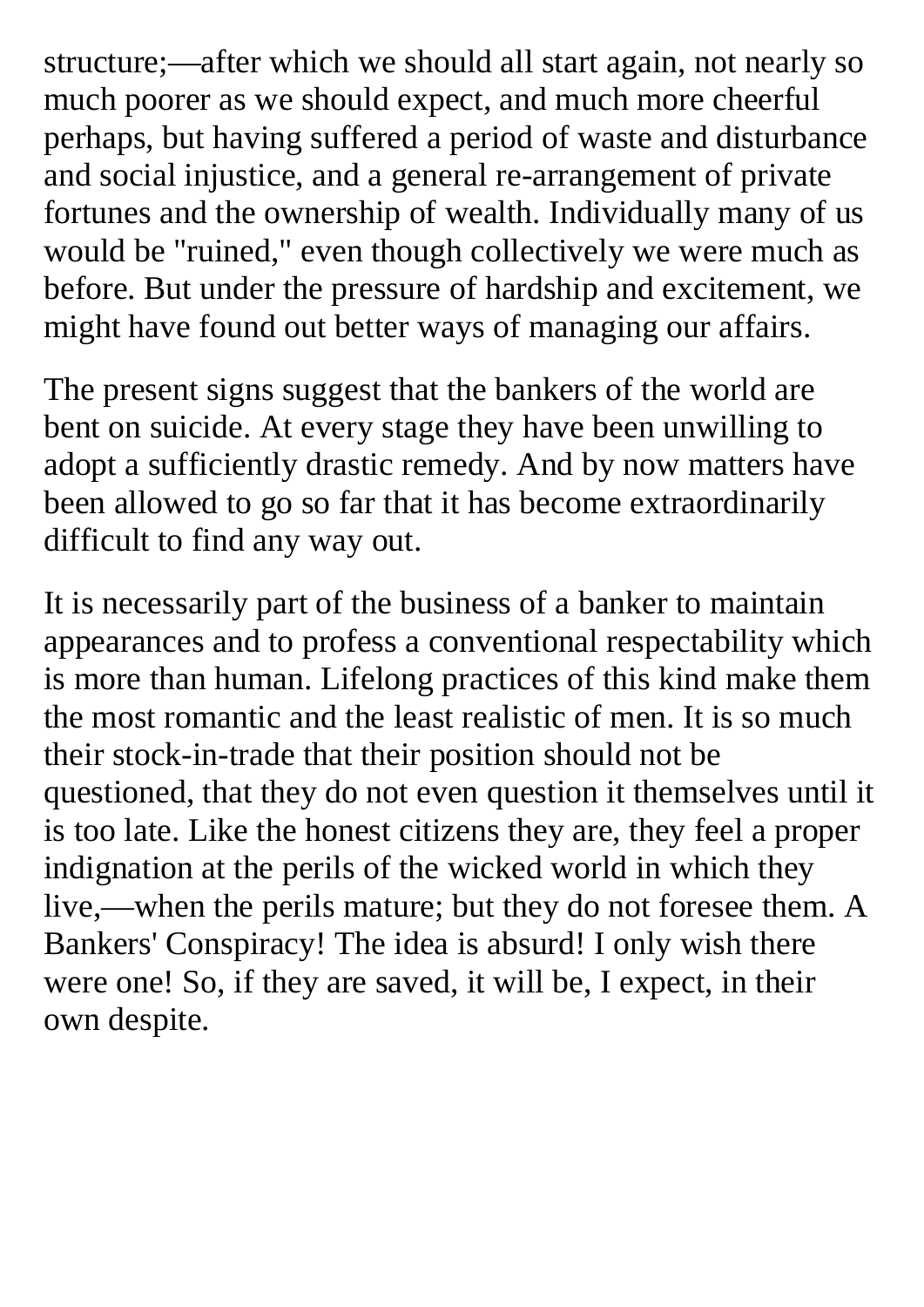### **THE RETURN TO THE GOLD STANDARD**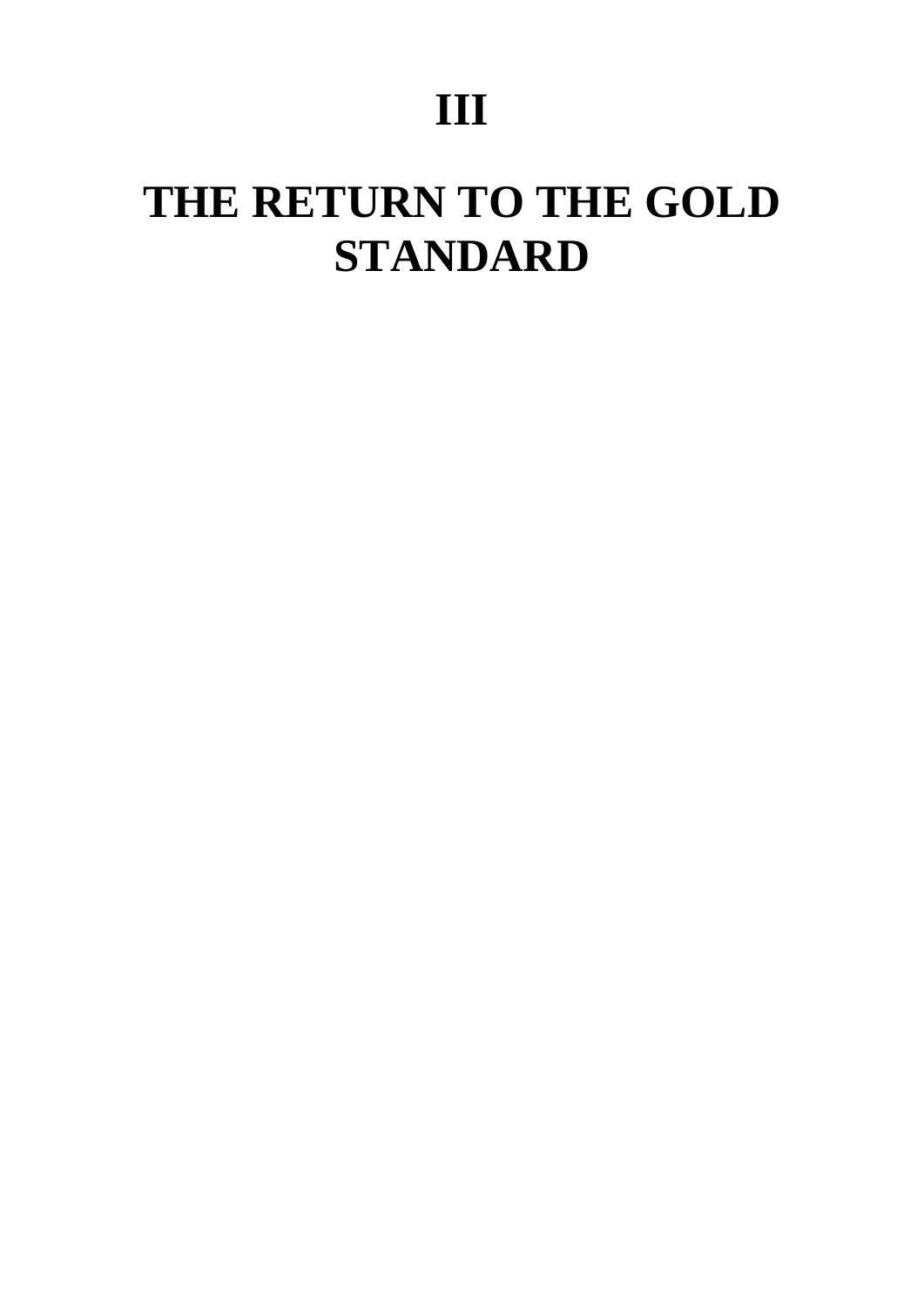## **THE RETURN TO THE GOLD STANDARD**

#### **1. AURI SACRA FAMES (Sept. 1930)**

The choice of gold as a standard of value is chiefly based on tradition. In the days before the evolution of Representative Money, it was natural, for reasons which have been many times told, to choose one or more of the metals as the most suitable commodity for holding a store of value or a command of purchasing power.

Some four or five thousand years ago the civilised world settled down to the use of gold, silver, and copper for pounds, shillings, and pence, but with silver in the first place of importance and copper in the second. The Mycenaeans put gold in the first place. Next, under Celtic or Dorian influences, came a brief invasion of iron in place of copper over Europe and the northern shores of the Mediterranean. With the Achaemenid Persian Empire, which maintained a bimetallic standard of gold and silver at a fixed ratio (until Alexander overturned them), the world settled down again to gold, silver, and copper, with silver once more of predominant importance; and there followed silver's long hegemony (except for a certain revival of the influence of gold in Roman Constantinople), chequered by imperfectly successful attempts at gold-andsilver bimetallism, especially in the eighteenth century and the first half of the nineteenth, and only concluded by the final victory of gold during the fifty years before the war.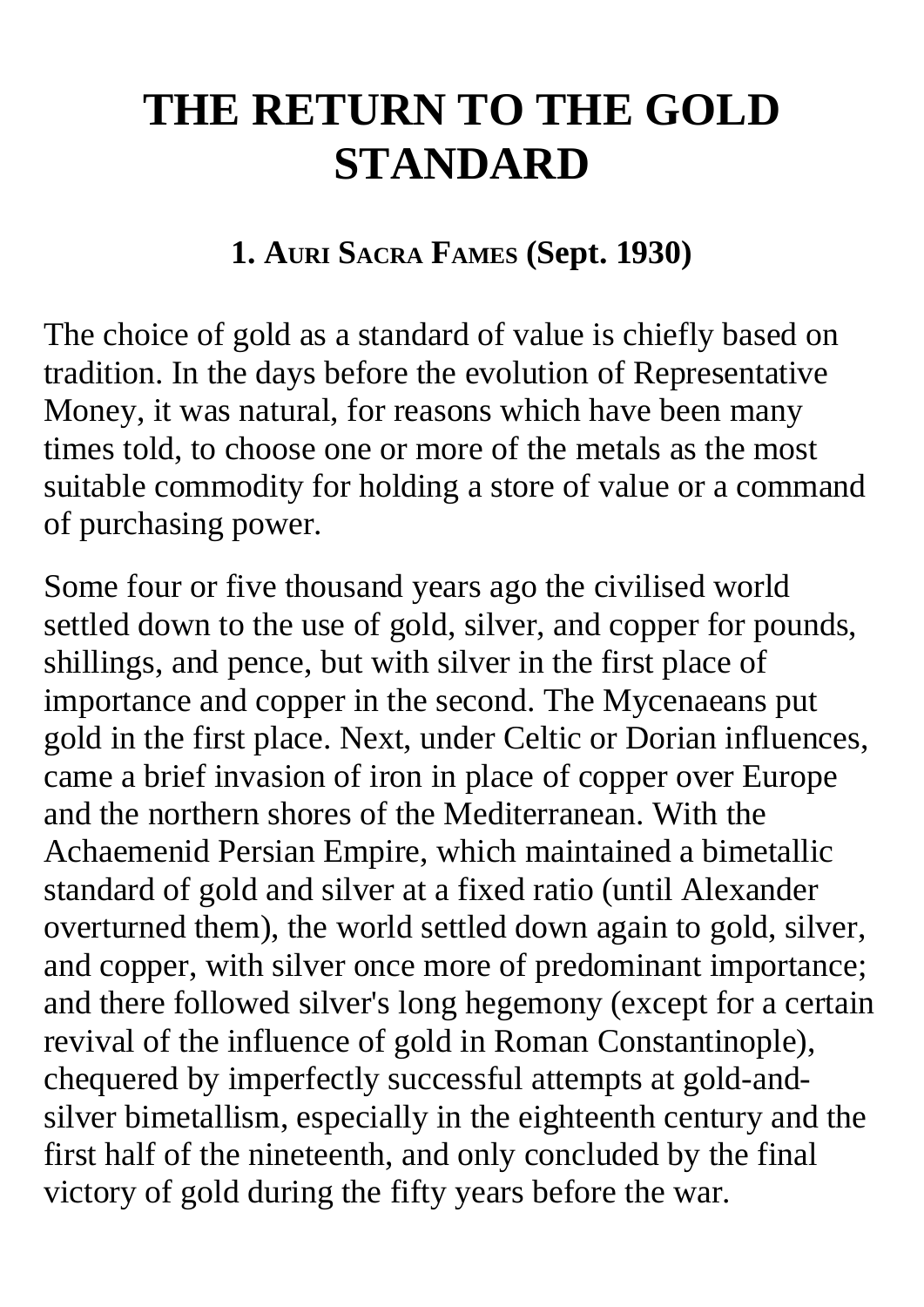Dr. Freud relates that there are peculiar reasons deep in our subconsciousness why gold in particular should satisfy strong instincts and serve as a symbol. The magical properties, with which Egyptian priestcraft anciently imbued the yellow metal, it has never altogether lost. Yet, whilst gold as a store of value has always had devoted patrons, it is, as the sole standard of purchasing power, almost a parvenu. In 1914 gold had held this position in Great Britain *de jure* over less than a hundred years (though *de facto* for more than two hundred), and in most other countries over less than sixty. For except during rather brief intervals gold has been too scarce to serve the needs of the world's principal medium of currency. Gold is, and always has been, an extraordinarily scarce commodity. A modern liner could convey across the Atlantic in a single voyage all the gold which has been dredged or mined in seven thousand years. At intervals of five hundred or a thousand years a new source of supply has been discovered—the latter half of the nineteenth century was one of these epochs—and a temporary abundance has ensued. But as a rule, generally speaking, there has been not enough.

Of late years the *auri sacra fames* has sought to envelop itself in a garment of respectability as densely respectable as was ever met with, even in the realms of sex or religion. Whether this was first put on as a necessary armour to win the hard-won fight against bimetallism and is still worn, as the goldadvocates allege, because gold is the sole prophylactic against the plague of fiat moneys, or whether it is a furtive Freudian cloak, we need not be curious to inquire. But we may remind the reader of what he well knows—namely, that gold has become part of the apparatus of conservatism and is one of the matters which we cannot expect to see handled without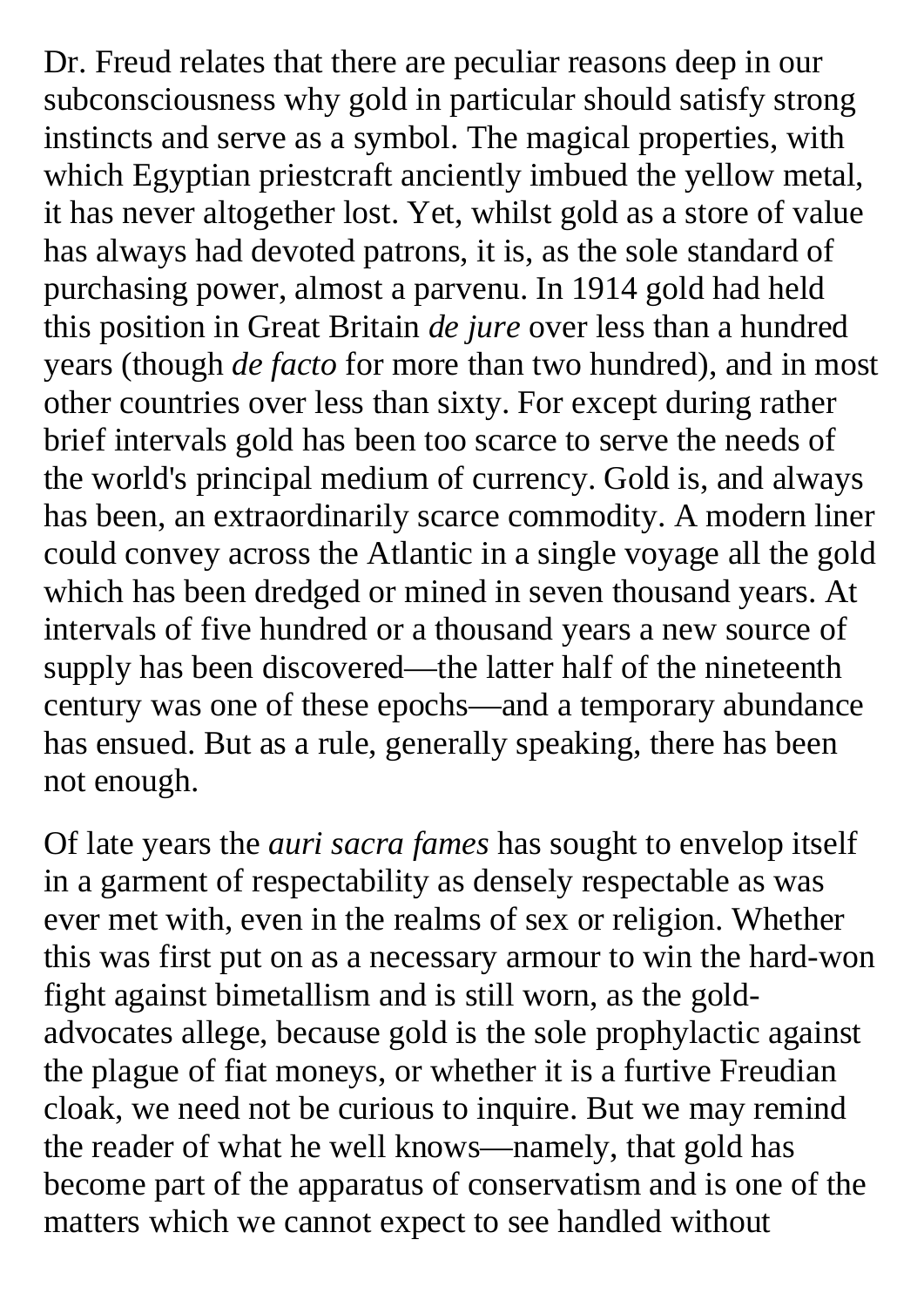prejudice.

One great change, nevertheless—probably, in the end, a fatal change—has been effected by our generation. During the war individuals threw their little stocks into the national meltingpots. Wars have sometimes served to disperse gold, as when Alexander scattered the temple hoards of Persia or Pizarro those of the Incas. But on this occasion war concentrated gold in the vaults of the Central Banks; and these Banks have not released it. Thus, almost throughout the world, gold has been withdrawn from circulation. It no longer passes from hand to hand, and the touch of the metal has been taken away from men's greedy palms. The little household gods, who dwelt in purses and stockings and tin boxes, have been swallowed ed by a single golden image in each country, which lives underground and is not seen. Gold is out of sight—gone back again into the soil. But when gods are no longer seen in a yellow panoply walking the earth, we begin to rationalise them; and it is not long before there is nothing left.

Thus the long age of Commodity Money has at last passed finally away before the age of Representative Money. Gold has ceased to be a coin, a hoard, a tangible claim to wealth, of which the value cannot slip away so long as the hand of the individual clutches the material stuff. It has become a much more abstract thing—just a standard of value; and it only keeps this nominal status by being handed round from time to time in quite small quantities amongst a group of Central Banks, on the occasions when one of them has been inflating or deflating its managed representative money in a different degree from what is appropriate to the behaviour of its neighbours. Even the handing round is becoming a little old-fashioned, being the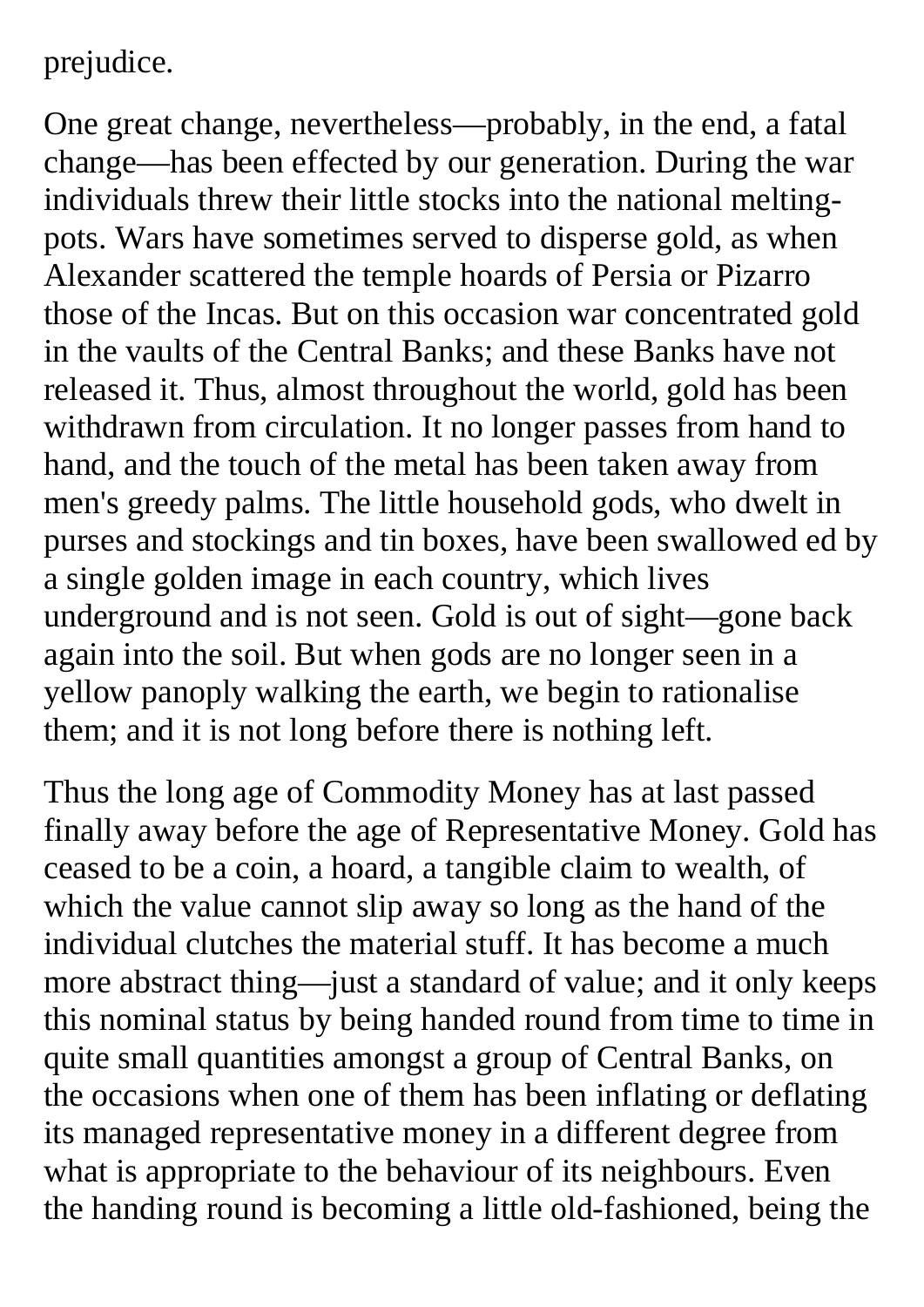occasion of unnecessary travelling expenses, and the most modern way, called "ear-marking," is to change the ownership without shifting the location. It is not a far step from this to the beginning of arrangements between Central Banks by which, without ever formally renouncing the rule of gold, the quantity of metal actually buried in their vaults may come to stand, by a modern alchemy, for what they please, and its value for what they choose. Thus gold, originally stationed in heaven with his consort silver, as Sun and Moon, having first doffed his sacred attributes and come to earth as an autocrat, may next descend to the sober status of a constitutional king with a cabinet of Banks; and it may never be necessary to proclaim a Republic. But this is not yet—the evolution may be quite otherwise. The friends of gold will have to be extremely wise and moderate if they are to avoid a Revolution.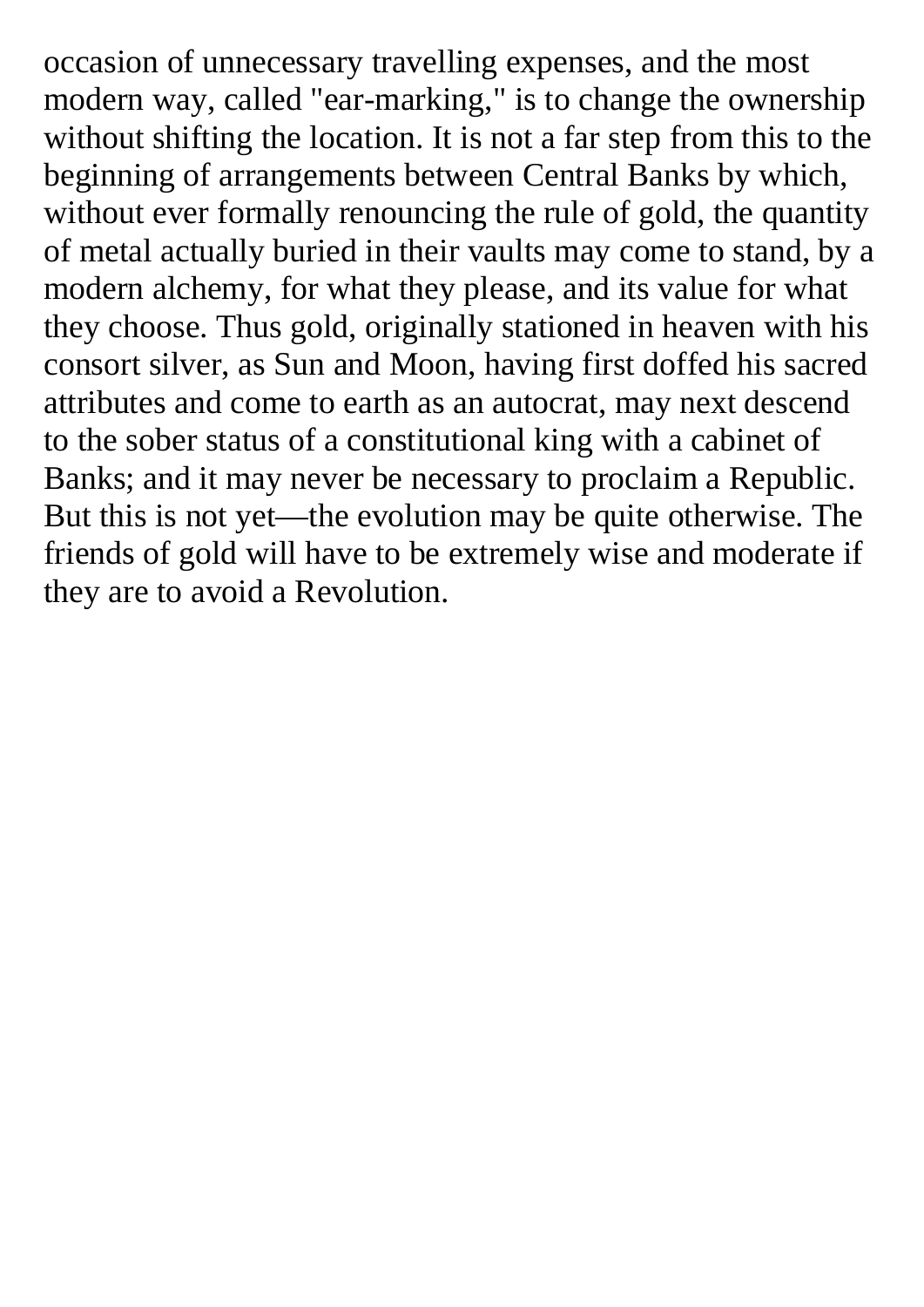# **2. ALTERNATIVE AIMS IN MONETARY POLICY (1923) [16]**

[16] [*I.e.* prior to the restoration of the Gold Standard in Great Britain.]

The instability of money has been compounded, in most countries except the United States, of two elements: the failure of the national currencies to remain stable in terms of what was supposed to be the standard of value, namely gold; and the failure of gold itself to remain stable in terms of purchasing power. Attention has been mainly concentrated (*e.g.* by the Cunliffe Committee) on the first of these two factors. It is often assumed that the restoration of the gold standard, that is to say, of the convertibility of each national currency at a fixed rate in terms of gold, must be, in any case, our objective; and that the main question of controversy is whether national currencies should be restored to their pre-war gold value or to some lower value nearer to the present facts; in other words, the choice between *Deflation* and *Devaluation*.

This assumption is hasty. If we glance at the course of prices during the last five years, it is obvious that the United States, which has enjoyed a gold standard throughout, has suffered as severely as many other countries, that in the United Kingdom the instability of gold has been a larger factor than the instability of the exchange, that the same is true even of France, and that in Italy it has been nearly as large. On the other hand, in India, which has suffered violent exchange fluctuations, the standard of value has been more stable than in any other country.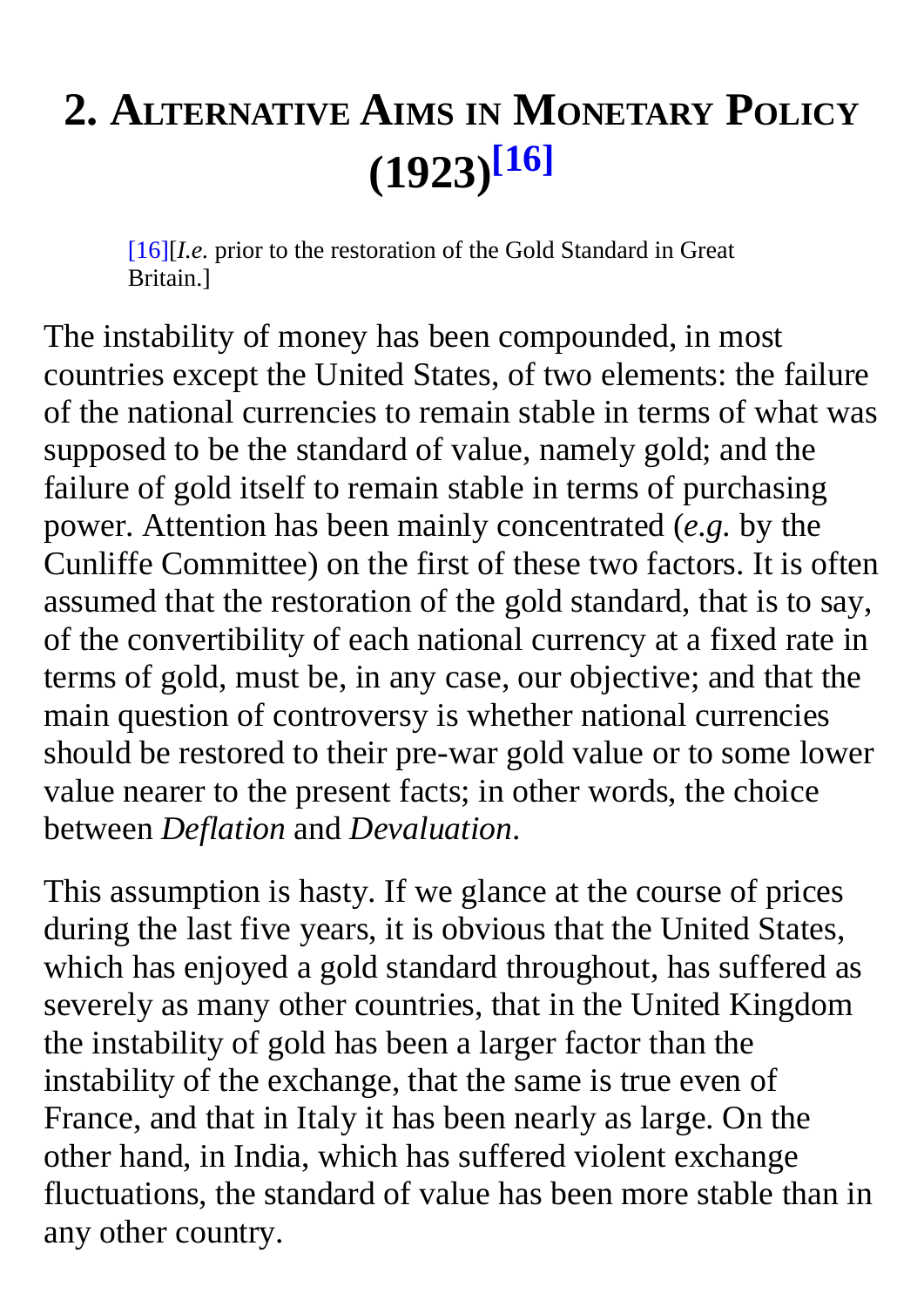We should not, therefore, by fixing the exchanges get rid of our currency troubles. It is even possible that this step might weaken our control. The problem of stabilisation has several sides, which we must consider one by one:

1. Devaluation *versus* Deflation. Do we wish to fix the standard of value, whether or not it be gold, near the existing value? Or do we wish to restore it to the pre-war value?

2. Stability of Prices *versus* Stability of Exchange. Is it more important that the value of a national currency should be stable in terms of purchasing power, or stable in terms of the currency of certain foreign countries?

3. The Restoration of a Gold Standard. In the light of our answers to the first two questions, is a gold standard, however imperfect in theory, the best available method for attaining our ends in practice?

### **(i)** *Devaluation* **versus** *Deflation*

The policy of reducing the ratio between the volume of a country's currency and its requirements of purchasing power in the form of money, so as to increase the exchange value of the currency in terms of gold or of commodities, is conveniently called *Deflation*.

The alternative policy of stabilising the value of the currency somewhere near its present value, without regard to its pre-war value, is called *Devaluation*.

Up to the date of the Genoa Conference of April 1922, these two policies were not clearly distinguished by the public, and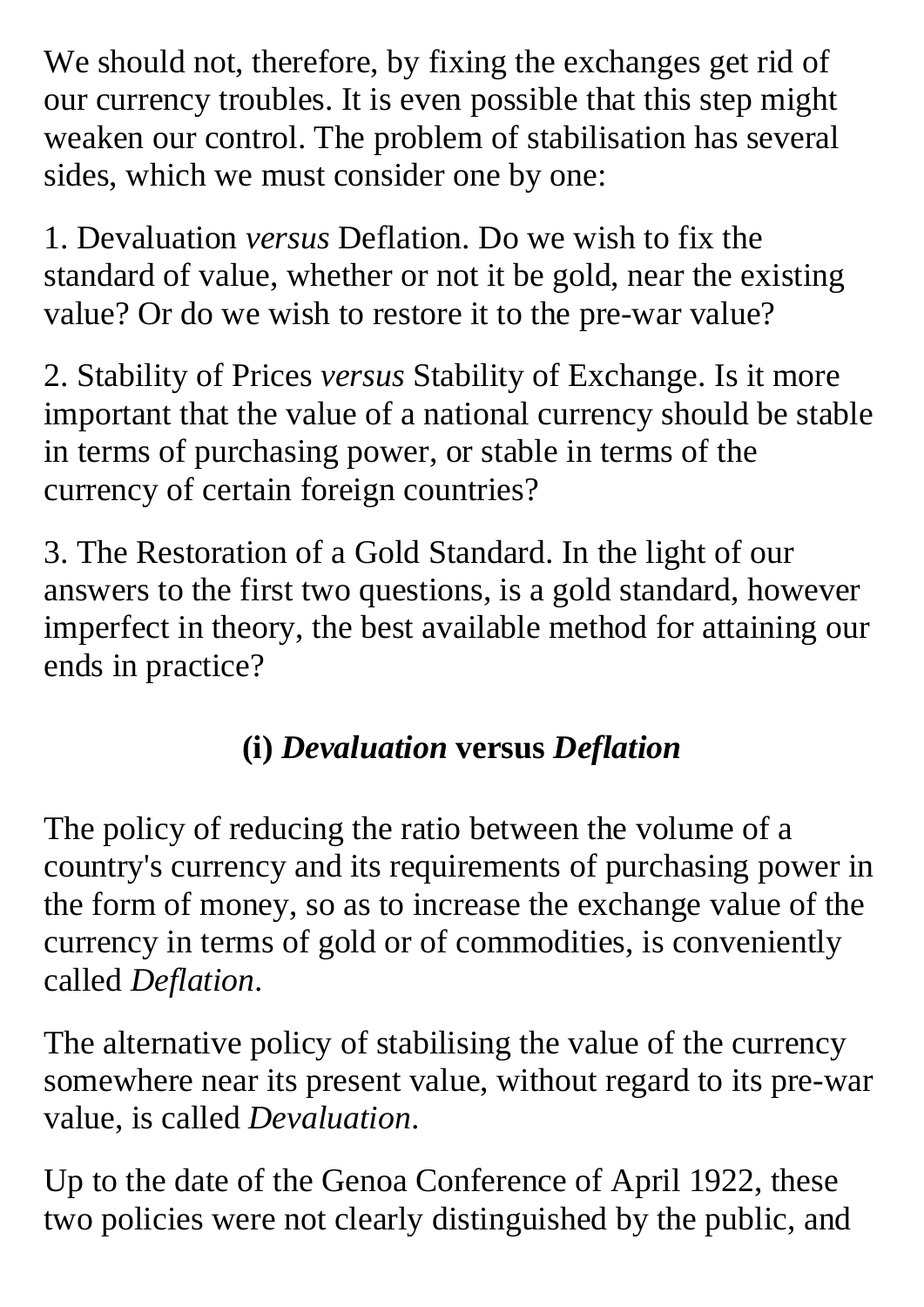the sharp opposition between them has been only gradually appreciated. Even now (October 1923) there is scarcely any European country in which the authorities have made it clear whether their policy is to stabilise the value of their currency or to raise it. Stabilisation at the existing level has been recommended by International Conferences; and the actual value of many currencies tends to fall rather than to rise. But, to judge from other indications, the heart's desire of the State Banks of Europe, whether they pursue it successfully, as in Czecho-Slovakia, or unsuccessfully, as in France, is to *raise* the value of their currencies.

The simple arguments against Deflation fall under two heads.

In the first place, Deflation is not *desirable*, because it effects, what is always harmful, a change in the existing Standard of Value, and redistributes wealth in a manner injurious, at the same time, to business and to social stability. Deflation, as we have already seen, involves a transference of wealth from the rest of the community to the rentier class and to all holders of titles to money; just as Inflation involves the opposite. In particular it involves a transference from all borrowers, that is to say from traders, manufacturers, and farmers, to lenders, from the active to the inactive.

But whilst the oppression of the taxpayer for the enrichment of the rentier is the chief lasting result, there is another, more violent, disturbance during the period of transition. The policy of gradually raising the value of a country's money to (say) 100 per cent above its present value in terms of goods amounts to giving notice to every merchant and every manufacturer, that for some time to come his stock and his raw materials will steadily depreciate on his hands, and to every one who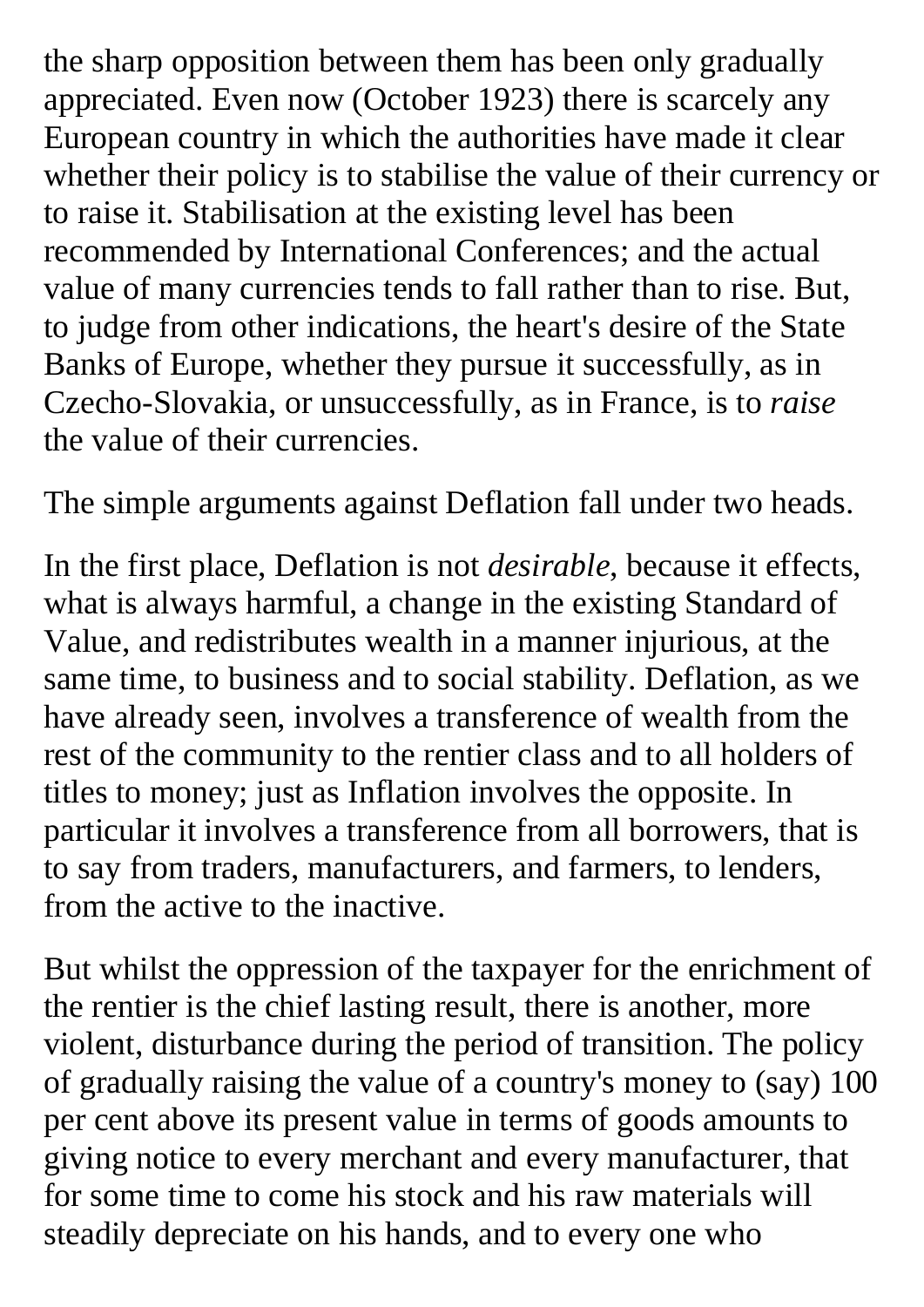finances his business with borrowed money that he will, sooner or later, lose 100 per cent on his liabilities (since he will have to pay back in terms of commodities twice as much as he has borrowed). Modern business, being carried on largely with borrowed money, must necessarily be brought to a standstill by such a process. It will be to the interest of everyone in business to go out of business for the time being; and of everyone who is contemplating expenditure to postpone his orders so long as he can. The wise man will be he who turns his assets into cash, withdraws from the risks and the exertions of activity, and awaits in country retirement the steady appreciation promised him in the value of his cash. A probable expectation of Deflation is bad enough; a certain expectation is disastrous. For the mechanism of the modern business world is even less adapted to fluctuations in the value of money upwards than it is to fluctuations downwards.

In the second place, in many countries, Deflation, even were it desirable, is not *possible*; that is to say, Deflation in sufficient degree to restore the currency to its pre-war parity. For the burden which it would throw on the taxpayer would be insupportable. This practical impossibility might have rendered the policy innocuous, if it were not that, by standing in the way of the alternative policy, it prolongs the period of uncertainty and severe seasonal fluctuation, and even, in some cases, can be carried into effect sufficiently to cause much interference with business. The fact, that the restoration of their currencies to the pre-war parity is still the declared official policy of the French and Italian Governments, is preventing, in those countries, any rational discussion of currency reform. All those —and in the financial world they are many—who have reasons for wishing to appear "correct," are compelled to talk foolishly.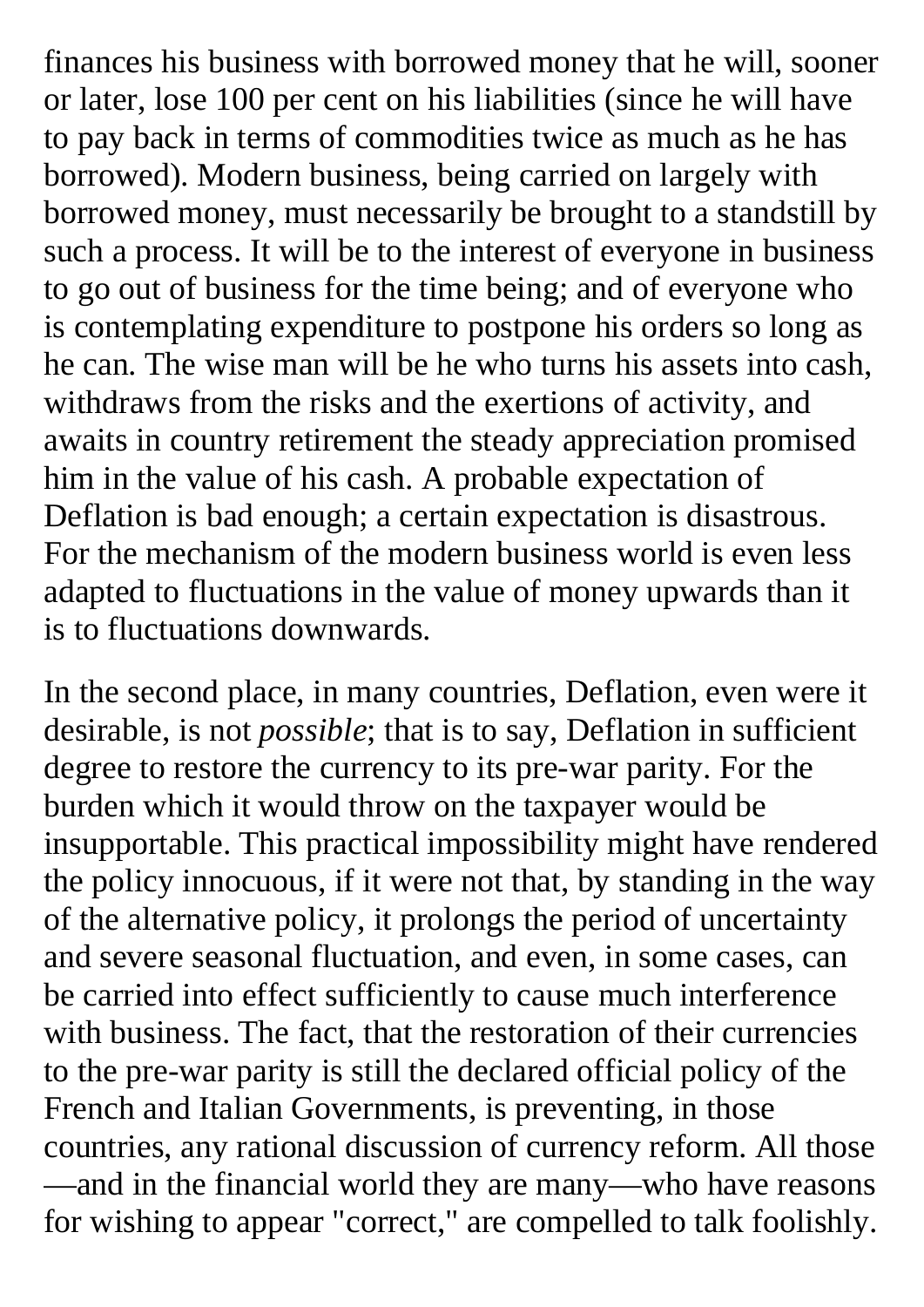In Italy, where sound economic views have much influence and which may be nearly ripe for currency reform, Signor Mussolini has threatened to raise the lira to its former value. Fortunately for the Italian taxpayer and Italian business, the lira does not listen even to a dictator and cannot be given castor oil. But such talk can postpone positive reform; though it may be doubted if so good a politician would have propounded such a policy, even in bravado and exuberance, if he had understood that, expressed in other but equivalent words, it was as follows: "My policy is to halve wages, double the burden of the National Debt, and to reduce by 50 per cent the prices which Sicily can get for her exports of oranges and lemons."

If the restoration of many European currencies to their pre-war parity with gold is neither desirable nor possible, what are the forces or the arguments which have established this undesirable impossibility as the avowed policy of most of them? The following are the most important:

1. *To leave the gold value of a country's currency at the low level to which war has driven it is an injustice to the rentier class and to others whose income is fixed in terms of currency, and practically a breach of contract; whilst to restore its value would meet a debt of honour.*

The injury done to pre-war holders of fixed interest-bearing stocks is beyond dispute. Real justice, indeed, might require the restoration of the purchasing power, and not merely the gold value, of their money incomes, a measure which no one in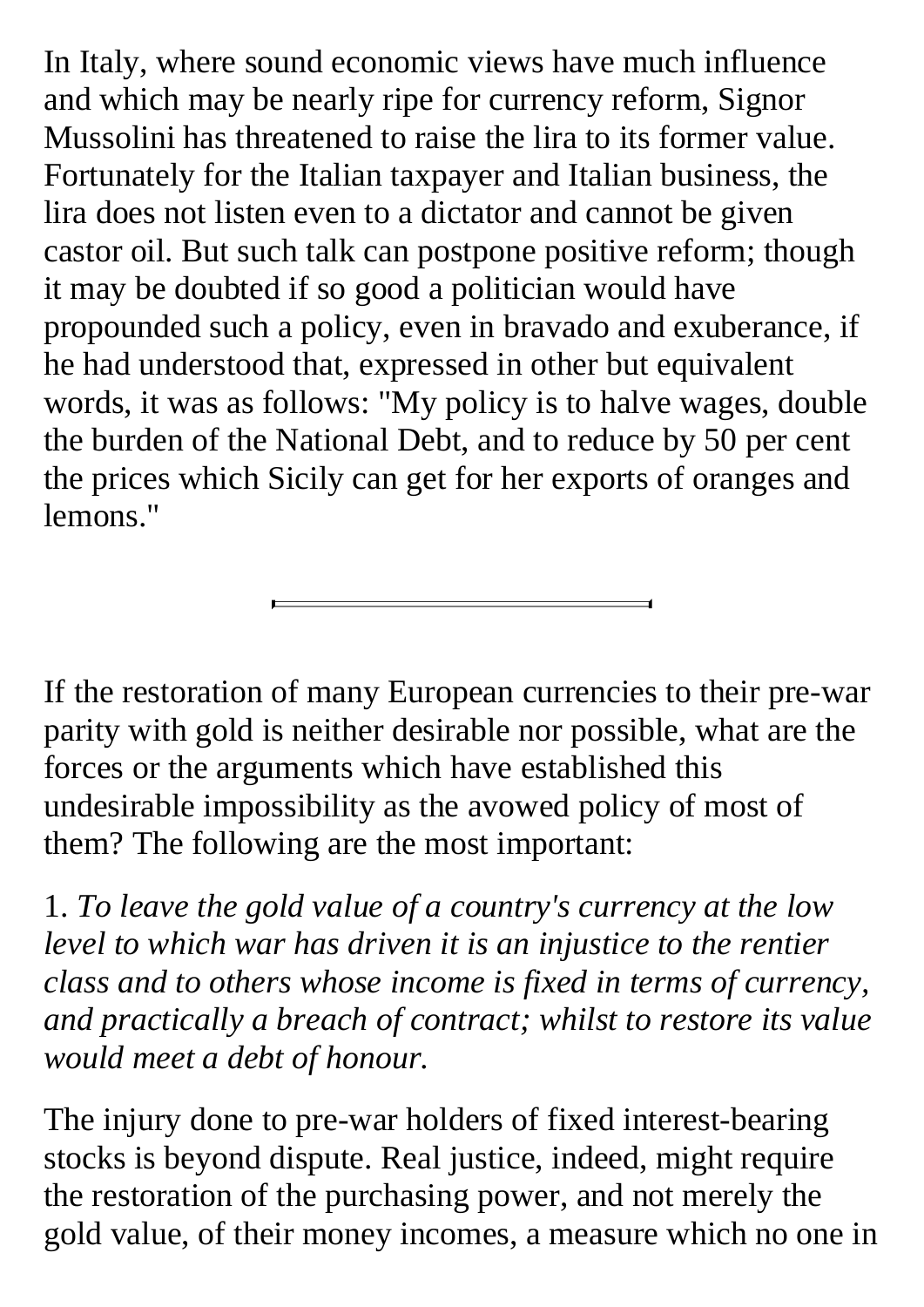fact proposes; whilst nominal justice has not been infringed, since these investments were not in gold bullion but in the legal tender of the realm. Nevertheless, if this class of investors could be dealt with separately, considerations of equity and the expedience of satisfying reasonable expectation would furnish a strong case.

But this is not the actual situation. The vast issues of War Loans have swamped the pre-war holdings of fixed interestbearing stocks, and Society has largely adjusted itself to the new situation. To restore the value of pre-war holdings by Deflation means enhancing at the same time the value of war and post-war holdings, and thereby raising the total claims of the rentier class not only beyond what they are entitled to, but to an intolerable proportion of the total income of the community. Indeed justice, rightly weighed, comes down on the other side. Much the greater proportion of the money contracts still outstanding were entered into when money was worth more nearly what it is worth now than what it was worth in 1913. Thus, in order to do justice to a minority of creditors, a great injustice would be done to a great majority of debtors.

When, therefore, the depreciation of the currency has lasted long enough for Society to adjust itself to the new values, Deflation is even worse than Inflation. Both are "unjust" and disappoint reasonable expectation. But whereas Inflation, by easing the burden of national debt and stimulating enterprise, has a little to throw into the other side of the balance, Deflation has nothing.

2. *The restoration of a currency to its pre-war gold value enhances a country's financial prestige and promotes future confidence.*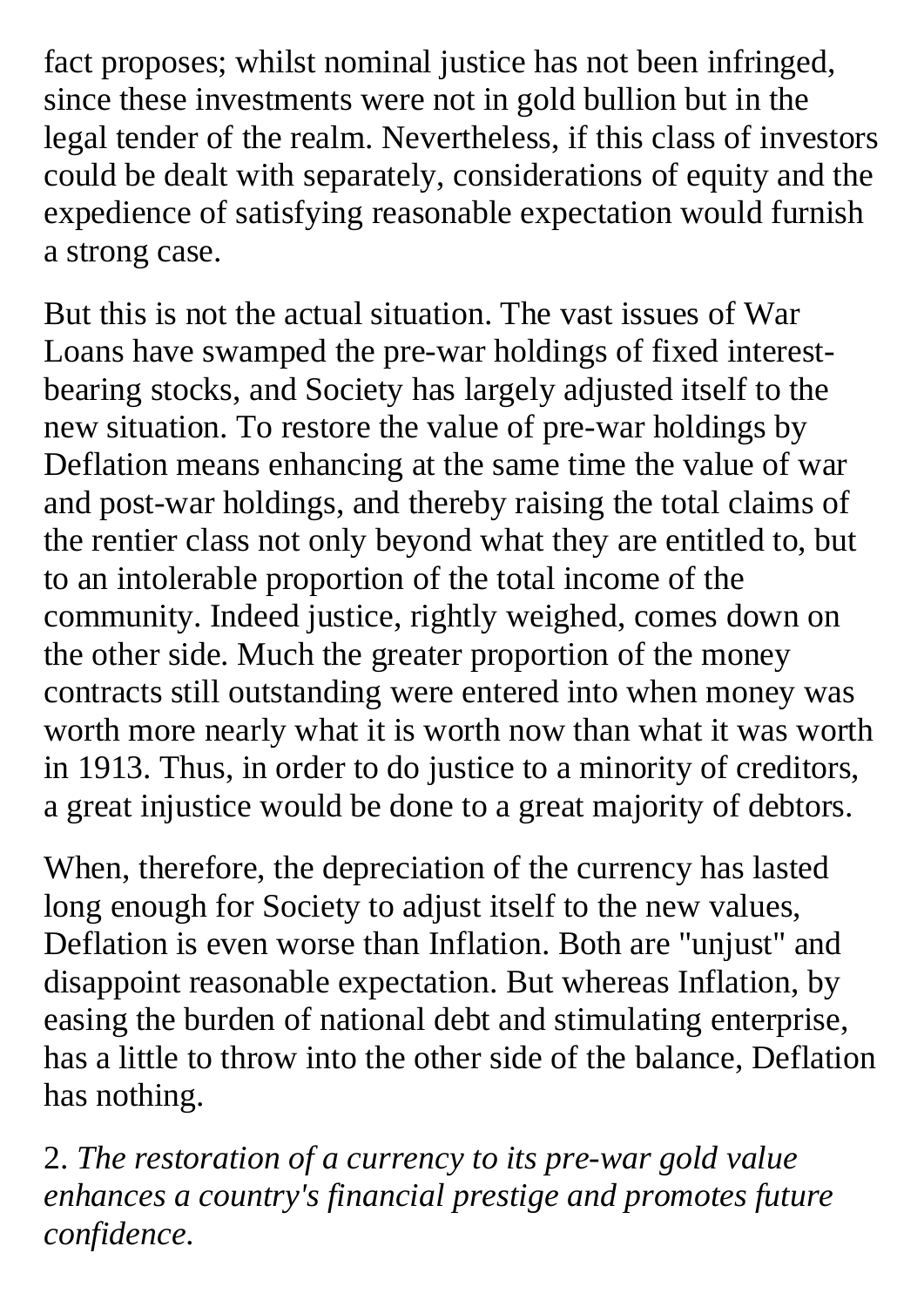Where a country can hope to restore its pre-war parity at an early date, this argument cannot be neglected. This might be said of Great Britain, Holland, Sweden, Switzerland, and (perhaps) Spain, but of no other European country. The argument cannot be extended to those countries which, even if they could raise somewhat the value of their legal-tender money, could not possibly restore it to its old value. It is of the essence of the argument that the *exact* pre-war parity should be recovered. It would not make much difference to the financial prestige of Italy whether she stabilised the lira at 100 to the £ sterling or at 60; and it would be much better for her prestige to stabilise it definitely at 100 than to let it fluctuate between 60 and 100.

This argument is limited, therefore, to those countries the gold value of whose currencies is within (say) 5 or 10 per cent of their former value. Its force in these cases depends, I think, upon what answer we give to the problem discussed below, namely, whether we intend to pin ourselves in the future, as in the past, to an unqualified gold standard. If we still prefer such a standard to any available alternative, and if future "confidence" in our currency is to depend not on the stability of its purchasing power but on the fixity of its gold value, then it may be worth our while to stand the racket of Deflation to the extent of 5 or 10 per cent. This view is in accordance with that expressed by Ricardo in analogous circumstances a hundred years ago. If, on the other hand, we decide to aim for the future at stability of the price level rather than at a fixed parity with gold, in that case *cadit quaestio*.

3. *If the gold value of a country's currency can be increased, labour will profit by a reduced cost of living, foreign goods*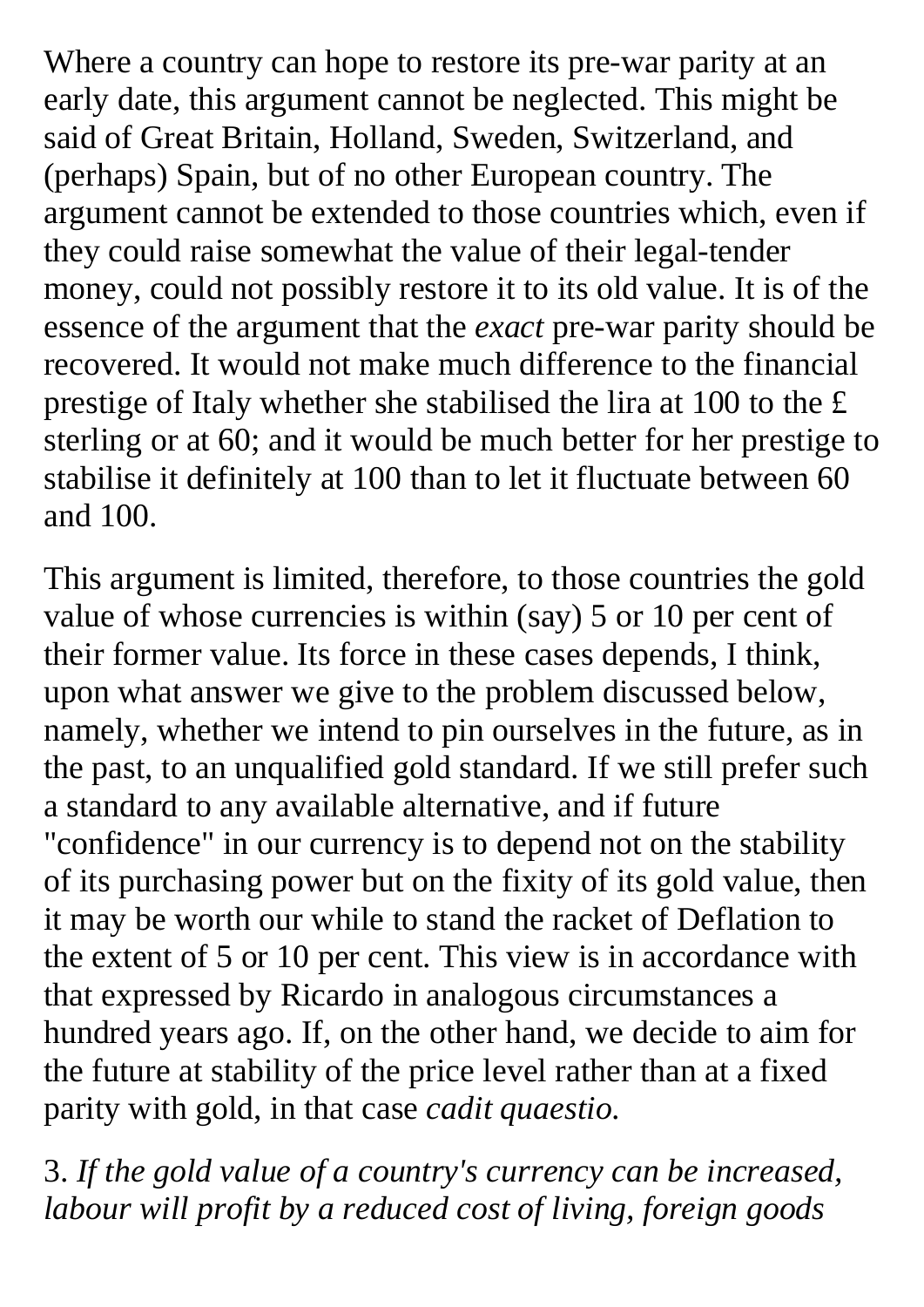*will be obtainable cheaper, and foreign debts fixed in terms of gold (e.g. to the United States) will be discharged with less effort.*

This argument, which is pure delusion, exercises quite as much influence as the other two. If the franc is worth more, wages, it is argued, which are paid in francs, will surely buy more, and French imports, which are paid for in francs, will be so much cheaper. No! If francs are worth more they will buy more labour as well as more goods,—that is to say, wages will fall; and the French exports, which pay for the imports, will, measured in francs, fall in value just as much as the imports. Nor will it make in the long run any difference whatever in the amount of goods the value of which England will have to transfer to America to pay her dollar debts whether in the end sterling settles down at four dollars to the pound or at its prewar parity. The burden of this debt depends on the value of gold, in terms of which it is fixed, not on the value of sterling. It is not easy, it seems, for men to apprehend that their money is a mere intermediary, without significance in itself, which flows from one hand to another, is received and is dispensed, and disappears when its work is done from the sum of a nation's wealth.

#### **(ii)** *Stability of Prices* **versus** *Stability of Exchange*

Since, subject to certain qualifications, the rate of exchange of a country's currency with the currency of the rest of the world (assuming for the sake of simplicity that there is only one external currency) depends on the relation between the internal price level and the external price level, it follows that the exchange cannot be stable unless *both* internal *and* external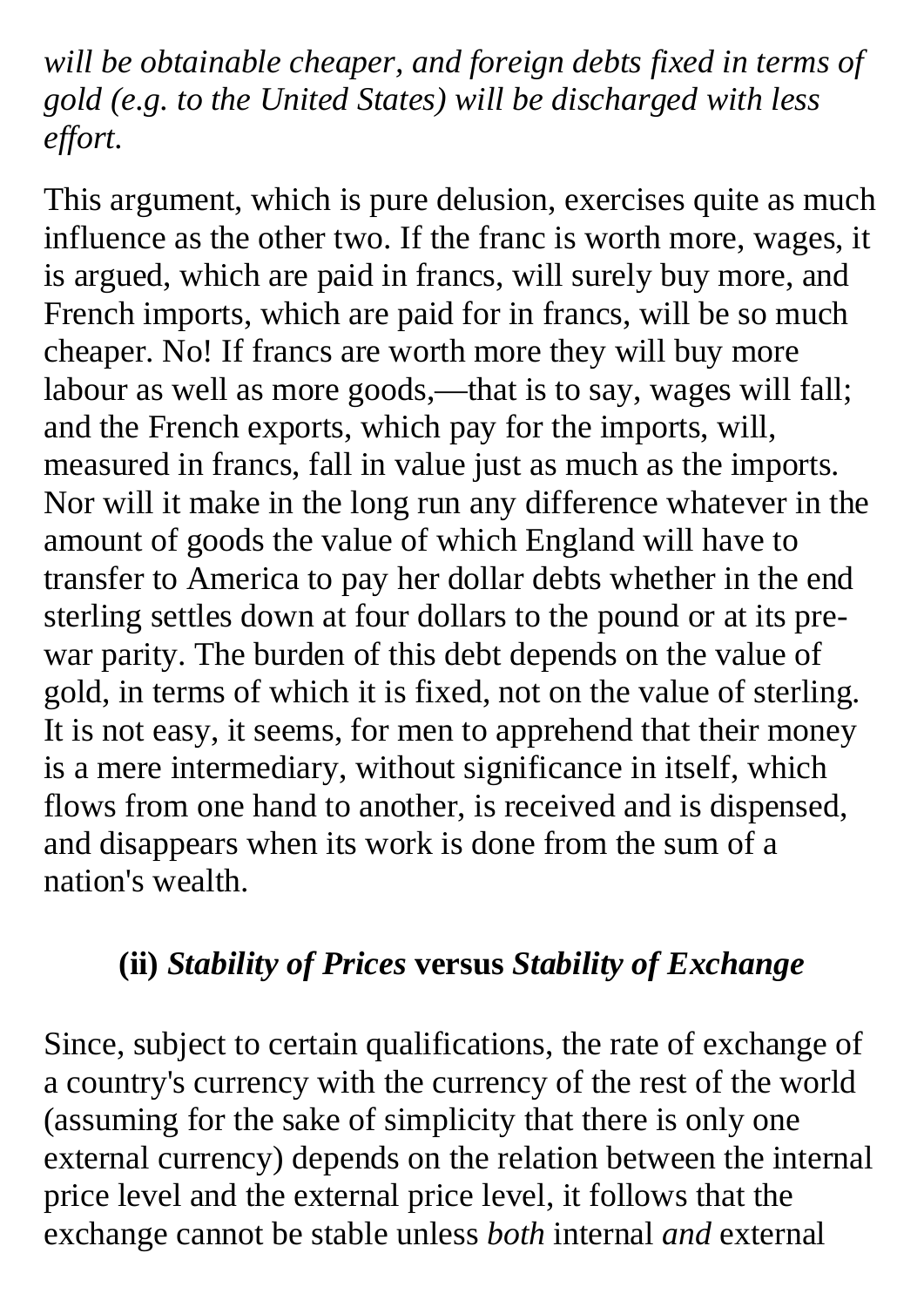price levels remain stable. If, therefore, the external price level lies outside our control, we must submit either to our own internal price level or to our exchange being pulled about by external influences. If the external price level is unstable, we cannot keep *both* our own price level *and* our exchanges stable. And we are compelled to choose.

In pre-war days, when almost the whole world was on a gold standard, we had all plumped for stability of exchange as against stability of prices, and we were ready to submit to the social consequences of a change of price level for causes quite outside our control, connected, for example, with the discovery of new gold mines in foreign countries or a change of banking policy abroad. But we submitted, partly because we did not dare trust ourselves to a less automatic (though more reasoned) policy, and partly because the price fluctuations experienced were in fact moderate. Nevertheless, there were powerful advocates of the other choice. In particular, the proposals of Professor Irving Fisher for a Compensated Dollar, amounted, unless all countries adopted the same plan, to putting into practice a preference for stability of internal price level over stability of external exchange.

The right choice is not necessarily the same for all countries. It must partly depend on the relative importance of foreign trade in the economic life of the country. Nevertheless, there does seem to be in almost every case a presumption in favour of the stability of prices, if only it can be achieved. Stability of exchange is in the nature of a convenience which adds to the efficiency and prosperity of those who are engaged in foreign trade. Stability of prices, on the other hand, is profoundly important for the avoidance of the various evils described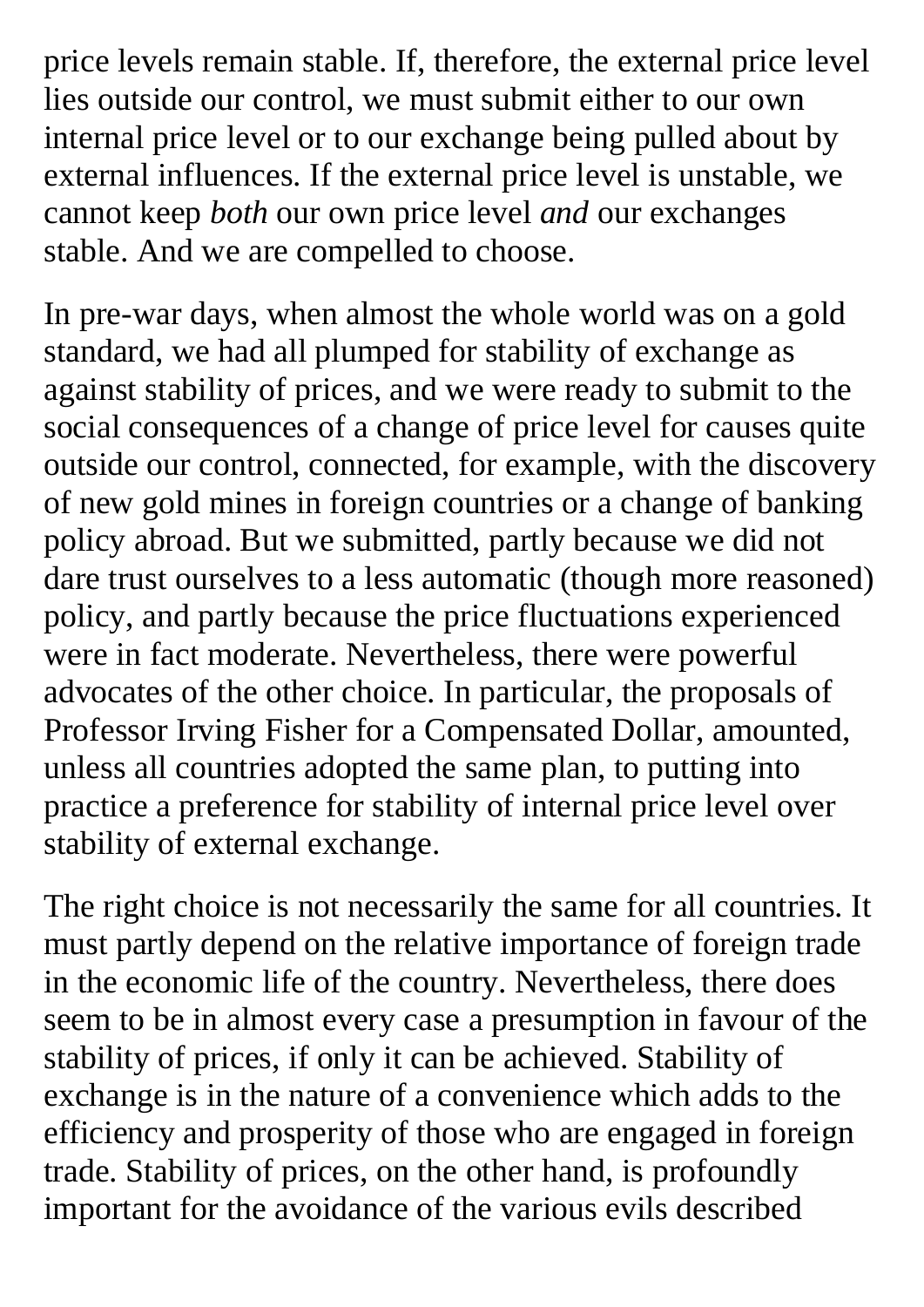above. Contracts and business expectations, which presume a stable exchange, must be far fewer, even in a trading country such as England, than those which presume a stable level of internal prices. The main argument to the contrary seems to be that exchange stability is an easier aim to attain, since it only requires that the same standard of value should be adopted at home and abroad; whereas an internal standard, so regulated as to maintain stability in an index number of prices, is a difficult scientific innovation, never yet put into practice.

At any rate the unthinking assumption, in favour of the restoration of a fixed exchange as the one thing to aim at, requires more examination than it sometimes receives. Especially is this the case if the prospect that a majority of countries will adopt the same standard is still remote. When by adopting the gold standard we could achieve stability of exchange with almost the whole world, whilst any other standard would have appeared as a solitary eccentricity, the solid advantages of certainty and convenience supported the conservative preference for gold. Nevertheless, even so, the convenience of traders and the primitive passion for solid metal might not, I think, have been adequate to preserve the dynasty of gold, if it had not been for another, half-accidental circumstance; namely, that for many years past gold had afforded not only a stable exchange but, on the whole, a stable price level also. In fact, the choice between stable exchanges and stable prices had not presented itself as an acute dilemma. And when, prior to the development of the South African mines, we seemed to be faced with a continuously falling price level, the fierceness of the bimetallic controversy testified to the discontent provoked as soon as the existing standard appeared seriously incompatible with the stability of prices.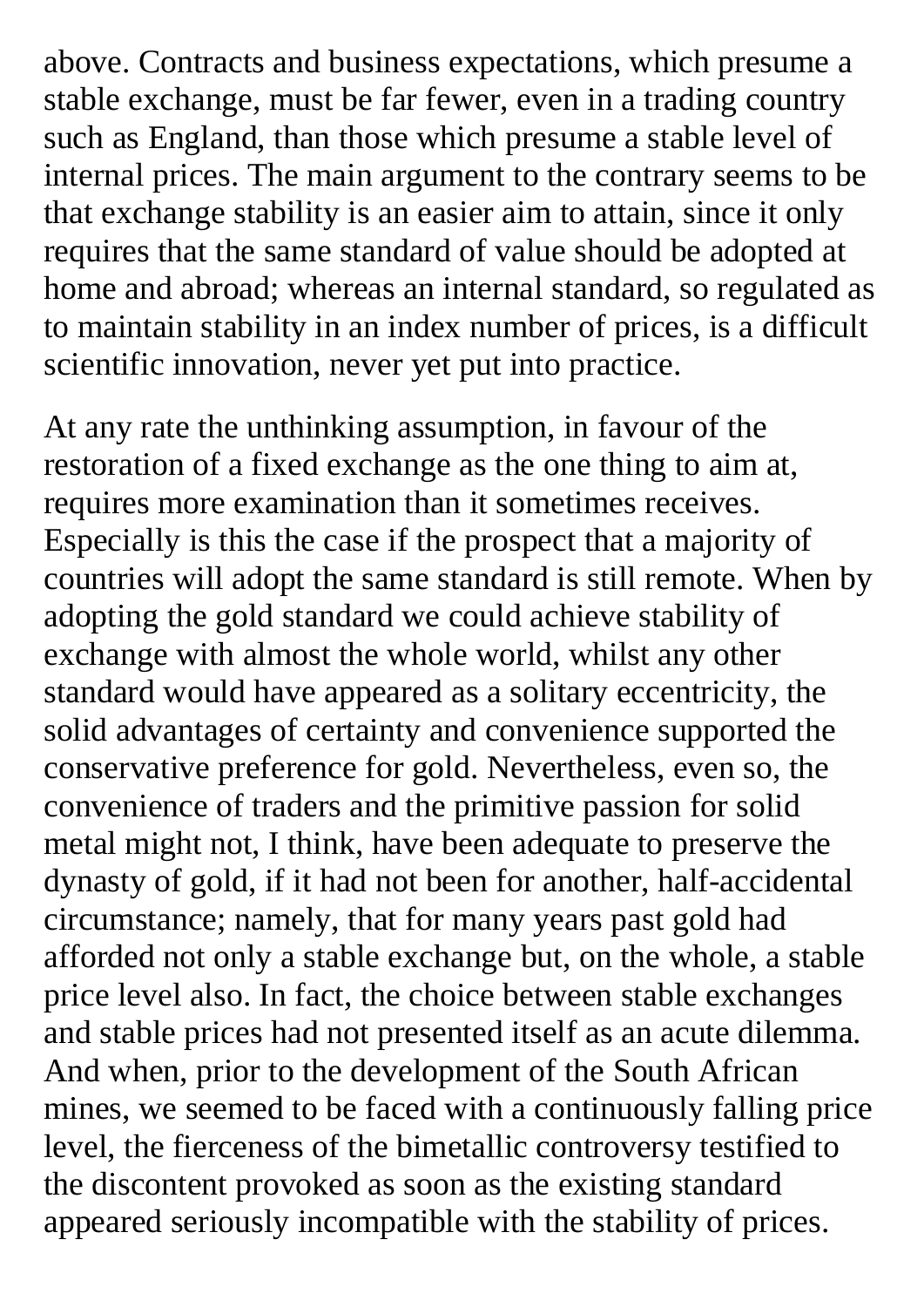Indeed, it is doubtful whether the pre-war system for regulating the international flow of gold would have been capable of dealing with such large or sudden divergencies between the price levels of different countries as have occurred lately. The fault of the pre-war régime, under which the rates of exchange between a country and the outside world were fixed, and the internal price level had to adjust itself thereto (*i.e.* was chiefly governed by external influences), was that it was too slow and insensitive in its mode of operation. The fault of the post-war régime, under which the price level mainly depends on internal influences (*i.e.* internal currency and credit policy) and the rates of exchange with the outside world have to adjust themselves thereto, is that it is too rapid in its effect and oversensitive, with the result that it may act violently for merely transitory causes. Nevertheless, when the fluctuations are large and sudden, a quick reaction is necessary for the maintenance of equilibrium; and the necessity for quick reaction has been one of the factors which have rendered the pre-war method inapplicable to post-war conditions, and have made every one nervous of proclaiming a final fixation of the exchange.

A fluctuating exchange means that relative prices can be knocked about by the most fleeting influences of politics and of sentiment, and by the periodic pressure of seasonal trades. But it also means that this method is a most rapid and powerful corrective of real disequilibria in the balance of international payments arising from whatever causes, and a wonderful preventive in the way of countries which are inclined to spend abroad beyond their resources.

Thus when there are violent shocks to the pre-existing equilibrium between the internal and external price levels, the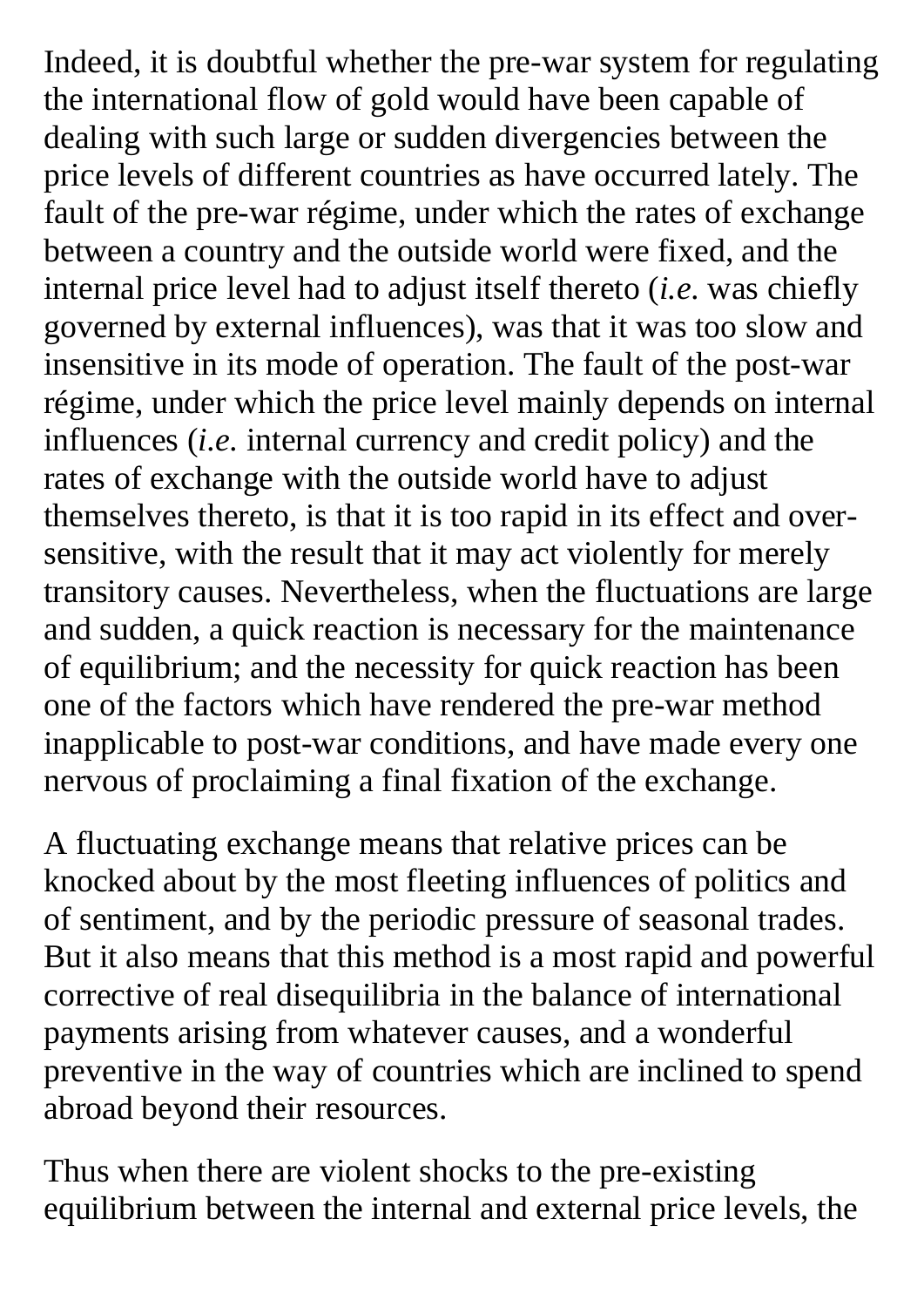pre-war method is likely to break down in practice, simply because it cannot bring about the readjustment of internal prices *quick enough*. Theoretically, of course, the pre-war method must be able to make itself effective sooner or later, provided the movement of gold is allowed to continue without restriction until the inflation or deflation of prices has taken place to the necessary extent. But in practice there is usually a limit to the rate and to the amount by which the actual currency or the metallic backing for it can be allowed to flow abroad. If the supply of money or credit is reduced faster than social and business arrangements allow prices to fall, intolerable inconveniences result.

### **(iii)** *The Restoration of a Gold Standard*

Our conclusions up to this point are, therefore, that, when stability of the internal price level and stability of the external exchanges are incompatible, the former is generally preferable; and that on occasions when the dilemma is acute the preservation of the former at the expense of the latter is, fortunately perhaps, the line of least resistance.

The restoration of the gold standard (whether at the pre-war parity or at some other rate) certainly will not give us complete stability of internal prices, and can only give us complete stability of the external exchanges if all other countries also restore the gold standard. The advisability of restoring it depends, therefore, on whether, on the whole, it will give us the best working compromise obtainable between the two ideals.

The advocates of gold, as against a more scientific standard,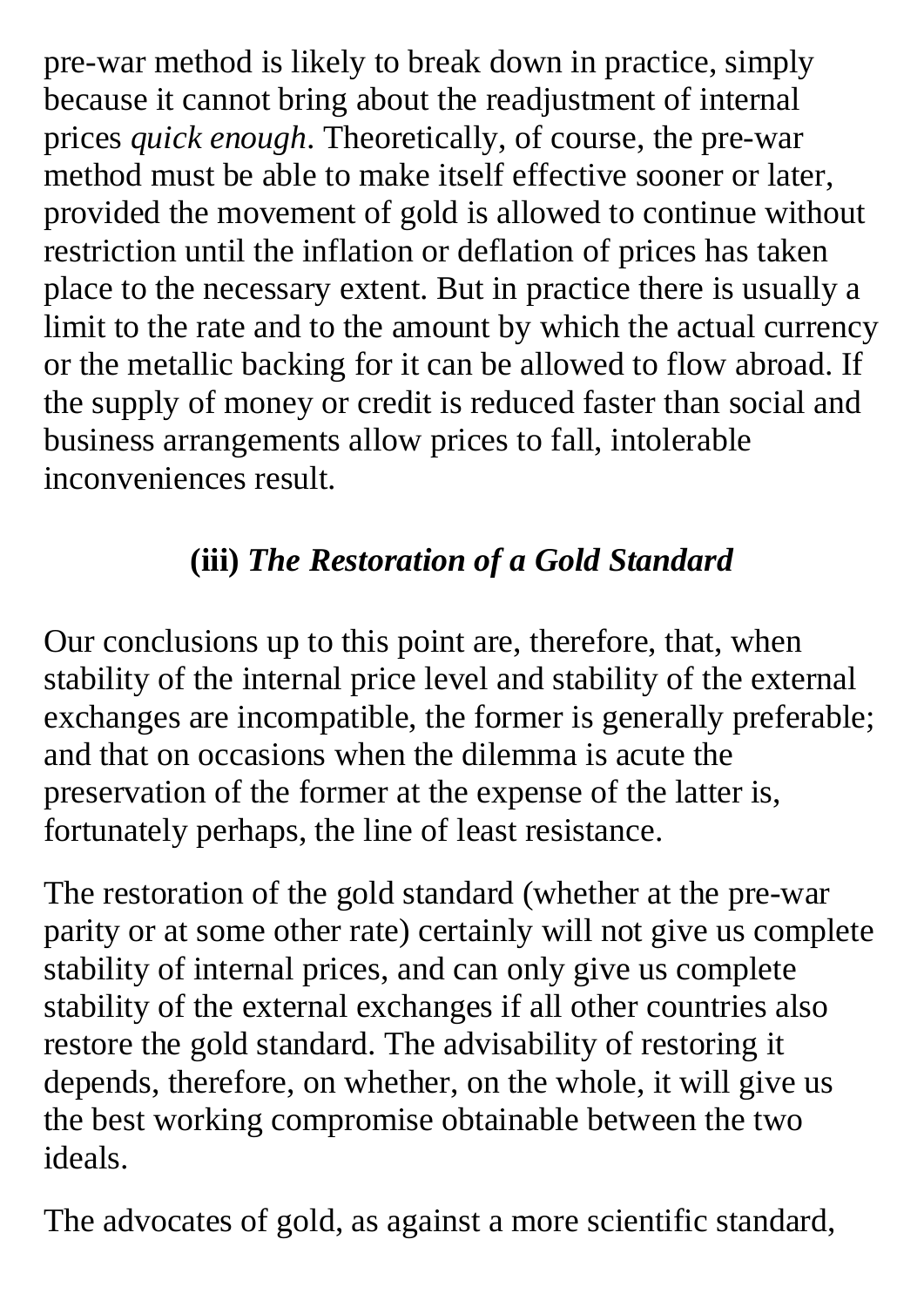base their cause on the double contention that in practice gold has provided and will provide a reasonably stable standard of value and that in practice, since governing authorities lack wisdom as often as not, a managed currency will, sooner or later, come to grief. Conservatism and scepticism join arms as they often do. Perhaps superstition comes in too; for gold still enjoys the prestige of its smell and colour.

The considerable success with which gold maintained its stability of value in the changing world of the nineteenth century was certainly remarkable. After the discoveries of Australia and California it began to depreciate dangerously, and before the exploitation of South Africa it began to appreciate dangerously. Yet in each case it righted itself and retained its reputation.

But the conditions of the future are not those of the past. We have no sufficient ground for expecting the continuance of the special conditions which preserved a sort of balance before the war. For what are the underlying explanations of the good behaviour of gold during the nineteenth century?

In the first place, it happened that progress in the discovery of gold mines roughly kept pace with progress in other directions —a correspondence which was not altogether a matter of chance, because the progress of that period, since it was characterised by the gradual opening up and exploitation of the world's surface, not unnaturally brought to light *pari passu* the remoter deposits of gold. But this stage of history is now almost at an end. A quarter of a century has passed by since the discovery of an important deposit. Material progress is more dependent now on the growth of scientific and technical knowledge, of which the application to gold-mining may be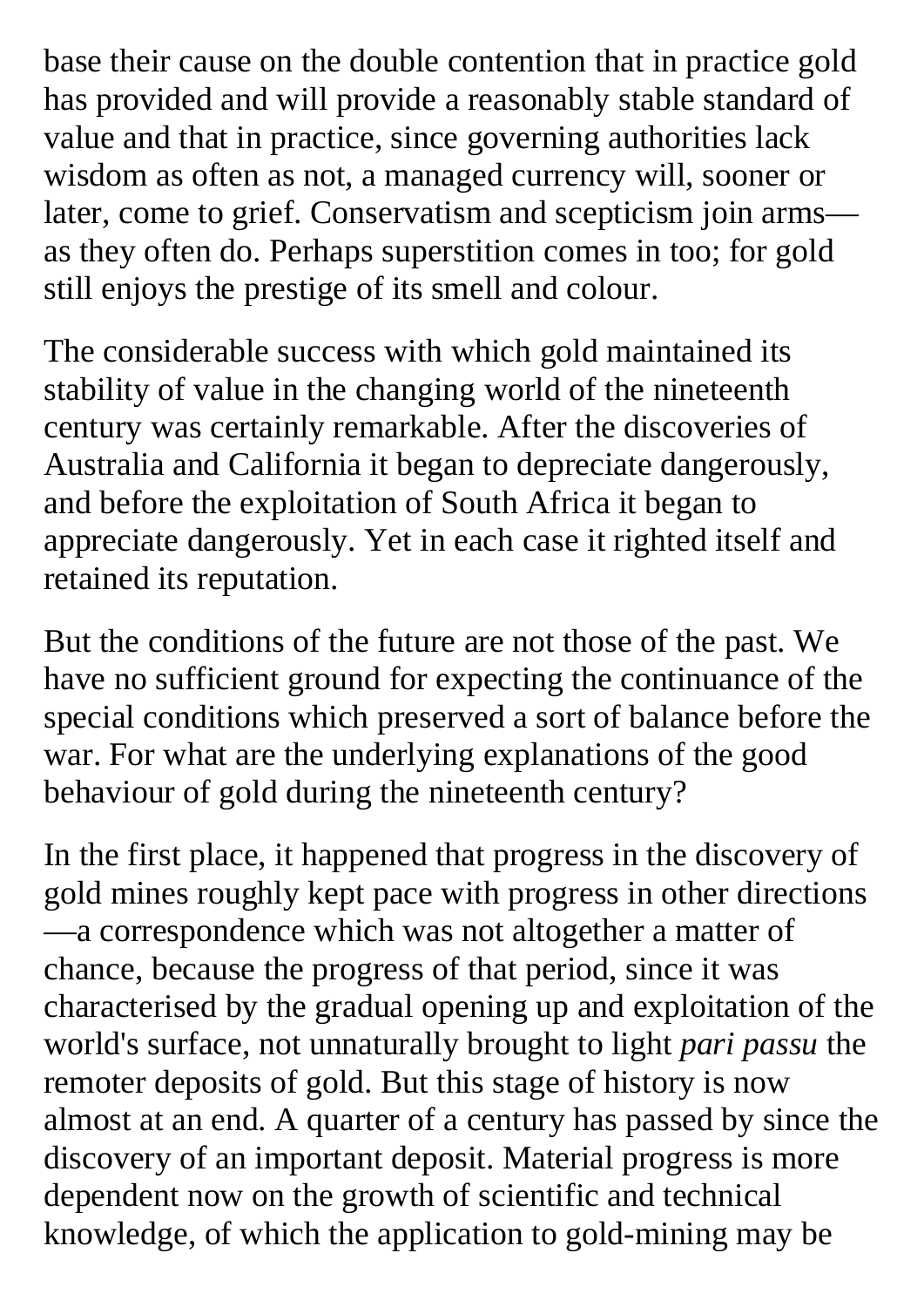intermittent. Years may elapse without great improvement in the methods of extracting gold; and then the genius of a chemist may realise past dreams and forgotten hoaxes, transmuting base into precious like Subtle, or extracting gold from sea-water as in the Bubble. Gold is liable to be either too dear or too cheap. In either case, it is too much to expect that a succession of accidents will keep the metal steady.

But there was another type of influence which used to aid stability. The value of gold has not depended on the policy or the decisions of a single body of men; and a sufficient proportion of the supply has been able to find its way, without any flooding of the market, into the Arts or into the hoards of Asia for its marginal value to be governed by a steady psychological estimation of the metal in relation to other things. This is what is meant by saying that gold has "intrinsic value" and is free from the dangers of a "managed" currency. The *independent variety* of the influences determining the value of gold has been in itself a steadying influence. The arbitrary and variable character of the proportion of gold reserves to liabilities maintained by many of the note-issuing banks of the world, so far from introducing an incalculable factor, was an element of stability. For when gold was relatively abundant and flowed towards them, it was absorbed by their allowing their ratio of gold reserves to rise slightly; and when it was relatively scarce, the fact that they had no intention of ever utilising their gold reserves for any practical purpose permitted most of them to view with equanimity a moderate weakening of their proportion. A great part of the flow of South African gold between the end of the Boer War and 1914 was able to find its way into the central gold reserves of European and other countries with the minimum effect on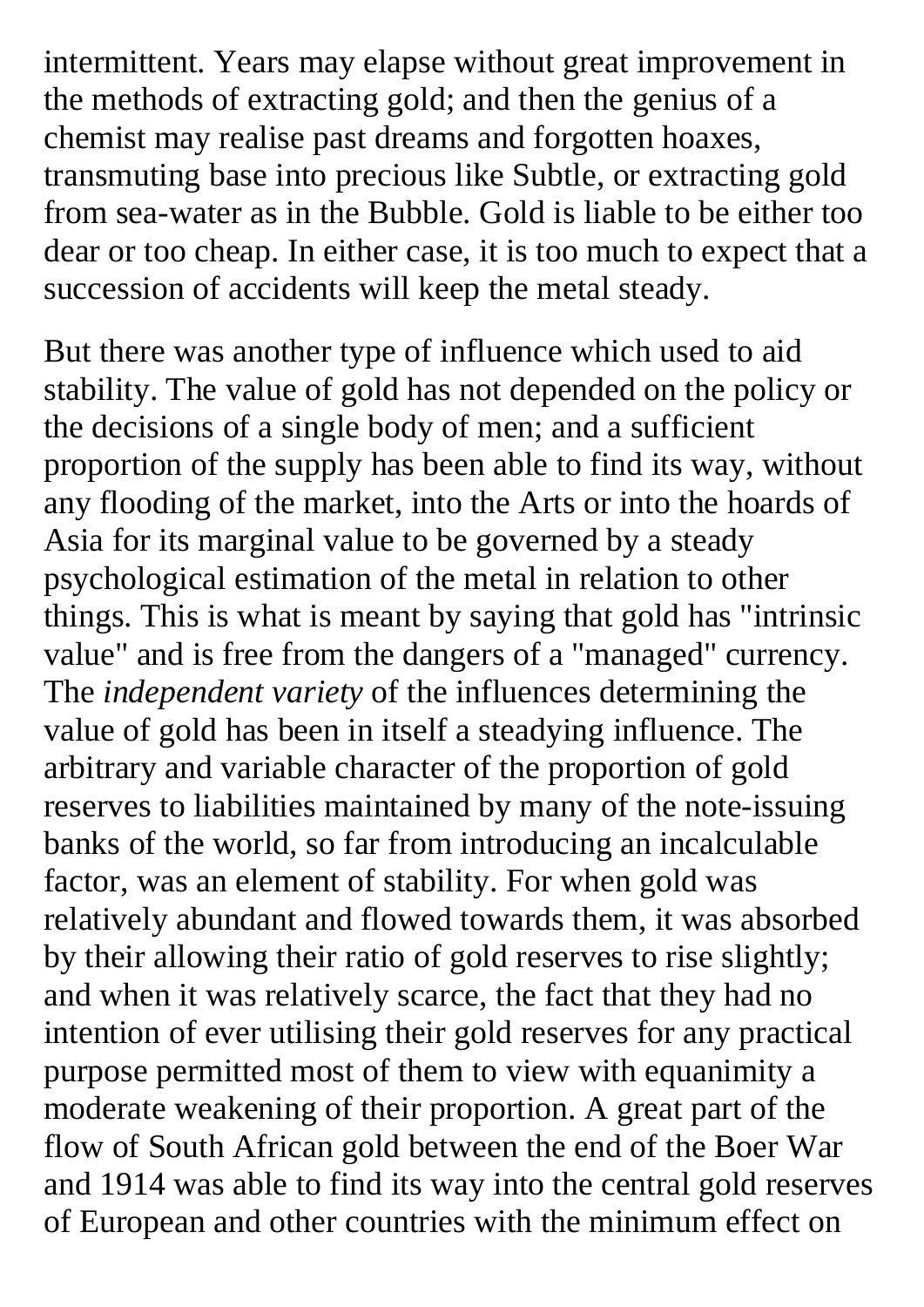prices.

But the war has effected a great change. Gold itself has become a "managed" currency. The West, as well as the East, has learnt to hoard gold; but the motives of the United States are not those of India. Now that most countries have abandoned the gold standard, the supply of the metal would, if the chief user of it restricted its holdings to its real needs, prove largely redundant. The United States has not been able to let gold fall to its "natural" value, because it could not face the resulting depreciation of its standard. It has been driven, therefore, to the costly policy of burying in the vaults of Washington what the miners of the Rand have laboriously brought to the surface. Consequently gold now stands at an "artificial" value, the future course of which almost entirely depends on the policy of the Federal Reserve Board of the United States. The value of gold is no longer the resultant of the chance gifts of Nature and the judgement of numerous authorities and individuals acting independently. Even if other countries gradually return to a gold basis, the position will not be greatly changed. The tendency to employ some variant of the gold-exchange standard and the probably permanent disappearance of gold from the pockets of the people are likely to mean that the strictly *necessary* gold reserves of the Central Banks of the gold-standard countries will fall considerably short of the available supplies. The actual value of gold will depend, therefore, on the policy of three or four of the most powerful Central Banks, whether they act independently or in unison. If, on the other hand, pre-war conventions about the use of gold in reserves and in circulation were to be restored which is, in my opinion, the much less probable alternative there might be, as Professor Cassel has predicted, a serious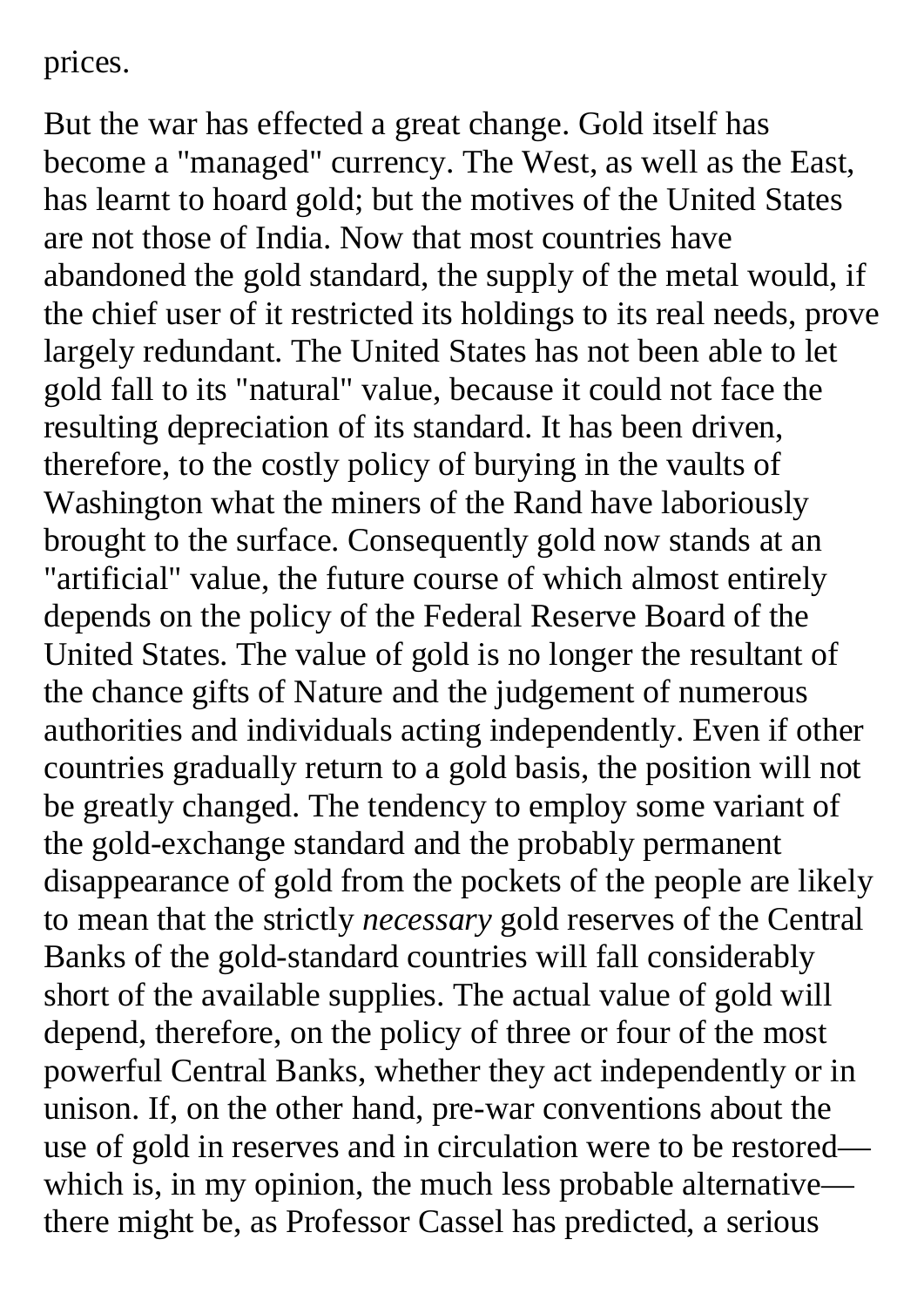shortage of gold, leading to a progressive appreciation in its value.

Nor must we neglect the possibility of a partial demonetisation of gold by the United States through a closing of its mints to further receipts of gold. The present policy of the United States in accepting unlimited imports of gold can be justified, perhaps, as a temporary measure, intended to preserve tradition and to strengthen confidence through a transitional period. But, looked at as a permanent arrangement, it could hardly be judged otherwise than as a foolish expense. If the Federal Reserve Board intends to maintain the value of the dollar at a level which is irrespective of the inflow or outflow of gold, what object is there in continuing to accept at the mints gold which is not wanted, yet costs a heavy price? If the United States mints were to be closed to gold, everything, except the actual price of the metal, could continue precisely as before.

Confidence in the future stability of the value of gold depends therefore on the United States being foolish enough to go on accepting gold which it does not want, and wise enough, having accepted it, to maintain it at a fixed value. This double event might be realised through the collaboration of a public understanding nothing with a Federal Reserve Board understanding everything. But the position is precarious; and not very attractive to any country which is still in a position to choose what its future standard is to be.

This discussion of the prospects of the stability of gold has partly answered by anticipation the second principal argument in favour of the restoration of an unqualified gold standard, namely that this is the only way of avoiding the dangers of a "managed" currency.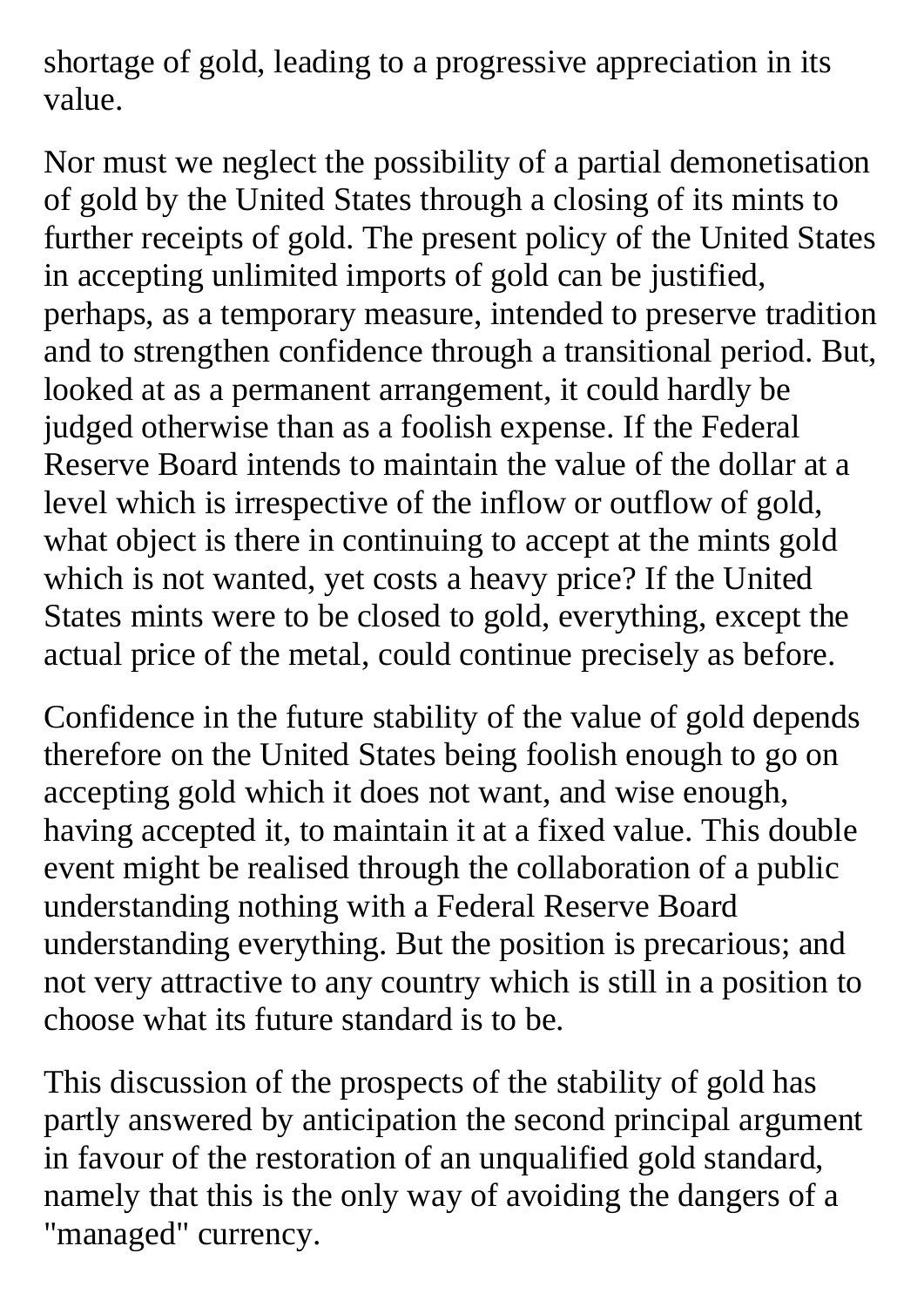It is natural, after what we have experienced, that prudent people should desiderate a standard of value which is independent of Finance Ministers and State Banks. The present state of affairs has allowed to the ignorance and frivolity of statesmen an ample opportunity of bringing about ruinous consequences in the economic field. It is felt that the general level of economic and financial education amongst statesmen and bankers is hardly such as to render innovations feasible or safe; that, in fact, a chief object of stabilising the exchanges is to strap down Ministers of Finance.

These are reasonable grounds of hesitation. But the experience on which they are based is by no means fair to the capacities of statesmen and bankers. The non-metallic standards of which we have experience have been anything rather than scientific experiments coolly carried out. They have been a last resort, involuntarily adopted, as a result of war or inflationary taxation, when the State finances were already broken or the situation out of hand. Naturally in these circumstances such practices have been the accompaniment and the prelude of disaster. But we cannot argue from this to what can be achieved in normal times. I do not see that the regulation of the standard of value is essentially more difficult than many other objects of less social necessity which we attain successfully.

If, indeed, a providence watched over gold, or if Nature had provided us with a stable standard ready-made, I would not, in an attempt after some slight improvement, hand over the management to the possible weakness or ignorance of Boards and Governments. But this is not the situation. We have no ready-made standard. Experience has shown that in emergencies Ministers of Finance cannot be strapped down.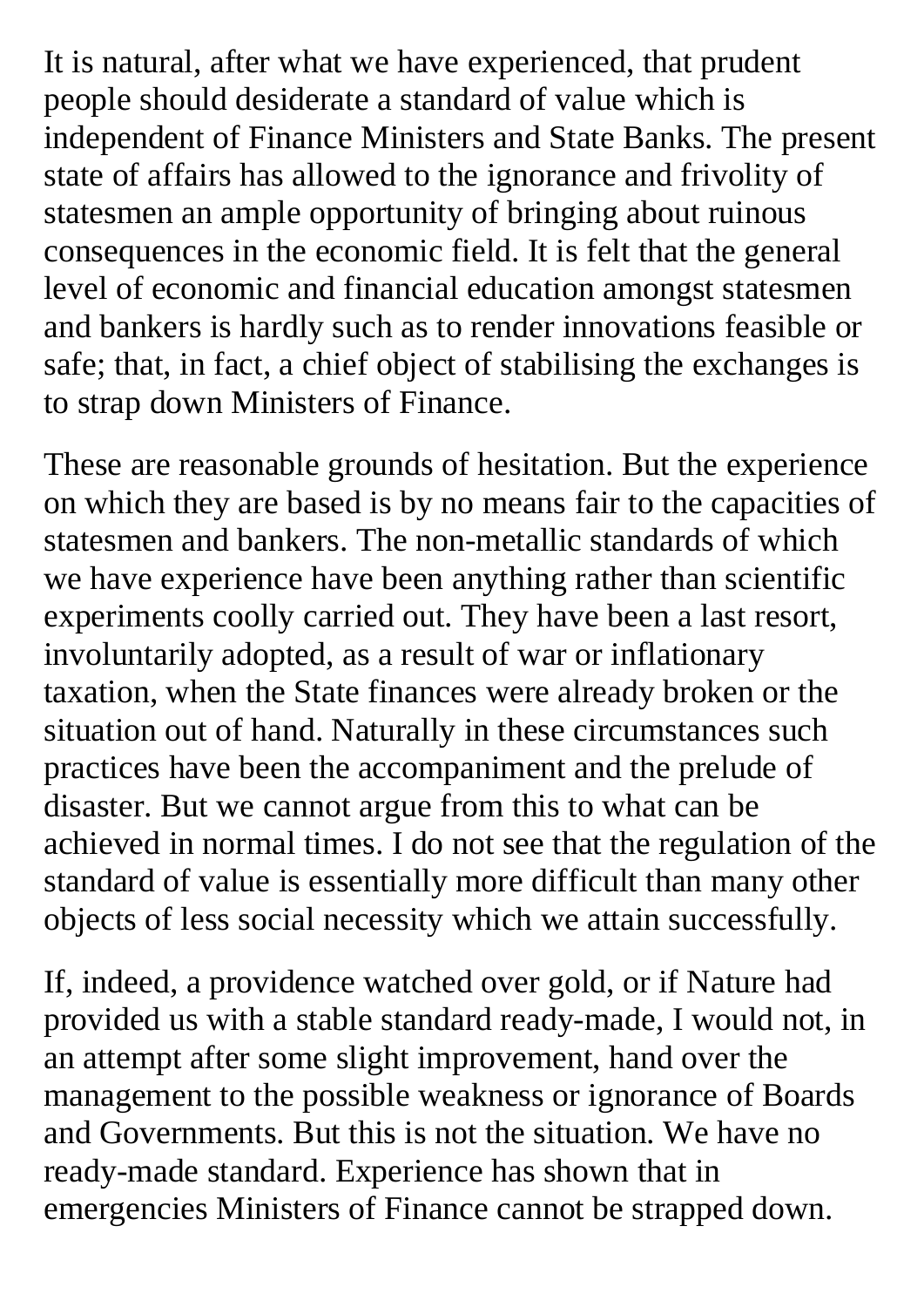And—most important of all—in the modern world of paper currency and bank credit there is no escape from a "managed" currency, whether we wish it or not;—convertibility into gold will not alter the fact that the value of gold itself depends on the policy of the Central Banks.

It is worth while to pause a moment over the last sentence. It differs significantly from the doctrine of gold reserves which we learnt and taught before the war. We used to assume that no Central Bank would be so extravagant as to keep more gold than it required or so imprudent as to keep less. From time to time gold would flow out into the circulation or for export abroad; experience showed that the quantity required on these occasions bore some rough proportion to the Central Bank's liabi[litie](#page-184-0)s; a decidedly higher proportion than this would be fixed on to provide for contingencies and to inspire confidence; and the creation of credit would be regulated largely by reference to the maintenance of this proportion. The Bank of England, for example, would allow itself to be swayed by the tides of gold, permitting the inflowing and outflowing streams to produce their "natural" consequences unchecked by any ideas as to preventing the effect on prices. Already before the war the system was becoming precarious by reason of its artificiality. The "proportion" was by the lapse of time losing its relation to the facts and had become largely conventional. Some other figure, greater or less, would have done just as well.<sup>[17]</sup> The War broke down the convention; for the withdrawal of gold from actual circulation destroyed one of the elements of reality lying behind the convention, and the suspension of convertibility destroyed the other. It would have been absurd to regulate the bank-rate by reference to a "proportion" which had lost all its significance; and in the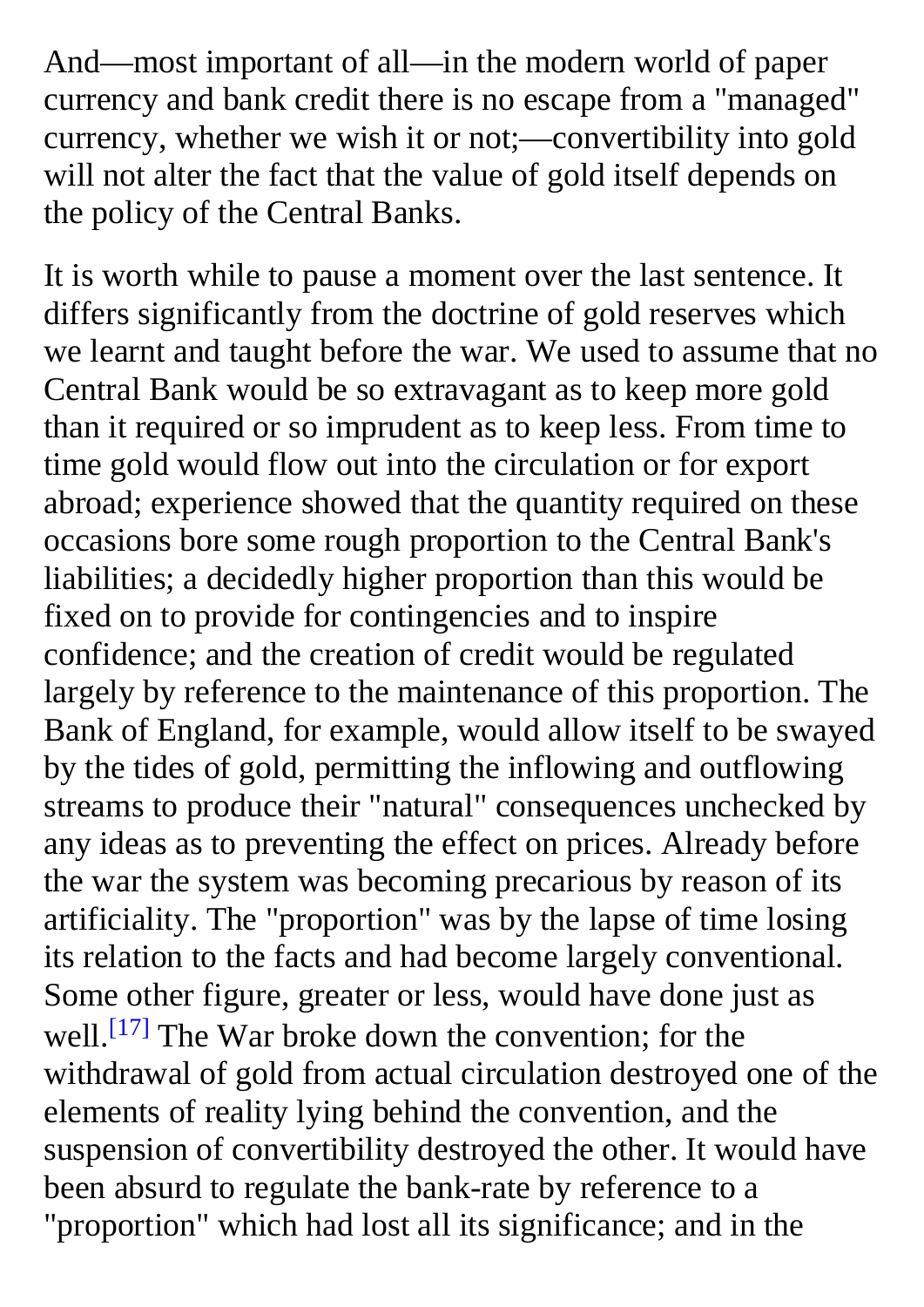<span id="page-184-0"></span>course of the past ten years a new policy has been evolved. The bank-rate is now employed, however incompletely and experimentally, to regulate the expansion and deflation of credit in the interests of business stability and the steadiness of prices. In so far as it is employed to procure stability of the dollar exchange, where this is inconsistent with stability of internal prices, we have a relic of pre-war policy and a compromise between discrepant aims.

[17] *Vide*, for what I wrote about this in 1914, *The Economic Journal*, xxiv. p. 621.

Those who advocate the return to a gold standard do not always appreciate along what different lines our actual practice has been drifting. If we restore the gold standard, are we to return also to the pre-war conceptions of bank-rate, allowing the tides of gold to play what tricks they like with the internal price level, and abandoning the attempt to moderate the disastrous influence of the credit-cycle on the stability of prices and employment? Or are we to continue and develop the experimental innovations of our present policy, ignoring the "bank ratio" and, if necessary, allowing unmoved a piling up of gold reserves far beyond our requirements or their depletion far below them?

In truth, the gold standard is already a barbarous relic. All of us, from the Governor of the Bank of England downwards, are now primarily interested in preserving the stability of business, prices, and employment, and are not likely, when the choice is forced on us, deliberately to sacrifice these to the outworn dogma, which had its value once, of £3:17:10½ per ounce. Advocates of the ancient standard do not observe how remote it now is from the spirit and the requirements of the age. A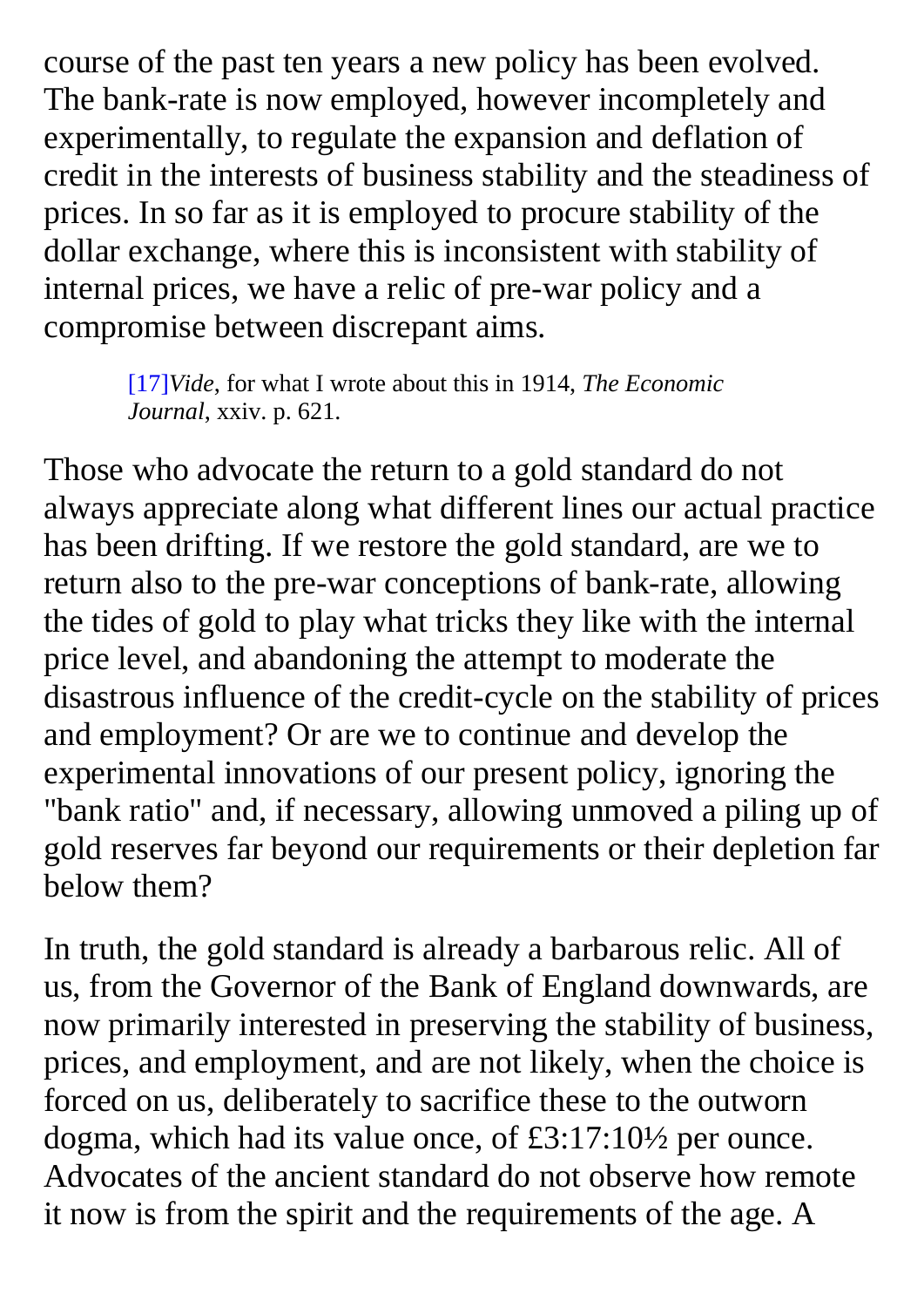regulated non-metallic standard has slipped in unnoticed. *It exists.* Whilst the economists dozed, the academic dream of a hundred years, doffing its cap and gown, clad in paper rags, has crept into the real world by means of the bad fairies always so much more potent than the good—the wicked Ministers of Finance.

<span id="page-185-0"></span>For these reasons enlightened advocates of the restoration of gold, such [as](#page-185-0) Mr. Hawtrey, do not welcome it as the return of a "natural" currency, and intend, quite decidedly, that it shall be a "managed" one. They allow gold back only as a constitutional monarch, shorn of his ancient despotic powers and compelled to accept the advice of a Parliament of Banks. The adoption of the ideas present in the minds of those who drafted the Genoa Resolutions on Currency is an essential condition of Mr. Hawtrey's adherence to gold. He contemplates "the practice of continuous co-operation among [cen](#page-185-1)tral banks of issue" (Res. 3), and an international convention, based on a gold exchange standard, and designed "with a view to preventing undue fluctuations in the purchasing power of gold" (Res. 11). [18] But he is *not* in favour of resuming the gold standard irrespective of "whether the difficulties in regard to the future purchasing power of gold have been provided against or not." "It is not easy," he admits, "to promote international action, and, should it fail, the wisest course for the time being might be to concentrate on the stabilisation of sterling in terms of commodities, rather than tie the pound to a metal the vagaries of which cannot be foreseen."<sup>[19]</sup>

<span id="page-185-1"></span>[18] *Monetary Reconstruction*, p. 132. [19] *Loc. cit.* p. 22.

It is natural to ask, in face of advocacy of this kind, why it is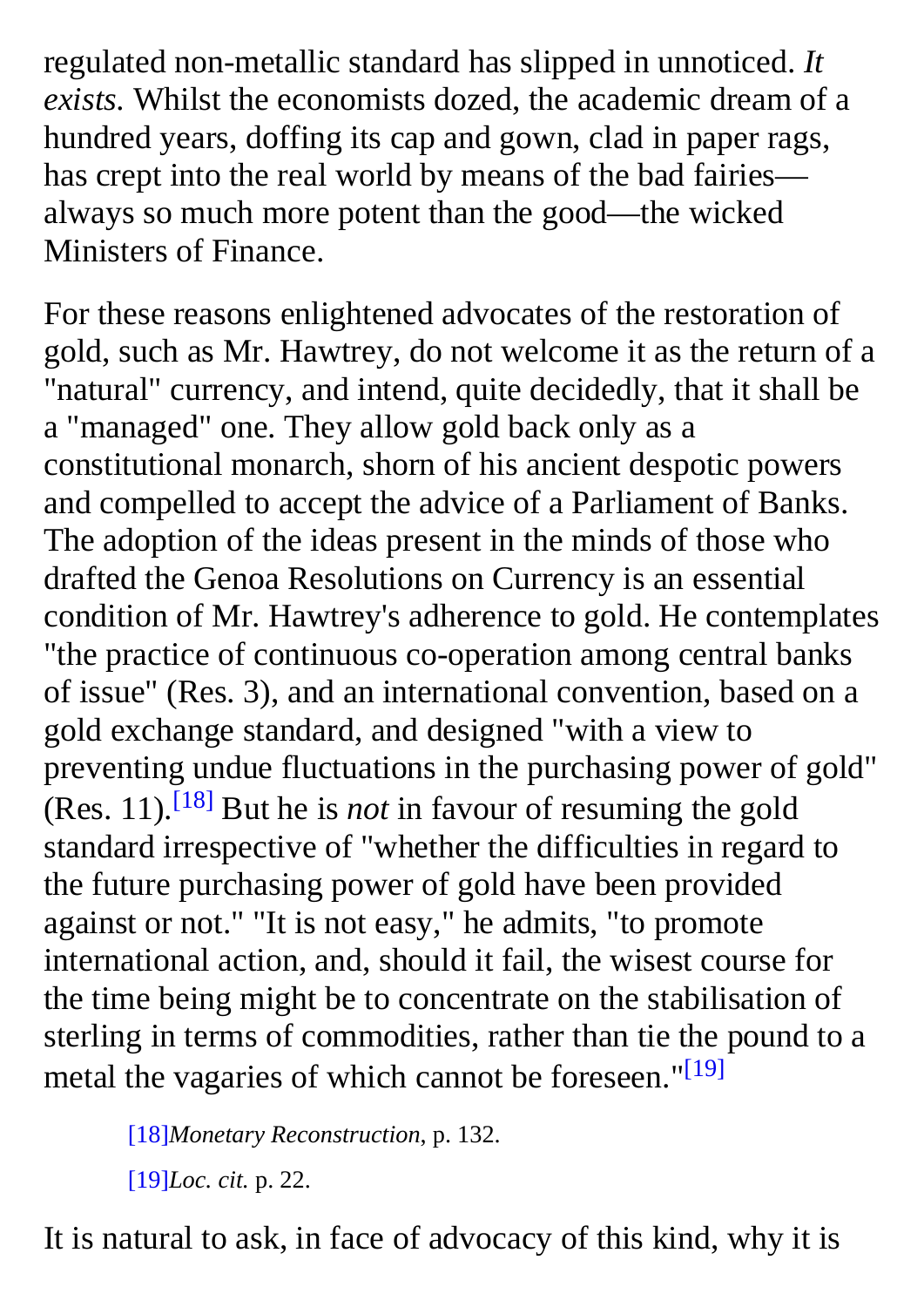necessary to drag in gold at all. Mr. Hawtrey lays no stress on the obvious support for his compromise, namely the force of sentiment and tradition, and the preference of Englishmen for shearing a monarch of his powers rather than of his head. But he adduces three other reasons: (1) that gold is required as a liquid reserve for the settlement of international balances of indebtedness; (2) that it enables an experiment to be made without cutting adrift from the old system; and (3) that the vested interests of gold producers must be considered. These objects, however, are so largely attained by my own suggestions in the following section that I need not dwell on them here.

On the other hand, I see grave objections to reinstating gold in the pious hope that international co-operation will keep it in order. With the existing distribution of the world's gold the reinstatement of the gold standard means, inevitably, that we surrender the regulation of our price level and the handling of the credit cycle to the Federal Reserve Board of the United States. Even if the most intimate and cordial co-operation is established between the Board and the Bank of England, the preponderance of power will still belong to the former. The Board will be in a position to disregard the Bank. But if the Bank disregard the Board, it will render itself liable to be flooded with, or depleted of, gold, as the case may be. Moreover, we can be confident beforehand that there will be much suspicion amongst Americans (for that is their disposition) of any supposed attempt on the part of the Bank of England to dictate their policy or to influence American discount rates in the interests of Great Britain. We must also be prepared to incur our share of the vain expense of bottling up the world's redundant gold.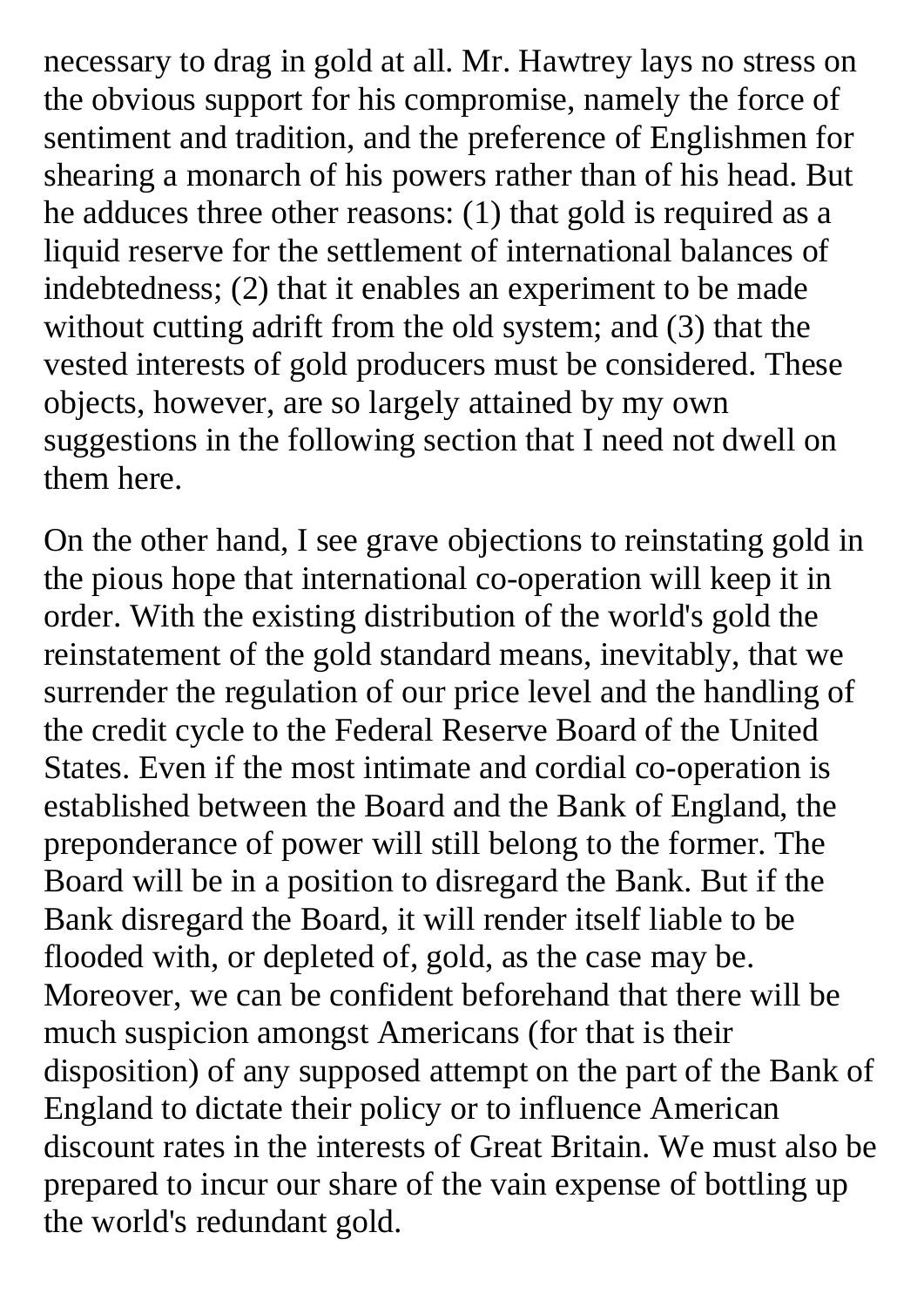It would be rash in present circumstances to surrender our freedom of action to the Federal Reserve Board of the United States. We do not yet possess sufficient experience of its capacity to act in times of stress with courage and independence. The Federal Reserve Board is striving to free itself from the pressure of sectional interests; but we are not yet certain that it will wholly succeed. It is still liable to be overwhelmed by the impetuosity of a cheap money campaign. A suspicion of British influence would, so far from strengthening the Board, greatly weaken its resistance to popular clamour. Nor is it certain, quite apart from weakness or mistakes, that the simultaneous application of the same policy will always be in the interests of both countries. The development of the credit cycle and the state of business may sometimes be widely different on the two sides of the Atlantic.

Therefore, since I regard the stability of prices, credit, and employment as of paramount importance, and since I feel no confidence that an old-fashioned gold standard will even give us the modicum of stability that it used to give, I reject the policy of restoring the gold standard on pre-war lines. At the same time, I doubt the wisdom of attempting a "managed" gold standard jointly with the United States, on the lines recommended by Mr. Hawtrey, because it retains too many of the disadvantages of the old system without its advantages, and because it would make us too dependent on the policy and on the wishes of the Federal Reserve Board.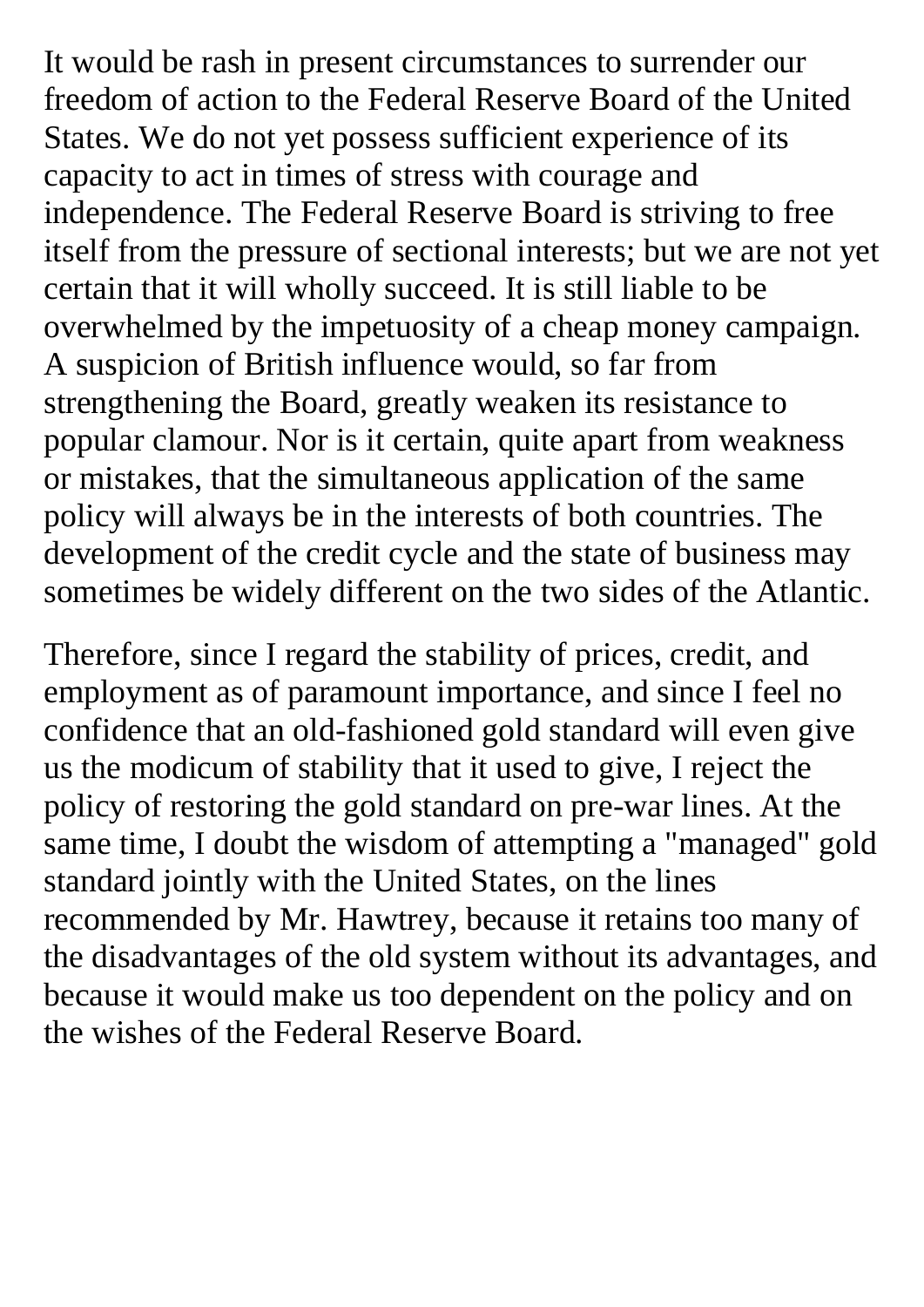# **3. POSITIVE SUGGESTIONS FOR THE FUTURE REGULATION OF MONEY (1923)**

A sound constructive scheme must provide:

I. A method for regulating the supply of currency and credit with a view to maintaining, so far as possible, the stability of the internal price level; and

II. A method for regulating the supply of foreign exchange so as to avoid purely temporary fluctuations caused by seasonal or other influences and not due to a lasting disturbance in the relation between the internal and the external price level.

I believe that in Great Britain the ideal system can be most nearly and most easily reached by an adaptation of the actual system which has grown up, half haphazard, since the war.

I. My first requirement in a good constructive scheme can be supplied merely by a development of our existing arrangements on more deliberate and self-conscious lines. Hitherto the Treasury and the Bank of England have looked forward to the stability of the dollar exchange (preferably at the pre-war parity) as their objective. It is not clear whether they intend to stick to this irrespective of fluctuations in the value of the dollar (or of gold); whether, that is to say, they would sacrifice the stability of sterling prices to the stability of the dollar exchange in the event of the two proving to be incompatible. At any rate, my scheme would require that they should adopt the stability of sterling prices as their *primary* objective—though this would not prevent their aiming at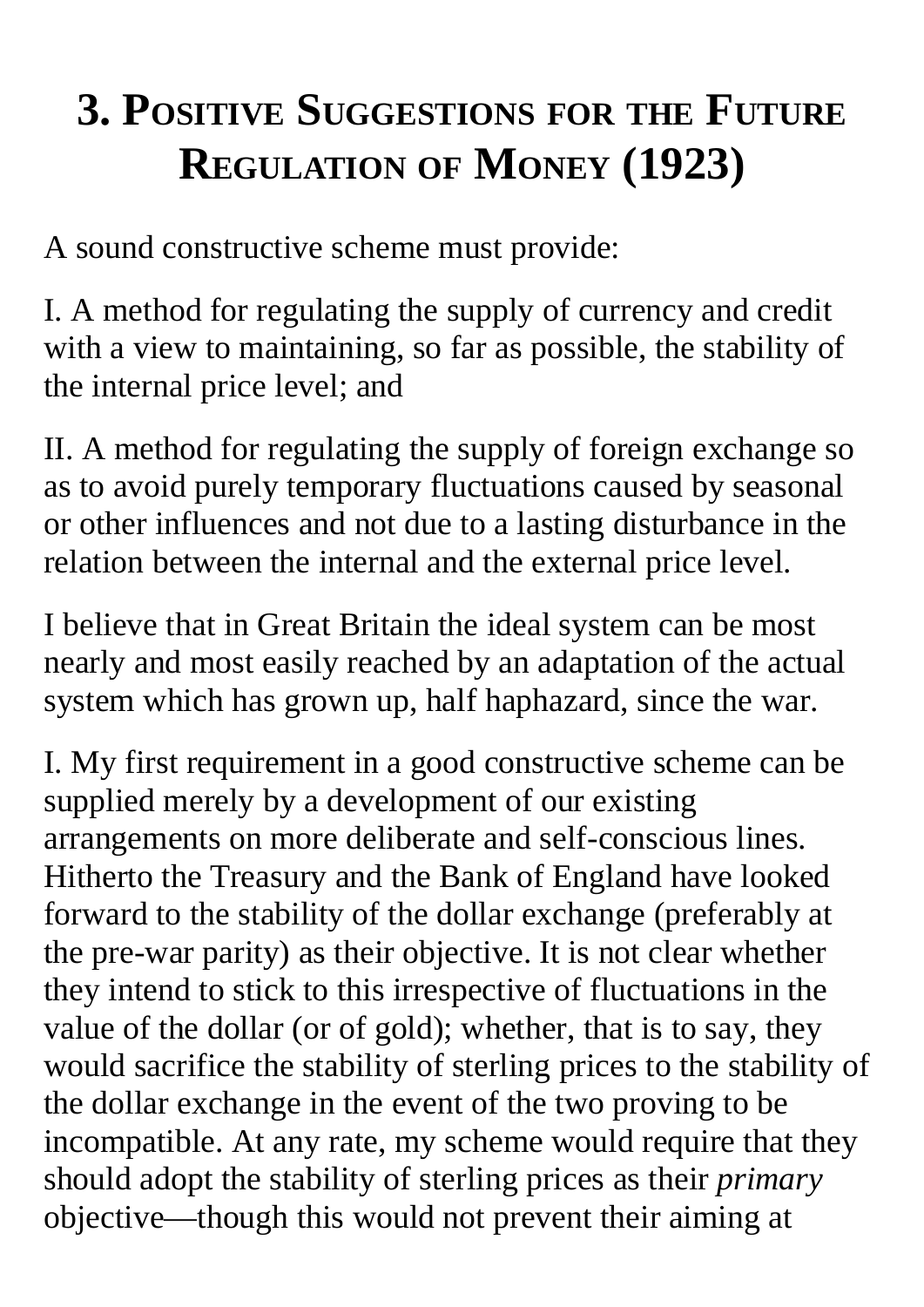exchange stability also as a secondary objective by cooperating with the Federal Reserve Board in a common policy. So long as the Federal Reserve Board was successful in keeping dollar prices steady the objective of keeping sterling prices steady would be identical with the objective of keeping the dollar sterling exchange steady. My recommendation does not involve more than a determination that, in the event of the Federal Reserve Board failing to keep dollar prices steady, sterling prices should not, if it could be helped, plunge with them merely for the sake of maintaining a fixed parity of exchange.

If the Bank of England, the Treasury, and the Big Five were to adopt this policy, to what criteria should they look respectively in regulating bank-rate, Government borrowing, and tradeadvances? The first question is whether the criterion should be a precise, arithmetical formula or whether it should be sought in a general judgement of the situation based on all the available data. The pio[neer](#page-190-0) of price-stability as against exchange-stability, Professor Irving Fisher, advocated the former in the shape of his "compensated dollar," which was to be automatically adjusted by reference to an index number of prices without any play of judgement or discretion. He may have been influenced, however, by the advantage of propounding a method which could be grafted as easily as possible on to the pre-war system of gold reserves and gold ratios. In any case, I doubt the wisdom and the practicability of a system so cut and dried. If we wait until a price movement is actually afoot before applying remedial measures, we may be too late. "It is not the *past* rise in prices but the *future* rise that has to be counteracted."<sup>[20]</sup> It is characteristic of the impetuosity of the credit cycle that price movements tend to be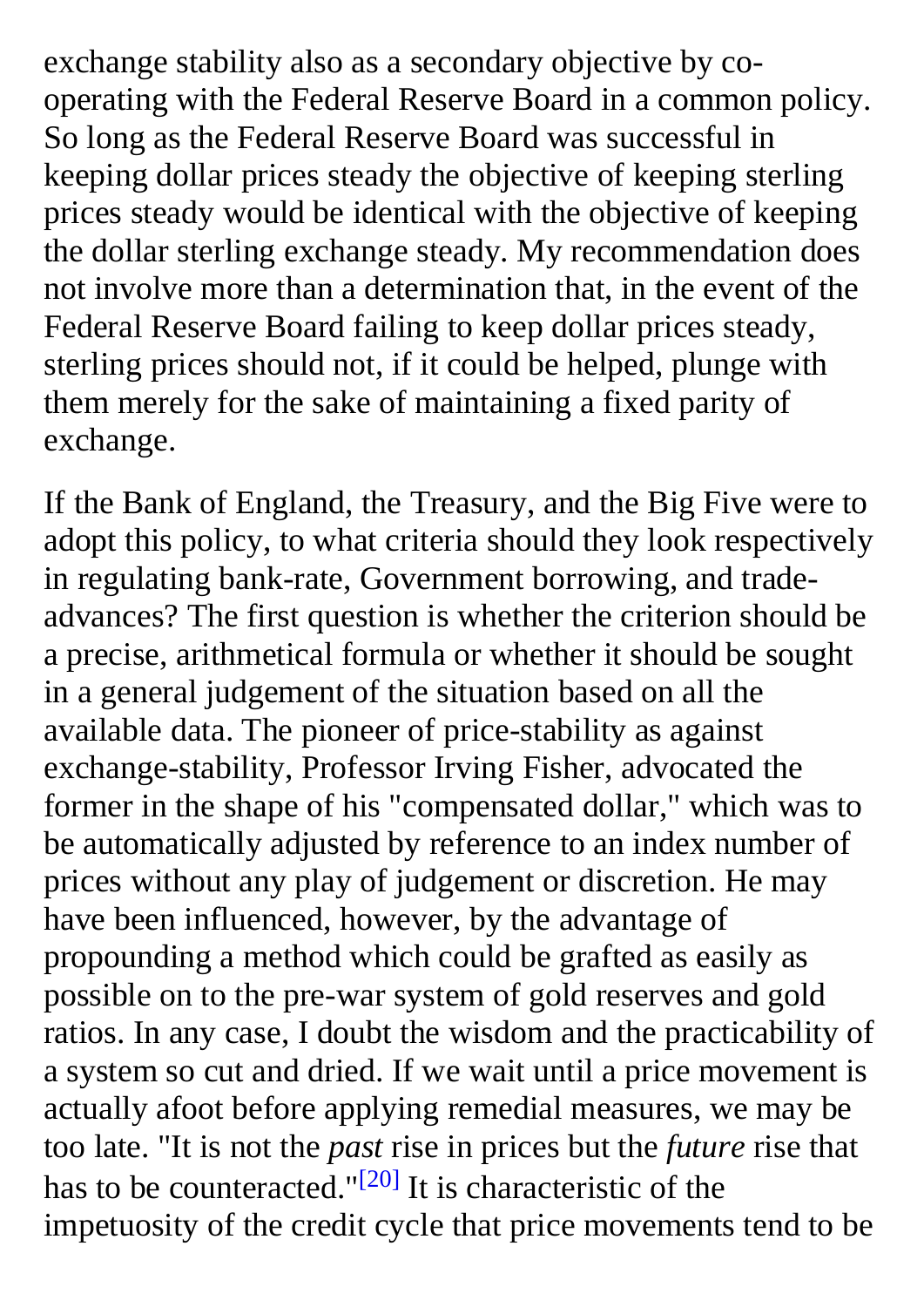<span id="page-190-0"></span>cumulative, each movement promoting, up to a certain point, a further movement in the same direction. Professor Fisher's method may be adapted to deal with long-period trends in the value of gold but not with the, often more injurious, shortperiod oscillations of the credit cycle. Nevertheless, whilst it would not be advisable to postpone action until it was called for by an actual movement of prices, it would promote confidence, and furnish an objective standard of value, if, an official index number having been compiled of such a character as to register the price of a standard composite commodity, the authorities were to adopt this composite commodity as their standard of value in the sense that they would employ all their resources to prevent a movement of its price by more than a certain percentage in either direction away from the normal, just as before the war they employed all their resources to prevent a movement in the price of gold by more than a certain percentage. The precise composition of the standard composite commodity could be modified from time to time in accordance with changes in the relative economic importance of its various components.

#### [20] Hawtrey, *Monetary Reconstruction*, p. 105.

As regards the criteria, other than the actual trend of prices, which should determine the action of the controlling authority, it is beyond the scope of this essay to deal adequately with the diagnosis and analysis of the credit cycle. The more deeply our researches penetrate into this subject, the more accurately shall we understand the right time and method for controlling creditexpansion by bank-rate or otherwise. But in the meantime we have a considerable and growing body of general experience upon which those in authority can base their judgements. Actual price-movements must of course provide the most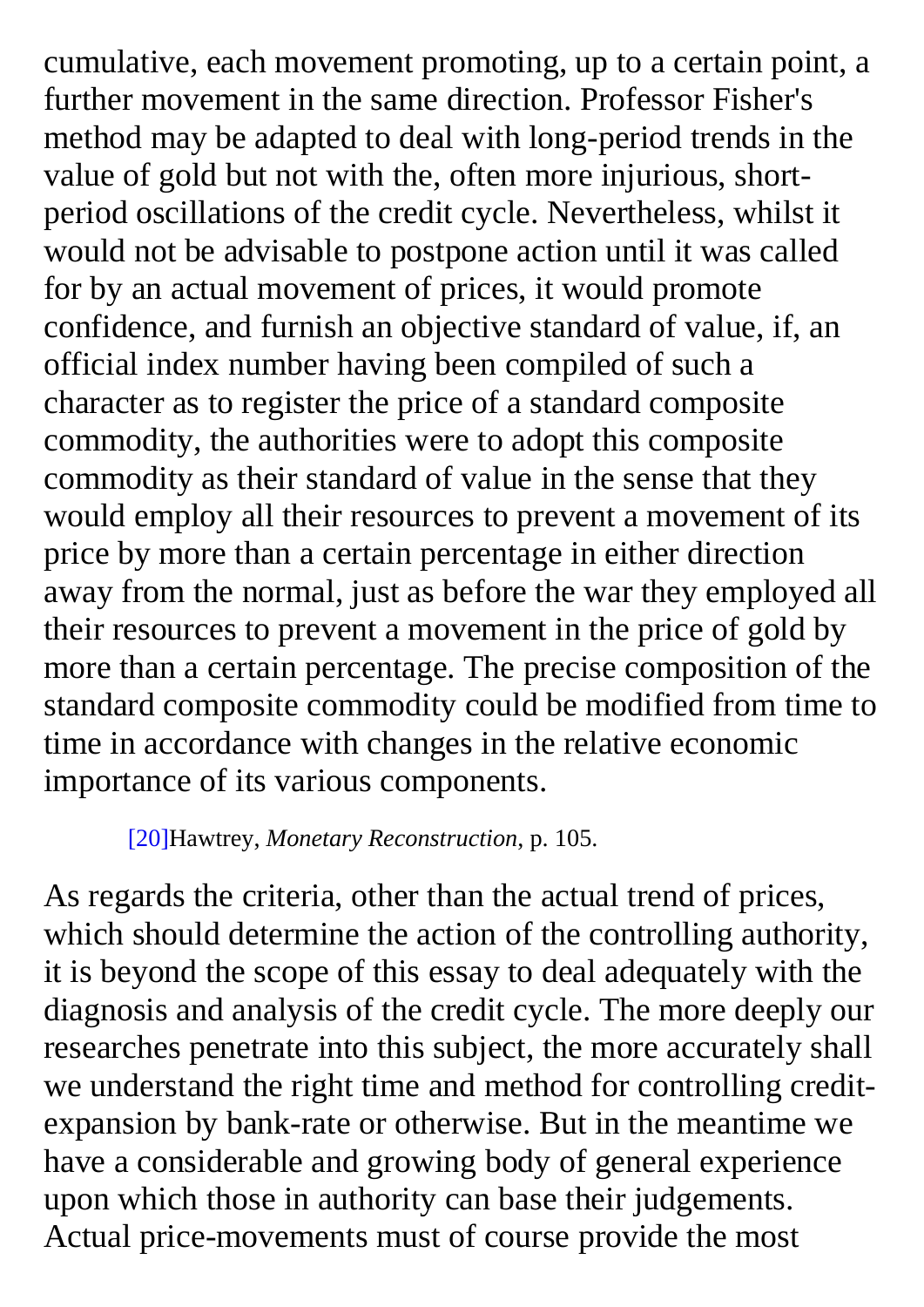important datum; but the state of employment, the volume of production, the effective demand for credit as felt by the banks, the rate of interest on investments of various types, the volume of new issues, the flow of cash into circulation, the statistics of foreign trade and the level of the exchanges must all be taken into account. The main point is that the *objective* of the authorities, pursued with such means as are at their command, should be the stability of prices.

II. How can we best combine this primary object with a maximum stability of the exchanges? Can we get the best of both worlds—stability of prices over long periods and stability of exchanges over short periods? It is the great advantage of the gold standard that it overcomes the excessive sensitiveness of the exchanges to temporary influences. Our object must be to secure this advantage, if we can, without committing ourselves to follow big movements in the value of gold itself.

I believe that we can go a long way in this direction if the Bank of England will take over the duty of regulating the price of gold, just as it already regulates the rate of discount. "Regulate," but not "peg." The Bank of England should have a buying and a selling price for gold, just as it did before the war, and this price might remain unchanged for considerable periods, just as bank-rate does. But it would not be fixed or "pegged" once and for all, any more than bank-rate is fixed. The Bank's rate for gold would be announced every Thursday morning at the same time as its rate for discounting bills, with a difference between its buying and selling rates corresponding to the pre-war margin between £3:17:10½ per oz. and £3:17:9 per oz.; except that, in order to obviate too frequent changes in the rate, the difference might be wider than 1½d. per oz.—say,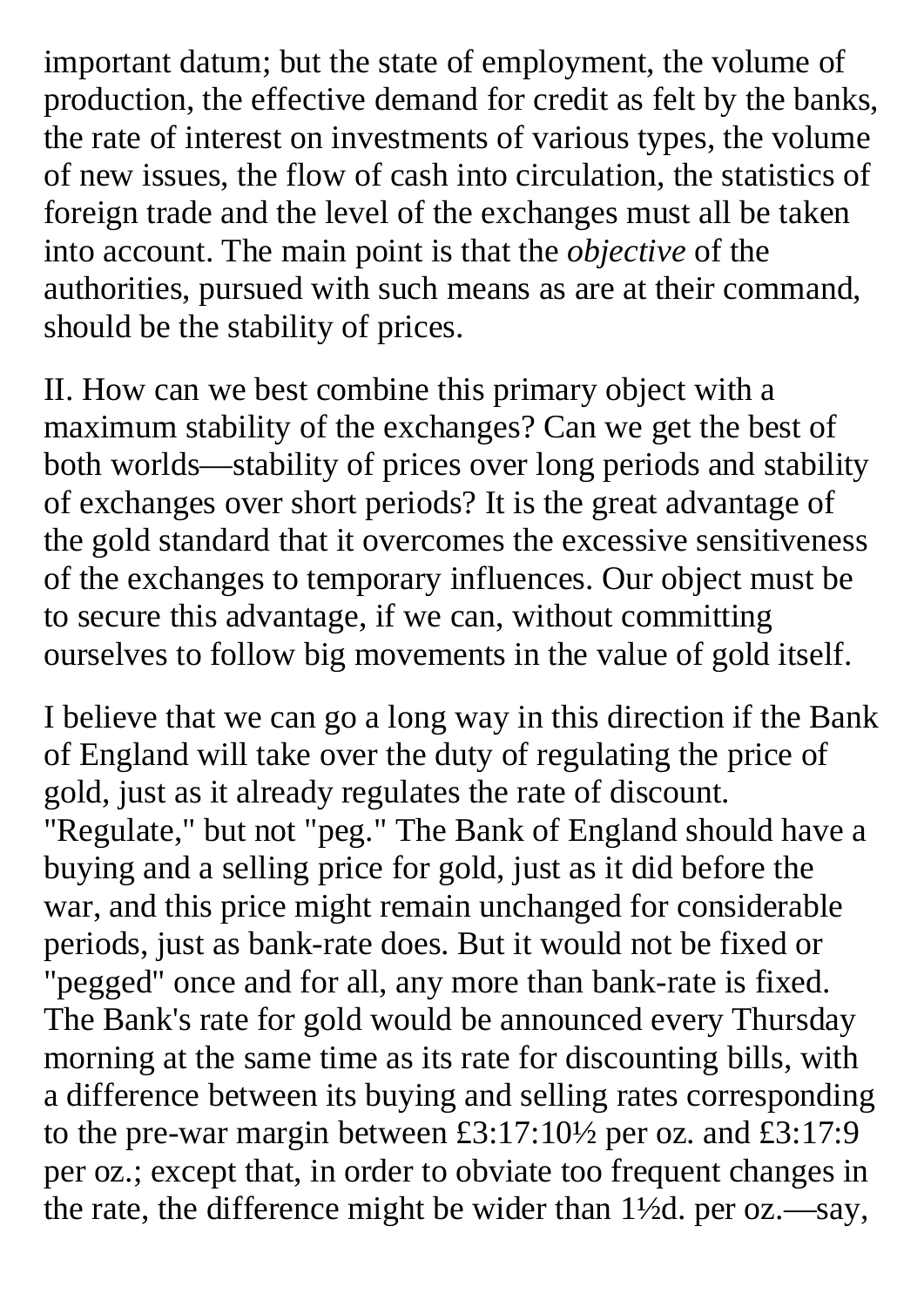$\frac{1}{2}$  to 1 per cent. A willingness on the part of the Bank both to buy and to sell gold at rates fixed for the time being would keep the dollar-sterling exchange steady within corresponding limits, so that the exchange rate would not move with every breath of wind but only when the Bank had come to a considered judgement that a change was required for the sake of the stability of sterling prices.

If the bank-rate and the gold-rate in conjunction were leading to an excessive influx or an excessive efflux of gold, the Bank of England would have to decide whether the flow was due to an internal or to an external movement away from stability. To fix our ideas, let us suppose that gold is flowing outwards. If this seemed to be due to a tendency of sterling to depreciate in terms of commodities, the correct remedy would be to raise the bank-rate. If, on the other hand, it was due to a tendency of gold to appreciate in terms of commodities, the correct remedy would be to raise the gold-rate (*i.e.* the buying price for gold). If, however, the flow could be explained by seasonal, or other passing influences, then it should be allowed to continue (assuming, of course, that the Bank's gold reserves were equal to any probable calls on them) unchecked, to be redressed later on by the corresponding reaction.

It would effect an improvement in the technique of the system here proposed, without altering its fundamental characteristics, if the Bank of England were to quote a daily price, not only for the purchase and sale of gold for immediate delivery, but also for delivery three months forward. The difference, if any, between the cash and forward quotations might represent either a discount or a premium of the latter on the former, according as the bank desired money rates in London to stand below or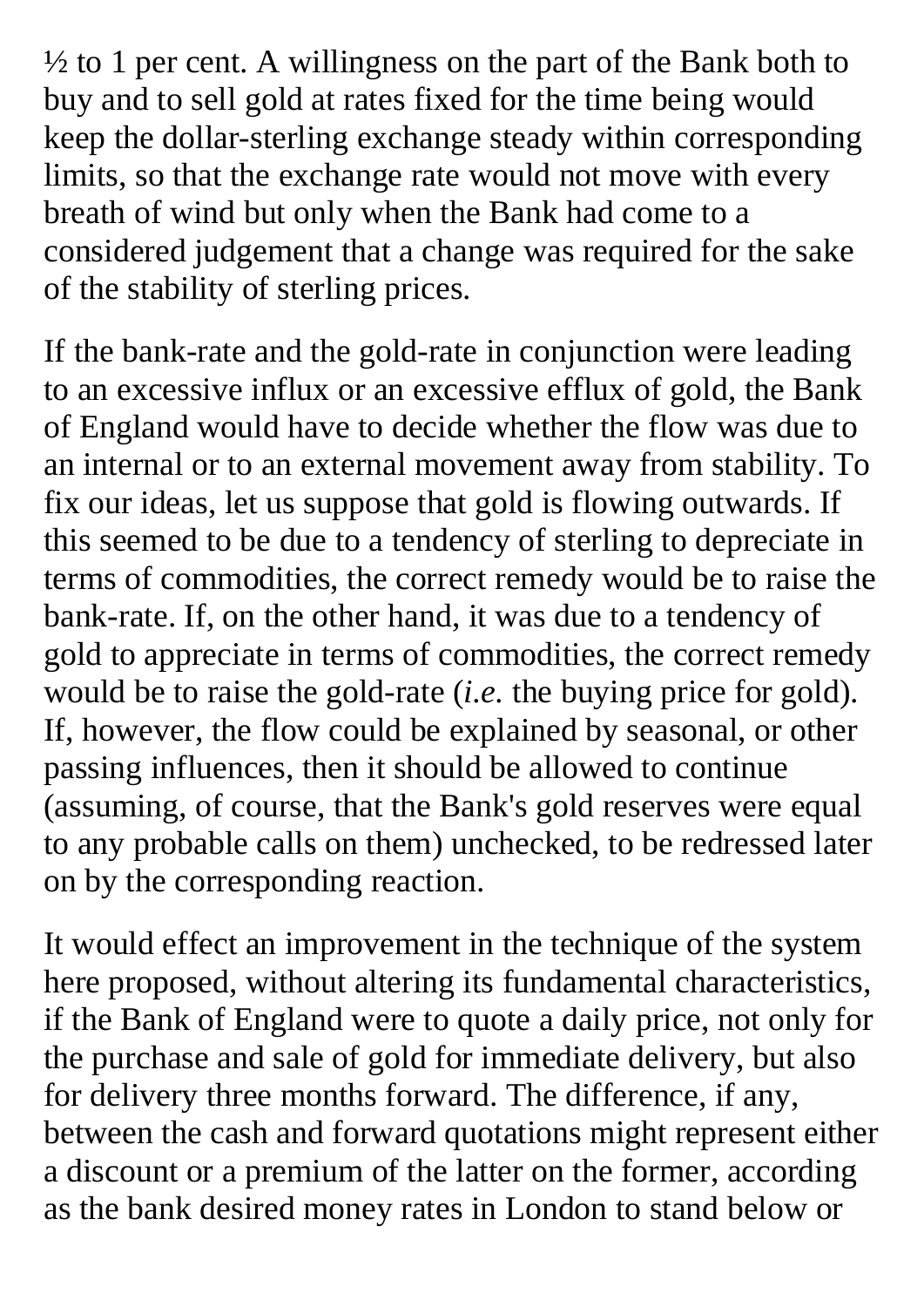above those in New York. The existence of the forward quotation of the Bank of England would afford a firm foundation for a free market in forward exchange, and would facilitate the movement of funds between London and New York for short periods, in much the same way as before the war, whilst at the same time keeping down to a minimum the actual movement of gold bullion backwards and forwards.

The reader will observe that I retain for gold an important rôle in our system. As an ultimate safeguard and as a reserve for sudden requirements, no superior medium is yet available. But I urge that it is possible to get the benefit of the advantages of gold without irrevocably binding our legal-tender money to follow blindly all the vagaries of gold and future unforseeable fluctuations in its real purchasing power.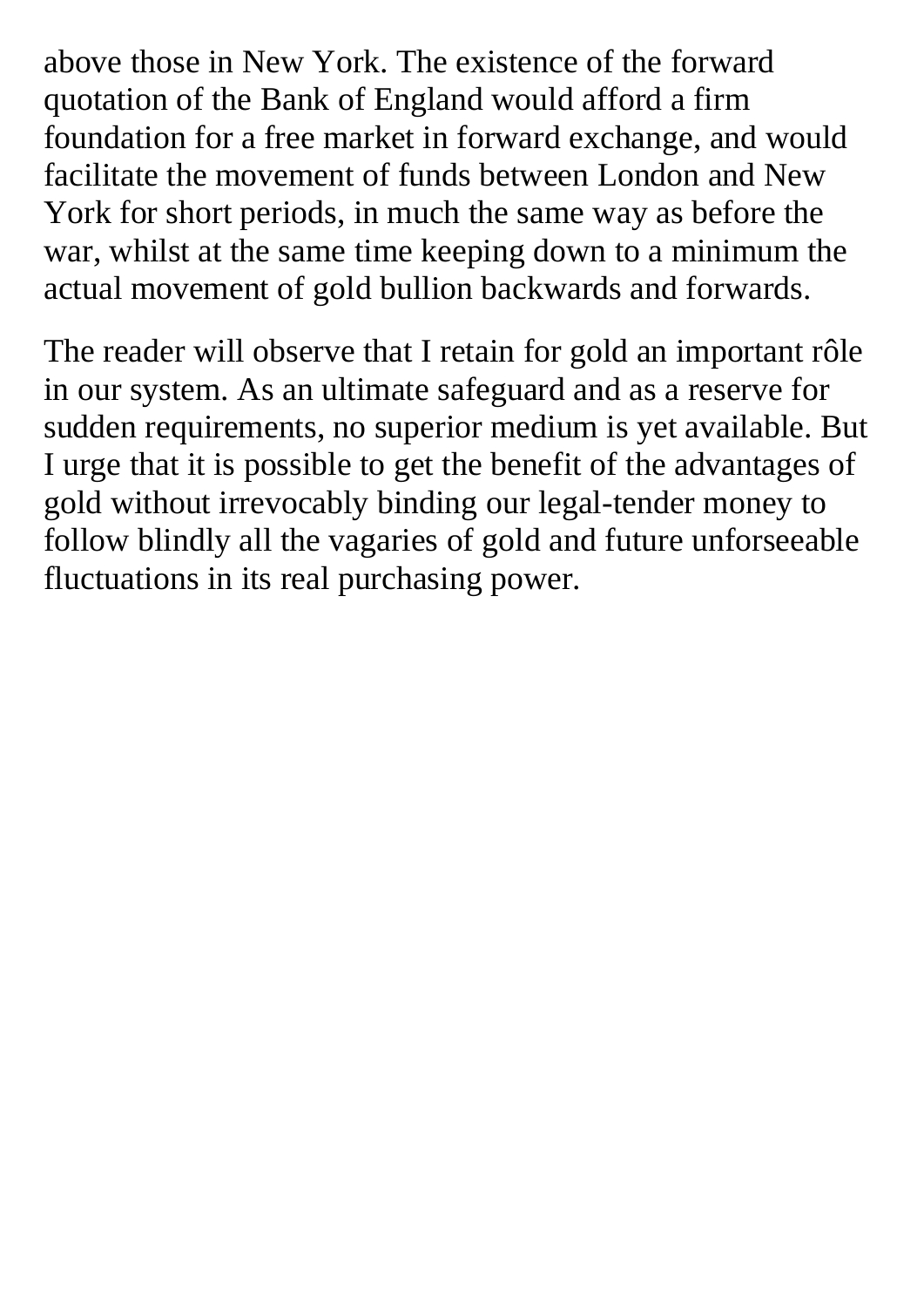# **4. THE SPEECHES OF THE BANK CHAIRMEN (1924-1927)**

### **(i) February 1924**

We have an admirable custom in this country by which once a year the overlords of the Big Five desist for a day from the thankless task of persuading their customers to accept loans, and, putting on cap and gown, mount the lecturer's rostrum to expound the theory of their practice;—a sort of *Saturnalia*, during which we are all ephemerally equal with words for weapons. These occasions are of great general interest. But they are more than this. They have a representative significance;—they hold up, as it were, financial fashionplates. What have they found to say this year about Monetary Policy?

Only one, Mr. Walter Leaf, of the Westminster Bank, has refrained himself entirely. Each of the other four has had something to say. They fall into a pair of couples: one of which, Mr. Beaumont Pease of Lloyds Bank and Sir Harry Goschen of the National Provincial Bank, feel that there is something improper, or at any rate undesirable, in thinking or speaking about these things at all; and the other of which, Mr. Goodenough of Barclays Bank and Mr. McKenna of the Midland Bank, so far from deprecating discussion, join in it boldly.

Mr. Pease, as I have said, deprecates thinking, or—as he prefers to call it—"the expenditure of mental agility." He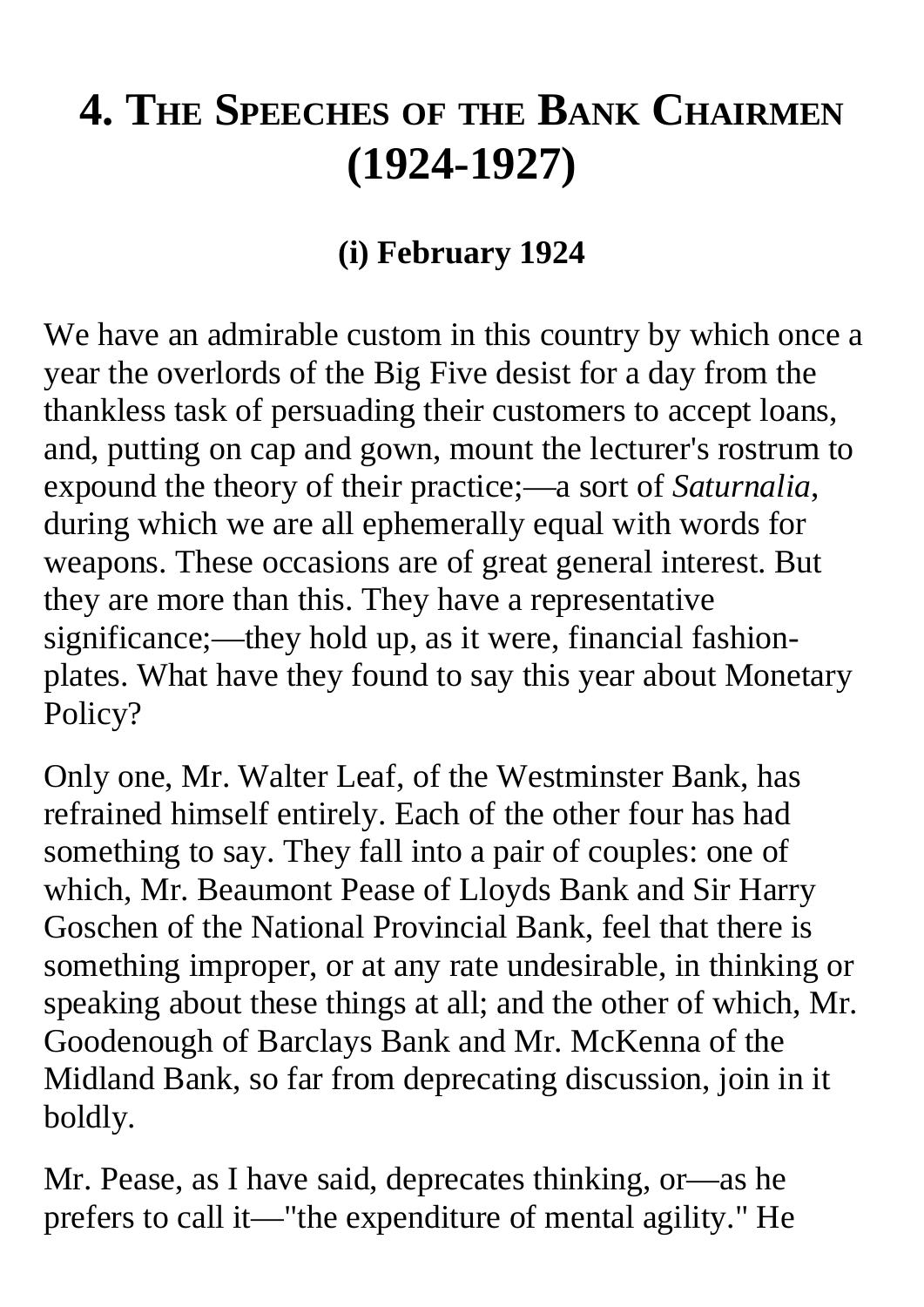desires "straightly to face the facts instead of to find a clever way round them," and holds that, in matters arising out of the Quantity Theory of Money, as between brains and character, "certainly the latter does not come second in order of merit." In short, the gold standard falls within the sphere of morals or of religion, where free-thought is out of place. He goes on to say: "As far as any ordinary joint-stock bank is concerned, I do not think it determines its policy consciously on pure monetary grounds. That is to say, its chief concern is to meet the requirements of trade as they arise, regardless of adhesion to any particular theory. Its actions are not the cause of trade movements; they follow after and do not precede them." I think that this, broadly speaking, is a correct account of the matter, and Mr. Pease's emphasis on it is the most valuable part of his speech. It is precisely this automatic element in the reactions of the joint-stock banks which makes the policy of the Bank of England about the volume of the banks' balances and the rate of discount so all-important. In conclusion, Mr. Pease does not propose to take any particular steps at present towards establishing any particular standard. Nevertheless he is "hopeful that we may gradually get back to our gold standard, which, in spite of some defects and difficulties, has, as a matter of fact, worked well in the past."

Sir Harry Goschen goes one better than Mr. Pease in a delightful passage which deserves to be quoted in full:—

I cannot help thinking that there has been lately far too much irresponsible discussion as to the comparative advantages of Inflation and Deflation. Discussions of this kind can only breed suspicion in the minds of our neighbours as to whether we shall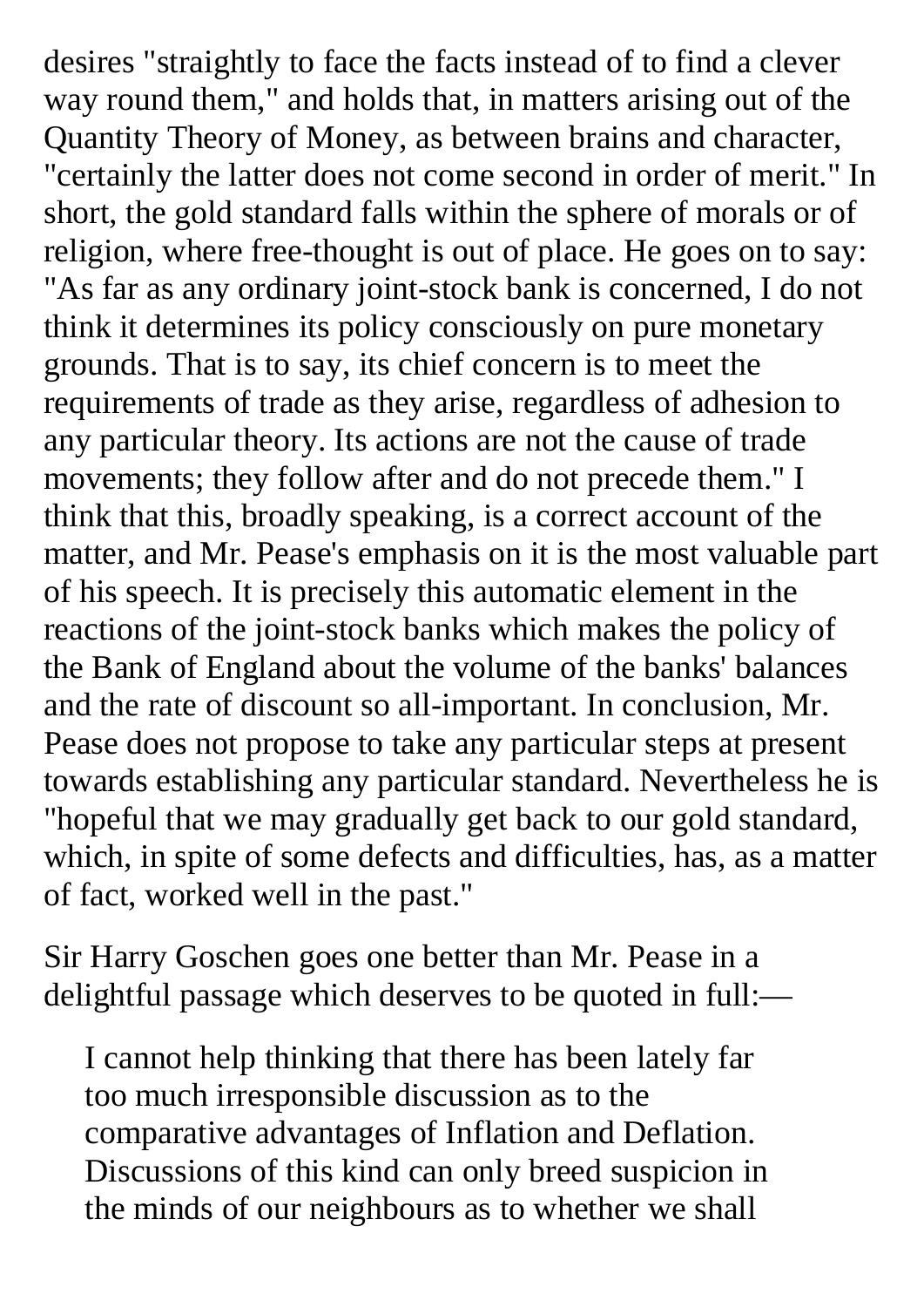adopt either of these courses, and, if so, which. I think we had better let matters take their natural course.

Is it more appropriate to smile or to rage at these artless sentiments? Best of all, perhaps, just to leave Sir Harry to take his natural course.

Leaving, then, these impeccable Spinsters, we come, in the speeches of Mr. Goodenough and Mr. McKenna, to rational, even *risqué* conversation. In immediate policy there is a large measure of agreement between them. They agree that monetary policy is capable of determining the level of prices, that our destiny is therefore in our own hands, and that the right course to pursue requires much thought and discussion. Mr. Goodenough, however, lays greater stress on the bank-rate, and Mr. McKenna on the amount of the cash resources in the hands of the banks. They are opposed to any revival at the present time of the Cunliffe Committee's policy of Deflation. They both look to internal conditions, and not to the foreign exchanges, as the criterion for expanding or contracting credit; with this difference, however, that Mr. McKenna would look chiefly to the level of employment, whilst Mr. Goodenough would be more influenced by the stability of internal prices. "To sum up my views on the currency question," the latter says, "I feel that our aim should be to maintain as nearly as possible the existing equilibrium between currency and commodities. . . ." Neither of them, however, would be much disturbed by a moderate rise of prices, provided (in the case of Mr. McKenna) that the productive resources of the country had not yet reached the limit of their capacity, and (in the case of Mr. Goodenough) that the rise was due neither to the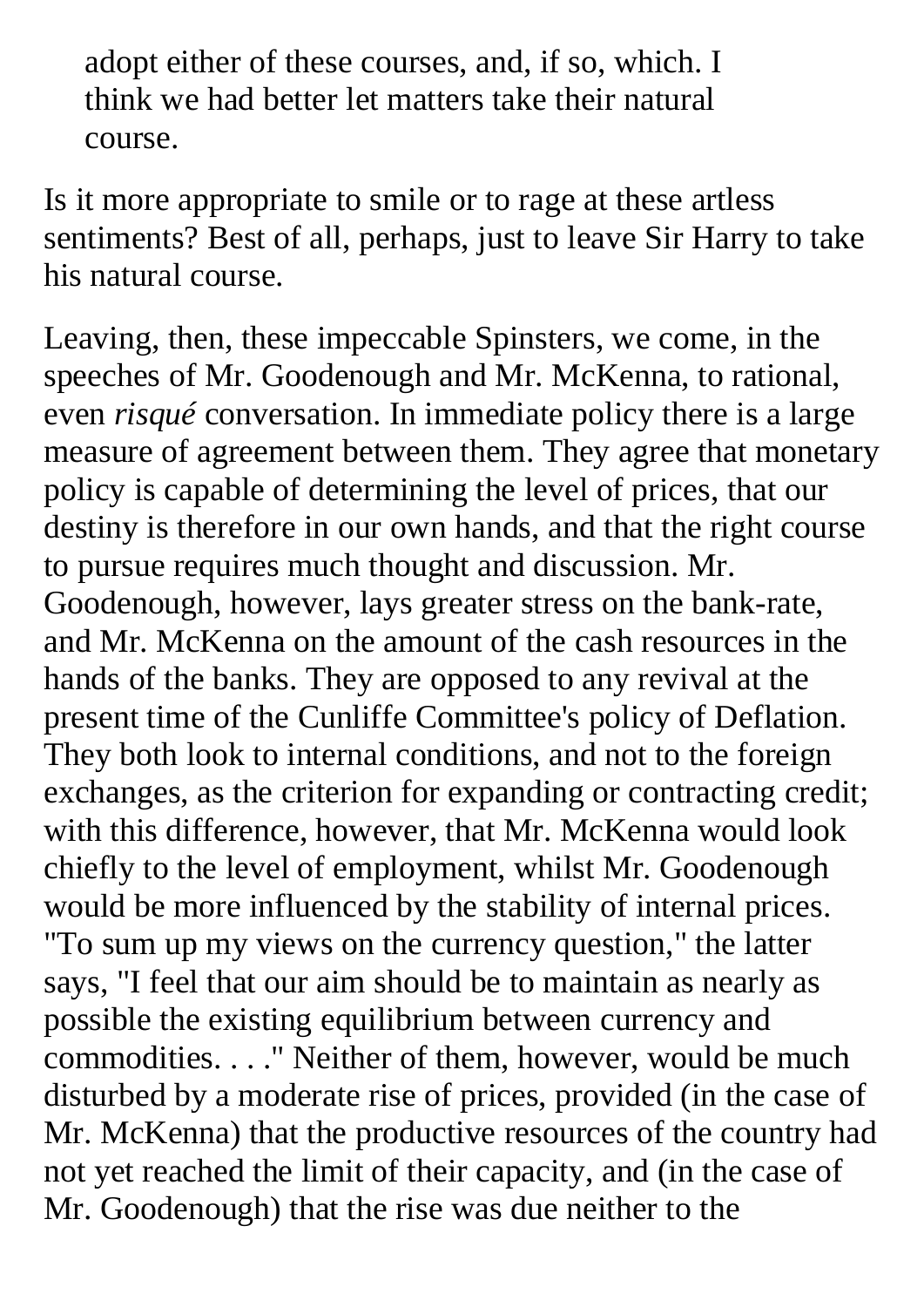speculative withholding of commodities nor to British prices rising relatively to American prices. About our ultimate objective, Mr. McKenna does not speak; but there is nothing in his speech to suggest that he would not be in favour of pursuing permanently the policy, which he recommends for the present, of "steering a middle course between Inflation and Deflation," *i.e.* of aiming, like Mr. Goodenough, at a general stability of prices within certain limits, and of deliberately employing monetary policy to mitigate the evils of the credit cycle: "Ups and downs in trade we are bound to have, but wise monetary policy can always prevent the cyclical movement from going to extremes. The speculative excesses of an inflationary boom and the cruel impoverishment of a prolonged slump can both be avoided. They are not necessary evils to which we must submit as things without understandable or preventable causes." Mr. Goodenough, on the other hand, whilst desisting from the pursuit of the gold standard for the time being, continues the passage from his speech quoted above—". . . although always we should keep in mind our ultimate aim, which is a return to a gold standard." Meanwhile, he puts his hopes on an inflationary movement in America just sufficient to bring sterling back to its former parity with gold, without any disturbance to its present parity with commodities.

What is the net result of these speeches? They strengthen greatly the hands of the Currency Reformers who believe that the stability of the internal price level and the damping down of the credit cycle are desirable and attainable objects. They are also reassuring, since they show that two of the most influential figures in the City have clearly in mind all the points of immediate practical importance, and can be relied on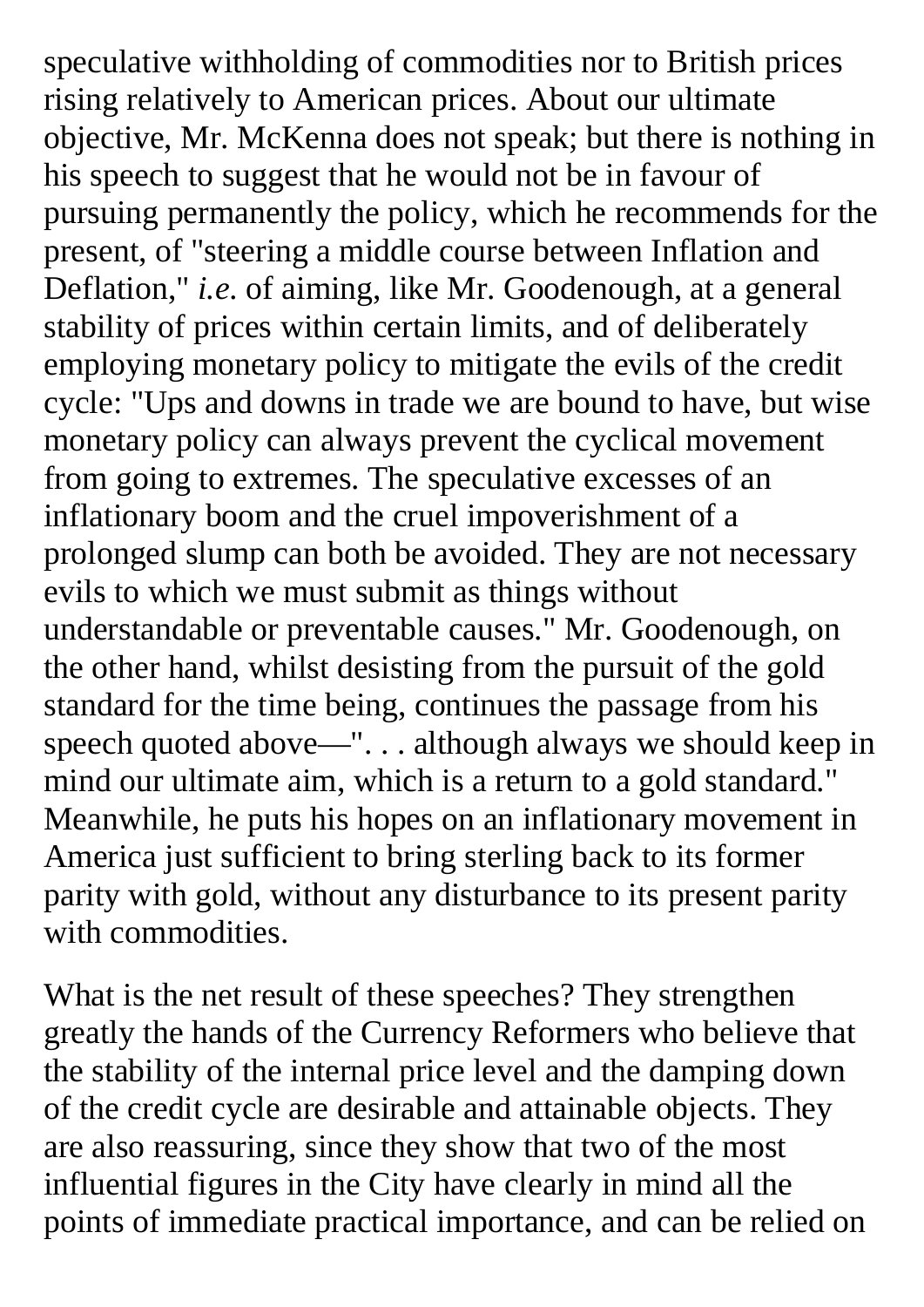to use their influence in the right direction. Mr. McKenna and Mr. Goodenough are both in sympathy with the above aims. Nor would it be fair to say that the Spinsters are definitely opposed to these ideas. (There would be just as much impropriety for them, just as much mental agility required, to think one thing as to think another. Their simplicity is quite impartial.) If they could be led gently by the hand beyond their copy-book maxims of "looking facts firmly in the face" and "economy and hard work," it might be found that they, too, had no objection to a deliberate attempt to keep prices steady and trade on an even keel, and that, whilst they feel at first the same distaste towards any proposal to "tamper" with "the natural course" of prices as they might feel towards an attempt to settle the sex of a child before birth, they are not really prepared to insist on their instinctive preference for having these matters settled by some method of pure chance.

#### **(ii) February 1925**

Once more the Bank chairmen have held up for our inspection their financial fashion-plates. The captions vary; but the plates are mostly the same. The first displays marriage with the gold standard as the most desired, the most urgent, the most honourable, the most virtuous, the most prosperous, and the most blessed of all possible states. The other is designed to remind the intending bridegroom that matrimony means heavy burdens from which he is now free; that it is for better, for worse; that it will be for him to honour and obey; that the happy days, when he could have the prices and the bank-rate which suited the housekeeping of his bachelor establishment, will be over—though, of course, he will be asked out more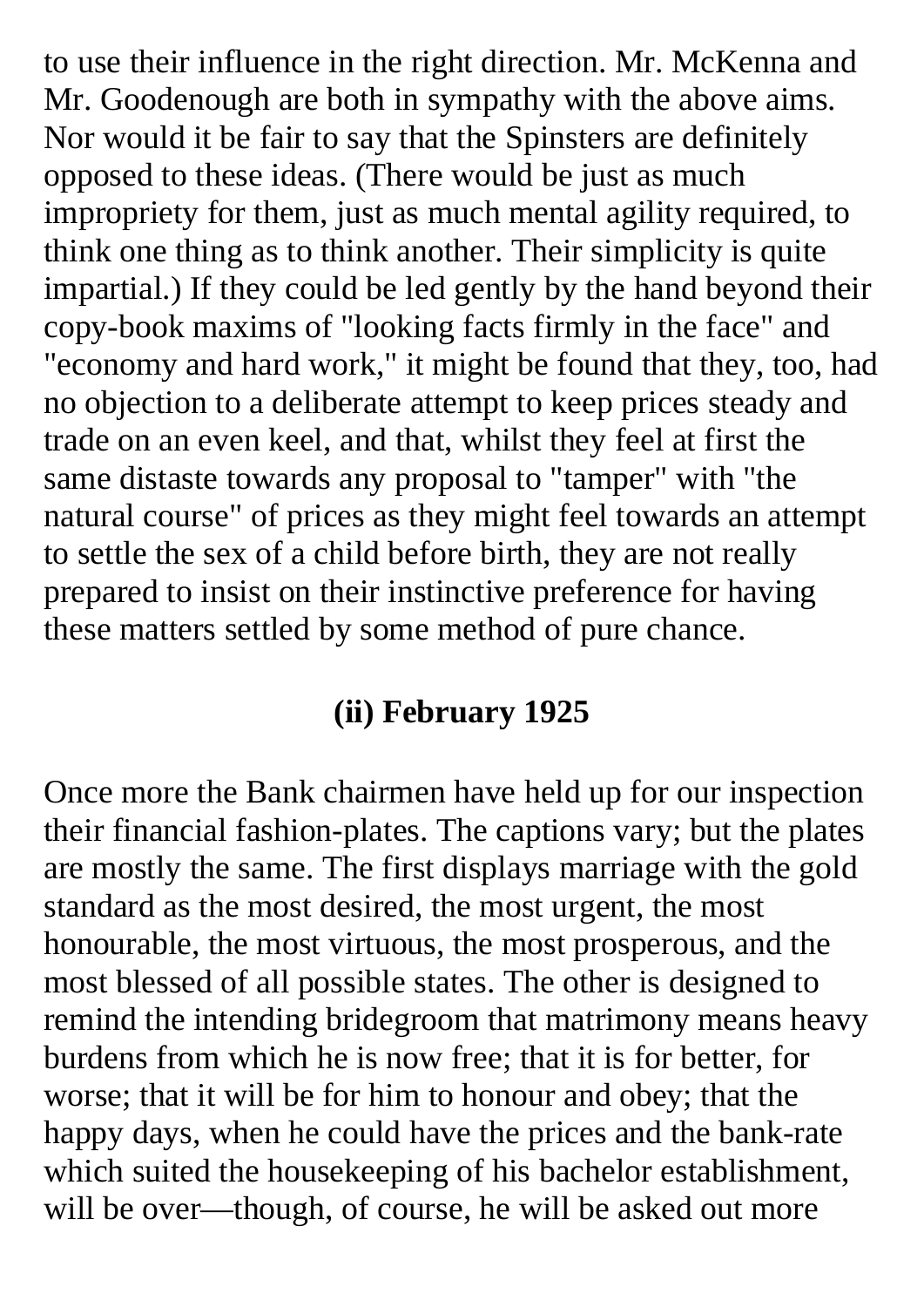when he is married; that Miss G. happens to be an American, so that in future the prices of grape-fruit and pop-corn are likely to be more important to him than those of eggs and bacon; and, in short, that he had better not be too precipitate. Some of our chairmen were like him who, being asked whether he believed that, when he was dead, he would enjoy perfect bliss eternally, replied that of course he did, but would rather not discuss such an unpleasant subject.

Like last year there are two distinct issues,—the abstract merits of the gold standard, and the date and the mode of our return to it. The first is a question about which, as Mr. McKenna justly said, "we are still in the stage of inquiry rather than of positive opinion, and there is no formulated body of doctrine generally regarded as orthodox." The supporters of Monetary Reform, of which I, after further study and reflection, am a more convinced adherent than before, as the most important and significant measure we can take to increase economic welfare, must expound their arguments more fully, more clearly, and more simply, before they can overwhelm the forces of old custom and general ignorance. This is not a battle which can be won or lost in a day. Those who think that it can be finally settled by a sharp hustle back to gold mistake the situation. That will be only the beginning. The issue will be determined, not by the official decisions of the coming year, but by the combined effects of the actual experience of what happens after that and the relative clearness and completeness of the arguments of the opposing parties. Readers of the works, for example, of the great Lord Overstone, will remember how many years it took, and what bitter and disastrous experiences, before the monetary reformers of a hundred years ago established the pre-war policy of bank-rate and bank-reserves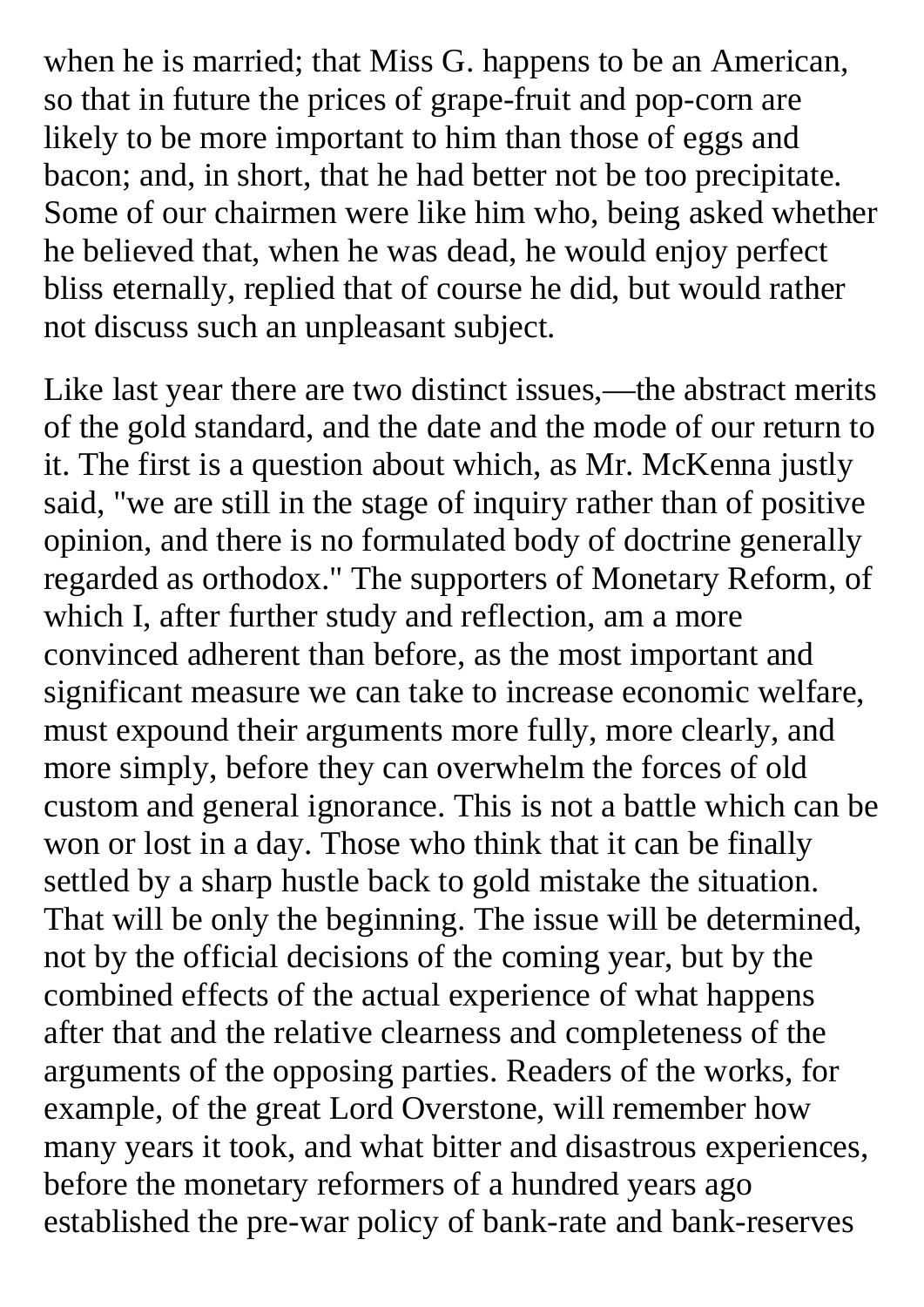(which, in its day, was a great advance), in the teeth of the opposition of the Bank of England.

The other issue is of practical and immediate importance. Last year it was a question of whether it was prudent to hasten matters by deliberate Deflation; this year it is a question of whether it is prudent to hasten matters by a removal of the embargo against the export of gold. This year, like last year, the bankers, faced with the practical problem, are a little nervous. I think that this nervousness is justified for the following reasons.

In common with many others, I have long held the opinion that monetary conditions in the United States were likely, sooner or later, to bring about a rising price level and an incipient boom; and also that it would be our right policy in such circumstances to employ the usual methods to curb our own price level and to prevent credit conditions here from following in the wake of those in America. The result of this policy, if it was successful, would be a gradual improvement of the sterling exchange; and it would not need a very violent boom in America to justify a rise of the sterling exchange at least as high as the pre-war parity. I have, therefore, maintained for two years past that a return of sterling, sooner or later, towards its pre-war parity would be both a desirable and a probable consequence of a sound monetary policy on the part of the Bank of England coupled with a less sound one on the part of the Federal Reserve Board.

What has actually happened? In the spring of 1923 boom conditions in the United States seemed to be developing; but largely through the action of the Federal Reserve Board, the movement was stopped. Since July 1924, however, there has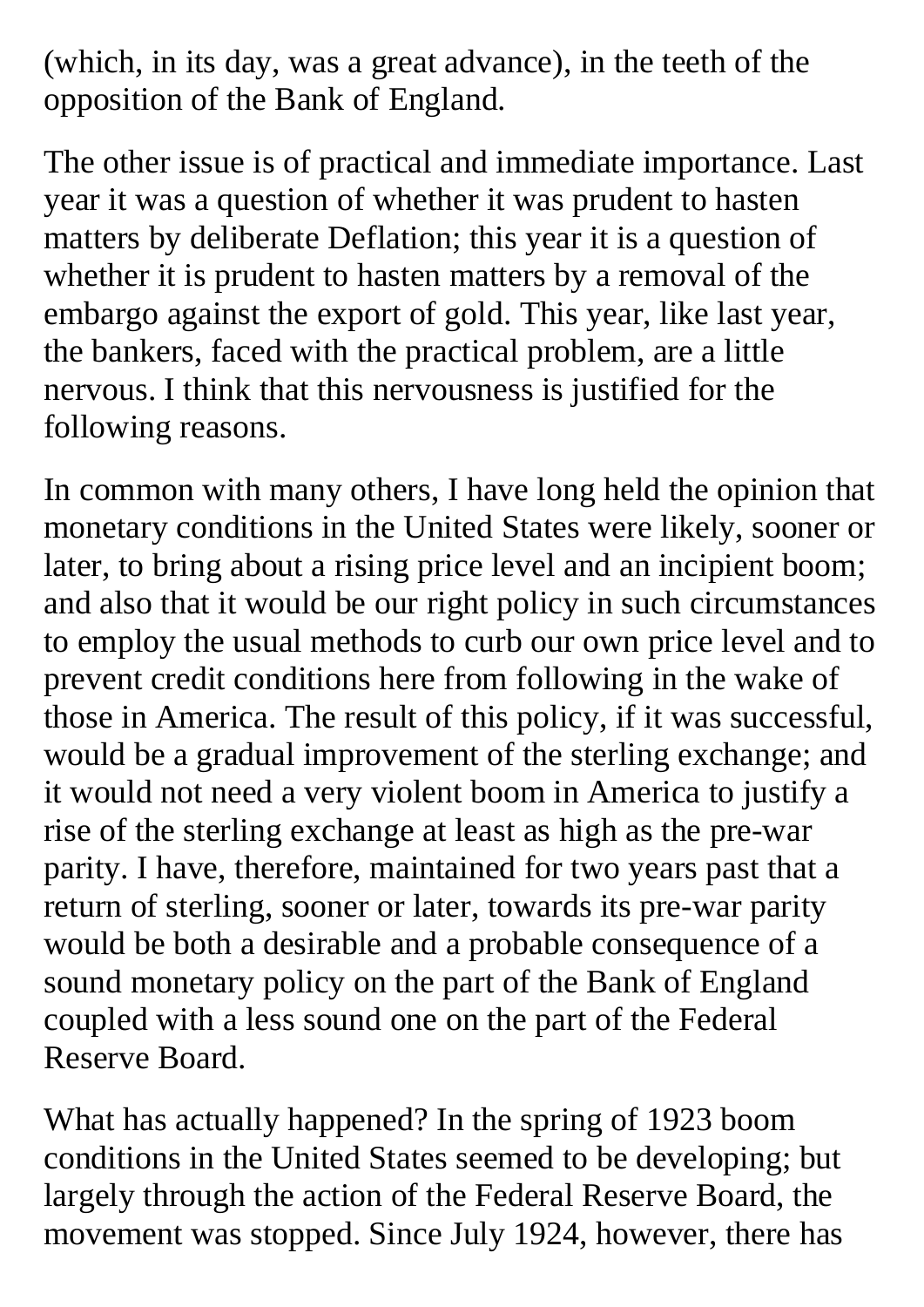been a strong and sustained upward movement, which subject always to the policy of the Federal Reserve Board—is expected to go further. The earlier upward movement of American prices was duly followed by an improvement in sterling exchange; and the relapse by a relapse. Similarly, the movement of American prices during the past six months has been accompanied by the improvement in sterling exchange, which has caught the popular attention. As Mr. McKenna pointed out, sterling prices have been a little steadier than dollar prices, and this greater steadiness has involved, as its necessary counterpart, some unsteadiness in the exchange.

The movement of the past six months, however, has been complicated by abnormal factors. The improvement in sterling exchange is more than can be accounted for by our monetary policy. It is true that short-money rates have been maintained at an effective ½ per cent above those in New York, and that British prices have risen somewhat less than American prices. But it is generally agreed that these influences have not been strong enough to account for everything. The Board of Trade returns indicate that there has been a movement of funds on capital account in the past year (and most of it, probably, in the second half of the year) from New York to London of the order of magnitude of £100,000,000. This is due (in proportions difficult to calculate) to the return of foreign balances previously held in London, to American investment in Europe resulting from the greater confidence engendered by the Dawes Scheme coming on the top of an investment boom in Wall Street, and to speculative purchases of sterling in the expectation of its improving in value relatively to the dollar. This unprecedented movement introduces a precarious element into the situation;—we cannot expect that it will continue on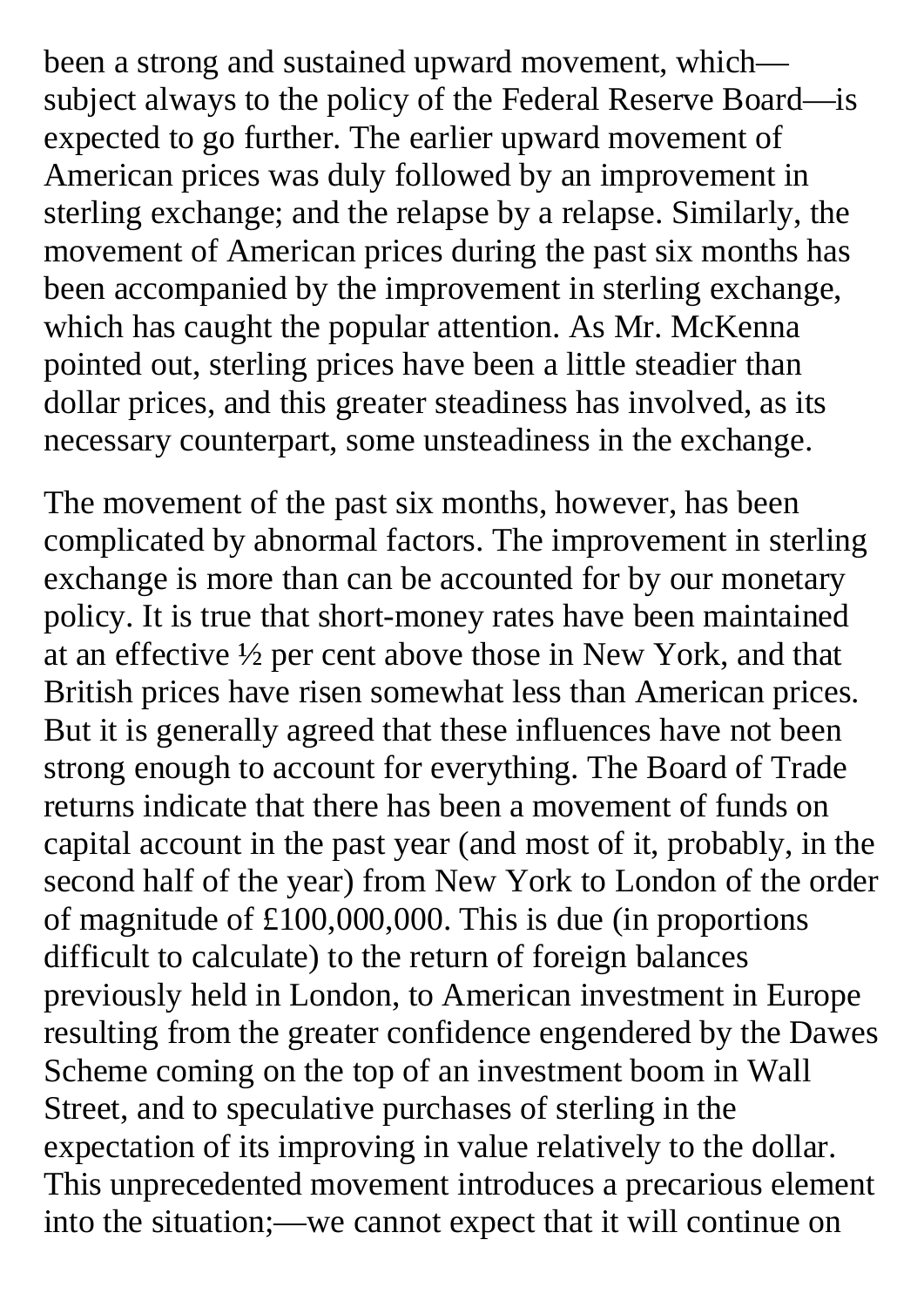the same scale, and it may, at any time, be partly reversed. We require an interval, therefore, to readjust our liabilities either by a recovery of exports relatively to imports or by establishing a rate of interest on permanent loans high enough to check the present (in my judgement excessive) flow of new foreign investment outwards. At present we are in danger of lending long (*e.g.* to Australia) what we have borrowed short from New York. The strength of our pre-war position lay in the fact that (through the bill market) we had lent large sums short, which we could call in. At the present time this position is partly, though perhaps only temporarily, reversed;—which, in itself, is one reason for caution.

What is going to happen next? There are two leading alternatives. It may be that the Federal Reserve Board will come to the conclusion that the incipient boom conditions in the United States are getting dangerous, and will take the position firmly in hand, just as they did two years ago. This, almost certainly, is what the Board ought to do. In this event, the situation would be back again very nearly where it was eighteen months ago, and we should be faced, as we were then, with the alternative of relatively steady sterling prices with the dollar exchange below parity, or of stern Deflation in the effort to keep exchange at parity. A premature announcement of the removal of the embargo on the free export of gold would commit us in advance to the latter alternative,—the alternative which we deliberately rejected two years ago. This is what the fanatics desire. But with our unemployment figures what they still are, it would not be wise.

The other alternative is that the Federal Reserve Board will allow matters to pursue their present course, in which event we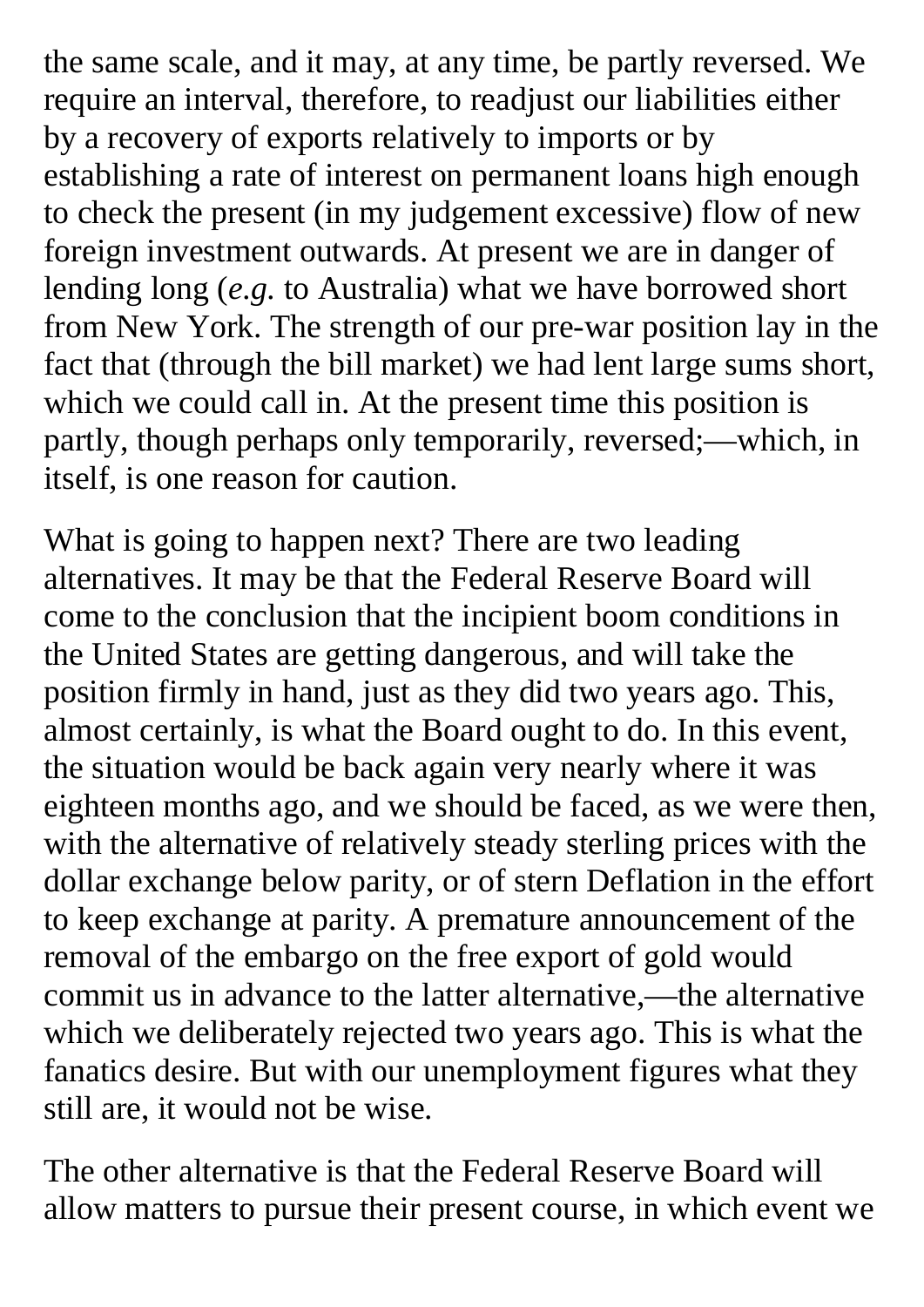may expect that dollar prices will advance a good deal further. During part of 1924 the Board's open-market policy was decidedly inflationary, and has been largely responsible for the sharp rise of prices already experienced. At the present moment their policy is more cautious; but there is no clear indication that they have any steady or considered policy. It may be that misplaced sympathy with our efforts to raise the sterling exchange will be a factor tending to postpone action on their part; and if they delay much longer, boom conditions may become definitely established. In this event we need have no difficulty in raising sterling to pre-war parity. A firm monetary policy, designed to check a sympathetic rise of sterling prices, ought, without any positive Deflation, to do the trick. But it does not follow that the embargo should, therefore, be removed. To link sterling prices to dollar prices at a moment in the credit cycle when the latter were near their peak as the result of a boom which we had not fully shared would ask for trouble. For when the American boom broke we should bear the full force of the slump. The conditions in which we can link sterling prices to dollar prices without immediate risk to our own welfare will only exist when the mean level of dollar prices appears to be *stabilised* at a somewhat higher level than in recent times.

The removal of the embargo amounts to an announcement that sterling *is* at parity with the dollar and will remain so. I suggest that the right order of procedure is to establish the fact first and to announce it afterwards, rather than to make the announcement first and to chance the fact. Thus the removal of the embargo should be the last stage in the restoration of prewar conditions, not the first one. The only prudent announcement on the subject would be to the effect that the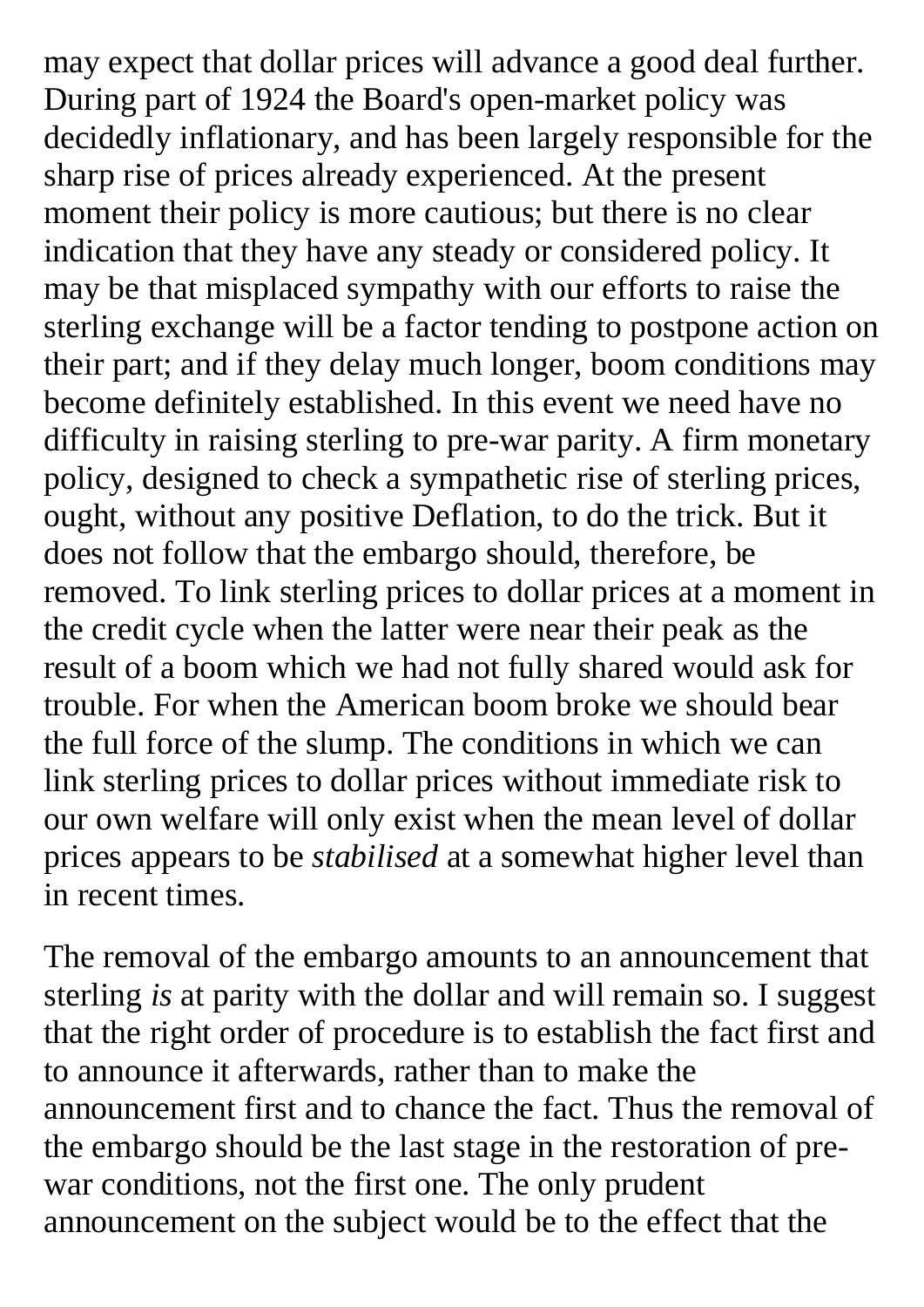embargo will not be removed until after sterling has been at parity for some considerable time, and until all the fundamental adjustments consequent upon this have duly taken place. At the same time—if we want to return to parity—steps should be taken to achieve the *fact* by raising bank-rate and checking foreign issues. I—without attaching any importance whatever to a return to parity—believe that there is much to be said for these measures in the interests of the stabilisation of our own situation. I do not believe that a somewhat higher bank-rate would do any harm, in view of the present tendencies of the price level, to the volume of trade and employment, and that, in any case, the maintenance of our own equilibrium will soon require the support of a higher rate. Several of the bankers declared that they were in favour of removing the embargo, provided this did not involve a risk of raising the bank-rate. Unless this was merely a polite way of saying that they were not in favour of removing the embargo, I do not follow their analysis of the present situation.

It would be useless for me to attempt in the space at my disposal to give the reasons for wishing to maintain permanently a Managed Currency. The most important of them flow from my belief that fluctuations of trade and employment are at the same time the greatest and the most remediable of the economic diseases of modern society, that they are mainly diseases of our credit and banking system, and that it will be easier to apply the remedies if we retain the control of our currency in our own hands. But whilst avoiding these fundamental questions I may mention, in conclusion, one practical argument which is also connected with what I have said above.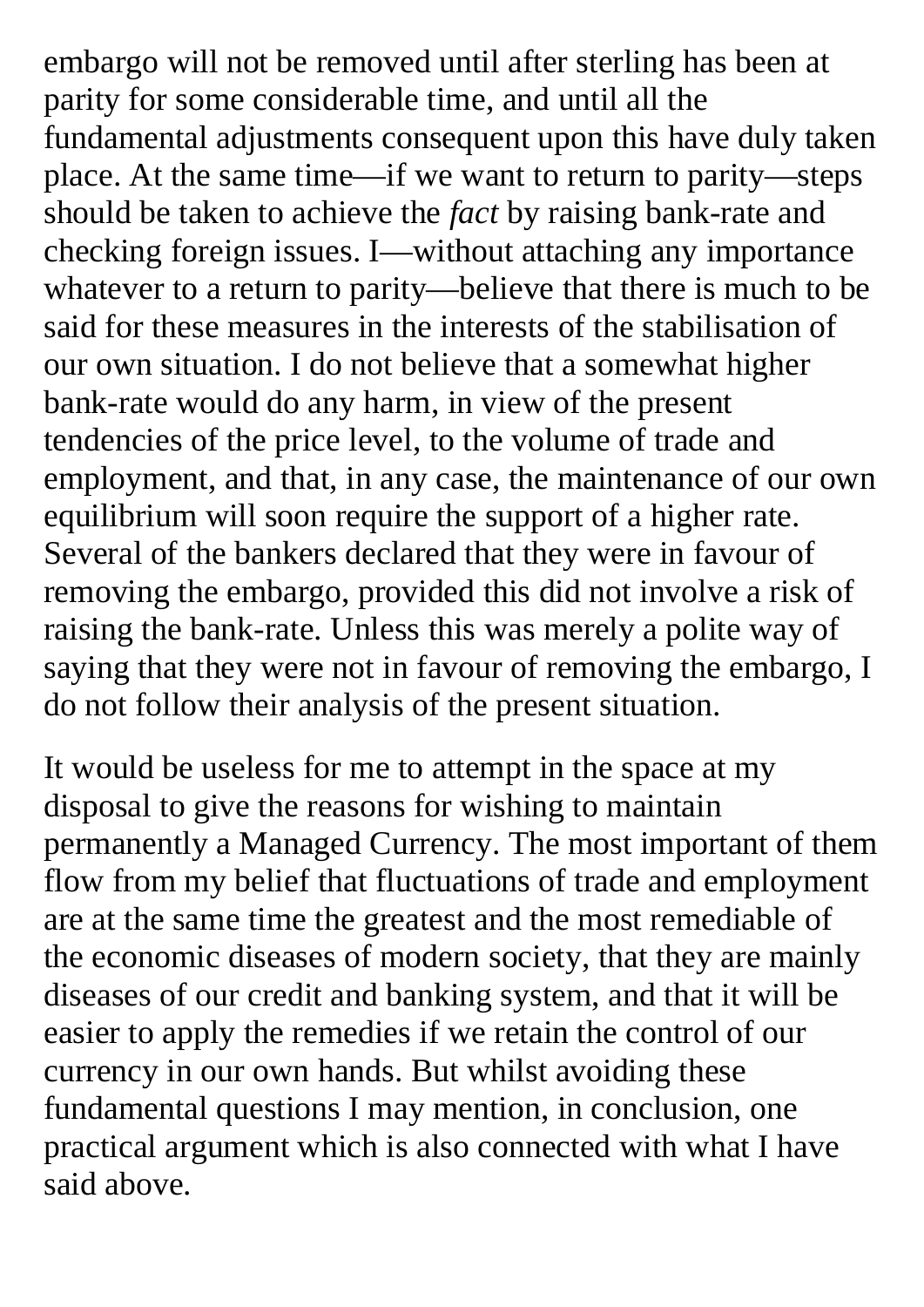A gold standard means, in practice, nothing but to have the same price level and the same money rates (broadly speaking) as the United States. The whole object is to link *rigidly* the City and Wall Street. I beg the Chancellor of the Exchequer and the Governor of the Bank of England and the nameless others who settle our destiny in secret to reflect that this may be a dangerous proceeding.

The United States lives in a vast and unceasing crescendo. Wide fluctuations, which spell unemployment and misery for us, are swamped for them in the general upward movement. A country, the whole of whose economic activities are expanding, year in, year out, by several per cent per annum, cannot avoid, and at the same time can afford, temporary maladjustments. This was our own state during a considerable part of the nineteenth century. Our rate of progress was so great that stability in detail was neither possible nor essential. This is not our state now. Our rate of progress is slow at the best, and faults in our economic structure, which we could afford to overlook whilst we were racing forward and which the United States can still afford to overlook, are now fatal. The slump of 1921 was even more violent in the United States than here, but by the end of 1922 recovery was practically complete. We still, in 1925, drag on with a million unemployed. The United States may suffer industrial and financial tempests in the years to come, and they will scarcely matter to her; but we, if we share them, may almost drown.

And there is a further consideration. Before the war we had lent great sums to the whole world which we could call in at short notice; our American investments made us the creditors of the United States; we had a surplus available for foreign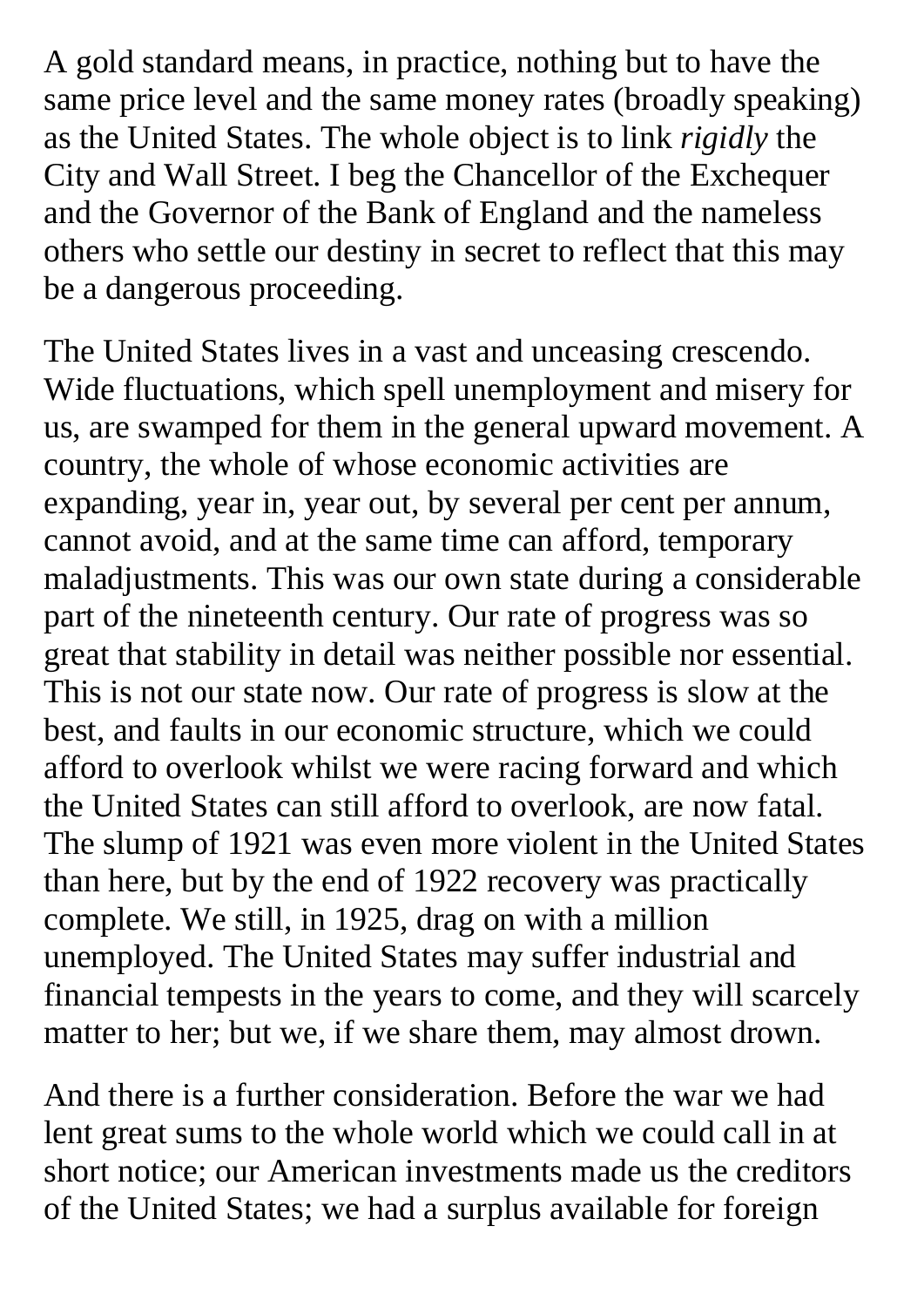investment far greater than that of any other country; with no Federal Reserve system, American banking was weak and disorganised. We, in fact, were the predominant partner in the Gold Standard Alliance. But those who think that a return to the gold standard means a return to these conditions are fools and blind. We are now the debtors of the United States. Their foreign investments last year were double ours, and their true net balance available for such investment was probably ten times ours. They hold six times as much gold as we do. The mere *increase* in the deposits of the banks of the Federal Reserve System in the past year has been not far short of half our *total* deposits. A movement of gold or of short credits either way between London and New York, which is only a ripple for them, will be an Atlantic roller for us. A change of fashion on the part of American bankers and investors towards foreign loans, of but little consequence to them, may shake us. If gold and short credits and foreign bonds can flow without restriction or risk of loss backwards and forwards across the Atlantic, fluctuations of given magnitude will produce on us effects altogether disproportionate to the effects on them. It suits the United States that we should return to gold, and they will be ready to oblige us in the early stages. But it would be a mistake to believe that in the long run they will, or ought to, manage their affairs to suit our convenience.

What solid advantages will there be to set against these risks? I do not know. Our bankers speak of "psychological" advantages. But it will be poor consolation that "nine people out of ten" expected advantages, if none in fact arrive.

That our Bank chairmen should have nothing better to cry than "Back to 1914," and that they should believe that this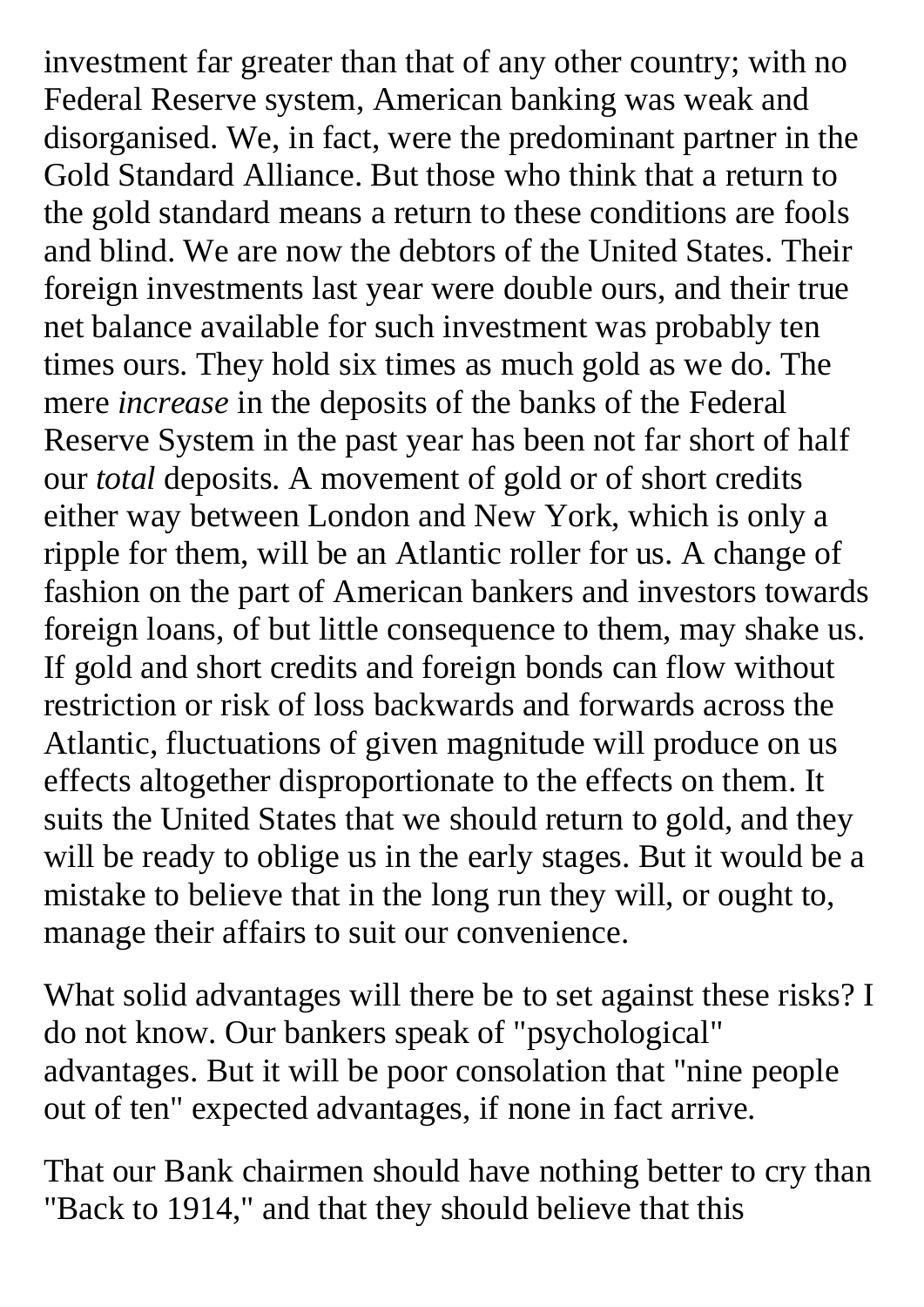<span id="page-207-0"></span>represents the best attainable, is not satisfactory. The majority of those who are studying the matter are becoming agreed that faults in our credit system are at least partly responsible for the confusions which result in the paradox of unemployment amidst dearth. The "Big Five" have vast responsibilities towards the public. But they are so huge and, in some ways, so vulnerable, that there is a great temptation to them to cling to maxims, conventions, and routine; and [whe](#page-207-0)n their chairmen debate fundamental economic problems, they are most of them on ground with which they are unfamiliar. It is doubtful, nevertheless, whether too much conservatism on these matters and too little of the spirit of inquiry will redound, in the long run, to their peace or security. Individualistic Capitalism in England has come to the point when it can no longer depend on the momentum of mere expansion; and it must apply itself to the scientific task of improving the structure of its economic machine.

### **(iii) February 1927 [21]**

#### [21] [After the Return to Gold.]

The voices of our old friends the Bank chairmen herald the approach of spring. They have spoken this year—with the exception of Sir Harry Goschen, who sees "no reason to be downhearted," and, as in former years, cannot "remember a time when, throughout the industries of the country, there was such a feeling of expectation and, indeed, optimism"—in somewhat chastened tones. Mr. Beaumont Pease has done a useful service by publishing some important figures analysing the business of Lloyds Bank, which inaugurate a new policy of giving information instead of withholding it. Mr. Walter Leaf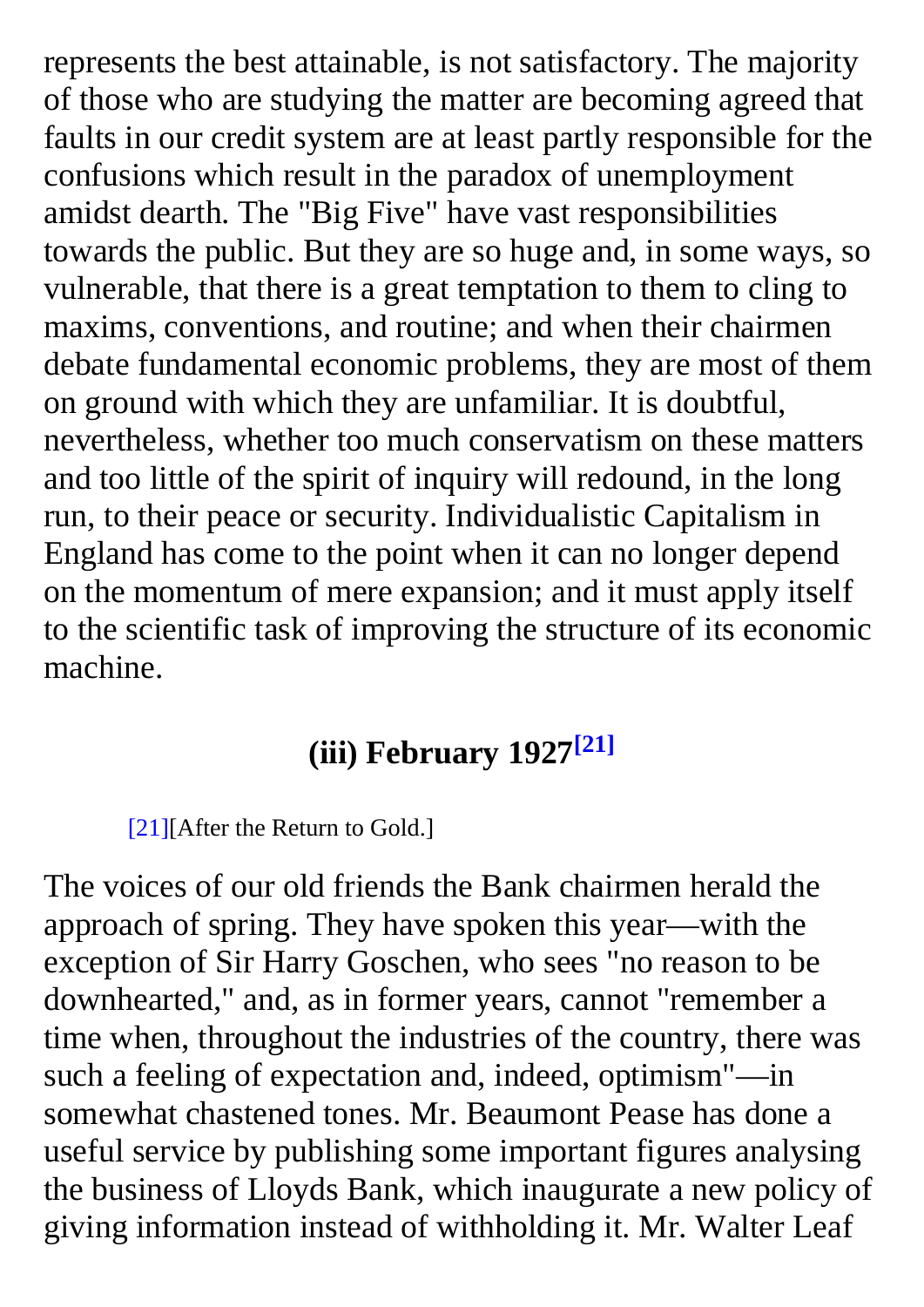made some sound observations on the tendency of business towards amalgamation and, at the same time, of shareholdings towards diffusion, and on the necessity of the State taking some responsibility for guiding this inevitable evolution along the right lines. But none of them except Mr. McKenna—and on one point of detail Mr. Goodenough—had anything to say about the future of monetary policy. So leaving Sir Harry Goschen to chirrup in the bushes, let us join Mr. McKenna in an attempt to dig a few inches below the surface of the soil.

Mr. McKenna reminded us of the overwhelming prosperity of the United States as against our own depression during the past five years. He declared that in the "wide divergence between English and American monetary policy, we have at least a partial explanation of the phenomenon." He found the measure of this divergence of policy in the expansion and contraction respectively of the bank deposits in the two countries, namely, as follows:—

#### **(Volume of Deposits in 1922 = 100)**

|      | United  | Great    |
|------|---------|----------|
|      | States. | Britain. |
| 1922 | 100     | 100      |
| 1923 | 107     | 94       |
| 1924 | 115     | 94       |
| 1925 | 127     | 93       |
| 1926 | 131     | 93       |

He explained in some detail what is fundamental, yet too little understood, that the volume of bank deposits in Great Britain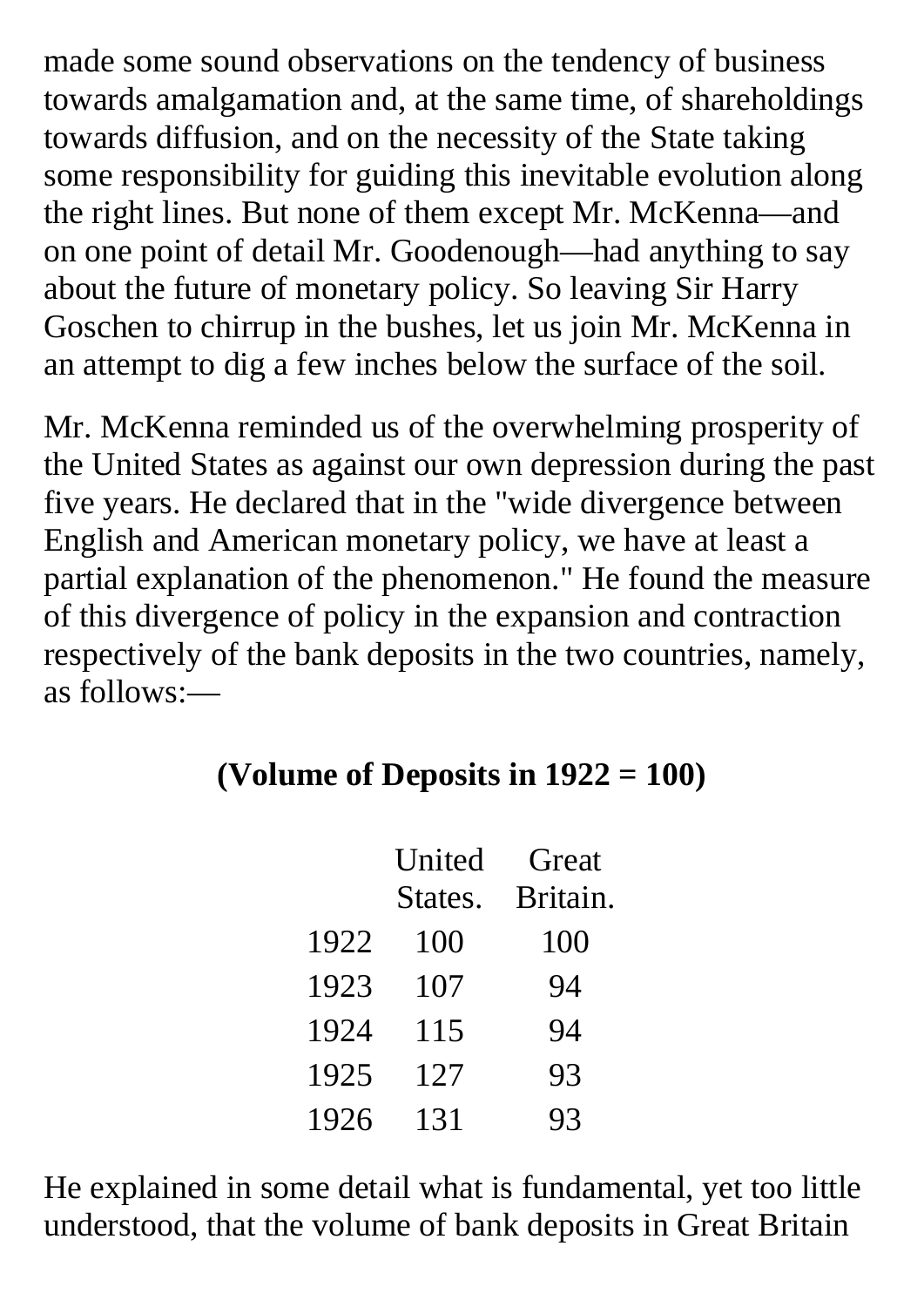does not depend, except within narrow limits, on the depositors or on the Big Five, but on the policy of the Bank of England. And he concluded that we can scarcely expect a materially increased scale of production and employment in this country until the Bank of England revises its policy.

Whilst I do not agree with Mr. McKenna in every detail of his argument, I am certain that the broad lines of his diagnosis are correct. He has done a service by his persistent efforts to educate the public and his colleagues to the vital importance of some fundamental principles of monetary policy of which the truth is as certain as the day, but to which the City is blind as night.

Nevertheless, he has on this occasion shirked, in my opinion, half the problem. How far and subject to what conditions is a reversal of the Bank of England's policy consistent with maintaining the gold standard? Is the Bank of England in its new-forged golden fetters as free an agent as Mr. McKenna's policy requires?

What matters is, not some abstraction called the general level of prices, but the relationships between the various price levels which measure the value of our money for different purposes. Prosperity, in so far as it is governed by monetary factors, depends on these various price levels being properly adjusted to one another. Unemployment and trade depression in Great Britain have been due to a rupture of the previous equilibrium between the sterling price level of articles of international commerce and the internal value of sterling for the purposes on which the average Englishman spends his money-income. Moreover, in proportion as we are successful in moving towards the new equilibrium of lower sterling prices all round,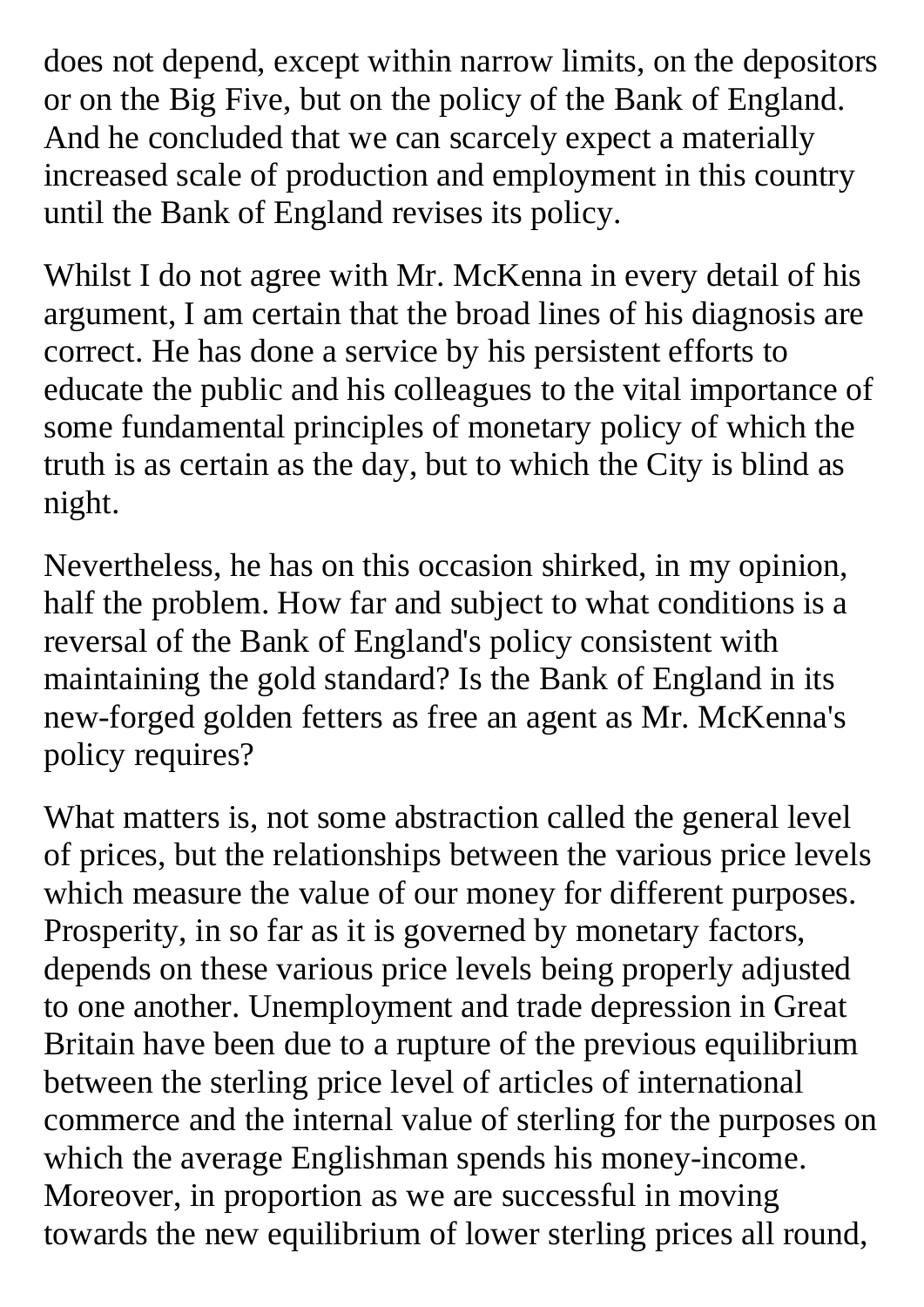we increase the burden of the National Debt and aggravate the problem of the Budget. If the Bank of England and the Treasury were to succeed in reducing the sheltered price level to its former equilibrium with the unsheltered price level, they would *ipso facto* have increased the real burden of the National Debt by about £1,000,000,000 as compared with two years ago.

Now Mr. McKenna seems to assume that the disequilibrium which admittedly existed two years ago has since disappeared. "To-day," he tells us, "such questions have only historic significance." But the evidence does not support this view. So far from having disappeared, the disparity between the price levels is actually *greater* than it was two years ago.

How, then, have we lived in the meantime? The real ground of the optimism on the lips of the Bank chairmen is to be found, I think, in the fact that there has been no strain on our resources which we have not been able to meet. Is this so great a paradox as it appears? Or so comforting?

We have undoubtedly balanced the difference in our account partly by drawing on the large margin of safety which we used to possess, and partly, during the Coal Strike, by increasing our short-loan indebtedness to the rest of the world. Before the war we probably had a favourable balance on international account, apart from capital transactions, of something like £300,000,000 per annum measured in sterling at its present value. The war and the fall in the value of fixed money payments may have reduced this annual surplus to about £225,000,000; i.e. this is what our surplus would be to-day if our export trades were as flourishing as in 1913. Let us suppose that as the result of our relatively high level of internal prices we have lost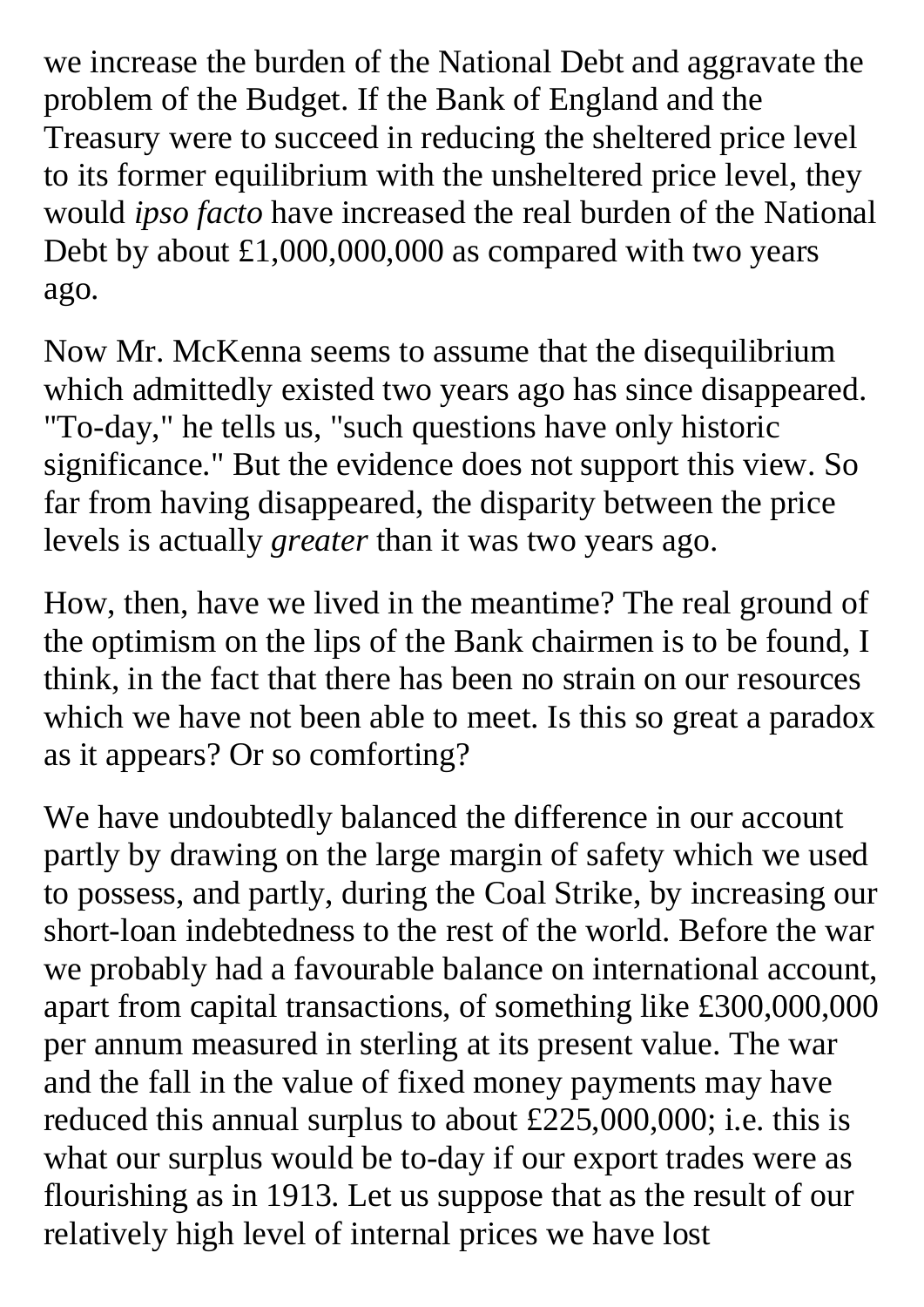£200,000,000 of exports gross, namely, about a quarter of the whole, or (say) £150,000,000 net, *i.e.* after deducting that part of the lost exports which would have consisted of imported raw material, and that we consequently have unemployed (say) 1,000,000 men who would otherwise, directly or indirectly, have been producing these exports. All these figures are, of course, very rough illustrations of what is reasonably probable, not scientific estimates of statistical facts.

How does our international balance-sheet then stand? We still have a surplus of £75,000,000 per annum. Provided, therefore, we do not invest abroad more than this sum, we are in equilibrium. We can continue permanently with our higher level of sheltered prices, with a quarter of our foreign trade lost, and with a million men unemployed, but also with some surplus still left for the City of London to invest abroad, and, as the crown of all, the gold standard entirely unthreatened. The gold standard may have reduced the national wealth, as compared with an alternative monetary policy, by £150,000,000 a year. Never mind! "Our economic reserves of strength," as Mr. Leaf puts it, "are far greater than any of us supposed." "We are tougher than we thought," in the words of the Chancellor of the Exchequer. In short, we can afford it!

The special losses of the Coal Strike period are not allowed for in the above. They seem to have amounted to round £100,000,000, and to have been met by increasing our shortloan indebtedness, partly with the aid of the usual time-lag in the settlement of adverse balances, and partly by a relatively attractive rate of discount drawing foreign balances to London.

In determining the future of our National Policy, we have three alternatives before us:—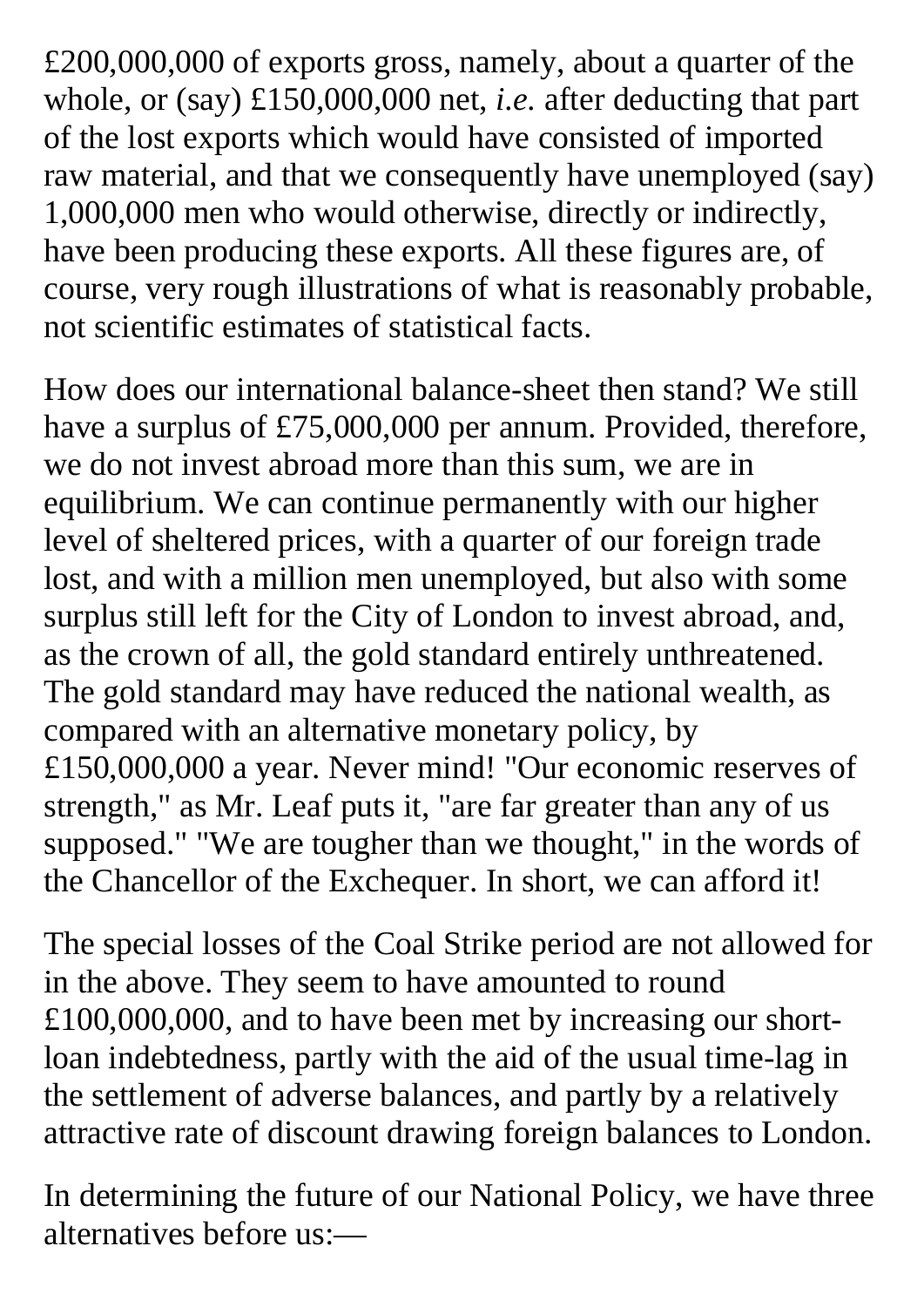(1) We can seek at all costs to restore the pre-war equilibrium of large exports and large foreign investments. The return to gold has rendered this impossible without an all-round attack on wages, such as the Prime Minister has repudiated, or a considerable rise of external gold prices which we wait for in vain.

(2) We can continue indefinitely in the pseudo-equilibrium described above with trade depressed and a million unemployed. This pseudo-equilibrium has been the result, though probably not the intention, of the Bank of England's policy up to date. I see no convincing reason why it should not be continued for some time yet. Mr. Norman may have an awkward period ahead owing to the delayed results of the Coal Strike. But even if the worst comes, a partial reimposition of the embargo on foreign investments might be enough.

(3) The third course consists in accepting the loss of export trade and a corresponding reduction of foreign investment and in diverting the labour previously employed in the former and the savings previously absorbed in the latter to the task of improving the efficiency of production and the standard of life at home. If the return to gold has the effect in the end of bringing about this result, it may have been a blessing in disguise. For this course has manifold advantages which I must not stop to enumerate at the end of a long article. I believe that a further improvement in the standard of life of the masses is dependent on our taking it.

This brings us back to Mr. McKenna. I assume that his object in advocating an expansion of credit is to absorb the unemployed in a general crescendo of home industry and indirectly to help a little the export industries also by the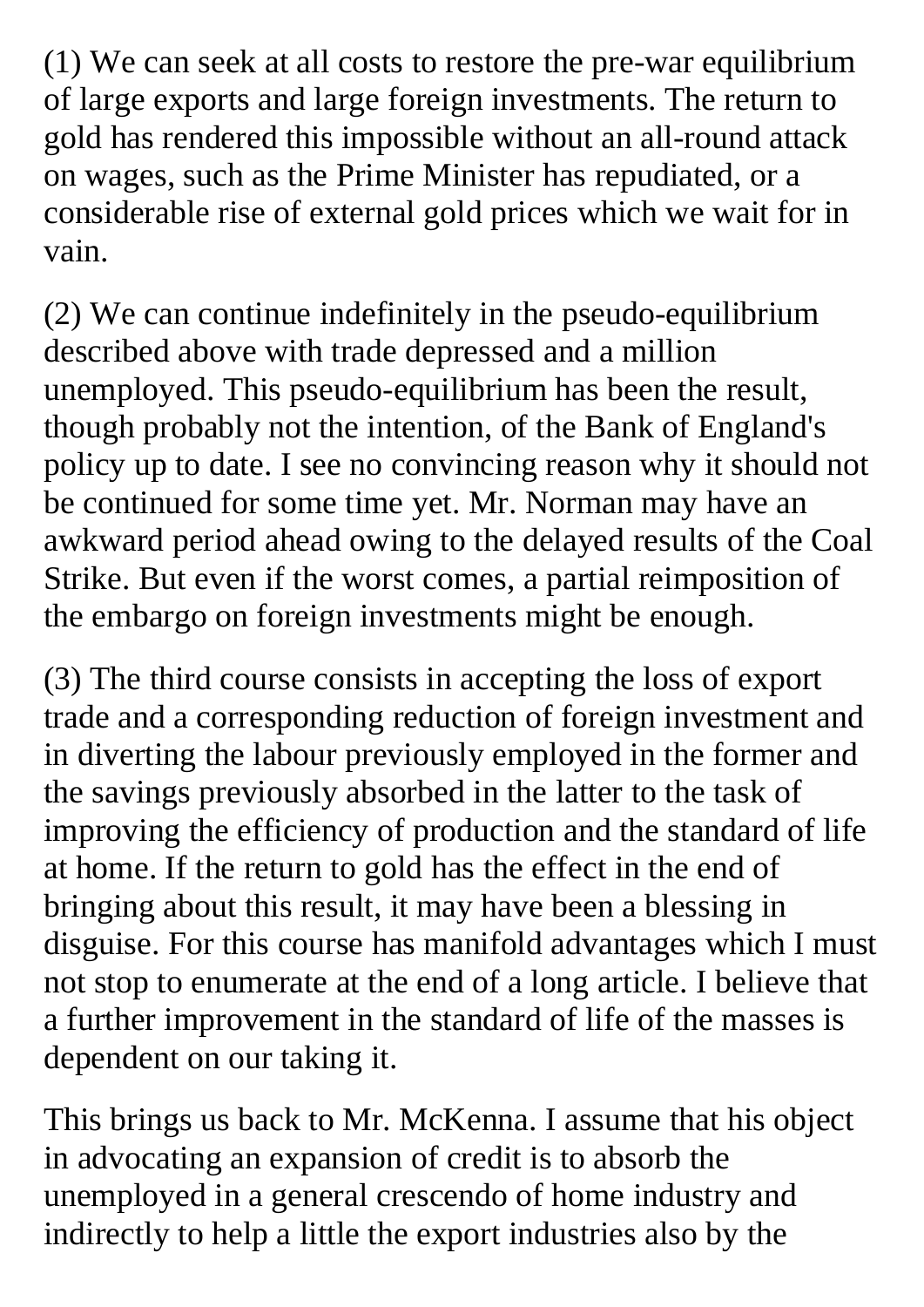economies of full-scale production. In short, he favours the third course. For he can hardly hope to lower the sheltered price level or to effect an adequate economy in manufacturing costs by expanding credit. As on some previous occasions, Mr. McKenna has done less than justice to his own ideas by pretending to greater confidence in the effects of the return to gold than he really has.

Now, within the limitations of the gold standard, this is a very difficult policy, and—in view of the £100,000,000 which we may still owe on account of the Coal Strike—possibly a dangerous one. If Mr. McKenna were Governor of the Bank of England with a free hand, I believe it to be probable that he could greatly reduce the numbers of the unemployed whilst maintaining gold parity. But can we expect Mr. Norman to do so, moving within the limitations of his own mentality?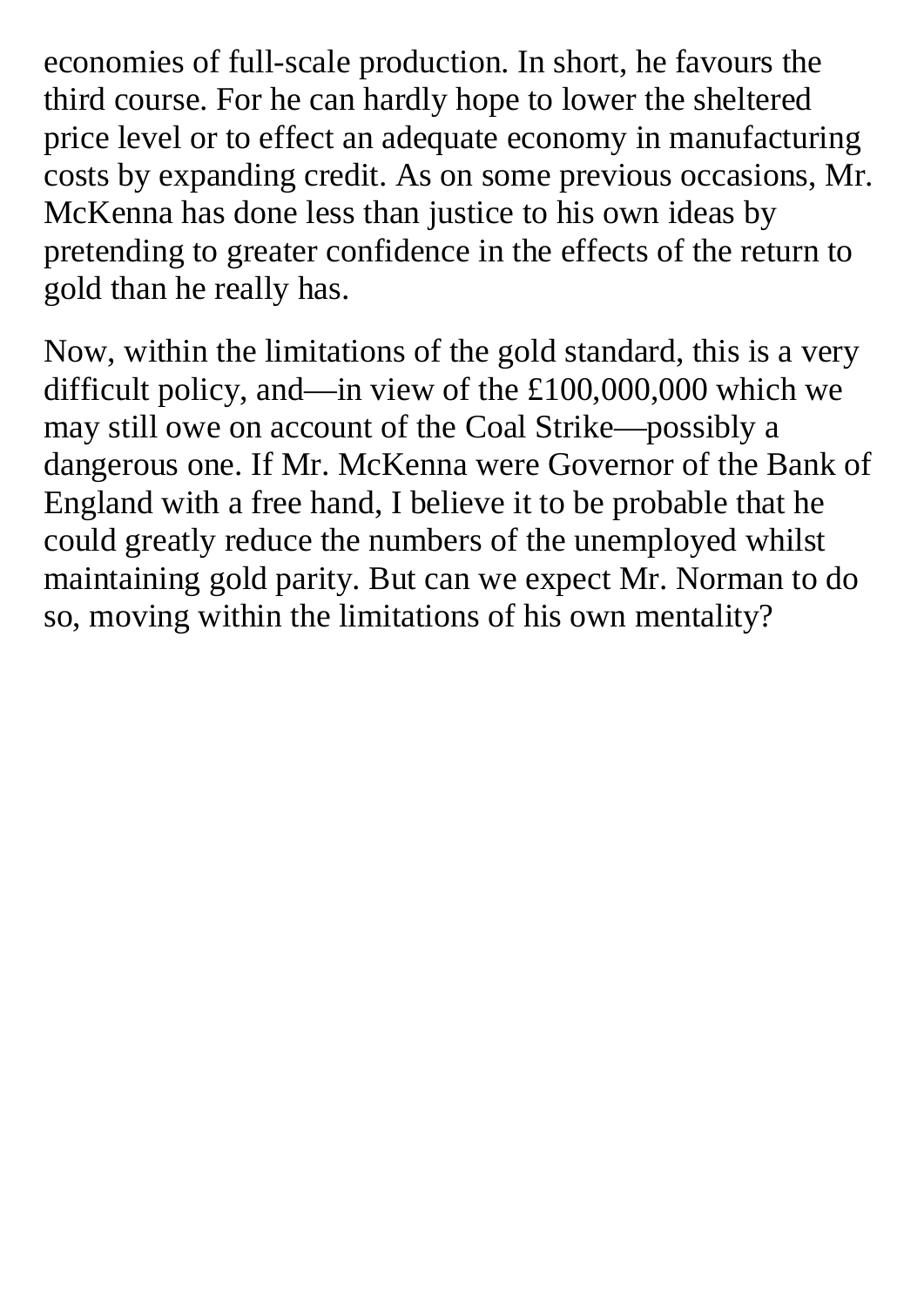# **5. THE ECONOMIC CONSEQUENCES OF MR. CHURCHILL (1925) [22]**

[22] [Written immediately after the Return to Gold.]

#### **(i)** *The Misleading of Mr. Churchill*

The policy of improving the foreign-exchange value of sterling up to its pre-war value in gold from being about 10 per cent below it, means that, whenever we sell anything abroad, either the foreign buyer has to pay 10 per cent *more in his money* or we have to accept 10 per cent *less in our money*. That is to say, we have to reduce our sterling prices, for coal or iron or shipping freights or whatever it may be, by 10 per cent in order to be on a competitive level, unless prices rise elsewhere. Thus the policy of improving the exchange by 10 per cent involves a reduction of 10 per cent in the sterling receipts of our export industries.

Now, if these industries found that their expenses for wages and for transport and for rates and for everything else were falling 10 per cent at the same time, they could afford to cut their prices and would be no worse off than before. But, of course, this does not happen. Since they use, and their employees consume, all kinds of articles produced at home, it is impossible for them to cut their prices 10 per cent, unless wages and expenses in home industries generally have fallen 10 per cent. Meanwhile the weaker export industries are reduced to a bankrupt condition. Failing a fall in the value of gold itself, nothing can retrieve their position except a general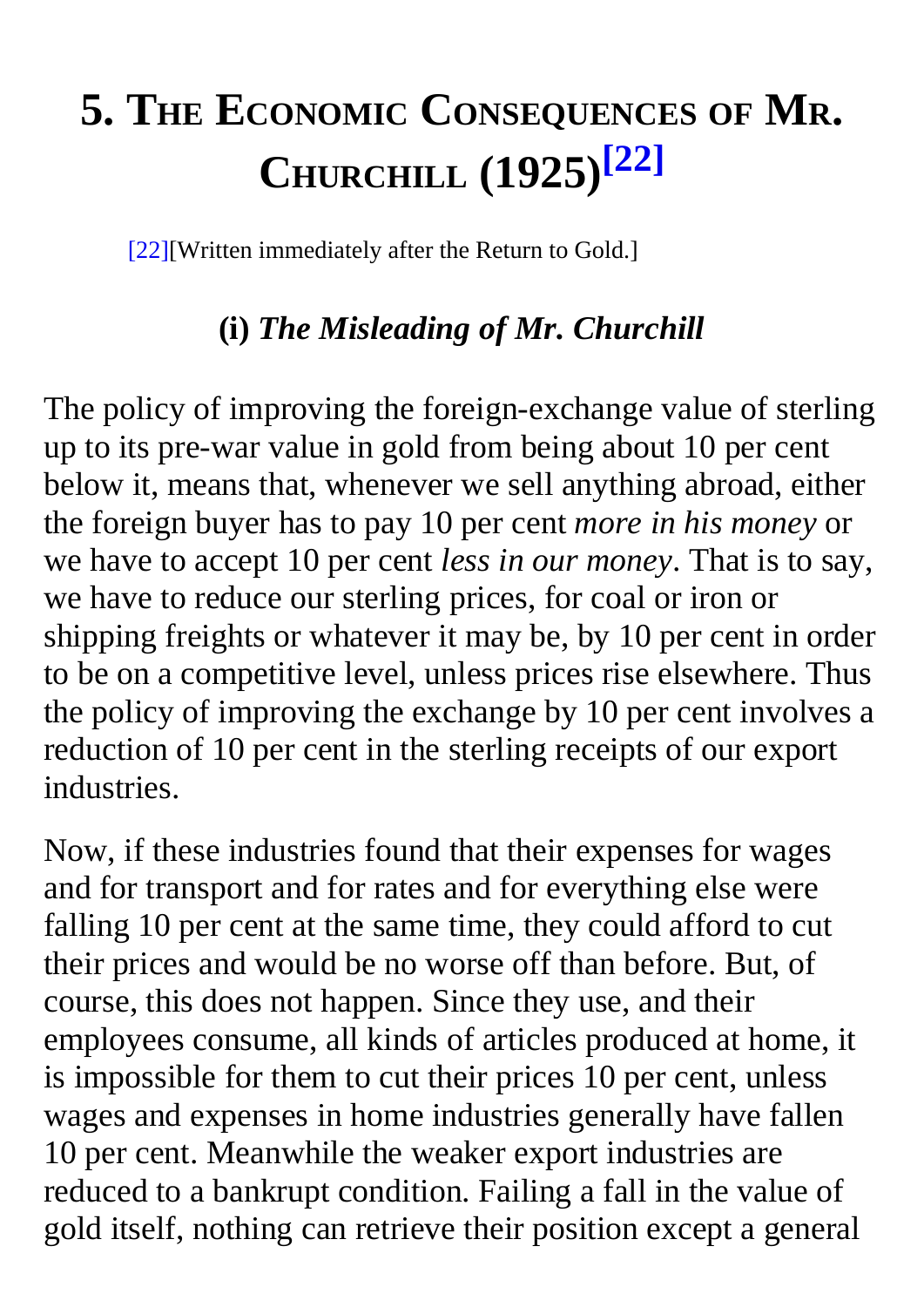fall of all internal prices and wages. Thus Mr. Churchill's policy of improving the exchange by 10 per cent was, sooner or later, a policy of reducing every one's wages by 2s. in the £. He who wills the end wills the means. What now faces the Government is the ticklish task of carrying out their own dangerous and unnecessary decision.

The movement away from equilibrium began in October last (1924) and has proceeded, step by step, with the improvement of the exchange—brought about first by the anticipation, and then by the fact, of the restoration of gold, and not by an improvement in the intrinsic value of sterling.<sup>[23]</sup> The President of the Board of Trade has asserted in the House of Commons that the effect of the restoration of the gold standard upon our export trade has been "all to the good." The Chancellor of the Exchequer has expressed the opinion that the return to the gold standard is no more responsible for the condition of affairs in the coal industry than is the Gulf Stream. These statements are of the feather-brained order. It is open to Ministers to argue that the restoration of gold is worth the sacrifice and that the sacrifice is temporary. They can also say, with truth, that the industries which are feeling the wind most have private troubles of their own. When a *general* cause operates, those which are weak for other reasons are toppled over. But because an epidemic of influenza carries off only those who have weak hearts, it is not permissible to say that the influenza is "all to the good," or that it has no more to do with the mortality than the Gulf Stream has.

[23] This view was shared by the Treasury Committee on the Currency, who reported that the exchange improvement of last autumn and spring could not be maintained if we did not restore the gold standard; in other words, the improvement in the exchange prior to the restoration of gold was due to a speculative anticipation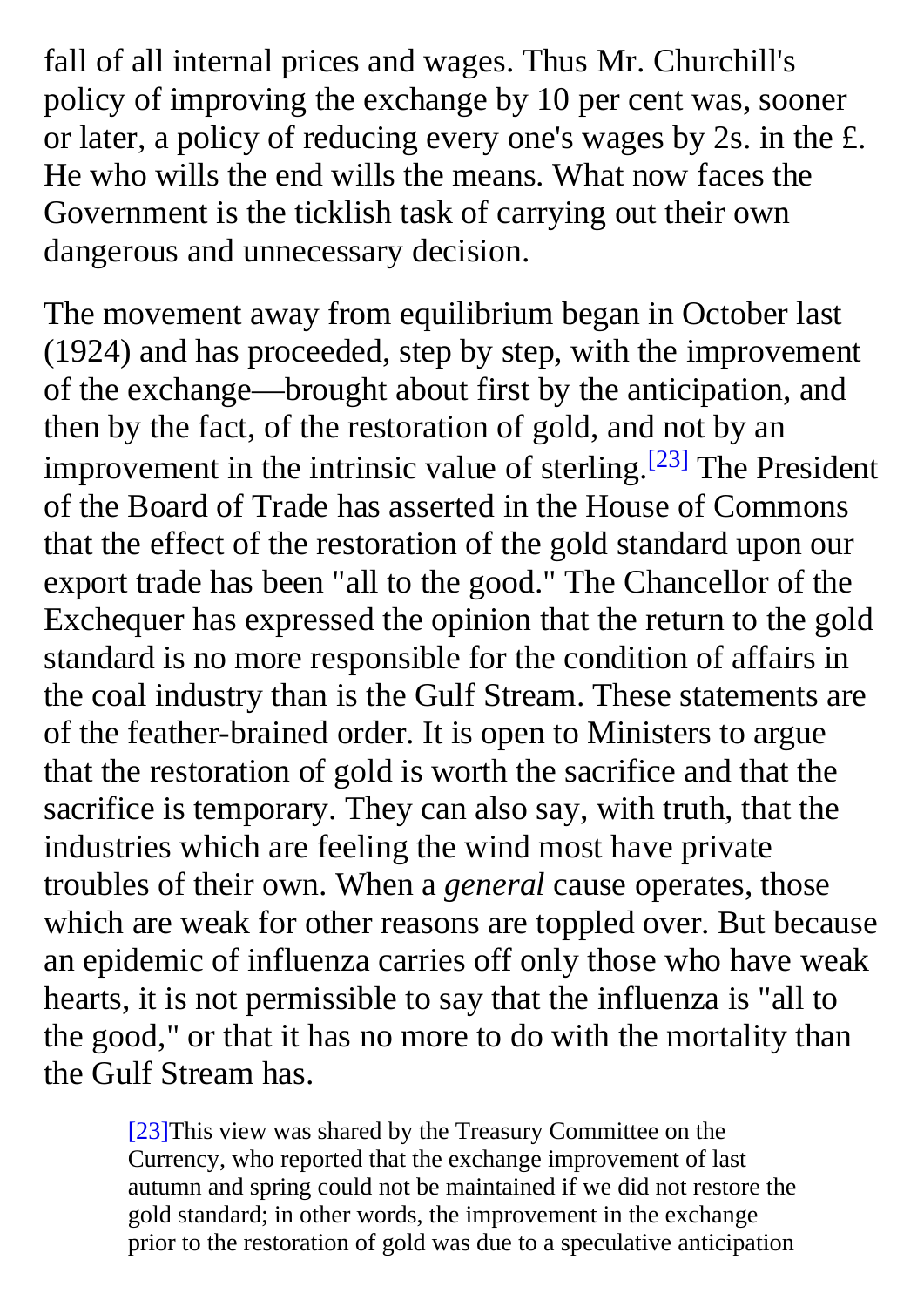of this event and to a movement of capital, and not to an intrinsic improvement in sterling itself.

The effect has been the more severe because we were not free from trouble a year ago. Whilst, at that date, sterling wages and sterling cost of living were in conformity with values in the United States, they were already too high compared with those in some European countries. It was also probable that certain of our export industries were overstocked both with plant and with labour, and that some transference of capital and of men into home industries was desirable and, in the long run, even inevitable. Thus we already had an awkward problem; and one of the arguments against raising the international value of sterling was the fact that it greatly aggravated, instead of mitigating, an existing disparity between internal and external values, and that, by committing us to a period of Deflation, it necessarily postponed active measures of capital expansion at home, such as might facilitate the transference of labour into the home trades. British wages, measured in gold, are now 15 per cent higher than they were a year ago. The gold cost of living in England is now so high compared with what it is in Belgium, France, Italy, and Germany that the workers in those countries can accept a gold wage 30 per cent lower than what our workers receive without suffering at all in the amount of their real wages. What wonder that our export trades are in trouble!

Our export industries are suffering because they are the *first* to be asked to accept the 10 per cent reduction. If *every one* was accepting a similar reduction at the same time, the cost of living would fall, so that the lower money wage would represent nearly the same real wage as before. But, in fact, there is no machinery for effecting a simultaneous reduction.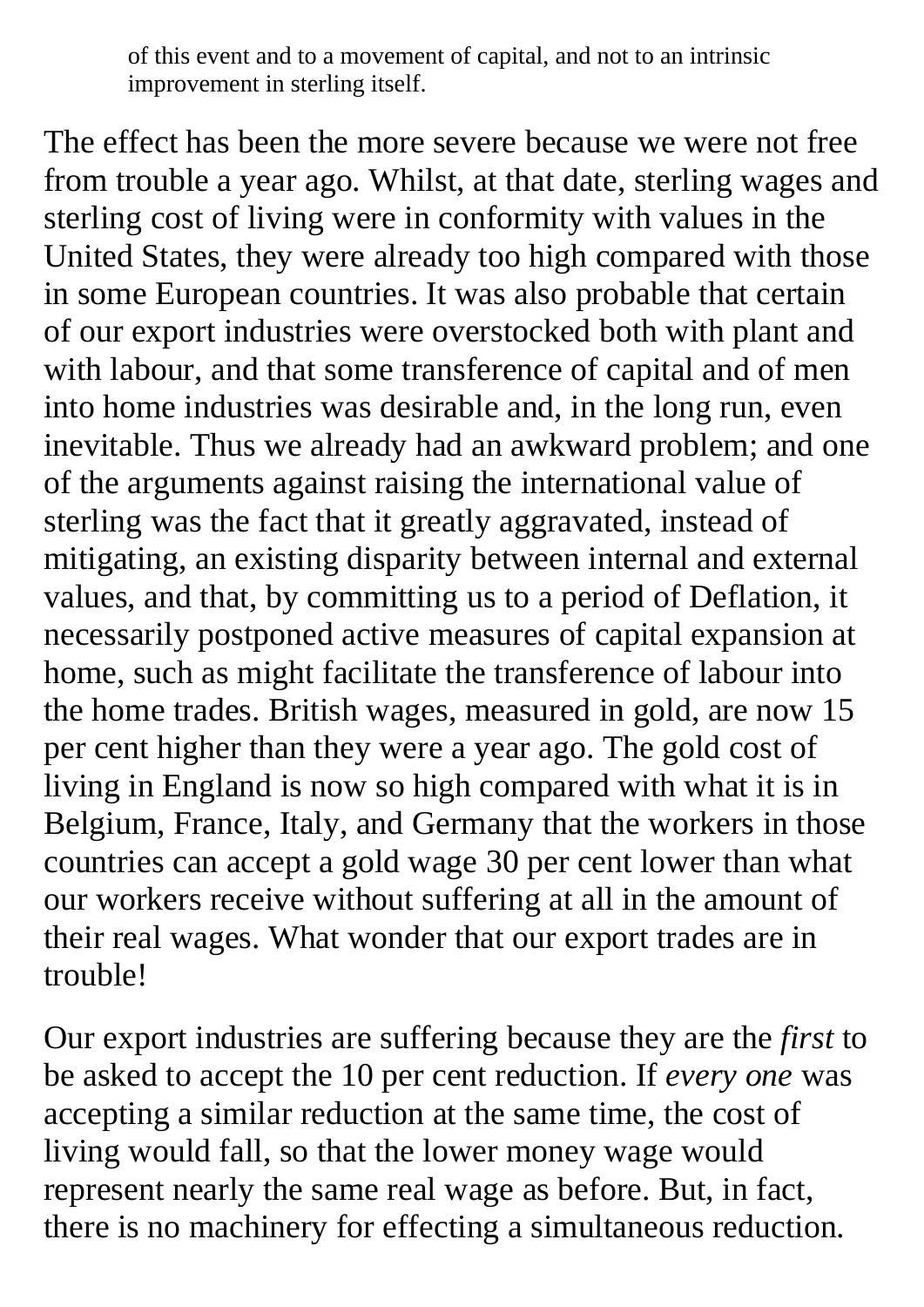Deliberately to raise the value of sterling money in England means, therefore, engaging in a struggle with each separate group in turn, with no prospect that the final result will be fair, and no guarantee that the stronger groups will not gain at the expense of the weaker.

The working classes cannot be expected to understand, better than Cabinet Ministers, what is happening. Those who are attacked first are faced with a depression of their standard of life, because the cost of living will not fall until all the others have been successfully attacked too; and, therefore, they are justified in defending themselves. Nor can the classes which are first subjected to a reduction of money wages be guaranteed that this will be compensated later by a corresponding fall in the cost of living, and will not accrue to the benefit of some other class. Therefore they are bound to resist so long as they can; and it must be war, until those who are economically weakest are beaten to the ground.

This state of affairs is not an inevitable consequence of a decreased capacity to produce wealth. I see no reason why, with good management, real wages need be reduced on the average. It is the consequence of a misguided monetary policy.

These arguments are not arguments against the gold standard as such. That is a separate discussion which I shall not touch here. They are arguments against having restored gold in conditions which required a substantial readjustment of all our money values. If Mr. Churchill had restored gold by fixing the parity lower than the pre-war figure, or if he had waited until our money values were adjusted to the pre-war parity, then these particular arguments would have no force. But in doing what he did in the actual circumstances of last spring, he was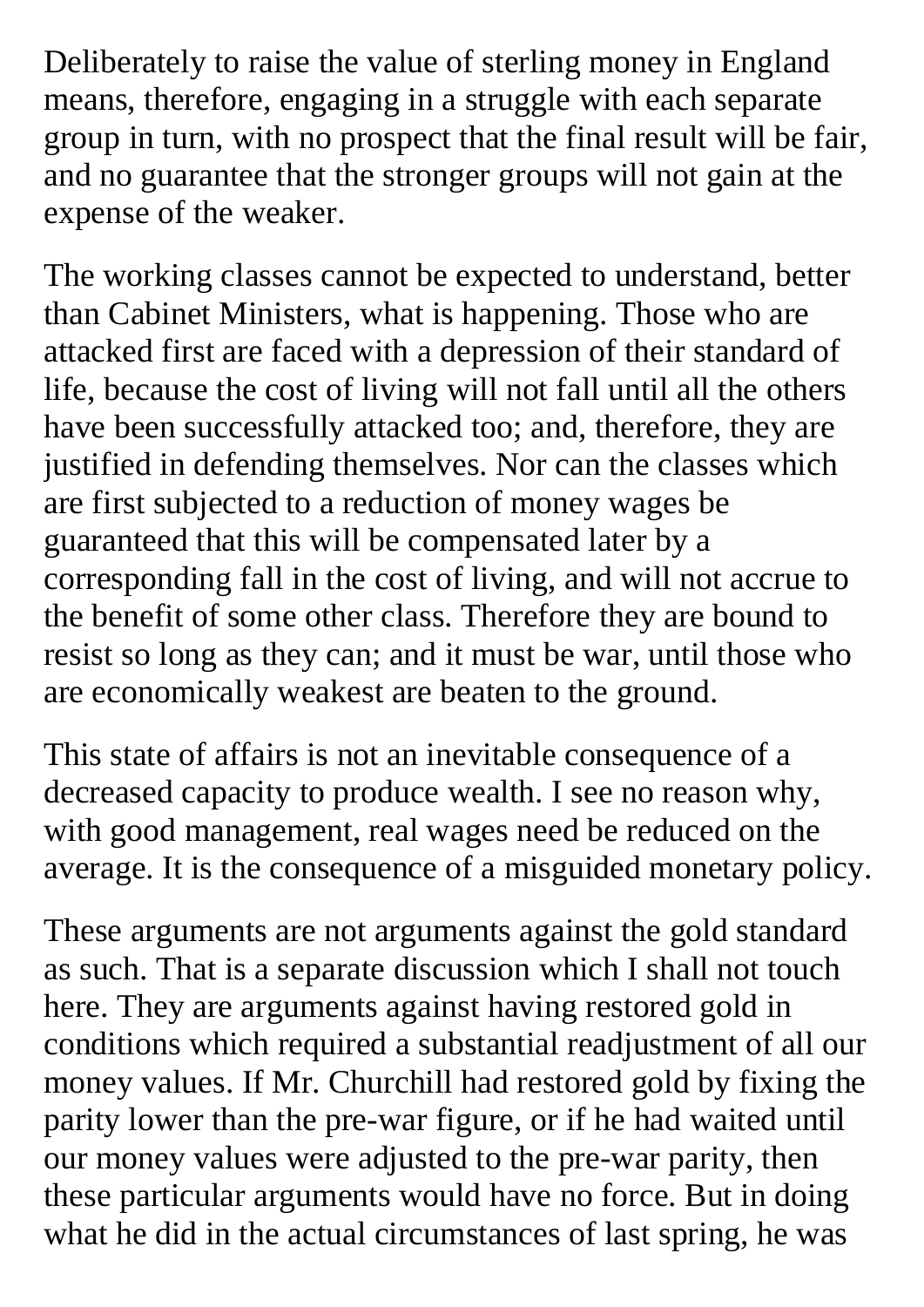just asking for trouble. For he was committing himself to force down money wages and all money values, without any idea how it was to be done. Why did he do such a silly thing?

Partly, perhaps, because he has no instinctive judgement to prevent him from making mistakes; partly because, lacking this instinctive judgement, he was deafened by the clamorous voices of conventional finance; and, most of all, because he was gravely misled by his experts.

His experts made, I think, two serious mistakes. In the first place, I suspect that they miscalculated the degree of the maladjustment of money values which would result from restoring sterling to its pre-war gold parity, because they attended to index numbers of prices which were irrelevant or inappropriate to the matter in hand. If you want to know whether sterling values are adjusting themselves to an improvement in the exchange, it is useless to consider, for example, the price of raw cotton in Liverpool. This *must* adjust itself to a movement of the exchange, because, in the case of an imported raw material, the parity of international values is necessarily maintained almost hour by hour. But it is not sensible to argue from this that the money wages of dockers or of charwomen and the cost of postage or of travelling by train also adjust themselves hour by hour in accordance with the foreign exchanges. Yet this, I fancy, is what the Treasury did. They compared the usual wholesale index numbers here and in America, and—since these are made up to the extent of at least two-thirds from the raw materials of international commerce, the prices of which necessarily adjust themselves to the exchanges—the true disparity of internal prices was watered down to a fraction of its true value. This led them to think that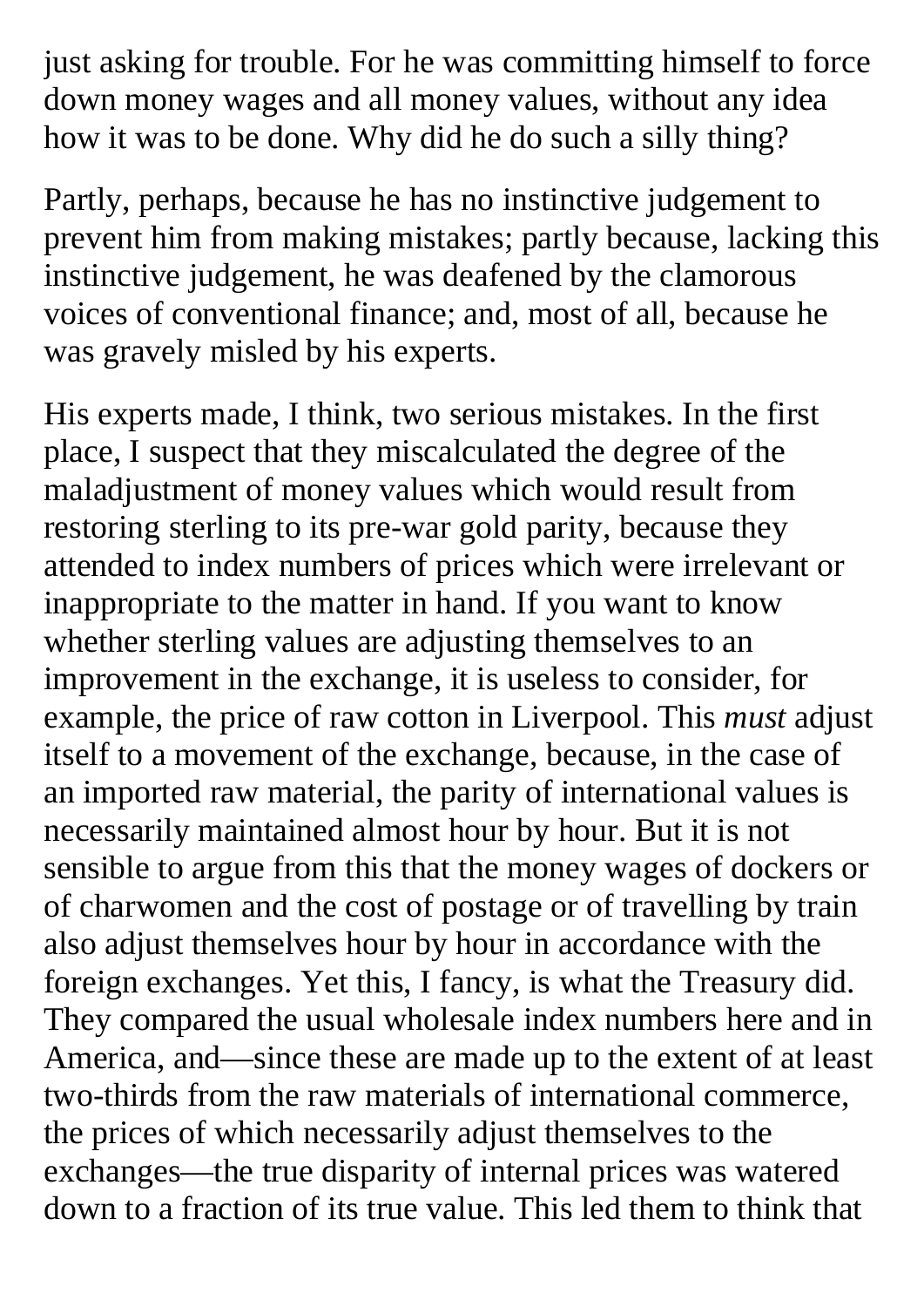the gap to be bridged was perhaps 2 or 3 per cent, instead of the true figure of 10 or 12 per cent, which was the indication given by the index numbers of the cost of living, of the level of wages, and of the prices of our manufactured exports—which indexes are a much better rough-and-ready guide for this purpose, particularly if they agree with one another, than are the index numbers of wholesale prices.

But I think that Mr. Churchill's experts also misunderstood and underrated the technical difficulty of bringing about a general reduction of internal money values. When we raise the value of sterling by 10 per cent we transfer about £1,000,000,000 into the pockets of the rentiers out of the pockets of the rest of us, and we increase the real burden of the National Debt by some £750,000,000 (thus wiping out the benefit of all our laborious contributions to the Sinking Fund since the war). This, which is bad enough, is inevitable. But there would be no other bad consequences if only there was some way of bringing about a simultaneous reduction of 10 per cent in all other money payments; when the process was complete we should each of us have nearly the same real income as before. I think that the minds of his advisers still dwelt in the imaginary academic world, peopled by City editors, members of Cunliffe and Currency Committees *et hoc genus omne*, where the necessary adjustments follow "automatically" from a "sound" policy by the Bank of England.

The theory is that depression in the export industries, which are admittedly hit first, coupled if necessary with dear money and credit restriction, *diffuse* themselves evenly and fairly rapidly throughout the whole community. But the professors of this theory do not tell us in plain language how the diffusion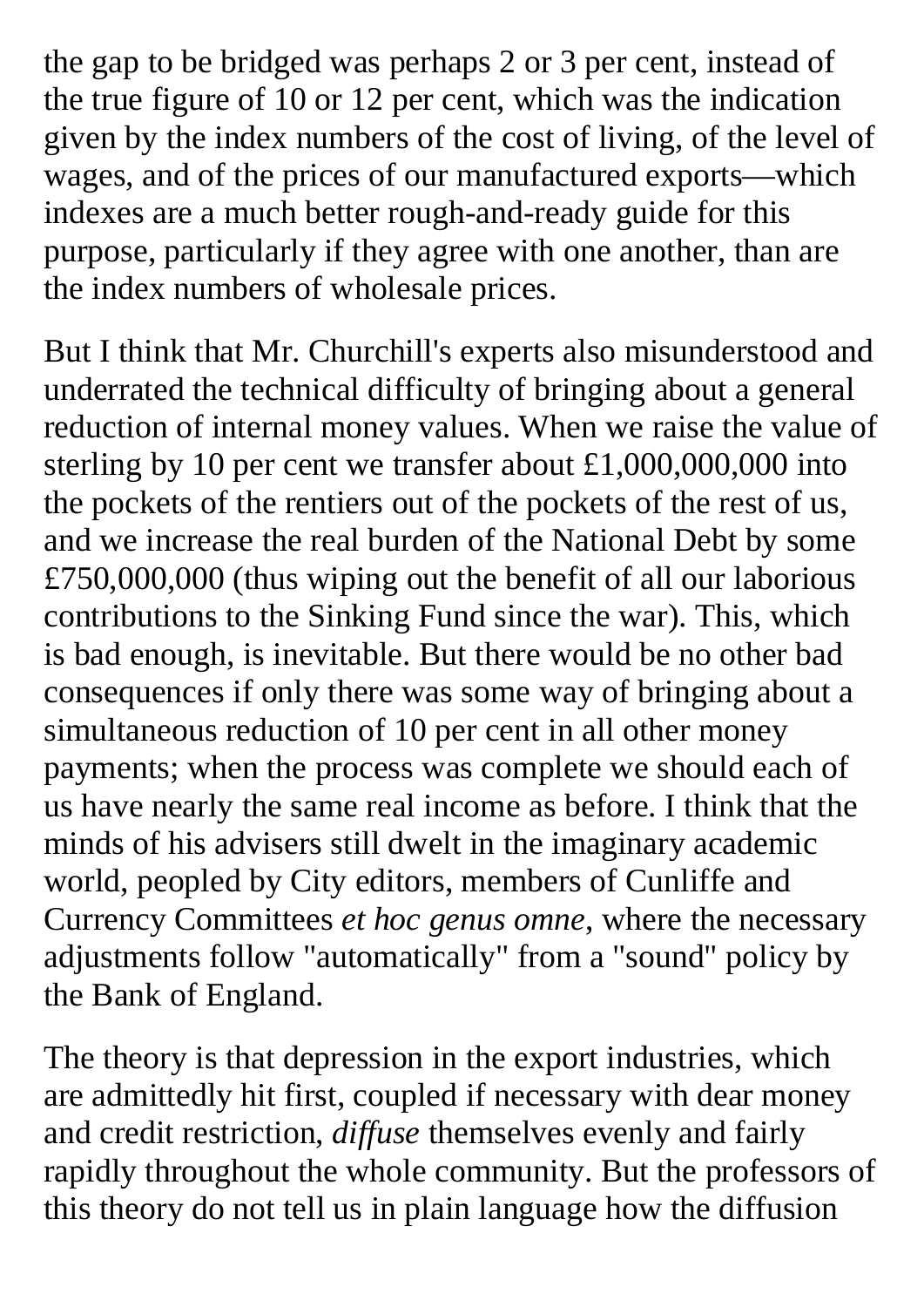takes place.

Mr. Churchill asked the Treasury Committee on the Currency to advise him on these matters. He declared in his Budget speech that their report "contains a reasoned marshalling of the arguments which have convinced His Majesty's Government." Their arguments—if their vague and jejune meditations can be called such—are there for any one to read. What they ought to have said, but did not say, can be expressed as follows:-

"Money wages, the cost of living, and the prices which we are asking for our exports have not adjusted themselves to the improvement in the exchange, which the expectation of your restoring the gold standard, in accordance with your repeated declarations, has already brought about. They are about 10 per cent too high. If, therefore, you fix the exchange at this gold parity, you must either gamble on a rise in gold prices abroad, which will induce foreigners to pay a higher gold price for our exports, or you are committing yourself to a policy of forcing down money wages and the cost of living to the necessary extent.

"We must warn you that this latter policy is not easy. It is certain to involve unemployment and industrial disputes. If, as some people think, real wages were already too high a year ago, that is all the worse, because the amount of the necessary wage reductions in terms of money will be all the greater.

"The gamble on a rise in gold prices abroad may quite likely succeed. But it is by no means certain, and you must be prepared for the other contingency. If you think that the advantages of the gold standard are so significant and so urgent that you are prepared to risk great unpopularity and to take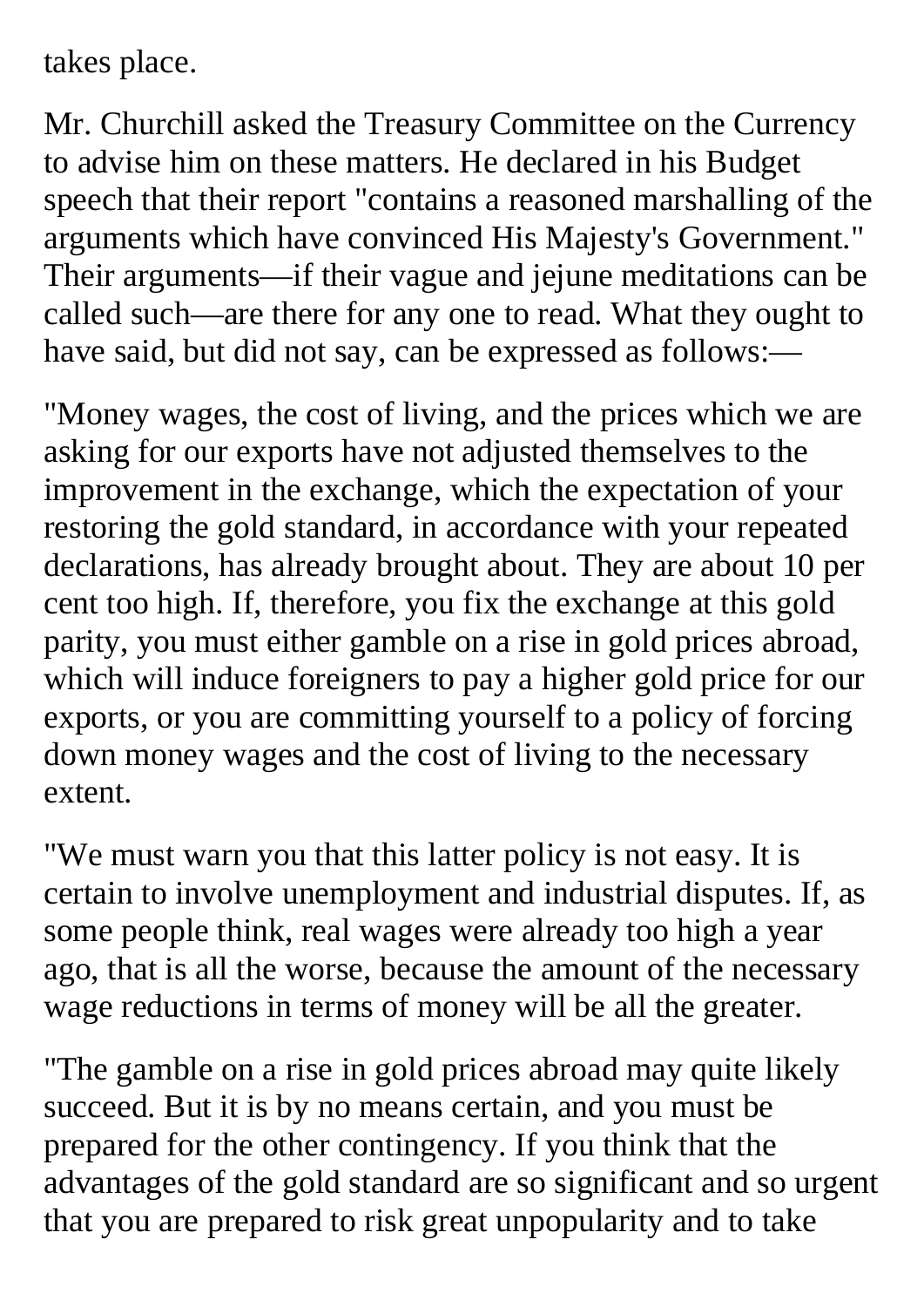stern administrative action in order to secure them, the course of events will probably be as follows:

"To begin with, there will be great depression in the export industries. This in itself will be helpful, since it will produce an atmosphere favourable to the reduction of wages. The cost of living will fall somewhat. This will be helpful too, because it will give you a good argument in favour of reducing wages. Nevertheless, the cost of living will not fall sufficiently, and, consequently, the export industries will not be able to reduce their prices sufficiently until wages have fallen in the sheltered industries. Now wages will not fall in the sheltered industries merely because there is unemployment in the unsheltered industries, therefore you will have to see to it that there is unemployment in the sheltered industries also. The way to do this will be by credit restriction. By means of the restriction of credit by the Bank of England you can deliberately intensify unemployment to any required degree until wages *do* fall. When the process is complete the cost of living will have fallen too, and we shall then be, with luck, just where we were before we started.

"We ought to warn you, though perhaps this is going a little outside our proper sphere, that it will not be safe politically to admit that you are intensifying unemployment deliberately in order to reduce wages. Thus you will have to ascribe what is happening to every conceivable cause except the true one. We estimate that about two years may elapse before it will be safe for you to utter in public one single word of truth. By that time you will either be out of office or the adjustment, somehow or other, will have been carried through."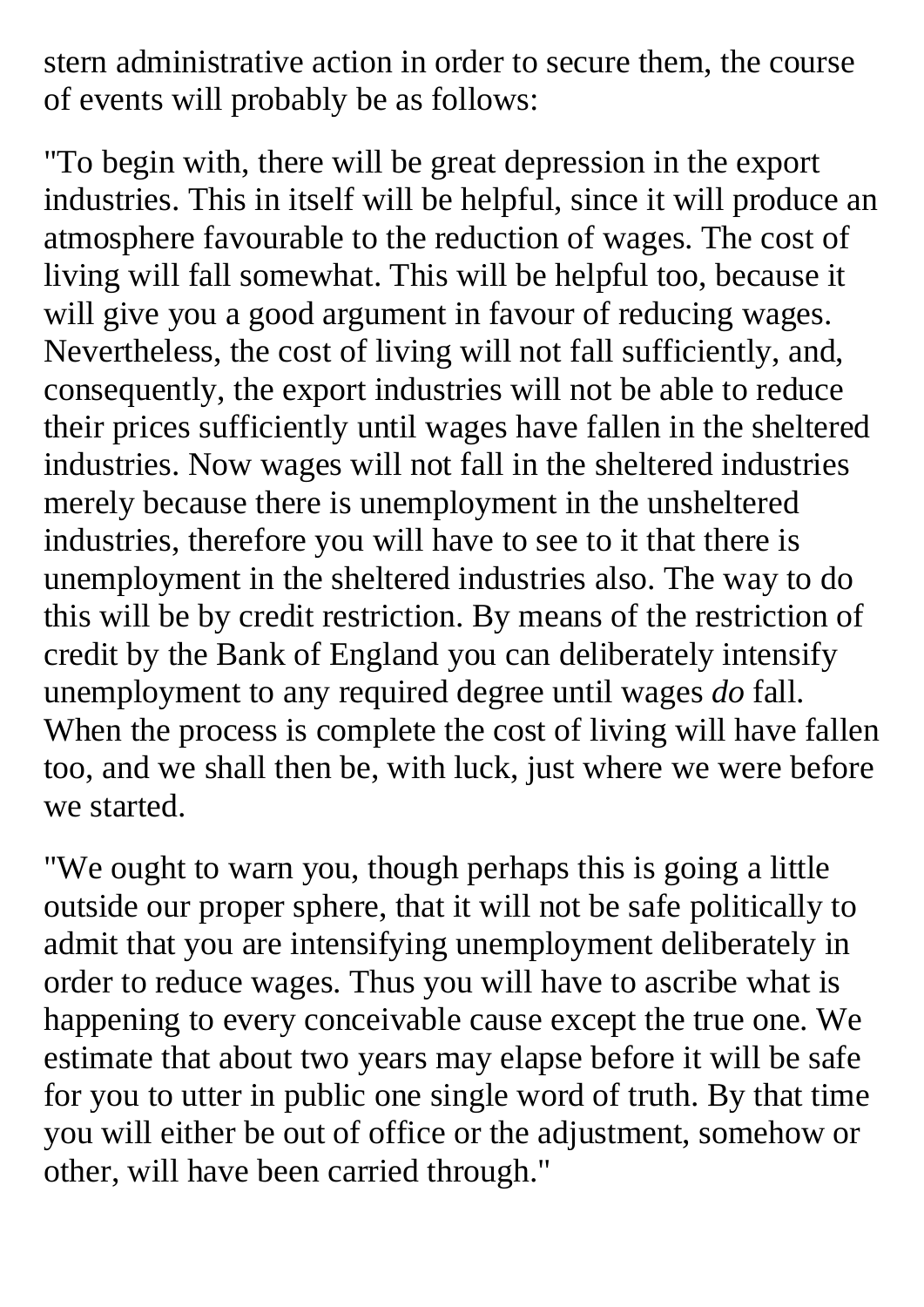### **(ii)** *The Balance of Trade and the Bank of England*

The effect of a high exchange is to diminish the sterling prices both of imports and of exports. The result is both to encourage imports and to discourage exports, thus turning the balance of trade against us. It is at this stage that the Bank of England becomes interested; for if nothing was done we should have to pay the adverse balance in gold. The Bank of England has applied, accordingly, two effective remedies. The first remedy is to put obstacles in the way of our usual lending abroad by means of an embargo on foreign loans and, recently, on Colonial loans also; and the second remedy is to encourage the United States to lend us money by maintaining the unprecedented situation of a bill rate 1 per cent higher in London than in New York.

The efficacy of these two methods for balancing our account is beyond doubt—I believe that they might remain efficacious for a considerable length of time. For we start with a wide margin of strength. Before the war our capacity to lend abroad was, according to the Board of Trade, about £181,000,000, equivalent to £280,000,000 at the present price level; and even in 1923 the Board of Trade estimated our net surplus at £102,000,000. Since new foreign investments bring in no immediate return, it follows that we can reduce our exports by £100,000,000 a year, without any risk of insolvency, provided we reduce our foreign investments by the same amount. So far as the maintenance of the gold standard is concerned, it is a matter of indifference whether we have £100,000,000 worth of foreign investment or £100,000,000 worth of unemployment. If those who used to produce exports lose their job, nevertheless, our financial equilibrium remains perfect, and the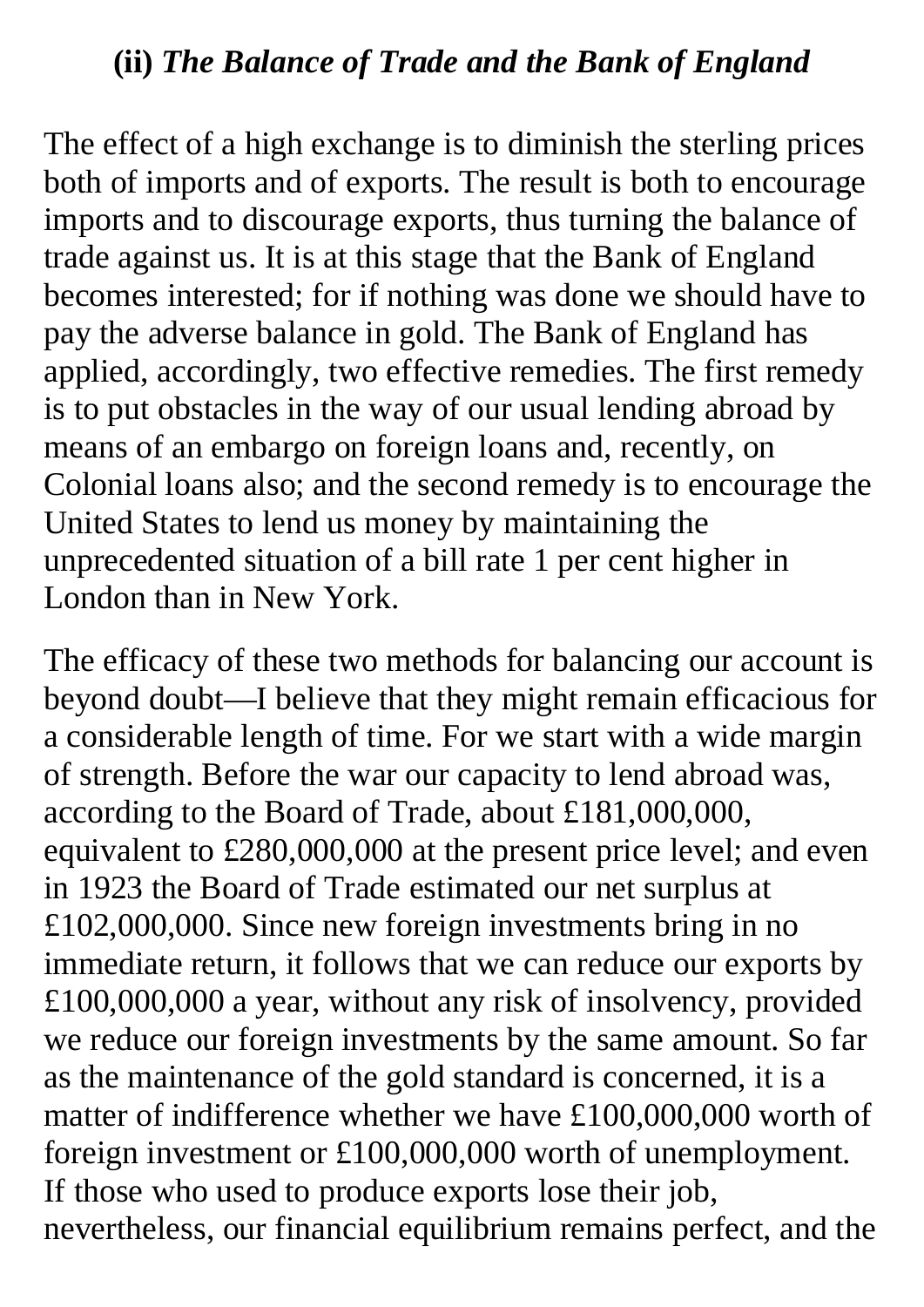Governor of the Bank of England runs no risk of losing gold, provided that the loans, which were formerly paid over in the shape of those exports, are curtailed to an equal extent. Moreover, our credit as a borrower is still very good. By paying a sufficiently high rate of interest, we can not only meet any deficit but the Governor can borrow, in addition, whatever quantity of gold it may amuse him to publish in his weekly return.

The President of the Board of Trade calculates that, during the year ended last May, it is probable that there was no actual deficit on our trade account, which was about square. If this is correct, there must be a substantial deficit now. In addition, the embargo on foreign investment is only partially successful. It cannot hold back all types of foreign issues and it cannot prevent British investors from purchasing securities direct from New York. It is here, therefore, that the Bank of England's other remedy comes in. By maintaining discount rates in London at a sufficient margin above discount rates in New York, it can induce the New York money market to lend a sufficient sum to the London money market to balance both our trade deficit and the foreign investments which British investors are still buying in spite of the embargo. Besides, when once we have offered high rates of interest to attract funds from the New York short-loan market, we have to continue them, even though we have no need to increase our borrowings, in order to retain what we have already borrowed.

Nevertheless, the policy of maintaining money rates in London at a level which will attract and retain loans from New York does not really differ in any important respect from the French policy, which we have so much condemned, of supporting the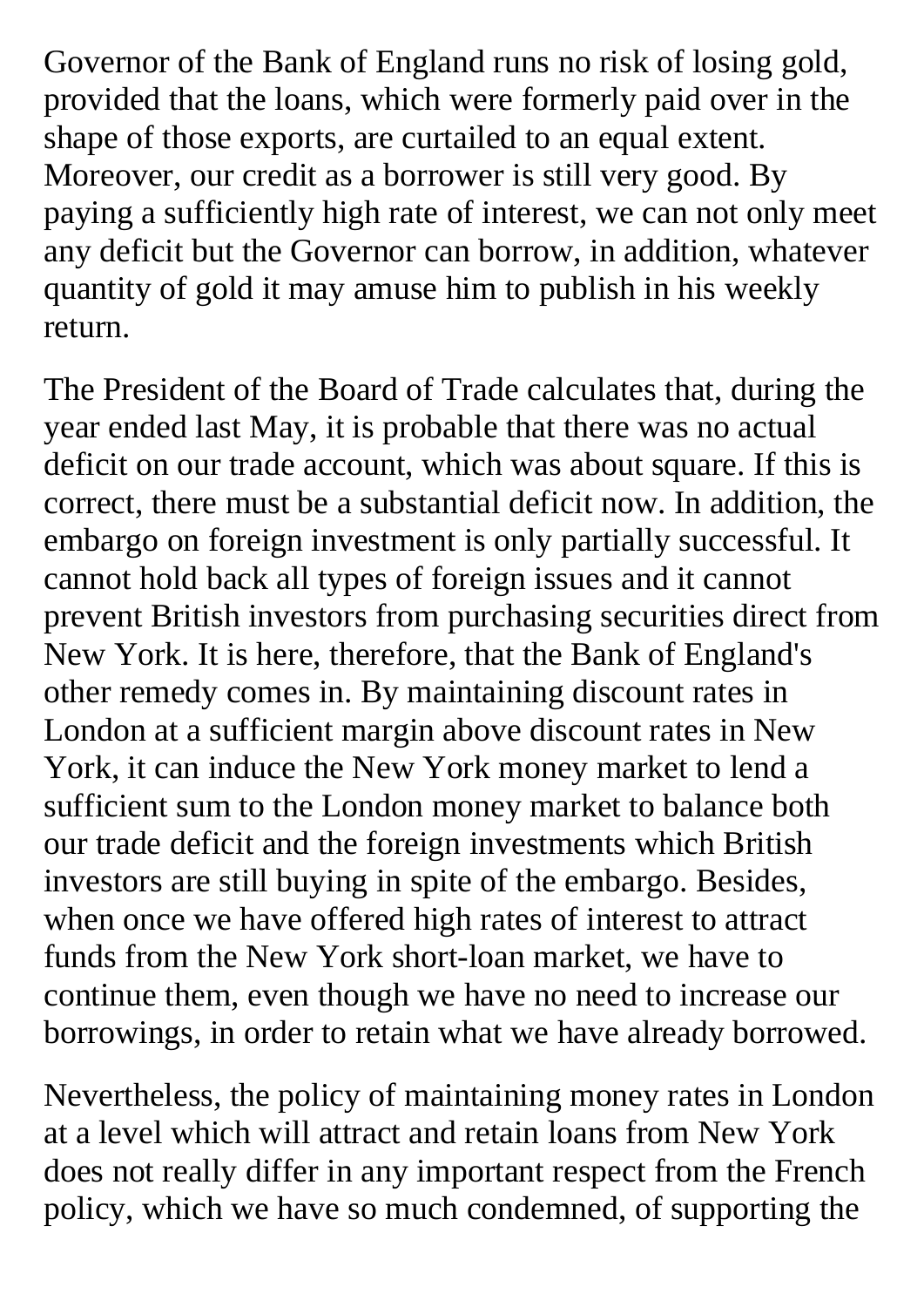exchange with the help of loans from Messrs. J. P. Morgan. Our policy would only differ from the French policy if the high rate of discount was not only intended to attract American money, but was also part of a policy for restricting credit at home. This is the aspect to which we must now attend.

To pay for unemployment by changing over from being a lending country to being a borrowing country is admittedly a disastrous course, and I do not doubt that the authorities of the Bank of England share this view. They dislike the embargo on foreign issues, and they dislike having to attract short-loan money from New York. They may do these things to gain a breathing space; but, if they are to live up to their own principles, they must use the breathing space to effect what are euphemistically called "the fundamental adjustments." With this object in view there is only one step which lies within their power—namely, to restrict credit. This, in the circumstances, is the orthodox policy of the gold party; the adverse trade balance indicates that our prices are too high, and the way to bring them down is by dear money and the restriction of credit. When this medicine has done its work, there will no longer be any need to restrict foreign loans or to borrow abroad.

Now what does this mean in plain language? Our problem is to reduce money wages and, through them, the cost of living, with the idea that, when the circle is complete, real wages will be as high, or nearly as high, as before. By what *modus operandi* does credit restriction attain this result?

*In no other way than by the deliberate intensification of unemployment.* The object of credit restriction, in such a case, is to withdraw from employers the financial means to employ labour at the existing level of prices and wages. The policy can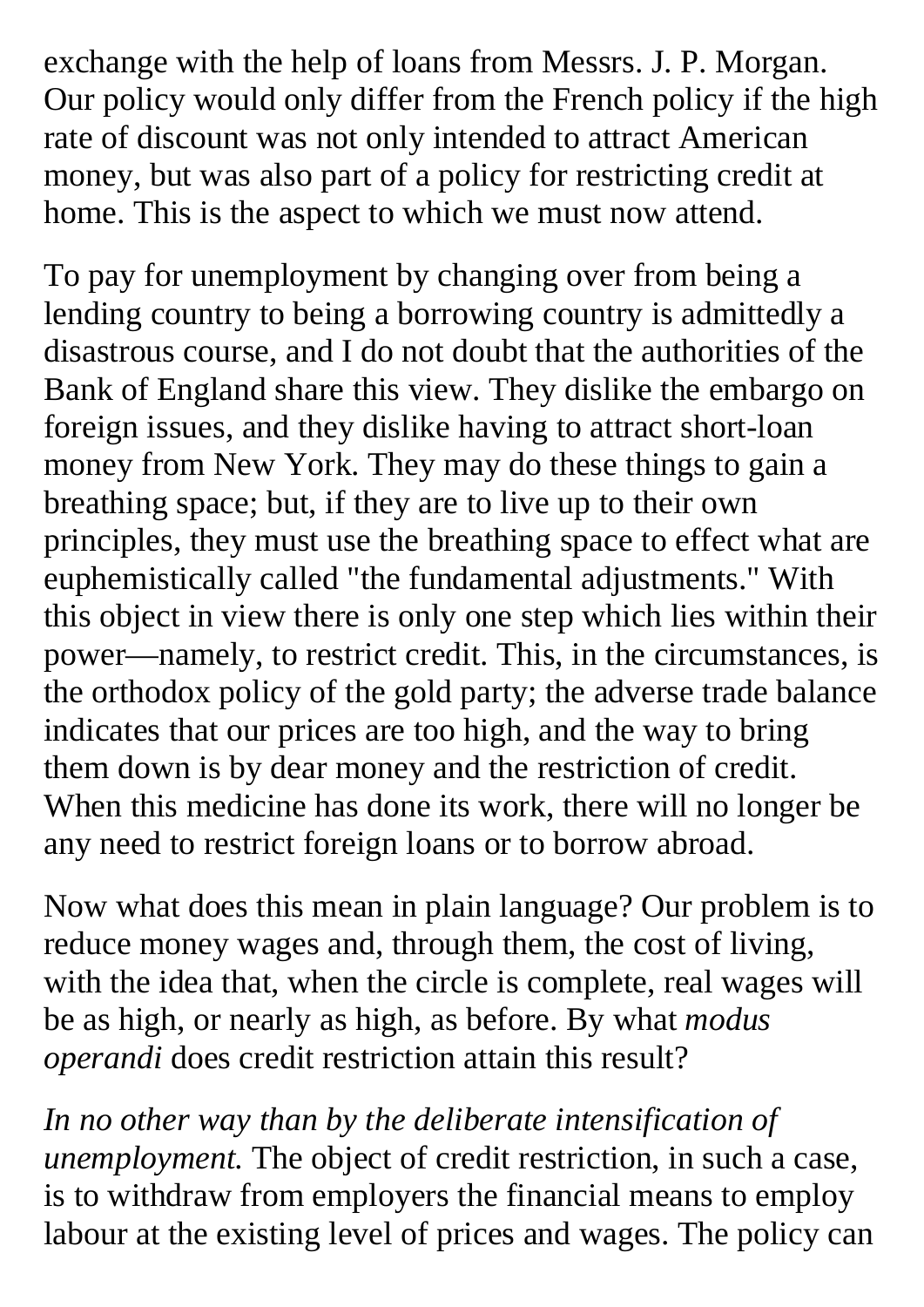only attain its end by intensifying unemployment without limit, until the workers are ready to accept the necessary reduction of money wages under the pressure of hard facts.

This is the so-called "sound" policy, which is demanded as a result of the rash act of pegging sterling at a gold value, which it did not—measured in its purchasing power over British labour—possess as yet. It is a policy, nevertheless, from which any humane or judicious person must shrink. So far as I can judge, the Governor of the Bank of England shrinks from it. But what is he to do, swimming, with his boat burnt, between the devil and the deep sea? At present, it appears, he compromises. He applies the "sound" policy half-heartedly; he avoids calling things by their right names; and he hopes—this is his best chance—that something will turn up.

The Bank of England works with so much secrecy and so much concealment of important statistics that it is never easy to state with precision what it is doing. The credit restriction already in force has been effected in several ways which are partly independent. First, there is the embargo on new issues which probably retards the normal rate of the circulation of money; then in March the bank-rate was raised; more recently market-rate was worked up nearer to bank-rate; lastly—and far the most important of all—the Bank has manoeuvred its assets and liabilities in such a way as to reduce the amount of cash available to the Clearing Banks as a basis for credit. This last is the essential instrument of credit restriction. Failing direct information, the best reflection of the amount of this restriction is to be found in the deposits of the Clearing Banks. The tendency of these to fall indicates some significant degree of restriction. Owing, however, to seasonal fluctuations and to the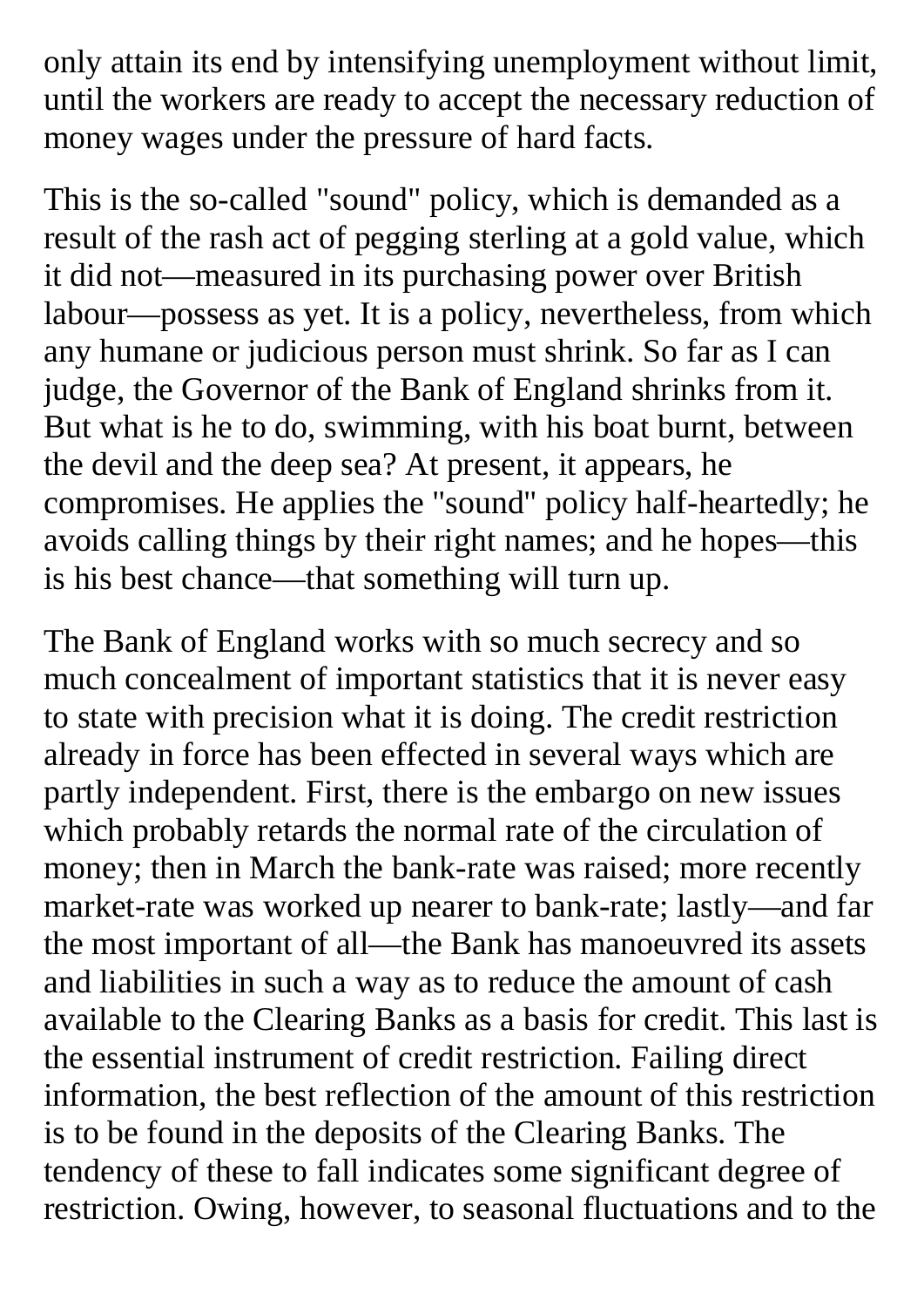artificial character of the end-June returns, it is not yet possible to estimate with accuracy how much restriction has taken place in the last three months. So far as one can judge, the amount of direct restriction is not yet considerable. But no one can say how much more restriction may become necessary if we continue on our present lines.

Nevertheless, even these limited measures are responsible, in my opinion, for an important part of the recent intensification of unemployment. Credit restriction is an incredibly powerful instrument, and even a little of it goes a long way—especially in circumstances where the opposite course is called for. The policy of deliberately intensifying unemployment with a view to forcing wage reductions is already partly in force, and the tragedy of our situation lies in the fact that, from the misguided standpoint which has been officially adopted, this course is theoretically justifiable. No section of labour will readily accept lower wages merely in response to sentimental speeches, however genuine, by Mr. Baldwin. We are depending for the reduction of wages on the pressure of unemployment and of strikes and lock-outs; and in order to make sure of this result we are deliberately intensifying the unemployment.

The Bank of England is *compelled* to curtail credit by all the rules of the gold standard game. It is acting conscientiously and "soundly" in doing so. But this does not alter the fact that to keep a tight hold on credit—and no one will deny that the Bank is doing that— necessarily involves intensifying unemployment in the present circumstances of this country. What we need to restore prosperity to-day is an easy credit policy. We want to encourage business men to enter on new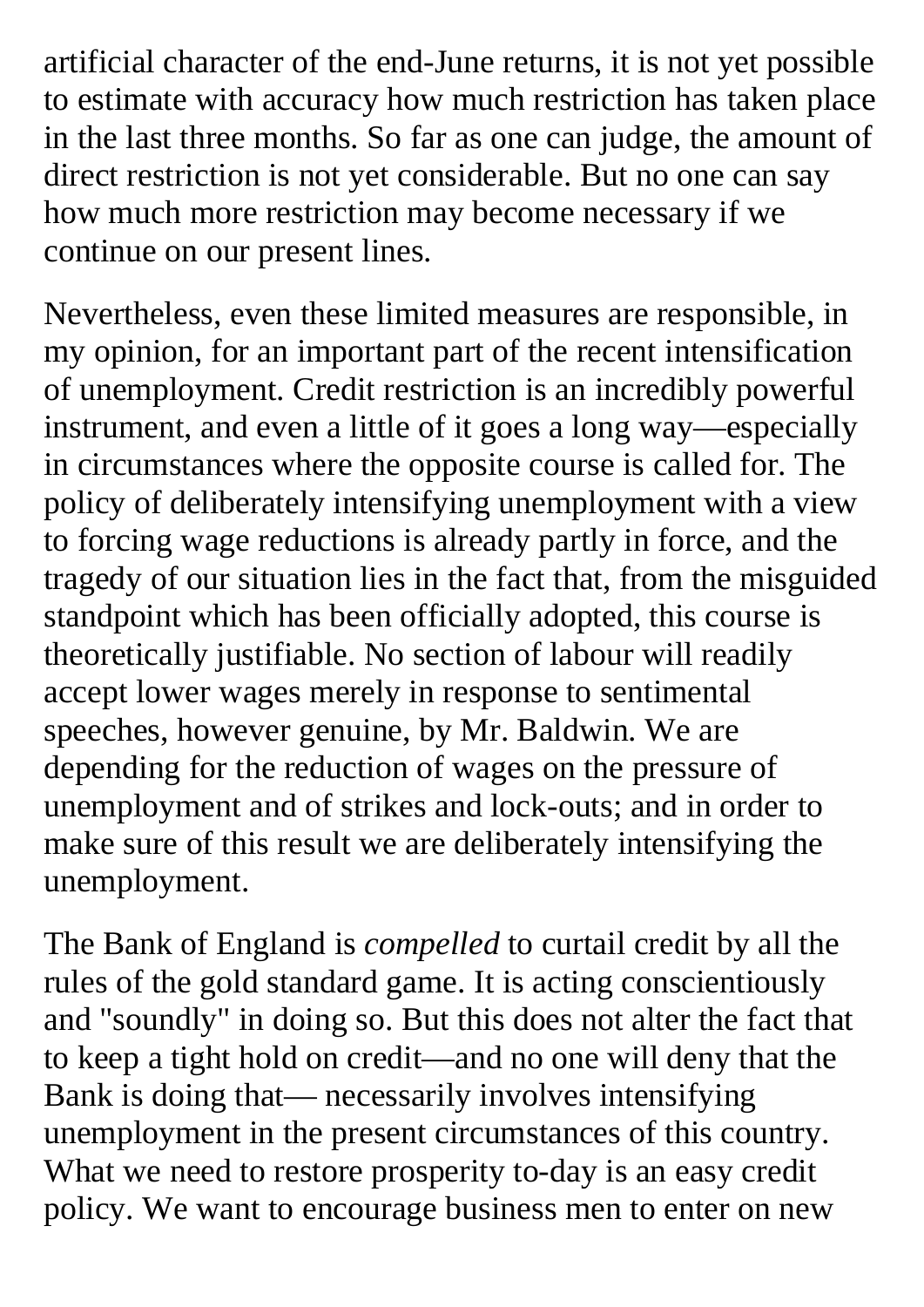enterprises, not, as we are doing, to discourage them. Deflation does not reduce wages "automatically." It reduces them by causing unemployment. The proper object of dear money is to check an incipient boom. Woe to those whose faith leads them to use it to aggravate a depression!

I should pick out coal as being above all others a victim of our monetary policy. On the other hand, it is certainly true that the reason why the Coal Industry presents so dismal a picture to the eye is because it has other troubles which have weakened its power of resistance and have left it no margin of strength with which to support a new misfortune.

In these circumstances the colliery owners propose that the gap should be bridged by a reduction of wages, irrespective of a reduction in the cost of living—that is to say, by a lowering in the standard of life of the miners. They are to make this sacrifice to meet circumstances for which they are in no way responsible and over which they have no control.

It is a grave criticism of our way of managing our economic affairs that this should seem to any one to be a reasonable proposal; though it is equally unreasonable that the colliery owner should suffer the loss, except on the principle that it is the capitalist who bears the risk. If miners were free to transfer themselves to other industries, if a collier out of work or underpaid could offer himself as a baker, a bricklayer, or a railway porter at a lower wage than is now current in these industries, it would be another matter. But notoriously they are not so free. Like other victims of economic transition in past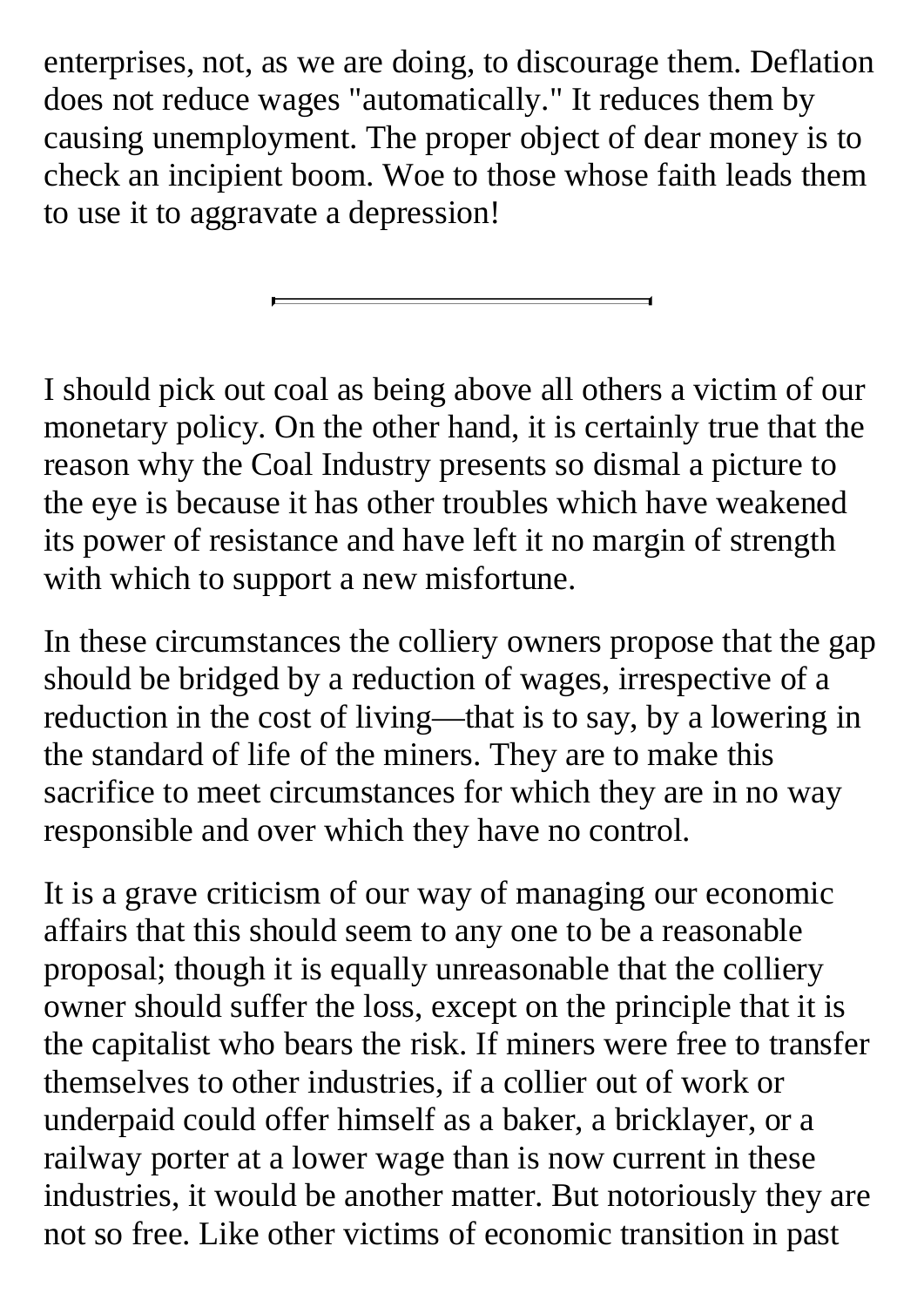times, the miners are to be offered the choice between starvation and submission, the fruits of their submission to accrue to the benefit of other classes. But in view of the disappearance of an effective mobility of labour and of a competitive wage level between different industries, I am not sure that they are not worse placed in some ways than their grandfathers were.

Why should coal miners suffer a lower standard of life than other classes of labour? They may be lazy, good-for-nothing fellows who do not work so hard or so long as they should. But is there any evidence that they are more lazy or more good-fornothing than other people?

On grounds of social justice, no case can be made out for reducing the wages of the miners. They are the victims of the economic Juggernaut. They represent in the flesh the "fundamental adjustments" engineered by the Treasury and the Bank of England to satisfy the impatience of the City fathers to bridge the "moderate gap" between \$4.40 and \$4.86. *They* (and others to follow) are the "moderate sacrifice" still necessary to ensure the stability of the gold standard. The plight of the coal miners is the first, but not—unless we are very lucky—the last, of the Economic Consequences of Mr. Churchill.

The truth is that we stand mid-way between two theories of economic society. The one theory maintains that wages should be fixed by reference to what is "fair" and "reasonable" as between classes. The other theory—the theory of the economic Juggernaut—is that wages should be settled by economic pressure, otherwise called "hard facts," and that our vast machine should crash along, with regard only to its equilibrium as a whole, and without attention to the chance consequences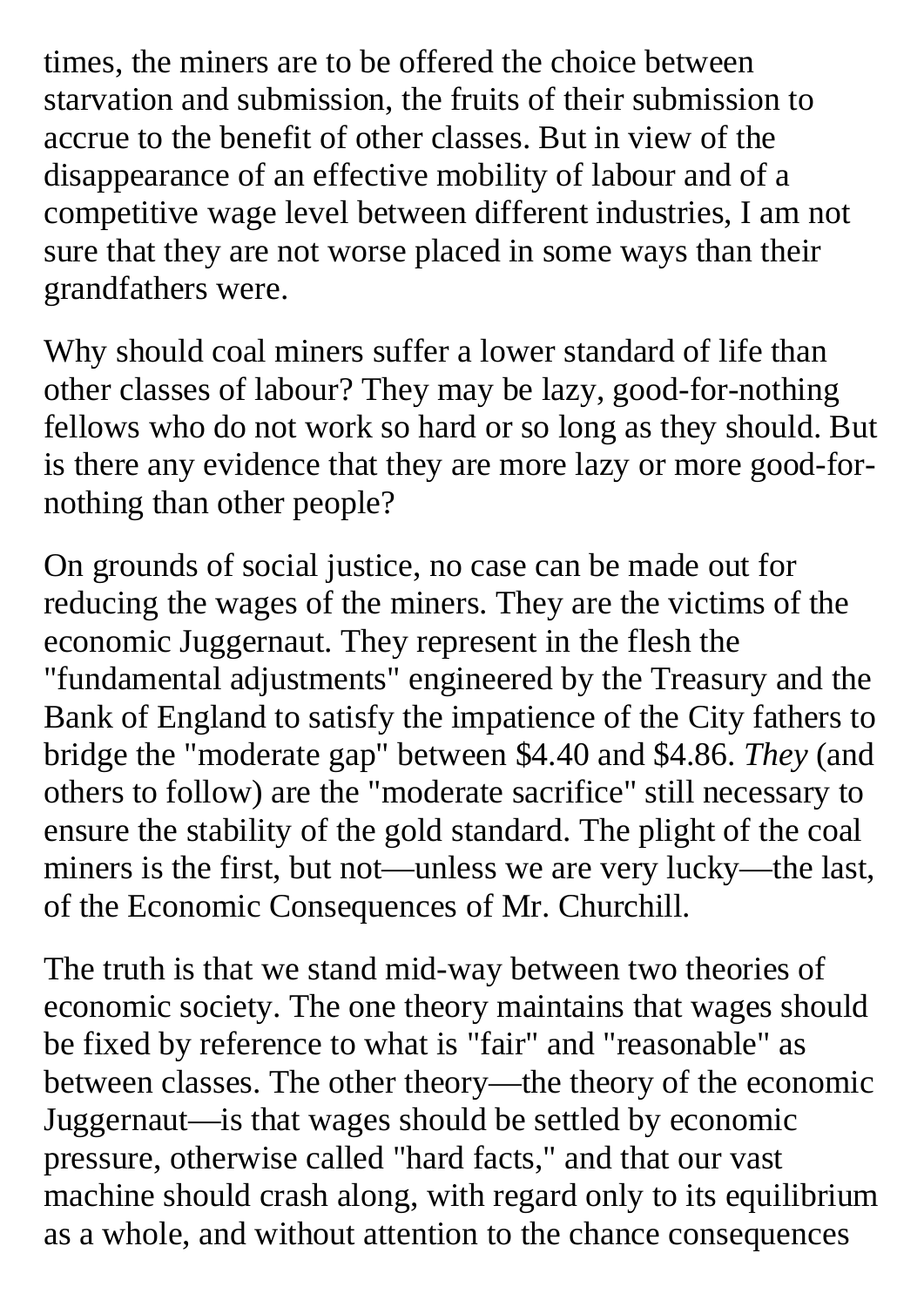of the journey to individual groups.

The gold standard, with its dependence on pure chance, its faith in "automatic adjustments," and its general regardlessness of social detail, is an essential emblem and idol of those who sit in the top tier of the machine. I think that they are immensely rash in their regardlessness, in their vague optimism and comfortable belief that nothing really serious ever happens. Nine times out of ten, nothing really serious does happen—merely a little distress to individuals or to groups. But we run a risk of the tenth time (and are stupid into the bargain) if we continue to apply the principles of an Economics which was worked out on the hypotheses of *laissez-faire* and free competition to a society which is rapidly abandoning these hypotheses.

### **(iii)** *Is there a Remedy?*

The monetary policy announced in the Budget (of 1925) being the real source of our industrial troubles, it is impossible to recommend any truly satisfactory course except its reversal. Nevertheless, amongst the alternatives still open to this Government, some courses are better than others.

One course is to pursue the so-called "sound" policy vigorously, with the object of bringing about "the fundamental adjustments" in the orthodox way by further restricting credit and raising the bank-rate in the autumn if necessary, thus intensifying unemployment and using every other weapon in our hands to force down money wages, trusting in the belief that, when the process is finally complete, the cost of living will have fallen also, thus restoring average real wages to their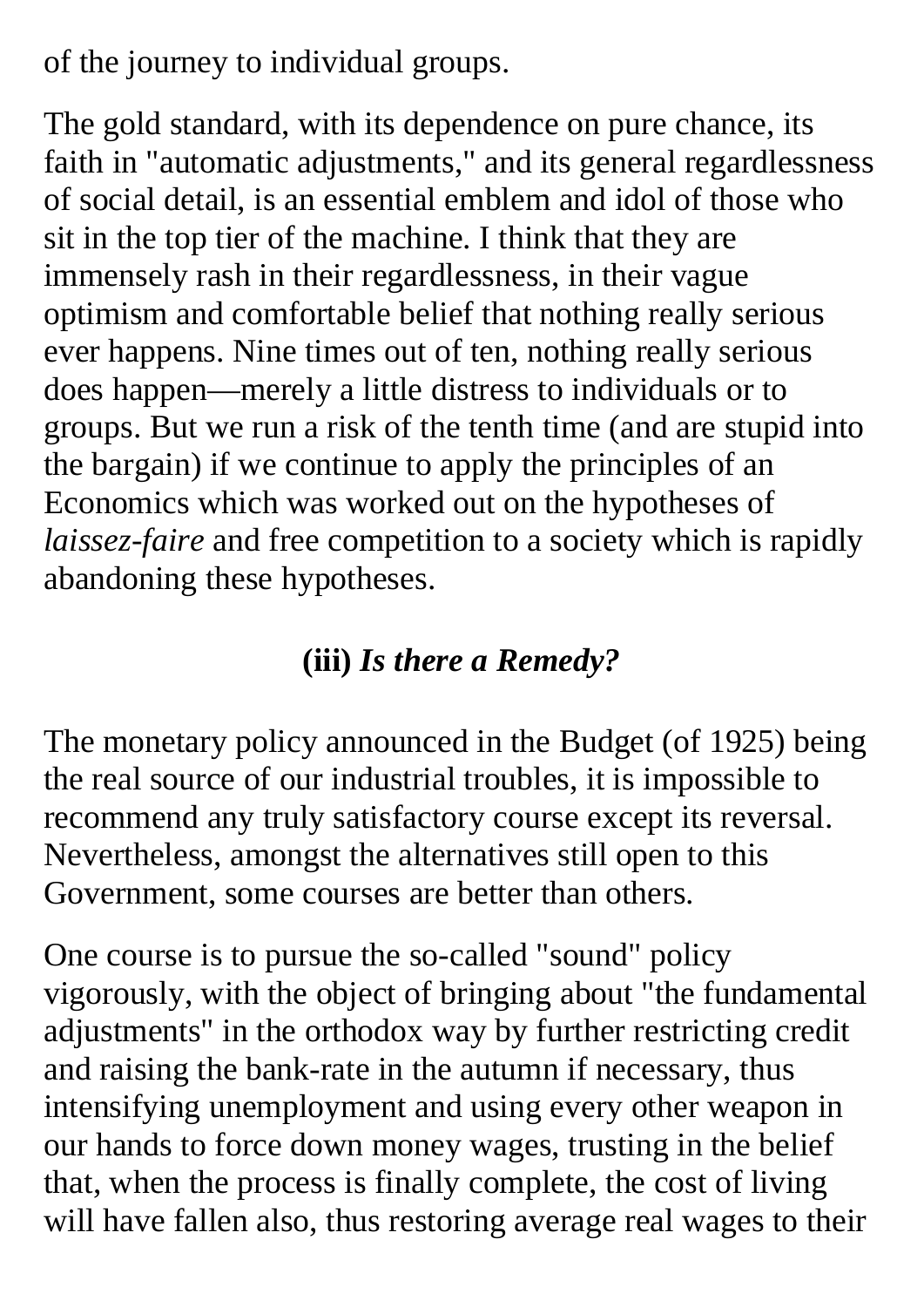former level. If this policy can be carried through it will be, in a sense, successful, though it will leave much injustice behind it on account of the inequality of the changes it will effect, the stronger groups gaining at the expense of the weaker. For the method of economic pressure, since it bears most hardly on the weaker industries, where wages are already relatively low, tends to increase the existing disparities between the wages of different industrial groups.

The question is how far public opinion will allow such a policy to go. It would be politically impossible for the Government to admit that it was deliberately intensifying unemployment, even though the members of the Currency Committee were to supply them with an argument for it. On the other hand, it is possible for Deflation to produce its effects without being recognised. Deflation, once started ever so little, is cumulative in its progress. If pessimism becomes generally prevalent in the business world, the slower circulation of money resulting from this can carry Deflation a long way further, without the Bank having either to raise the bank-rate or to reduce its deposits. And since the public always understands particular causes better than general causes, the depression will be attributed to the industrial disputes which will accompany it, to the Dawes Scheme, to China, to the inevitable consequences of the Great War, to tariffs, to high taxation, to anything in the world except the general monetary policy which has set the whole thing going.

Moreover, this course need not be pursued in a clear-cut way. A furtive restriction of credit by the Bank of England can be coupled with vague cogitations on the part of Mr. Baldwin (who has succeeded to the position in our affections formerly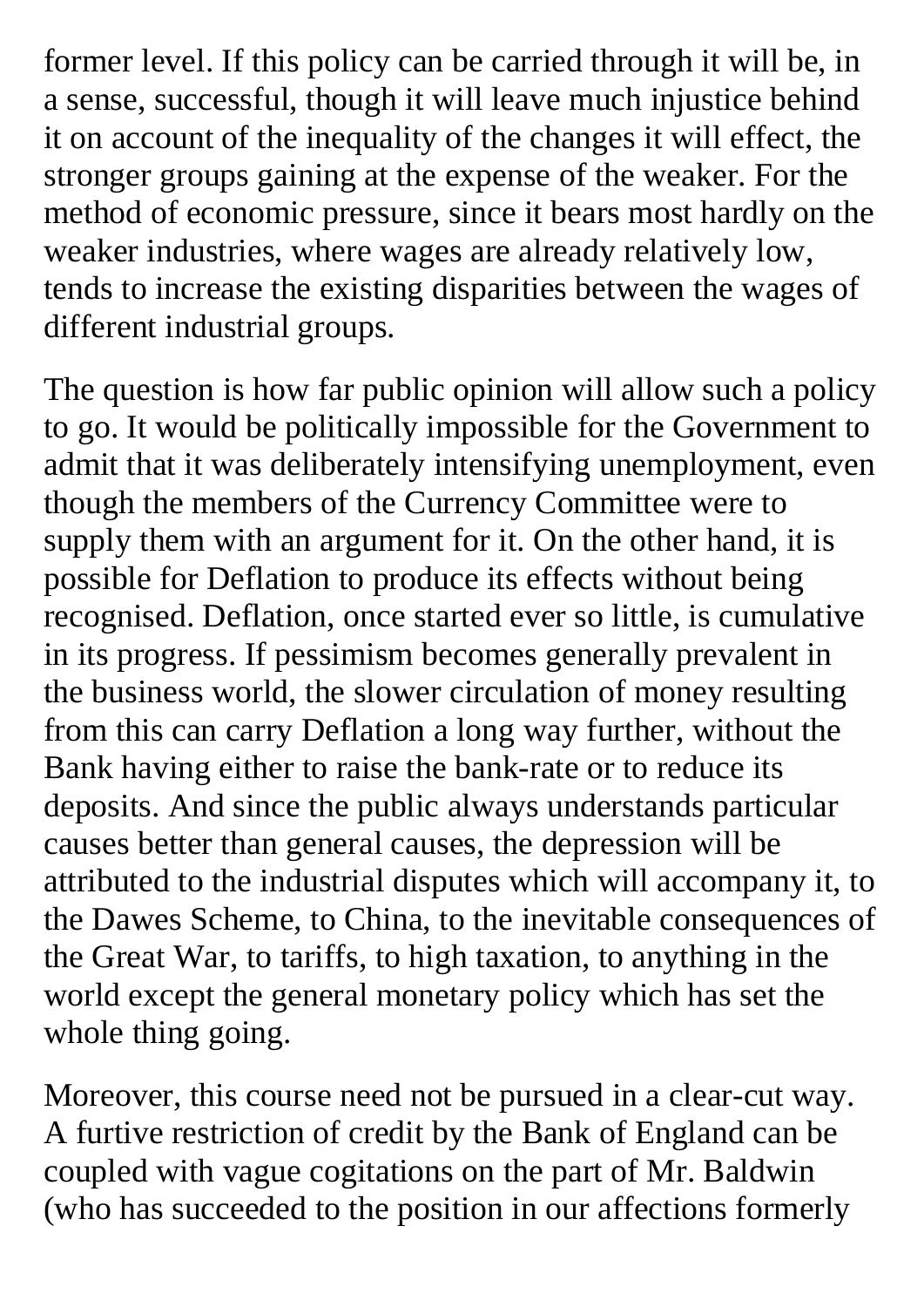occupied by Queen Victoria) as to whether social benevolence does not require him to neutralise the effects of this by a series of illogical subsidies. Queen Baldwin's good heart will enable us to keep our tempers, whilst the serious work goes on behind the scenes. The Budgetary position will render it impossible for the subsidies to be big enough to make any real difference. And in the end, unless there is a social upheaval, "the fundamental adjustments" will duly take place.

Some people may contemplate this forecast with equanimity. I do not. It involves a great loss of social income whilst it is going on, and will leave behind much social injustice when it is finished. The best, indeed the only, hope lies in the possibility that in this world, where so little can be foreseen, something may turn up—which leads me to my alternative suggestions. Could we not *help* something to turn up?

There are just two features of the situation which are capable of being turned to our advantage. The first is financial—if the value of gold would fall in the outside world, that would render unnecessary any important change in the level of wages here. The second is industrial—if the cost of living would fall *first*, our consciences would be clear in asking Labour to accept a lower money wage, since it would then be evident that the reduction was not part of a plot to reduce real wages.

When the return to the gold standard was first announced, many authorities agreed that we were gambling on rising prices in the United States. The rise has not taken place, so far.<sup>[24]</sup> Moreover, the policy of the Bank of England has been calculated to steady prices in the United States rather than to raise them. The fact that American banks can lend their funds in London at a high rate of interest tends to keep money rates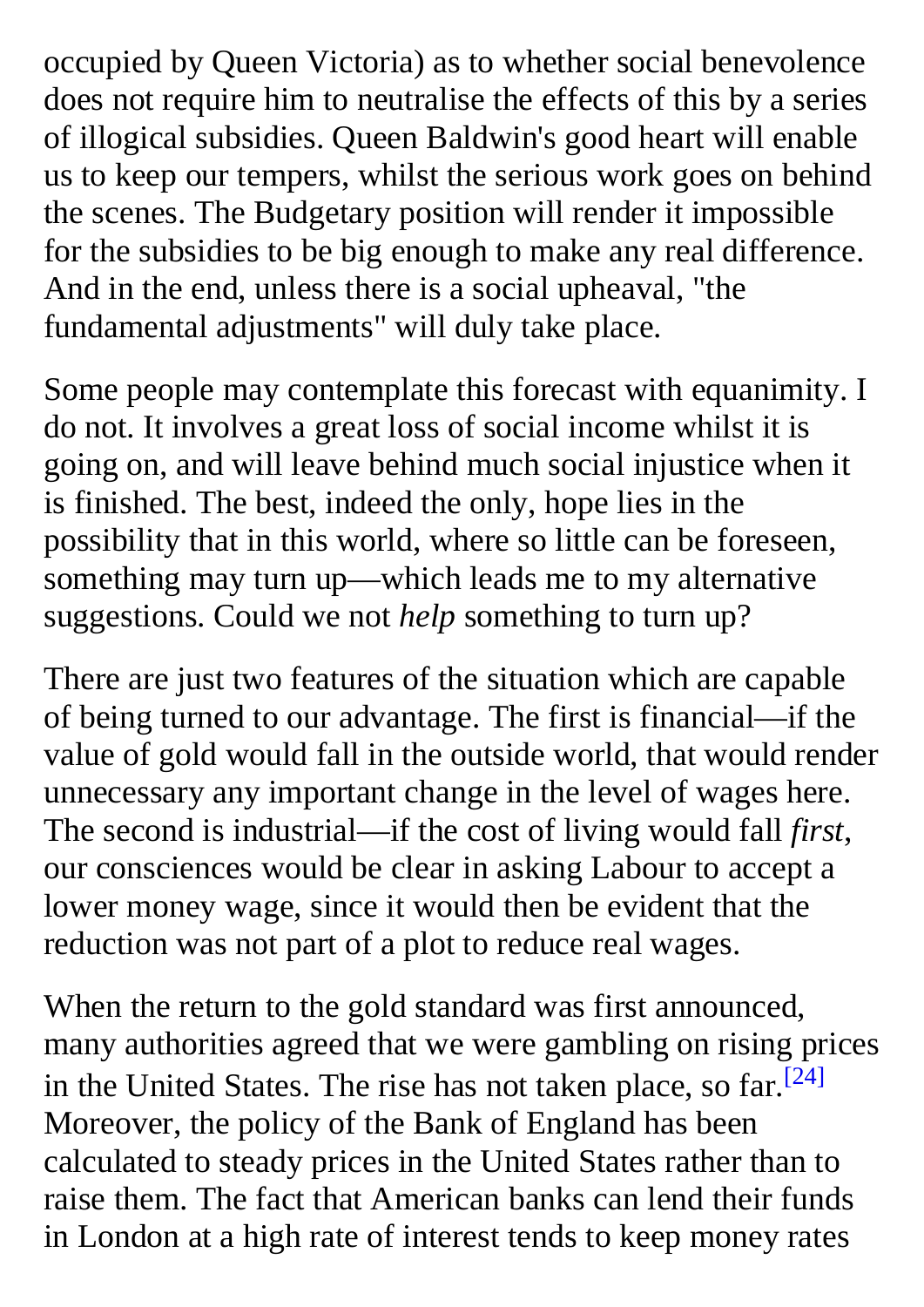in New York higher than they would be otherwise, and to draw to London, instead of to New York, the oddments of surplus gold in the world markets. Thus our policy has been to relieve New York of the pressure of cheap money and additional gold which would tend otherwise to force their prices upwards. The abnormal difference between money rates in London and New York is preventing the gold standard from working even according to its own principles. According to orthodox doctrine, when prices are too high in A as compared with B, gold flows out from A and into B, thus lowering prices in A and *raising them in B*, so that an upward movement in B's prices meets half-way the downward movement in A's.

> [24] In my opinion, we need not yet abandon the hope that it will take place. The tendency of American prices is upwards, rather than downwards, and it only requires a match to set alight the dormant possibilities of inflation in the United States. This possibility is the one real ground for not being too pessimistic.

At present the policy of the Bank of England prevents this from happening. I suggest, therefore, that they should reverse this policy. Let them reduce the bank-rate, and cease to restrict credit. If, as a result of this, the "bad" American money, which is now a menace to the London Money Market, begins to flow back again, let us pay it off in gold or, if necessary, by using the dollar credits which the Treasury and the Bank of England have arranged in New York. It would be better to pay in gold, because it would be cheaper and because the flow of actual gold would have more effect on the American price level. If we modified the rules which now render useless three-quarters of our stock of gold, we could see with equanimity a loss of £60,000,000 or £70,000,000 in gold—which would make a great difference to conditions elsewhere. There is no object in paying 4½ per cent interest on floating American balances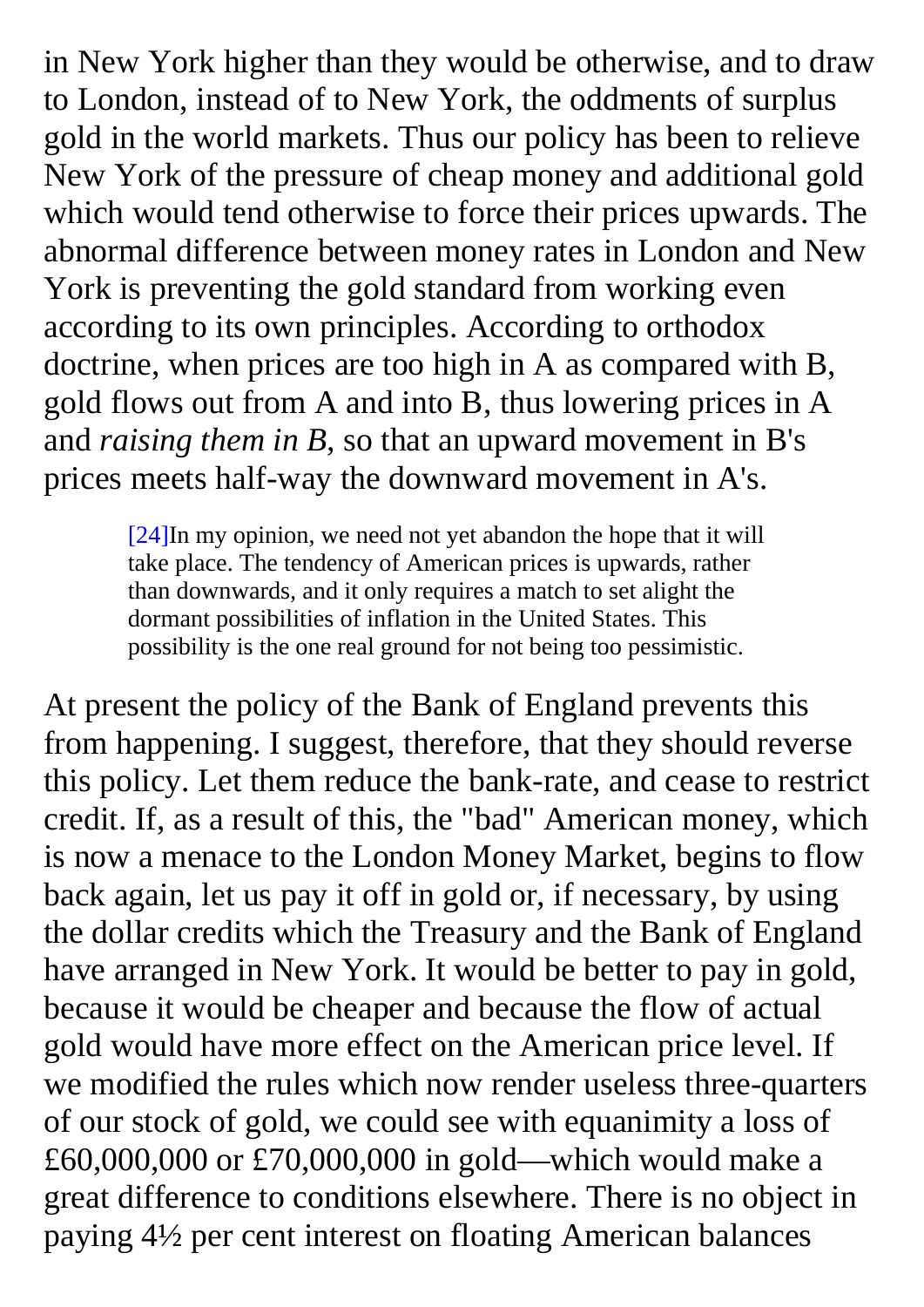which can leave us at any moment, in order to use these balances to buy and hold idle and immobilised gold.

Gold could not flow out on this scale, unless at the same time the Bank of England was abandoning the restriction of credit and was replacing the gold by some other asset, *e.g.* Treasury Bills. That is to say, the Bank would have to abandon the attempt to bring about the fundamental adjustments by the methods of economic pressure and the deliberate intensification of unemployment. Therefore, taken by itself, this policy might be open to the criticism that it was staking too much on the expectation of higher prices in America.

To meet this, I suggest that Mr. Baldwin should face the facts frankly and sincerely, in collaboration with the Trade Union leaders, on the following lines.

So long as members of the Cabinet continue to pretend that the present movement to reduce wages has nothing to do with the value of money, it is natural that the working classes should take it as a concerted attack on real wages. If the Chancellor of the Exchequer is right in his view that his monetary policy has had no more to do with the case than the Gulf Stream, then it follows that the present agitations to lower wages are simply a campaign against the standard of life of the working classes. It is only when the Government have admitted the truth of the diagnosis set forth in these chapters that they are in a position to invite the collaboration of the Trade Union leaders on fair and reasonable terms.

As soon as the Government admit that the problem is primarily a monetary one, then they can say to Labour: "This is not an attack on real wages. We have raised the value of sterling 10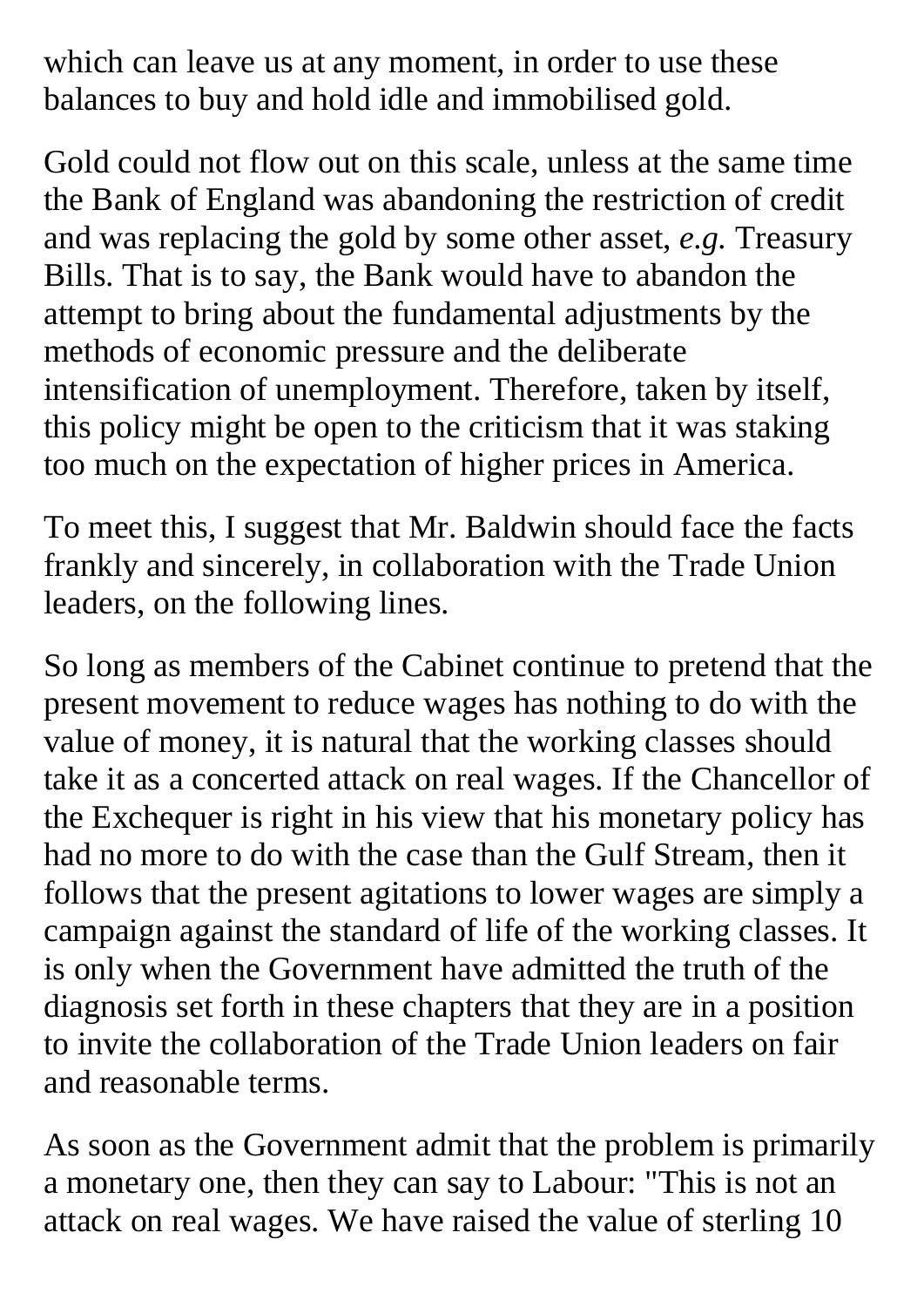per cent. This means that money wages must fall 10 per cent. But it also means, when the adjustment is complete, that the cost of living will fall about 10 per cent. In this case there will have been no serious fall in real wages. Now there are two alternative ways of bringing about the reduction of money wages. One way is to apply economic pressure and to intensify unemployment by credit restriction until wages are *forced down*. This is a hateful and disastrous way, because of its unequal effects on the stronger and on the weaker groups, and because of the economic and social waste whilst it is in progress. The other way is to effect a *uniform* reduction of wages by *agreement*, on the understanding that this shall not mean in the long run any fall in average real wages below what they were in the first quarter of this year. The practical difficulty is that money wages and the cost of living are interlocked. The cost of living cannot fall until *after* money wages have fallen. Money wages must fall *first* in order to allow the cost of living to fall. Can we not agree, therefore, to have a uniform initial reduction of money wages throughout the whole range of employment, including Government and Municipal employment, of (say) 5 per cent, which reduction shall not hold good unless, after an interval, it has been compensated by a fall in the cost of living?"

If Mr. Baldwin were to make this proposal the Trade Union leaders would probably ask him at once what he intended to do about money payments other than wages—rents, profits, and interest. As regards rents and profits, he can reply that these are not fixed in terms of money, and will therefore fall, when measured in money, step by step with prices. The worst of this reply is that rents and profits, like wages, are sticky and may not fall quick enough to help the transition as much as they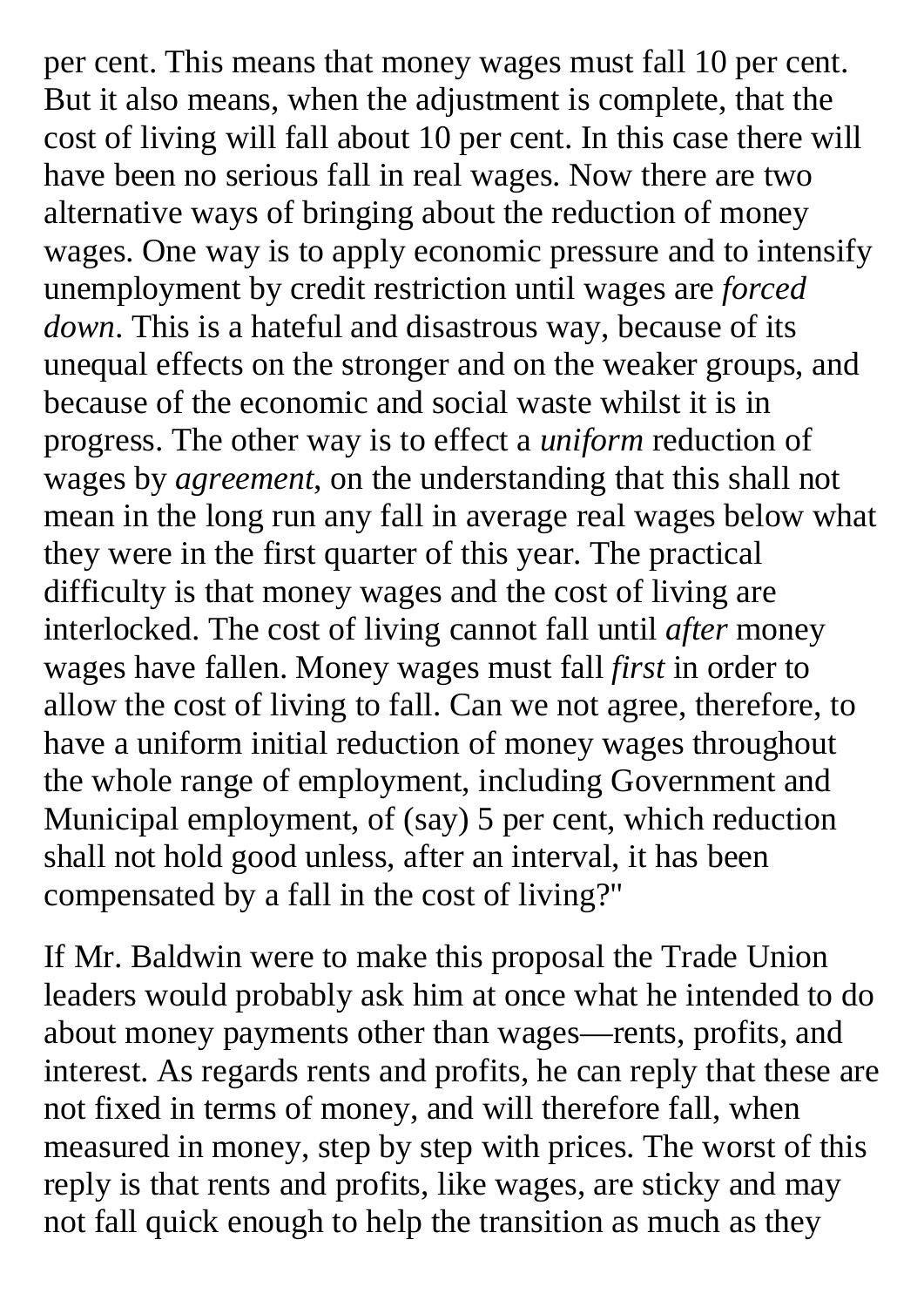should. As regards the interest on bonds, however, and particularly the interest on the National Debt, he has no answer at all. For it is of the essence of any policy to lower prices that it benefits the receivers of interest at the expense of the rest of the community; this consequence of deflation is deeply embedded in our system of money contract. On the whole, I do not see how Labour's objection can be met, except by the rough-and-ready expedient of levying an additional income-tax of 1s. in the £ on all income other than from employments, which should continue until real wages had recovered to their previous level.<sup>[25]</sup>

[25] This will not prevent bondholders from gaining in the long run, if in the long run prices do not rise again. But such profits and losses to bondholders are an inevitable feature of an unstable monetary standard. Since, however, prices generally do rise in the long run, bondholders in the long run are losers, not gainers, from the system.

If the proposal to effect a voluntary all-round reduction of wages, whilst sound in principle, is felt to be too difficult to achieve in practice, then, for my part, I should be inclined to stake everything on an attempt to raise prices in the outside world—that is on a reversal of the present policy of the Bank of England. This, I understand from their July *Monthly Review*, is also the recommendation of the high authorities of the Midland Bank.

That there should be grave difficulties in all these suggestions is inevitable. Any plan, such as the Government has adopted, for deliberately altering the value of money, must, in modern economic conditions, come up against objections of justice and expediency. They are suggestions to mitigate the harsh consequences of a mistake; but they cannot undo the mistake.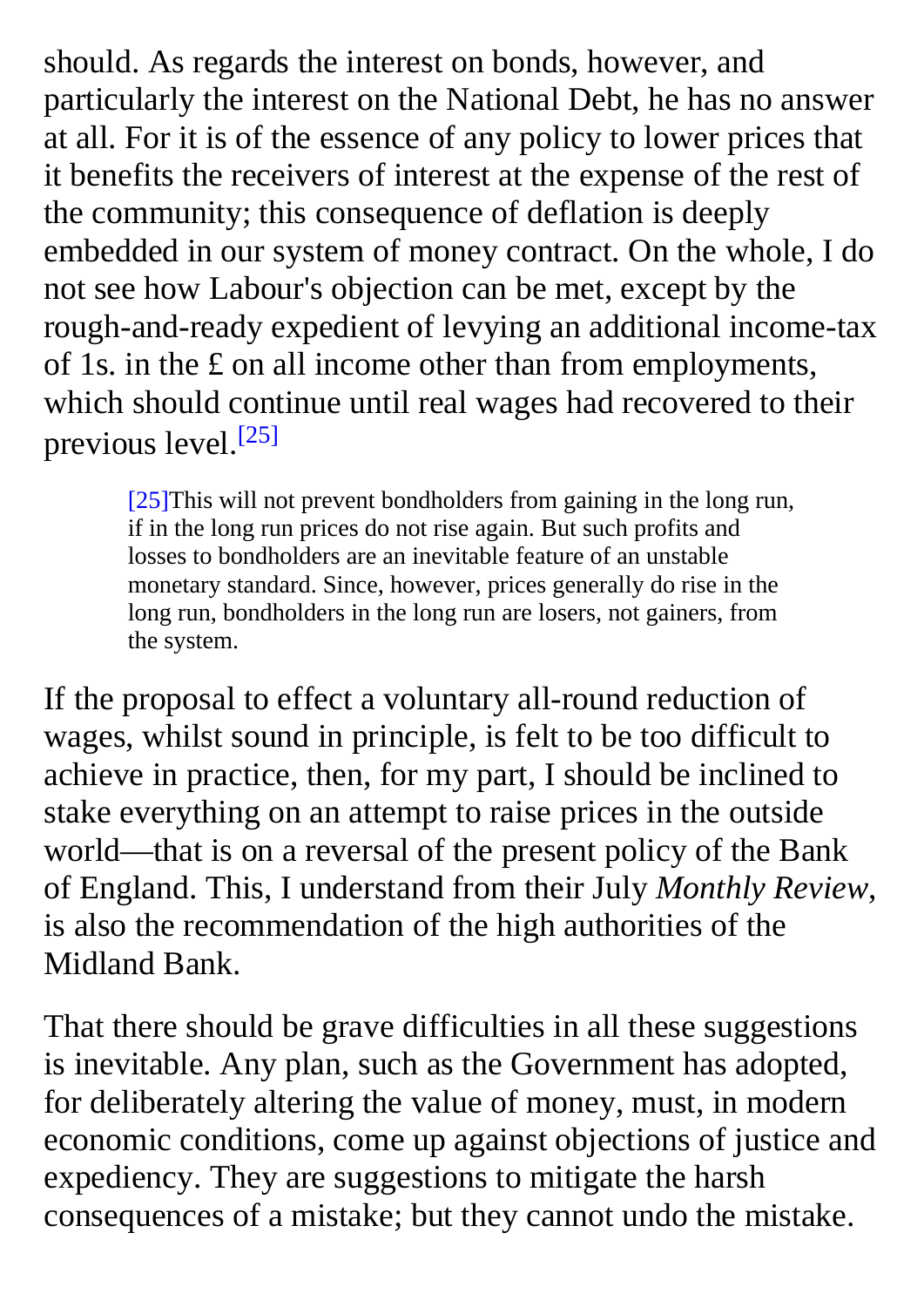They will not commend themselves to those pessimists who believe that it is the level of real wages, and not merely of money wages, which is the proper object of attack. I mention them because our present policy of deliberately intensifying unemployment by keeping a tight hold on credit, just when on other grounds it ought to be relaxed, so as to force adjustments by using the weapon of economic necessity against individuals and against particular industries, is a policy which the country would never permit if it knew what was being done.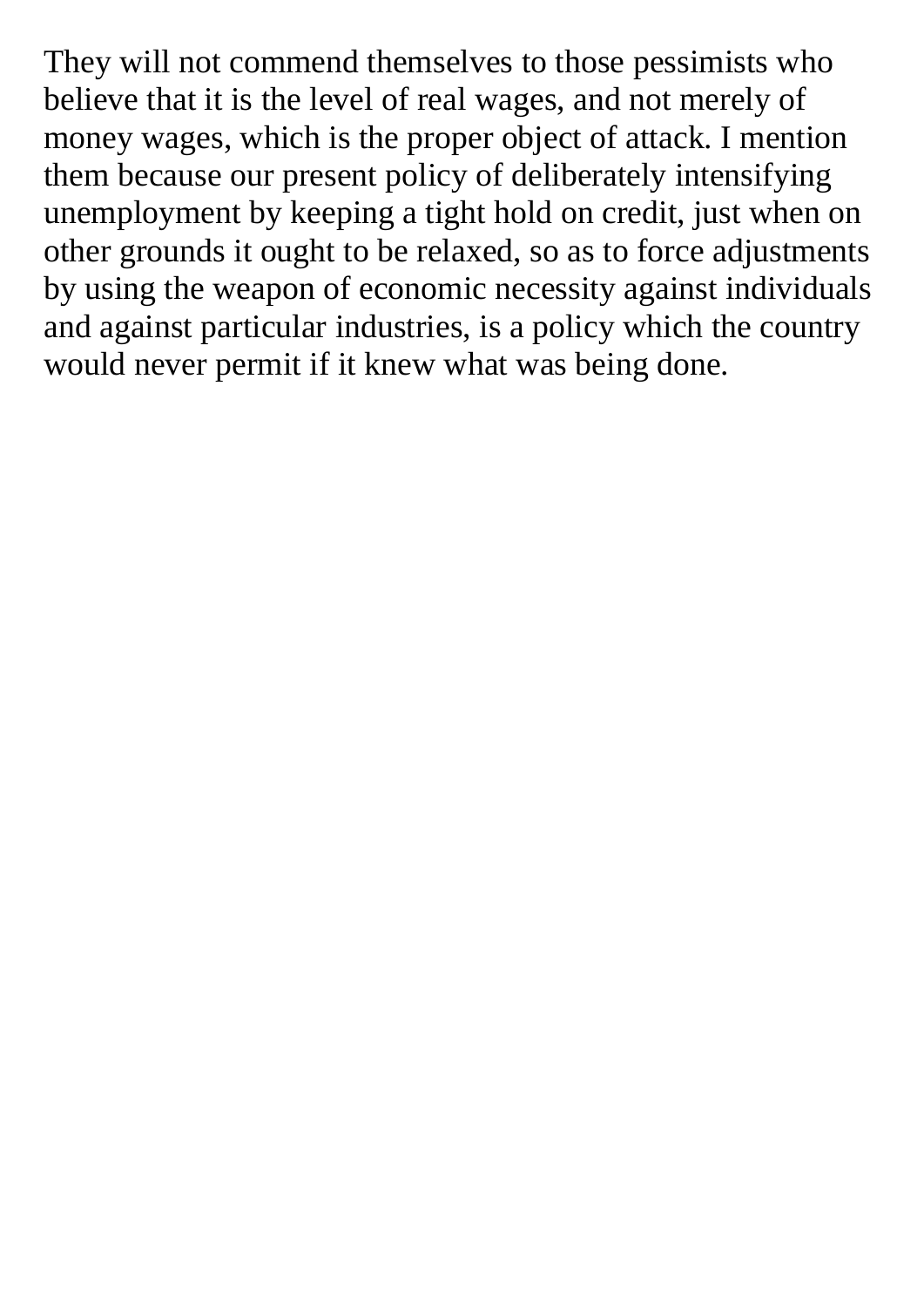# **6. MITIGATION BY TARIFF [26]**

[26] [For some months before the collapse of the gold standard it had become obvious that this collapse was becoming inevitable unless special steps were taken to mitigate the gravity of our problem. Somewhat in desperation, I made various suggestions, and, amongst them, a proposal for a Tariff combined, if possible, with a bounty to exports. Mr. Snowden, endowed with more than a normal share of blindness and obstinacy, opposed his negative to all the possible alternatives, until, at last, natural forces took charge and put us out of our misery.]

#### **(i)** *Proposals for a Revenue Tariff*

#### **(March 7, 1931)**

Do you think it a paradox that we can continue to increase our capital wealth by adding both to our foreign investments and to our equipment at home, that we can continue to live (most of us) much as usual or better, and support at the same time a vast body of persons in idleness with a dole greater than the income of a man in full employment in most parts of the world—and yet do all this with one quarter of our industrial plant closed down and one quarter of our industrial workers unemployed? It would be not merely a paradox, but an impossibility, if our potential capacity for the creation of wealth were not much greater than it used to be. But this greater capacity does exist. It is to be attributed mainly to three factors—the everincreasing technical efficiency of our industry (I believe that output per head is 10 per cent greater than it was even so recently as 1924), the greater economic output of women, and the larger proportion of the population which is at the working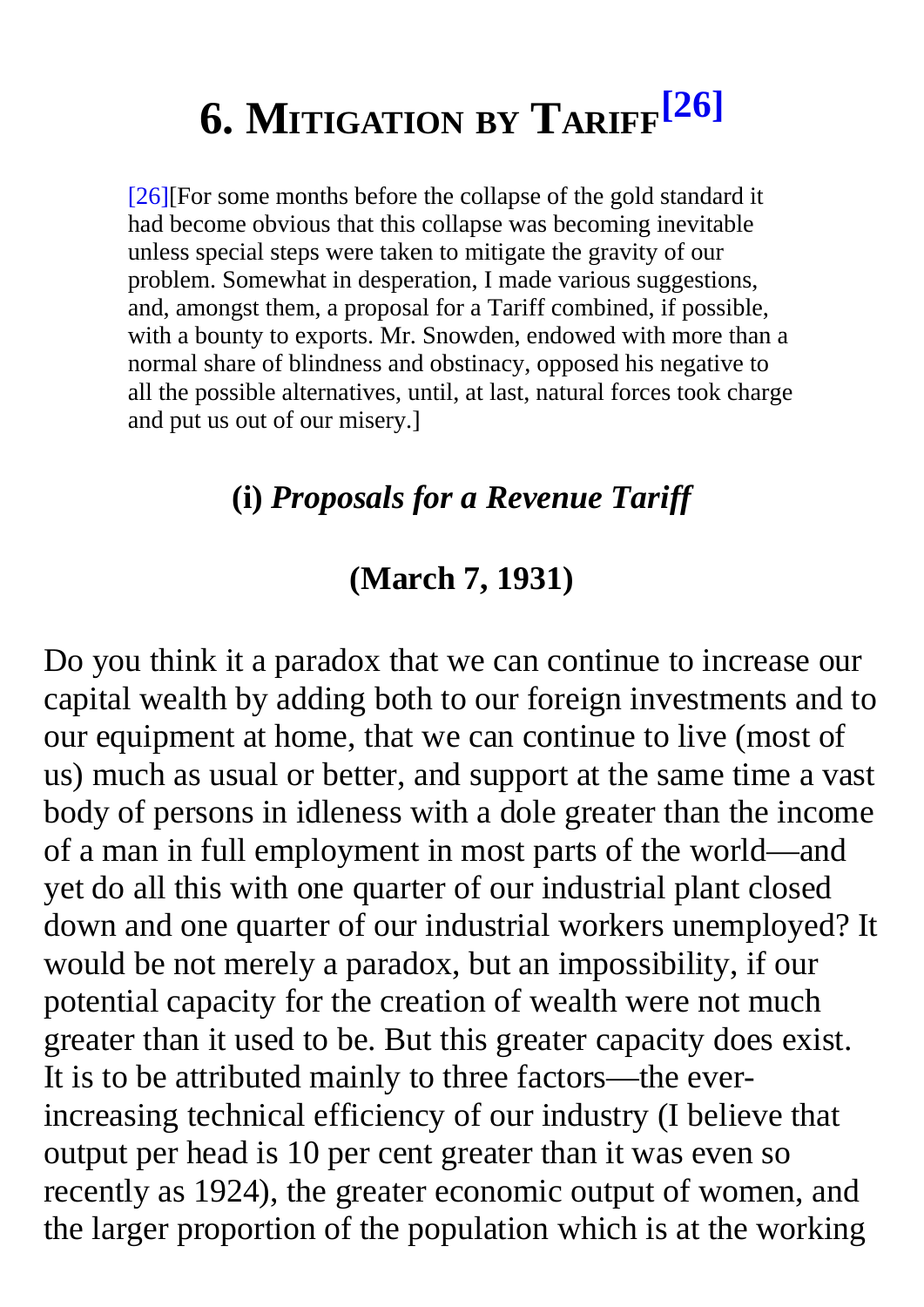period of life. The fall in the price of our imports compared with that of our exports also helps. The result is that with threefourths of our industrial capacity we can now produce as much wealth as we could produce with the whole of it a few years ago. But how rich we could be if only we could find some way of employing *four*-fourths of our capacity to-day!

Our trouble is, then, not that we lack the physical means to support a high standard of life, but that we are suffering a breakdown in organisation and in the machinery by which we buy and sell to one another.

There are two reactions to this breakdown. We experience the one or the other according to our temperaments. The one is inspired by a determination to maintain our standards of life by bringing into use our wasted capacity—that is to say, to expand, casting fear and even prudence away. The other, the instinct to contract, is based on the psychology of fear. How reasonable is it to be afraid?

We live in a society organised in such a way that the activity of production depends on the individual business man hoping for a reasonable profit, or at least, to avoid an actual loss. The margin which he requires as his necessary incentive to produce may be a very small proportion of the total value of the product. But take this away from him and the whole process stops. This, unluckily, is just what has happened. The fall of prices relatively to costs, together with the psychological effect of high taxation, has destroyed the necessary incentive to production. This is at the root of our disorganisation. It may be unwise, therefore, to frighten the business man or torment him further. A forward policy is liable to do this. For reasoning by a false analogy from what is prudent for an individual who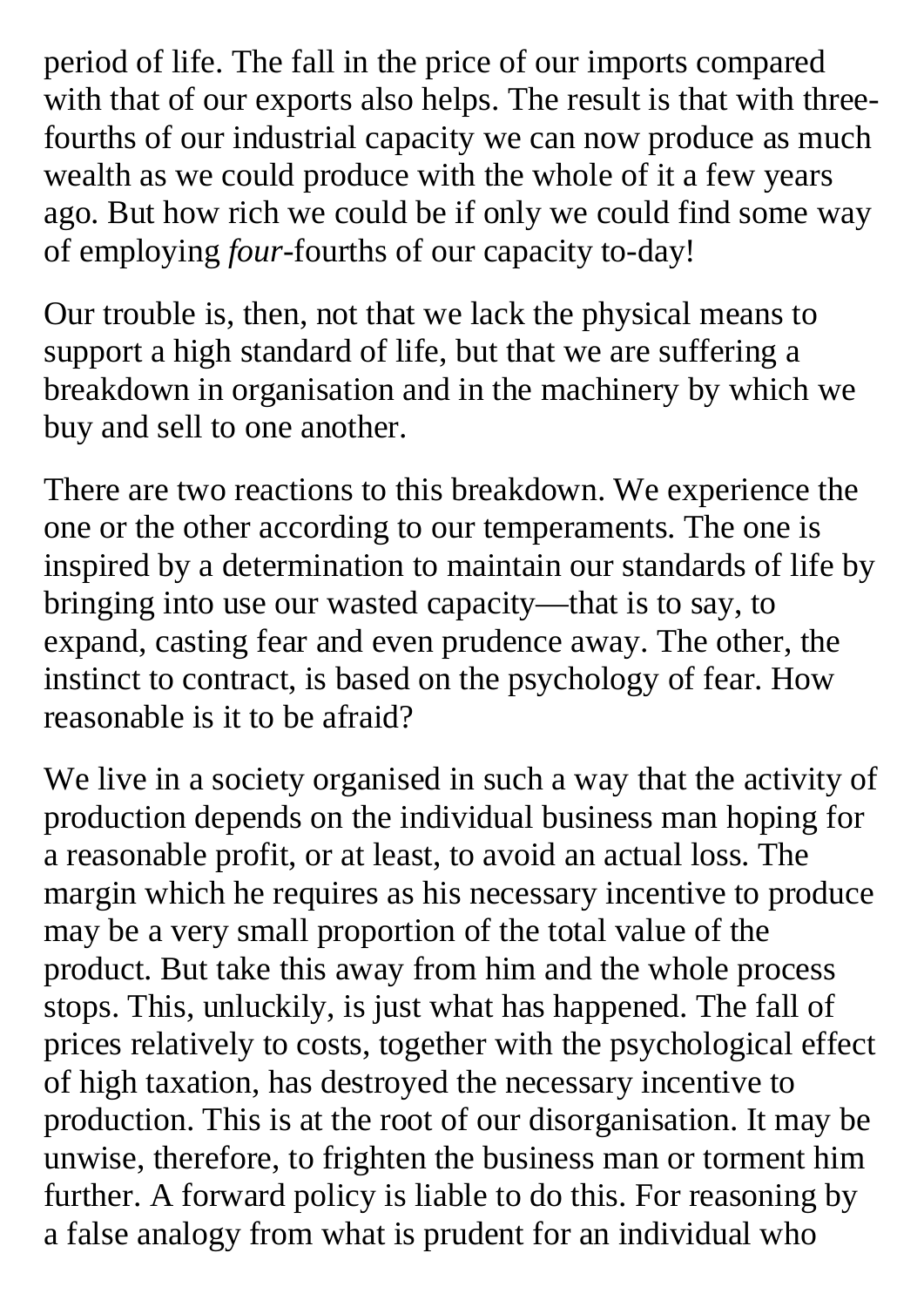finds himself in danger of living beyond his means, he is usually, when his nerves are frayed, a supporter, though to his own ultimate disadvantage, of national contraction.

And there is a further reason for nervousness. We are suffering from *international* instability. Notoriously the competitive power of our export trades is diminished by our high standard of life. At the same time the lack of profits in home business inclines the investor to place his money abroad, whilst high taxation exercises a sinister influence in the same direction. Above all, the reluctance of other creditor countries to lend (which is the root-cause of this slump) places too heavy a financial burden on London. These, again, are apparent arguments against a forward policy; for greater activity at home due to increased employment will increase our excess of imports, and Government borrowing may (in their present mood) frighten investors.

Thus the *direct* effect of an expansionist policy must be to cause Government borrowing, to throw some burden on the Budget, and to increase our excess of imports. In every way, therefore—the opponents of such a policy point out—it will aggravate the want of confidence, the burden of taxation, and the international instability which, they believe, are at the bottom of our present troubles.

At this point the opponents of expansion divide into two groups—those who think that we must not only postpone all ideas of expansion, but must positively contract, by which they mean reduce wages and make large economies in the existing expenditure of the Budget, and those who are entirely negative and, like Mr. Snowden, dislike the idea of contraction (interpreted in the above sense) almost as much as they dislike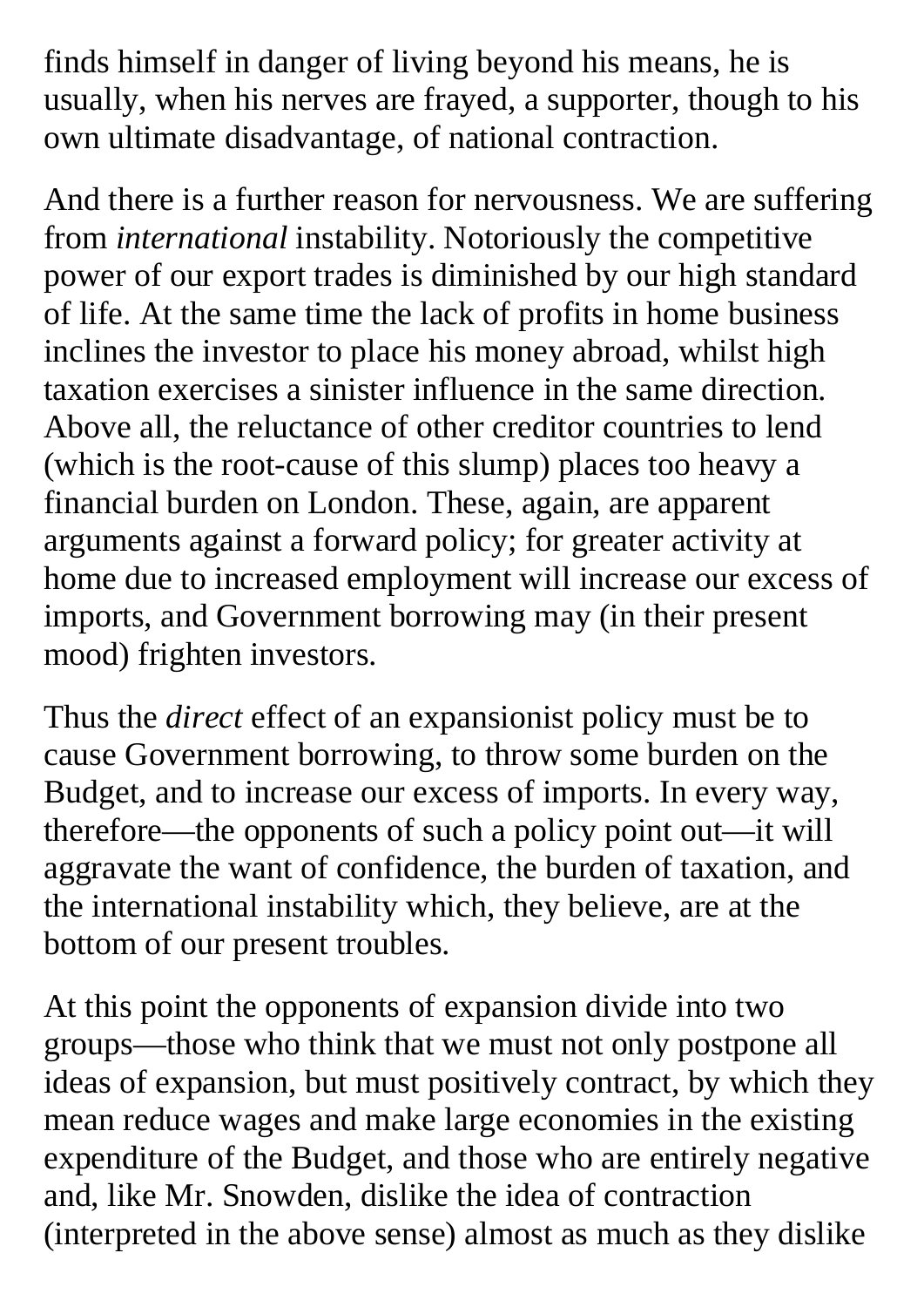the idea of expansion.

The policy of negation, however, is really the most dangerous of all. For, as time goes by, it becomes increasingly doubtful whether we *can* support our standard of life. With 1,000,000 unemployed we certainly can; with 2,000,000 unemployed we probably can; with 3,000,000 unemployed we probably cannot. Thus the negative policy, by allowing unemployment steadily to increase, must lead in the end to an unanswerable demand for a reduction in our standard of life. If we do nothing long enough, there will in the end be nothing else that we can do.

Unemployment, I must repeat, exists because employers have been deprived of profit. The loss of profit may be due to all sorts of causes. But, short of going over to Communism, there is no possible means of curing unemployment except by restoring to employers a proper margin of profit. There are two ways of doing this—by increasing the *demand* for output, which is the expansionist cure, or by decreasing the *cost* of output, which is the contractionist cure. Both of these try to touch the spot. Which of them is to be preferred?

To decrease the cost of output by reducing wages and curtailing Budget services may indeed increase foreign demand for our goods (unless, which is quite likely, it encourages a similar policy of contraction abroad), but it will probably diminish the domestic demand. The advantages to employers of a *general* reduction of wages are, therefore, not so great as they look. Each employer sees the advantage to himself of a reduction of the wages which he himself pays, and overlooks both the consequences of the reduction of the incomes of his customers and of the reduction of wages which his competitors will enjoy. Anyway, it would certainly lead to social injustice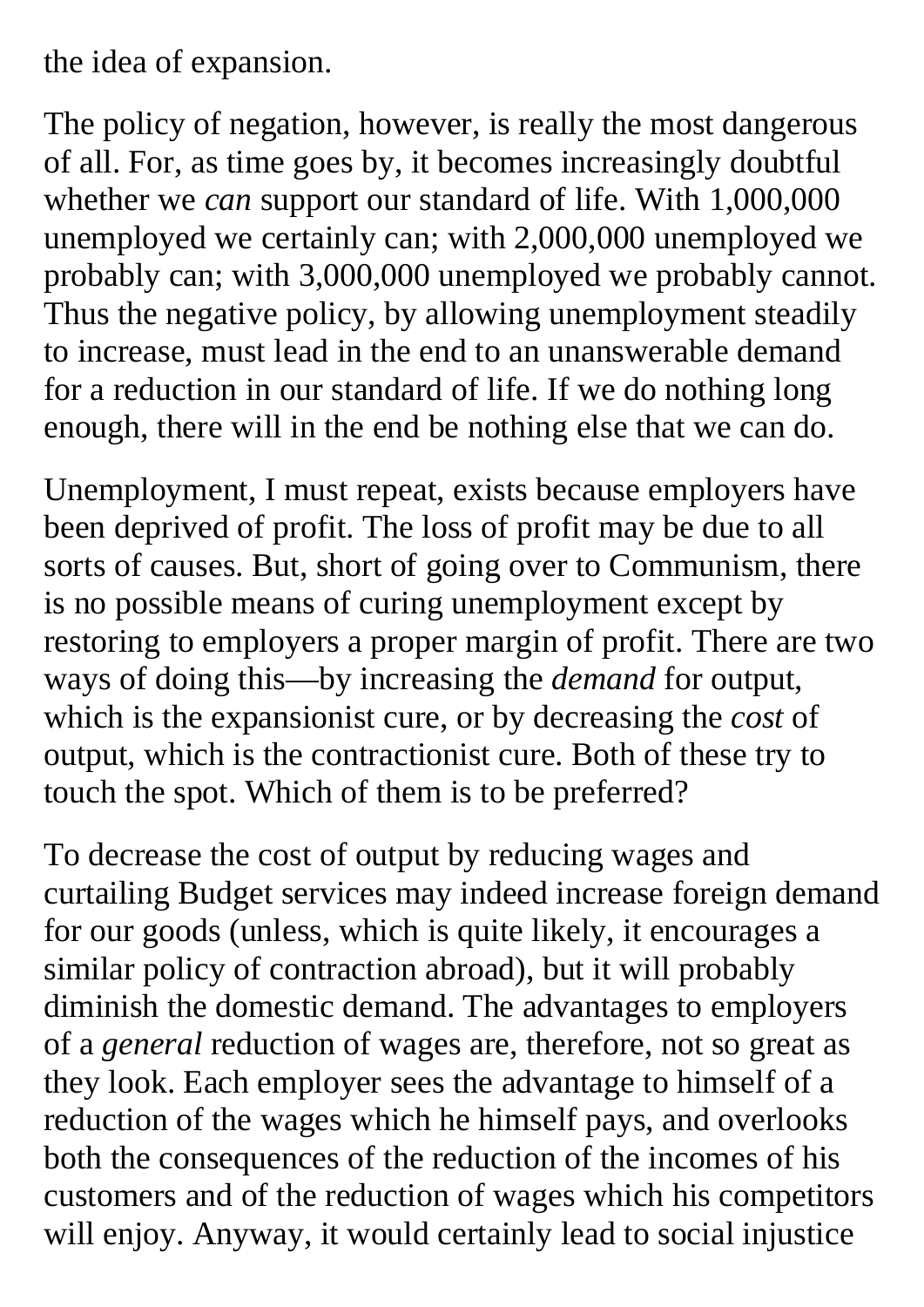and violent resistance, since it would greatly benefit some classes of income at the expense of others. For these reasons a policy of contraction sufficiently drastic to do any real good may be quite impracticable.

Yet the objections to the expansionist remedy—the instability of our international position, the state of the Budget, and the want of confidence—cannot be thus disposed of. Two years ago there was no need to be frightened. To-day it is a different matter. It would not be wise to frighten the penguins and arouse these frigid creatures to flap away from our shores with their golden eggs inside them. A policy of expansion sufficiently drastic to be useful might drive us off the gold standard. Moreover, two years ago the problem was mainly a British problem; to-day it is mainly international. No domestic cure to-day can be adequate by itself. An international cure is essential; and I see the best hope of remedying the international slump in the leadership of Great Britain. But if Great Britain is to resume leadership, she must be strong and believed to be strong. It is of paramount importance, therefore, to restore full confidence in London. I do not believe that this is difficult; for the real strength of London is being underestimated to-day by foreign opinion, and the position is ripe for a sudden reversal of sentiment. For these reasons I, who opposed our return to the gold standard and can claim, unfortunately, that my Cassandra utterances have been partly fulfilled, believe that our exchange position should be relentlessly defended to-day, in order, above all, that we may resume the vacant financial leadership of the world, which no one else has the experience or the public spirit to occupy, speaking out of acknowledged strength and not out of weakness.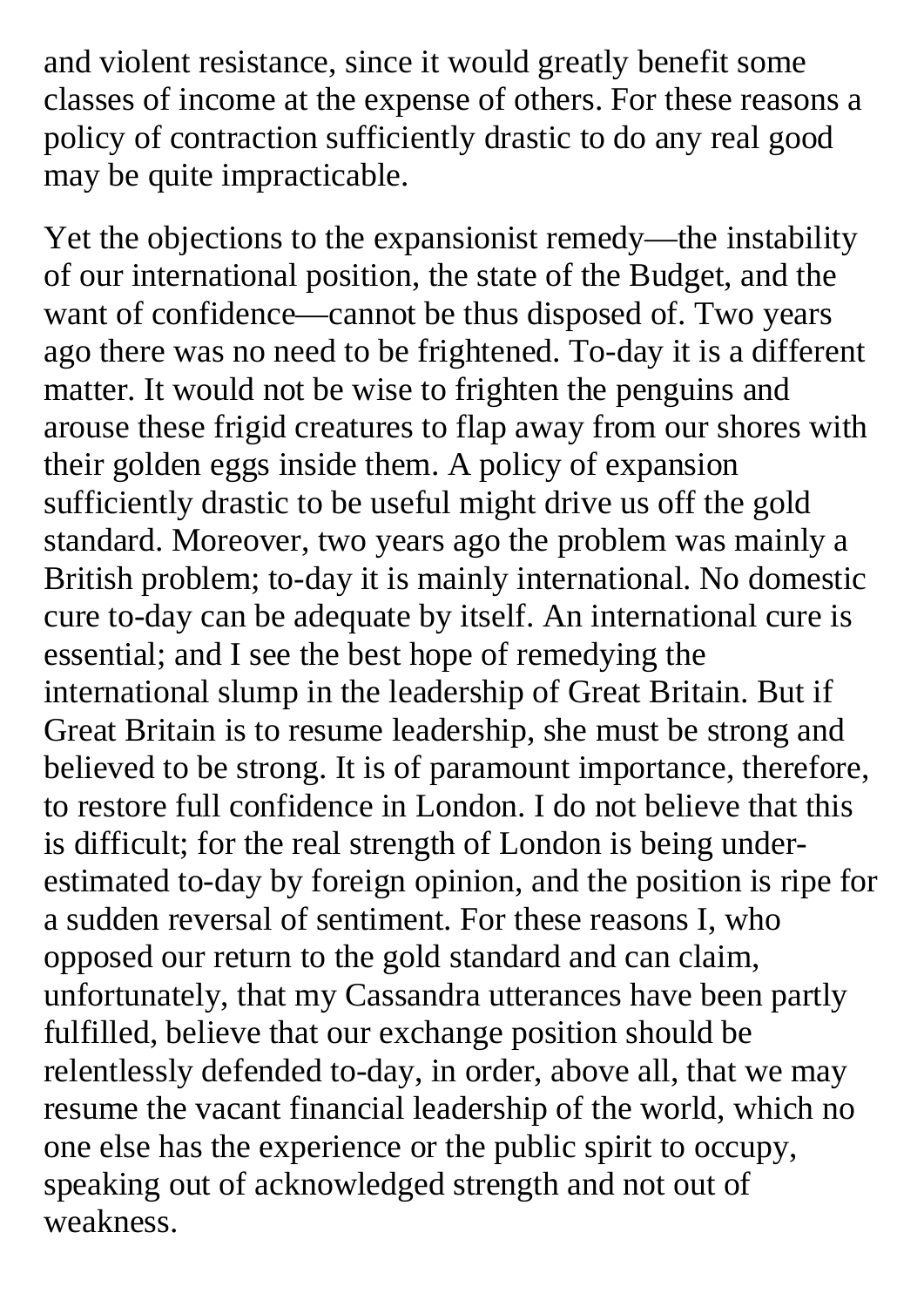An advocate of expansion in the interests of domestic employment has cause, therefore, to think twice. I have thought twice, and the following are my conclusions.

I am of the opinion that a policy of expansion, though desirable, is not safe or practicable to-day, unless it is accompanied by other measures which would neutralise its dangers. Let me remind the reader what these dangers are. There is the burden on the trade balance, the burden on the Budget, and the effect on confidence. If the policy of expansion were to justify itself eventually by increasing materially the level of profits and the volume of employment, the net effect on the Budget and on confidence would in the end be favourable and perhaps very favourable. But this might not be the initial effect.

What measures are available to neutralise these dangers? A decision to reform the grave abuses of the dole, and a decision to postpone for the present all new charges on the Budget for social services in order to conserve its resources to meet schemes for the expansion of employment, are advisable and should be taken. But the main decision which seems to me today to be absolutely forced on any wise Chancellor of the Exchequer, whatever his beliefs about Protection, is the introduction of a substantial revenue tariff. It is certain that there is no other measure all the immediate consequences of which will be favourable and appropriate. The tariff which I have in mind would include no discriminating protective taxes, but would cover as wide a field as possible at a flat rate or perhaps two flat rates, each applicable to wide categories of goods. Rebates would be allowed in respect of imported material entering into exports, but raw materials, which make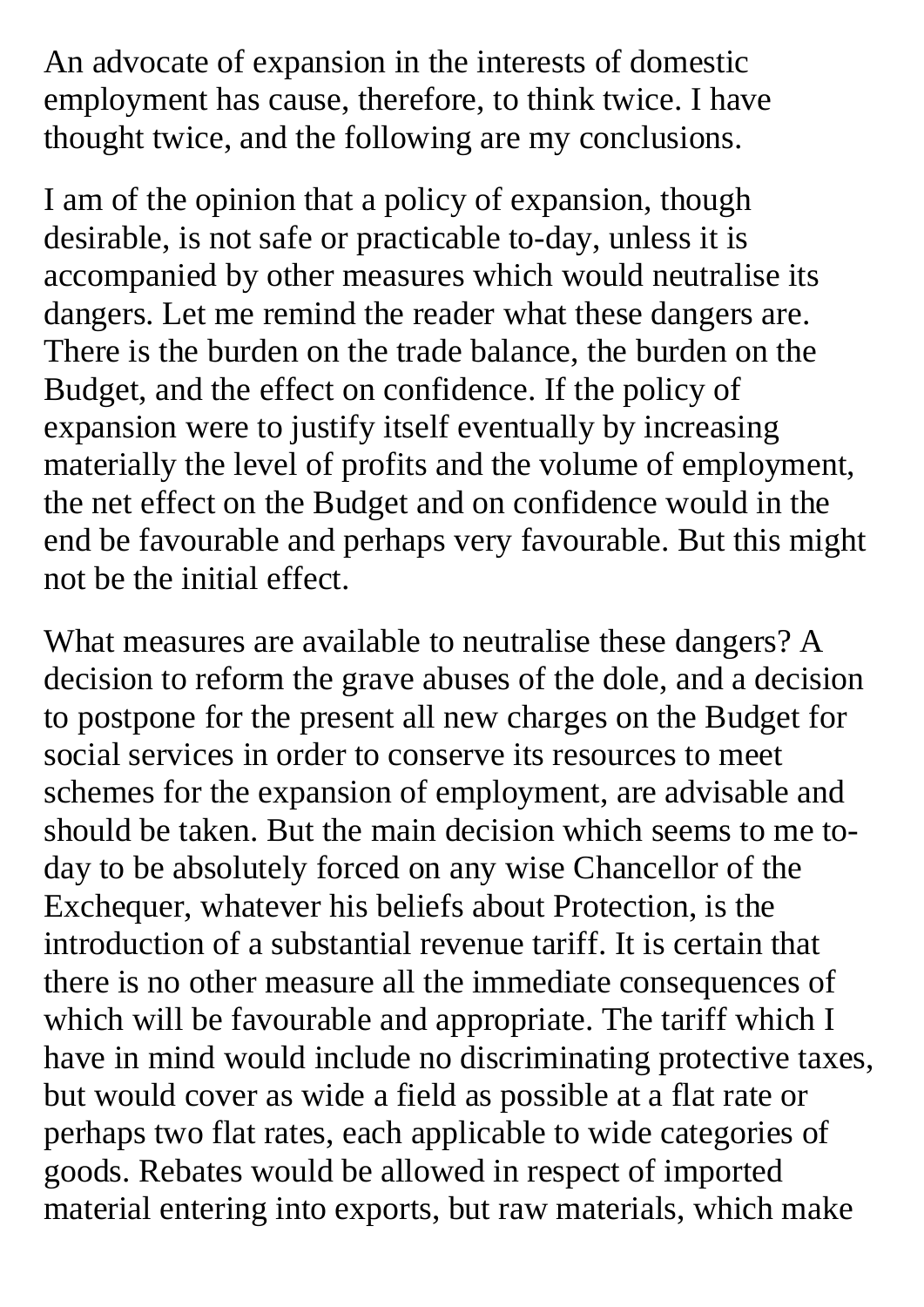up an important proportion of the value of exports, such as wool and cotton, would be exempt. The amount of revenue to be aimed at should be substantial, not less than £50,000,000 and, if possible, £75,000,000. Thus, for example, there might be import duties of 15 per cent on all manufactured and semimanufactured goods without exception, and of 5 per cent on all food stuffs and certain raw materials, whilst other raw materials would be exempt.<sup>[27]</sup> I am prepared to maintain that the effect of such duties on the cost of living would be insignificant—no greater than the existing fluctuation between one month and another. Moreover, any conceivable remedy for unemployment will have the effect, and, indeed, will be intended, to raise prices. Equally, the effect on the cost of our exports, after allowing for the rebates which should be calculated on broad and simple lines, would be very small. It should be the declared intention of the Free Trade parties acquiescing in this decision to remove the duties in the event of world prices recovering to the level of 1929.

[27] [In a subsequent article I agreed that this precise scale of duties could not be relied on to produce so large a revenue as that suggested above, and that £40,000,000 was a safer estimate.]

Compared with any alternative which is open to us, this measure is unique in that it would at the same time relieve the pressing problems of the Budget and restore business confidence. I do not believe that a wise and prudent Budget can be framed to-day without recourse to a revenue tariff. But this is not its only advantage. In so far as it leads to the substitution of home-produced goods for goods previously imported, it will increase employment in this country. At the same time, by relieving the pressure on the balance of trade it will provide a much-needed margin to pay for the additional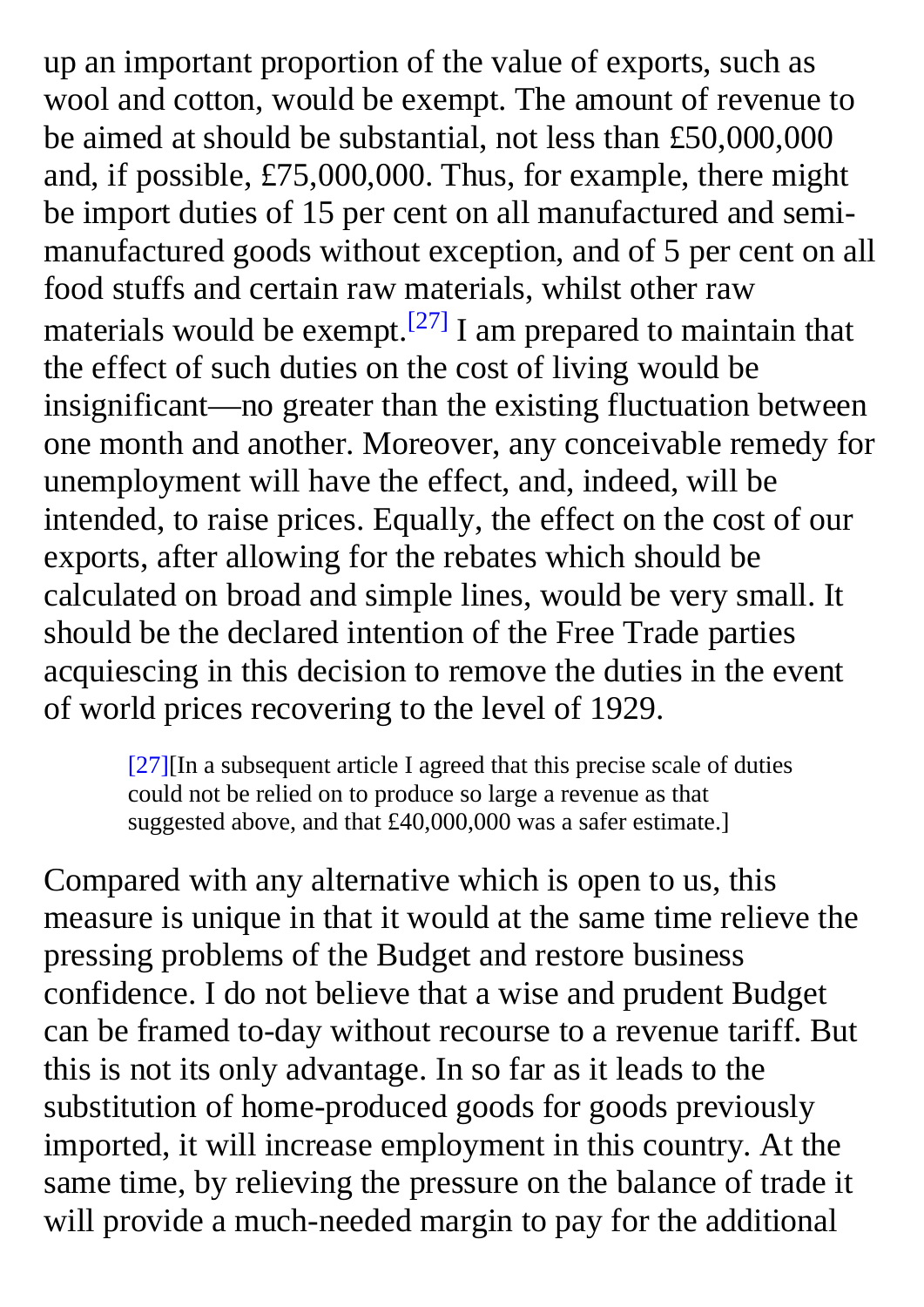imports which a policy of expansion will require and to finance loans by London to necessitous debtor countries. In these ways, the buying power which we take away from the rest of the world by restricting certain imports we shall restore to it with the other hand. Some fanatical Free Traders might allege that the adverse effect of import duties on our exports would neutralise all this; but it would not be true.

Free Traders may, consistently with their faith, regard a revenue tariff as our iron ration, which can be used once only in emergency. The emergency has arrived. Under cover of the breathing space and the margin of financial strength thus afforded us, we could frame a policy and a plan, both domestic and international, for marching to the assault against the spirit of contractionism and fear.

If, on the other hand, Free Traders reject these counsels of expediency, the certain result will be to break the present Government and to substitute for it, in the confusion of a Crisis of Confidence, a Cabinet pledged to a full protectionist programme.

### **(ii)** *On the Eve of Gold Suspension*

### **(Sept. 10, 1931)**

The moral energies of the nation are being directed into wrong channels, and serious troubles are ahead of us unless we apply our minds with more effect than hitherto to the analysis of the real character of our problems.

The exclusive concentration on the idea of "Economy,"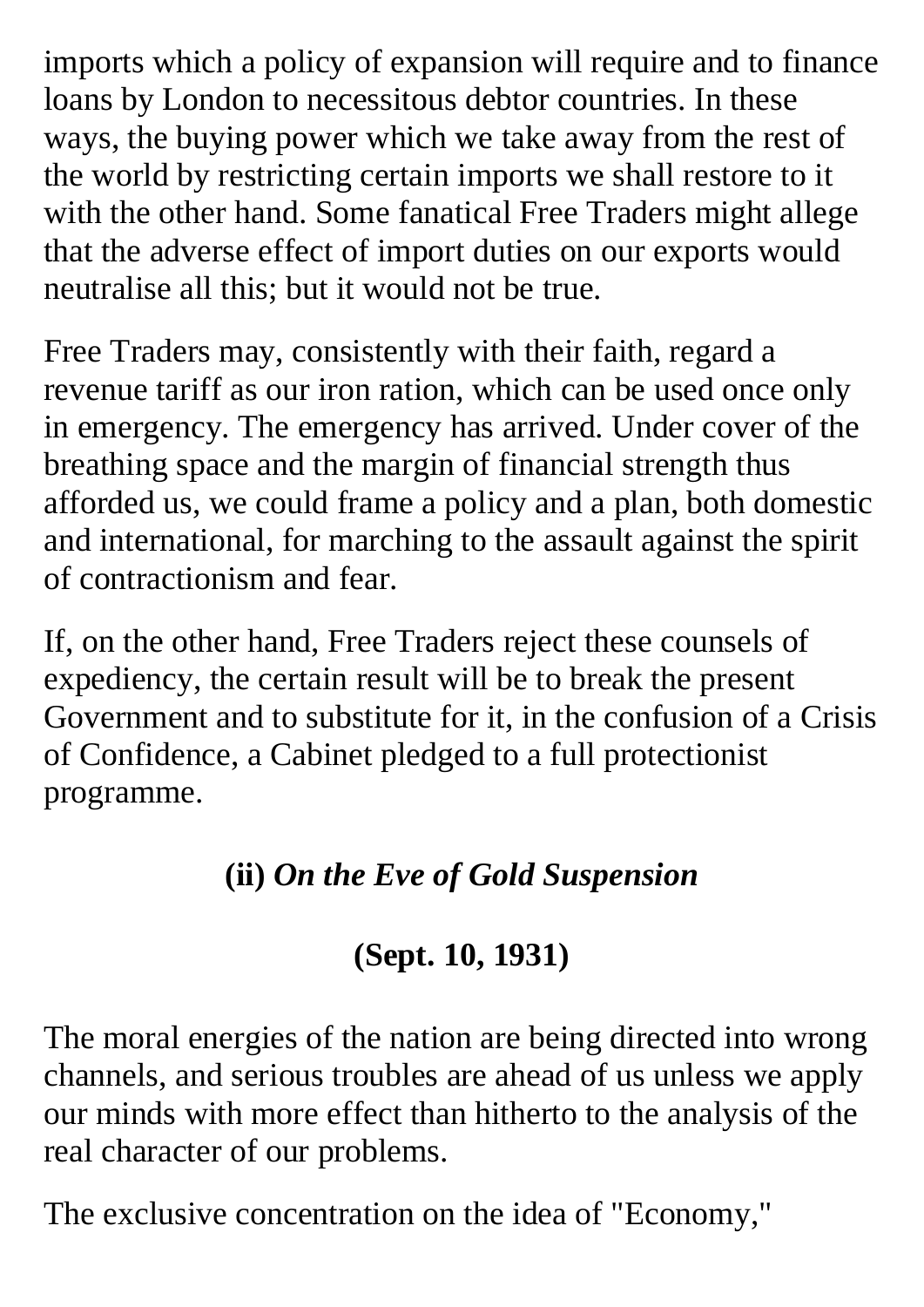national, municipal, and personal—meaning by this the negative act of withholding expenditure which is now stimulating the forces of production into action—may, if under the spur of a sense of supposed duty it is carried far, produce social effects so shocking as to shake the whole system of our national life.

There is scarcely an item in the Economy Programme of the May Report—whether or not it is advisable on general grounds —which is not certain to increase unemployment, to lower the profits of business, and to diminish the yield of the revenue; so much so that I have calculated that economies of £100,000,000 may quite likely reduce the net Budget deficit by not more than £50,000,000, and we are just hoodwinking ourselves (unless our real object is to *pretend* to balance the Budget for the benefit of foreign financiers) if we suppose that we can make the economies under discussion without any repercussions on the number of the unemployed to be supported or on the yield of the existing taxes.

Yet if we carry "Economy" of every kind to its logical conclusion, we shall find that we have balanced the Budget at nought on both sides, with all of us flat on our backs starving to death from a refusal, for reasons of economy, to buy one another's services.

The Prime Minister has said that it is like the war over again, and many people believe him. But this is exactly the opposite of the truth. During the war it was useful to refrain from any avoidable expenditure because this would release resources for the insatiable demands of military operations. What are we releasing resources for to-day? To stand at street corners and draw the dole.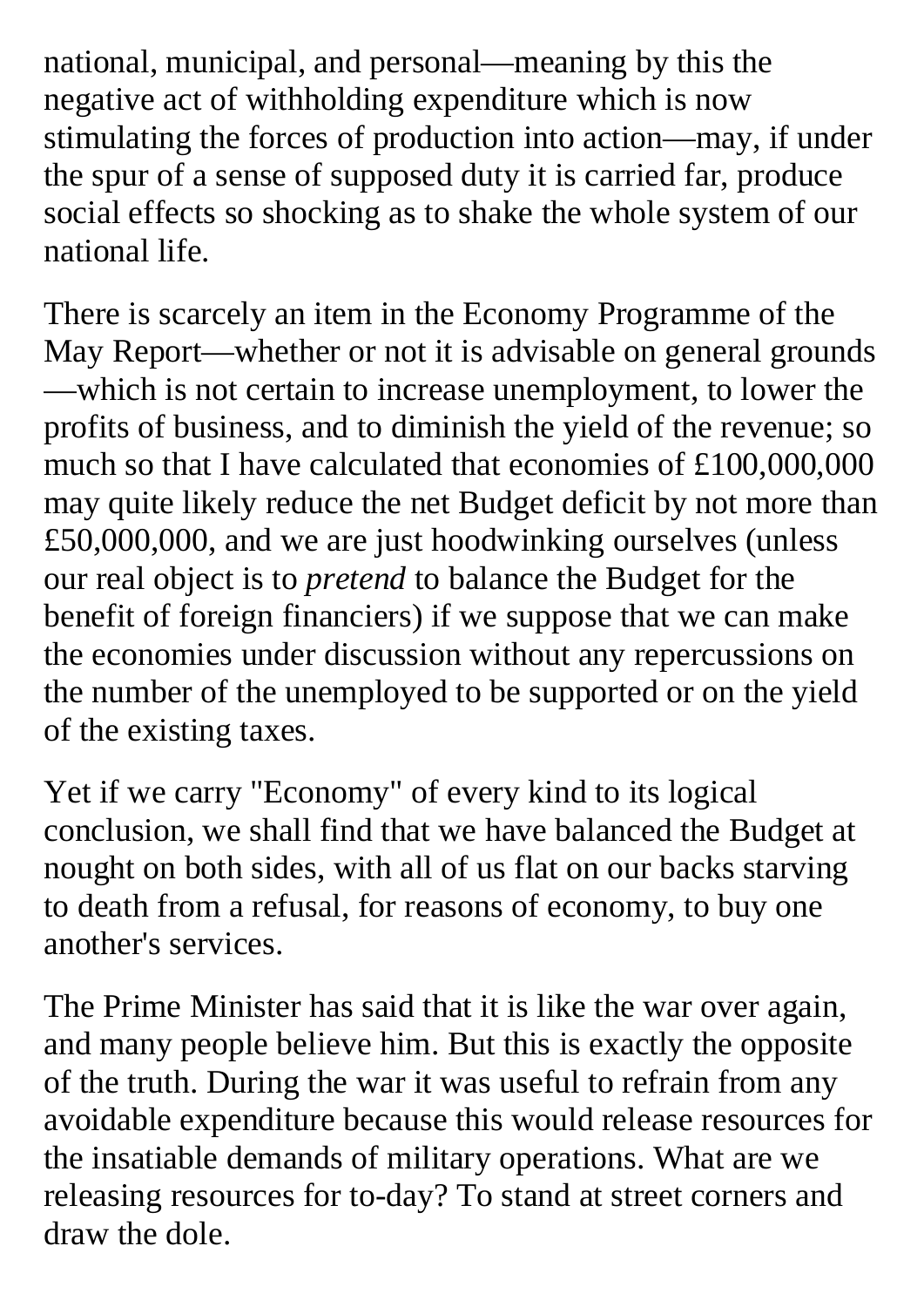When we already have a great amount of unemployment and unused resources of every description, economy is only useful from the national point of view *in so far as it diminishes our consumption of imported goods*. For the rest, its fruits are entirely wasted in unemployment, business losses, and reduced savings. But it is an extraordinarily indirect and wasteful way of reducing imports.

If we throw men out of work and reduce the incomes of Government employees so that those directly and indirectly affected cannot afford to buy so much imported food, to this extent the country's financial position is eased. But this is not likely to amount to more than 20 per cent of the total economies enforced. The remaining 80 per cent is wasted, and represents either a mere transference of loss or unemployment due to a refusal of British citizens to purchase one another's services.

What I am saying is absolutely certain, yet I doubt if one in a million of those who are crying out for economy have the slightest idea of the real consequences of what they demand.

This is not to deny that there is a Budget problem. Quite the contrary. The point is that the state of the Budget is mainly a symptom and a consequence of other causes, that economy is in itself liable to aggravate rather than to remove these other causes, and that consequently the Budget problem, attacked merely along the lines of economy, is probably insoluble.

What are our troubles fundamentally due to? Very largely to the world depression, immediately to the unbelievable rashness of High Finance in the City, and originally to the policy of returning to the Gold Standard without the slightest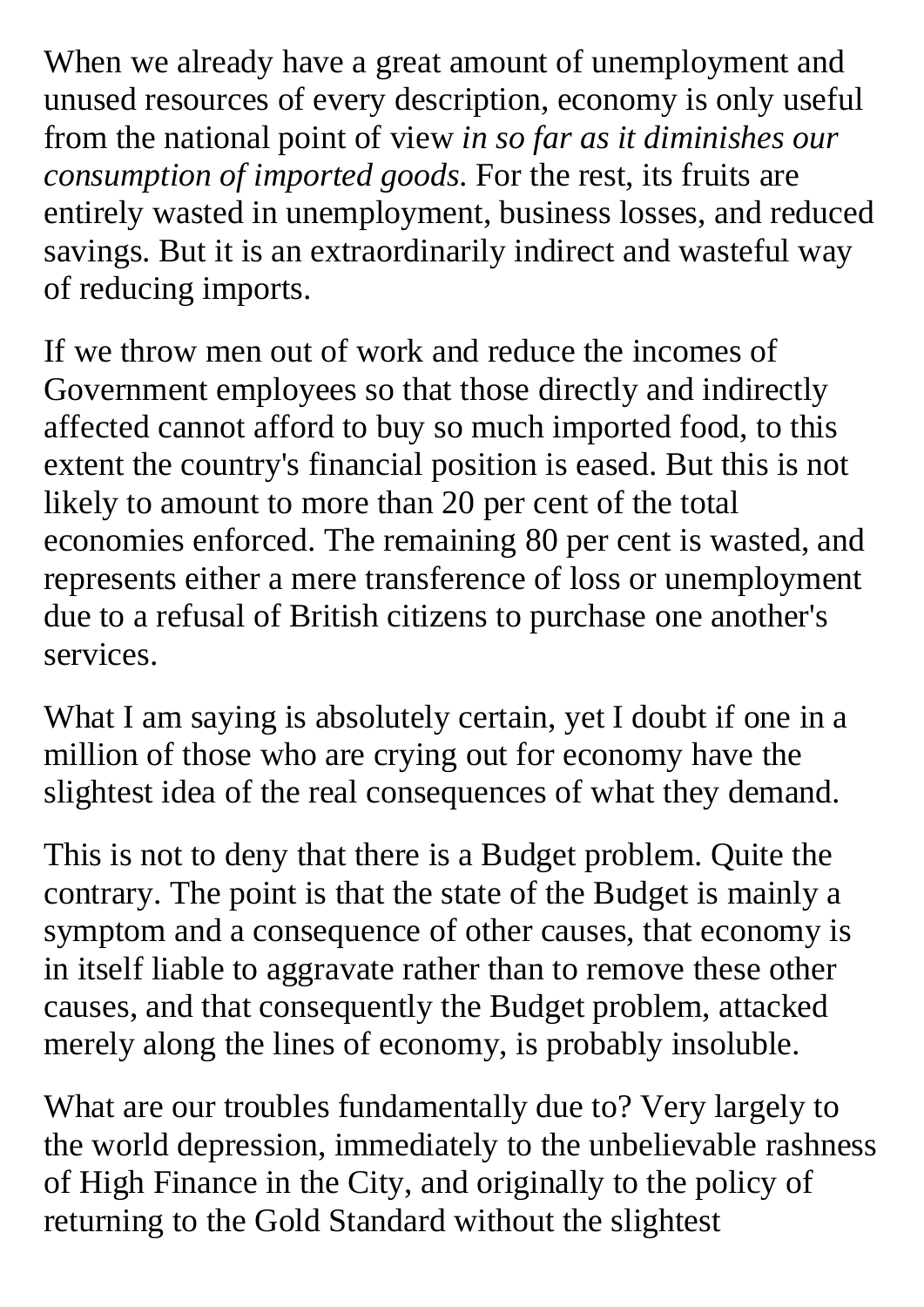appreciation of the nature of the difficulties which this involved. To say that our problem is a Budget problem is like saying that the German problem is a Budget problem, forgetting all about Reparations.

Now as regards the world depression, there is at the moment absolutely nothing that we can do, for we have now lost the power of international initiative which we seemed to be regaining last May. The results of unsound international banking by the City are also, for the time being, irreparable. The choice left to us was whether or not to adhere to the present gold parity of the exchanges.

This was decided in the affirmative for reasons which I understand but with which I do not agree. The decision was taken in a spirit of hysteria and without a calm consideration of the alternative before us. Ministers have given forecasts of what might have been expected if we had taken a different course which could not survive ten minutes' rational discussion.

I believe that we shall come to regret this decision, just as we already regret most of the critical decisions taken during the last ten years by the persons who form the present Cabinet.

But that is not the point at this moment. The decision to maintain the gold standard at all costs has been taken. The point is that the Cabinet and the public seem to have no clear idea as to what has to be done to implement its own decision, apart from the obvious necessity of raising a foreign loan for immediate requirements; which simply has the effect of replacing money which we had previously borrowed in terms of sterling, by money borrowed in terms of francs and dollars.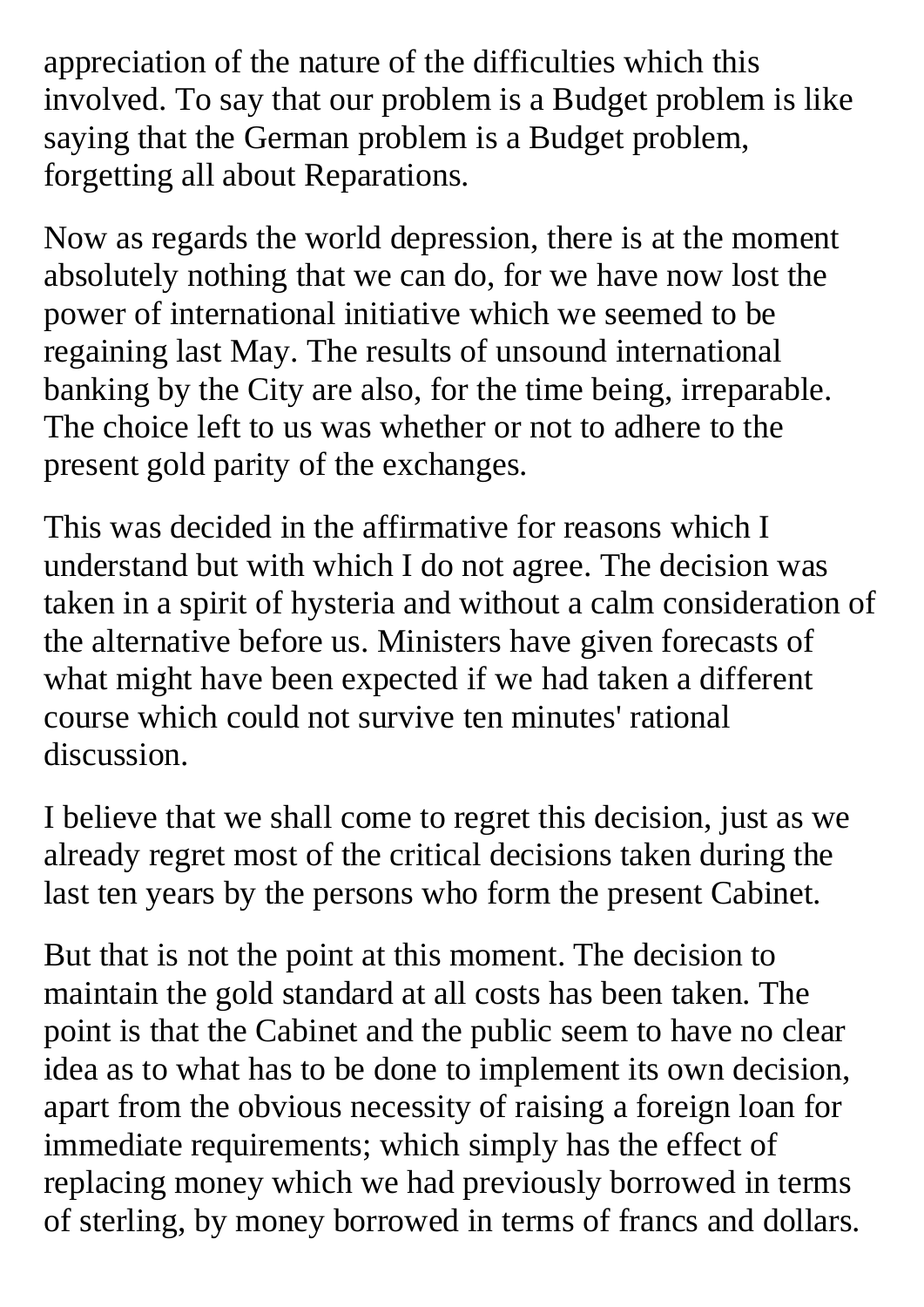But they cannot suppose that we can depend permanently on foreign loans. The rest of the problem is primarily concerned with improving our current balance of trade on income account. This is what the Cabinet ought to be thinking about.

There are only two possible lines of attack on this. The one (which is the milder measure open to us) consists in direct measures to restrict imports (and, if possible, subsidise exports); the other is a reduction of all money wages within the country. We may have to attempt both in the end, if we refuse to devaluate.

But the immediate question is which to try first. Now the latter course, if it were to be adequate, would involve so drastic a reduction of wages and such appallingly difficult, probably insoluble, problems, both of social justice and practical method, that it would be crazy not to try first the effects of the alternative, and much milder, measure of restricting imports.

It happens that this course also has other important advantages. It will not only relieve the strain on the foreign exchanges. It would also do more than any other single measure to balance the Budget; and it is the only form of taxation open to us which will actually increase profits, improve employment, and raise the spirits and the confidence of the business community.

Finally, it is the only measure for which there is (sensibly enough) an overwhelming support from public opinion. It is credibly reported that the late Cabinet were in favour of a tariff in the proportion of three to one. It looks as if the present Cabinet may favour it in the proportion of four to one. The only third alternative Cabinet is unanimously for it. But sacrifice being the order of the day, we have in the spirit of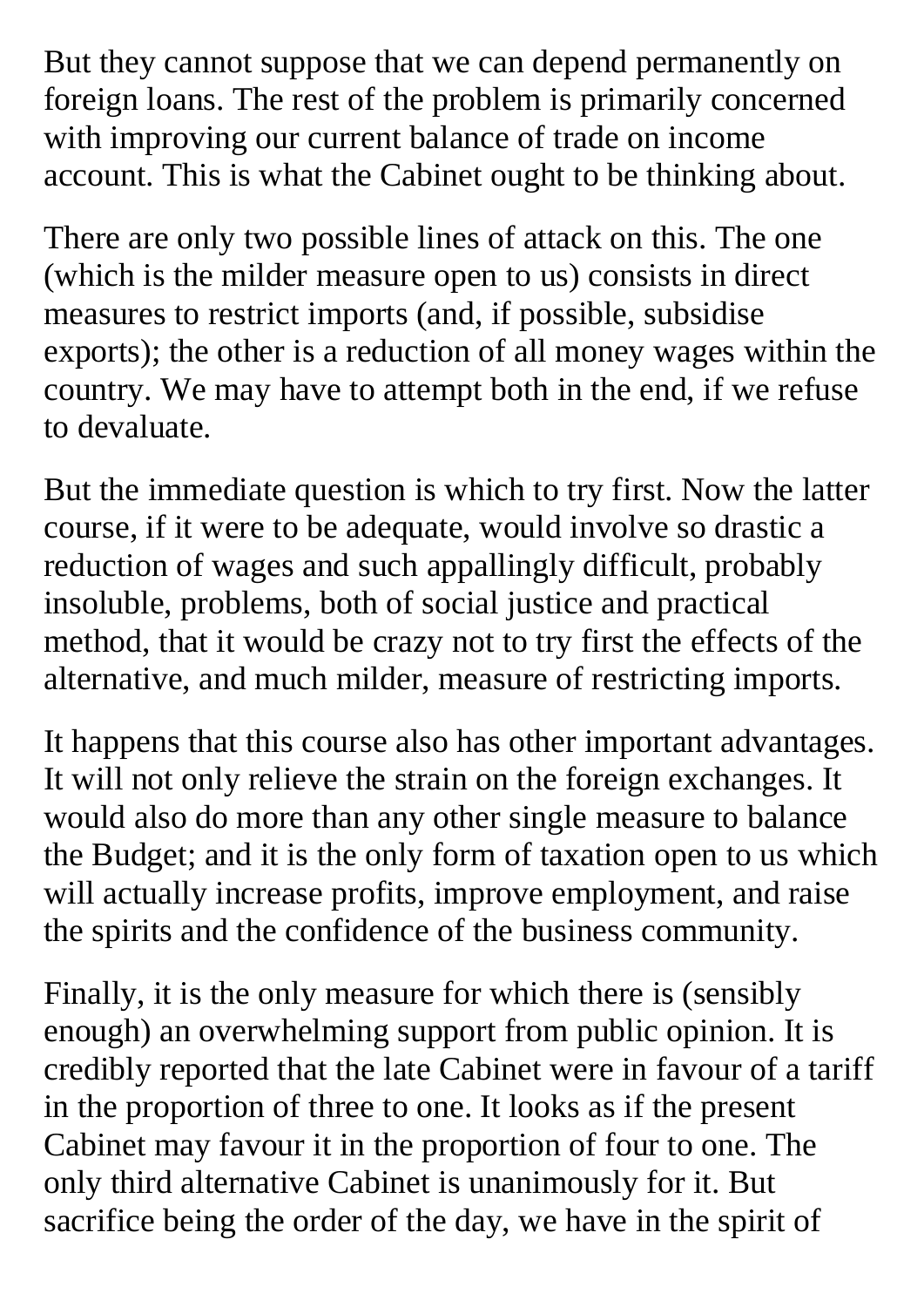self-immolation conceived the brilliant contrivance of a "National" Government, the basis of which is that every member of it agrees, so long as it lasts, to sacrifice what he himself believes to be the only sound solution for our misfortunes.

For if we rule out Devaluation, which I personally now believe to be the right remedy, but which is not yet the policy of any organised party in the State, there are three possible lines of procedure.

The first is to take the risks of brisk home development, as being preferable to enforced idleness.

The second is to organise a general reduction of wages, and, in the interests of social justice, of other money-incomes as well, so far as this is feasible.

The third is a drastic restriction of imports.

The "National" Government is pledged, [if](#page-250-0) I understand the position rightly, to avoid all three. Their policy is to reduce the standard of life of as many people as are within their reach in the hope that some small portion of the reductions of standard will be at the expense of imports. Deliberately to prefer this to a direct restriction of imports is to be *non compos mentis*.

## **(iii)** *After the Suspension of Gold*

# **(A letter to** *The Times***, Sept. 28, 1931)**

Until recently I was urging on Liberals<sup>[28]</sup> and others the importance of accepting a general tariff as a means of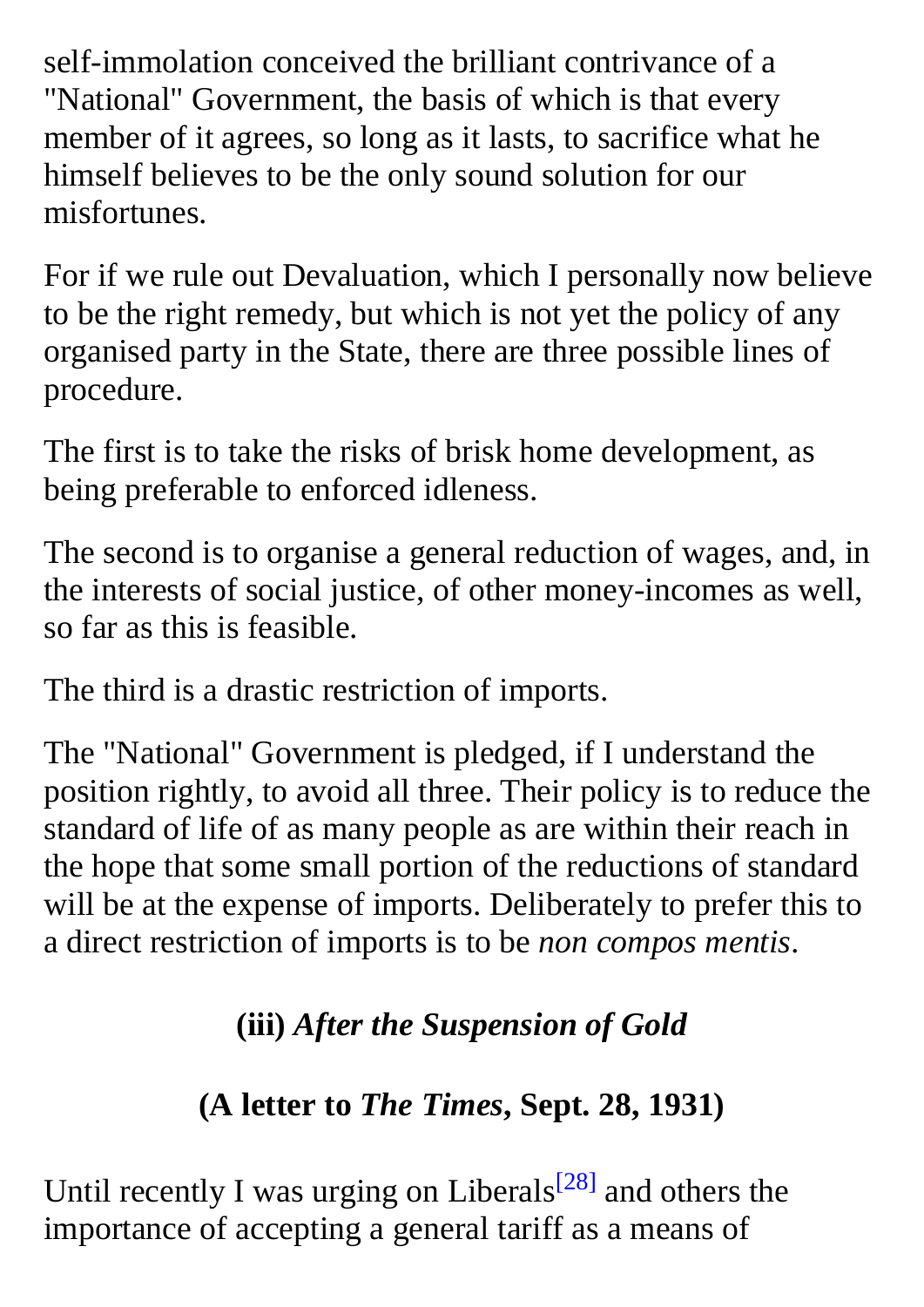<span id="page-250-0"></span>mitigating the effects of the obvious disequilibrium between money-costs at home and abroad. But the events of the last week have made a great difference. At the present gold-value of sterling British producers are probably in many directions among the cheapest in the world. In these circumstances we cannot continue as if nothing had happened. It is impossible to have a rational discussion about tariffs so long as the currency question is altogether unsolved. For until we know more about the probable future level of sterling in relation to gold, and, above all, until we know how many other countries are going to follow our example, it is impossible to say what our competitive position is going to be.

> [28][Not all my Free Trade friends proved to be so prejudiced as I had thought. For after a Tariff was no longer necessary, many of them were found voting for it.]

May I urge that the immediate question for attention is not a tariff but the currency question? It is the latter which is urgent and important. It is at present a non-party issue on which none of the political parties has taken up a dogmatic attitude. It is suitable, therefore, for non-party handling. It is most certainly unsuitable for a General Election. It offers immense opportunities for leadership by this country. We are probably in a position to carry the whole of the Empire and more than half of the rest of the world with us, and thus rebuild the financial supremacy of London on a firm basis. Meanwhile, proposals for high protection have ceased to be urgent. To throw the country into a turmoil over them to the neglect of this other more urgent and important problem would be a wrong and foolish thing. Let us give our whole attention and our united energies to devising a sound international currency policy for ourselves and the rest of the world. For it is futile to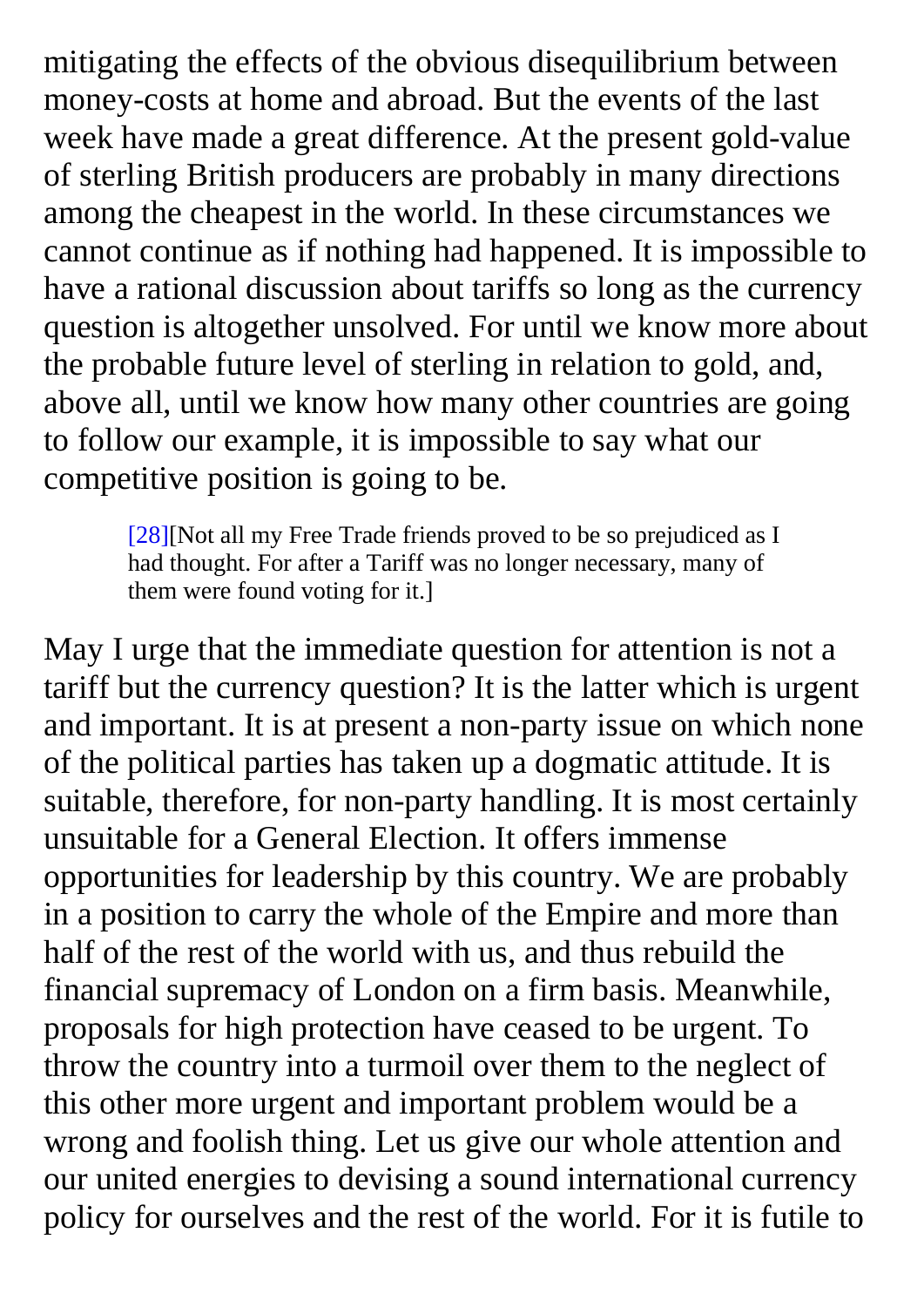suppose that we can recover our former prosperity without such a policy, or that tariffs can be any substitute for it. When the currency question has been settled, then we can return to protection and to our other domestic issues with a solid basis to go upon; and that will be the time for a General Election.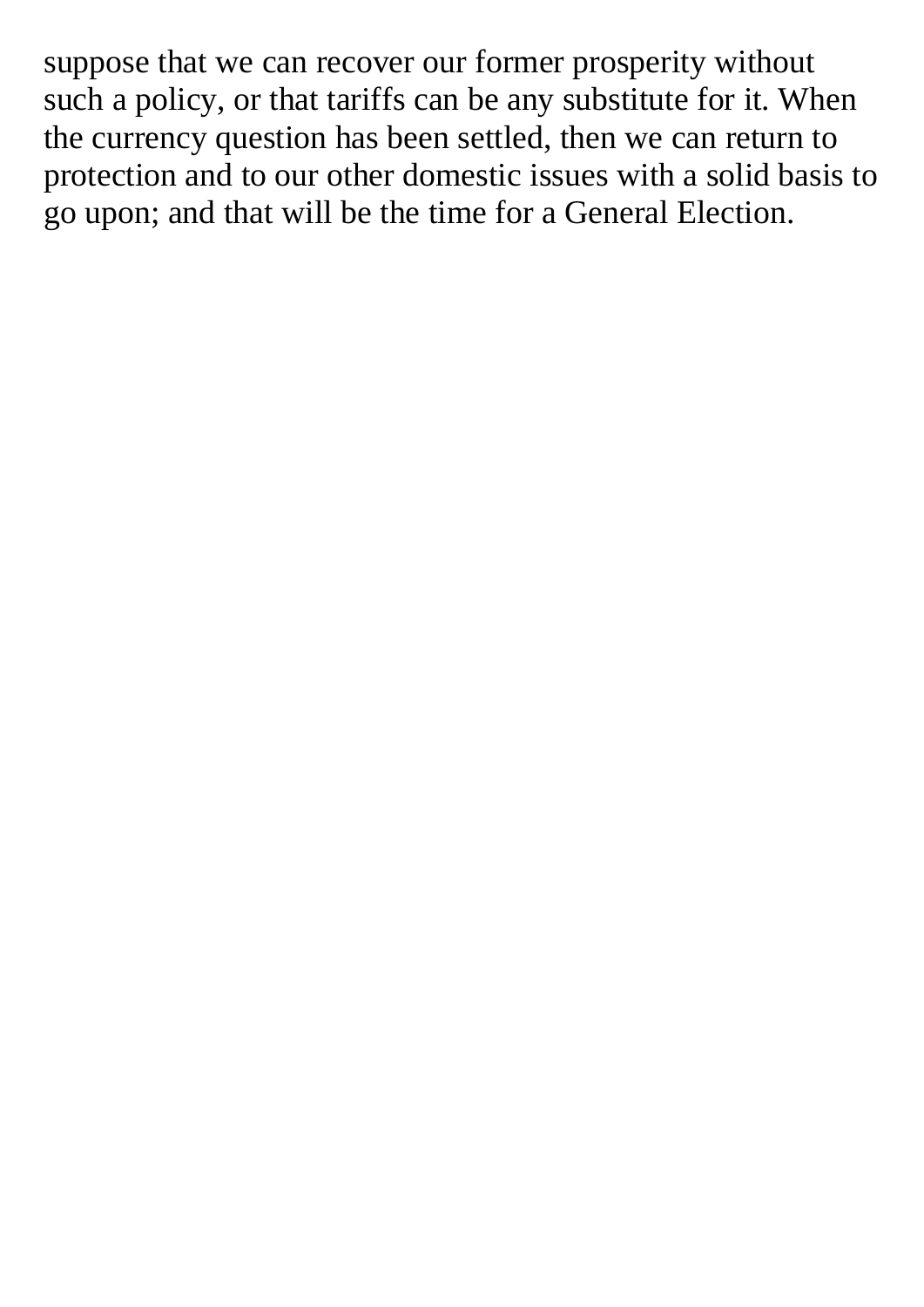## **7. THE END OF THE GOLD STANDARD**

#### **(Sept. 27, 1931) [29]**

[29] [On Sept. 21, 1931, the Gold Standard in Great Britain was suspended.]

There are few Englishmen who do not rejoice at the breaking of our gold fetters. We feel that we have at last a free hand to do what is sensible. The romantic phase is over, and we can begin to discuss realistically what policy is for the best.

It may seem surprising that a move which had been represented as a disastrous catastrophe should have been received with so much enthusiasm. But the great advantages to British trade and industry of our ceasing artificial efforts to maintain our currency above its real value were quickly realised.

The division of inside opinion was largely on a different point. The difficult question to decide was one of honour. The City of London considered that it was under an obligation of *honour* to make every possible effort to maintain the value of money in terms of which it had accepted large deposits from foreigners, even though the result of this was to place an intolerable strain on British industry. At what point—that was the difficult problem—were we justified in putting our own interests first?

As events have turned out, we have got the relief we needed, and, at the same time, the claims of honour have been, in the judgement of the whole world, satisfied to the utmost. For the step was not taken until it was unavoidable. In the course of a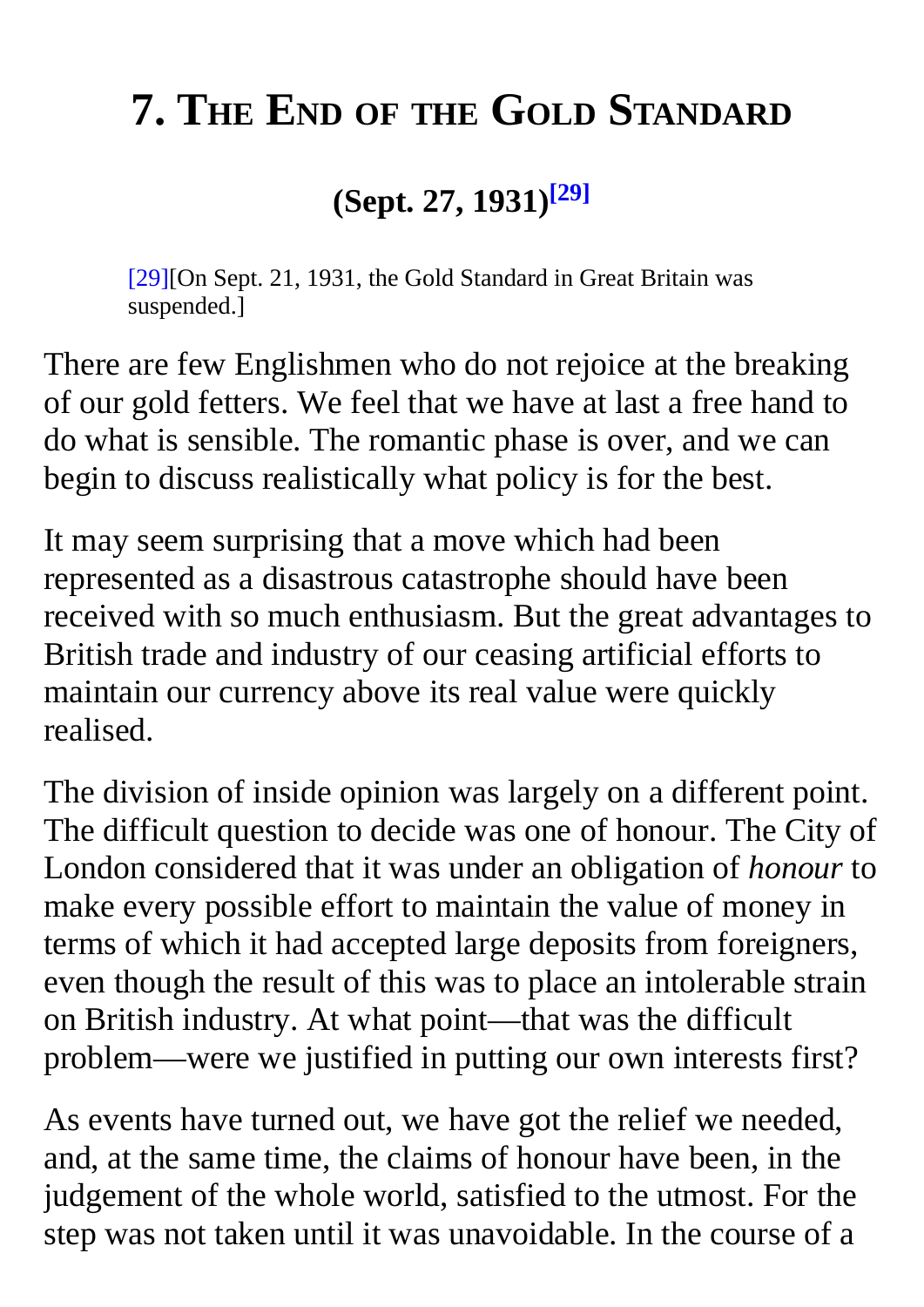few weeks the Bank of England paid out £200,000,000 in gold or its equivalent, which was about half the total claims of foreigners on London, and did this at a time when the sums which London had re-lent abroad were largely frozen. No banker could do more. Out of the ashes the City of London will rise with undiminished honour. For she has played the game up to the limits of quixotry, even at the risk of driving British trade almost to a standstill.

No wonder, then, that we feel some exuberance at the release, that Stock Exchange prices soar, and that the dry bones of industry are stirred. For if the sterling exchange is depreciated by, say, 25 per cent, this does as much to restrict our imports as a tariff of that amount; but whereas a tariff could not help our exports, and might hurt them, the depreciation of sterling affords them a bounty of the same 25 per cent by which it aids the home producer against imports.

In many lines of trade the British manufacturer to-day must be the cheapest producer in the world in terms of gold. We gain these advantages without a cut of wages and without industrial strife. We gain them in a way which is strictly fair to every section of the community, without any serious effects on the cost of living. For less than a quarter of our total consumption is represented by imports; so that sterling would have to depreciate by much more than 25 per cent before I should expect the cost of living to rise by as much as 10 per cent. This would cause serious hardship to no one, for it would only put things back where they were two years ago. Meanwhile there will be a great stimulus to employment.

I make no forecast as to the figure to which sterling may fall in the next few days, except that it will have to fall for a time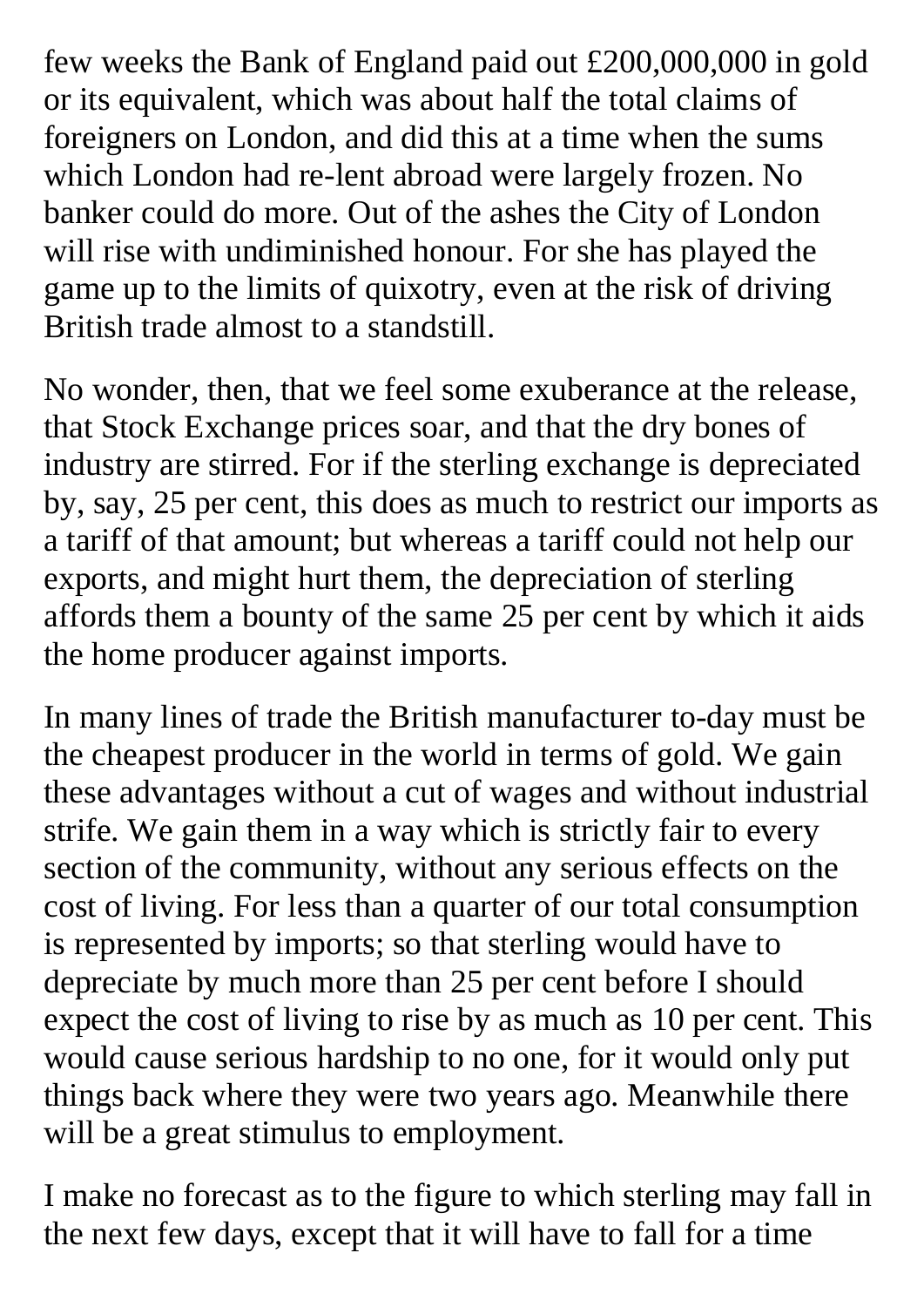appreciably below the figure which cool calculators believe to represent the equilibrium. There will then be speculation and profit-taking in favour of sterling to balance speculation and panic selling on the other side. Our authorities made a great mistake in allowing sterling to open so high, because the inevitable gradual fall towards a truer level must sap confidence and produce on the ignorant the impression of a slide which cannot be stayed. Those who were guilty of undue optimism will quite likely succumb to undue pessimism. But the pessimism will be as unfounded as the optimism was. The equilibrium value of sterling is the same as it was a month ago. There are tremendous forces to support sterling when it begins to fall too far. There is no risk, in my judgement, of a catastrophic fall.

These, in brief, are the consequences in Great Britain. How will the rest of the world be influenced? Not in a uniform way. Let us take first the debtor countries to whom Great Britain has in the past lent large sums in sterling, and from whom interest is due in sterling, such as Australia, Argentina, and India. To these countries the depreciation of sterling represents a great concession. A smaller quantity of their goods will be sufficient to meet their sterling liabilities. The interest due to Great Britain from abroad, which is fixed in sterling, amounts to about £100,000,000 a year. In respect of this sum Great Britain now plays the part of a reasonable creditor who moderates his claim in view of so great a change in the situation as the recent catastrophic fall in commodity prices.

When we try to calculate the effect on other manufacturing countries, whose competition we are now in a better position to meet, the effect is more complex. A large part of the world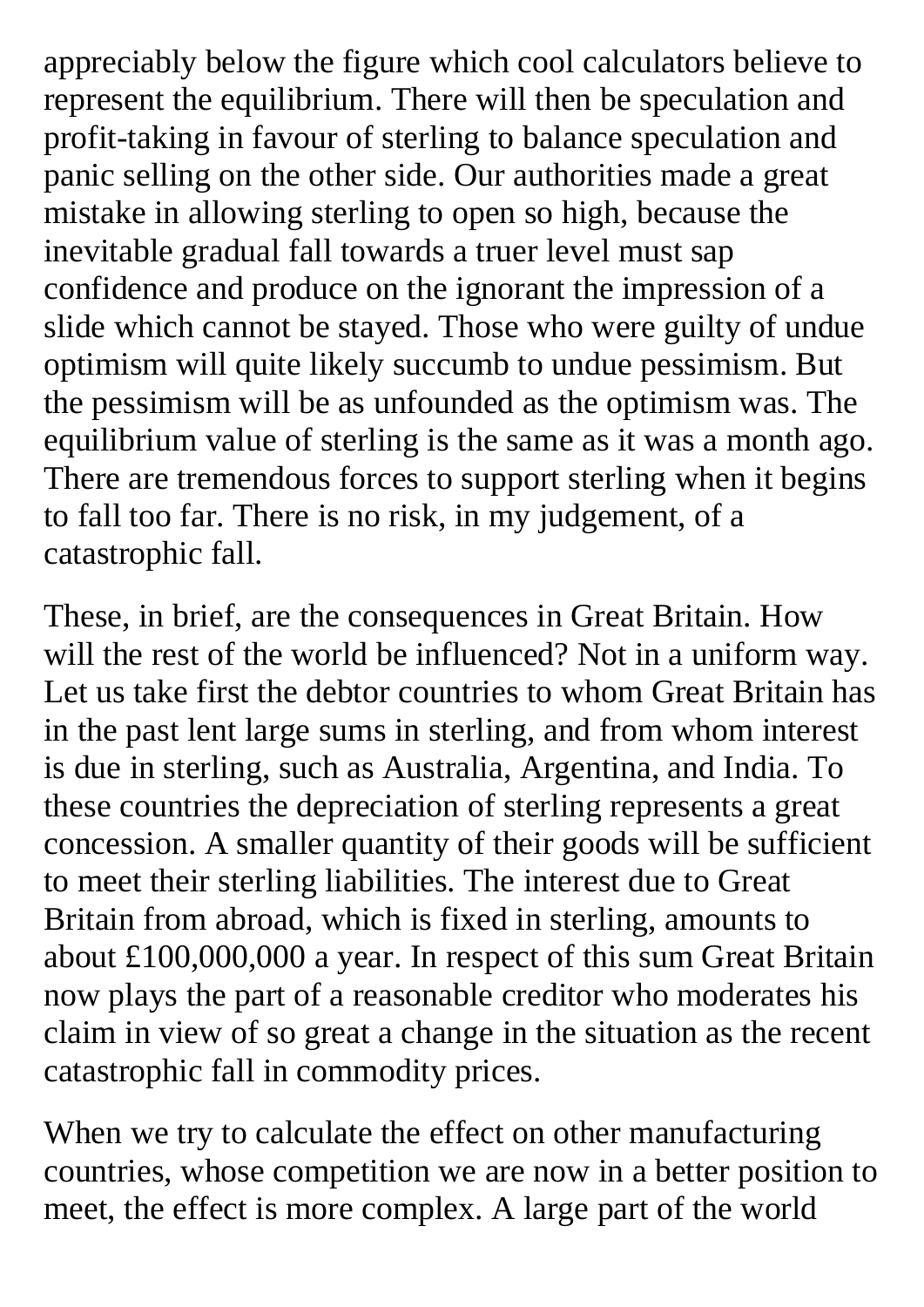will, I expect, follow Great Britain in reducing the former gold value of their money. There are already signs in many countries that no great effort will be made to maintain the gold parity. In the last few days Canada, Italy, Scandinavia have moved in our direction. India and the Crown Colonies, including the Straits Settlements, have automatically followed sterling. Australia and the whole of South America had already abandoned the effort to maintain exchange parity. I shall be astonished if Germany delays long before following our example. Will Holland deal final ruin to the rubber and sugar industries of the Dutch Indies by keeping them tied to gold? There will be strong motives driving a large part of the world our way. After all, Great Britain's plight, as the result of the deflation of prices, is far less serious than that of most countries.

Now, in so far as this is the case, we and all the countries following our example will gain the benefits of higher prices. But none of us will secure a competitive advantage at the expense of the others. Thus the competitive disadvantage will be concentrated on those few countries which remain on the gold standard. On these will fall the curse of Midas. As a result of their unwillingness to exchange their exports except for gold their export trade will dry up and disappear until they no longer have either a favourable trade balance or foreign deposits to repatriate. This means in the main France and the United States. Their loss of export trade will be an inevitable, a predictable, outcome of their own action. These countries, largely for reasons resulting from the war and the war settlements, are owed much money by the rest of the world. They erect tariff barriers which prevent the payment of these sums in goods. They are unwilling to lend it. They have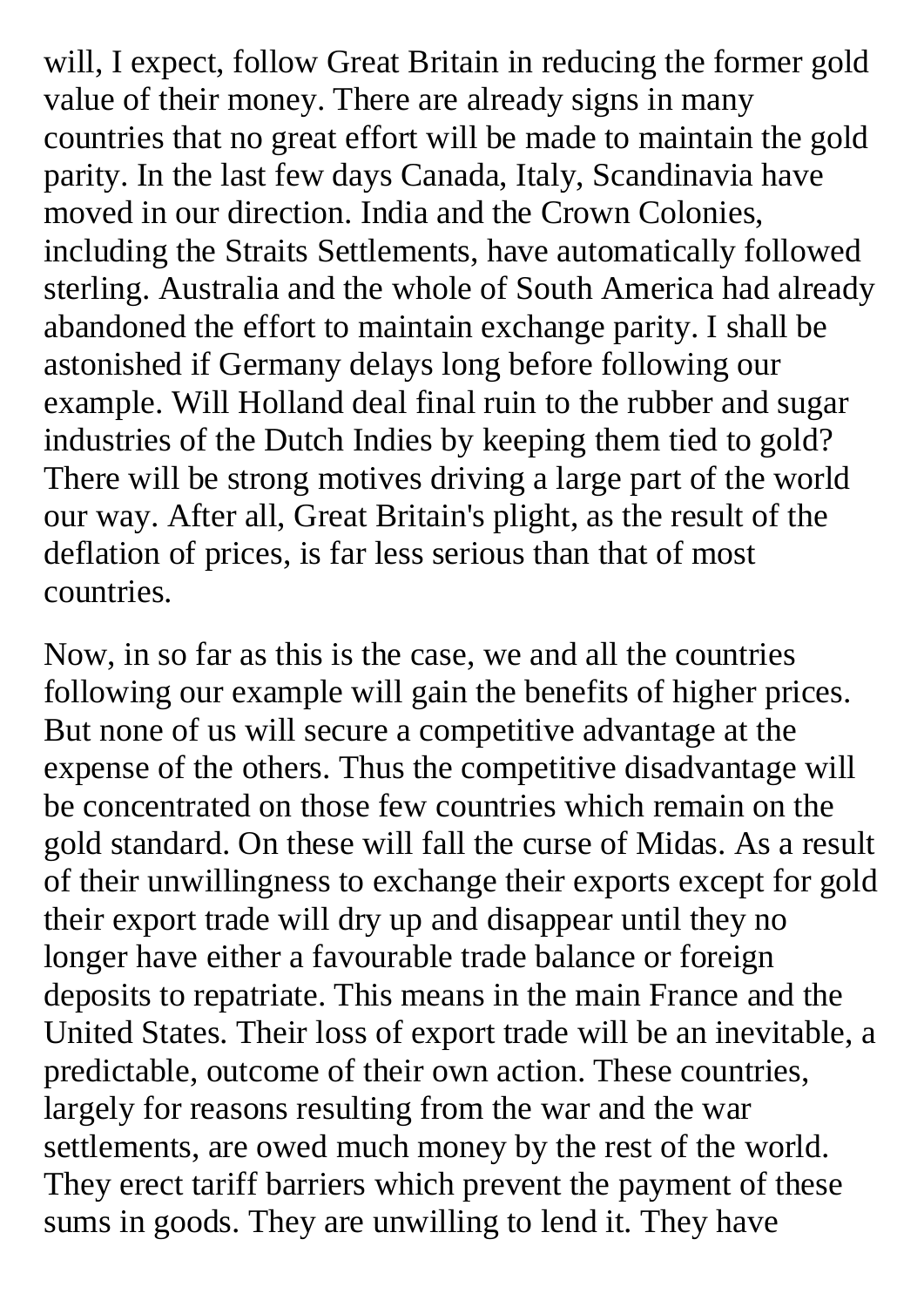already taken nearly all the available surplus gold in the whole world. There remained, in logic, only one way by which the rest of the world could maintain its solvency and self-respect; namely, to cease purchasing these countries' exports. So long as the gold standard is preserved—which means that the prices of international commodities must be much the same everywhere—this involved a competitive campaign of deflation, each of us trying to get our prices down faster than the others, a campaign which had intensified unemployment and business losses to an unendurable pitch.

But as soon as the gold exchange is ruptured the problem is solved. For the appreciation of French and American money in terms of the money of other countries makes it impossible for French and American exporters to sell their goods. The recent policy of these countries could not, if it was persistently pursued, end in any other way. They have willed the destruction of their own export industries, and only they can take the steps necessary to restore them. The appreciation of their currencies must also embarrass gravely their banking systems. The United States had, in effect, set the rest of us the problem of finding some way to do without her wheat, her copper, her cotton, and her motor-cars. She set the problem, and, as it had only one solution, that solution we have been compelled to find.

Yet this is quite the opposite of the note on which I wish to end. The solution to which we have been driven, though it gives immediate relief to us and transfers the strain to others, is in truth a solution unsatisfactory for every one. The world will never be prosperous without a trade recovery in the United States. Peace and confidence and a harmonious economic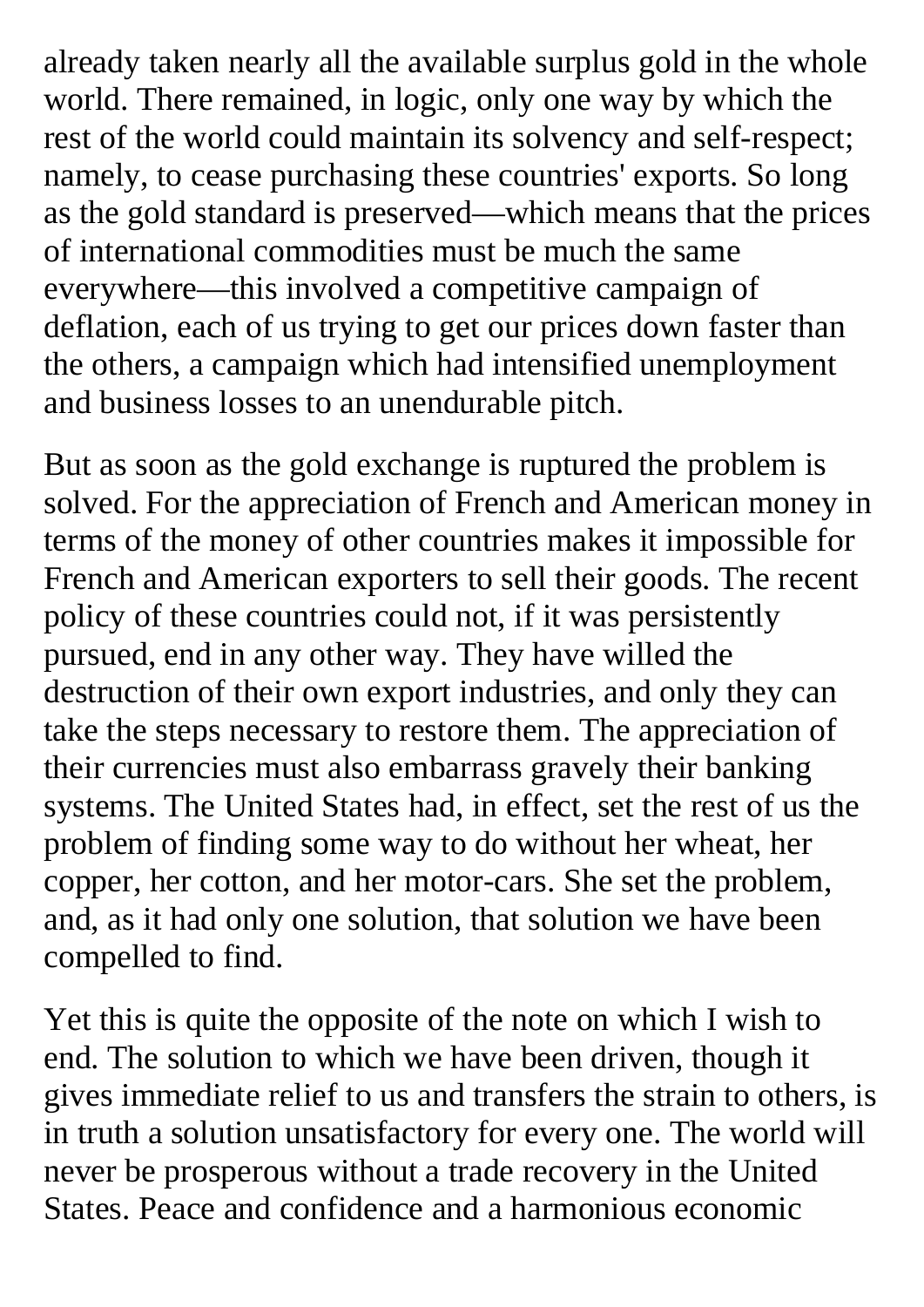equilibrium for all the closely interrelated countries of the globe is the only goal worth aiming at.

I believe that the great events of the last week may open a new chapter in the world's monetary history. I have a hope that they may break down barriers which have seemed impassable. We need now to take intimate and candid conference together as to the better ordering of our affairs for the future. The President of the United States turned in his sleep last June. Great issues deserve his attention. Yet the magic spell of immobility which has been cast over the White House seems still unbroken. Are the solutions offered us always to be too late? Shall we in Great Britain invite three-quarters of the world, including the whole of our Empire, to join with us in evolving a new currency system which shall be stable in terms of commodities? Or would the gold standard countries be interested to learn the terms, which must needs be strict, on which we should be prepared to re-enter the system of a drastically reformed gold standard?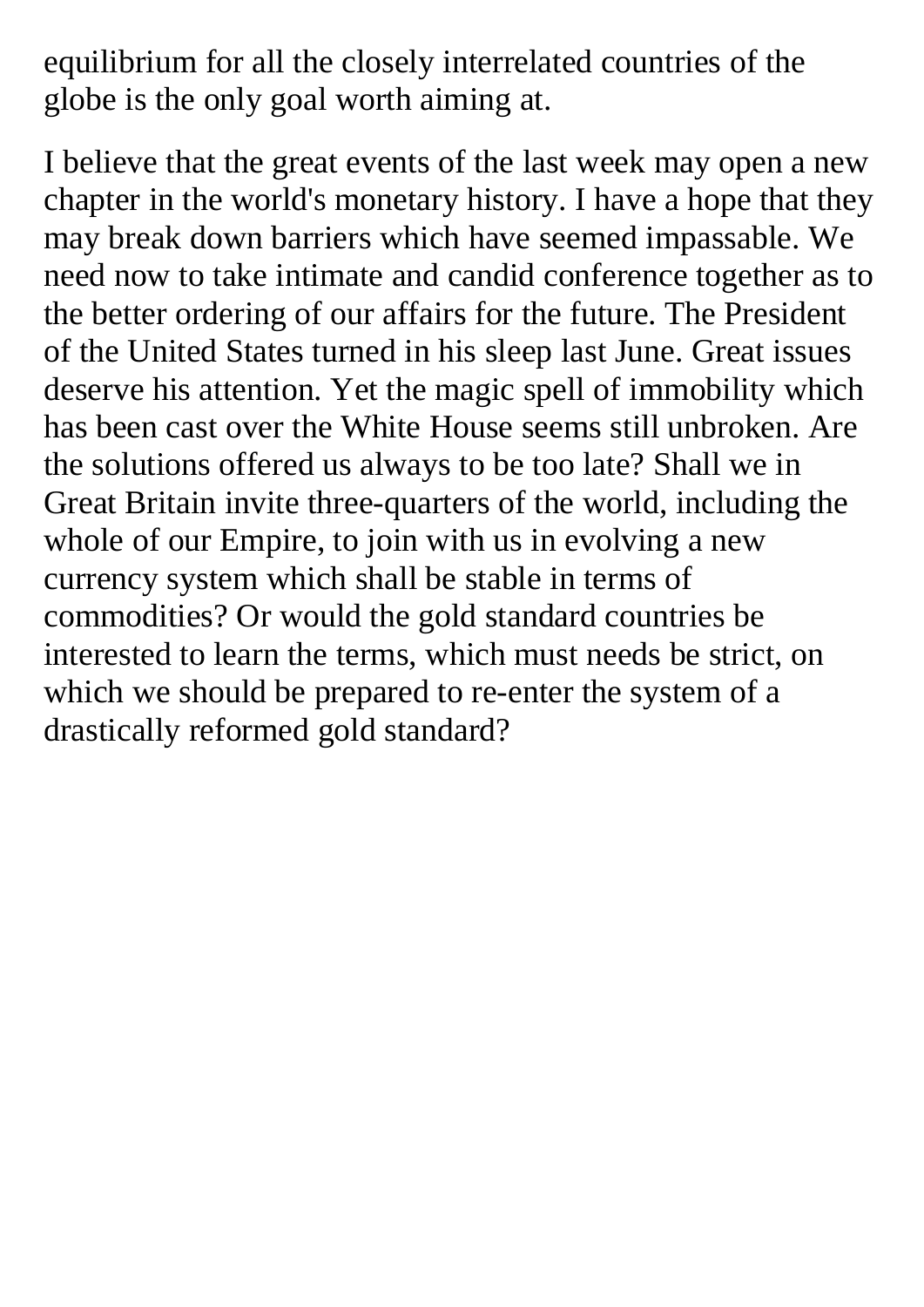**IV**

## **POLITICS**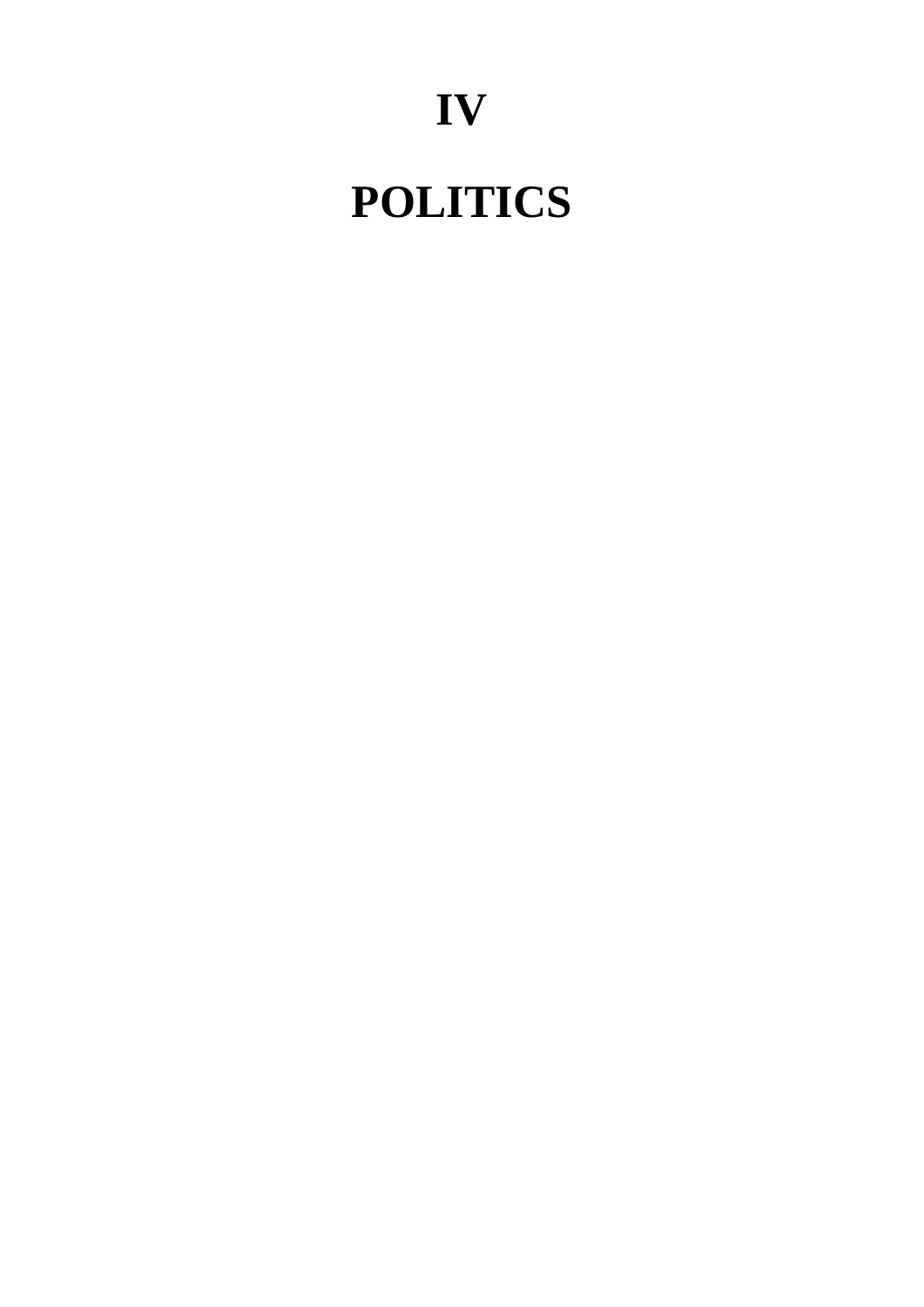# **POLITICS**

### **1. A SHORT VIEW OF RUSSIA (1925)**

### **(i)** *What is the Communist Faith?*

Leninism is a combination of two things which Europeans have kept for some centuries in different compartments of the soul—religion and business. We are shocked because the religion is new, and contemptuous because the business, being subordinated to the religion instead of the other way round, is highly inefficient.

Like other new religions, Leninism derives its power not from the multitude but from a small minority of enthusiastic converts whose zeal and intolerance make each one the equal in strength of a hundred indifferentists. Like other new religions, it is led by those who can combine the new spirit, perhaps sincerely, with seeing a good deal more than their followers, politicians with at least an average dose of political cynicism, who can smile as well as frown, volatile experimentalists, released by religion from truth and mercy but not blinded to facts and expediency, and open therefore to the charge (superficial and useless though it is where politicians, lay or ecclesiastical, are concerned) of hypocrisy. Like other new religions, it seems to take the colour and gaiety and freedom out of everyday life and to offer a drab substitute in the square wooden faces of its devotees. Like other new religions, it persecutes without justice or pity those who actively resist it. Like other new religions, it is unscrupulous.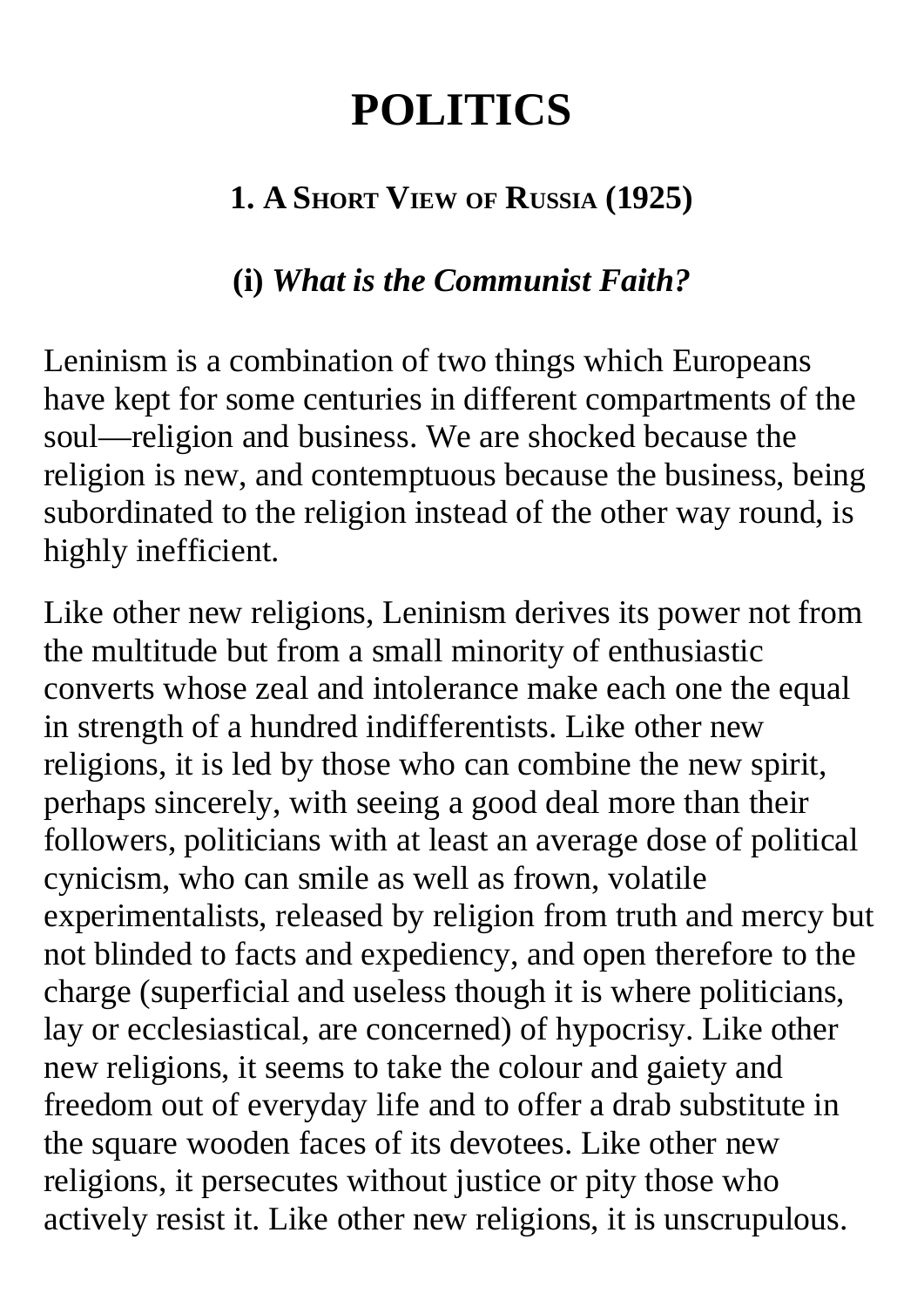Like other new religions, it is filled with missionary ardour and occumenical ambitions. But to say that Leninism is the faith of a persecuting and propagating minority of fanatics led by hypocrites is, after all, to say no more nor less than that it *is* a religion and not merely a party, and Lenin a Mahomet, not a Bismarck. If we want to frighten ourselves in our capitalist easy-chairs, we can picture the Communists of Russia as though the early Christians led by Attila were using the equipment of the Holy Inquisition and the Jesuit missions to enforce the literal economics of the New Testament; but when we want to comfort ourselves in the same chairs, can we hopefully repeat that these economics are fortunately so contrary to human nature that they cannot finance either missionaries or armies and will surely end in defeat?

There are three questions to answer. Is the new religion partly true, or sympathetic to the souls of modern men? Is it on the material side so inefficient as to render it incapable to survive? Will it, in the course of time, with sufficient dilution and added impurity, catch the multitude?

As for the first question, those who are completely satisfied by Christian capitalism or by egotistic capitalism untempered by subterfuge will not hesitate how to answer it; for they either have a religion or need none. But many, in this age without religion, are bound to feel a strong emotional curiosity towards any religion which is really new, and not merely a recrudescence of old ones, and has proved its motive force; and all the more when the new thing comes out of Russia, the beautiful and foolish youngest son of the European family, with hair on his head, nearer both to the earth and to heaven than his bald brothers in the West—who, having been born two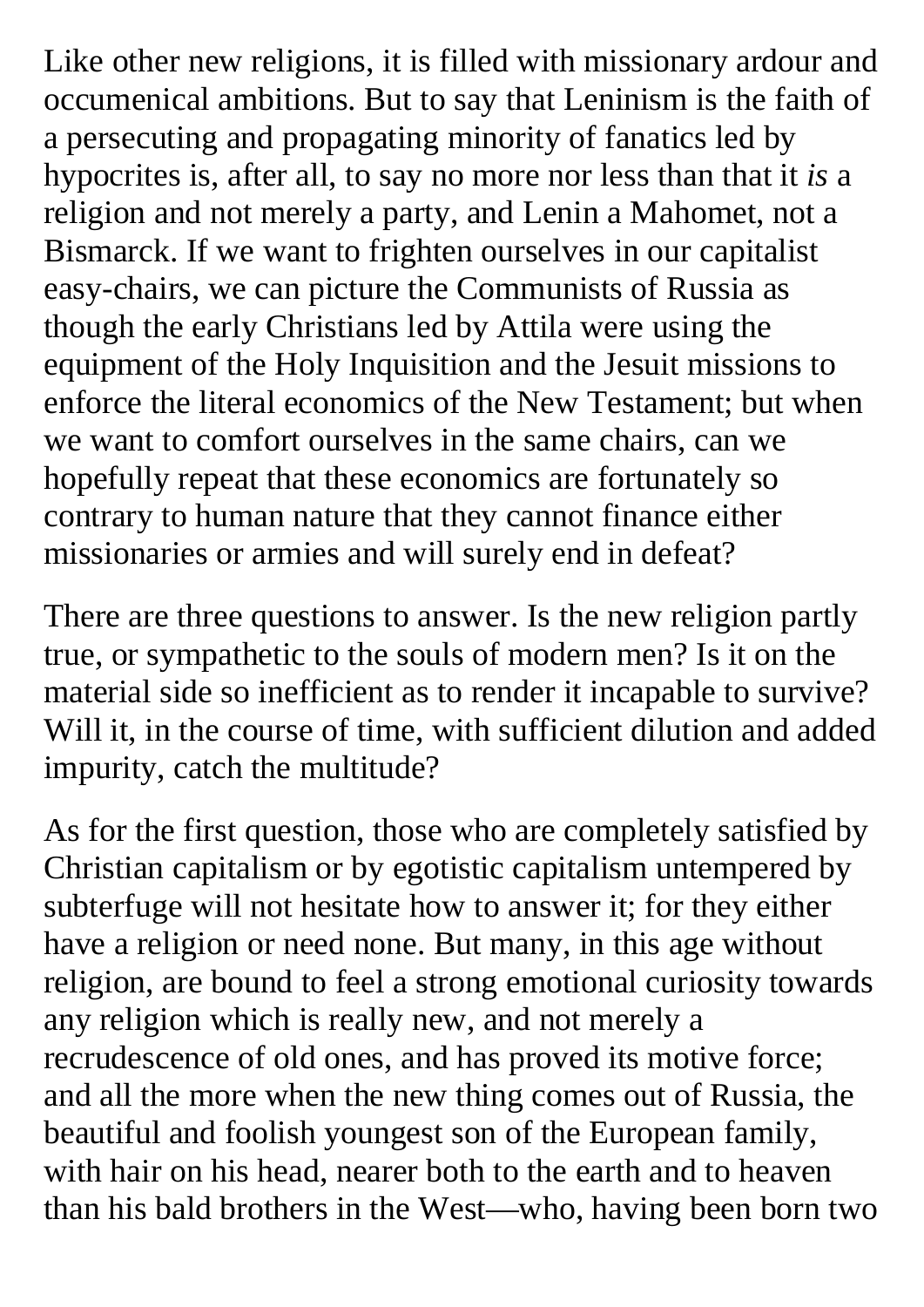centuries later, has been able to pick up the middle-aged disillusionment of the rest of the family before he has lost the genius of youth or become addicted to comfort and to habits. I sympathise with those who seek for something good in Soviet Russia.

But when we come to the actual thing what is one to say? For me, brought up in a free air undarkened by the horrors of religion, with nothing to be afraid of, Red Russia holds too much which is detestable. Comfort and habits let us be ready to forgo, but I am not ready for a creed which does not care how much it destroys the liberty and security of daily life, which uses deliberately the weapons of persecution, destruction, and international strife. How can I admire a policy which finds a characteristic expression in spending millions to suborn spies in every family and group at home, and to stir up trouble abroad? Perhaps this is no worse and has more purpose than the greedy, warlike, and imperialist propensities of other Governments; but it must be far better than these to shift me out of my rut. How can I accept a doctrine which sets up as its bible, above and beyond criticism, an obsolete economic textbook which I know to be not only scientifically erroneous but without interest or application for the modern world? How can I adopt a creed which, preferring the mud to the fish, exalts the boorish proletariat above the bourgeois and the intelligentsia who, with whatever faults, are the quality in life and surely carry the seeds of all human advancement? Even if we need a religion, how can we find it in the turbid rubbish of the Red bookshops? It is hard for an educated, decent, intelligent son of Western Europe to find his ideals here, unless he has first suffered some strange and horrid process of conversion which has changed all his values.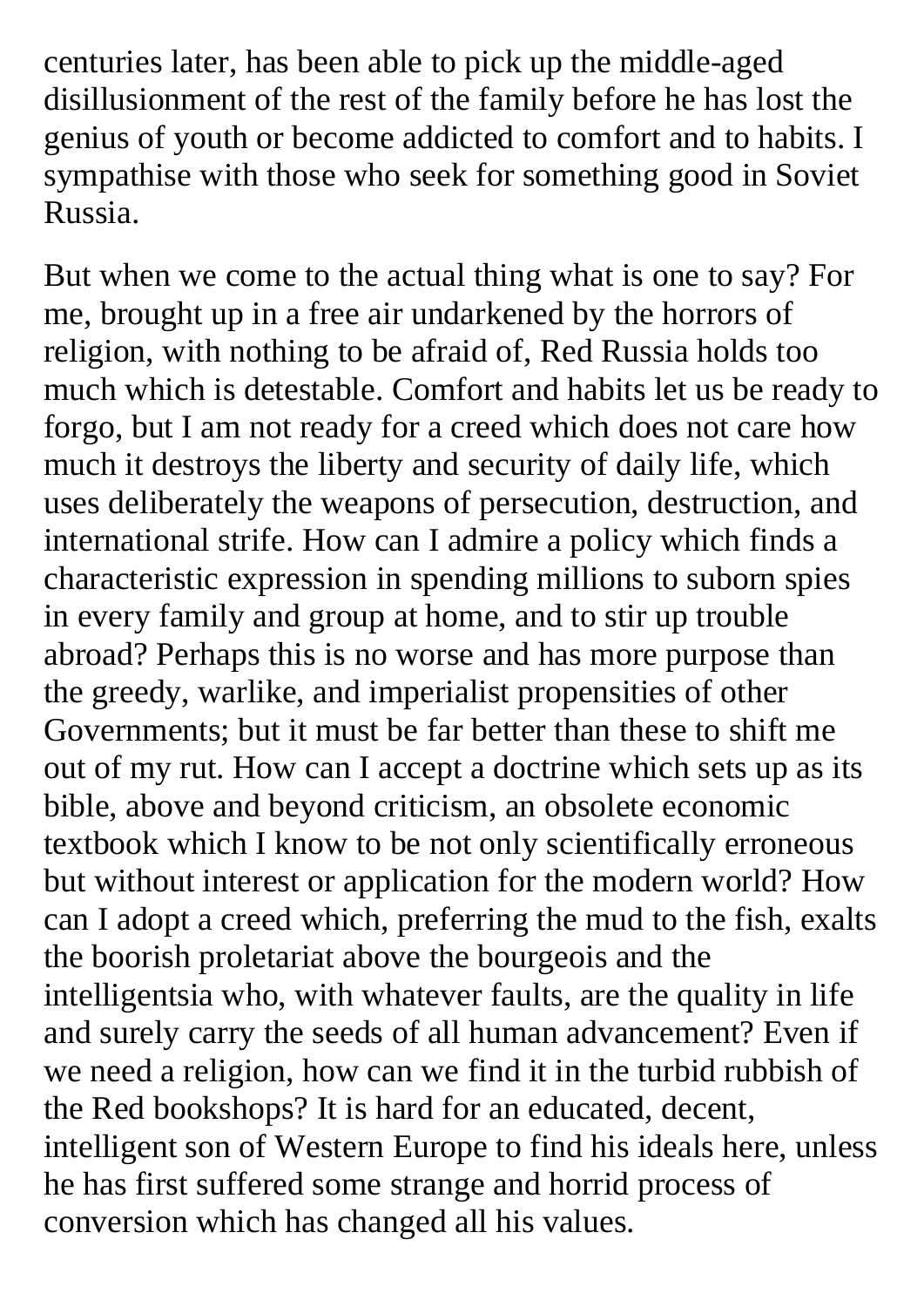Yet we shall miss the essence of the new religion if we stop at this point. The Communist may justly reply that all these things belong not to his ultimate Faith but to the tactics of Revolution. For he believes in two things: the introduction of a New Order upon earth, and the *method* of the Revolution as the *only* means thereto. [30] The New Order must not be judged either by the horrors of the Revolution or by the privations of the transitionary period. The Revolution is to be a supreme example of the means justified by the end. The soldier of the Revolution must crucify his own human nature, becoming unscrupulous and ruthless, and suffering himself a life without security or joy—but as the means to his purpose and not its end.

[30]I use the term "Communism" to mean the New Order, and not, as is the practice in British Labour politics, to mean the Revolution as a means thereto.

What, then, is the essence of the new religion as a New Order upon earth? Looking from outside, I do not clearly know. Sometimes its mouthpieces speak as though it was purely materialistic and technical in just the same sense that modern capitalism is—as though, that is to say, Communism merely claimed to be in the long run a superior technical instrument for obtaining the same materialistic economic benefits as capitalism offers, that in time it will cause the fields to yield more and the forces of Nature to be more straitly harnessed. In this case there is no religion after all, nothing but a bluff to facilitate a change to what may or may not be a better economic technique. But I suspect that, in fact, such talk is largely a reaction against the charges of economic inefficiency which we on our side launch, and that at the heart of Russian Communism there is something else of more concern to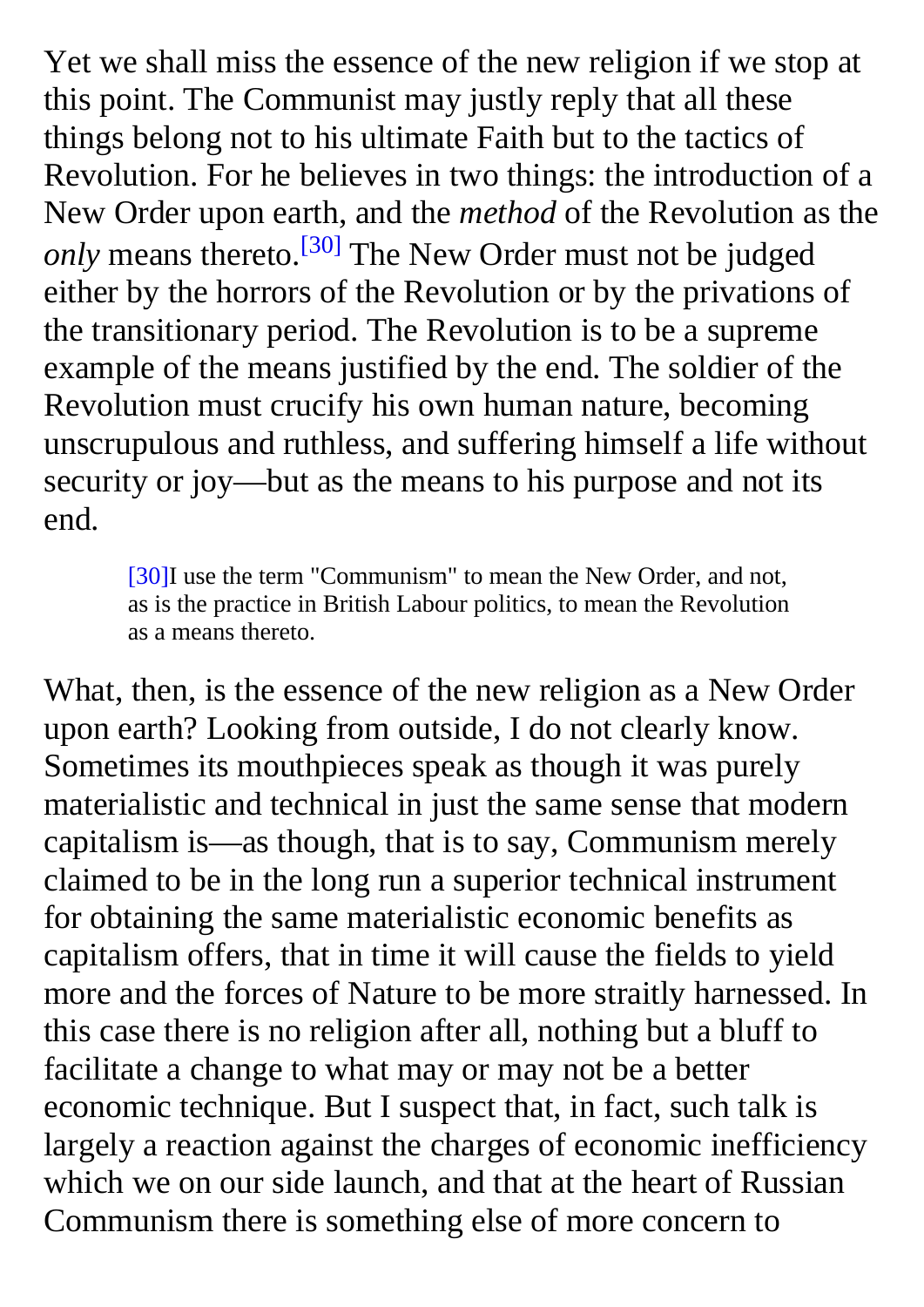mankind.

In one respect Communism but follows other famous religions. It exalts the common man and makes him everything. Here there is nothing new. But there is another factor in it which also is not new but which may, nevertheless, in a changed form and a new setting, contribute something to the true religion of the future, if there be any true religion. *Leninism is absolutely, defiantly non-supernatural, and its emotional and ethical essence centres about the individual's and the community's attitude towards the Love of Money.*

I do not mean that Russian Communism alters, or even seeks to alter, human nature, that it makes Jews less avaricious or Russians less extravagant than they were before. I do not merely mean that it sets up a new ideal. I mean that it tries to construct a framework of society in which pecuniary motives as influencing action shall have a changed relative importance, in which social approbations shall be differently distributed, and where behaviour, which previously was normal and respectable, ceases to be either the one or the other.

In England to-day a talented and virtuous youth, about to enter the world, will balance the advantages of entering the Civil Service and of seeking a fortune in business; and public opinion will esteem him not less if he prefers the second. Money-making, as such, on as large a scale as possible, is not less respectable socially, perhaps more so, than a life devoted to the service of the State or of Religion, Education, Learning, or Art. But in the Russia of the future it is intended that the career of money-making, as such, will simply not occur to a respectable young man as a possible opening, any more than the career of a gentleman burglar or acquiring skill in forgery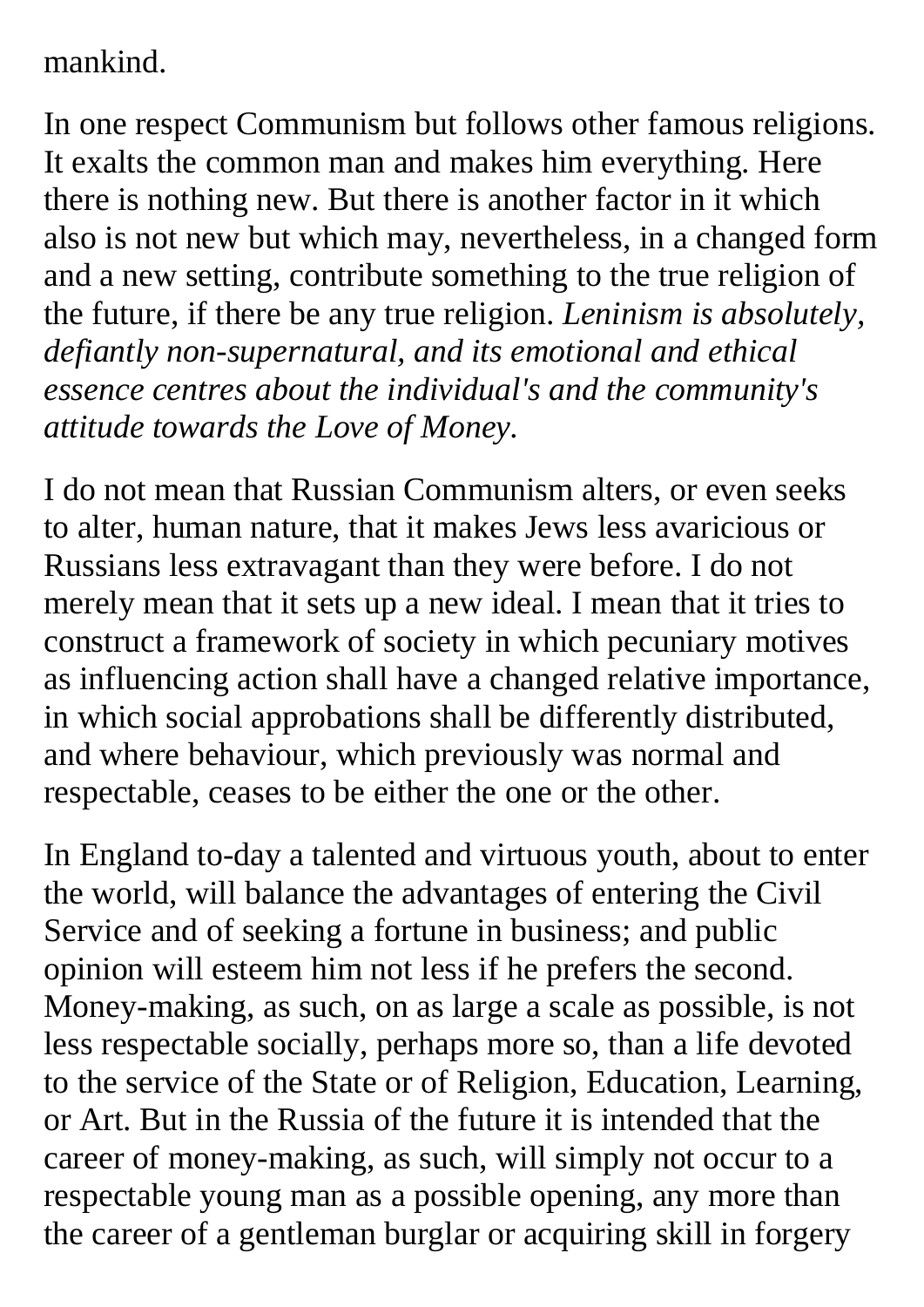and embezzlement. Even the most admirable aspects of the love of money in our existing society, such as thrift and saving, and the attainment of financial security and independence for one's self and one's family, whilst not deemed morally wrong, will be rendered so difficult and impracticable as to be not worth while. Every one should work for the community—the new creed runs—and, if he does his duty, the community will uphold him.

This system does not mean a complete levelling down of incomes—at least at the present stage. A clever and successful person in Soviet Russia has a bigger income and a better time than other people. The commissar with £5 a week (*plus* sundry free services, a motor-car, a flat, a box at the ballet, etc., etc.) lives well enough, but not *in the least* like a rich man in London. The successful professor or civil servant with £6 or £7 a week (*minus* sundry impositions) has, perhaps, a real income three times those of the proletarian workers and six times those of the poorer peasants. Some peasants are three or four times richer than others. A man who is out of work receives part pay, not full pay. But no one can afford on these incomes, with high Russian prices and stiff progressive taxes, to save anything worth saving; it is hard enough to live day by day. The progressive taxation and the mode of assessing rents and other charges are such that it is actually disadvantageous to have an acknowledged income exceeding £8 to £10 a week. Nor is there any possibility of large gains except by taking the same sort of risks as attach to bribery and embezzlement elsewhere —not that bribery and embezzlement have disappeared in Russia or are even rare, but any one whose extravagance or whose instincts drive him to such courses runs serious risk of detection and penalties which include death.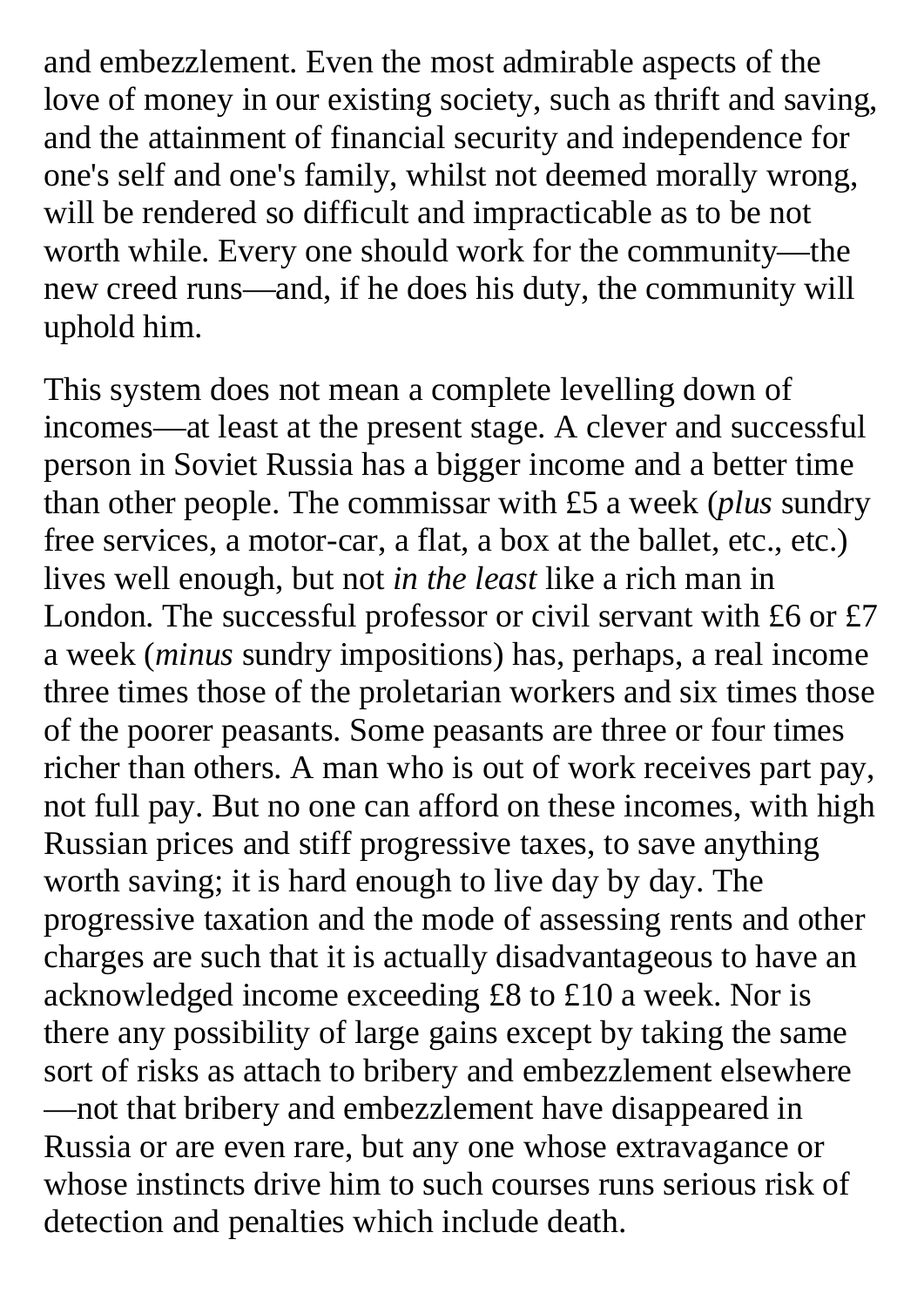Nor, at the present stage, does the system involve the actual prohibition of buying and selling at a profit. The policy is not to forbid these professions, but to render them precarious and disgraceful. The private trader is a sort of permitted outlaw, without privileges or protection, like the Jew in the Middle Ages—an outlet for those who have overwhelming instincts in this direction, but not a natural or agreeable job for the normal man.

The effect of these social changes has been, I think, to make a real change in the predominant attitude towards money, and will probably make a far greater change when a new generation has grown up which has known nothing else. People in Russia, if only because of their poverty, are very greedy for money—at least as greedy as elsewhere. But money-making and money-accumulating cannot enter into the life-calculations of a rational man who accepts the Soviet rule in the way in which they enter into ours. A society of which this is even partially true is a tremendous innovation.

Now all this may prove Utopian, or destructive of true welfare, though, perhaps, not so Utopian, pursued in an intense religious spirit, as it would be if it were pursued in a matter-offact way. But is it appropriate to assume, as most of us have assumed hitherto, that it is insincere or wicked?

After a long debate with Zinovieff, two Communist ironsides who attended him stepped forward to speak to me a last word with the full faith of fanaticism in their eyes. "We make you a prophecy," they said. "Ten years hence the level of life in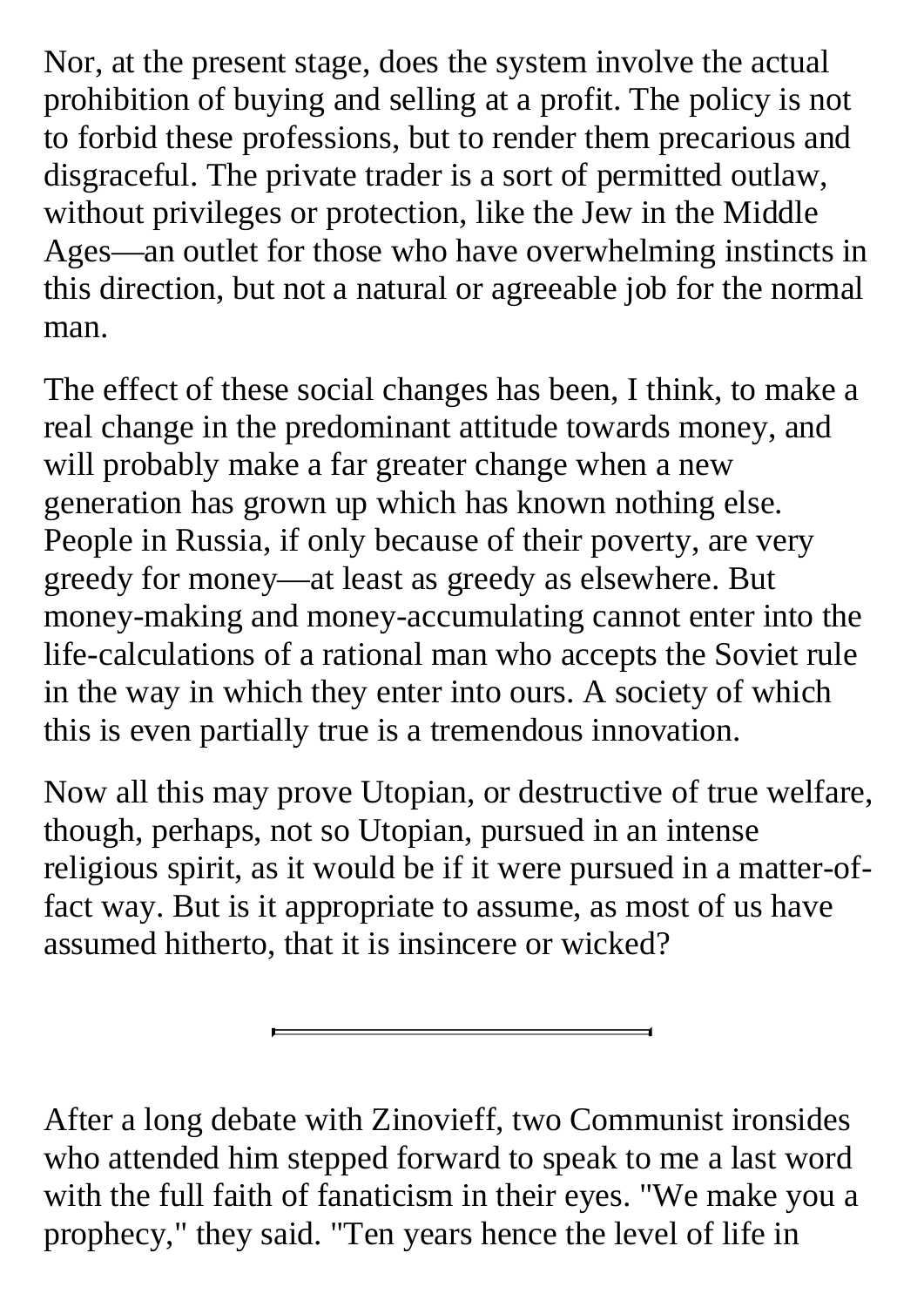Russia will be higher than it was before the war, and in the rest of Europe it will be lower than it was before the war." Having regard to the natural wealth of Russia and to the inefficiency of the old régime, having regard also to the problems of Western Europe and our apparent inability to handle them, can we feel confident that the comrades will not prove right?

### **(ii)** *Communism's Power to Survive*

Can Communism in the course of time, with sufficient dilution and added impurity, catch the multitude?

I cannot answer what only time will show. But I feel confident of one conclusion—that if Communism achieves a certain success, it will achieve it, not as an improved economic technique, but as a religion. The tendency of our conventional criticisms is to make two opposed mistakes. We hate Communism so much, regarded as a religion, that we exaggerate its economic inefficiency; and we are so much impressed by its economic inefficiency that we underestimate it as a religion.

On the economic side I cannot perceive that Russian Communism has made any contribution to our economic problems of intellectual interest or scientific value. I do not think that it contains, or is likely to contain, any piece of useful economic technique which we could not apply, if we chose, with equal or greater success in a society which retained all the marks, I will not say of nineteenth-century individualistic capitalism, but of British bourgeois ideals. Theoretically at least, I do not believe that there is any economic improvement for which Revolution is a necessary instrument. On the other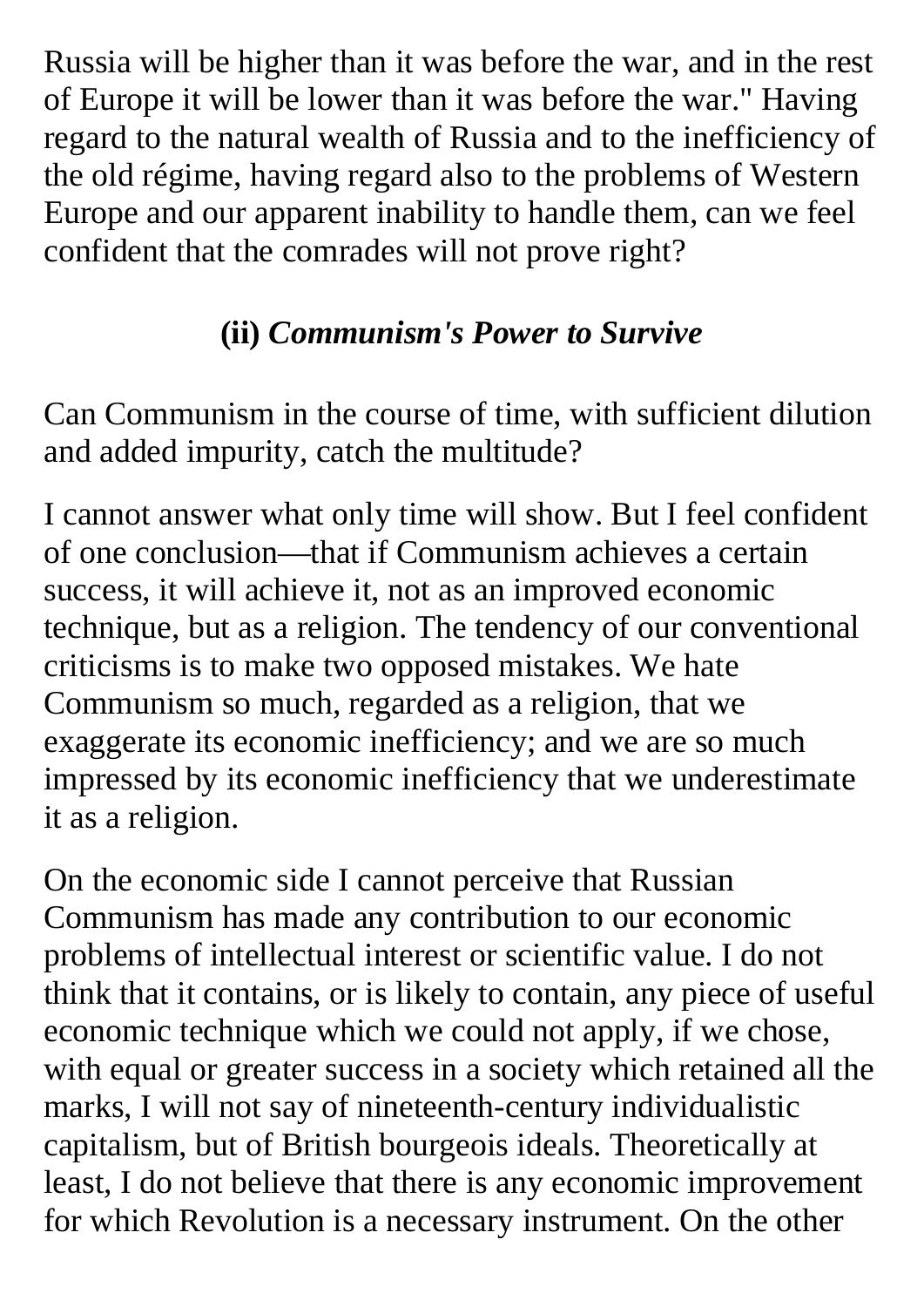hand, we have everything to lose by the methods of violent change. In Western industrial conditions the tactics of Red Revolution would throw the whole population into a pit of poverty and death.

But as a religion what are its forces? Perhaps they are considerable. The exaltation of the common man is a dogma which has caught the multitude before now. *Any* religion and the bond which unites co-religionists have power against the egotistic atomism of the irreligious.

For modern capitalism is absolutely irreligious, without internal union, without much public spirit, often, though not always, a mere congeries of possessors and pursuers. Such a system has to be immensely, not merely moderately, successful to survive. In the nineteenth century it was in a certain sense idealistic; at any rate it was a united and self-confident system. It was not only immensely successful, but held out hopes of a continuing crescendo of prospective successes. To-day it is only moderately successful. If irreligious Capitalism is ultimately to defeat religious Communism, it is not enough that it should be economically more efficient—it must be many times as efficient.

We used to believe that modern capitalism was capable, not merely of maintaining the existing standards of life, but of leading us gradually into an economic paradise where we should be comparatively free from economic cares. Now we doubt whether the business man is leading us to a destination far better than our present place. Regarded as a means he is tolerable; regarded as an end he is not so satisfactory. One begins to wonder whether the material advantages of keeping business and religion in different compartments are sufficient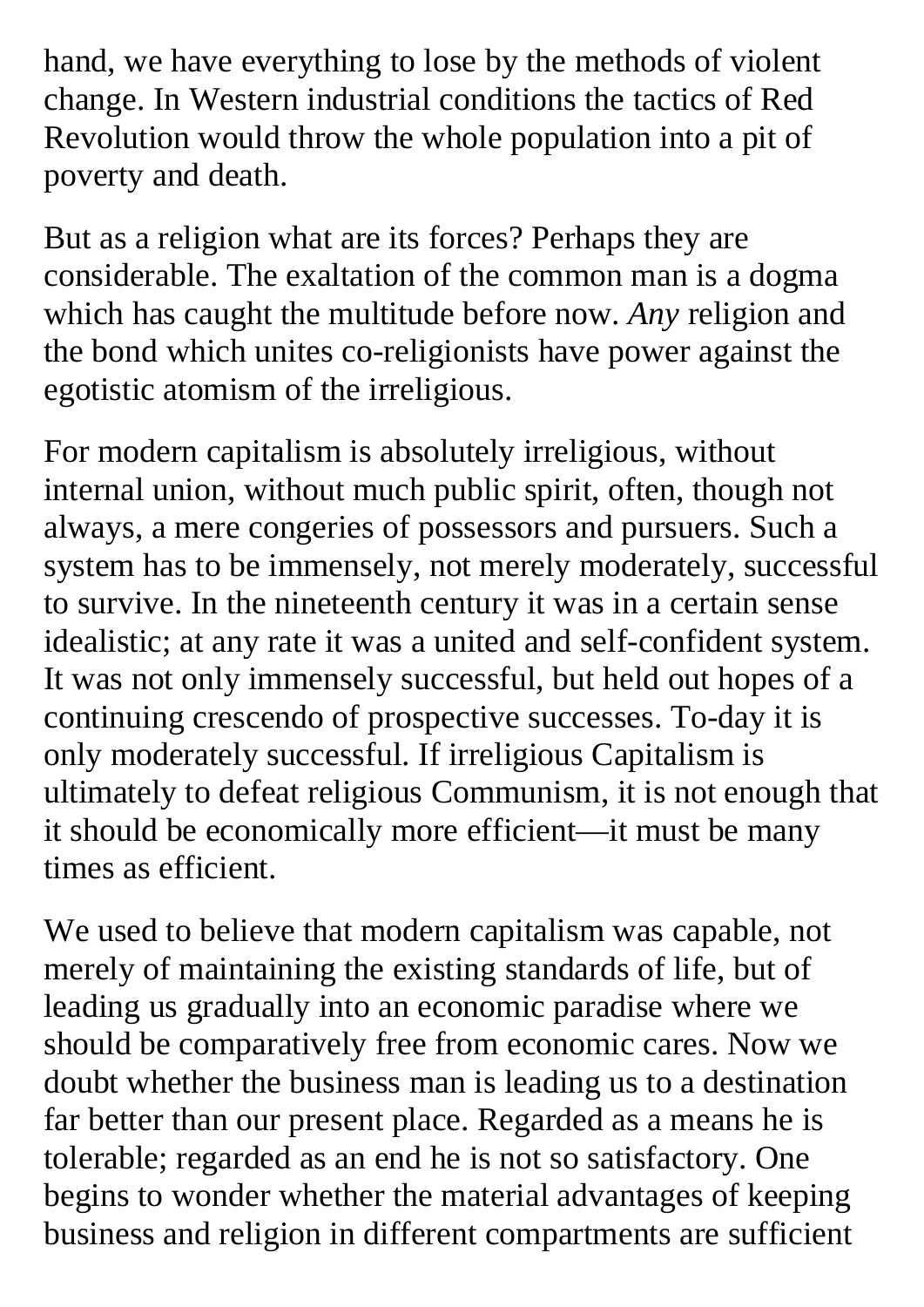to balance the moral disadvantages. The Protestant and Puritan could separate them comfortably because the first activity pertained to earth and the second to heaven, which was elsewhere. The believer in progress could separate them comfortably because he regarded the first as the means to the establishment of heaven upon earth hereafter. But there is a third state of mind, in which we do not fully believe either in a heaven which is elsewhere or in progress as a sure means towards a heaven upon earth hereafter; and if heaven is not elsewhere and not hereafter, it must be here and now or not at all. If there is no moral objective in economic progress, then it follows that we must not sacrifice, even for a day, moral to material advantage—in other words, that we may no longer keep business and religion in separate compartments of the soul. In so far as a man's thoughts are capable of straying along these paths, he will be ready to search with curiosity for something at the heart of Communism quite different from the picture of its outward parts which our Press paints.

At any rate to me it seems clearer every day that the moral problem of our age is concerned with the love of money, with the habitual appeal to the money motive in nine-tenths of the activities of life, with the universal striving after individual economic security as the prime object of endeavour, with the social approbation of money as the measure of constructive success, and with the social appeal to the hoarding instinct as the foundation of the necessary provision for the family and for the future. The decaying religions around us, which have less and less interest for most people unless it be as an agreeable form of magical ceremonial or of social observance, have lost their moral significance just because—unlike some of their earlier versions—they do not touch in the least degree on these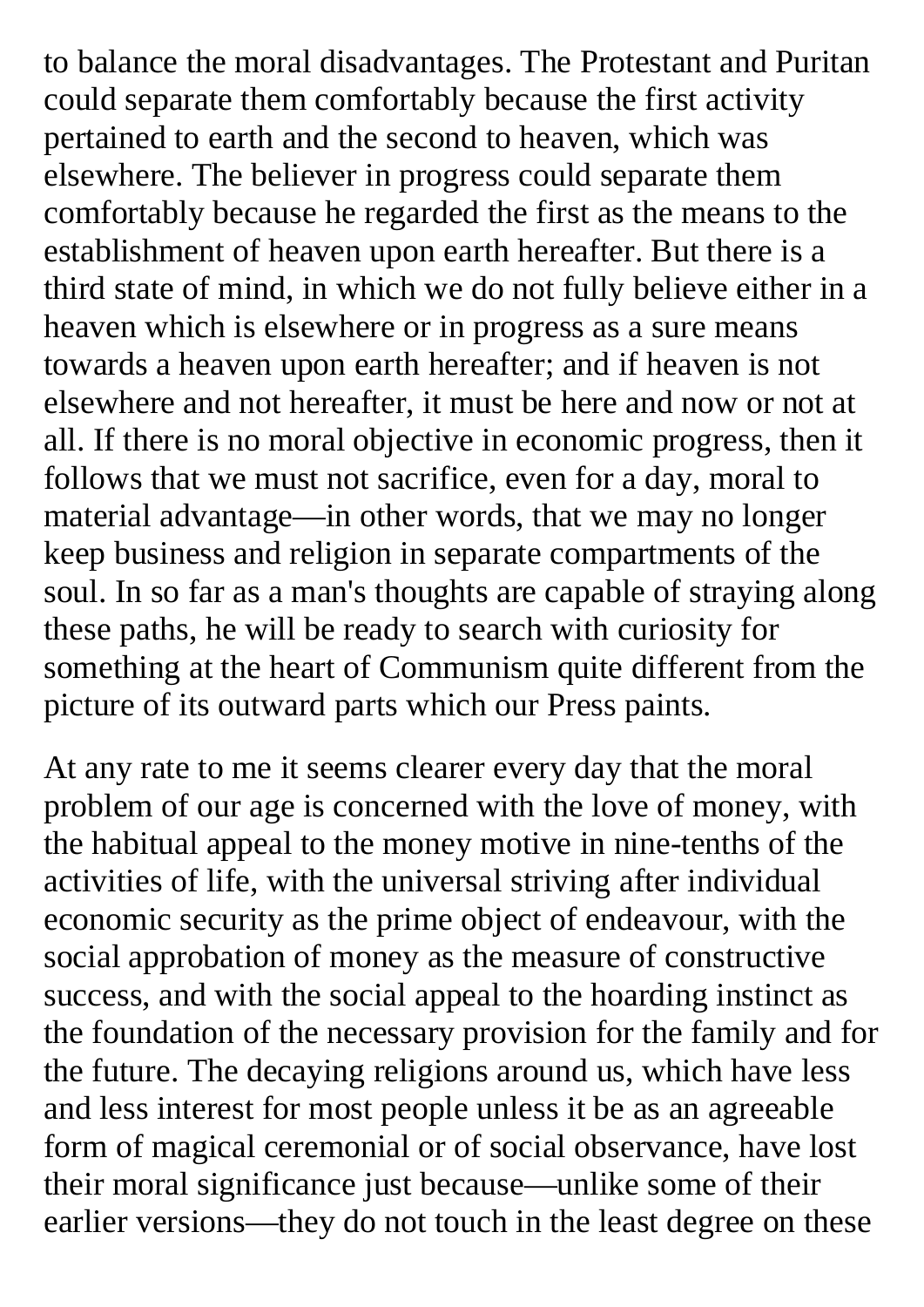essential matters. A revolution in our ways of thinking and feeling about money may become the growing purpose of contemporary embodiments of the ideal. Perhaps, therefore, Russian Communism does represent the first confused stirrings of a great religion.

The visitor to Russia from the outside, who tries without prejudice to catch the atmosphere, must alternate, I think, between two moods—oppression and elation. Sir Martin Conway, in his true and sincere volume on *Art Treasures in Soviet Russia*, writes thus of his departure out of the country:

. . . After a very long halt the train moved on about half a mile to the Finnish frontier, where passports, visas, and luggage were again examined much less meticulously. The station was new built, a pleasant place, simple, clean, and convenient, and served with much courtesy. It has a charming refreshment room, where simple but nicely cooked food was supplied in an atmosphere of hospitality.

It seems a churlish thing for me to say, after all the kindness shown to me in Russia, but if I am to tell the whole truth I must here put on record that in this frontier station of Finland I experienced a sense as of the removal of a great weight which had been oppressing me. I cannot explain just how this weight had been felt. I did not experience the imposition of it on entering Russia, but as the days passed it seemed slowly to accumulate. The sense of freedom gradually disappeared. Though everyone was kind one felt the presence of an oppression, not on oneself, but all-pervading. Never have I felt so completely a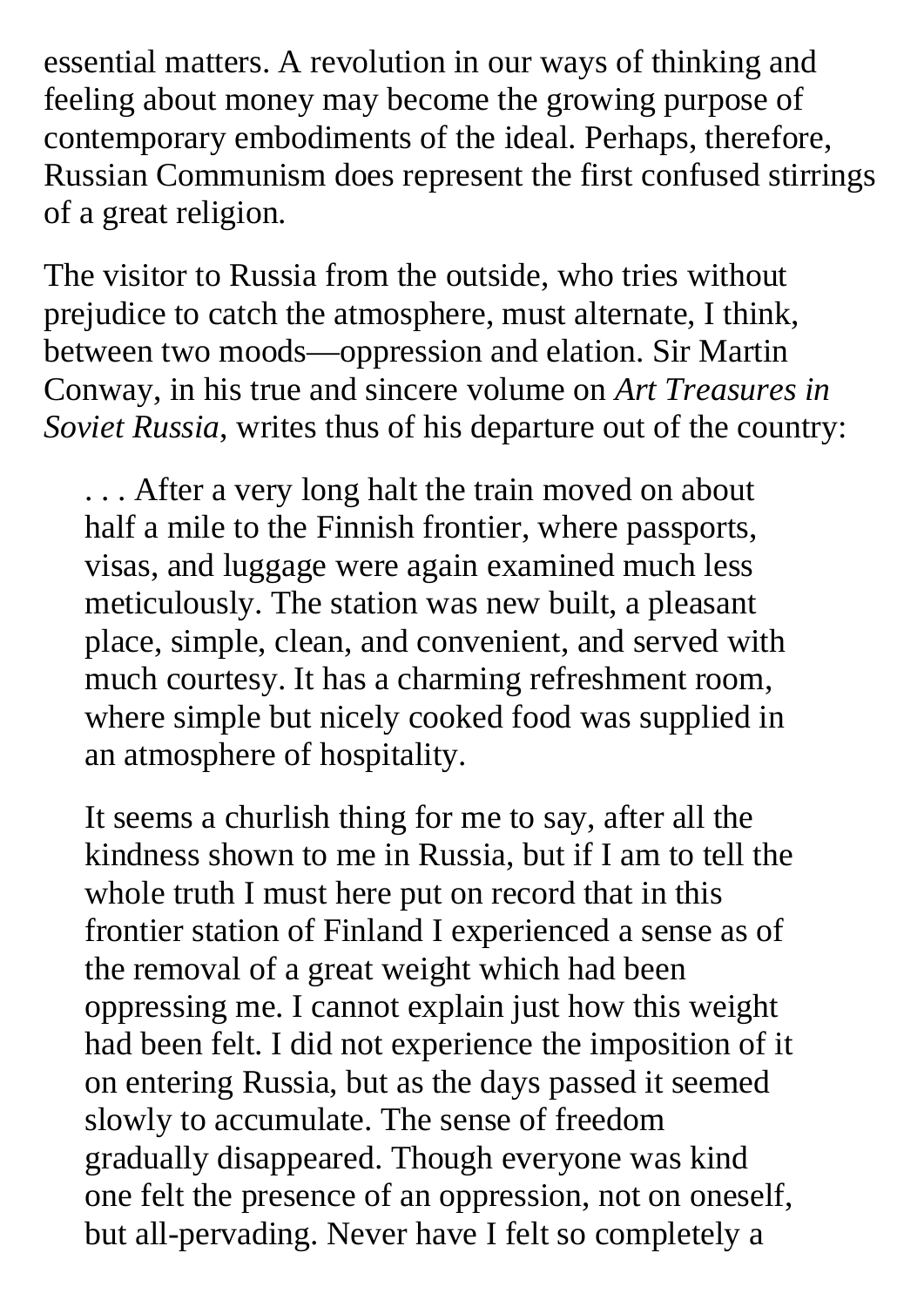stranger in a strange land; with successive days what at first was a dim feeling took more definite shape and condensed into an ever-increasingly conscious oppression.

I imagine one might have passed through the same experience in the Russia of the Tsars. Americans often praise what they call the "air of liberty" which they claim as characteristic of their country. They possess it in common with all the English-speaking dominions. The moral atmosphere of Russia is a very different compound of emotional chemistry.

The part of Finland through which our train now bore us was not different in physical character from the lands across the frontier, but we found ourselves passing "nice little properties" and the signs of comfort and even prosperity. . . .

The mood of oppression could not be better conveyed. In part, no doubt, it is the fruit of Red Revolution—there is much in Russia to make one pray that one's own country may achieve its goal not in that way. In part, perhaps, it is the fruit of some beastliness in the Russian nature—or in the Russian and Jewish natures when, as now, they are allied together. But in part it is one face of the superb earnestness of Red Russia, of the high seriousness, which in its other aspect appears as the Spirit of Elation. There never was any one so *serious* as the Russian of the Revolution, serious even in his gaiety and abandon of spirit—so serious that sometimes he can forget tomorrow and sometimes he can forget to-day. Often this seriousness is crude and stupid and boring in the extreme. The average Communist is *discoloured* just as the Methodists of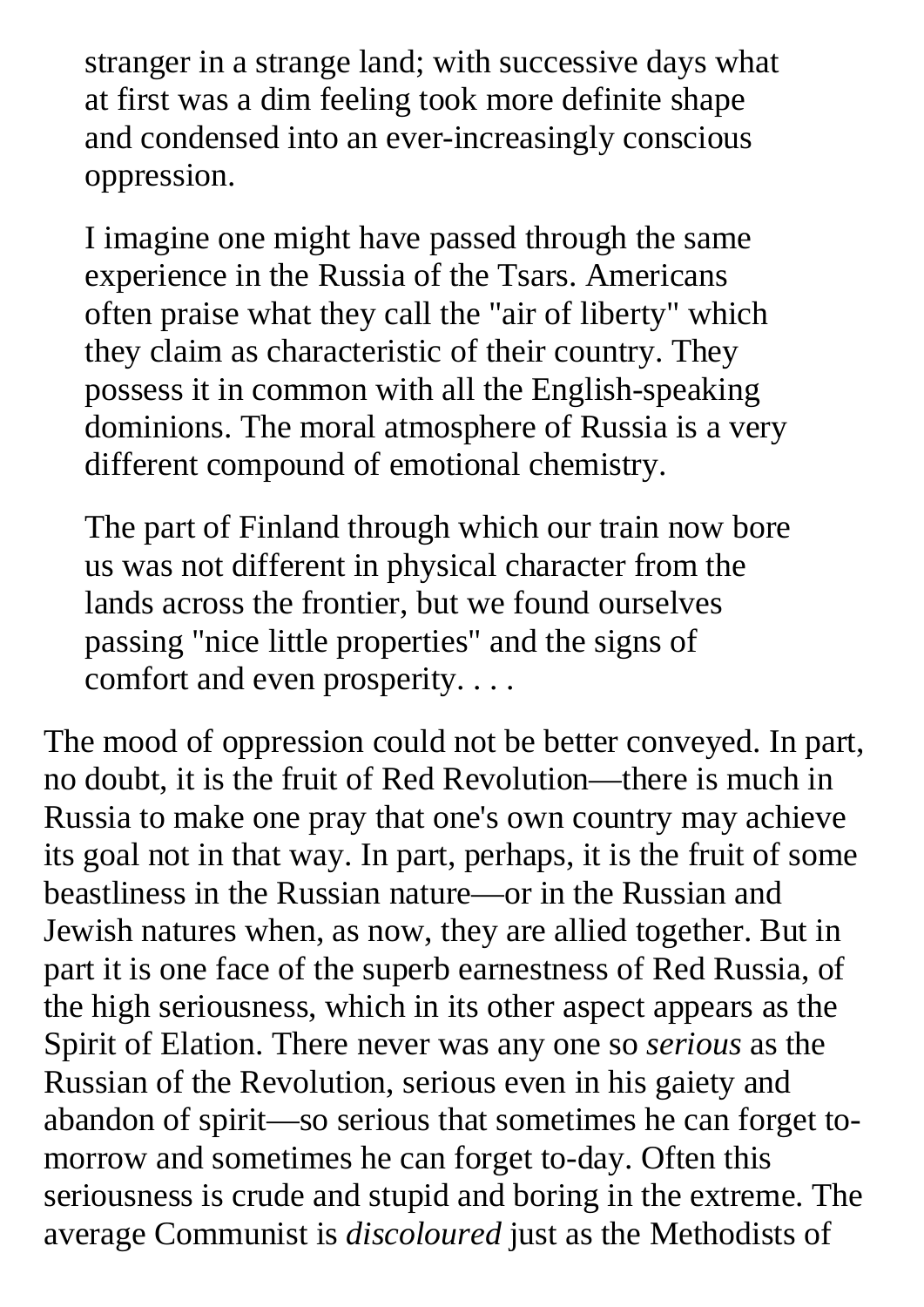every age have been. The tenseness of the atmosphere is more than one is used to support, and a longing comes for the frivolous ease of London.

Yet the elation, when that is felt, is very great. Here—one feels at moments—in spite of poverty, stupidity, and oppression, is the Laboratory of Life. Here the chemicals are being mixed in new combinations, and stink and explode. Something—there is just a chance—might come out. And even a chance gives to what is happening in Russia more importance than what is happening (let us say) in the United States of America.

I think that it is partly reasonable to be afraid of Russia, like the gentlemen who write to *The Times*. But if Russia is going to be a force in the outside world, it will not be the result of Mr. Zinovieff's money. Russia will never matter seriously to the rest of us, unless it be as a moral force. So, now the deeds are done and there is no going back, I should like to give Russia her chance; to help and not to hinder. For how much rather, even after allowing for everything, if I were a Russian, would I contribute my quota of activity to Soviet Russia than to Tsarist Russia! I could not subscribe to the new official faith any more than to the old. I should detest the actions of the new tyrants not less than those of the old. But I should feel that my eyes were turned towards, and no longer away from, the possibilities of things; that out of the cruelty and stupidity of Old Russia nothing could ever emerge, but that beneath the cruelty and stupidity of New Russia some speck of the ideal may lie hid.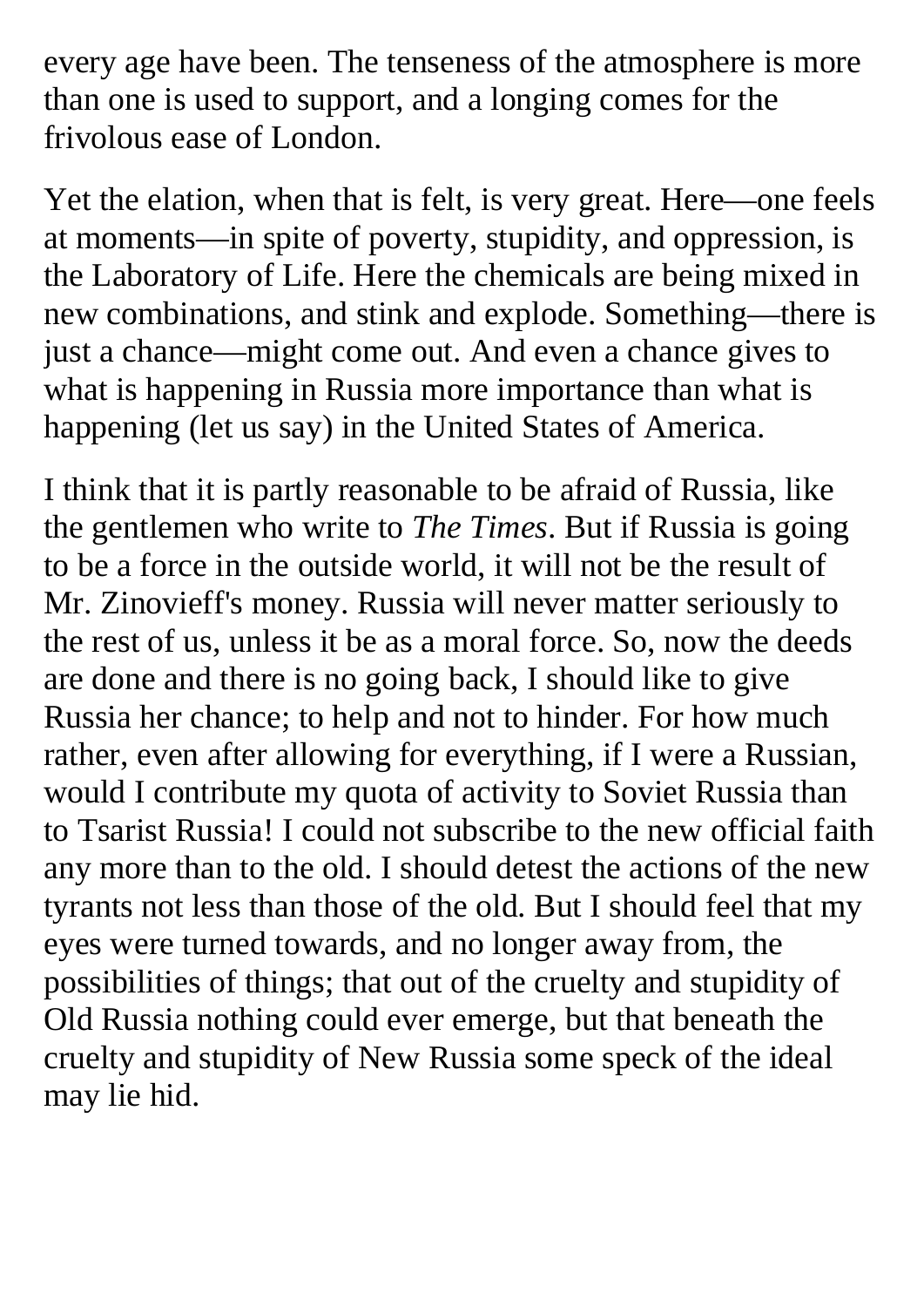## **2. THE END OF LAISSEZ-FAIRE (1926)**

Let us clear from the ground the metaphysical or general principles upon which, from time to time, *laissez-faire* has been founded. It is *not* true that individuals possess a prescriptive "natural liberty" in their economic activities. There is *no* "compact" conferring perpetual rights on those who Have or on those who Acquire. The world is *not* so governed from above that private and social interest always coincide. It is *not* so managed here below that in practice they coincide. It is *not* a correct deduction from the Principles of Economics that enlightened self-interest always operates in the public interest. Nor is it true that self-interest generally *is* enlightened; more often individuals acting separately to promote their own ends are too ignorant or too weak to attain even these. Experience does *not* show that individuals, when they make up a social unit, are always less clear-sighted than when they act separately.

We cannot, therefore, settle on abstract grounds, but must handle on its merits in detail, what Burke termed "one of the finest problems in legislation, namely, to determine what the State ought to take upon itself to direct by the public wisdom, and what it ought to leave, with as little interference as possible, to individual exertion." We have to discriminate between what Bentham, in his forgotten but useful nomenclature, used to term *Agenda* and *Non-Agenda*, and to do this without Bentham's prior presumption that interference is, at the same time, "generally needless" and "generally pernicious."<sup>[31]</sup> Perhaps the chief task of Economists at this hour is to distinguish afresh the *Agenda* of Government from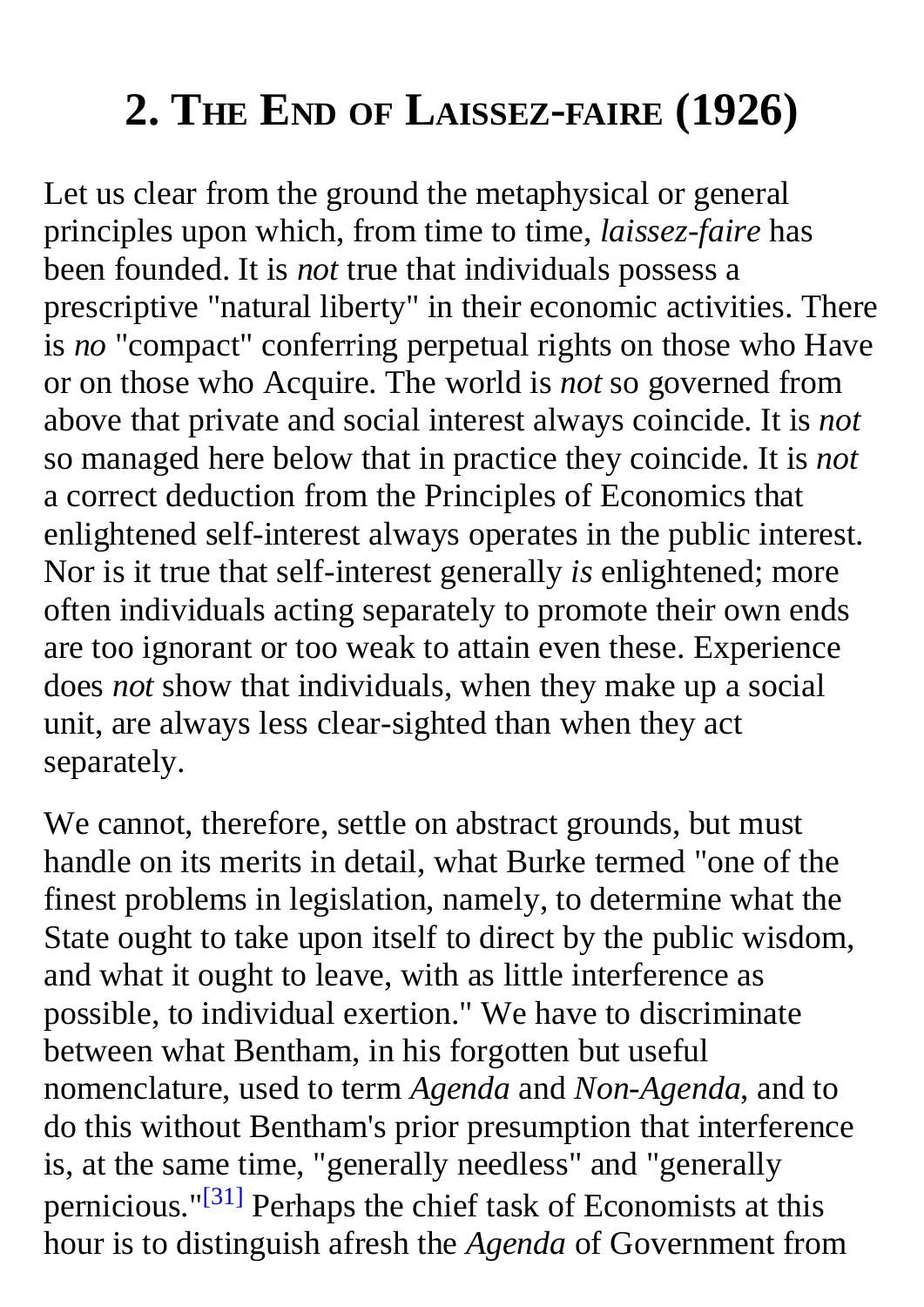the *Non-Agenda*; and the companion task of Politics is to devise forms of Government within a Democracy which shall be capable of accomplishing the *Agenda*. I will illustrate what I have in mind by two examples.

> [31] Bentham's *Manual of Political Economy*, published posthumously, in Bowring's edition (1843).

(1) I believe that in many cases the ideal size for the unit of control and organisation lies somewhere between the individual and the modern State. I suggest, therefore, that progress lies in the growth and the recognition of semiautonomous bodies within the State—bodies whose criterion of action within their own field is solely the public good as they understand it, and from whose deliberations motives of private advantage are excluded, though some place it may still be necessary to leave, until the ambit of men's altruism grows wider, to the separate advantage of particular groups, classes, or faculties—bodies which in the ordinary course of affairs are mainly autonomous within their prescribed limitations, but are subject in the last resort to the sovereignty of the democracy expressed through Parliament.

I propose a return, it may be said, towards mediaeval conceptions of separate autonomies. But, in England at any rate, corporations are a mode of government which has never ceased to be important and is sympathetic to our institutions. It is easy to give examples, from what already exists, of separate autonomies which have attained or are approaching the mode I designate—the Universities, the Bank of England, the Port of London Authority, even perhaps the Railway Companies.

But more interesting than these is the trend of Joint Stock Institutions, when they have reached a certain age and size, to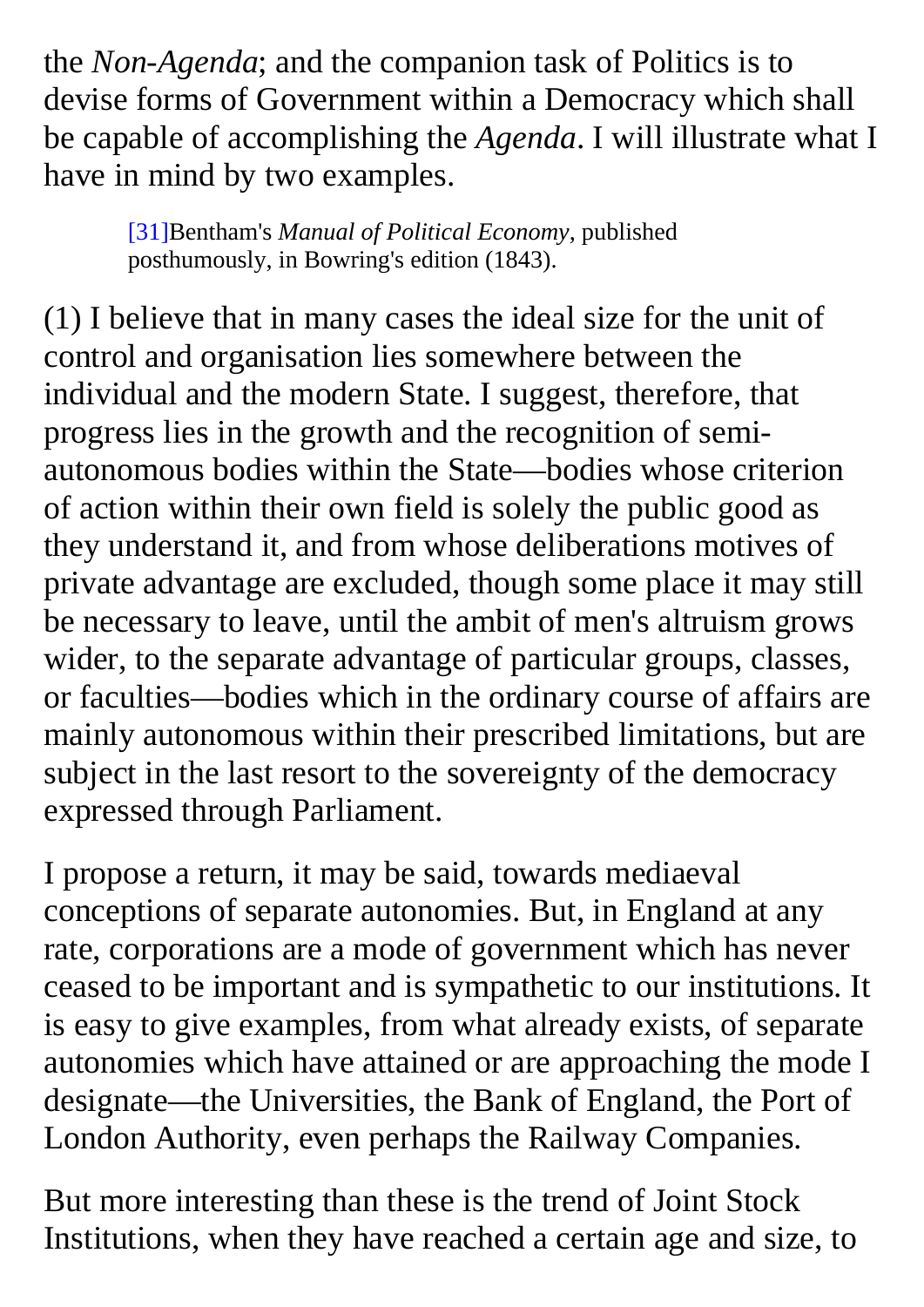approximate to the status of public corporations rather than that of individualistic private enterprise. One of the most interesting and unnoticed developments of recent decades has been the tendency of big enterprise to socialise itself. A point arrives in the growth of a big institution—particularly a big railway or big public utility enterprise, but also a big bank or a big insurance company—at which the owners of the capital, *i.e.* the shareholders, are almost entirely dissociated from the management, with the result that the direct personal interest of the latter in the making of great profit becomes quite secondary. When this stage is reached, the general stability and reputation of the institution are more considered by the management than the maximum of profit for the shareholders. The shareholders must be satisfied by conventionally adequate dividends; but once this is secured, the direct interest of the management often consists in avoiding criticism from the public and from the customers of the concern. This is particularly the case if their great size or semi-monopolistic position renders them conspicuous in the public eye and vulnerable to public attack. The extreme instance, perhaps, of this tendency in the case of an institution, theoretically the unrestricted property of private persons, is the Bank of England. It is almost true to say that there is no class of persons in the Kingdom of whom the Governor of the Bank of England thinks less when he decides on his policy than of his shareholders. Their rights, in excess of their conventional dividend, have already sunk to the neighbourhood of zero. But the same thing is partly true of many other big institutions. They are, as time goes on, socialising themselves.

Not that this is unmixed gain. The same causes promote conservatism and a waning of enterprise. In fact, we already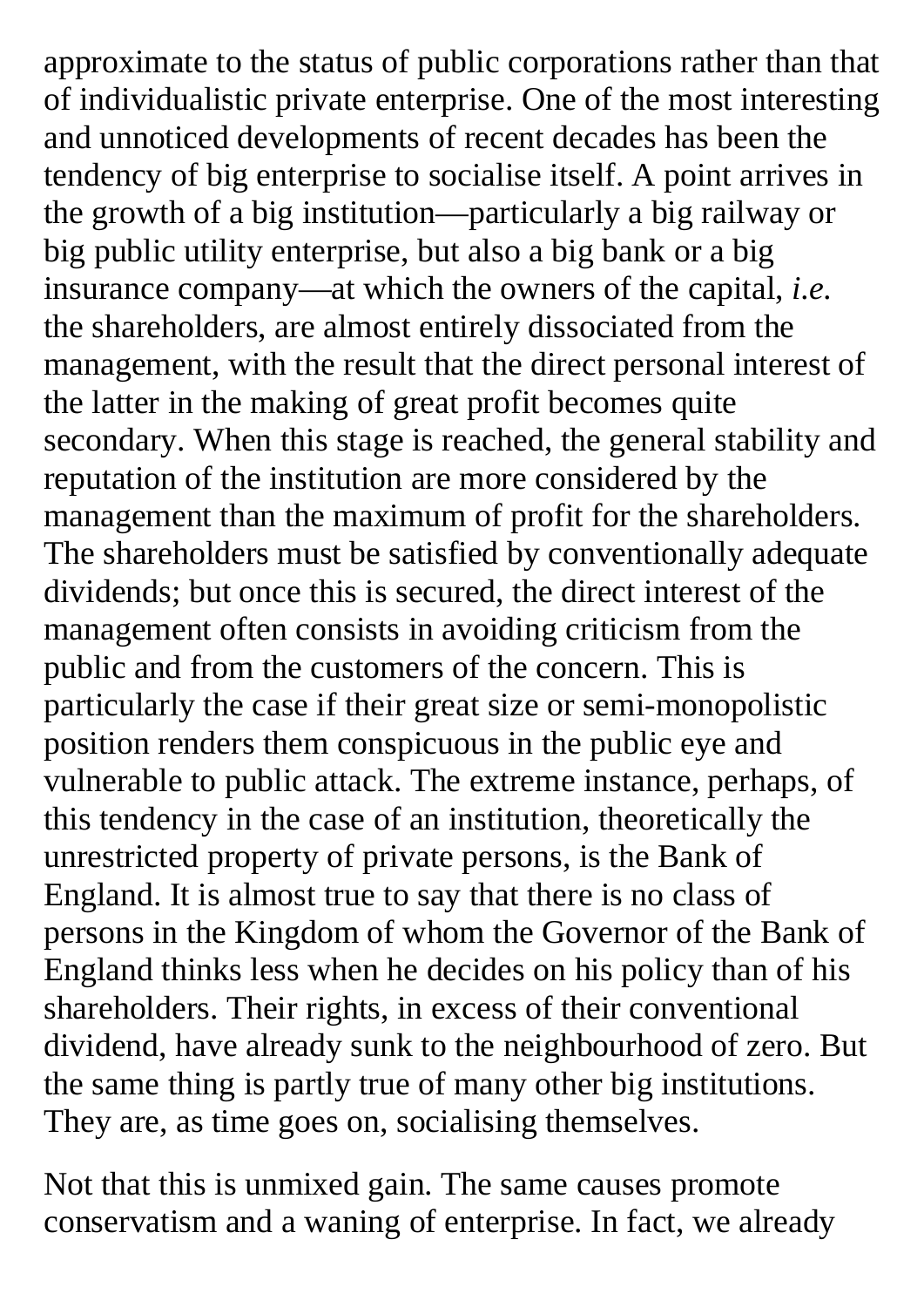have in these cases many of the faults as well as the advantages of State Socialism. Nevertheless we see here, I think, a natural line of evolution. The battle of Socialism against unlimited private profit is being won in detail hour by hour. In these particular fields—it remains acute elsewhere—this is no longer the pressing problem. There is, for instance, no so-called important political question so really unimportant, so irrelevant to the reorganisation of the economic life of Great Britain, as the Nationalisation of the Railways.

It is true that many big undertakings, particularly Public Utility enterprises and other business requiring a large fixed capital, still need to be semi-socialised. But we must keep our minds flexible regarding the forms of this semi-socialism. We must take full advantage of the natural tendencies of the day, and we must probably prefer semi-autonomous corporations to organs of the Central Government for which Ministers of State are directly responsible.

I criticise doctrinaire State Socialism, not because it seeks to engage men's altruistic impulses in the service of Society, or because it departs from *laissez-faire*, or because it takes away from man's natural liberty to make a million, or because it has courage for bold experiments. All these things I applaud. I criticise it because it misses the significance of what is actually happening; because it is, in fact, little better than a dusty survival of a plan to meet the problems of fifty years ago, based on a misunderstanding of what some one said a hundred years ago. Nineteenth-century State Socialism sprang from Bentham, free competition, etc., and is in some respects a clearer, in some respects a more muddled, version of just the same philosophy as underlies nineteenth-century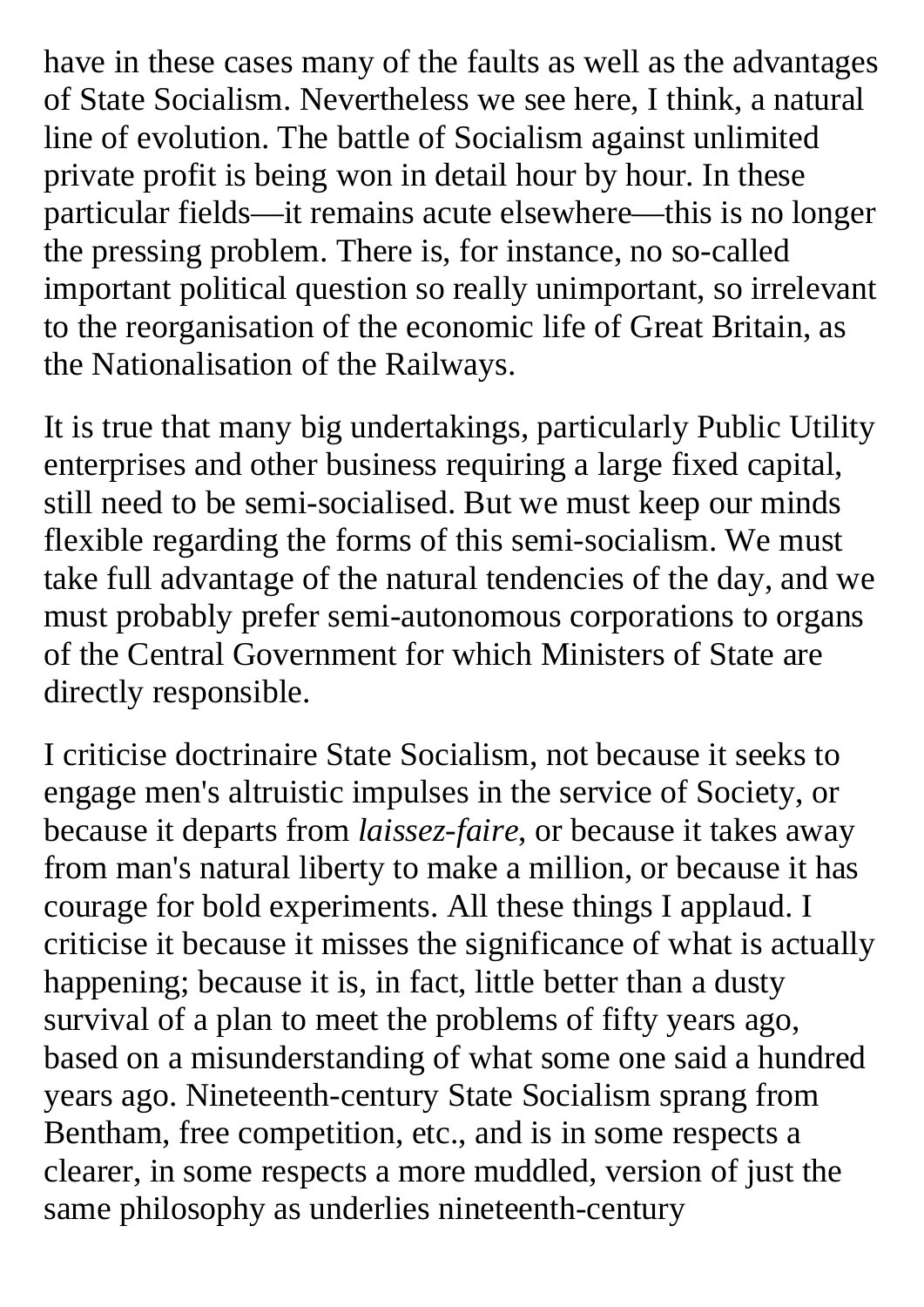individualism. Both equally laid all their stress on freedom, the one negatively to avoid limitations on existing freedom, the other positively to destroy natural or acquired monopolies. They are different reactions to the same intellectual atmosphere.

(2) I come next to a criterion of *Agenda* which is particularly relevant to what it is urgent and desirable to do in the near future. We must aim at separating those services which are *technically social* from those which are *technically individual*. The most important *Agenda* of the State relate not to those activities which private individuals are already fulfilling, but to those functions which fall outside the sphere of the individual, to those decisions which are made by *no one* if the State does not make them. The important thing for Government is not to do things which individuals are doing already, and to do them a little better or a little worse; but to do those things which at present are not done at all.

It is not within the scope of my purpose on this occasion to develop practical policies. I limit myself, therefore, to naming some instances of what I mean from amongst those problems about which I happen to have thought most.

Many of the greatest economic evils of our time are the fruits of risk, uncertainty, and ignorance. It is because particular individuals, fortunate in situation or in abilities, are able to take advantage of uncertainty and ignorance, and also because for the same reason big business is often a lottery, that great inequalities of wealth come about; and these same factors are also the cause of the Unemployment of Labour, or the disappointment of reasonable business expectations, and of the impairment of efficiency and production. Yet the cure lies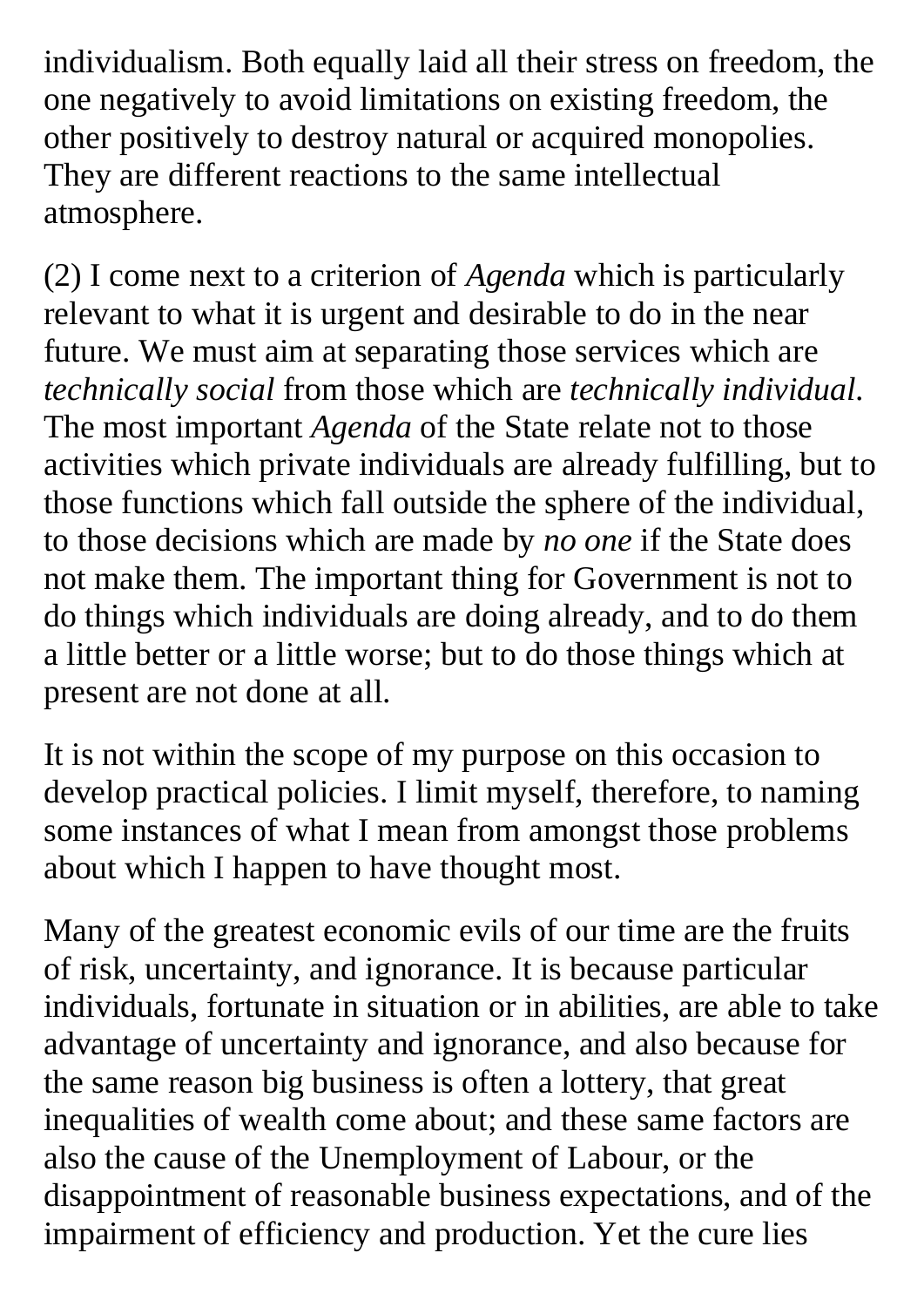outside the operations of individuals; it may even be to the interest of individuals to aggravate the disease. I believe that the cure for these things is partly to be sought in the deliberate control of the currency and of credit by a central institution, and partly in the collection and dissemination on a great scale of data relating to the business situation, including the full publicity, by law if necessary, of all business facts which it is useful to know. These measures would involve Society in exercising directive intelligence through some appropriate organ of action over many of the inner intricacies of private business, yet it would leave private initiative and enterprise unhindered. Even if these measures prove insufficient, nevertheless they will furnish us with better knowledge than we have now for taking the next step.

My second example relates to Savings and Investment. I believe that some co-ordinated act of intelligent judgement is required as to the scale on which it is desirable that the community as a whole should save, the scale on which these savings should go abroad in the form of foreign investments, and whether the present organisation of the investment market distributes savings along the most nationally productive channels. I do not think that these matters should be left entirely to the chances of private judgement and private profits, as they are at present.

My third example concerns Population. The time has already come when each country needs a considered national policy about what size of Population, whether larger or smaller than at present or the same, is most expedient. And having settled this policy, we must take steps to carry it into operation. The time may arrive a little later when the community as a whole must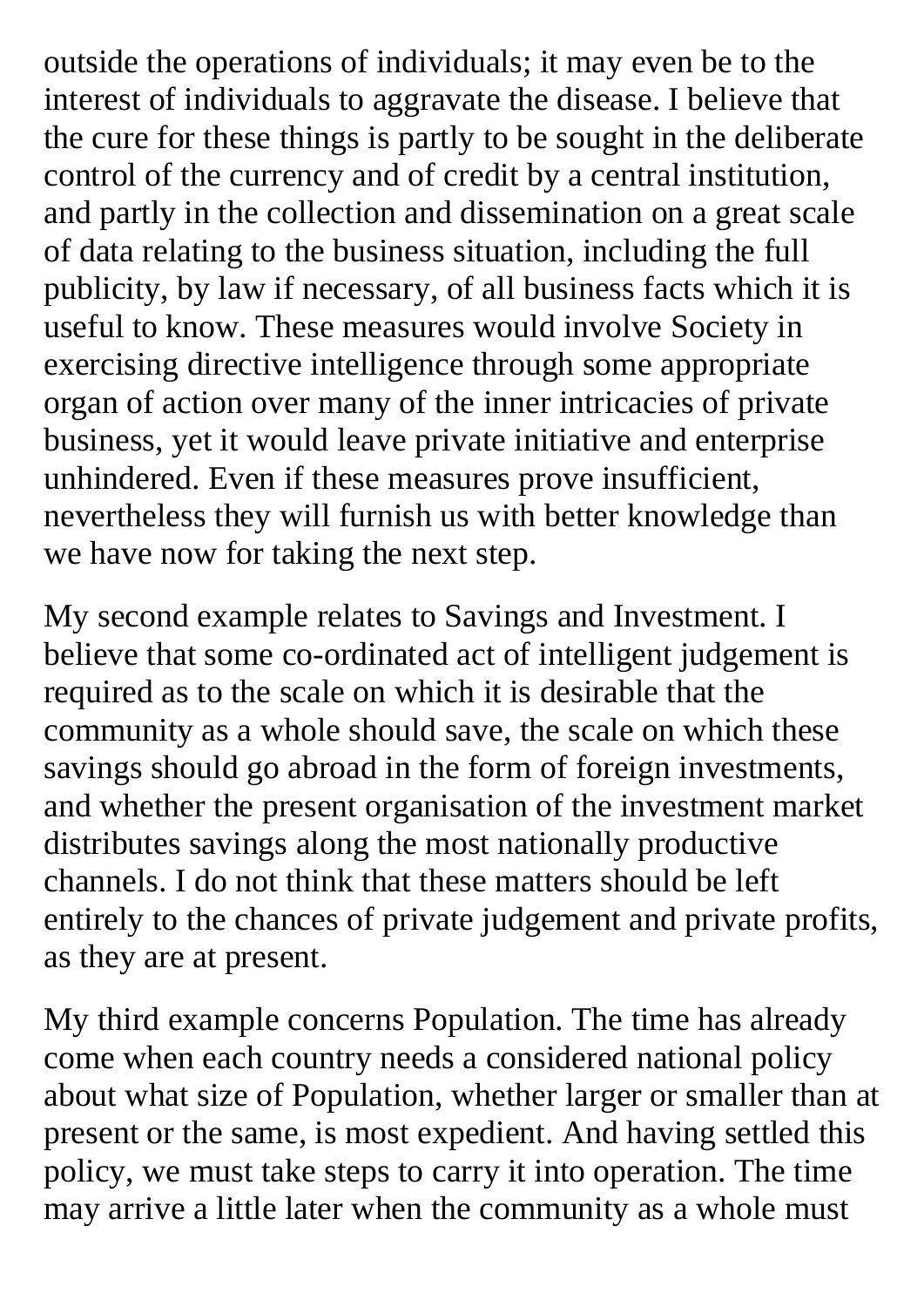pay attention to the innate quality as well as to the mere numbers of its future members.

These reflections have been directed towards possible improvements in the technique of modern Capitalism by the agency of collective action. There is nothing in them which is seriously incompatible with what seems to me to be the essential characteristic of Capitalism, namely the dependence upon an intense appeal to the money-making and moneyloving instincts of individuals as the main motive force of the economic machine. Nor must I, so near to my end, stray towards other fields. Nevertheless, I may do well to remind you, in conclusion, that the fiercest contests and the most deeply felt divisions of opinion are likely to be waged in the coming years not round technical questions, where the arguments on either side are mainly economic, but round those which, for want of better words, may be called psychological or, perhaps, moral.

In Europe, or at least in some parts of Europe—but not, I think, in the United States of America—there is a latent reaction, somewhat widespread, against basing Society to the extent that we do upon fostering, encouraging, and protecting the moneymotives of individuals. A preference for arranging our affairs in such a way as to appeal to the money-motive as little as possible, rather than as much as possible, need not be entirely *a priori*, but may be based on the comparison of experiences. Different persons, according to their choice of profession, find the money-motive playing a large or a small part in their daily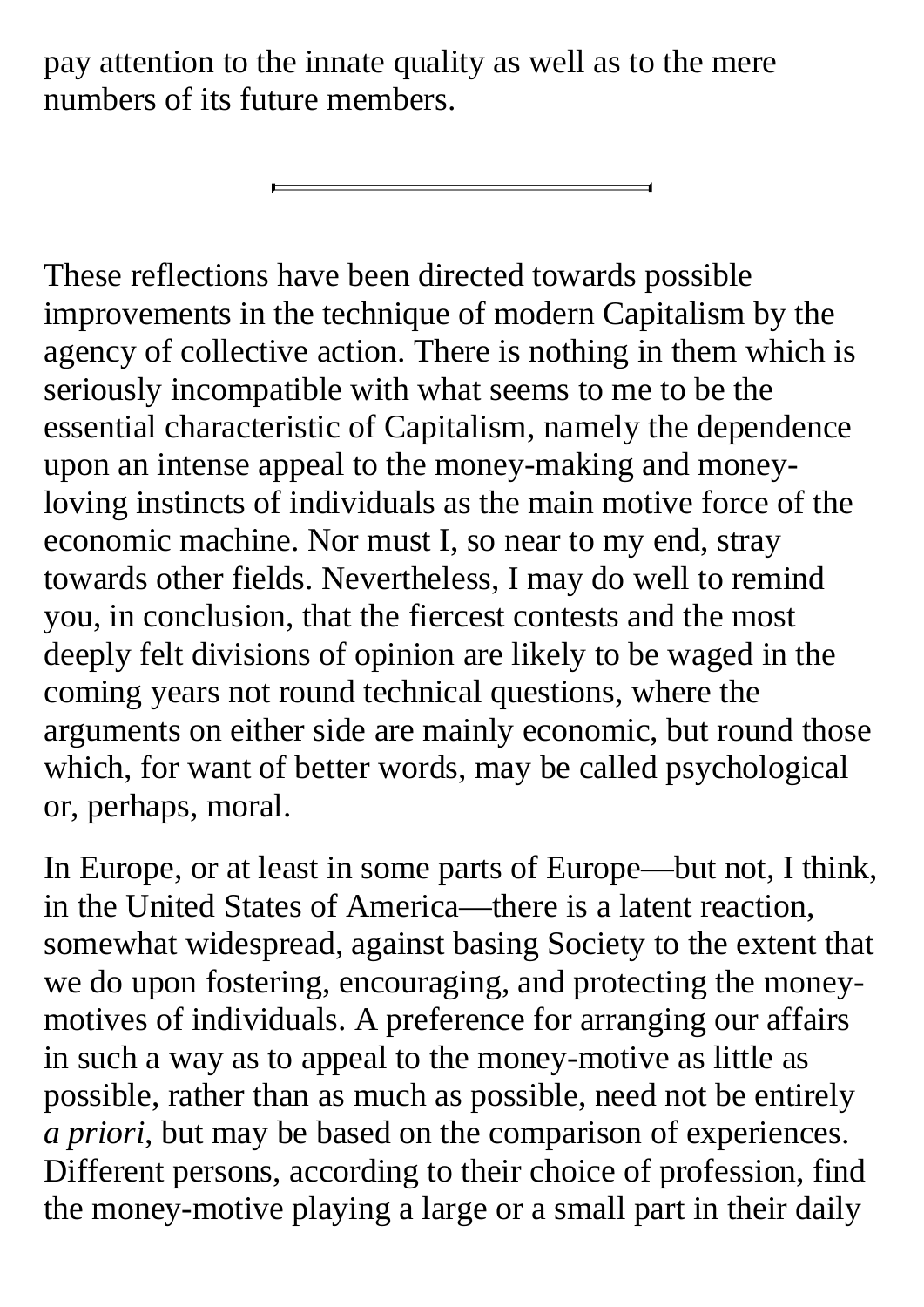lives, and historians can tell us about other phases of social organisation in which this motive has played a much smaller part than it does now. Most religions and most philosophies deprecate, to say the least of it, a way of life mainly influenced by considerations of personal money profit. On the other hand, most men to-day reject ascetic notions and do not doubt the real advantages of wealth. Moreover it seems obvious to them that one cannot do without the money-motive, and that, apart from certain admitted abuses, it does its job well. In the result the average man averts his attention from the problem, and has no clear idea what he really thinks and feels about the whole confounded matter.

Confusion of thought and feeling leads to confusion of speech. Many people, who are really objecting to Capitalism as a way of life, argue as though they were objecting to it on the ground of its inefficiency in attaining its own objects. Contrariwise, devotees of Capitalism are often unduly conservative, and reject reforms in its technique, which might really strengthen and preserve it, for fear that they may prove to be first steps away from Capitalism itself. Nevertheless a time may be coming when we shall get clearer than at present as to when we are talking about Capitalism as an efficient or inefficient technique, and when we are talking about it as desirable or objectionable in itself. For my part, I think that Capitalism, wisely managed, can probably be made more efficient for attaining economic ends than any alternative system yet in sight, but that in itself it is in many ways extremely objectionable. Our problem is to work out a social organisation which shall be as efficient as possible without offending our notions of a satisfactory way of life.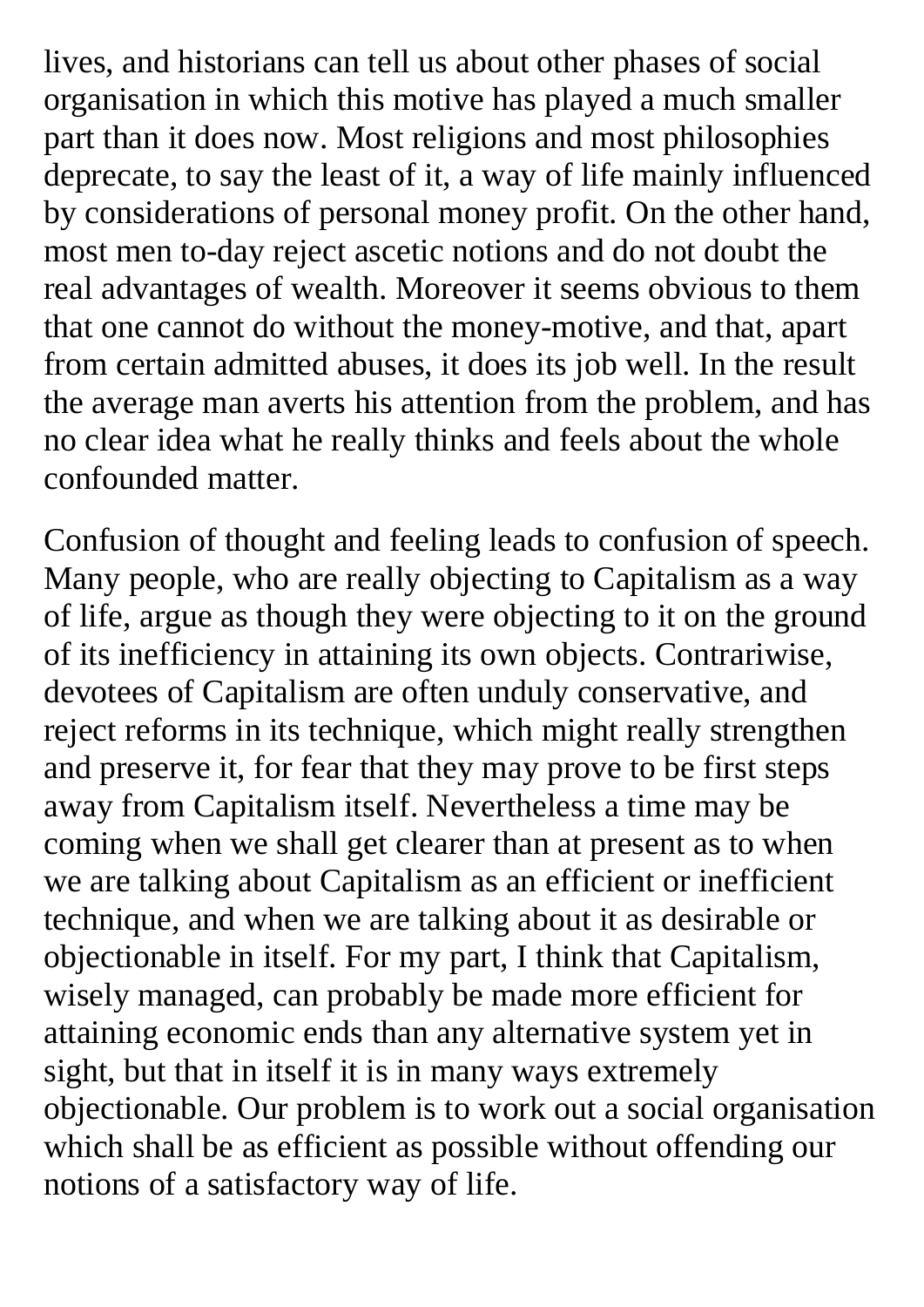The next step forward must come, not from political agitation or premature experiments, but from thought. We need by an effort of the mind to elucidate our own feelings. At present our sympathy and our judgement are liable to be on different sides, which is a painful and paralysing state of mind. In the field of action reformers will not be successful until they can steadily pursue a clear and definite object with their intellects and their feelings in tune. There is no party in the world at present which appears to me to be pursuing right aims by right methods. Material Poverty provides the incentive to change precisely in situations where there is very little margin for experiments. Material Prosperity removes the incentive just when it might be safe to take a chance. Europe lacks the means, America the will, to make a move. We need a new set of convictions which spring naturally from a candid examination of our own inner feelings in relation to the outside facts.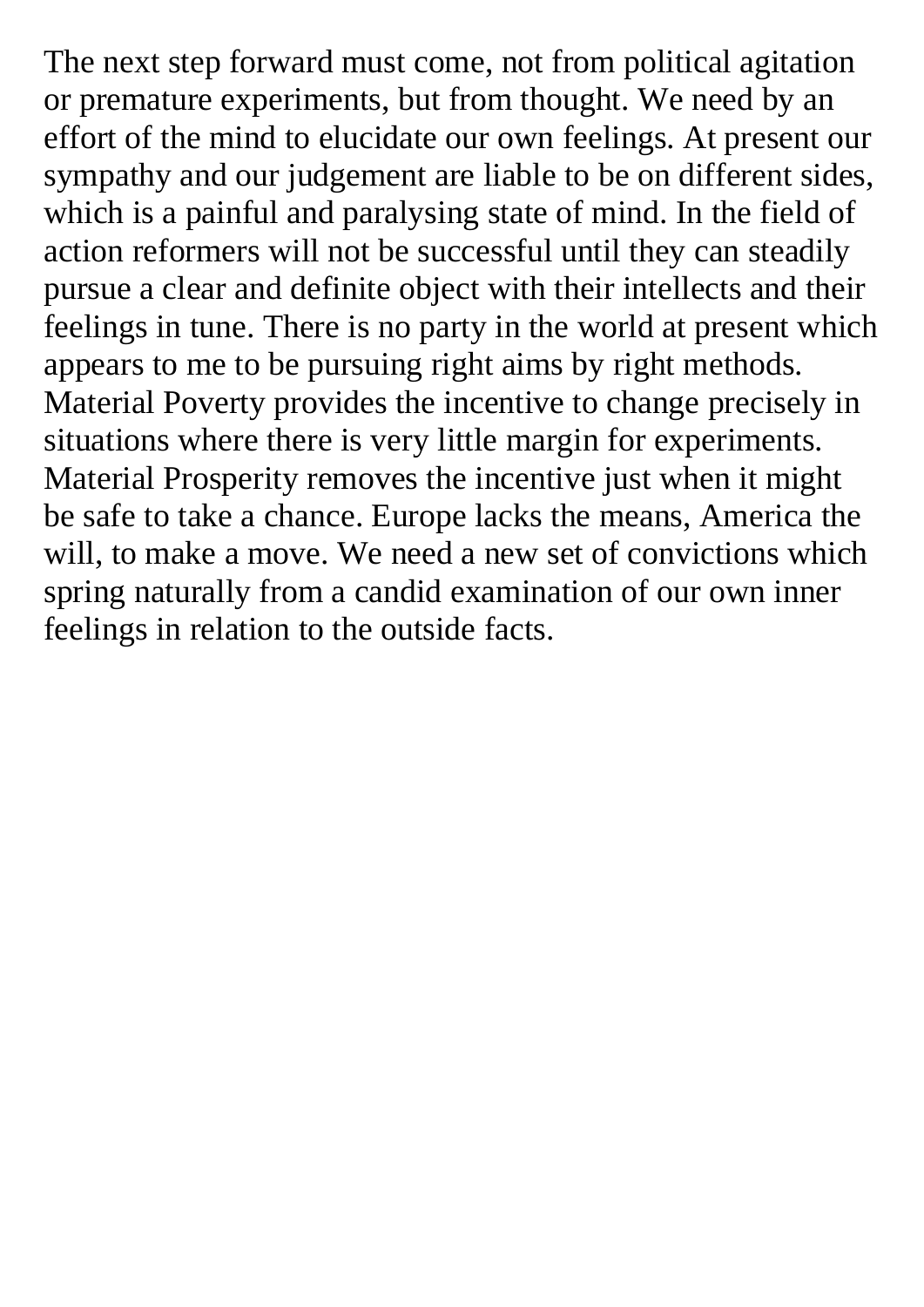# **3. A<sup>M</sup> I <sup>A</sup> LIBERAL? (1925) [32]**

[32] An address to the Liberal Summer School at Cambridge.

#### **I**

If one is born a political animal, it is most uncomfortable not to belong to a party; cold and lonely and futile it is. If your party is strong, and its programme and its philosophy sympathetic, satisfying the gregarious, practical, and intellectual instincts all at the same time, how very agreeable that must be!—worth a large subscription and all one's spare time;—that is, if you are a political animal.

So the political animal who cannot bring himself to utter the contemptible words, "I am no party man," would almost rather belong to any party than to none. If he cannot find a home by the principle of attraction, he must find one by the principle of repulsion and go to those whom he dislikes least, rather than stay out in the cold.

Now take my own case—where am I landed on this negative test? How could I bring myself to be a Conservative? They offer me neither food nor drink—neither intellectual nor spiritual consolation. I should not be amused or excited or edified. That which is common to the atmosphere, the mentality, the view of life of—well, I will not mention names —promotes neither my self-interest nor the public good. It leads nowhere; it satisfies no ideal; it conforms to no intellectual standard; it is not even safe, or calculated to preserve from spoilers that degree of civilisation which we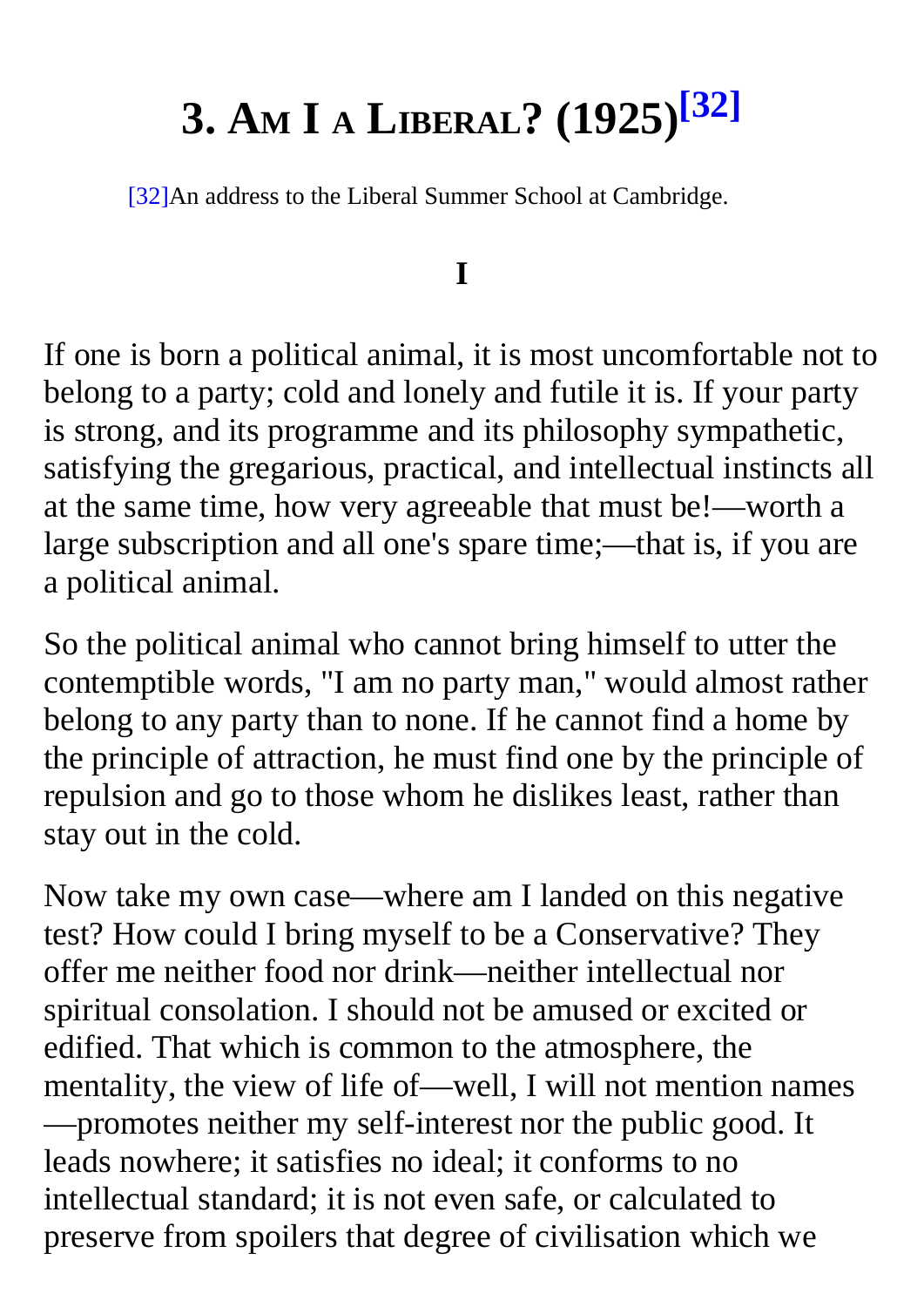have already attained.

Ought I, then, to join the Labour Party? Superficially that is more attractive. But looked at closer, there are great difficulties. To begin with, it is a class party, and the class is not my class. If I am going to pursue sectional interests at all, I shall pursue my own. When it comes to the class struggle as such, my local and personal patriotisms, like those of every one else, except certain unpleasant zealous ones, are attached to my own surroundings. I can be influenced by what seems to me to be Justice and good sense; but the *Class* war will find me on the side of the educated *bourgeoisie*.

But, above all, I do not believe that the intellectual elements in the Labour Party will ever exercise adequate control; too much will always be decided by those who do not know *at all* what they are talking about; and if—which is not unlikely—the control of the party is seized by an autocratic inner ring, this control will be exercised in the interests of the extreme Left Wing—the section of the Labour Party which I shall designate the Party of Catastrophe.

On the negative test, I incline to believe that the Liberal Party is still the best instrument of future progress—if only it had strong leadership and the right programme.

But when we come to consider the problem of party positively —by reference to what attracts rather than to what repels—the aspect is dismal in every party alike, whether we put our hopes in measures or in men. And the reason is the same in each case. The historic party questions of the nineteenth century are as dead as last week's mutton; and whilst the questions of the future are looming up, they have not yet become party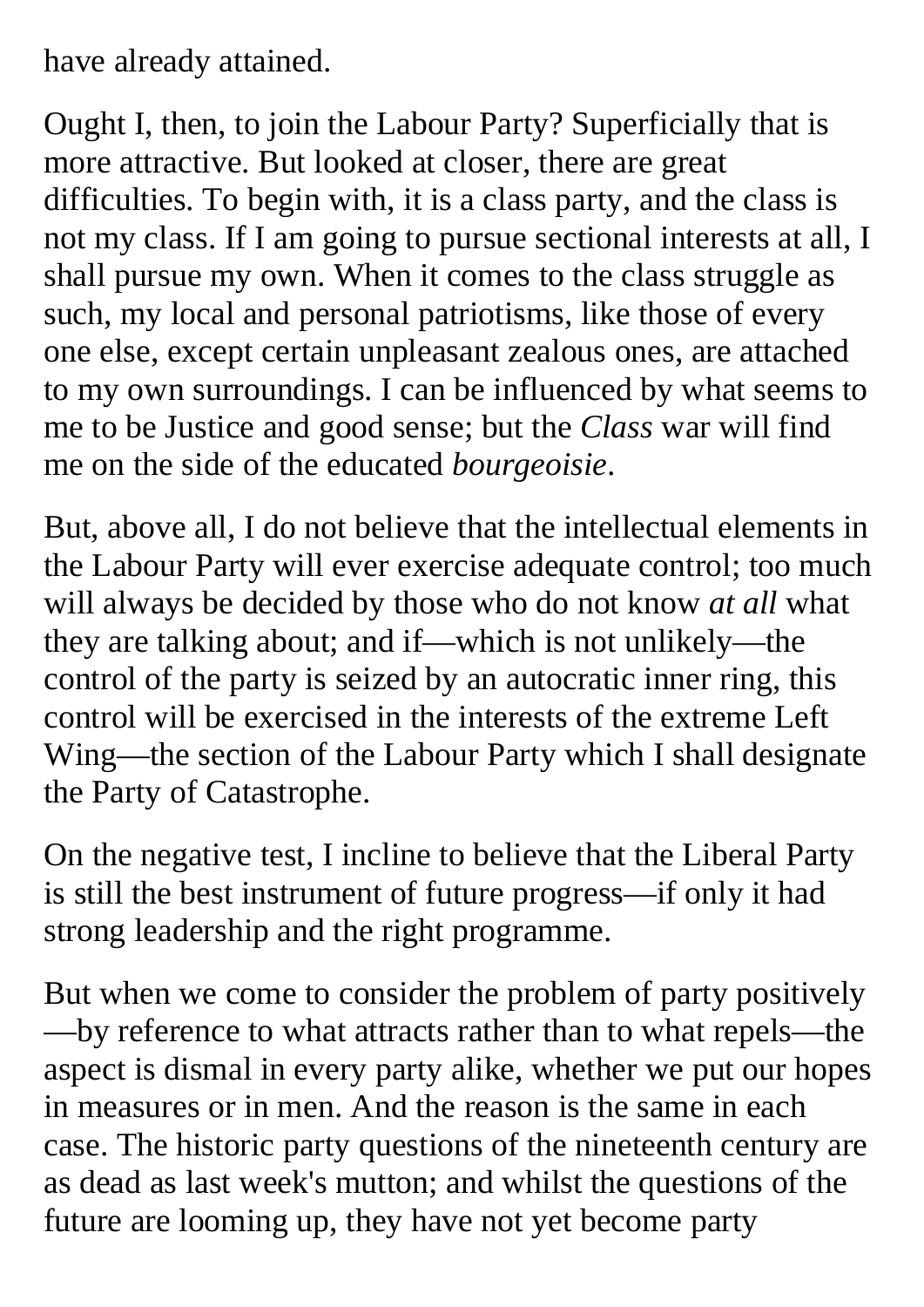questions, and they cut across the old party lines.

Civil and Religious Liberty, the Franchise, the Irish Question, Dominion Self-Government, the Power of the House of Lords, steeply graduated Taxation of Incomes and of Fortunes, the lavish use of the Public Revenues for "Social Reform," that is to say, Social Insurance for Sickness, Unemployment and Old Age, Education, Housing and Public Health—all these causes for which the Liberal Party fought are successfully achieved or are obsolete or are the common ground of all parties alike. What remains? Some will say—the Land Question. Not I—for I believe that this question, in its traditional form, has now become, by reason of a silent change in the facts, of very slight political importance. I see only two planks of the historic Liberal platform still seaworthy—the Drink Question and Free Trade. And of these two Free Trade survives, as a great and living political issue, by an accident. There were always two arguments for Free Trade—the *laissez-faire* argument which appealed and still appeals to the Liberal individualists, and the economic argument based on the benefits which flow from each country's employing its resources where it has a comparative advantage. I no longer believe in the political philosophy which the Doctrine of Free Trade adorned. I believe in Free Trade because, in the long run and in general, it is the only policy which is technically sound and intellectually tight.

But take it at the best, can the Liberal Party sustain itself on the Land Question, the Drink Question, and Free Trade alone, even if it were to reach a united and clear-cut programme on the two former? The *positive* argument for being a Liberal is, at present, very weak. How do the other parties survive the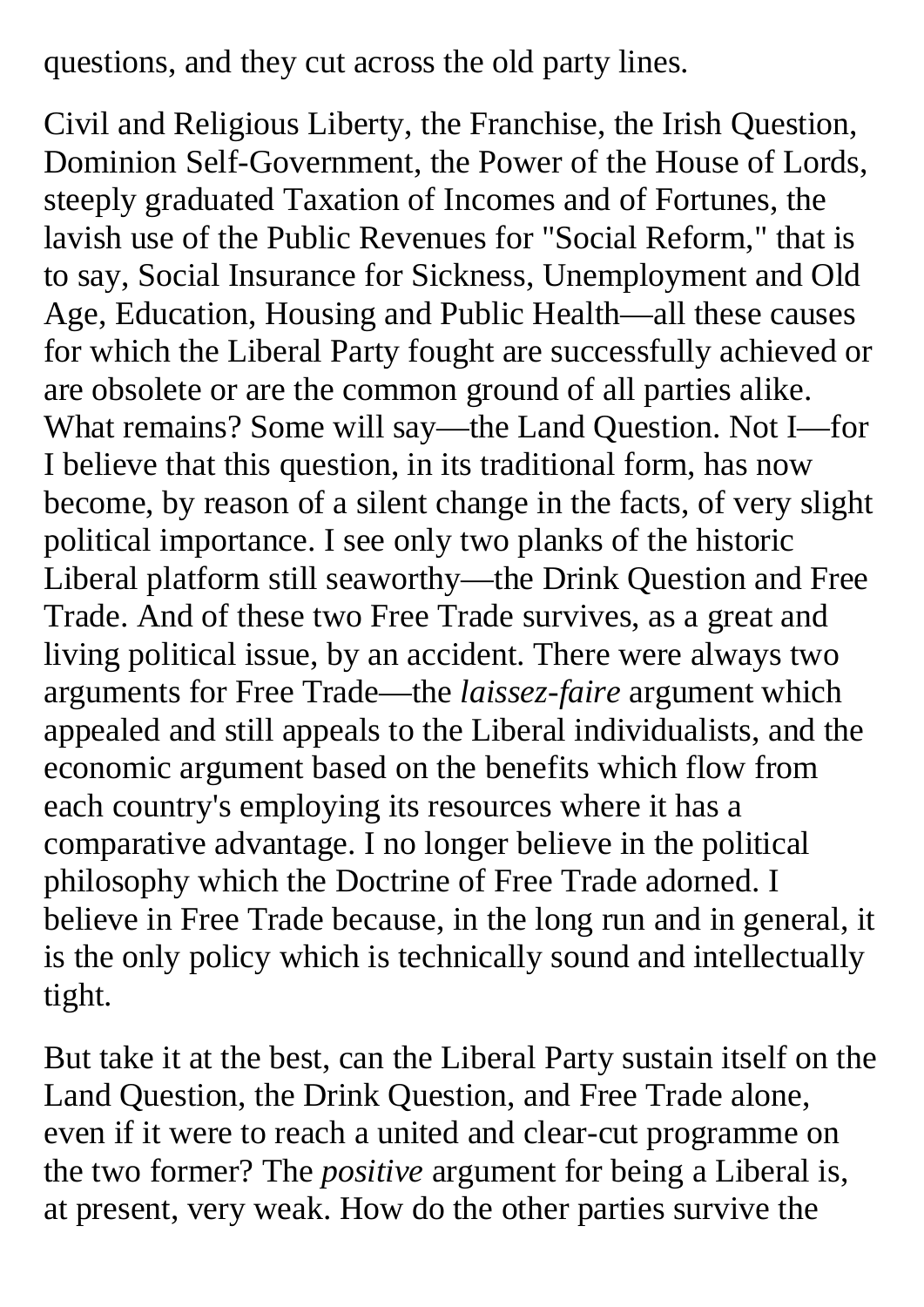#### positive test?

The Conservative Party will always have its place as a Die-Hard Home. But constructively, it is in just as bad case as the Liberal Party. It is often no more than an accident of temperament or of past associations, and not a real difference of policy or of ideals, which now separates the progressive young Conservative from the average Liberal. The old battlecries are muffled or silent. The Church, the Aristocracy, the Landed Interests, the Rights of Property, the Glories of Empire, the Pride of the Services, even Beer and Whisky, will never again be the guiding forces of British politics.

The Conservative Party ought to be concerning itself with evolving a version of Individualistic Capitalism adapted to the progressive change of circumstances. The difficulty is that the Capitalist leaders in the City and in Parliament are incapable of distinguishing novel measures for safeguarding Capitalism from what they call Bolshevism. If old-fashioned Capitalism was intellectually capable of defending itself, it would not be dislodged for many generations. But, fortunately for Socialists, there is little chance of this.

I believe that the seeds of the intellectual decay of Individualistic Capitalism are to be found in an institution which is not in the least characteristic of itself, but which it took over from the social system of Feudalism which preceded it,—namely, the hereditary principle. The hereditary principle in the transmission of wealth and the control of business is the reason why the leadership of the Capitalist Cause is weak and stupid. It is too much dominated by third-generation men. Nothing will cause a social institution to decay with more certainty than its attachment to the hereditary principle. It is an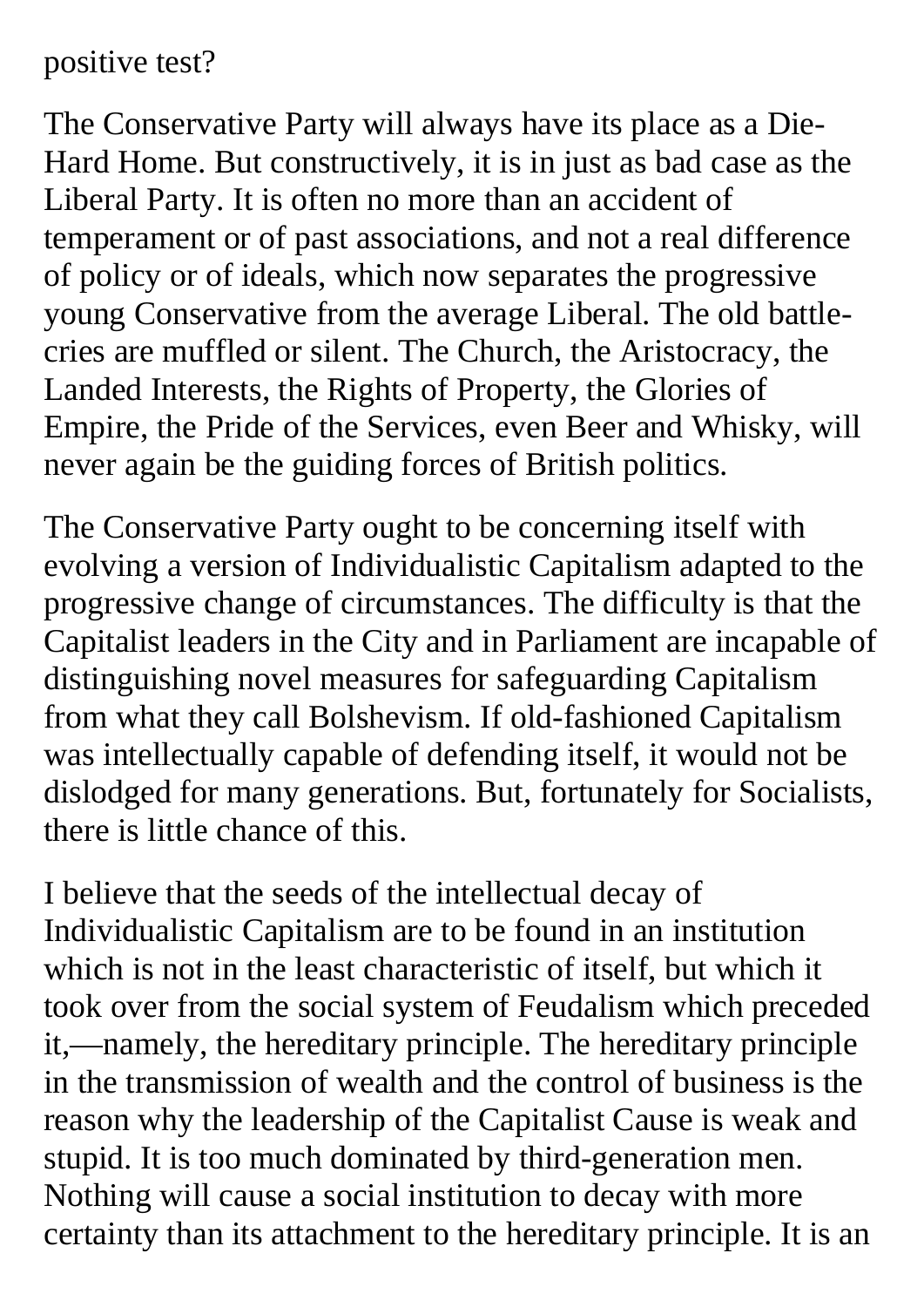illustration of this that by far the oldest of our institutions, the Church, is the one which has always kept itself free from the hereditary taint.

Just as the Conservative Party will always have its Die-Hard wing, so the Labour Party will always be flanked by the Party of Catastrophe—Jacobins, Communists, Bolshevists, whatever you choose to call them. This is the party which hates or despises existing institutions and believes that great good will result merely from overthrowing them—or at least that to overthrow them is the necessary preliminary to any great good. This party can only flourish in an atmosphere of social oppression or as a reaction against the Rule of Die-Hard. In Great Britain it is, in its extreme form, numerically very weak. Nevertheless its philosophy in a diluted form permeates, in my opinion, the whole Labour Party. However moderate its leaders may be at heart, the Labour Party will always depend for electoral success on making some slight appeal to the widespread passions and jealousies which find their full development in the Party of Catastrophe. I believe that this secret sympathy with the Policy of Catastrophe is the worm which gnaws at the seaworthiness of any constructive vessel which the Labour Party may launch. The passions of malignity, jealousy, hatred of those who have wealth and power (even in their own body) ill consort with ideals to build up a true Social Republic. Yet it is necessary for a successful Labour leader to be, or at least to appear, a little savage. It is not enough that he should love his fellow-men; he must hate them too.

What then do I want Liberalism to be? On the one side, Conservatism is a well-defined entity—with a Right of Die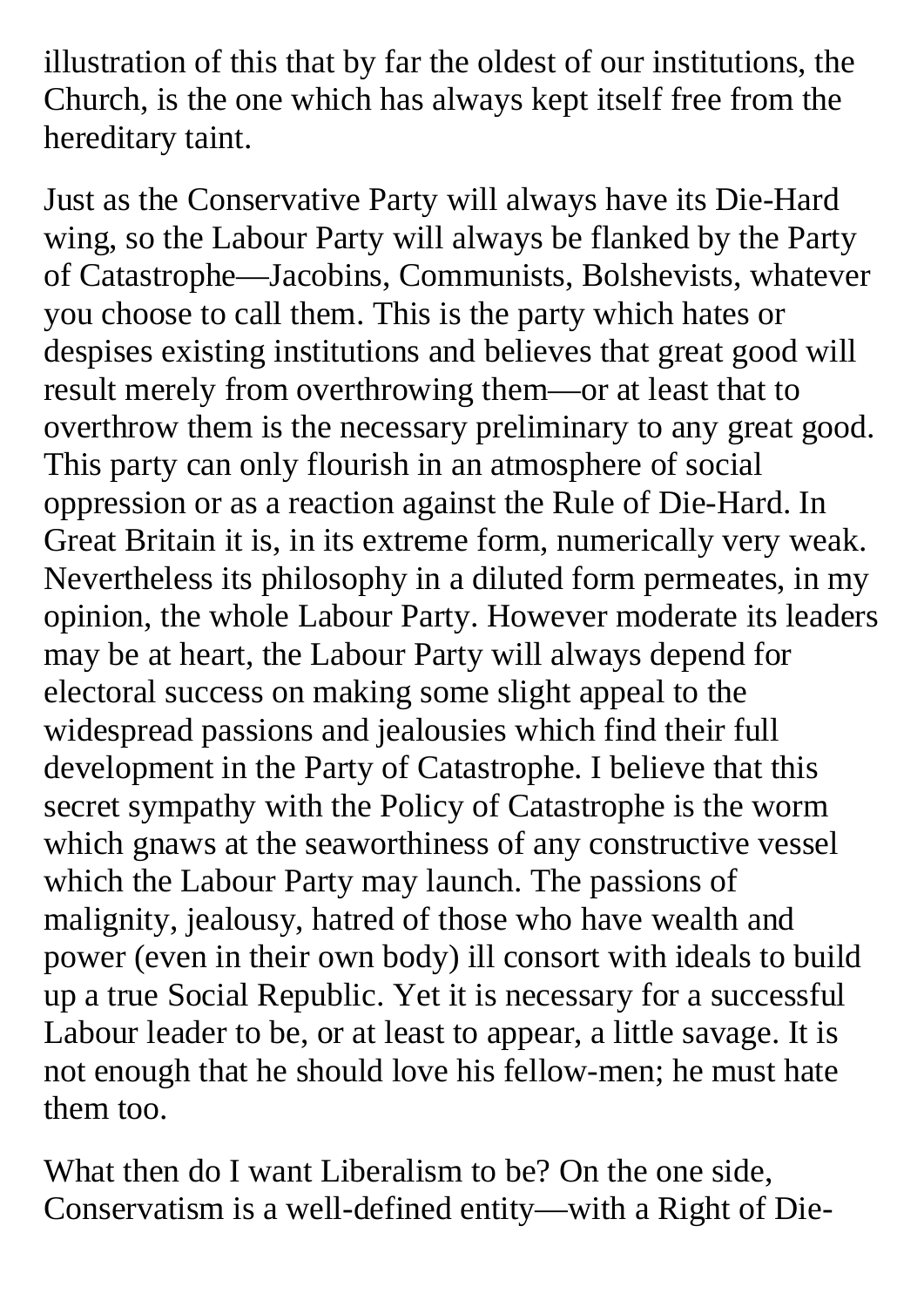Hards, to give it strength and passion, and a Left of what one may call "the best type" of educated, humane, Conservative Free-Traders, to lend it moral and intellectual respectability. On the other side, Labour is also well-defined—with a Left of Catastrophists, to give it strength and passion, and a Right of what one may call "the best type" of educated, humane, Socialistic Reformers, to lend it moral and intellectual respectability. Is there room for anything between? Should not each of us here decide whether we consider ourselves to be "the best type" of Conservative Free-Traders or "the best type" of Socialistic Reformers, and have done with it?

Perhaps that is how we shall end. But I still think that there is room for a party which shall be disinterested as between classes, and which shall be free in building the future both from the influences of Die-Hardism and from those of Catastrophism, which will spoil the constructions of each of the others. Let me sketch out in the briefest terms what I conceive to be the Philosophy and Practice of such a party.

To begin with, it must emancipate itself from the dead-wood of the past. In my opinion there is now no place, except in the Left Wing of the Conservative Party, for those whose hearts are set on old-fashioned individualism and *laissez-faire* in all their rigour—greatly though these contributed to the success of the nineteenth century. I say this, not because I think that these doctrines were wrong in the conditions which gave birth to them (I hope that I should have belonged to this party if I had been born a hundred years earlier), but because they have ceased to be applicable to modern conditions. Our programme must deal not with the historic issues of Liberalism, but with those matters—whether or not they have already become party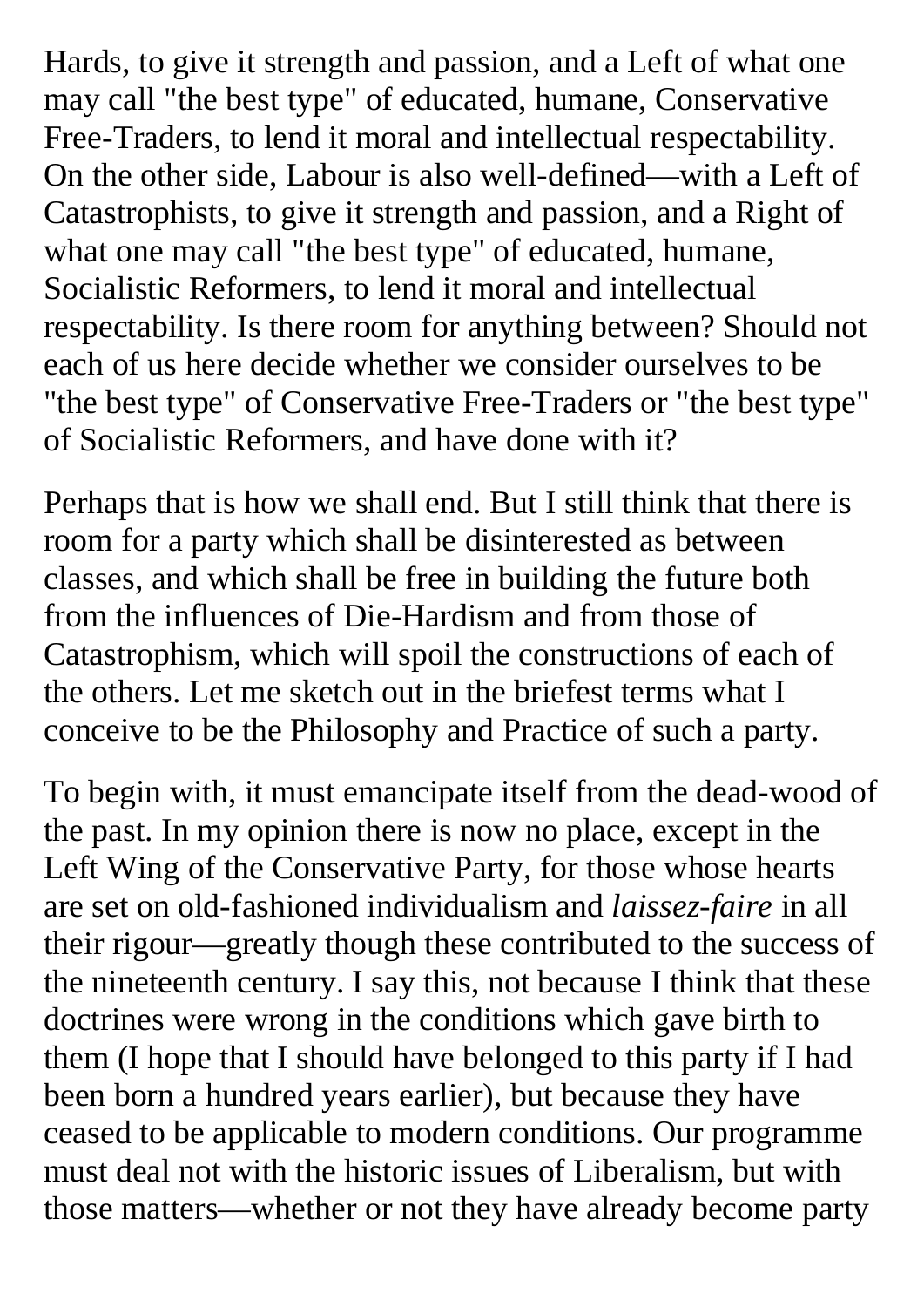questions—which are of living interest and urgent importance to-day. We must take risks of unpopularity and derision. *Then* our meetings will draw crowds and our body be infused with strength.

#### **II**

I divide the questions of to-day into five headings:—

- 1. Peace Questions.
- 2. Questions of Government.
- 3. Sex Questions.
- 4. Drug Questions.
- 5. Economic Questions.

On Peace Questions let us be Pacifist to the utmost. As regards the Empire, I do not think that there is any important problem except in India. Elsewhere, so far as problems of government are concerned, the process of friendly disintegration is now almost complete—to the great benefit of all. But as regards Pacifism and Armaments we are only just at the beginning. I should like to take risks in the interests of Peace, just as in the past we have taken risks in the interests of War. But I do not want these risks to assume the form of an undertaking to make war in various hypothetical circumstances. I am against Pacts. To pledge the whole of our armed forces to defend disarmed Germany against an attack by France in the plenitude of the latter's military power is foolish; and to assume that we shall take part in every future war in Western Europe is unnecessary. But I am in favour of giving a very good example, even at the risk of being weak, in the direction of Arbitration and of Disarmament.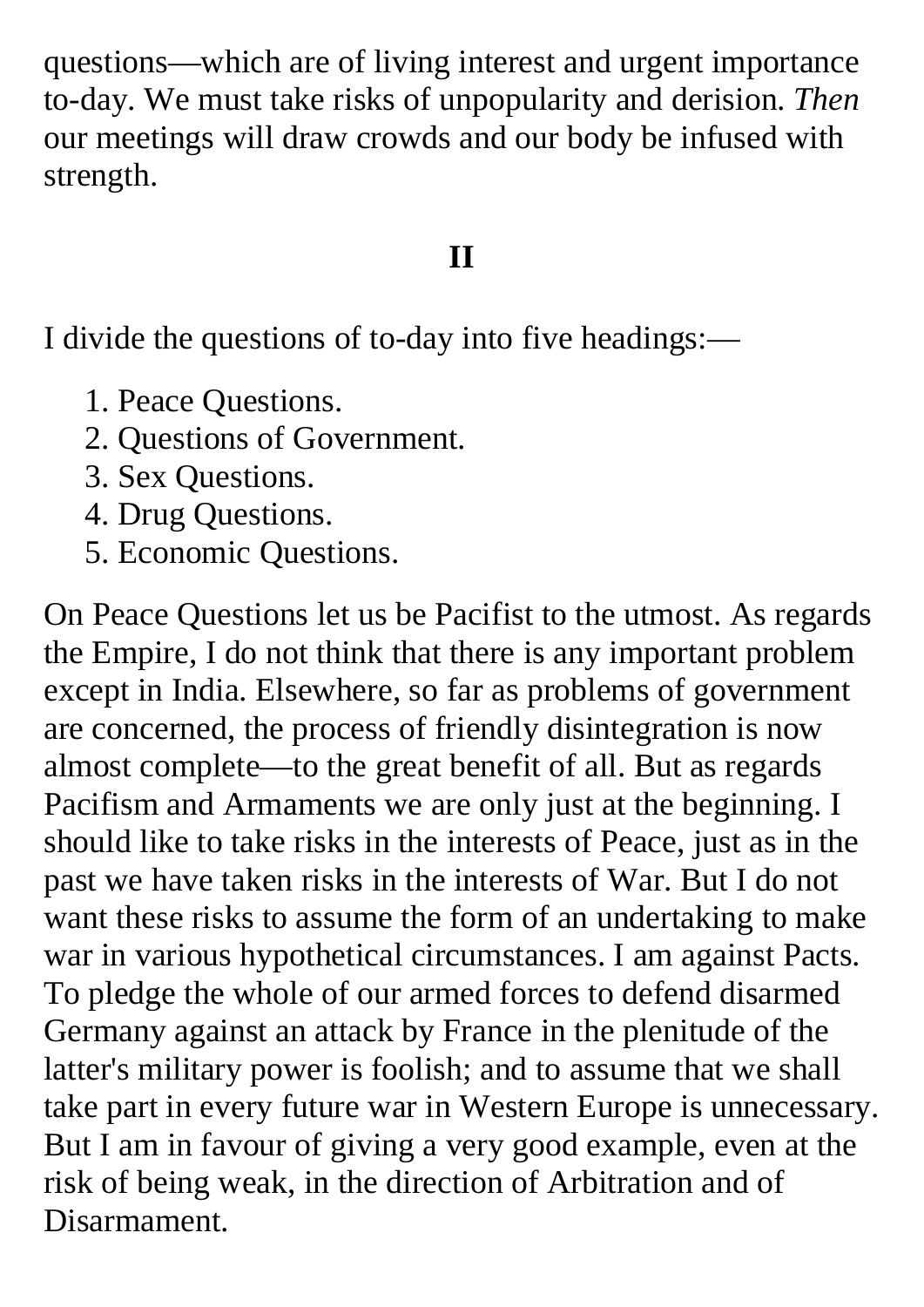I turn next to questions of Government—a dull but important matter. I believe that in the future the Government will have to take on many duties which it has avoided in the past. For these purposes Ministers and Parliament will be unserviceable. Our task must be to decentralise and devolve wherever we can, and in particular to establish semi-independent corporations and organs of administration to which duties of government, new and old, will be entrusted;—without, however, impairing the democratic principle or the ultimate sovereignty of Parliament. These questions will be as important and difficult in the future as the Franchise and the relations of the two Houses have been in the past.

The questions which I group together as Sex Questions have not been party questions in the past. But that was because they were never, or seldom, the subject of public discussion. All this is changed now. There are no subjects about which the big general public is more interested; few which are the subject of wider discussion. They are of the utmost social importance; they cannot help but provoke real and sincere differences of opinion. Some of them are deeply involved in the solution of certain economic questions. I cannot doubt that Sex Questions are about to enter the political arena. The very crude beginnings represented by the Suffrage Movement were only symptoms of deeper and more important issues below the surface.

Birth Control and the use of Contraceptives, Marriage Laws, the treatment of sexual offences and abnormalities, the economic position of women, the economic position of the family,—in all these matters the existing state of the Law and of orthodoxy is still mediaeval—altogether out of touch with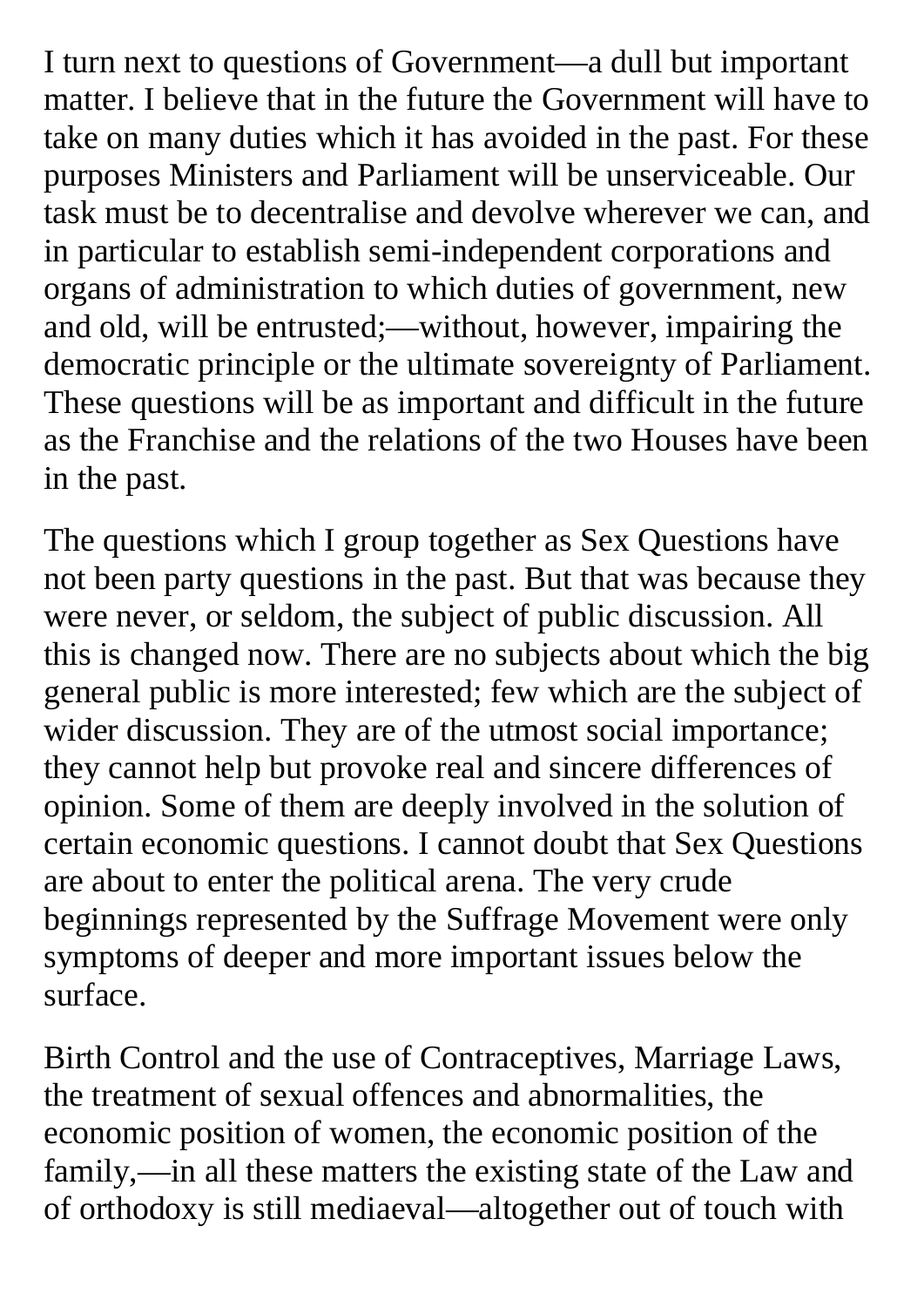civilised opinion and civilised practice and with what individuals, educated and uneducated alike, say to one another in private. Let no one deceive himself with the idea that the change of opinion on these matters is one which only affects a small educated class on the crust of the human boiling. Let no one suppose that it is the working women who are going to be shocked by ideas of Birth Control or of Divorce Reform. For them these things suggest new liberty, emancipation from the most intolerable of tyrannies. A party which would discuss these things openly and wisely at its meetings would discover a new and living interest in the electorate—because politics would be dealing once more with matters about which every one wants to know and which deeply affect every one's own life.

These questions also interlock with economic issues which cannot be evaded. Birth Control touches on one side the liberties of women, and on the other side the duty of the State to concern itself with the size of the population just as much as with the size of the army or the amount of the Budget. The position of wage-earning women and the project of the Family Wage affect not only the status of women, the first in the performance of paid work, and the second in the performance of unpaid work, but also raise the whole question whether wages should be fixed by the forces of supply and demand in accordance with the orthodox theories of *laissez-faire*, or whether we should begin to limit the freedom of those forces by reference to what is "fair" and "reasonable" having regard to all the circumstances.

Drug Questions in this country are practically limited to the Drink Question; though I should like to include gambling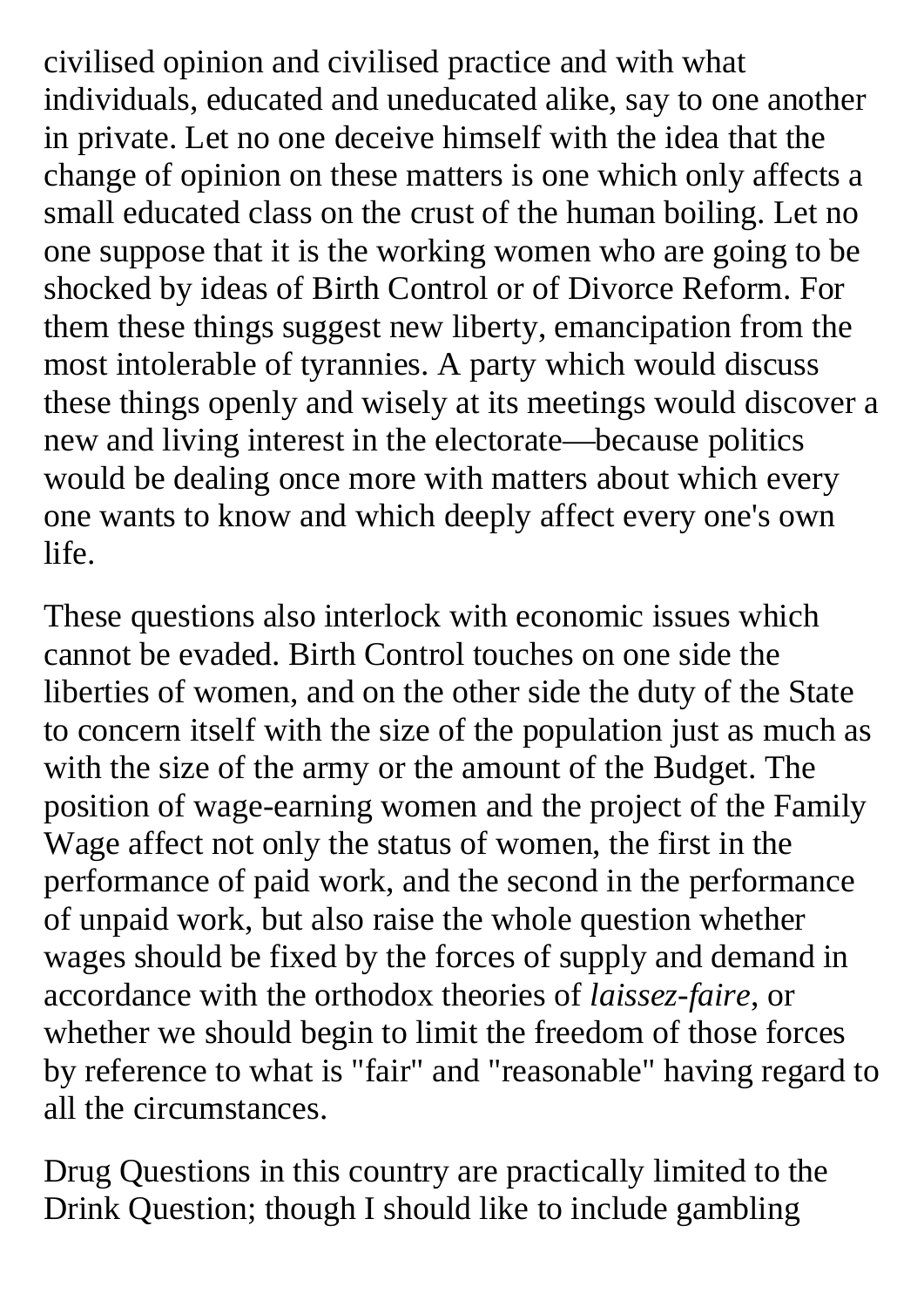under this head. I expect that the Prohibition of alcoholic Spirits and of Bookmakers would do good. But this would not settle the matter. How far is bored and suffering humanity to be allowed, from time to time, an escape, an excitement, a stimulus, a possibility of change?—that is the important problem. Is it possible to allow reasonable licence, permitted Saturnalia, sanctified Carnival, in conditions which need ruin neither the health nor the pockets of the roysterers, and will shelter from irresistible temptation the unhappy class who, in America, are called addicts?

I must not stay for an answer, but must hasten to the largest of all political questions, which are also those on which I am most qualified to speak—the economic questions.

An eminent American economist, Professor Commons, who has been one of the first to recognise the nature of the economic transition amidst the early stages of which we are now living, distinguishes three epochs, three economic orders, upon the third of which we are entering.

The first is the Era of Scarcity, "whether due to inefficiency or to violence, war, custom, or superstition." In such a period "there is the minimum of individual liberty and the maximum of communistic, feudalistic or governmental control through physical coercion." This was, with brief intervals in exceptional cases, the normal economic state of the world up to (say) the fifteenth or sixteenth century.

Next comes the Era of Abundance. "In a period of extreme abundance there is the maximum of individual liberty, the minimum of coercive control through government, and individual bargaining takes the place of rationing." During the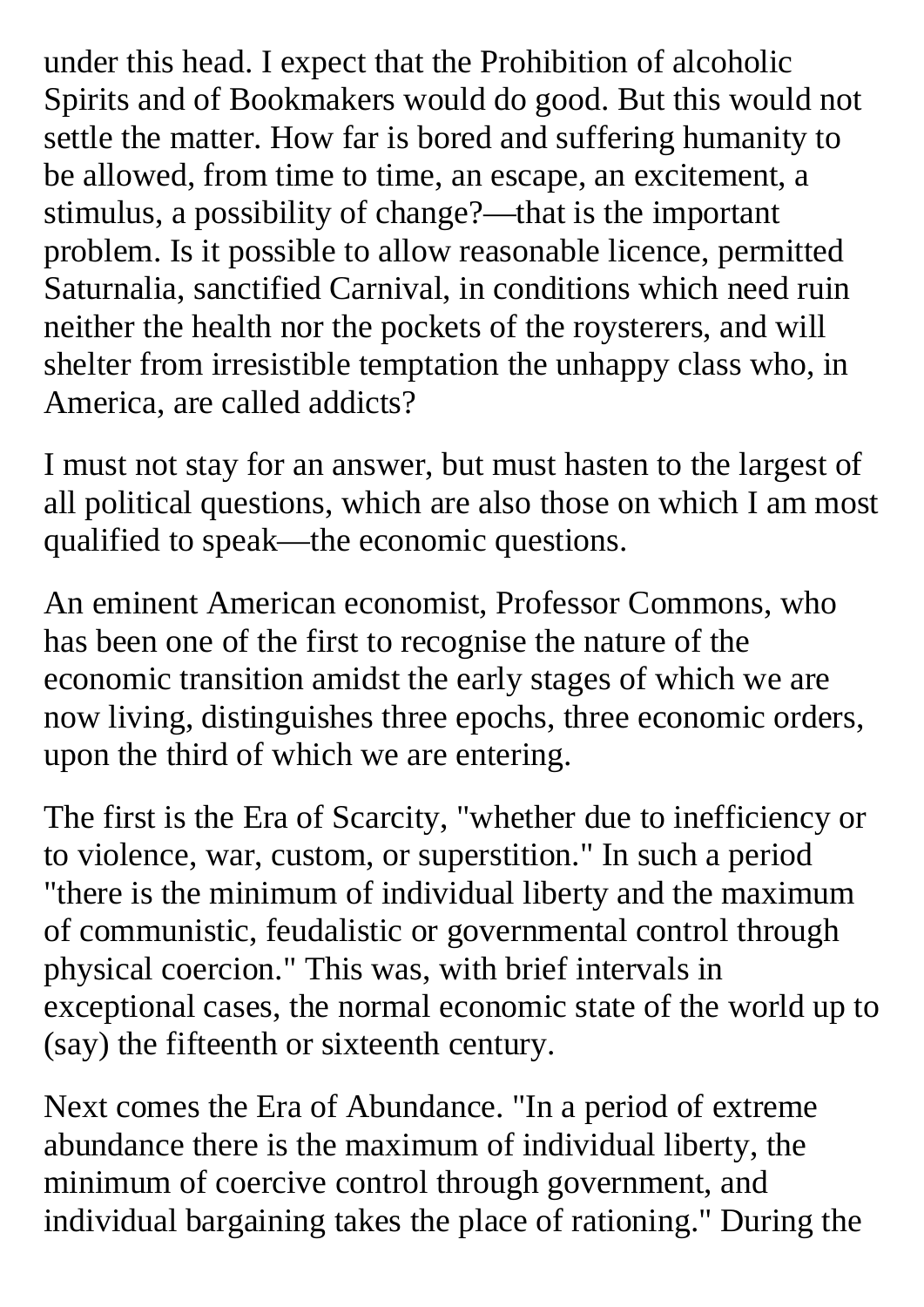seventeenth and eighteenth centuries we fought our way out of the bondage of Scarcity into the free air of Abundance, and in the nineteenth century this epoch culminated gloriously in the victories of *laissez-faire* and historic Liberalism. It is not surprising or discreditable that the veterans of the party cast backward glances on that easier age.

But we are now entering on a third era, which Professor Commons calls the period of Stabilisation, and truly characterises as "the actual alternative to Marx's communism." In this period, he says, "there is a diminution of individual liberty, enforced in part by governmental sanctions, but mainly by economic sanctions through concerted action, whether secret, semi-open, open, or arbitrational, of associations, corporations, unions, and other collective movements of manufacturers, merchants, labourers, farmers, and bankers."

The abuses of this epoch in the realms of Government are Fascism on the one side and Bolshevism on the other. Socialism offers no middle course, because it also is sprung from the presuppositions of the Era of Abundance, just as much as *laissez-faire* individualism and the free play of economic forces, before which latter, almost alone amongst men, the City Editors, all bloody and blindfolded, still piteously bow down.

The transition from economic anarchy to a régime which deliberately aims at controlling and directing economic forces in the interests of social justice and social stability, will present enormous difficulties both technical and political. I suggest, nevertheless, that the true destiny of New Liberalism is to seek their solution.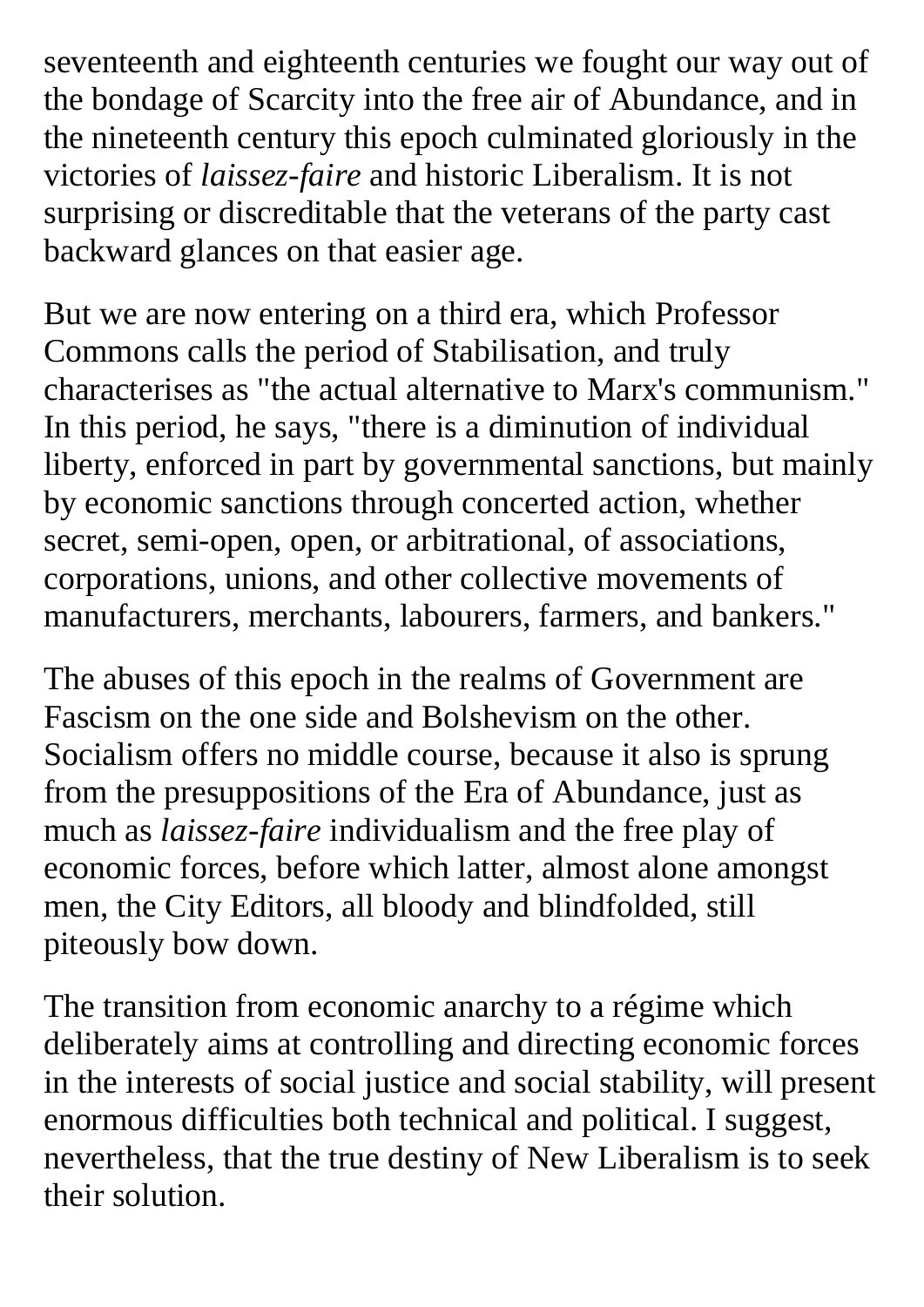It happens that we have before us, to-day, in the position of the Coal Industry, an object-lesson of the results of the confusion of ideas which now prevails. On the one side the Treasury and the Bank of England are pursuing an orthodox nineteenthcentury policy based on the assumption that economic adjustments can and ought to be brought about by the free play of the forces of supply and demand. The Treasury and the Bank of England still believe—or, at any rate, did until a week or two ago—that the things, which would follow on the assumption of free competition and the mobility of capital and labour, actually occur in the economic life of to-day.

On the other side, not only the facts, but public opinion also, have moved a long distance away in the direction of Professor Commons's epoch of Stabilisation. The Trade Unions are strong enough to interfere with the free play of the forces of supply and demand, and Public Opinion, albeit with a grumble and with more than a suspicion that the Trade Unions are growing dangerous, supports the Trade Unions in their main contention that Coalminers ought not to be the victims of cruel economic forces which *they* never set in motion.

The idea of the old-world party, that you can, for example, alter the value of money and then leave the consequential adjustments to be brought about by the forces of supply and demand, belongs to the days of fifty or a hundred years ago when Trade Unions were powerless, and when the economic Juggernaut was allowed to crash along the highway of Progress without obstruction and even with applause.

Half the copybook wisdom of our statesmen is based on assumptions which were at one time true, or partly true, but are now less and less true day by day. We have to invent new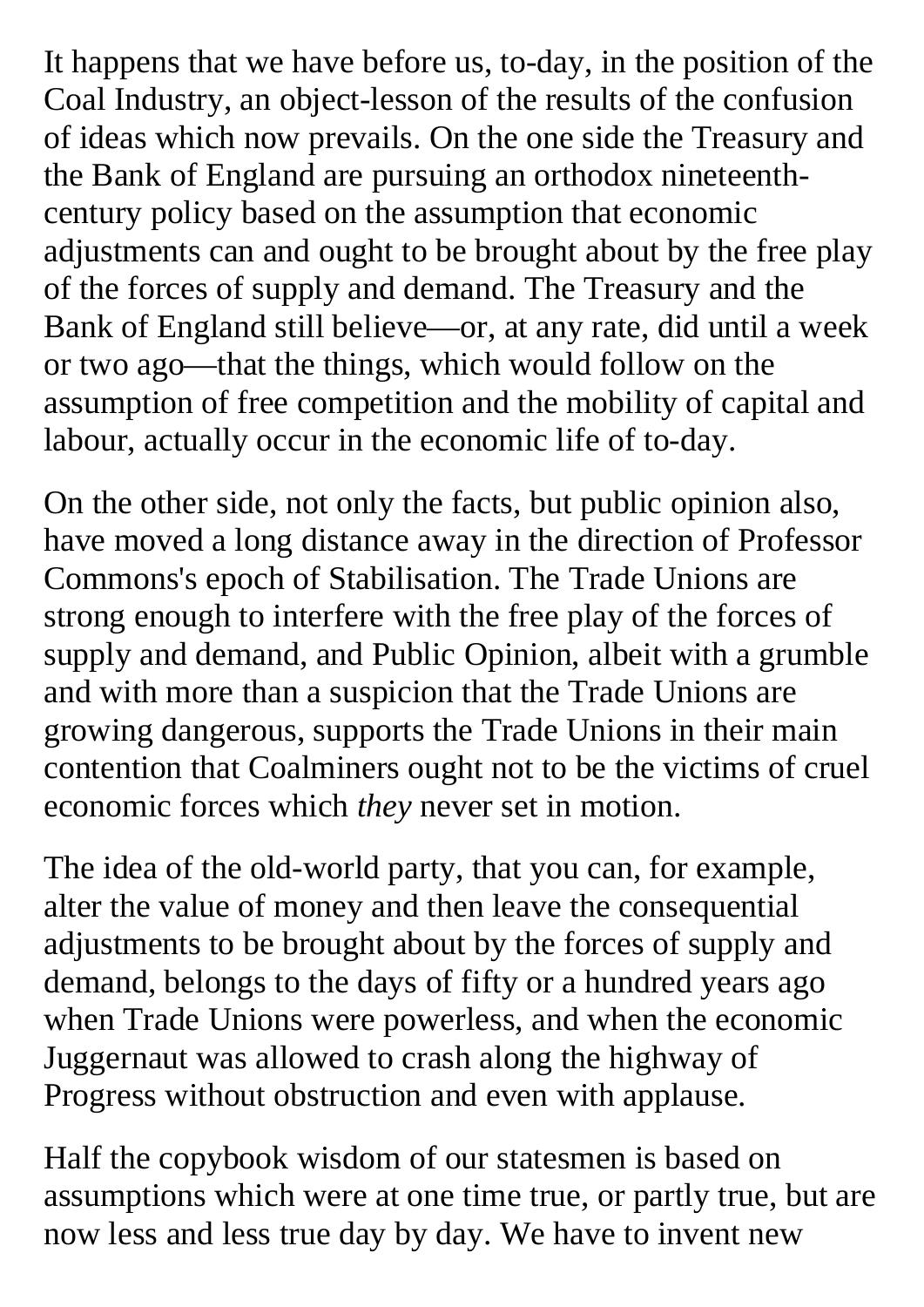wisdom for a new age. And in the meantime we must, if we are to do any good, appear unorthodox, troublesome, dangerous, disobedient to them that begat us.

In the economic field this means, first of all, that we must find new policies and new instruments to adapt and control the working of economic forces, so that they do not intolerably interfere with contemporary ideas as to what is fit and proper in the interests of social stability and social justice.

It is not an accident that the opening stage of this political struggle, which will last long and take many different forms, should centre about monetary policy. For the most violent interferences with stability and with justice, to which the nineteenth century submitted in due satisfaction of the philosophy of Abundance, were precisely those which were brought about by changes in the price level. But the consequences of these changes, particularly when the Authorities endeavour to impose them on us in a stronger dose than even the nineteenth century ever swallowed, are intolerable to modern ideas and to modern institutions.

We have changed, by insensible degrees, our philosophy of economic life, our notions of what is reasonable and what is tolerable; and we have done this without changing our technique or our copybook maxims. Hence our tears and troubles.

A party programme must be developed in its details, day by day, under the pressure and the stimulus of actual events; it is useless to define it beforehand, except in the most general terms. But if the Liberal Party is to recover its forces, it must have an attitude, a philosophy, a direction. I have endeavoured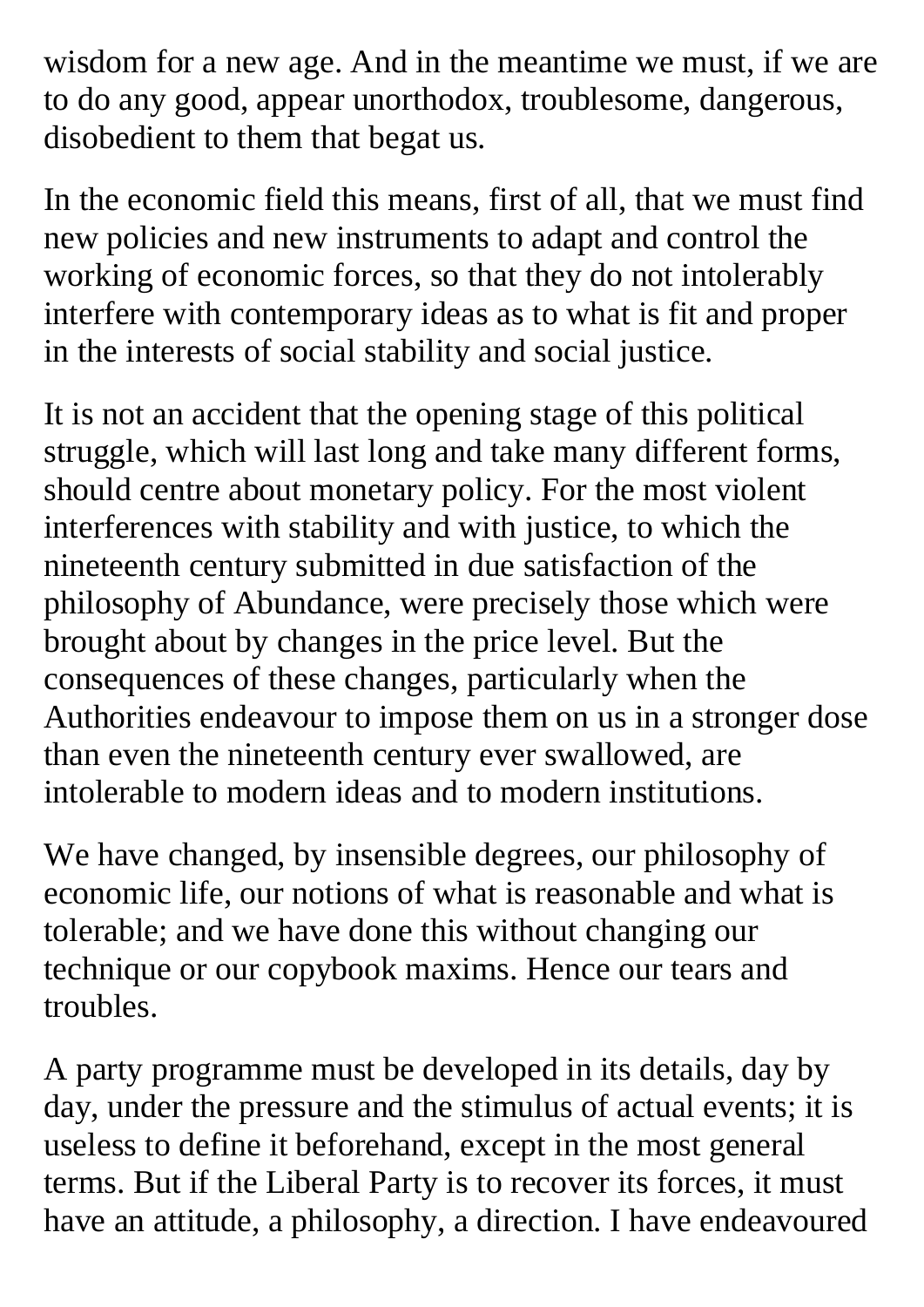to indicate my own attitude to politics, and I leave it to others to answer, in the light of what I have said, the question with which I began—Am I a Liberal?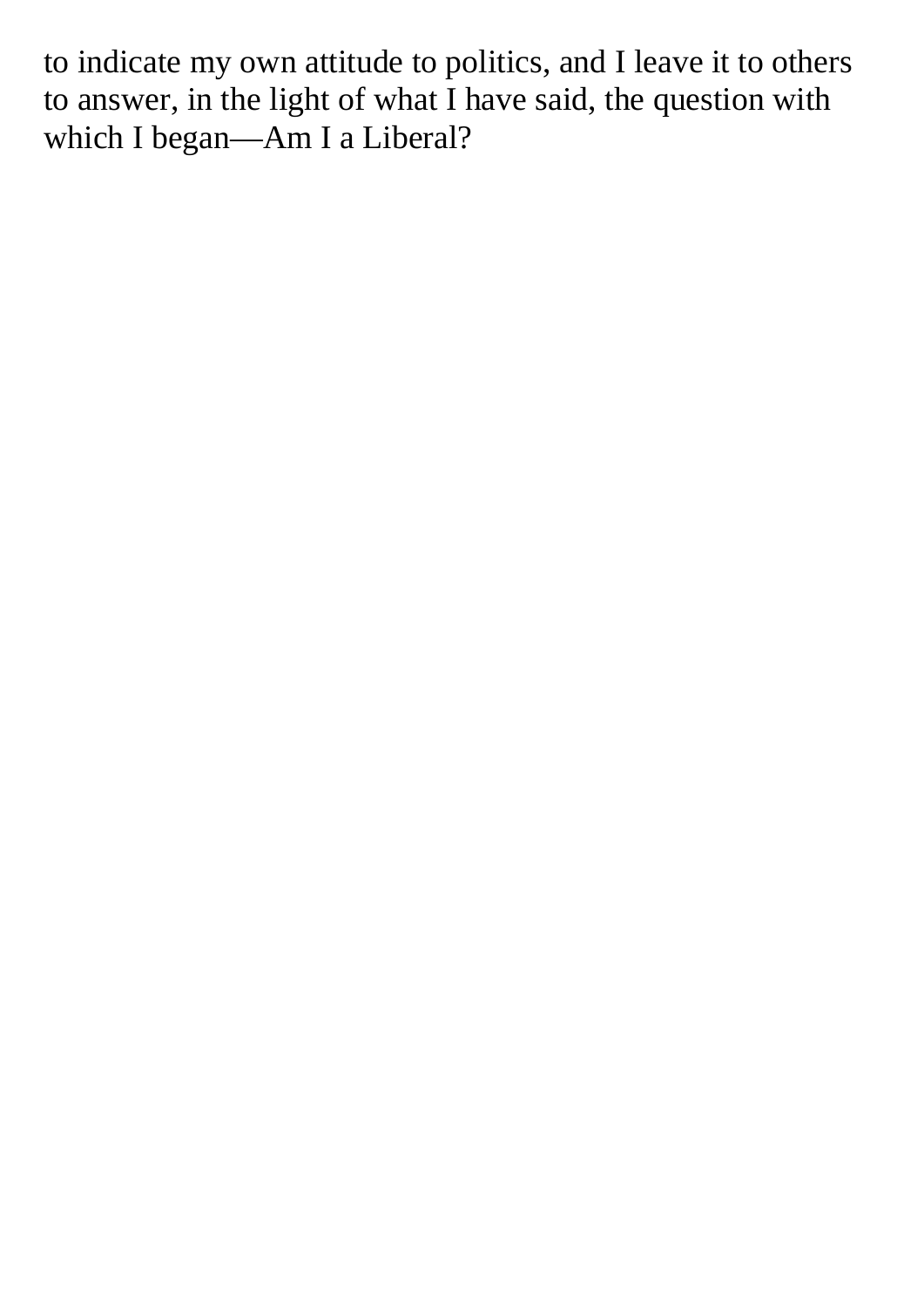# **4. LIBERALISM AND LABOUR (1926) [33]**

[33] The substance of a speech delivered at the Manchester Reform Club, February 9, 1926.

I do not wish to live under a Conservative Government for the next twenty years. I believe that the progressive forces of the country are hopelessly divided between the Liberal Party and the Labour Party. I do not believe that the Liberal Party will win *one-third* of the seats in the House of Commons in any probable or foreseeable circumstances. Unless in course of time the mistakes of the Conservative Government produce an economic catastrophe—which is not impossible—I do not believe that the Labour Party will win *one-half* of the seats in the House of Commons. Yet it is not desirable that the Labour Party should depend for their chances of office on the occurrence of a national misfortune; for this will only strengthen the influence of the party of catastrophe which is already an important element in their ranks. As things are now, we have nothing to look forward to except a continuance of Conservative Governments, not merely until they have made mistakes in the tolerable degree which would have caused a swing of the pendulum in former days, but until their mistakes have mounted up to the height of a disaster. I do not like this choice of alternatives.

That is the practical political problem which confronts all those, in whichever party they are ranged, who want to see progressive principles put into effect, and believe that too long a delay in doing so may find the country confronted with extreme alternatives.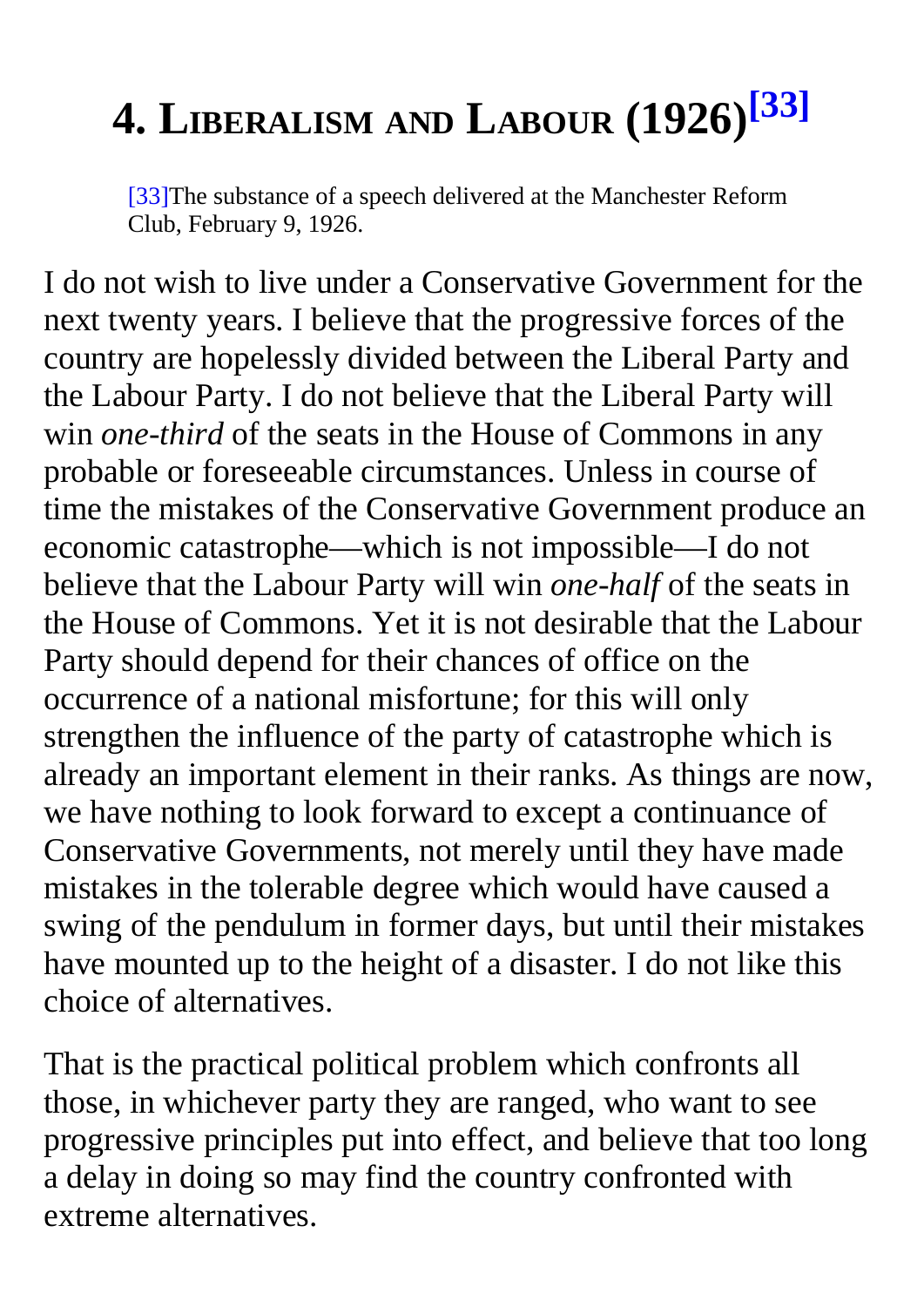The conventional retort by Labour orators is to call upon Liberals to close down their own Party and to come over. Now it is evident that the virtual extinction of the Liberal Party is a practical possibility to be reckoned with. A time may come when any one in active politics will have only two choices before him and not three. But I believe that it would be bad politics and bad behaviour to promote this end; and that it is good politics and good behaviour to resist it.

Good politics to resist it, because the progressive cause in the constituencies would be weakened, and not strengthened, by the disappearance of the Liberal Party. There are many sections of the country, and many classes of voters, which for many years to come will never vote Labour in numbers, or with enthusiasm, sufficient for victory; but which will readily vote Liberal as soon as the weather changes. Labour leaders who deny this are not looking at the facts of politics with unclouded eyes.

Good behaviour to resist it, because most present-day active Liberals, whilst ready on occasion to vote Labour and to act with Labour, would not feel comfortable, or sincere, or in place, as full members of the Labour Party. Take my own case. I am sure that I am less conservative in my inclinations than the average Labour voter; I fancy that I have played in my mind with the possibilities of greater social changes than come within the present philosophies of, let us say, Mr. Sidney Webb, Mr. Thomas, or Mr. Wheatley. The Republic of my imagination lies on the extreme left of celestial space. Yet—all the same—I feel that my true home, so long as they offer a roof and a floor, is still with the Liberals.

Why, though fallen upon such evil days, does the tradition of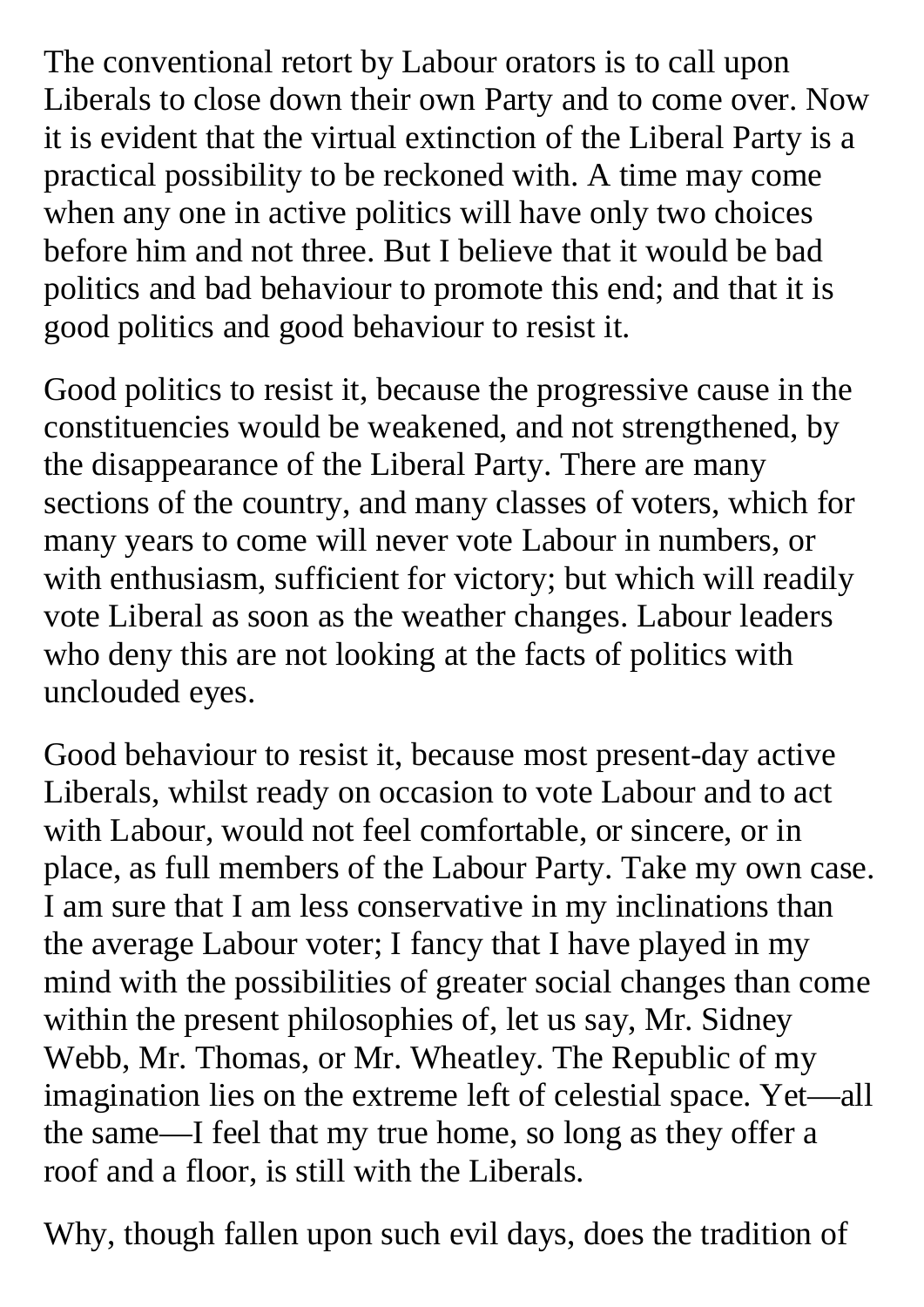Liberalism hold so much attraction? The Labour Party contains three elements. There are the *Trade-Unionists*, once the oppressed, now the tyrants, whose selfish and sectional pretensions need to be bravely opposed. There are the advocates of the methods of violence and sudden change, by an abuse of language called *Communists*, who are committed by their creed to produce evil that good may come, and, since they dare not concoct disaster openly, are forced to play with plot and subterfuge. There are the *Socialists*, who believe that the economic foundations of modern society are evil, yet might be good.

The company and conversation of this third element, whom I have called Socialists, many Liberals to-day would not find uncongenial. But we cannot march with them until we know along what path, and towards what goal, they mean to move. I do not believe that their historic creed of State Socialism, and its newer gloss of Guild Socialism, now interest them much more than they interest us. These doctrines no longer inspire any one. Constructive thinkers in the Labour Party, and constructive thinkers in the Liberal Party, are trying to replace them with something better and more serviceable. The notions on both sides are a bit foggy as yet, but there is much sympathy between them, and a similar tendency of ideas. I believe that the two sections will become more and more friends and colleagues in construction as time goes on. But the progressive Liberal has this great advantage. He can work out his policies without having to do lip-service to Trade-Unionist tyrannies, to the beauties of the class war, or to doctrinaire State Socialism—in none of which he believes.

In the realm of practical politics, two things must happen—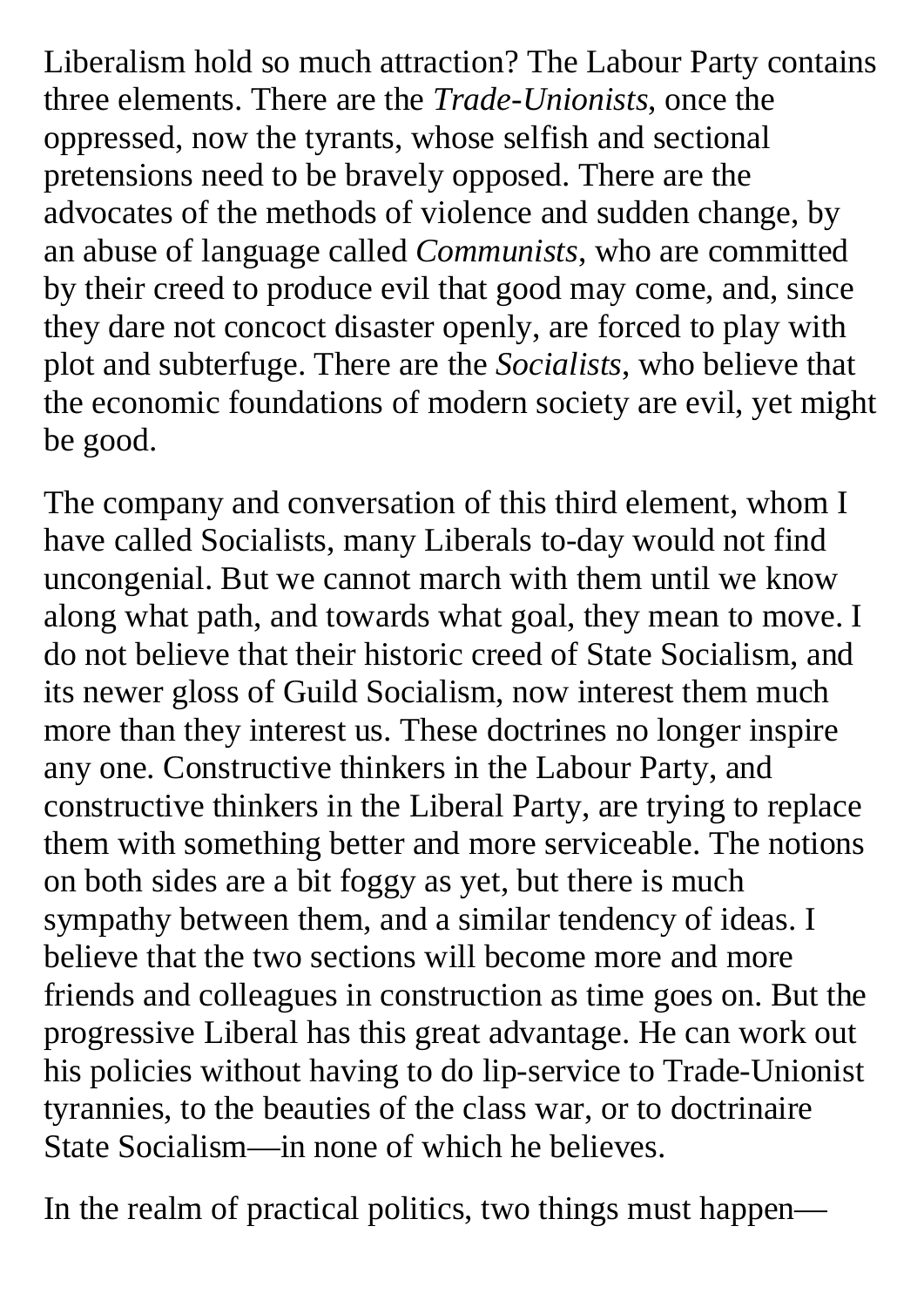both of which are likely. There must be one more General Election to disillusion Labour optimists as to the measure of their political strength, standing by themselves. But equally on our side there must be a certain change. The Liberal Party is divided between those who, if the choice be forced upon them, would vote Conservative, and those who, in the same circumstances, would vote Labour. Historically, and on grounds of past service, each section has an equal claim to call itself Liberal. Nevertheless, I think that it would be for the health of the party if all those who believe, with Mr. Winston Churchill and Sir Alfred Mond, that the coming political struggle is best described as Capitalism *versus* Socialism, and, thinking in these terms, mean to die in the last ditch for Capitalism, were to leave us. The brains and character of the Conservative Party have always been recruited from Liberals, and we must not grudge them the excellent material with which, in accordance with our historic mission, we are now preserving them from intellectual starvation. It is much better that the Conservative Party should be run by honest and intelligent ex-Liberals, who have grown too old and tough for us, than by Die-Hards. Possibly the Liberal Party cannot serve the State in any better way than by supplying Conservative Governments with Cabinets, and Labour Governments with ideas.

At any rate, I sympathise with Labour in rejecting the idea of co-operation with a party which included, until the other day, Mr. Churchill and Sir Alfred Mond, and still contains several of the same kidney. But this difficulty is rapidly solving itself. When it is solved, the relations between Liberalism and Labour, at Westminster and in the constituencies, will, without any compacts, bargains, or formalities, become much more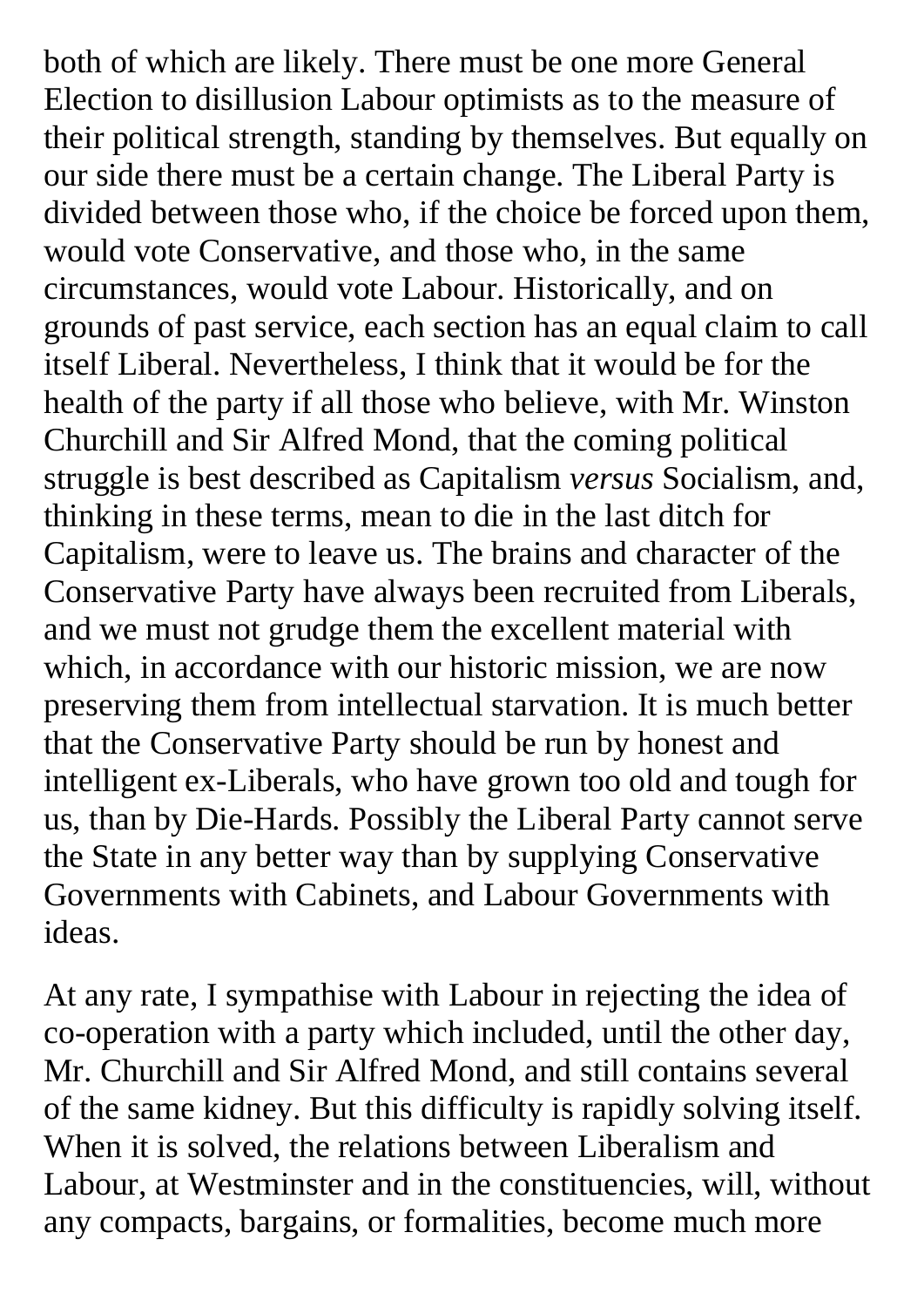nearly what some of us would like them to be.

It is right and proper that the Conservative Party should be recruited from the Liberals of the previous generation. But there is no place in the world for a Liberal Party which is merely the home of out-of-date or watery Labour men. The Liberal Party should be not less progressive than Labour, not less open to new ideas, not behindhand in constructing the new world. I do not believe that Liberalism will ever again be a great party machine in the way in which Conservatism and Labour are great party machines. But it may play, nevertheless, the predominant part in moulding the future. Great changes will not be carried out except with the active aid of Labour. But they will not be sound or enduring unless they have first satisfied the criticism and precaution of Liberals. A certain coolness of temper, such as Lord Oxford has, seems to me at the same time peculiarly *Liberal* in flavour, and also a much bolder and more desirable and more valuable political possession and endowment than sentimental ardours.

The political problem of mankind is to combine three things: Economic Efficiency, Social Justice, and Individual Liberty. The first needs criticism, precaution, and technical knowledge; the second, an unselfish and enthusiastic spirit which loves the ordinary man; the third, tolerance, breadth, appreciation of the excellencies of variety and independence, which prefers, above everything, to give unhindered opportunity to the exceptional and to the aspiring. The second ingredient is the best possession of the great party of the Proletariat. But the first and third require the qualities of the party which, by its traditions and ancient sympathies, has been the home of Economic Individualism and Social Liberty.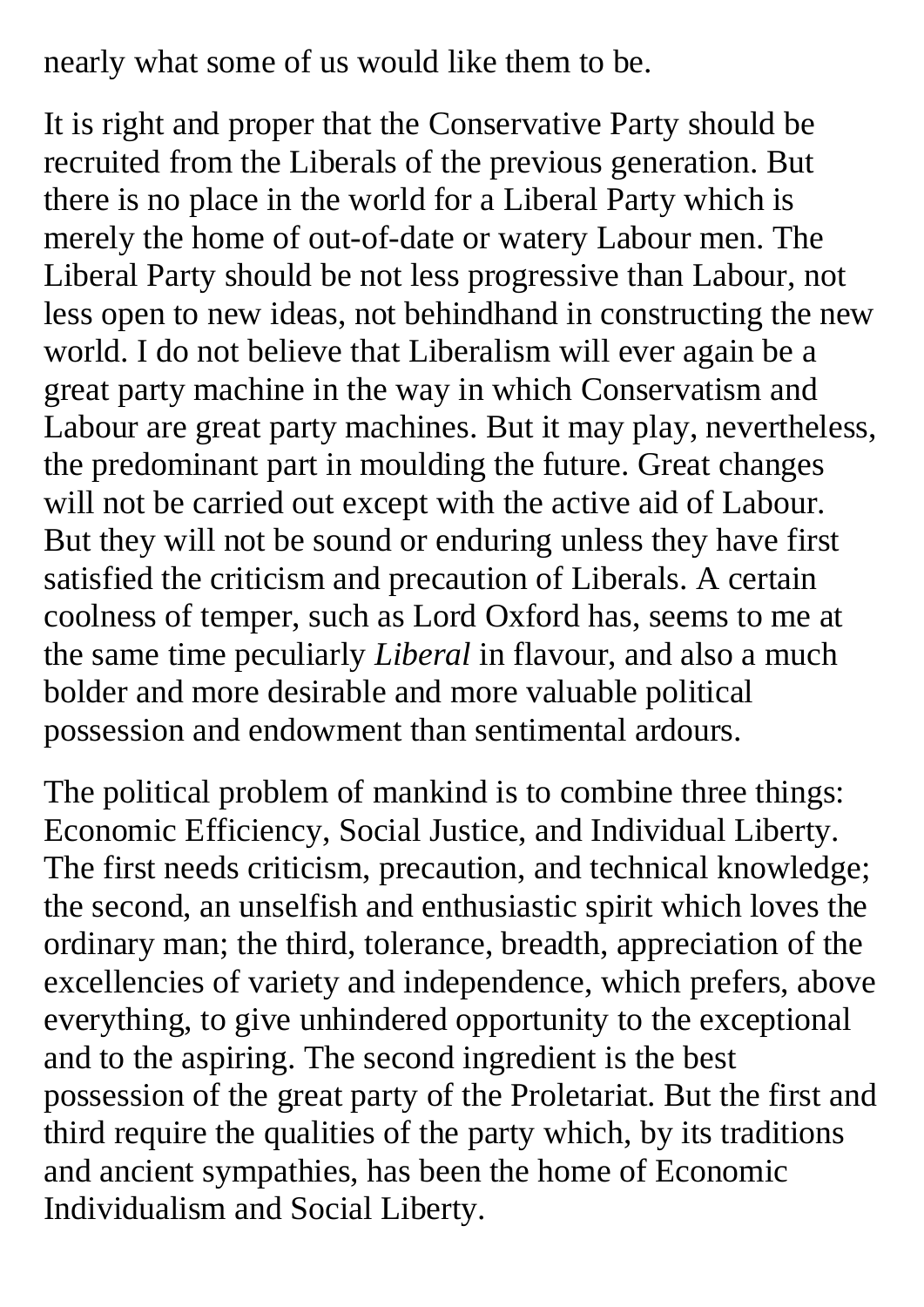## **THE FUTURE**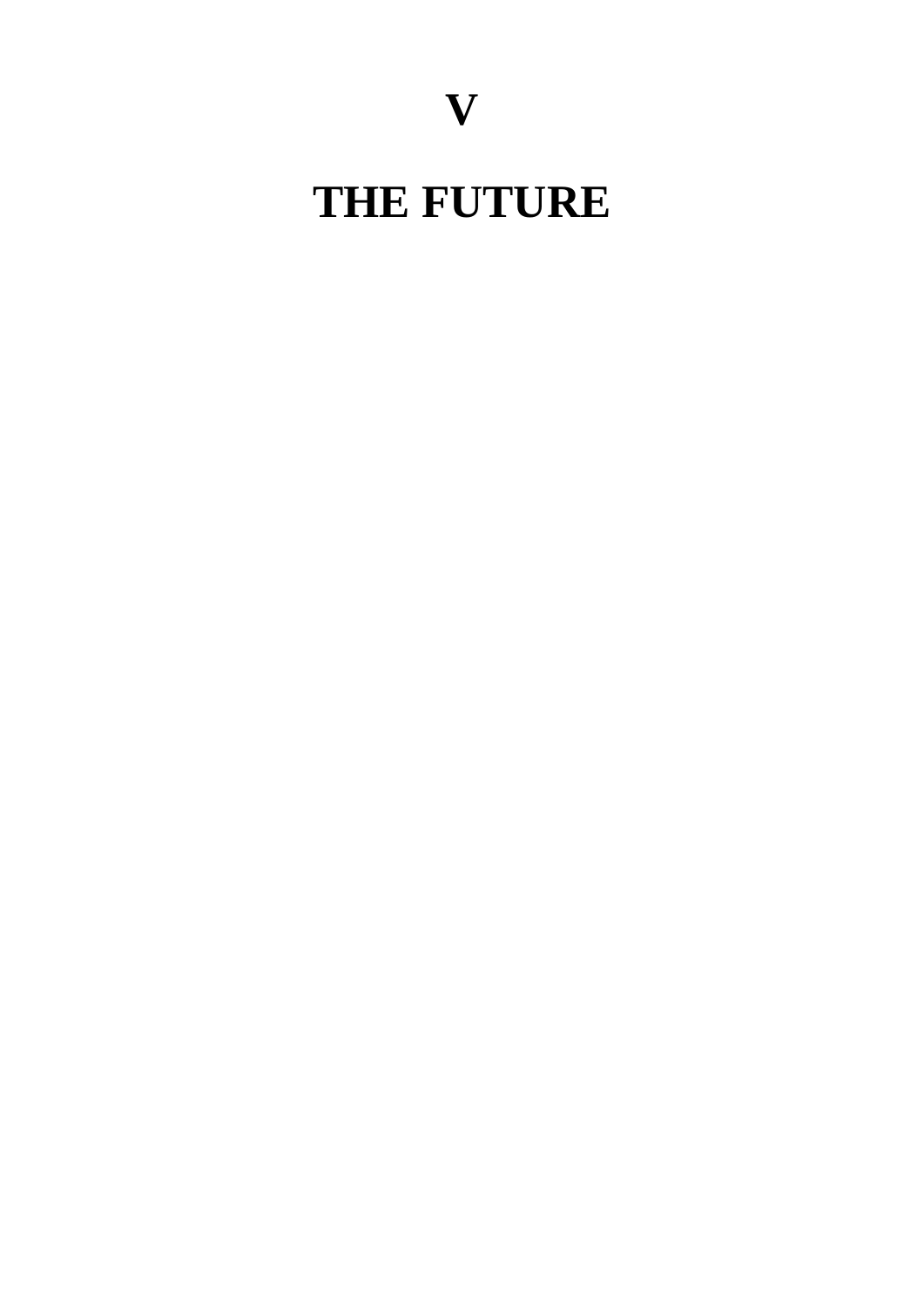### **THE FUTURE**

### **1. CLISSOLD (1927)**

Mr. Wells and his publisher having adopted an ingenious device by which his newest book<sup>[34]</sup> has been reviewed three times over, perhaps it is too much to write about it again at this late date. But, having read the reviews first and the book afterwards, I am left seriously discontented with what the professional critics have had to say. It is a weakness of modern critics not to distinguish—not to distinguish between one thing and another. Even Mr. Wells's choice of form has confused his reviewers. They fail to see what he is after. They reject the good beef which he has offered the British public, because mutton should never be underdone. Or their delicacies are sharpened against his abundance and omnivorous vitality, the broadness and coarseness of the brush with which he sweeps the great canvas which is to catch the attention of hundreds of thousands of readers and sway their minds onward.

#### [34] *The World of William Clissold.* 3 vols.

Mr. Wells here presents, not precisely his own mind as it has developed on the basis of his personal experience and way of life, but—shifting his angle—a point of view based on an experience mainly different from his own, that of a successful, emancipated, semi-scientific, not particularly high-brow, English business man. The result is not primarily a work of art. Ideas, not forms, are its substance. It is a piece of educational writing—propaganda, if you like, an attempt to convey to the very big public attitudes of mind already partly familiar to the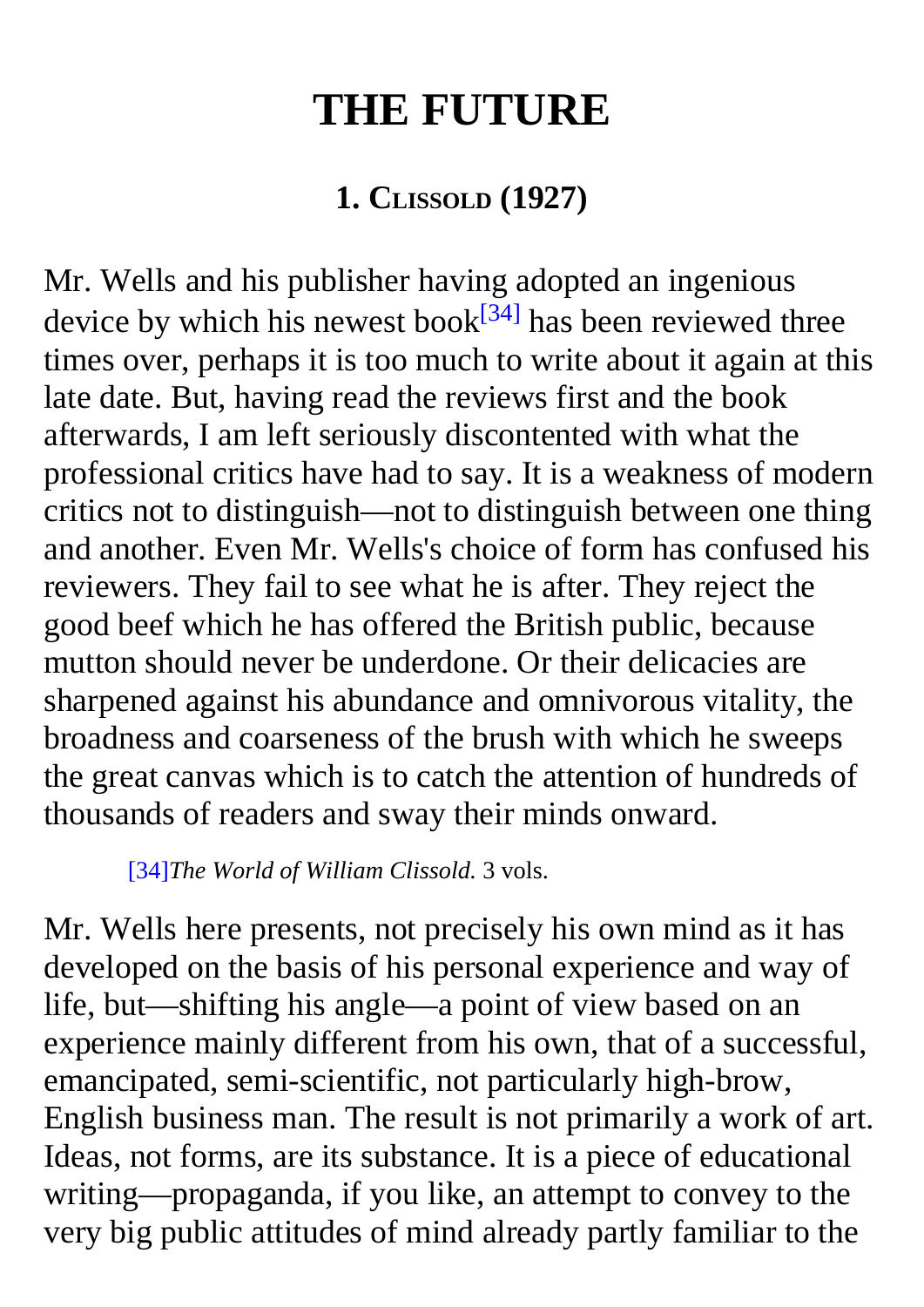very small public.

The book is an *omnium gatherum*. I will select two emergent themes of a quasi-economic character. Apart from these, the main topic is women and some of their possible relationships in the modern world to themselves and to men of the Clissold type. This is treated with great candour, sympathy, and observation. It leaves, and is meant to leave, a bitter taste.

The first of these themes is a violent protest against Conservatism, an insistent emphasis on the necessity and rapidity of change, the folly of looking backwards, the danger of inadaptability. Mr. Wells produces a curious sensation, nearly similar to that of some of his earlier romances, by contemplating vast stretches of time backwards and forwards which give an impression of slowness (no need to hurry in eternity), yet accelerating the Time Machine as he reaches present day, so that *now* we travel at an enormous pace and no longer have millions of years to turn round in. The Conservative influences in our life are envisaged as Dinosaurs whom literal extinction is awaiting just ahead. The contrast comes from the failure of our ideas, our conventions, our prejudices to keep up with the pace of material change. Our environment moves too much faster than we do. The walls of our travelling compartment are bumping our heads. Unless we hustle, the traffic will run us down. Conservatism is no better than suicide. Woe to our Dinosaurs!

This is one aspect. We stand still at our peril. Time flies. But there is another aspect of the same thing—and this is where Clissold comes in. What a bore for the modern man, whose mind in his active career moves with the times, to stand still in his observances and way of life! What a bore are the feasts and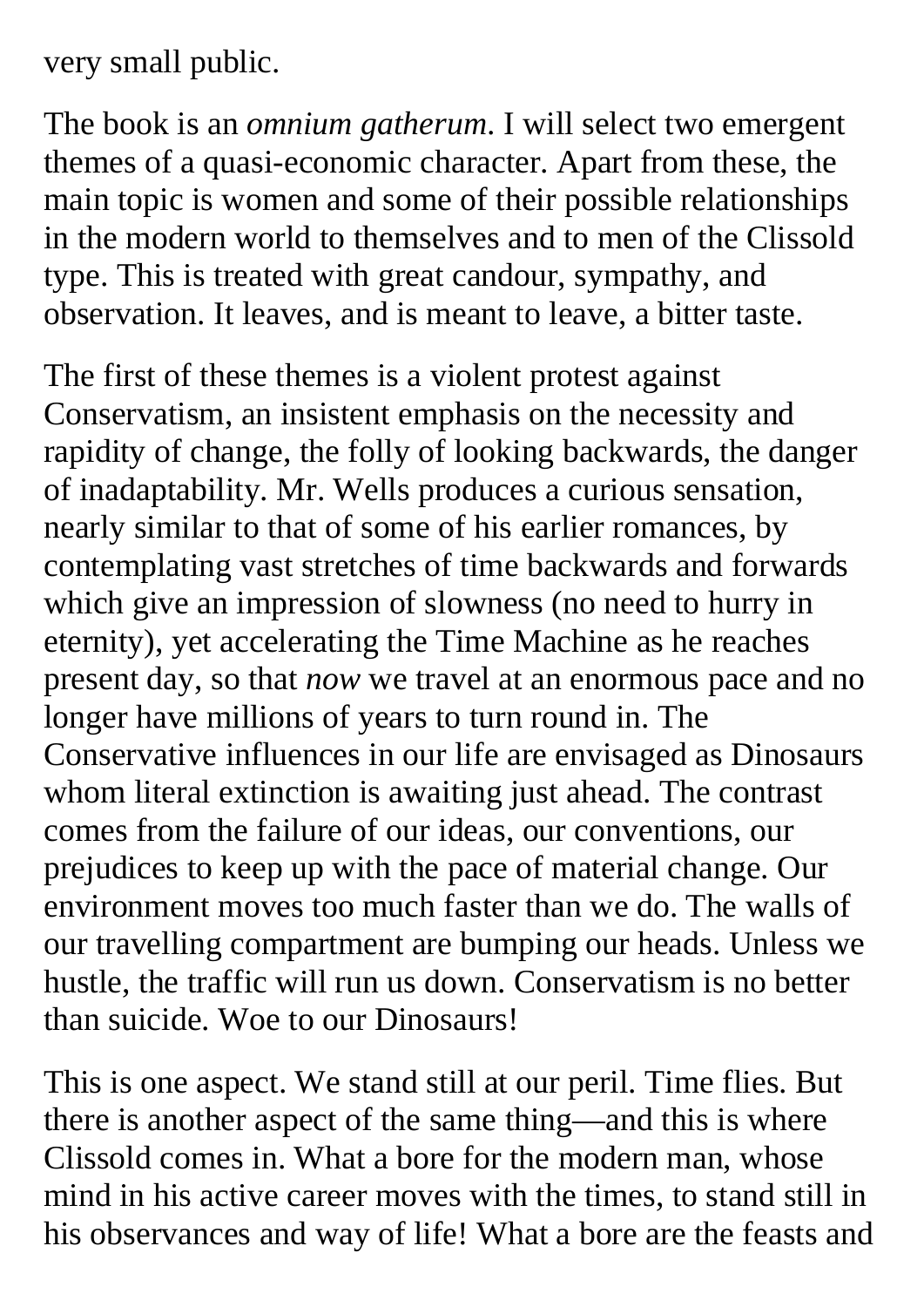celebrations with which London crowns success! What a bore to go through the social contortions which have lost significance and conventional pleasures which no longer please! The contrast between the exuberant, constructive activity of a prince of modern commerce and the lack of an appropriate environment for him out of office hours is acute. Moreover, there are wide stretches in the career of moneymaking which are entirely barren and non-constructive. There is a fine passage in the first volume about the profound, ultimate boredom of City men. Clissold's father, the company promoter and speculator, falls first into megalomania and then into fraud, because he is bored. Let us, therefore, mould with both hands the plastic material of social life into our own contemporary image.

We do not merely belong to a latter-day age—we are ourselves in the literal sense older than our ancestors were in the years of our maturity and our power. Mr. Wells brings out strongly a too-much neglected feature of modern life, that we live much longer than formerly, and, what is more important, prolong our health and vigour into a period of life which was formerly one of decay, so that the average man can now look forward to a duration of activity which hitherto only the exceptional could anticipate. I can add, indeed, a further fact which Mr. Wells overlooks (I think), likely to emphasise this yet further in the next fifty years as compared with the last fifty years;—namely, that the average age of a rapidly increasing population is much less than that of a stationary population. For example, in the stable conditions to which we may hope to approximate in the course of the next two generations, we shall somewhat rapidly approach to a position in which, in proportion to population, elderly people (say, sixty-five years of age and above) will be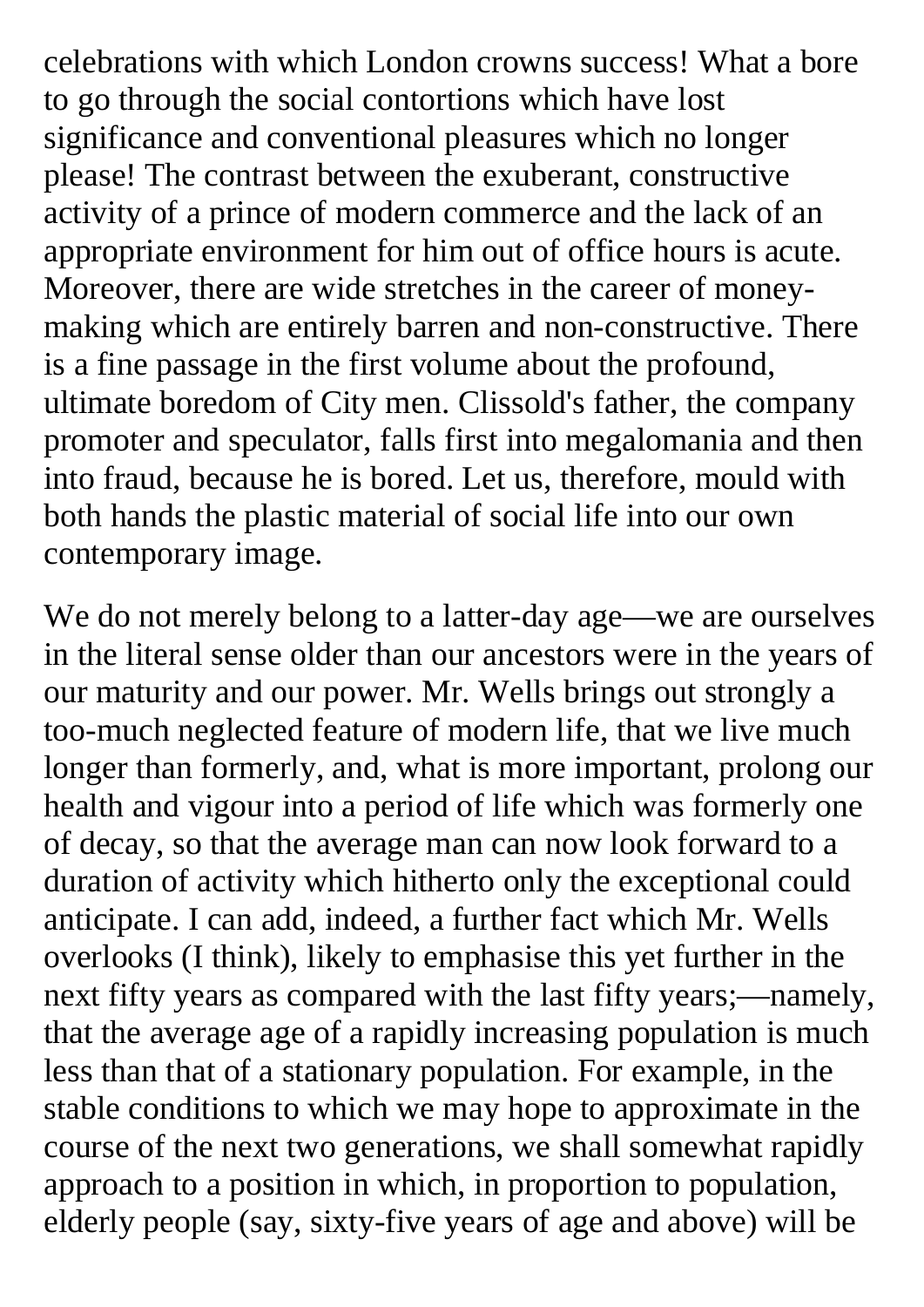nearly 100 per cent, and middle-aged people (say, forty-five years of age and above), nearly 50 per cent more numerous than in the recent past. In the nineteenth century effective power was in the hands of men probably not less than fifteen years older on the average than in the sixteenth century; and before the twentieth century is out the average may have risen another fifteen years, unless effective means are found, other than obvious physical or mental decay, to make vacancies at the top. Clissold (in his sixtieth year, be it noted) sees more advantage and less disadvantage in this state of affairs than I do. Most men love money and security more, and creation and construction less, as they get older; and this process begins long before their intelligent judgement on detail is apparently impaired. Mr. Wells's preference for an adult world over a juvenile sex-ridden world may be right. But the margin between this and a middle-aged money-ridden world is a narrow one. We are threatened, at the best, with the appalling problem of the able-bodied "retired," of which Mr. Wells himself gives a sufficient example in his desperate account of the regular denizens of the Riviera.

We are living, then, in an unsatisfactory age of immensely rapid transition in which most, but particularly those in the vanguard, find themselves and their environment ill-adapted to one another, and are for this reason far less happy than their less-sophisticated forbears were or their yet more-sophisticated descendants need be. This diagnosis, applied by Mr. Wells to the case of those engaged in the practical life of action, is essentially the same as Mr. Edwin Muir's, in his deeply interesting volume of criticism, "Transition," to the case of those engaged in the life of art and contemplation. Our foremost writers, according to Mr. Muir, are *uncomfortable* in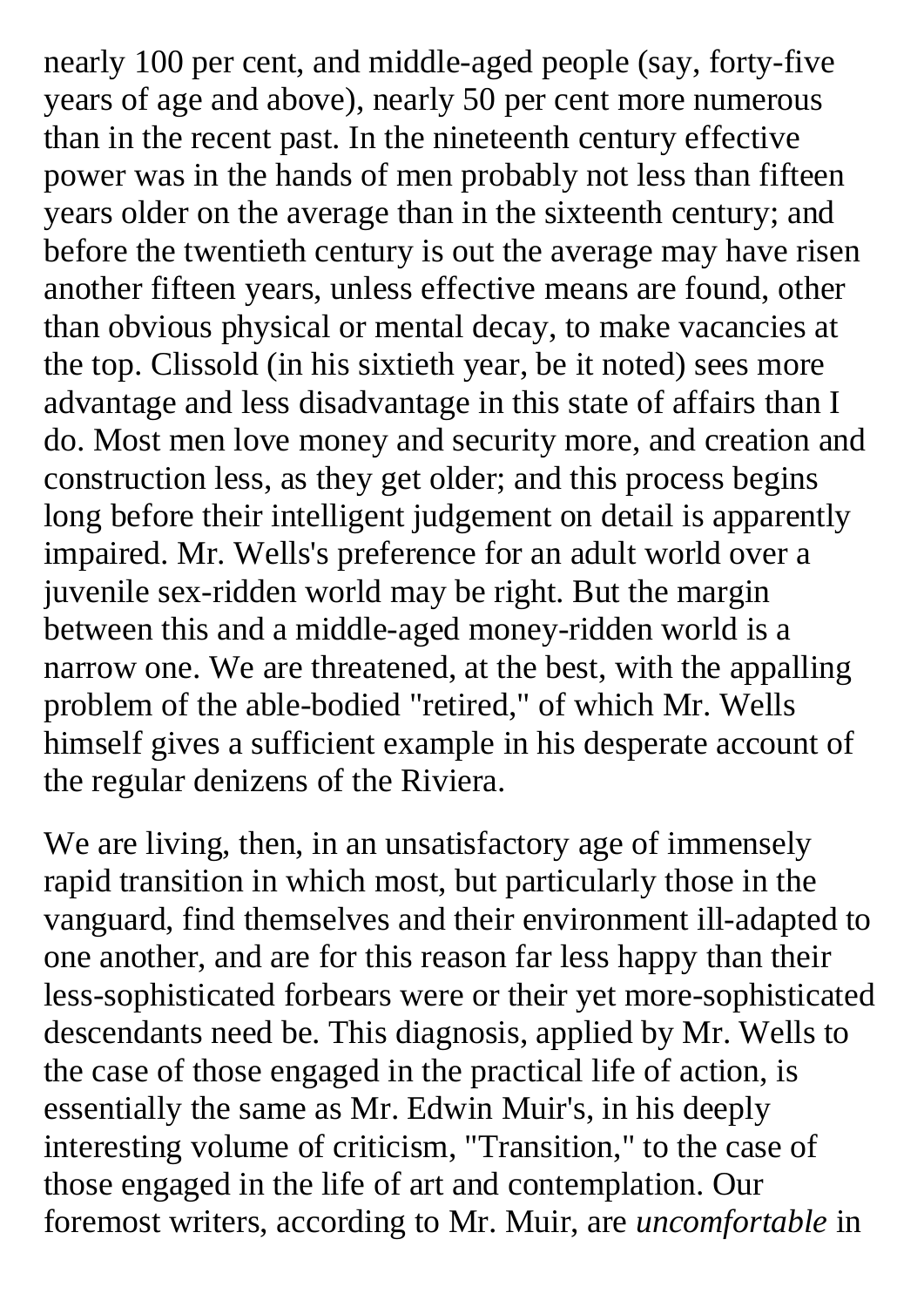the world;—they can neither support nor can they oppose anything with a full confidence, with the result that their work is inferior in relation to their talents compared with work produced in happier ages,—jejune, incomplete, starved, anaemic, like their own feelings to the universe.

In short, we cannot stay where we are; we are on the move, on the move, not necessarily either to better or to worse, but just to an equilibrium. But why not to the better? Why should not we begin to reap spiritual fruits from our material conquests? If so, whence is to come the motive power of desirable change? This brings us to Mr. Wells's second theme.

Mr. Wells describes in the first volume of *Clissold* his hero's disillusionment with Socialism. In the third volume he inquires if there is an alternative. From whence are we to draw the forces which are "to change the laws, customs, rules, and institutions of the world?" "From what classes and types are the revolutionaries to be drawn? How are they to be brought into co-operation? What are to be their methods?" The Labour Movement is represented as an immense and dangerous force of destruction, led by sentimentalists and pseudo-intellectuals, who have "feelings in the place of ideas." A constructive revolution cannot possibly be contrived by these folk. The creative intellect of mankind is not to be found in these quarters but amongst the scientists and the great modern business men. Unless we can harness to the job this type of mind and character and temperament, it can never be put through—for it is a task of immense practical complexity and intellectual difficulty. We must recruit our revolutionaries, therefore, from the Right, not from the Left. We must persuade the type of man whom it now amuses to create a great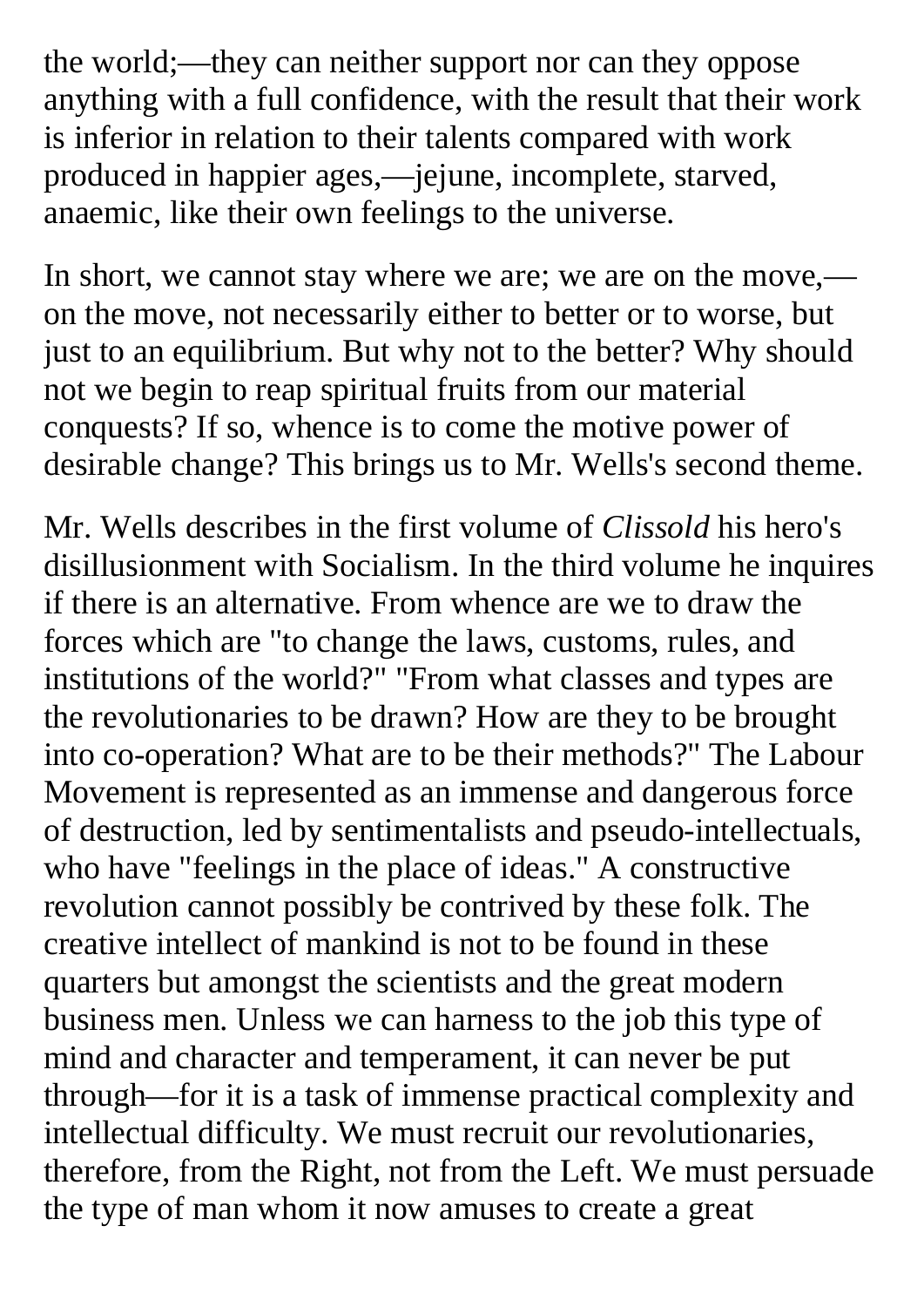business, that there lie waiting for him yet bigger things which will amuse him more. This is Clissold's "Open Conspiracy." Clissold's direction is to the Left—far, far to the Left; but he seeks to summon from the Right the creative force and the constructive will which is to carry him there. He describes himself as being temperamentally and fundamentally a Liberal. But political Liberalism must die "to be born again with firmer features and a clearer will."

Clissold is expressing a reaction against the Socialist Party which very many feel, including Socialists. The remoulding of the world needs the touch of the creative Brahma. But at present Brahma is serving Science and Business, not Politics or Government. The extreme danger of the world is, in Clissold's words, lest, "before the creative Brahma can get to work, Siva, in other words the passionate destructiveness of Labour awakening to its now needless limitations and privations, may make Brahma's task impossible." We all feel this, I think. We know that we need urgently to create a *milieu* in which Brahma can get to work before it is too late. Up to a point, therefore, most active and constructive temperaments in every political camp are ready to join the Open Conspiracy.

What, then, is it that holds them back? It is here, I think, that *Clissold* is in some way deficient and apparently lacking in insight. Why do practical men find it more amusing to make money than to join the Open Conspiracy? I suggest that it is much the same reason as that which makes them find it more amusing to play bridge on Sundays than to go to church. They lack altogether the kind of motive, the possession of which, if they had it, could be expressed by saying that they had a creed. They have no creed, these potential open conspirators, no creed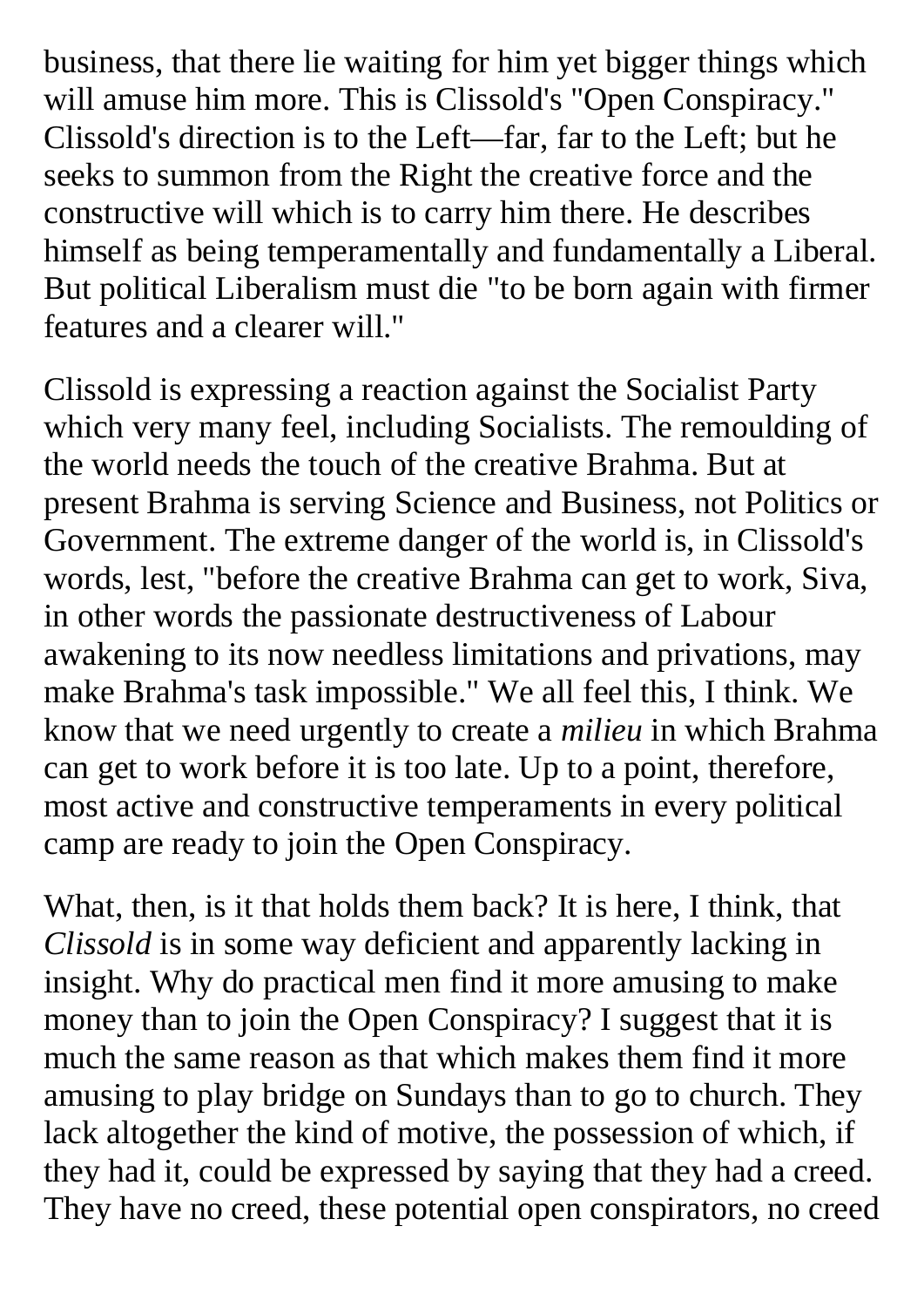whatever. That is why, unless they have the luck to be scientists or artists, they fall back on the grand substitute motive, the perfect *Ersatz*, the anodyne for those who, in fact, want nothing at all—Money. Clissold charges the enthusiasts of Labour that they have "feelings in the place of ideas." But he does not deny that they have feelings. Has not, perhaps, poor Mr. Cook something which Clissold lacks? Clissold and his brother Dickon, the advertising expert, flutter about the world seeking for something to which they can attach their abundant *libido*. But they have not found it. They would so like to be Apostles. But they cannot. They remain business men.

I have taken two themes from a book which contains dozens. They are not all treated equally well. Knowing the Universities much better than Mr. Wells does, I declare that his account contains no more than the element of truth which is proper to a caricature. He under-estimates altogether their possibilities how they may yet become temples of Brahma which even Siva will respect. But *Clissold*, taken altogether, is a great achievement, a huge and meaty egg from a glorious hen, an abundant outpouring of an ingenious, truthful, and generous spirit.

Though we talk about pure art as never before, this is not a good age for pure artists; nor is it a good one for classical perfections. Our most pregnant writers to-day are full of imperfections; they expose themselves to judgement; they do not look to be immortal. For these reasons, perhaps, we, their contemporaries, do them and the debt we owe them less than justice. What a debt every intelligent being owes to Bernard Shaw! What a debt also to H. G. Wells, whose mind seems to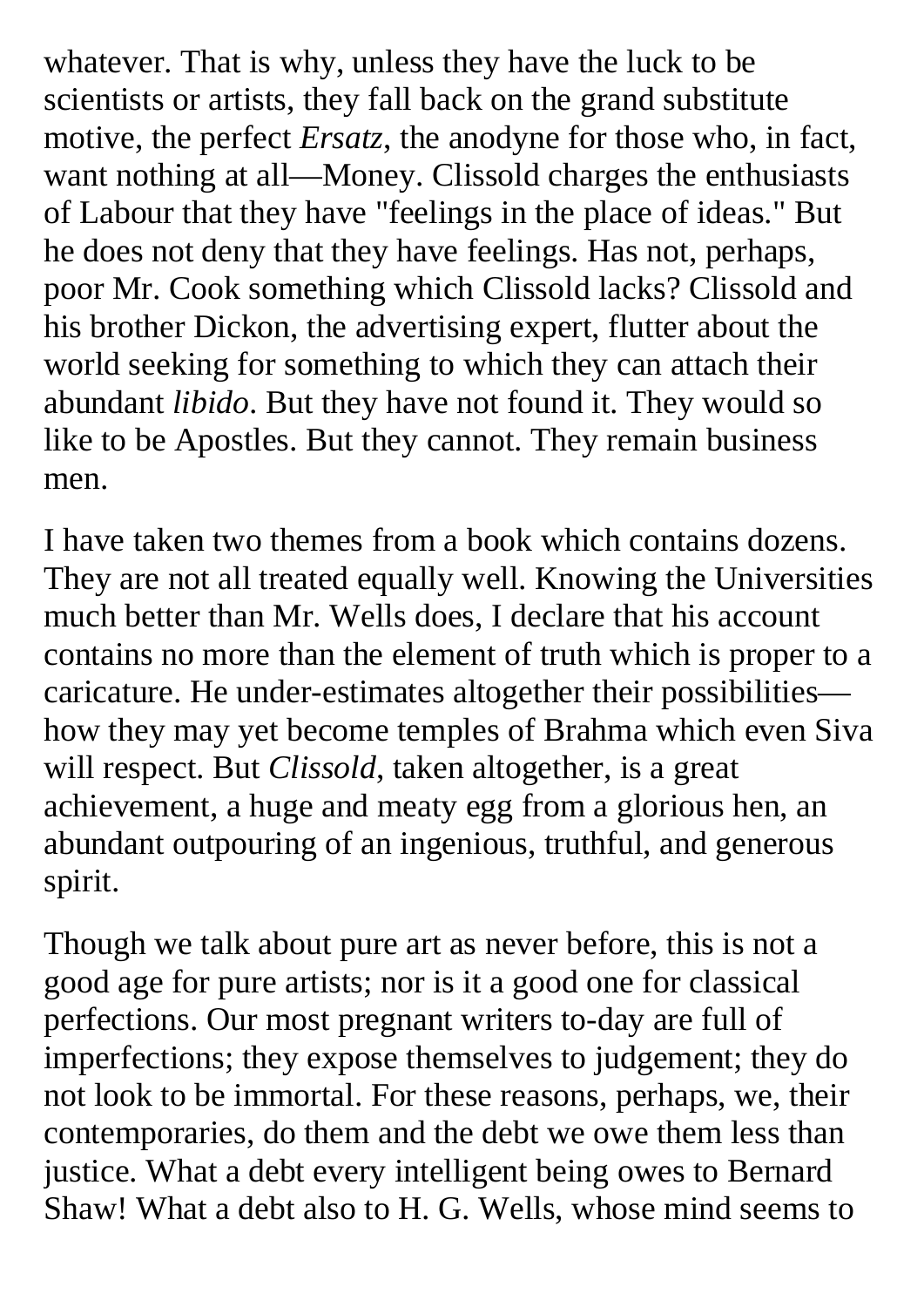have grown up alongside his readers', so that, in successive phases, he has delighted us and guided our imaginations from boyhood to maturity.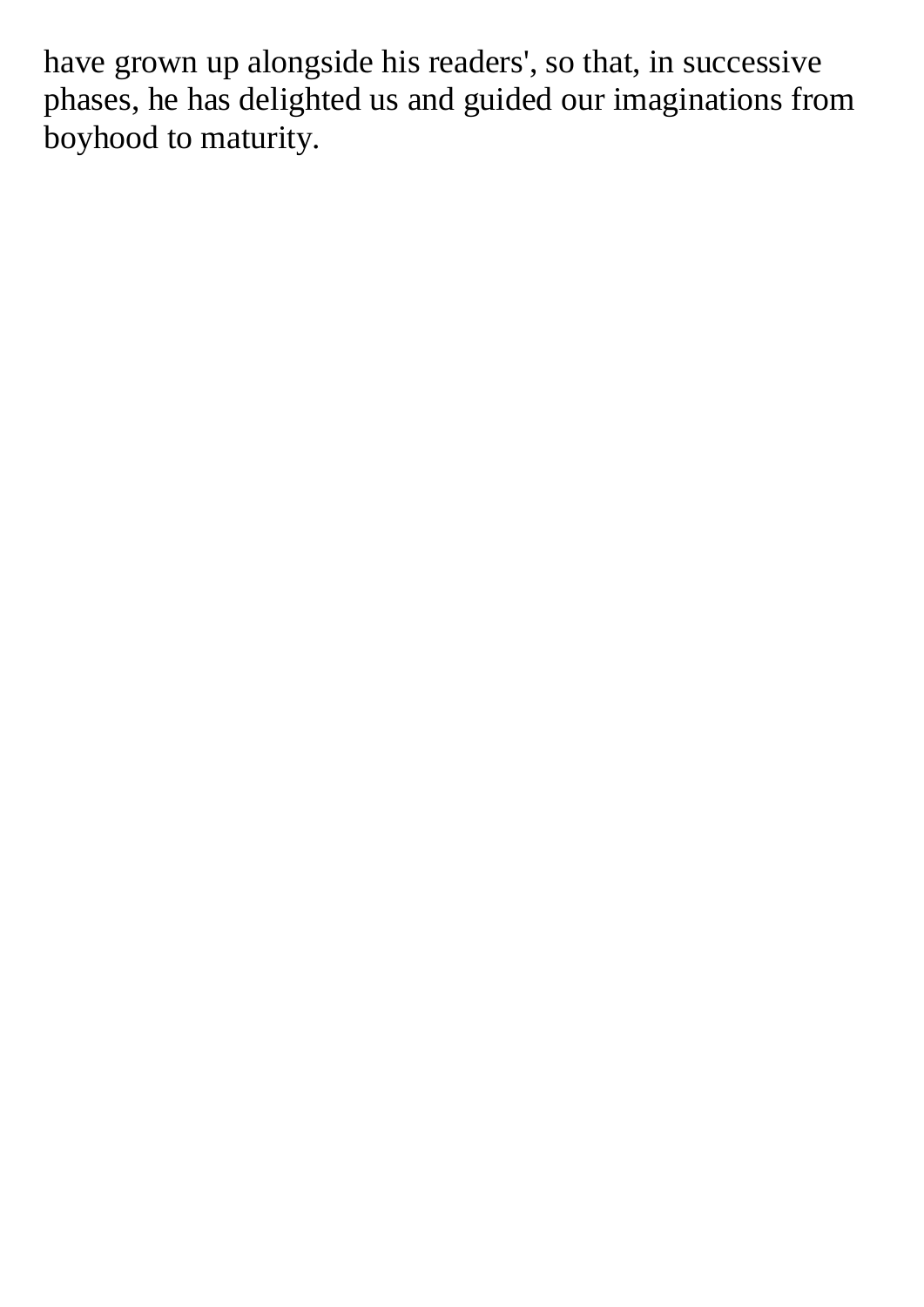## **2. ECONOMIC POSSIBILITIES FOR OUR GRANDCHILDREN (1930)**

**I**

We are suffering just now from a bad attack of economic pessimism. It is common to hear people say that the epoch of enormous economic progress which characterised the nineteenth century is over; that the rapid improvement in the standard of life is now going to slow down—at any rate in Great Britain; that a decline in prosperity is more likely than an improvement in the decade which lies ahead of us.

I believe that this is a wildly mistaken interpretation of what is happening to us. We are suffering, not from the rheumatics of old age, but from the growing-pains of over-rapid changes, from the painfulness of readjustment between one economic period and another. The increase of technical efficiency has been taking place faster than we can deal with the problem of labour absorption; the improvement in the standard of life has been a little too quick; the banking and monetary system of the world has been preventing the rate of interest from falling as fast as equilibrium requires. And even so, the waste and confusion which ensue relate to not more than 7½ per cent of the national income; we are muddling away one and sixpence in the £, and have only 18s. 6d., when we might, if we were more sensible, have £1; yet, nevertheless, the 18s. 6d. mounts up to as much as the £1 would have been five or six years ago. We forget that in 1929 the physical output of the industry of Great Britain was greater than ever before, and that the net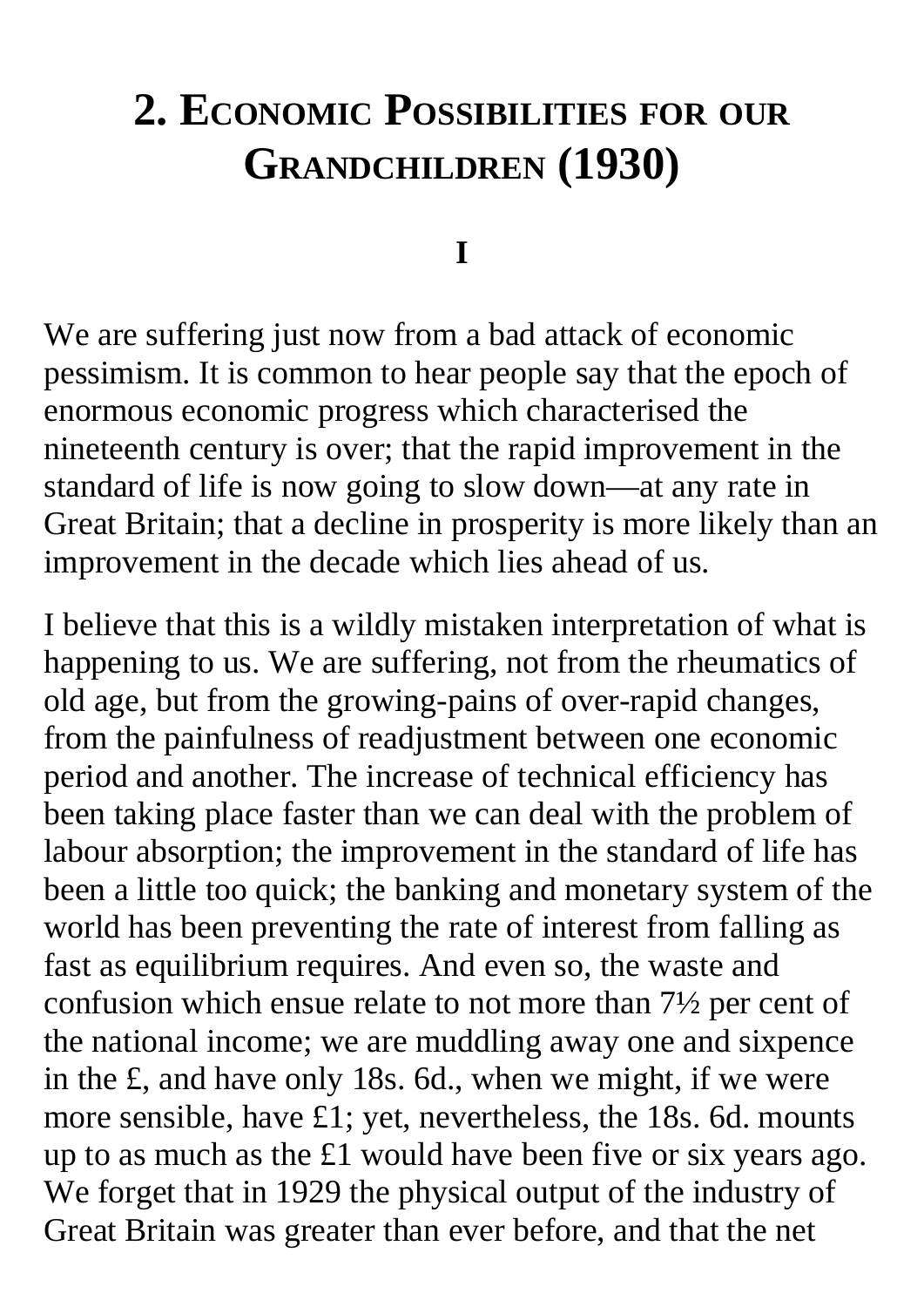surplus of our foreign balance available for new foreign investment, after paying for all our imports, was greater last year than that of any other country, being indeed 50 per cent greater than the corresponding surplus of the United States. Or again—if it is to be a matter of comparisons—suppose that we were to reduce our wages by a half, repudiate four-fifths of the national debt, and hoard our surplus wealth in barren gold instead of lending it at 6 per cent or more, we should resemble the now much-envied France. But would it be an improvement?

The prevailing world depression, the enormous anomaly of unemployment in a world full of wants, the disastrous mistakes we have made, blind us to what is going on under the surface —to the true interpretation of the trend of things. For I predict that both of the two opposed errors of pessimism which now make so much noise in the world will be proved wrong in our own time—the pessimism of the revolutionaries who think that things are so bad that nothing can save us but violent change, and the pessimism of the reactionaries who consider the balance of our economic and social life so precarious that we must risk no experiments.

My purpose in this essay, however, is not to examine the present or the near future, but to disembarrass myself of short views and take wings into the future. What can we reasonably expect the level of our economic life to be a hundred years hence? What are the economic possibilities for our grandchildren?

From the earliest times of which we have record—back, say, to two thousand years before Christ—down to the beginning of the eighteenth century, there was no very great change in the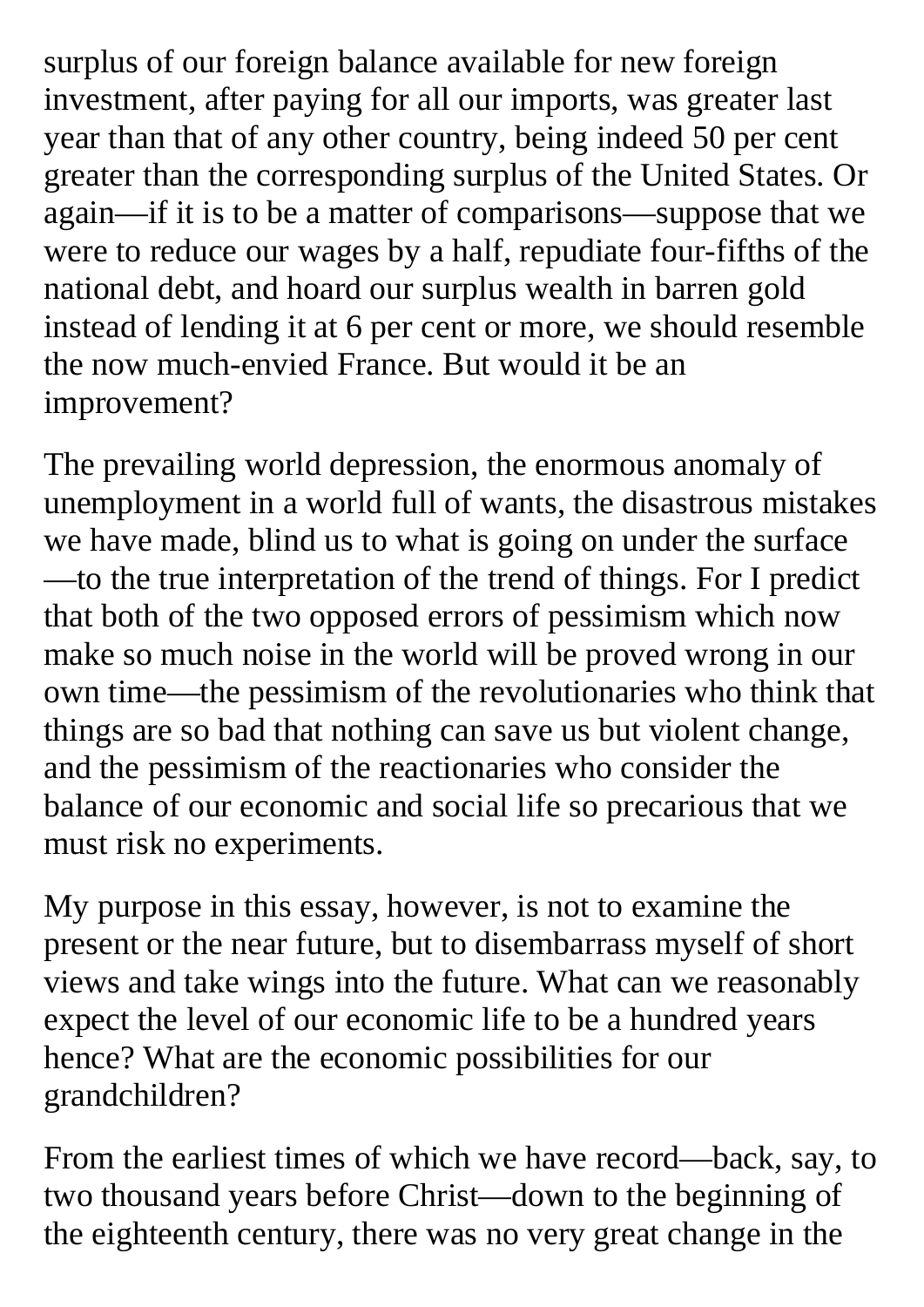standard of life of the average man living in the civilised centres of the earth. Ups and downs certainly. Visitations of plague, famine, and war. Golden intervals. But no progressive, violent change. Some periods perhaps 50 per cent better than others—at the utmost 100 per cent better—in the four thousand years which ended (say) in A.D. 1700.

This slow rate of progress, or lack of progress, was due to two reasons—to the remarkable absence of important technical improvements and to the failure of capital to accumulate.

The absence of important technical inventions between the prehistoric age and comparatively modern times is truly remarkable. Almost everything which really matters and which the world possessed at the commencement of the modern age was already known to man at the dawn of history. Language, fire, the same domestic animals which we have to-day, wheat, barley, the vine and the olive, the plough, the wheel, the oar, the sail, leather, linen and cloth, bricks and pots, gold and silver, copper, tin, and lead—and iron was added to the list before 1000 B.C.—banking, statecraft, mathematics, astronomy, and religion. There is no record of when we first possessed these things.

At some epoch before the dawn of history—perhaps even in one of the comfortable intervals before the last ice age—there must have been an era of progress and invention comparable to that in which we live to-day. But through the greater part of recorded history there was nothing of the kind.

The modern age opened, I think, with the accumulation of capital which began in the sixteenth century. I believe—for reasons with which I must not encumber the present argument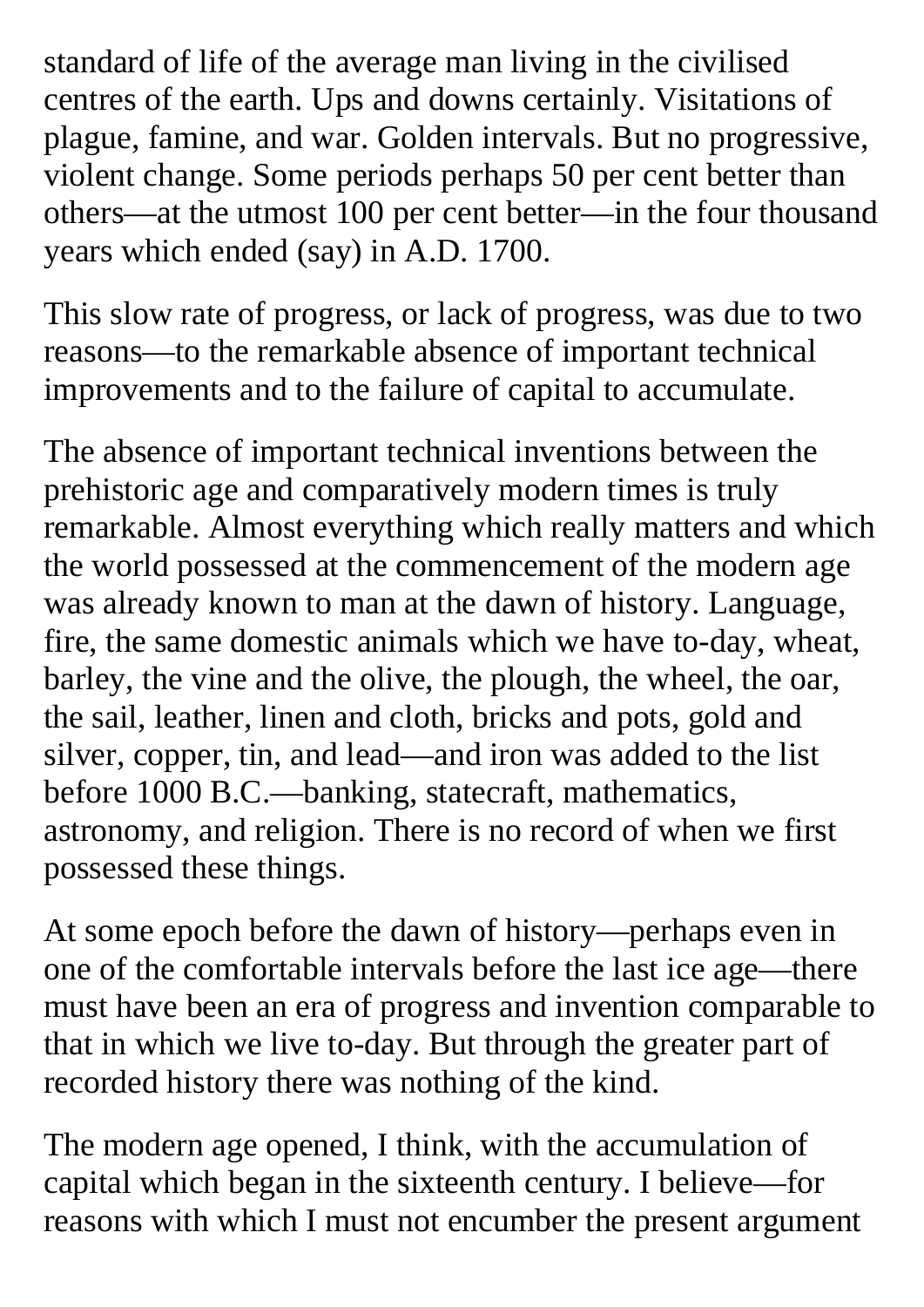—that this was initially due to the rise of prices, and the profits to which that led, which resulted from the treasure of gold and silver which Spain brought from the New World into the Old. From that time until to-day the power of accumulation by compound interest, which seems to have been sleeping for many generations, was re-born and renewed its strength. And the power of compound interest over two hundred years is such as to stagger the imagination.

Let me give in illustration of this a sum which I have worked out. The value of Great Britain's foreign investments to-day is estimated at about £4,000,000,000. This yields us an income at the rate of about 6½ per cent. Half of this we bring home and enjoy; the other half, namely, 3¼ per cent, we leave to accumulate abroad at compound interest. Something of this sort has now been going on for about 250 years.

For I trace the beginnings of British foreign investment to the treasure which Drake stole from Spain in 1580. In that year he returned to England bringing with him the prodigious spoils of the *Golden Hind*. Queen Elizabeth was a considerable shareholder in the syndicate which had financed the expedition. Out of her share she paid off the whole of England's foreign debt, balanced her Budget, and found herself with about £40,000 in hand. This she invested in the Levant Company—which prospered. Out of the profits of the Levant Company, the East India Company was founded; and the profits of this great enterprise were the foundation of England's subsequent foreign investment. Now it happens that £40,000 accumulating at 3¼ per cent compound interest approximately corresponds to the actual volume of England's foreign investments at various dates, and would actually amount to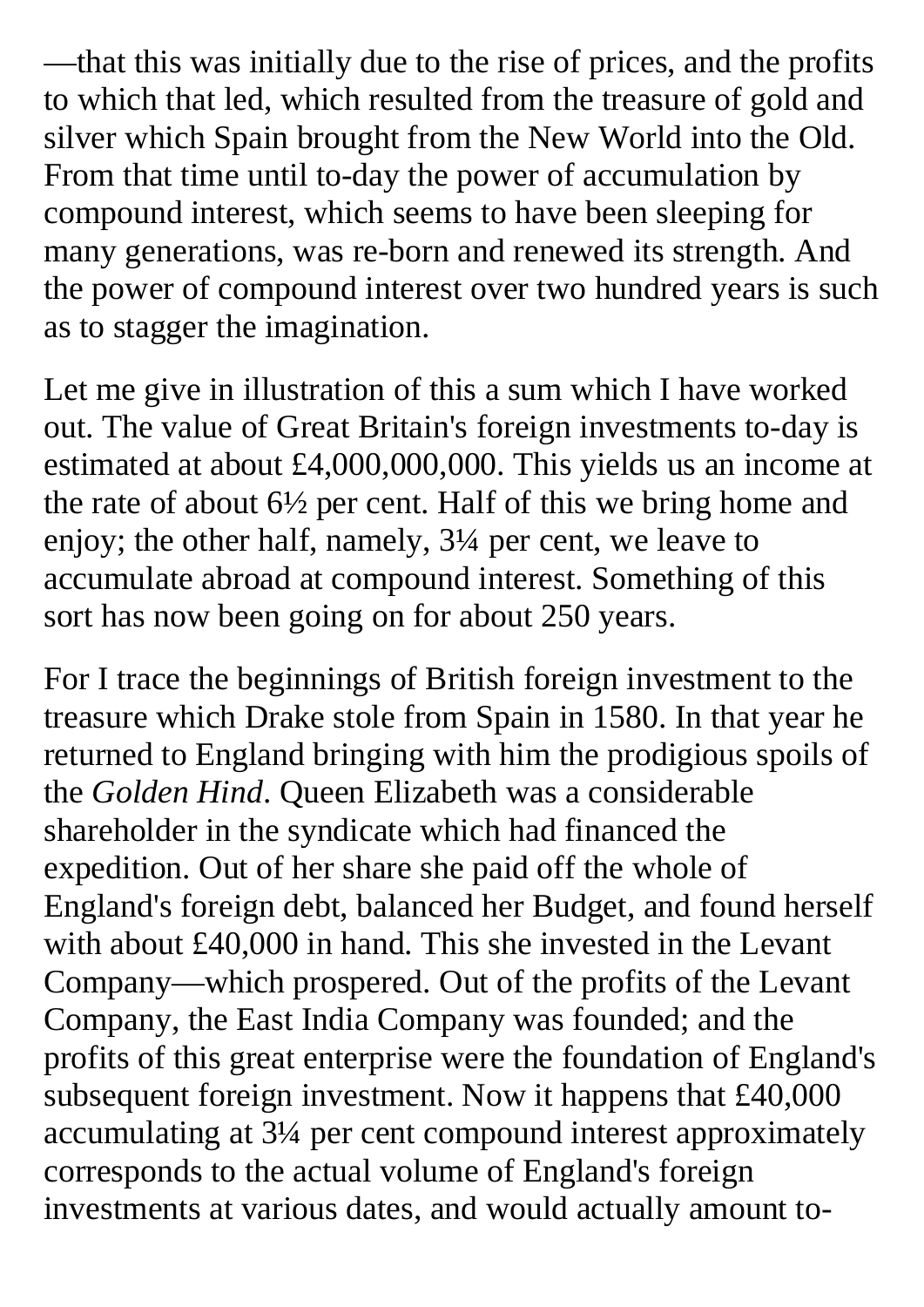day to the total of £4,000,000,000 which I have already quoted as being what our foreign investments now are. Thus, every £1 which Drake brought home in 1580 has now become £100,000. Such is the power of compound interest!

From the sixteenth century, with a cumulative crescendo after the eighteenth, the great age of science and technical inventions began, which since the beginning of the nineteenth century has been in full flood—coal, steam, electricity, petrol, steel, rubber, cotton, the chemical industries, automatic machinery and the methods of mass production, wireless, printing, Newton, Darwin, and Einstein, and thousands of other things and men too famous and familiar to catalogue.

What is the result? In spite of an enormous growth in the population of the world, which it has been necessary to equip with houses and machines, the average standard of life in Europe and the United States has been raised, I think, about fourfold. The growth of capital has been on a scale which is far beyond a hundred-fold of what any previous age had known. And from now on we need not expect so great an increase of population.

If capital increases, say, 2 per cent per annum, the capital equipment of the world will have increased by a half in twenty years, and seven and a half times in a hundred years. Think of this in terms of material things—houses, transport, and the like.

At the same time technical improvements in manufacture and transport have been proceeding at a greater rate in the last ten years than ever before in history. In the United States factory output per head was 40 per cent greater in 1925 than in 1919.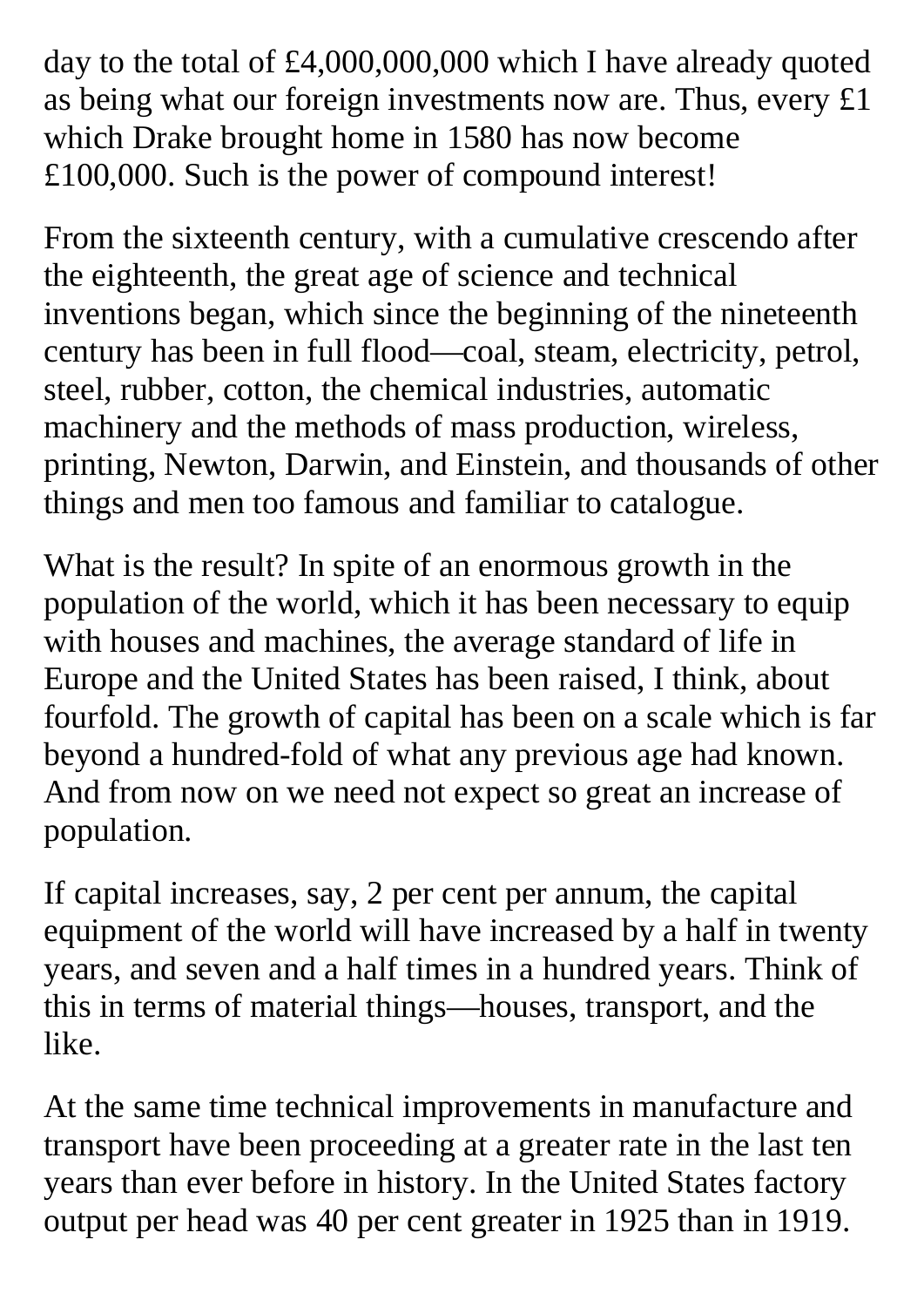In Europe we are held back by temporary obstacles, but even so it is safe to say that technical efficiency is increasing by more than 1 per cent per annum compound. There is evidence that the revolutionary technical changes, which have so far chiefly affected industry, may soon be attacking agriculture. We may be on the eve of improvements in the efficiency of food production as great as those which have already taken place in mining, manufacture, and transport. In quite a few years—in our own lifetimes I mean—we may be able to perform all the operations of agriculture, mining, and manufacture with a quarter of the human effort to which we have been accustomed.

For the moment the very rapidity of these changes is hurting us and bringing difficult problems to solve. Those countries are suffering relatively which are not in the vanguard of progress. We are being afflicted with a new disease of which some readers may not yet have heard the name, but of which they will hear a great deal in the years to come—namely, *technological unemployment*. This means unemployment due to our discovery of means of economising the use of labour outrunning the pace at which we can find new uses for labour.

But this is only a temporary phase of maladjustment. All this means in the long run *that mankind is solving its economic problem*. I would predict that the standard of life in progressive countries one hundred years hence will be between four and eight times as high as it is to-day. There would be nothing surprising in this even in the light of our present knowledge. It would not be foolish to contemplate the possibility of a far greater progress still.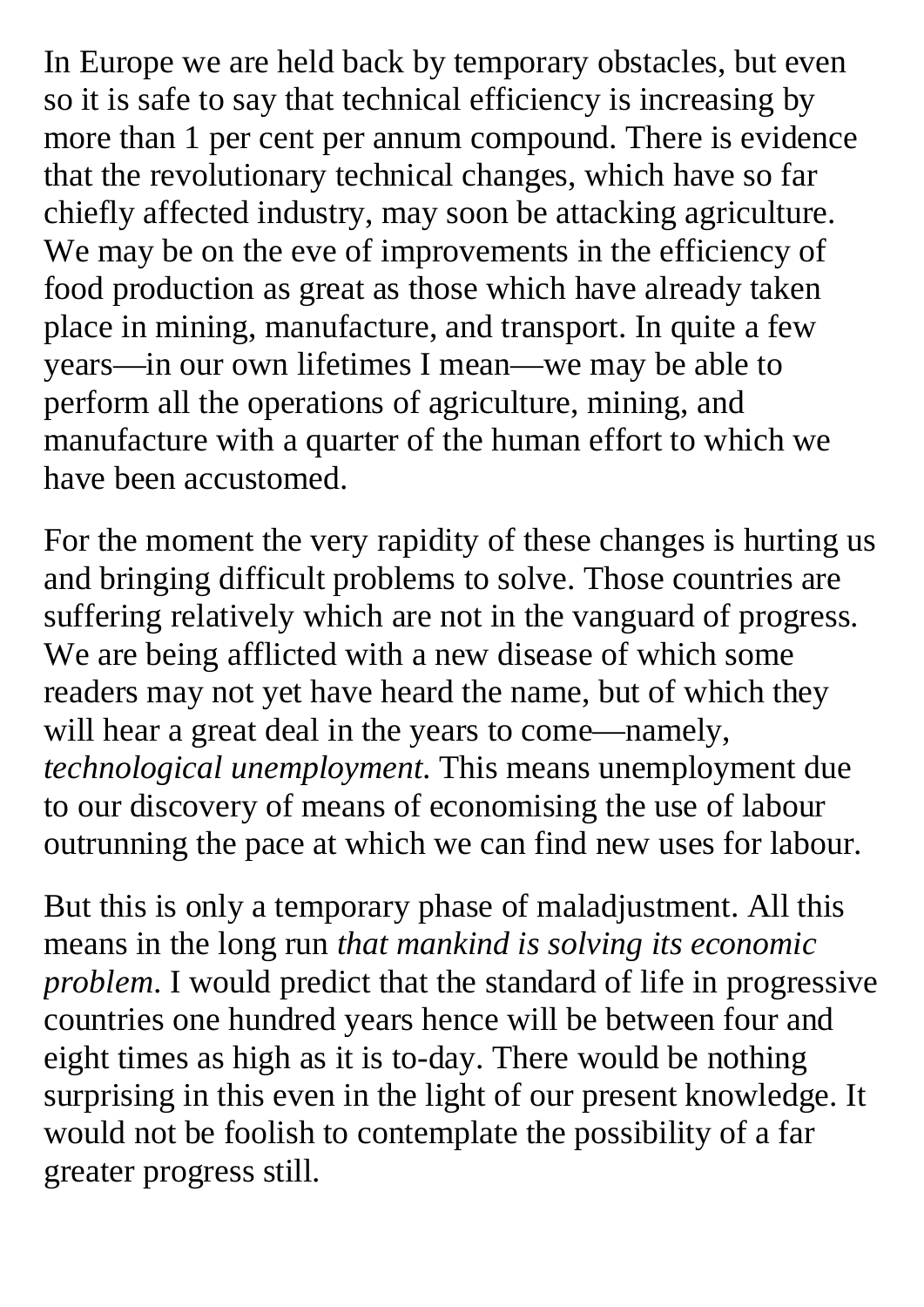Let us, for the sake of argument, suppose that a hundred years hence we are all of us, on the average, eight times better off in the economic sense than we are to-day. Assuredly there need be nothing here to surprise us.

Now it is true that the needs of human beings may seem to be insatiable. But they fall into two classes—those needs which are absolute in the sense that we feel them whatever the situation of our fellow human beings may be, and those which are relative in the sense that we feel them only if their satisfaction lifts us above, makes us feel superior to, our fellows. Needs of the second class, those which satisfy the desire for superiority, may indeed be insatiable; for the higher the general level, the higher still are they. But this is not so true of the absolute needs—a point may soon be reached, much sooner perhaps than we are all of us aware of, when these needs are satisfied in the sense that we prefer to devote our further energies to non-economic purposes.

Now for my conclusion, which you will find, I think, to become more and more startling to the imagination the longer you think about it.

I draw the conclusion that, assuming no important wars and no important increase in population, the *economic problem* may be solved, or be at least within sight of solution, within a hundred years. This means that the economic problem is not if we look into the future—*the permanent problem of the human race*.

Why, you may ask, is this so startling? It is startling because—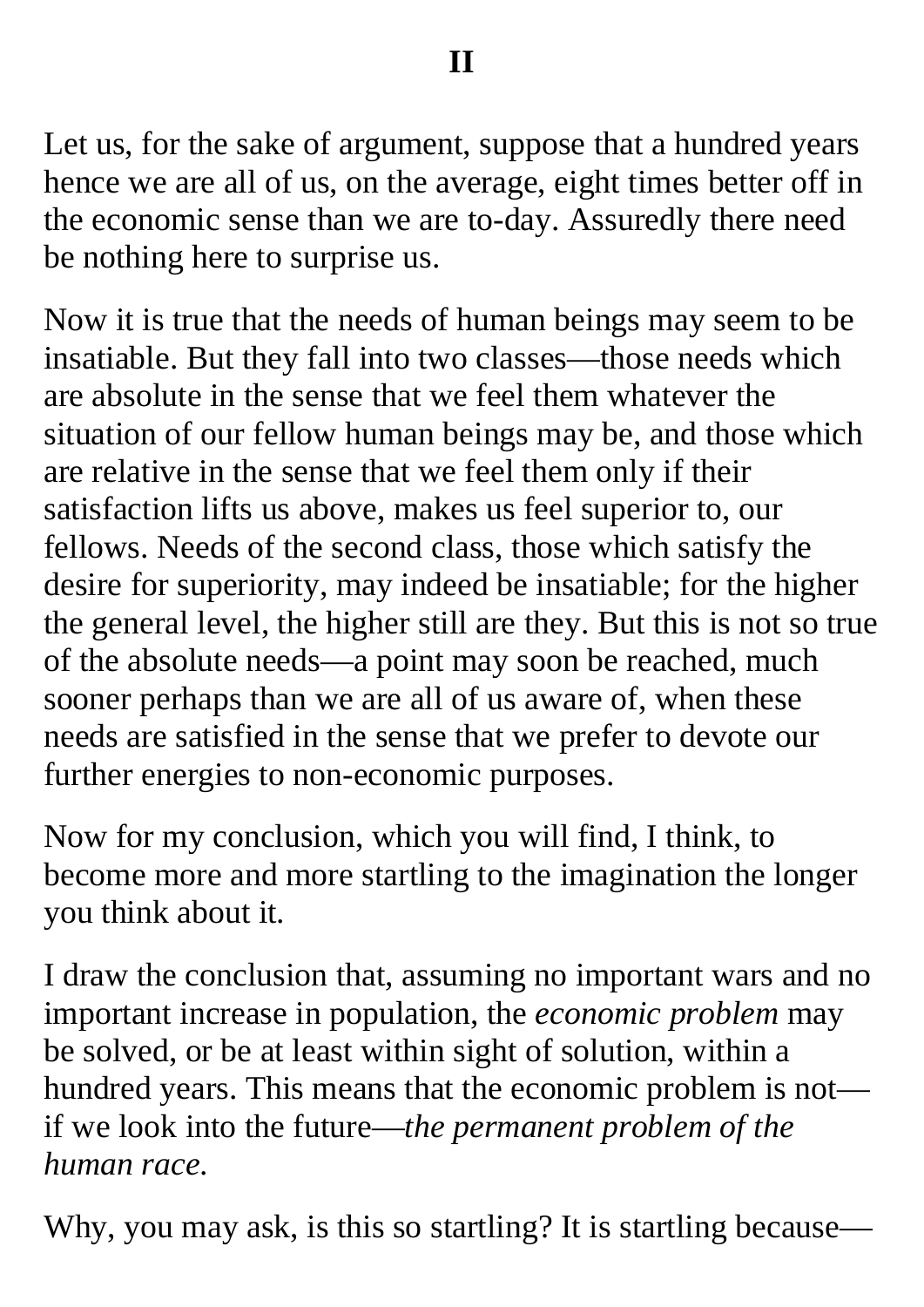if, instead of looking into the future, we look into the past—we find that the economic problem, the struggle for subsistence, always has been hitherto the primary, most pressing problem of the human race—not only of the human race, but of the whole of the biological kingdom from the beginnings of life in its most primitive forms.

Thus we have been expressly evolved by nature—with all our impulses and deepest instincts—for the purpose of solving the economic problem. If the economic problem is solved, mankind will be deprived of its traditional purpose.

Will this be a benefit? If one believes at all in the real values of life, the prospect at least opens up the possibility of benefit. Yet I think with dread of the readjustment of the habits and instincts of the ordinary man, bred into him for countless generations, which he may be asked to discard within a few decades.

To use the language of to-day—must we not expect a general "nervous breakdown"? We already have a little experience of what I mean—a nervous breakdown of the sort which is already common enough in England and the United States amongst the wives of the well-to-do classes, unfortunate women, many of them, who have been deprived by their wealth of their traditional tasks and occupations—who cannot find it sufficiently amusing, when deprived of the spur of economic necessity, to cook and clean and mend, yet are quite unable to find anything more amusing.

To those who sweat for their daily bread leisure is a longed-for sweet—until they get it.

There is the traditional epitaph written for herself by the old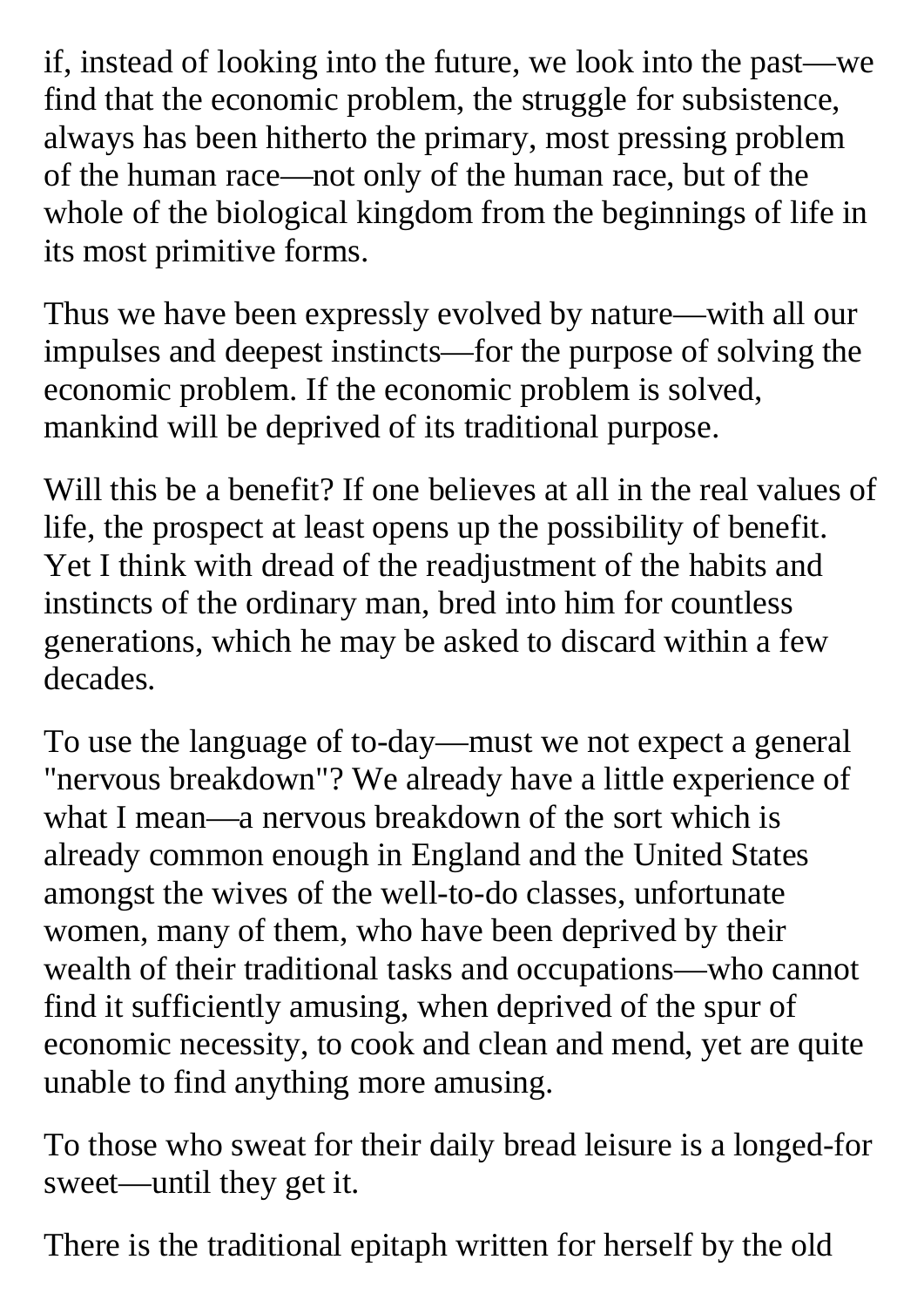charwoman:—

Don't mourn for me, friends, don't weep for me never, For I'm going to do nothing for ever and ever.

This was her heaven. Like others who look forward to leisure, she conceived how nice it would be to spend her time listening-in—for there was another couplet which occurred in her poem:—

With psalms and sweet music the heavens'll be ringing, But I shall have nothing to do with the singing.

Yet it will only be for those who have to do with the singing that life will be tolerable—and how few of us can sing!

Thus for the first time since his creation man will be faced with his real, his permanent problem—how to use his freedom from pressing economic cares, how to occupy the leisure, which science and compound interest will have won for him, to live wisely and agreeably and well.

The strenuous purposeful money-makers may carry all of us along with them into the lap of economic abundance. But it will be those peoples, who can keep alive, and cultivate into a fuller perfection, the art of life itself and do not sell themselves for the means of life, who will be able to enjoy the abundance when it comes.

Yet there is no country and no people, I think, who can look forward to the age of leisure and of abundance without a dread. For we have been trained too long to strive and not to enjoy. It is a fearful problem for the ordinary person, with no special talents, to occupy himself, especially if he no longer has roots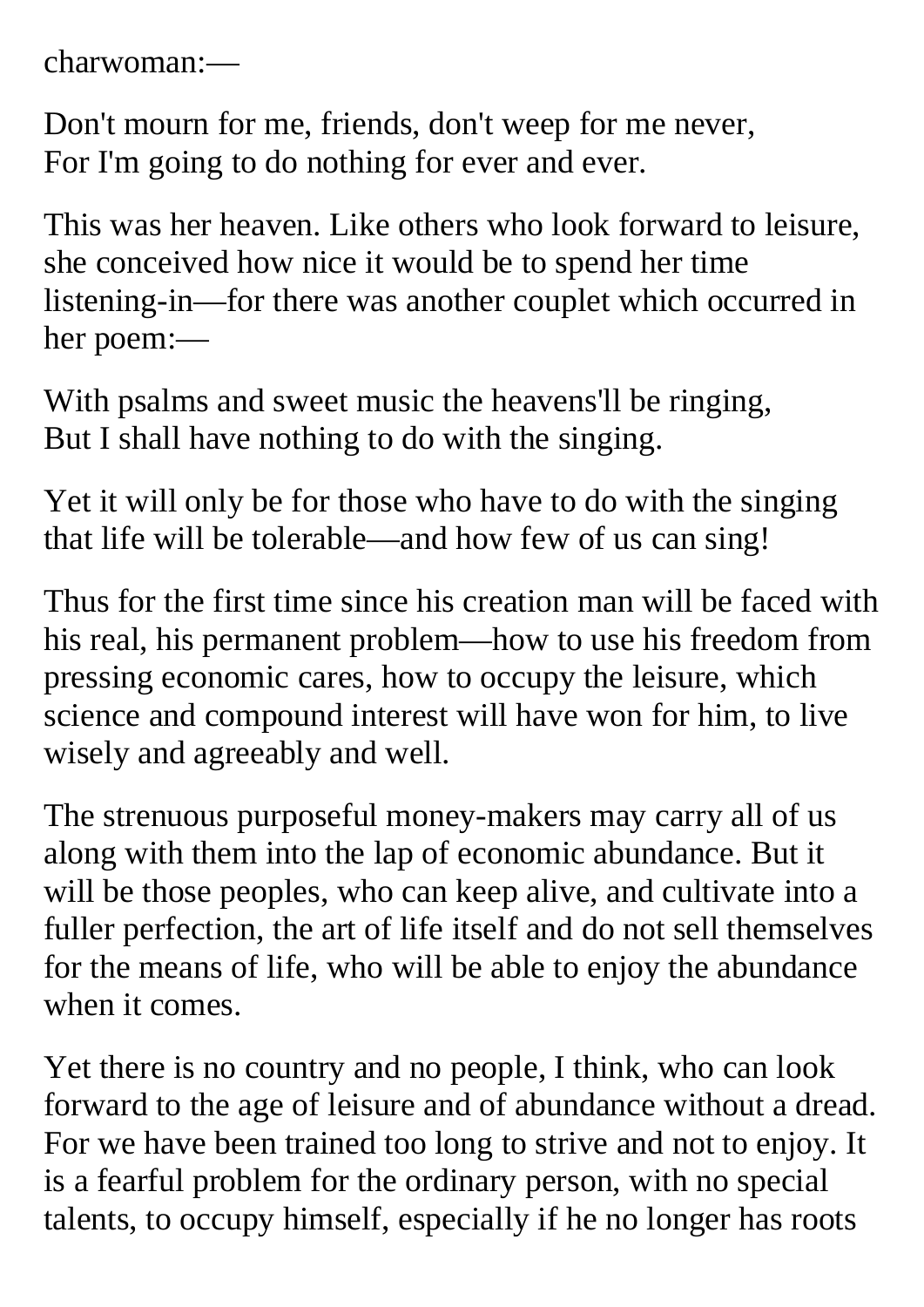in the soil or in custom or in the beloved conventions of a traditional society. To judge from the behaviour and the achievements of the wealthy classes to-day in any quarter of the world, the outlook is very depressing! For these are, so to speak, our advance guard—those who are spying out the promised land for the rest of us and pitching their camp there. For they have most of them failed disastrously, so it seems to me—those who have an independent income but no associations or duties or ties—to solve the problem which has been set them.

I feel sure that with a little more experience we shall use the new-found bounty of nature quite differently from the way in which the rich use it to-day, and will map out for ourselves a plan of life quite otherwise than theirs.

For many ages to come the old Adam will be so strong in us that everybody will need to do *some* work if he is to be contented. We shall do more things for ourselves than is usual with the rich to-day, only too glad to have small duties and tasks and routines. But beyond this, we shall endeavour to spread the bread thin on the butter—to make what work there is still to be done to be as widely shared as possible. Threehour shifts or a fifteen-hour week may put off the problem for a great while. For three hours a day is quite enough to satisfy the old Adam in most of us!

There are changes in other spheres too which we must expect to come. When the accumulation of wealth is no longer of high social importance, there will be great changes in the code of morals. We shall be able to rid ourselves of many of the pseudo-moral principles which have hag-ridden us for two hundred years, by which we have exalted some of the most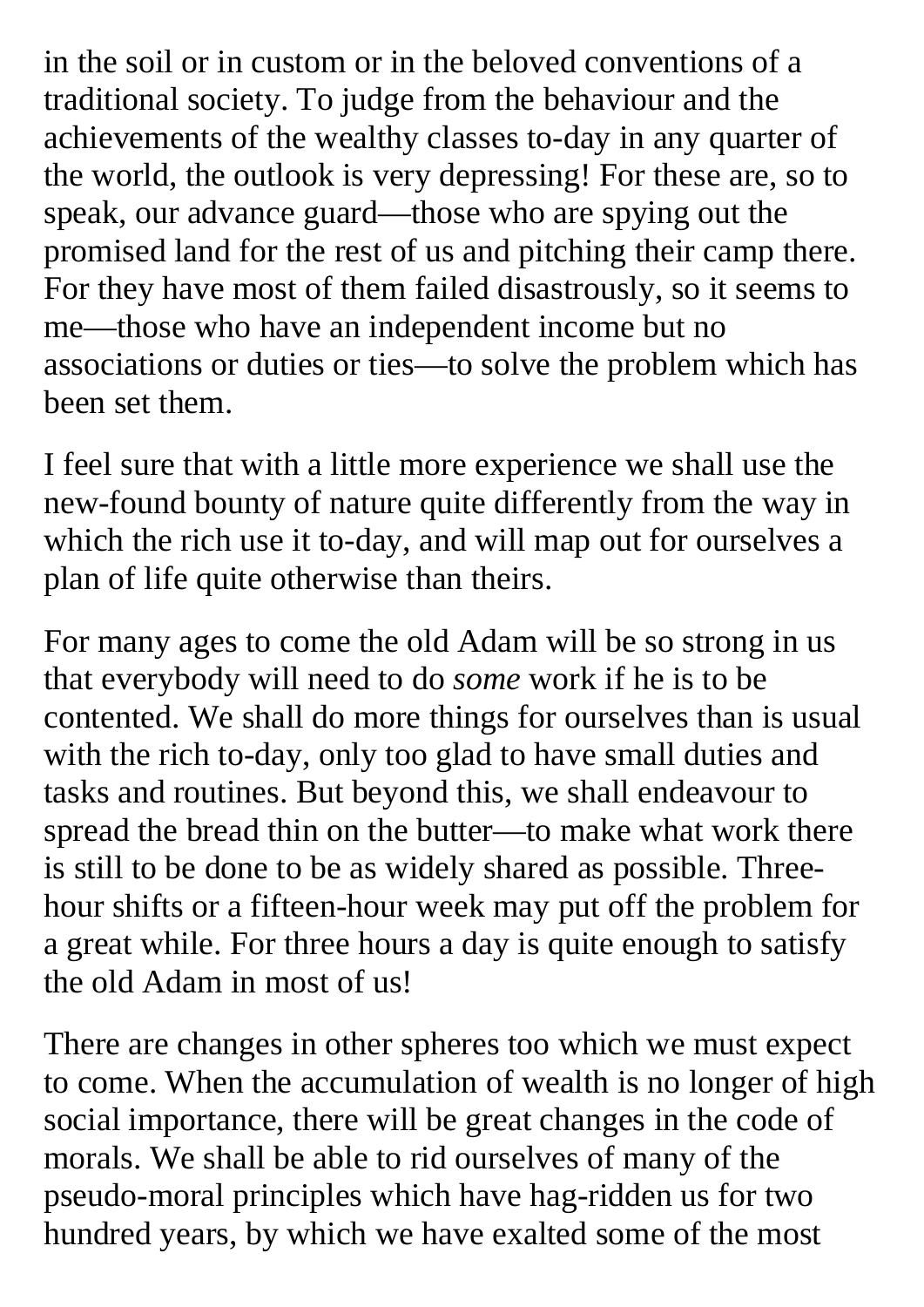distasteful of human qualities into the position of the highest virtues. We shall be able to afford to dare to assess the moneymotive at its true value. The love of money as a possession—as distinguished from the love of money as a means to the enjoyments and realities of life—will be recognised for what it is, a somewhat disgusting morbidity, one of those semicriminal, semi-pathological propensities which one hands over with a shudder to the specialists in mental disease. All kinds of social customs and economic practices, affecting the distribution of wealth and of economic rewards and penalties, which we now maintain at all costs, however distasteful and unjust they may be in themselves, because they are tremendously useful in promoting the accumulation of capital, we shall then be free, at last, to discard.

Of course there will still be many people with intense, unsatisfied purposiveness who will blindly pursue wealth unless they can find some plausible substitute. But the rest of us will no longer be under any obligation to applaud and encourage them. For we shall inquire more curiously than is safe to-day into the true character of this "purposiveness" with which in varying degrees Nature has endowed almost all of us. For purposiveness means that we are more concerned with the remote future results of our actions than with their own quality or their immediate effects on our own environment. The "purposive" man is always trying to secure a spurious and delusive immortality for his acts by pushing his interest in them forward into time. He does not love his cat, but his cat's kittens; nor, in truth, the kittens, but only the kittens' kittens, and so on forward for ever to the end of cat-dom. For him jam is not jam unless it is a case of jam to-morrow and never jam to-day. Thus by pushing his jam always forward into the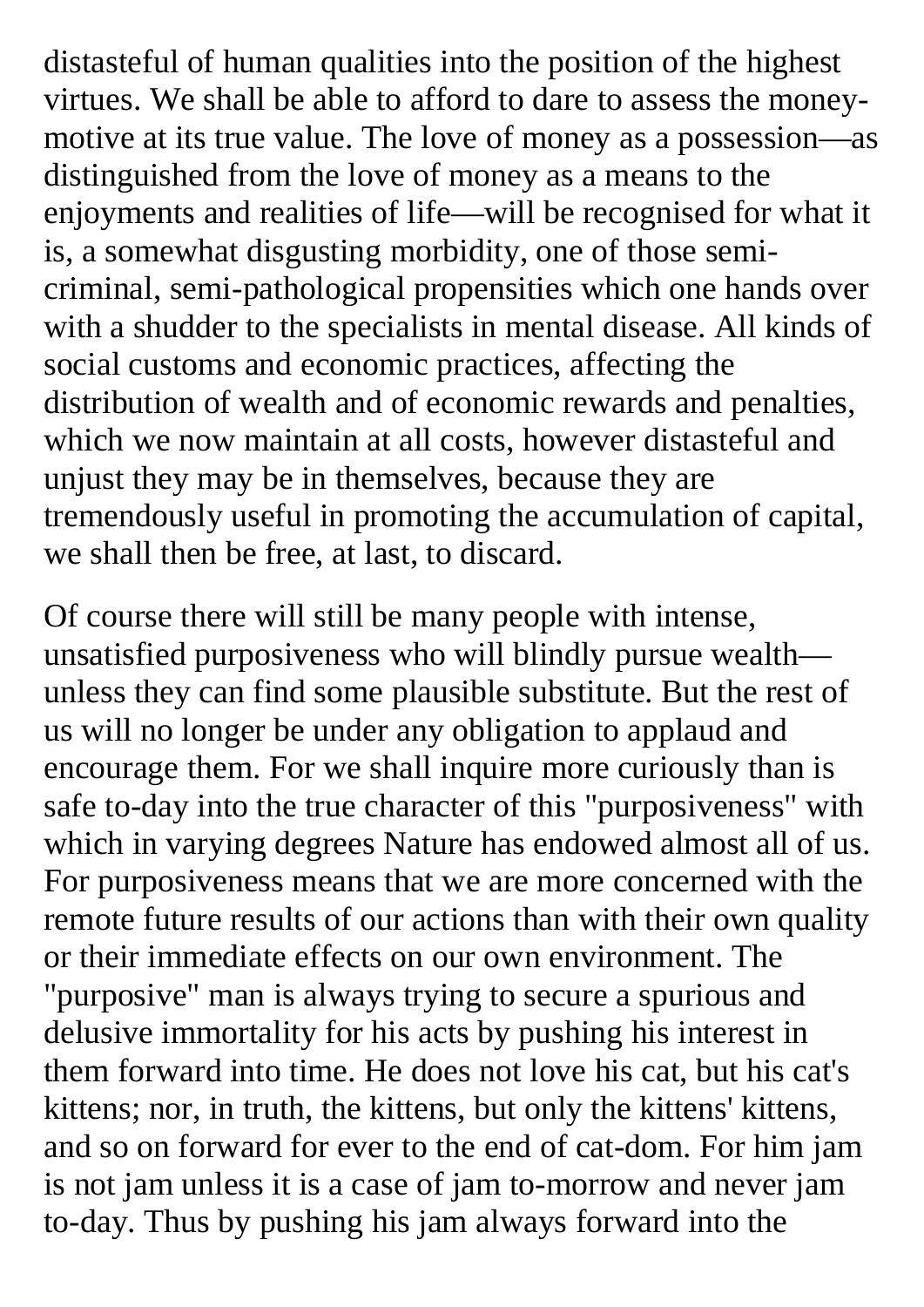future, he strives to secure for his act of boiling it an immortality.

Let me remind you of the Professor in *Sylvie and Bruno*:—

"Only the tailor, sir, with your little bill," said a meek voice outside the door.

"Ah, well, I can soon settle *his* business," the Professor said to the children, "if you'll just wait a minute. How much is it, this year, my man?" The tailor had come in while he was speaking.

"Well, it's been a-doubling so many years, you see," the tailor replied, a little gruffly, "and I think I'd like the money now. It's two thousand pound, it is!"

"Oh, that's nothing!" the Professor carelessly remarked, feeling in his pocket, as if he always carried at least *that* amount about with him. "But wouldn't you like to wait just another year and make it *four* thousand? Just think how rich you'd be! Why, you might be a *king*, if you liked!"

"I don't know as I'd care about being a king," the man said thoughtfully. "But it *dew* sound a powerful sight o' money! Well, I think I'll wait——"

"Of course you will!" said the Professor. "There's good sense in *you*, I see. Good-day to you, my man!"

"Will you ever have to pay him that four thousand pounds?" Sylvie asked as the door closed on the departing creditor.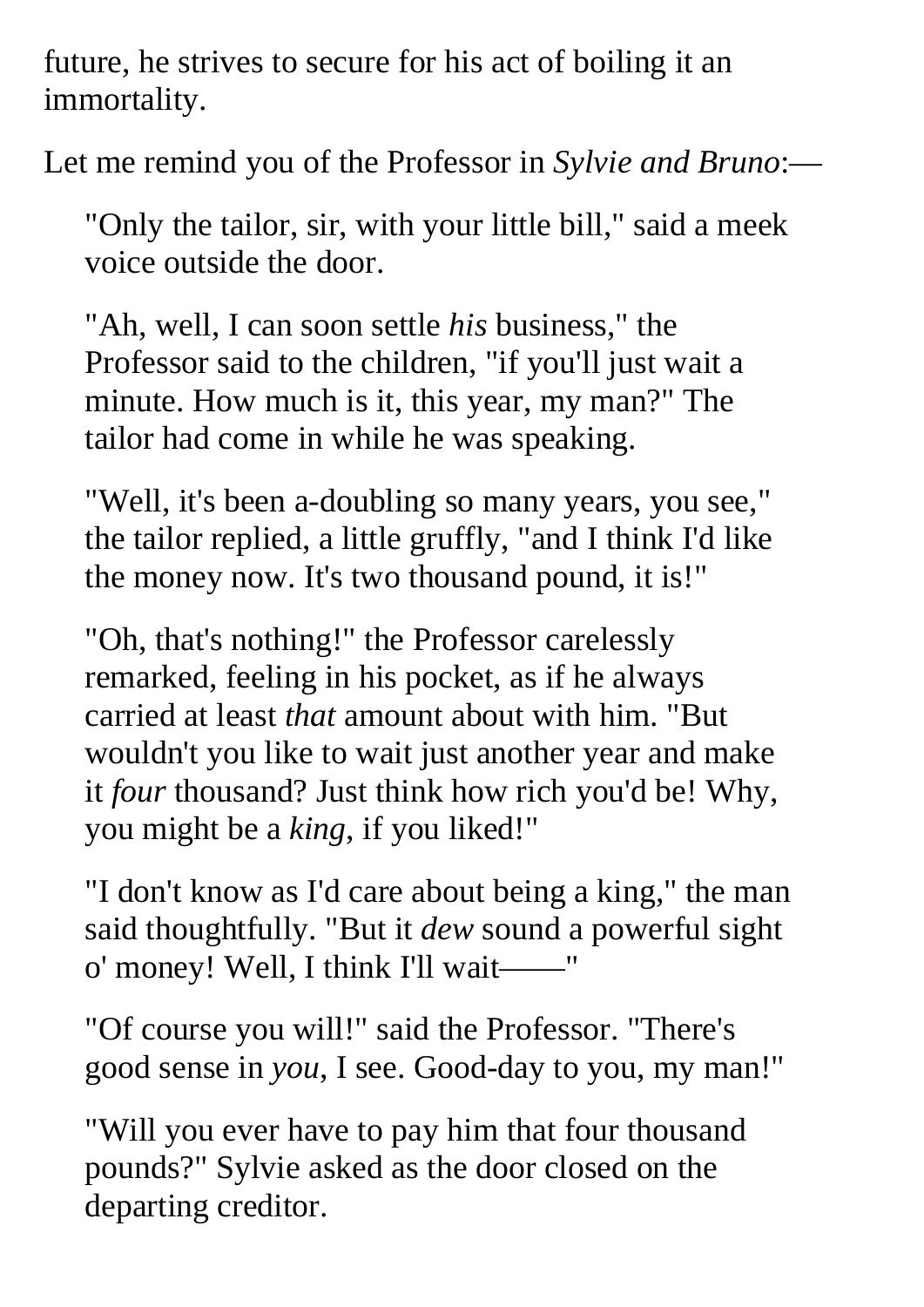"*Never*, my child!" the Professor replied emphatically. "He'll go on doubling it till he dies. You see, it's *always* worth while waiting another year to get twice as much money!"

Perhaps it is not an accident that the race which did most to bring the promise of immortality into the heart and essence of our religions has also done most for the principle of compound interest and particularly loves this most purposive of human institutions.

I see us free, therefore, to return to some of the most sure and certain principles of religion and traditional virtue—that avarice is a vice, that the exaction of usury is a misdemeanour, and the love of money is detestable, that those walk most truly in the paths of virtue and sane wisdom who take least thought for the morrow. We shall once more value ends above means and prefer the good to the useful. We shall honour those who can teach us how to pluck the hour and the day virtuously and well, the delightful people who are capable of taking direct enjoyment in things, the lilies of the field who toil not, neither do they spin.

But beware! The time for all this is not yet. For at least another hundred years we must pretend to ourselves and to every one that fair is foul and foul is fair; for foul is useful and fair is not. Avarice and usury and precaution must be our gods for a little longer still. For only they can lead us out of the tunnel of economic necessity into daylight.

I look forward, therefore, in days not so very remote, to the greatest change which has ever occurred in the material environment of life for human beings in the aggregate. But, of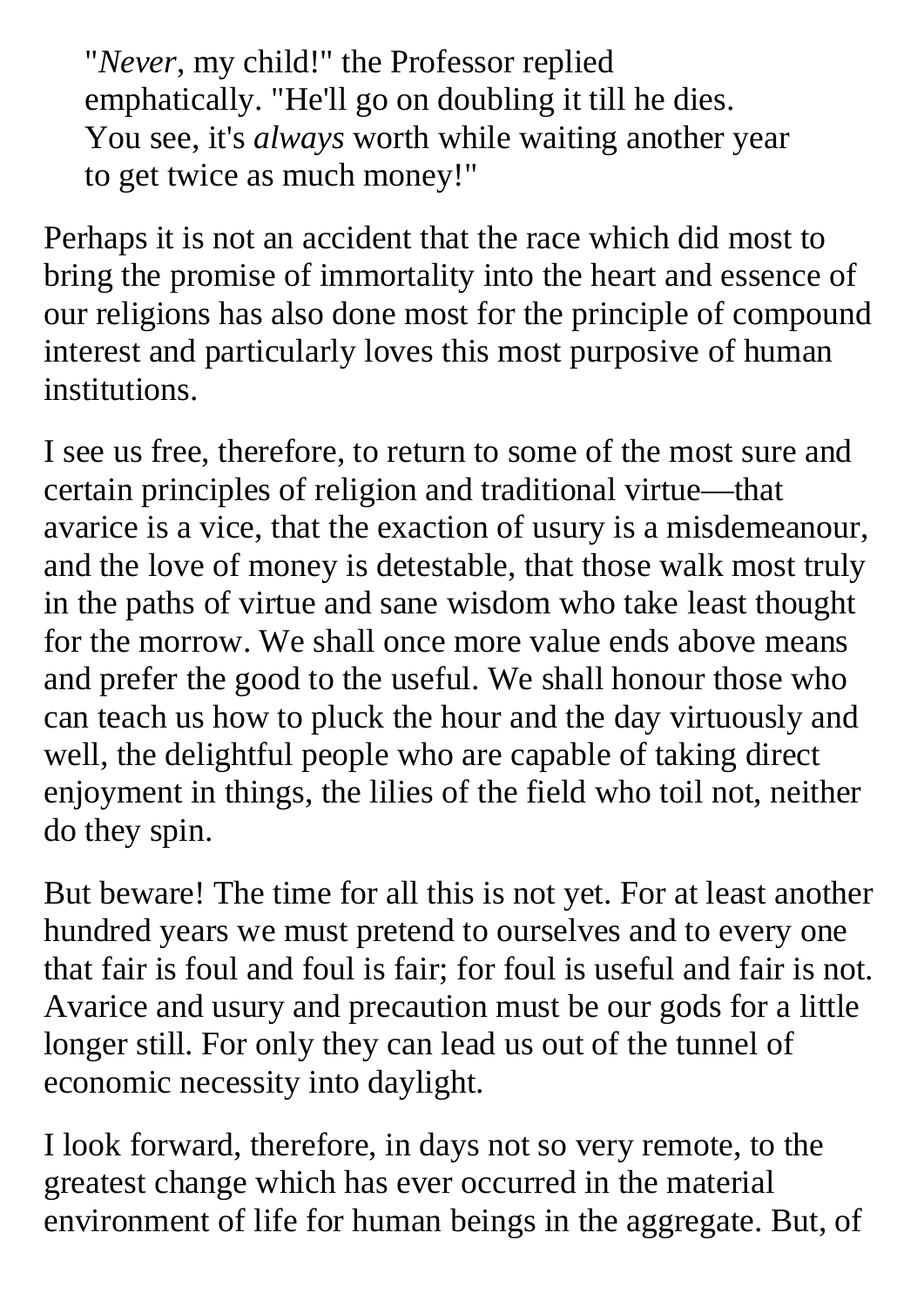course, it will all happen gradually, not as a catastrophe. Indeed, it has already begun. The course of affairs will simply be that there will be ever larger and larger classes and groups of people from whom problems of economic necessity have been practically removed. The critical difference will be realised when this condition has become so general that the nature of one's duty to one's neighbour is changed. For it will remain reasonable to be economically purposive for others after it has ceased to be reasonable for oneself.

The *pace* at which we can reach our destination of economic bliss will be governed by four things—our power to control population, our determination to avoid wars and civil dissensions, our willingness to entrust to science the direction of those matters which are properly the concern of science, and the rate of accumulation as fixed by the margin between our production and our consumption; of which the last will easily look after itself, given the first three.

Meanwhile there will be no harm in making mild preparations for our destiny, in encouraging, and experimenting in, the arts of life as well as the activities of purpose.

But, chiefly, do not let us overestimate the importance of the economic problem, or sacrifice to its supposed necessities other matters of greater and more permanent significance. It should be a matter for specialists—like dentistry. If economists could manage to get themselves thought of as humble, competent people, on a level with dentists, that would be splendid!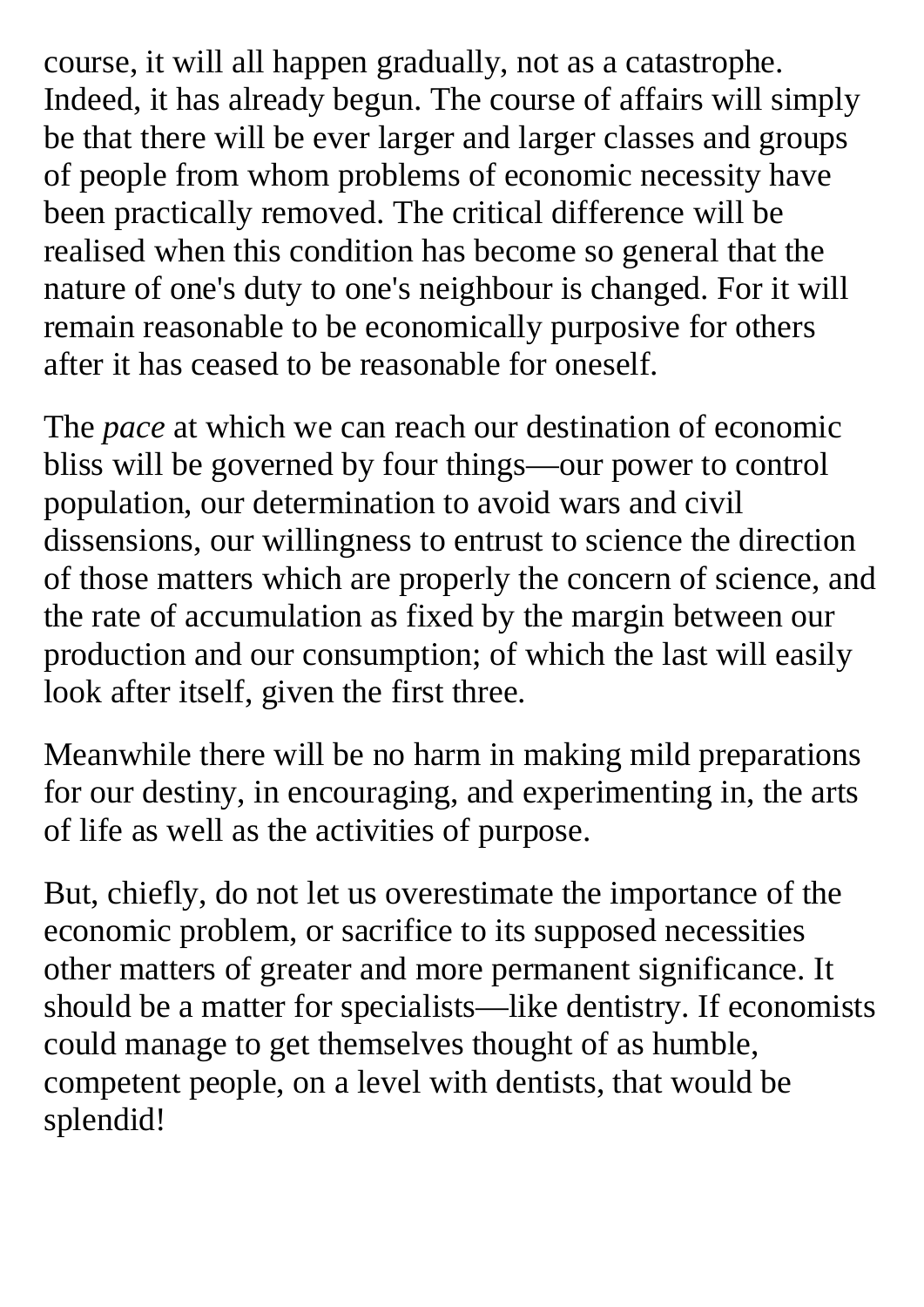### **REFERENCES**

The essays collected in this volume were first published (in Great Britain) as follows:

- I. THE TREATY OF PEACE.
- 1. "The Economic Consequences of the Peace" (Nov. 1919).
- 2. The same.
- 3. The same.
- 4. "The Revision of the Treaty" (Dec. 1921).
- 5. (i) The same.
- 5. (ii) *The Nation and Athenæum*, Jan. 24, 1925.
- 5. (iii) The same, May 5, 1928 (Broadcast, May 3, 1928).
- II. INFLATION AND DEFLATION.
- 1. "The Economic Consequences of the Peace" (Nov. 1919).
- 2. "A Tract on Monetary Reform" (Oct. 1923).
- 3. (i) *The Nation and Athenæum*, Jan. 9, 1926.
- 3. (ii) The same, June 30, 1928.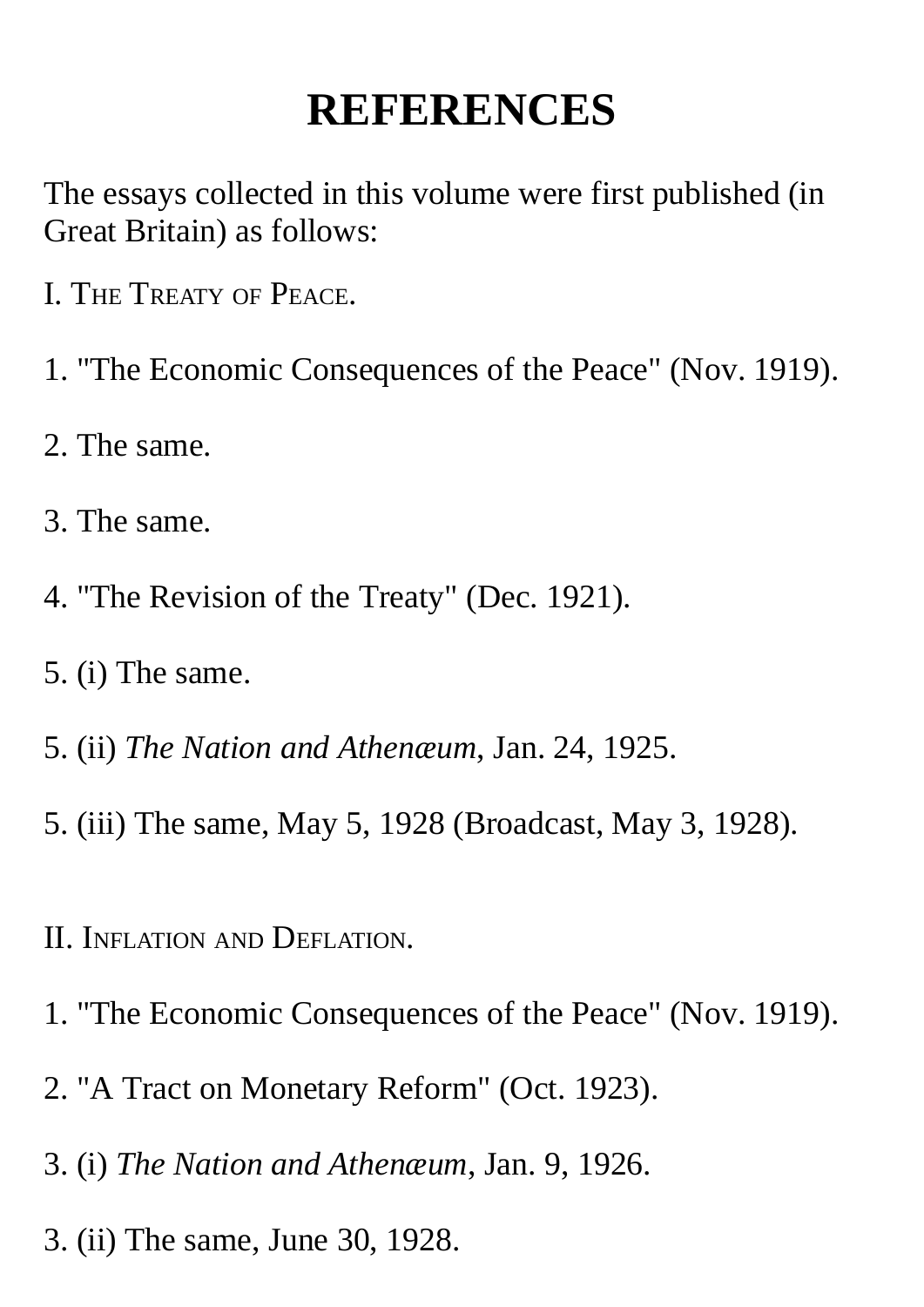- 4. "Can Lloyd George do It?" (A pamphlet, jointly with H. D. Henderson, May 1929).
- 5. *The Nation and Athenæum*, Dec. 1930.
- 6. (i) *The Listener*, Jan. 14, 1931 (Broadcast, Jan. 1931).
- 6. (ii) *The New Statesman and Nation*, Aug. 15, 1931.
- 6. (iii) The same, Sept. 19, 1931.
- 7. Not previously published in Great Britain.
- III. THE RETURN TO THE GOLD STANDARD.
- 1. "A Treatise on Money" (Sept. 1930).
- 2. "A Tract on Monetary Reform" (Oct. 1923).
- 3. The same.
- 4. (i) *The Nation and Athenæum*, Feb. 23, 1929.
- 4. (ii) The same, Feb. 21, 1925.
- 4. (iii) The same, Feb. 12, 1927.
- 5. "The Economic Consequences of Mr. Churchill" (1925).
- 6. (i) *The New Statesman and Nation*, Mar. 7, 1931.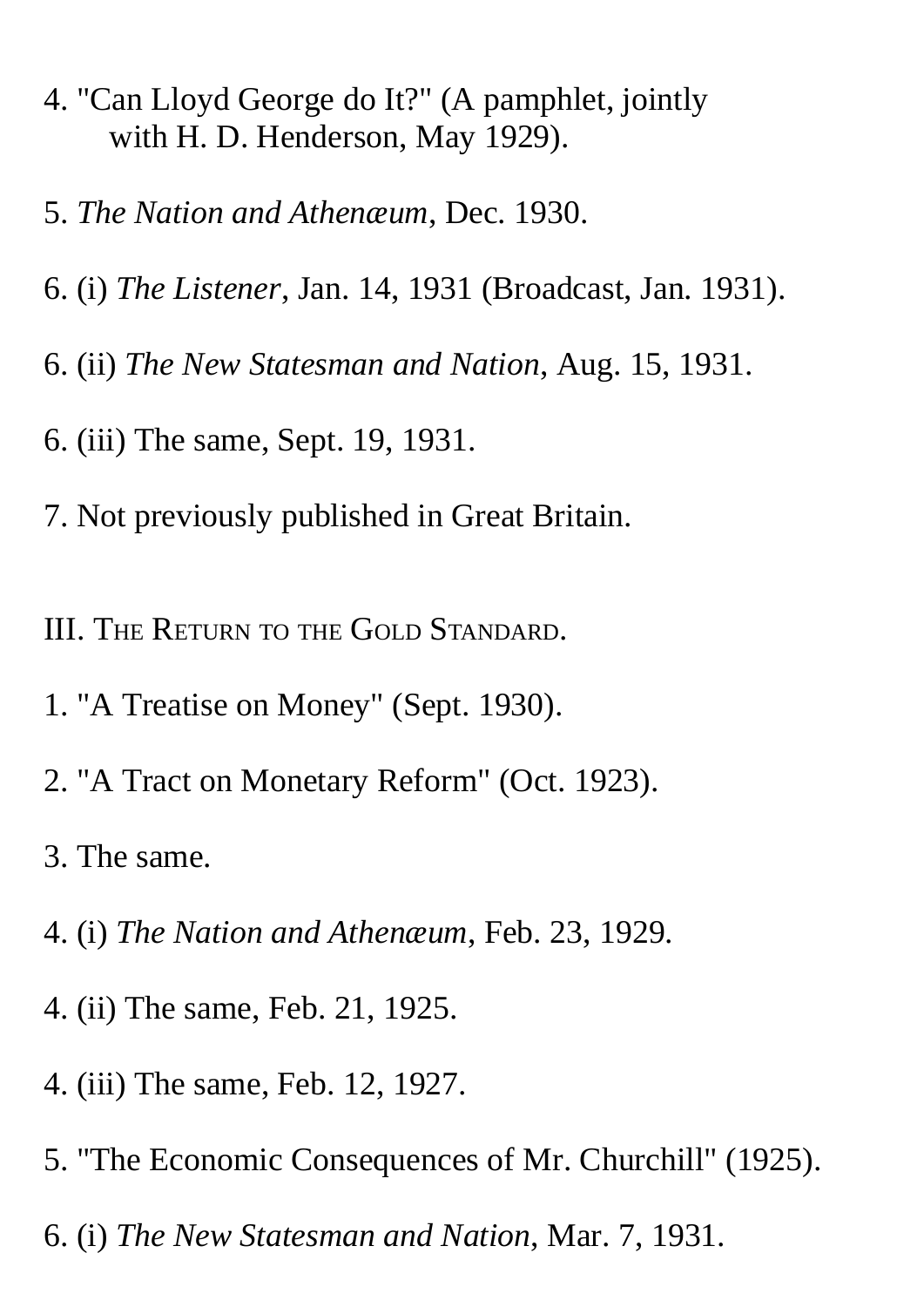- 6. (ii) *The Evening Standard*, Sept. 10, 1931.
- 6. (iii) *The Times*, Sept. 29, 1931.
- 7. *The Sunday Express*, Sept. 27, 1931.

IV. POLITICS.

- 1. "A Short View of Russia" (1925).
- 2. "The End of *Laissez-Faire*" (1926).
- 3. *The Nation and Athenæum*, Aug. 8 and 15, 1925.
- 4. The same, Feb. 20, 1926.
- V. THE FUTURE.
- 1. *The Nation and Athenæum*, Jan. 22, 1927.
- 2. The same, Oct. 11 and 18, 1930.

## **THE END**